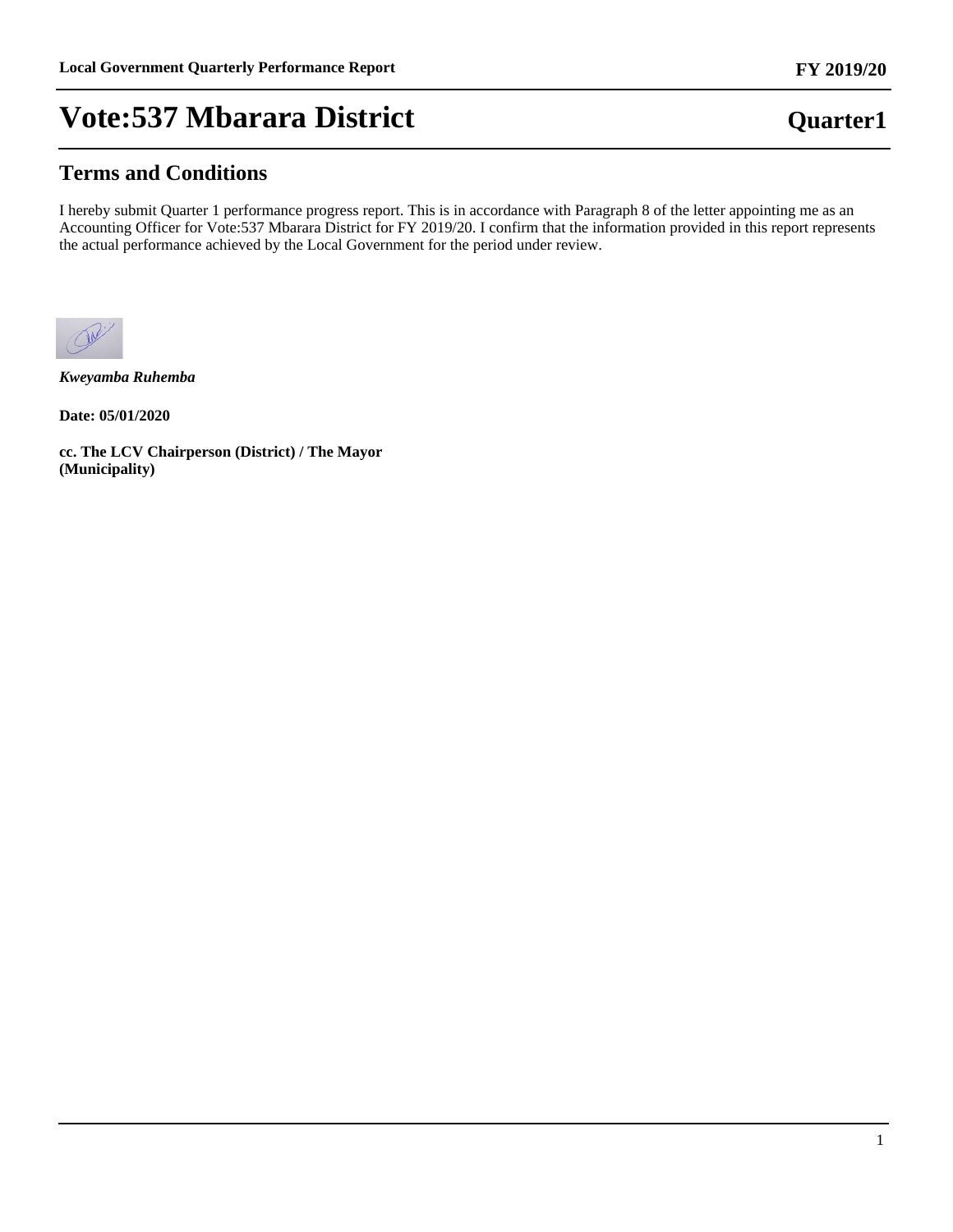## **Quarter1**

## **Summary: Overview of Revenues and Expenditures**

## **Overall Revenue Performance**

| Ushs Thousands                                      | <b>Approved Budget</b> | <b>Cumulative Receipts</b> | % of Budget Received |  |
|-----------------------------------------------------|------------------------|----------------------------|----------------------|--|
|                                                     |                        |                            |                      |  |
| <b>Locally Raised Revenues</b>                      | 971,431                | 242,857                    | 25%                  |  |
| <b>Discretionary Government</b><br><b>Transfers</b> | 2,007,031              | 522,077                    | 26%                  |  |
| <b>Conditional Government Transfers</b>             | 20,455,061             | 5,508,039                  | 27%                  |  |
| <b>Other Government Transfers</b>                   | 917,565                | 118,509                    | 13%                  |  |
| <b>External Financing</b>                           | 610,000                | 270,190                    | 44%                  |  |
| <b>Total Revenues shares</b>                        | 24,961,088             | 6,661,673                  | 27%                  |  |

### **Overall Expenditure Performance by Workplan**

| <b>Ushs Thousands</b>                    | <b>Approved</b><br><b>Budget</b> | <b>Cumulative</b><br><b>Releases</b> | <b>Cumulative</b><br><b>Expenditure</b> | % Budget<br><b>Released</b> | % Budget<br><b>Spent</b> | % Releases<br><b>Spent</b> |
|------------------------------------------|----------------------------------|--------------------------------------|-----------------------------------------|-----------------------------|--------------------------|----------------------------|
| Administration                           | 5,365,807                        | 1,469,431                            | 1,052,515                               | 27%                         | 20%                      | 72%                        |
| Finance                                  | 292,404                          | 62,166                               | 44,611                                  | 21%                         | 15%                      | 72%                        |
| <b>Statutory Bodies</b>                  | 726,694                          | 203,699                              | 114,005                                 | 28%                         | 16%                      | 56%                        |
| Production and Marketing                 | 798,578                          | 204,248                              | 139,605                                 | 26%                         | 17%                      | 68%                        |
| Health                                   | 2,932,112                        | 858,232                              | 656,737                                 | 29%                         | 22%                      | 77%                        |
| Education                                | 12,407,886                       | 3,316,656                            | 2,671,749                               | 27%                         | 22%                      | 81%                        |
| Roads and Engineering                    | 768,765                          | 166,992                              | 99,809                                  | 22%                         | 13%                      | 60%                        |
| Water                                    | 551,035                          | 174,350                              | 29,796                                  | 32%                         | 5%                       | 17%                        |
| <b>Natural Resources</b>                 | 167,360                          | 41,299                               | 34,374                                  | 25%                         | 21%                      | 83%                        |
| <b>Community Based Services</b>          | 537,899                          | 47,486                               | 43,673                                  | 9%                          | 8%                       | 92%                        |
| Planning                                 | 304,836                          | 90,184                               | 78,147                                  | 30%                         | 26%                      | 87%                        |
| <b>Internal Audit</b>                    | 54,349                           | 13,587                               | 11,345                                  | 25%                         | 21%                      | 84%                        |
| Trade, Industry and Local<br>Development | 53,364                           | 13,341                               | 11,651                                  | 25%                         | 22%                      | 87%                        |
| <b>Grand Total</b>                       | 24,961,088                       | 6,661,673                            | 4,988,019                               | 27%                         | 20%                      | 75%                        |
| Wage                                     | 12,853,310                       | 3,213,327                            | 2,955,927                               | 25%                         | 23%                      | 92%                        |
| Non-Wage Reccurent                       | 9,311,077                        | 2,468,360                            | 1,811,444                               | 27%                         | 19%                      | 73%                        |
| <b>Domestic Devt</b>                     | 2,186,702                        | 709,795                              | 76,942                                  | 32%                         | 4%                       | 11%                        |
| Donor Devt                               | 610,000                          | 270,190                              | 143,706                                 | 44%                         | 24%                      | 53%                        |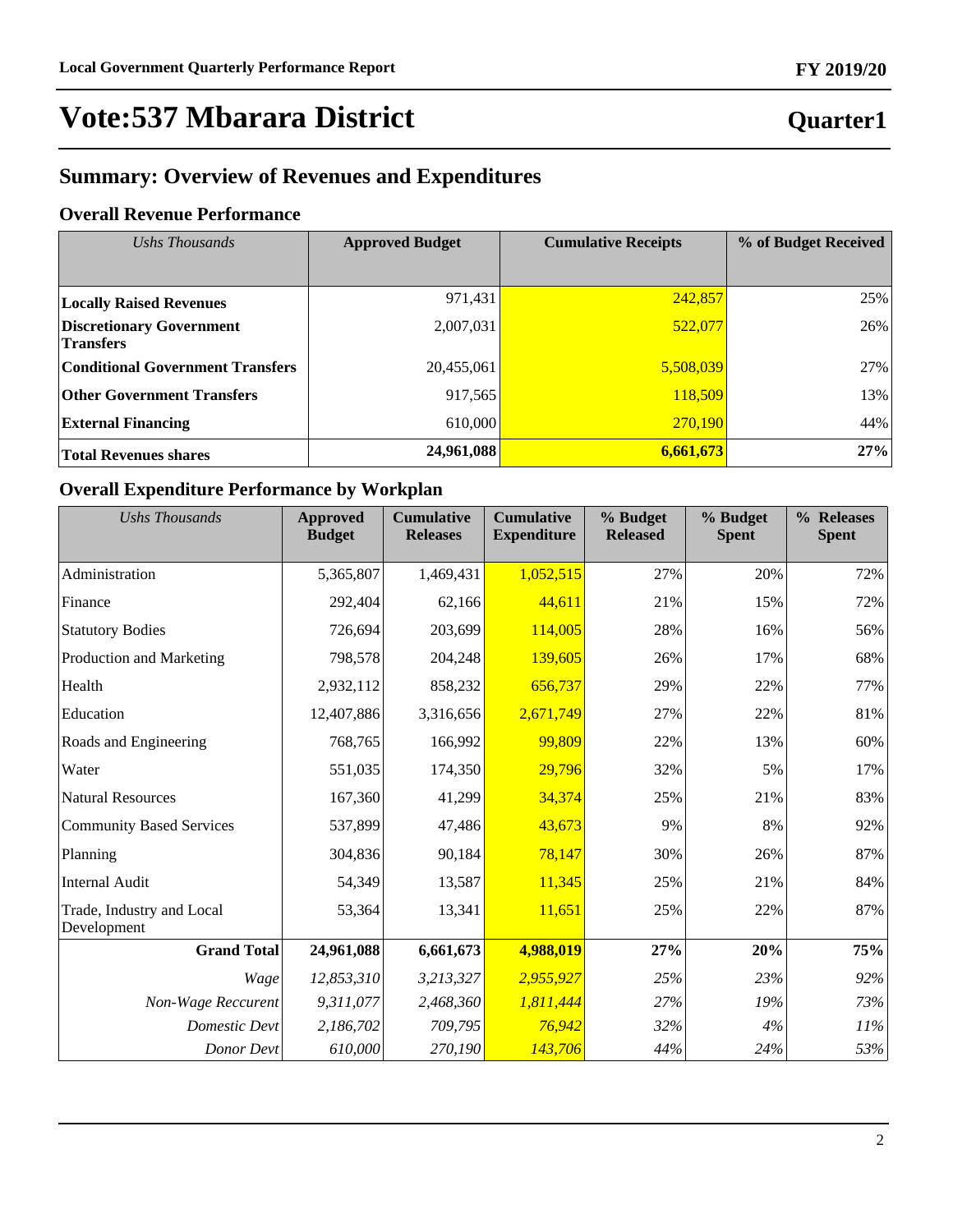## **Quarter1**

### **Summary of Cumulative Receipts, disbursements and expenditure for FY 2019/20**

The district received Shs 6,661,673,000 for Q1 which was 27% of the total approved annual budget of 24,961,088,000. Local Revenue performed at the expected 25%, Discretionary Government transfers performed slightly higher at 26% because DDEG received more money for Q1 as funds are released in 3 quarters instead of 4. Conditional Government transfers also performed slightly higher at 27% because Education Condition Grants are released termly instead of quarterly. OGTs performed badly at 13% because YLP funds were not released for Q1 as budgeted. The highest performing source was External Financing at 44% of the annual budget because all year budgeted funds for GAVI were released in Q1. The cumulative expenditure for the quarter was Shs 4,988,019,000 which was 20% of the total annual budget and 75% of the releases for Q1. Administration performed at 72 % because Pension arrears and Gratuity received all year funds in Q1 which could not be spent. Also Transitional Development funds were not spent in Q1. Finance Department also performed at 72% because salary for Senior Accountant was not paid because he retired and was not replaced at quarter end. Statutory Bodies performed at 56% because of late scheduling of both Committees and Council meetings, and retainer payments for members of the DSC had not been paid by end of quarter. Production Department performed at 68% because of delays in procurement of Motorcycles for extension workers. Health Department performed at 77% because procurement for services for development projects(Construction of OPDs) were delayed and hence the money remained unpaid. Education Department spent at 81% because funds are released termly and could not be utilized in Q1. Even delays in procurement of services for construction of classrooms led to under spending for the quarter. Roads spent at 60% because Payments for Routine Maintenance and Periodic Maintenance of Feeder Roads were delayed. Planned installation of culverts was also still under procurement by end of quarter. Water Sector performed at 17% because Development Projects works were still under the procurement process by the end of the quarter. Natural Resources department performed at 83% because of staffing gaps in Lands office where the staff in acting positions submitted requisitions for approval that were approved after the end of the quarter. CBS Department performed at 92% because some funds had not been paid by end of Q1 due to late warranting of funds by the department. Planning Department spent at 87% because salaries for the Population Officer were not paid because he transferred services to Rwampara District at the beginning of the FY. Some money for Development projects like Project Designs remained unpaid at quarter end. Internal Audit Department spent at 84% because the District Internal Auditor salaries were not paid for the quarter because he transferred services to Rwampara District at the beginning of the FY. Payment for staff tea and other supplies were still under processing at the end of the quarter. Trade, Industry and Local Development Department spent at 87% because delays in procurement of office supplies and staff welfare services. The district received Shs 623,242,886 for Unconditional Grant Non Wage of which Shs 28,169,559 was disbursed to LLGs and Shs 127,641,163 was disbursed to departments. Shs 81,278,327 was also received for DDEG of which Shs 53,876,955 was disbursed to LLGs and Shs 27,401,372 transferred to Health Department for the construction of an OPD at Bubaare HCIII. Shs 105,185,981 was received for Sector Non Wage Recurrent Grants under Health Department and Shs 43,657,412 was disbursed to NGO Hospitals.

### **Cumulative Revenue Performance by Source**

| Ushs Thousands                                                | <b>Approved Budget</b> | <b>Cumulative Receipts</b> | % of Budget<br><b>Received</b> |
|---------------------------------------------------------------|------------------------|----------------------------|--------------------------------|
| <b>1.Locally Raised Revenues</b>                              | 971,431                | 242,857                    | $25\%$                         |
| <b>Local Services Tax</b>                                     | 72,106                 | 26,763                     | 37 %                           |
| Land Fees                                                     | 104,400                | 51,659                     | 49 %                           |
| Business licenses                                             | 34,904                 | 2,533                      | 7 %                            |
| Liquor licenses                                               | 17,760                 | 3,395                      | 19 %                           |
| Rent & Rates - Non-Produced Assets – from other Govt<br>units | 413,200                | 77,360                     | 19 %                           |
| Park Fees                                                     | 7,200                  | 125                        | 2 %                            |
| Registration (e.g. Births, Deaths, Marriages, etc.) fees      | 34,040                 | 1,410                      | 4 %                            |
| Educational/Instruction related levies                        | 53,750                 | 8,473                      | 16 %                           |
| <b>Inspection Fees</b>                                        | 20,000                 |                            | 0 %                            |
| Market /Gate Charges                                          | 141,832                | 15,695                     | 11 %                           |
| Other Fees and Charges                                        | 72,238                 | 55,444                     | 77 %                           |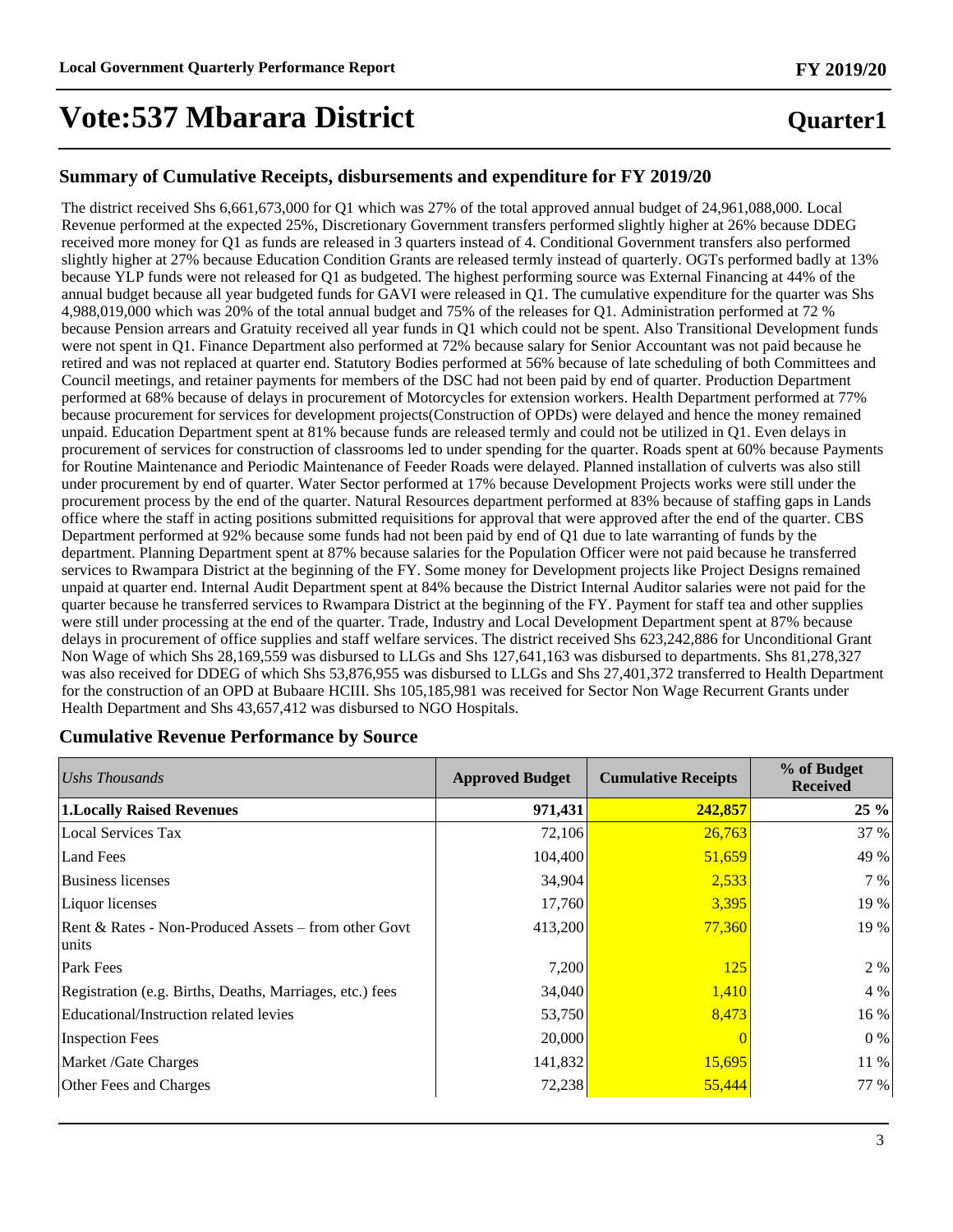## Advance Recoveries 0 0 0 % **2a.Discretionary Government Transfers 2,007,031 522,077 26 %** District Unconditional Grant (Non-Wage)  $\begin{array}{|l|l|}\n\hline\n\end{array}$  623,243 155,811 25 % District Discretionary Development Equalization Grant 243,835 81,278 33 % District Unconditional Grant (Wage) 1,139,954 284,988 25 % **2b.Conditional Government Transfers 20,455,061 5,508,039 27 %** Sector Conditional Grant (Wage)  $\begin{array}{ccc} | & 11,713,356 & 2,928,339 \end{array}$  25 % Sector Conditional Grant (Non-Wage)  $2,041,406$  626,586 31 % Sector Development Grant 1,575,551 525,184 33 % Transitional Development Grant 103,333 28 % General Public Service Pension Arrears (Budgeting)  $180.319$  180,319 100 % Pension for Local Governments  $25\%$ Gratuity for Local Governments  $1,338,520$   $334,630$   $25\%$ **2c. Other Government Transfers 917,565 118,509 13 %** Support to PLE (UNEB)  $\begin{array}{ccc} 0 & 0 \end{array}$  (13,000 0 0 0 0 0 0 0 %) Uganda Road Fund (URF) 563,303 21 % Youth Livelihood Programme (YLP)  $\begin{array}{ccc} 341,262 & 0 \end{array}$  0 0 % **3. External Financing 610,000 270,190 44 %** United Nations Children Fund (UNICEF) 210,000 **90,190** 43 % Global Fund for HIV, TB & Malaria  $\begin{array}{ccc} 0 & 0 \end{array}$ Global Alliance for Vaccines and Immunization (GAVI) 180,000 180,000 180,000 100 % **Total Revenues shares 24,961,088 6,661,673 27 %**

### **Cumulative Performance for Locally Raised Revenues**

The Approved Budget for the FY was Shs 971,430,672. Quarter 1 Local Revenue receipts amounted to Ugx 242,857,054. This represents 25% of the approved Local Revenue budget for 2019/2020. This performance was due to the fact that MoFPED advanced to the district 25% of the revenue collected to cover up the difference between the quarter plan and quarterly out turn. This advance would be recovered from the next revenue receipts.

Other fees and charges was the highest performing source at 77% because of the highest volume of cattle movement permits that fetched in more revenue than what was budgeted for the Quarter. Park fees was the poorly performing source because mid the quarter the district received a presidential directive stopping collection of revenue from this source. Business Licences also performed poorly because almost all businesses went to Town Councils.

### **Cumulative Performance for Central Government Transfers**

The District had an approved annual budget of Ugx 2,007,031,000 for Discretionary Government Transfers out of which Ugx 522,077,000 was received for Q1 representing a budget out turn of 26%. Both District Unconditional Grant (non wage) and Conditional Grant (Wage) performed at an expected 25% while DDEG was the highest performing grant at 33% because the funds are released in 3 quarters instead of 4.

The district had an approved budget of Ugx 20,455,061,00 for Conditional Government Transfers out of which Ugx 5,508,039,000 was received for Q1 representing a budget out turn of 27%. General Public Service Pension Arrears performed at 100% because all the budgeted funds for the year, were released in Q1. Sector Conditional Grant (Wage), Pensions for Local Governments and Gratuity for Local Governments performed at an expected quarterly rate of 25% while Transitional devt Grant, Sector Conditional Grant (Non Wage) and Sector Development Grant were the highest performing releases at 28%, 31% and 33% respectively due to more funds being released in Q1 than what was budgeted.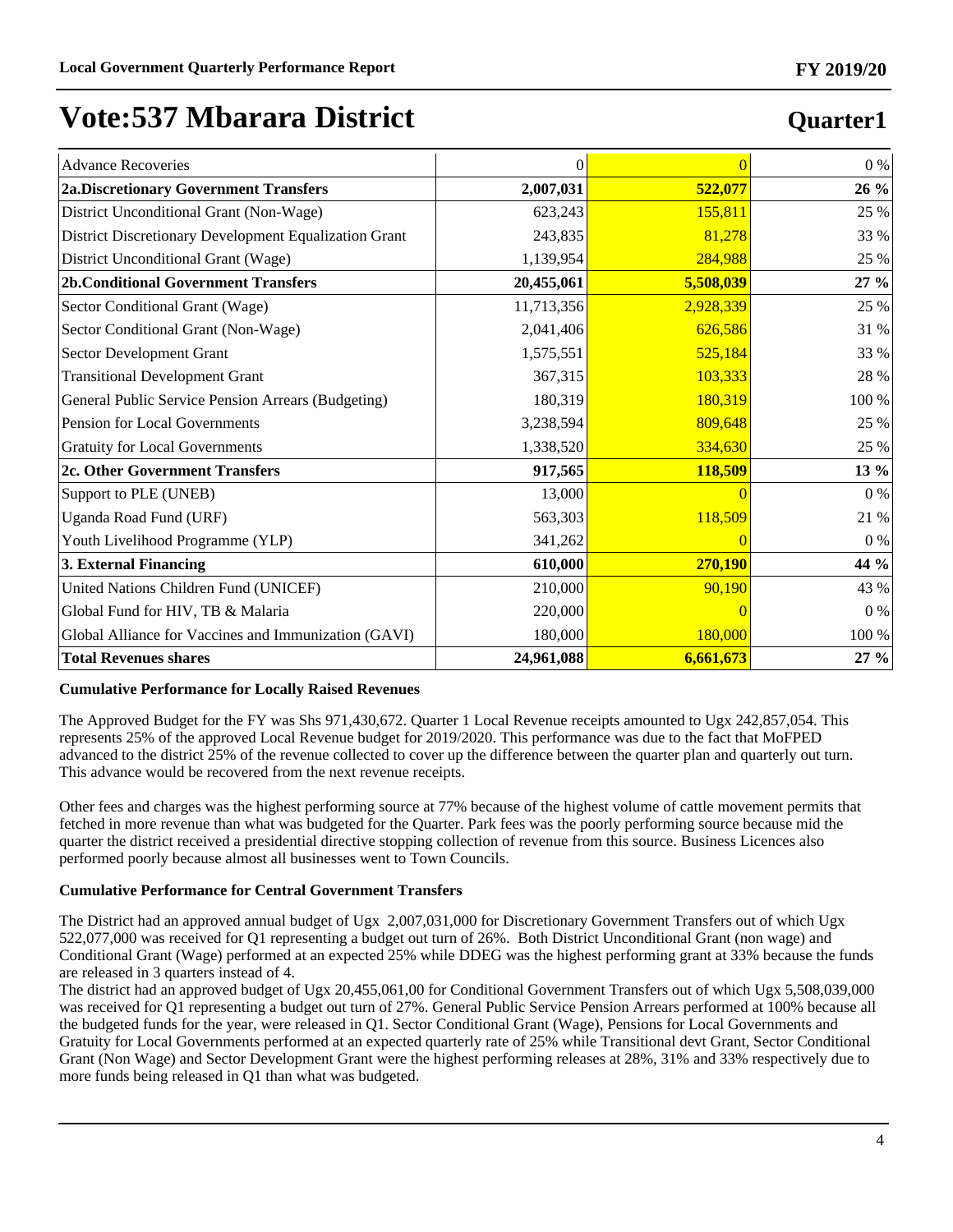### **Cumulative Performance for Other Government Transfers**

The district had an approved budget of Ugx 917,565,000 for OGTs out of which Ugx 118,509,000 was received for the Quarter. This represents a budget out turn of 13% where by URF was the highest performing with 21% while UNEB and YLP did not receive any funds for the Quarter.

### **Cumulative Performance for External Financing**

The district had an approved budget of Ugx 610,000,000 for External Financing out of which Ugx 270,190,000 was received for Q1 which represents a budget performance of 44%. Among the sources, UNICEF performed at 43% while GAVI performed at 100% because all budgeted funds were released in Q1.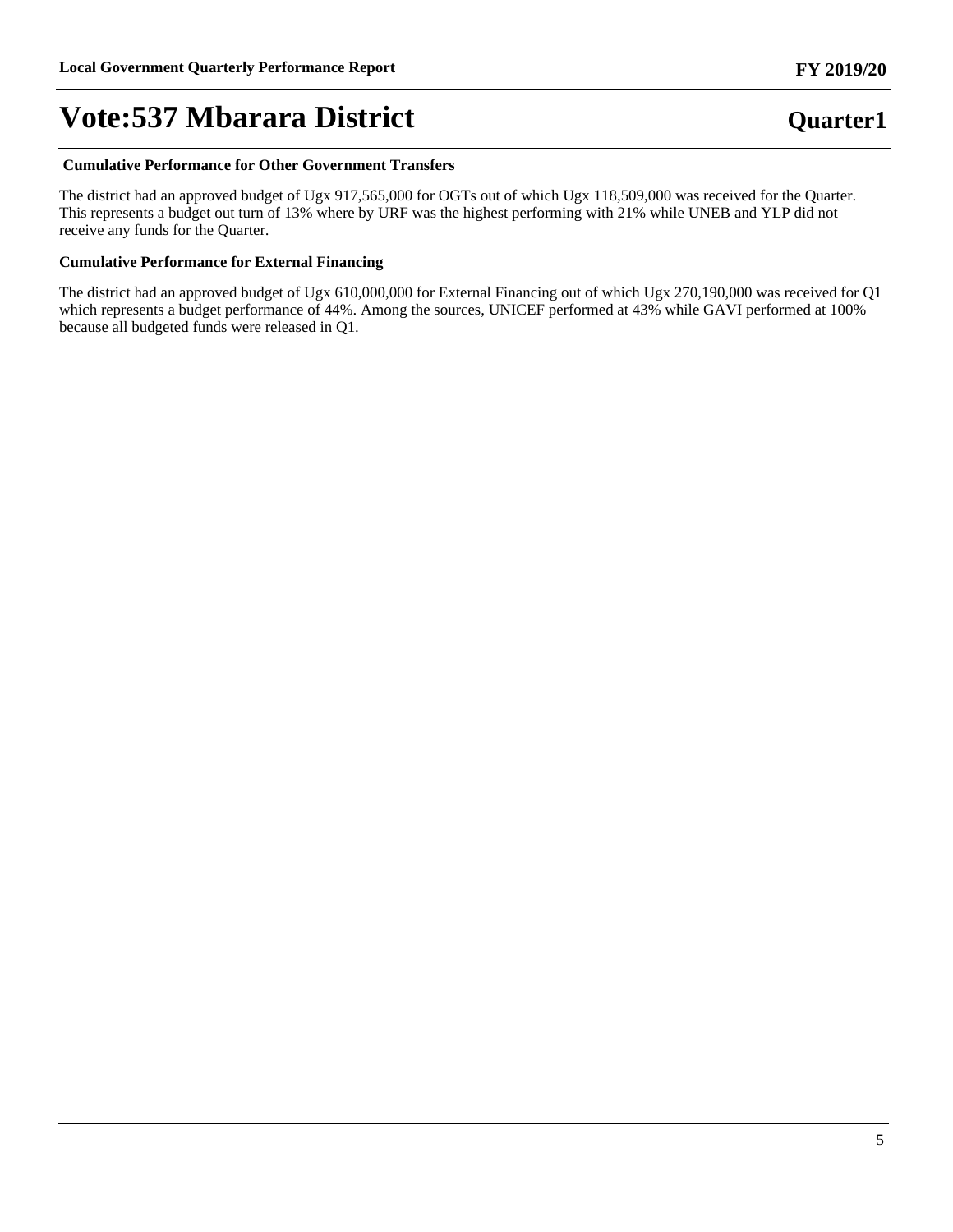# **Quarter1**

**FY 2019/20**

## **Expenditure Performance by Sector and SubProgramme**

| <b>Uganda Shillings Thousands</b>            |           |                                  | <b>Cumulative Expenditure</b><br>Performance |                          |                                   | <b>Quarterly Expenditure</b><br>Performance |                         |  |
|----------------------------------------------|-----------|----------------------------------|----------------------------------------------|--------------------------|-----------------------------------|---------------------------------------------|-------------------------|--|
|                                              |           | <b>Approved</b><br><b>Budget</b> | <b>Cumulative</b><br><b>Expenditure</b>      | % Budget<br><b>Spent</b> | <b>Plan for</b><br>the<br>quarter | Quarter<br>outturn                          | <b>%Quarter</b><br>Plan |  |
| <b>Sector: Agriculture</b>                   |           |                                  |                                              |                          |                                   |                                             |                         |  |
| <b>Agricultural Extension Services</b>       |           | 665,628                          | 121,216                                      | 18 %                     | 166,407                           | 121,216                                     | 73 %                    |  |
| <b>District Production Services</b>          |           | 132,949                          | 18,390                                       | 14 %                     | 33,237                            | 18,390                                      | 55 %                    |  |
|                                              | Sub-Total | 798,578                          | 139,605                                      | 17 %                     | 199,644                           | 139,605                                     | 70 %                    |  |
| <b>Sector: Works and Transport</b>           |           |                                  |                                              |                          |                                   |                                             |                         |  |
| District, Urban and Community Access Roads   |           | 599,794                          | 93,432                                       | 16 %                     | 149,949                           | 93,432                                      | 62 %                    |  |
| <b>District Engineering Services</b>         |           | 168,970                          | 6,377                                        | 4 %                      | 42,243                            | 6,377                                       | 15 %                    |  |
|                                              | Sub-Total | 768,765                          | 99,809                                       | 13 %                     | 192,191                           | 99,809                                      | 52 %                    |  |
| <b>Sector: Tourism, Trade and Industry</b>   |           |                                  |                                              |                          |                                   |                                             |                         |  |
| <b>Commercial Services</b>                   |           | 53,364                           | 11,651                                       | 22 %                     | 13,341                            | 11,651                                      | 87 %                    |  |
|                                              | Sub-Total | 53,364                           | 11,651                                       | 22 %                     | 13,341                            | 11,651                                      | 87 %                    |  |
| <b>Sector: Education</b>                     |           |                                  |                                              |                          |                                   |                                             |                         |  |
| Pre-Primary and Primary Education            |           | 7,278,811                        | 1,736,340                                    | 24 %                     | 1,819,703                         | 1,736,340                                   | 95 %                    |  |
| Secondary Education                          |           | 3,760,657                        | 722,123                                      | 19 %                     | 940,164                           | 722,123                                     | 77 %                    |  |
| <b>Skills Development</b>                    |           | 1,146,039                        | 163.332                                      | 14 %                     | 286,510                           | 163,332                                     | 57 %                    |  |
| Education & Sports Management and Inspection |           | 222,378                          | 49,954                                       | 22 %                     | 55,595                            | 49,954                                      | 90 %                    |  |
|                                              | Sub-Total | 12,407,886                       | 2,671,749                                    | 22 %                     | 3,101,971                         | 2,671,749                                   | 86 %                    |  |
| <b>Sector: Health</b>                        |           |                                  |                                              |                          |                                   |                                             |                         |  |
| Primary Healthcare                           |           | 924,185                          | 195,367                                      | 21 %                     | 231,046                           | 195,367                                     | 85 %                    |  |
| <b>District Hospital Services</b>            |           | 174,630                          | 43,657                                       | 25 %                     | 43,657                            | 43,657                                      | 100 %                   |  |
| Health Management and Supervision            |           | 1,833,297                        | 417,713                                      | 23 %                     | 458,324                           | 417,713                                     | 91 %                    |  |
|                                              | Sub-Total | 2,932,112                        | 656,737                                      | 22 %                     | 733,028                           | 656,737                                     | 90 %                    |  |
| <b>Sector: Water and Environment</b>         |           |                                  |                                              |                          |                                   |                                             |                         |  |
| Rural Water Supply and Sanitation            |           | 551,035                          | 29,796                                       | 5 %                      | 137,759                           | 29,796                                      | 22 %                    |  |
| <b>Natural Resources Management</b>          |           | 167,360                          | 34,374                                       | 21 %                     | 41,840                            | 34,374                                      | 82 %                    |  |
|                                              | Sub-Total | 718,395                          | 64,170                                       | 9%                       | 179,599                           | 64,170                                      | 36 %                    |  |
| <b>Sector: Social Development</b>            |           |                                  |                                              |                          |                                   |                                             |                         |  |
| Community Mobilisation and Empowerment       |           | 537,899                          | 43,673                                       | $8\ \%$                  | 134,475                           | 43,673                                      | 32 %                    |  |
|                                              | Sub-Total | 537,899                          | 43,673                                       | 8%                       | 134,475                           | 43,673                                      | 32 %                    |  |
| <b>Sector: Public Sector Management</b>      |           |                                  |                                              |                          |                                   |                                             |                         |  |
| District and Urban Administration            |           | 5,365,807                        | 1,052,515                                    | 20 %                     | 1,341,452                         | 1,052,515                                   | 78 %                    |  |
| <b>Local Statutory Bodies</b>                |           | 726,694                          | 114,005                                      | 16 %                     | 181,673                           | 114,005                                     | 63 %                    |  |
| <b>Local Government Planning Services</b>    |           | 304,836                          | 78,147                                       | 26 %                     | 76,209                            | 78,147                                      | 103 %                   |  |
|                                              | Sub-Total | 6,397,336                        | 1,244,668                                    | 19 %                     | 1,599,334                         | 1,244,668                                   | 78 %                    |  |
| <b>Sector: Accountability</b>                |           |                                  |                                              |                          |                                   |                                             |                         |  |
| Financial Management and Accountability(LG)  |           | 292,404                          | 44,611                                       | 15 %                     | 73,101                            | 44,611                                      | $61~\%$                 |  |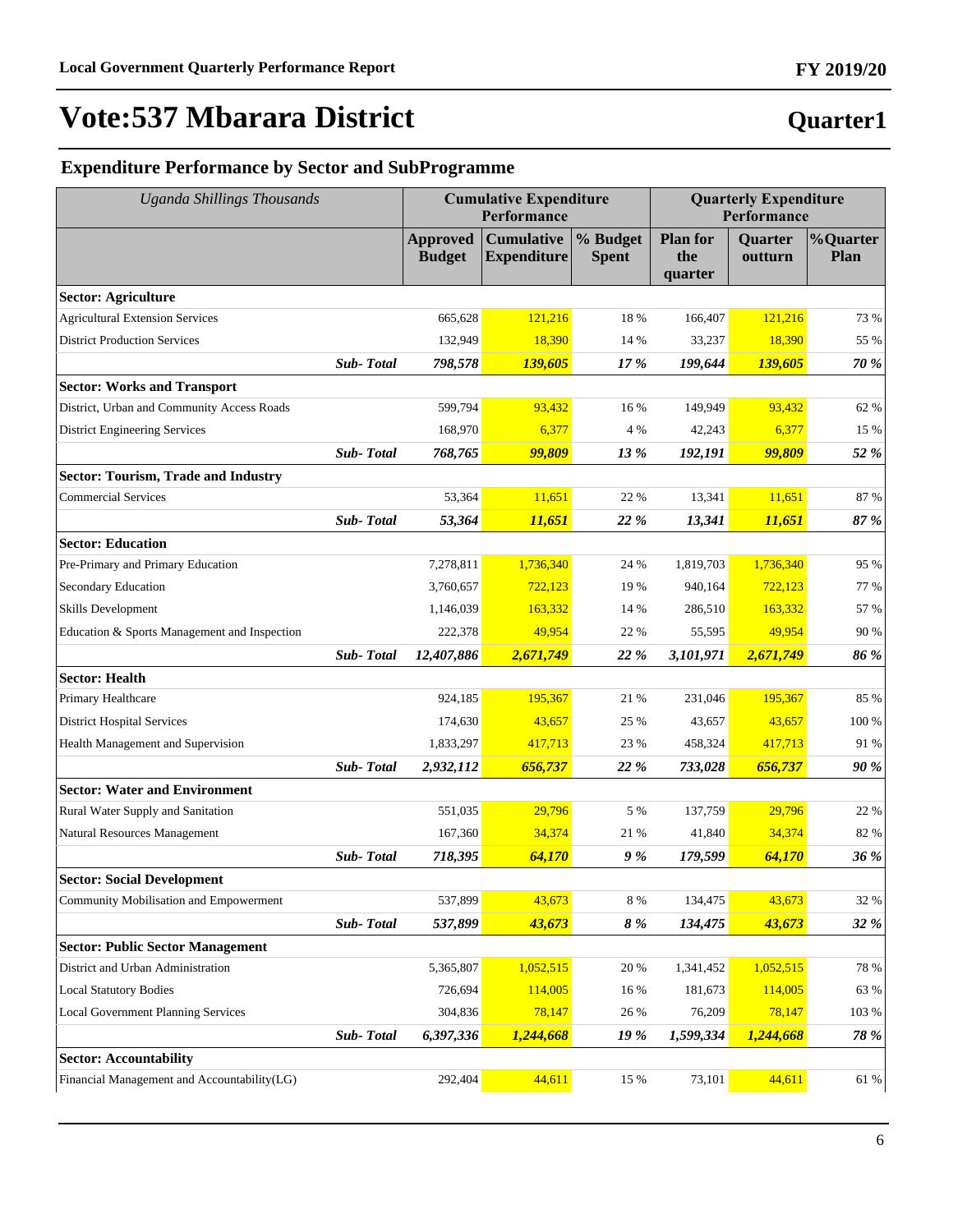| Internal Audit Services | 54,349     | 1,345     | 21 % | 13.587    | 1,345     | 84 % |
|-------------------------|------------|-----------|------|-----------|-----------|------|
| <b>Total</b><br>$Sub-$  | 346,753    | 55.956    | 16 % | 86.688    | 55.956    | 65 % |
| <b>Grand Total</b>      | 24.961.088 | 4,988,019 | 20%  | 6,240,272 | 4,988,019 | 80 % |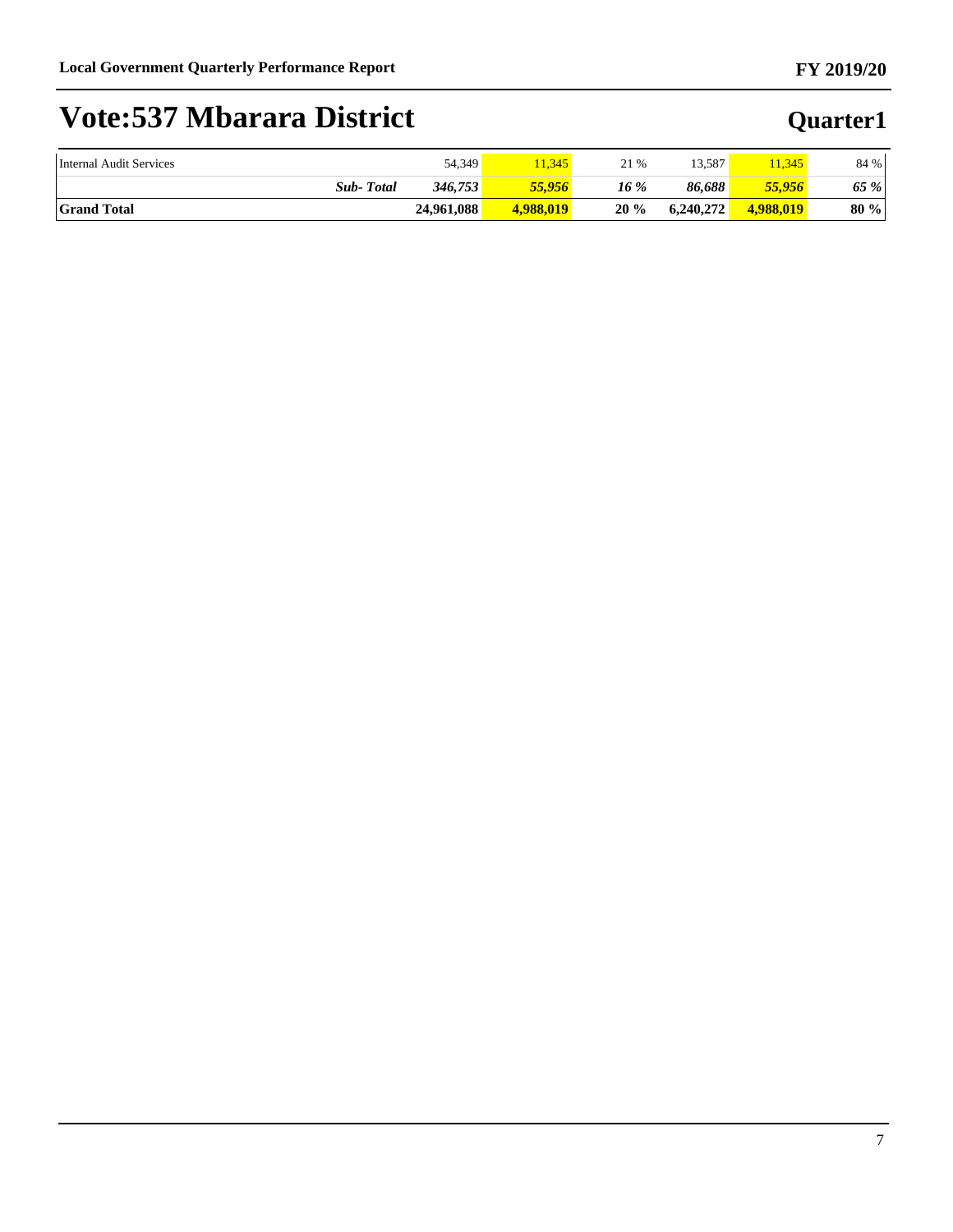## **SECTION B : Workplan Summary**

## *Workplan: Administration*

## **B1: Overview of Workplan Revenues and Expenditures by source**

| <b>Ushs Thousands</b>                                              | <b>Approved</b><br><b>Budget</b> | <b>Cumulative</b><br><b>Outturn</b> | % Budget<br><b>Spent</b> | <b>Plan for the</b><br>quarter | Quarter<br>outturn | %Quarter<br>Plan |  |  |
|--------------------------------------------------------------------|----------------------------------|-------------------------------------|--------------------------|--------------------------------|--------------------|------------------|--|--|
| <b>A: Breakdown of Workplan Revenues</b>                           |                                  |                                     |                          |                                |                    |                  |  |  |
| <b>Recurrent Revenues</b>                                          | 5,347,587                        | 1,466,098                           | 27%                      | 1,336,897                      | 1,466,098          | 110%             |  |  |
| <b>District Unconditional</b><br>Grant (Non-Wage)                  | 149,843                          | 37,536                              | 25%                      | 37,461                         | 37,536             | 100%             |  |  |
| <b>District Unconditional</b><br>Grant (Wage)                      | 114,602                          | 28,650                              | 25%                      | 28,650                         | 28,650             | 100%             |  |  |
| <b>General Public Service</b><br>Pension Arrears<br>(Budgeting)    | 180,319                          | 180,319                             | 100%                     | 45,080                         | 180,319            | 400%             |  |  |
| <b>Gratuity for Local</b><br>Governments                           | 1,338,520                        | 334,630                             | 25%                      | 334,630                        | 334,630            | 100%             |  |  |
| <b>Locally Raised Revenues</b>                                     | 162,976                          | 47,145                              | 29%                      | 40,744                         | 47,145             | 116%             |  |  |
| Multi-Sectoral Transfers to<br>LLGs_NonWage                        | 162,733                          | 28,170                              | 17%                      | 40,683                         | 28,170             | 69%              |  |  |
| Pension for Local<br>Governments                                   | 3,238,594                        | 809,648                             | 25%                      | 809,648                        | 809,648            | 100%             |  |  |
| <b>Development Revenues</b>                                        | 18,220                           | 3,333                               | 18%                      | 4,555                          | 3,333              | 73%              |  |  |
| <b>District Discretionary</b><br>Development Equalization<br>Grant | 8,220                            | $\overline{0}$                      | 0%                       | 2,055                          | $\overline{0}$     | 0%               |  |  |
| <b>Transitional Development</b><br>Grant                           | 10,000                           | 3,333                               | 33%                      | 2,500                          | 3,333              | 133%             |  |  |
| <b>Total Revenues shares</b>                                       | 5,365,807                        | 1,469,431                           | 27%                      | 1,341,452                      | 1,469,431          | 110%             |  |  |
| <b>B: Breakdown of Workplan Expenditures</b>                       |                                  |                                     |                          |                                |                    |                  |  |  |
| <b>Recurrent Expenditure</b>                                       |                                  |                                     |                          |                                |                    |                  |  |  |
| Wage                                                               | 114,602                          | 28,550                              | 25%                      | 28,650                         | 28,550             | 100%             |  |  |
| Non Wage                                                           | 5,232,985                        | 1,023,965                           | 20%                      | 1,308,246                      | 1,023,965          | 78%              |  |  |
| Development Expenditure                                            |                                  |                                     |                          |                                |                    |                  |  |  |
| Domestic Development                                               | 18,220                           | $\overline{0}$                      | 0%                       | 4,555                          | $\overline{0}$     | 0%               |  |  |
| <b>External Financing</b>                                          | $\boldsymbol{0}$                 | 0                                   | 0%                       | $\theta$                       | $\overline{0}$     | 0%               |  |  |
| <b>Total Expenditure</b>                                           | 5,365,807                        | 1,052,515                           | 20%                      | 1,341,452                      | 1,052,515          | 78%              |  |  |
| <b>C: Unspent Balances</b>                                         |                                  |                                     |                          |                                |                    |                  |  |  |
| <b>Recurrent Balances</b>                                          |                                  | 413,583                             | 28%                      |                                |                    |                  |  |  |
| Wage                                                               |                                  | 100                                 |                          |                                |                    |                  |  |  |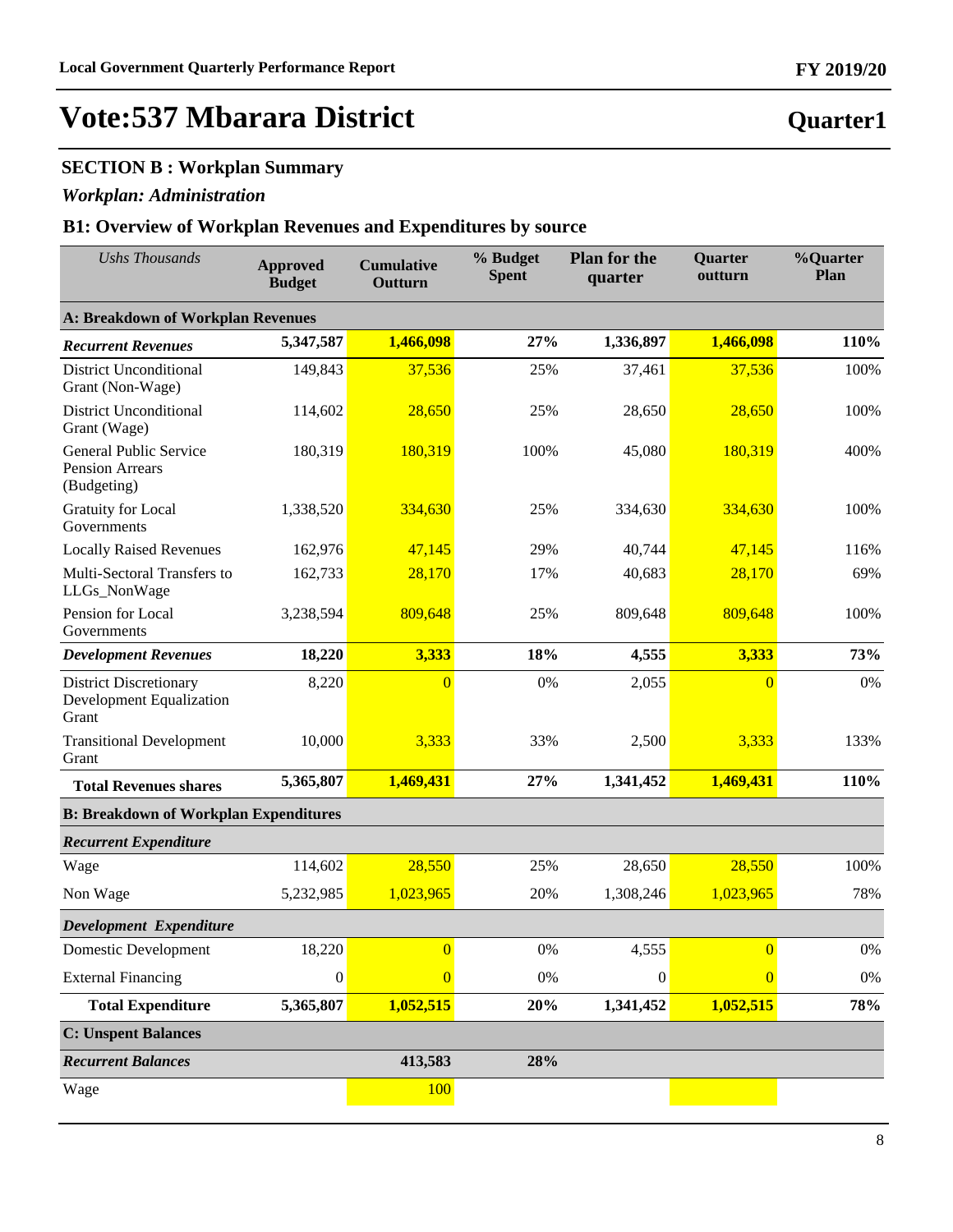## **Vote:537 Mbarara District**

| Non Wage                    | 413,482 |         |  |
|-----------------------------|---------|---------|--|
| <b>Development Balances</b> | 3,333   | $100\%$ |  |
| Domestic Development        | 3,333   |         |  |
| <b>External Financing</b>   |         |         |  |
| <b>Total Unspent</b>        | 416,916 | 28%     |  |

#### **Summary of Workplan Revenues and Expenditure by Source**

The budget for Administration department was Shs 5,365,807,000 for the FY 2019/2020. The plan for Q1 was Shs 1,341,452,000 and the amount received for Q1 was Shs 1,469,431,000 (110%) above the expected 100% quarter out turn. This over performance was due to full release of entire budget under General Public Service Pension Arrears ( Budgeting) 400%. Also Locally Raised Revenues rose from the expected 100% to 116% because more Local Revenue was received to cater for transport allowances of the newly recruited staff. Different revenue sources performed differently as follows; Transitional Development Grant performed at 133% above the expected 100% because the centre releases these funds in 3 Quarters instead of 4. Non Wage and Wage Grants both performed at 100% as expected. Also Gratuity for Local Governments performed at 100% as expected. Pensions for Local Governments also performed as expected at 100%. DDEG did not receive any funds because all funds that were received under District DDEG were transferred to Health Department to fund the construction of an OPD at Bubaare HCIII. Multi-Sectoral Transfers to LLGs\_Non Wage performed at 69% because out of Shs 40,683,000 expected for Q1, only Shs 28,169,559 was received for Q1 and transferred to Sub Counties. This was only 17% of the entire budget(162,733,000) for Multi-Sectoral Transfers to LLGs\_Non Wage. The total budget spent for the department was Shs 1,052,515,000 (78%) of the total (1,469,431,000) received for the quarter whereby Wage payments performed at expected 100%, Non Wage at 78% reasons are stated in the section for unspent balances.

#### **Reasons for unspent balances on the bank account**

A total of Shs 416,916,000 (28% of the budget) remained unspent at quarter end. The unspent balance of 413,482,000 for Non wage accumulated as a result of 114,915,310 for Pension arrears and Shs 255,793,026 for Gratuity that remained unpaid because all the funds for the whole year for these activities were released in Q1. The rest of the balances were for Domestic Development (Transitional of 3,333,333) and 100,000 for Wage and some balances for other activities that did not take place due to late warranting of funds and procurement delays.

#### **Highlights of physical performance by end of the quarter**

- The department paid staff salaries - Pension and Gratuity was also paid - Multi- Sectoral Transfers to LLGs were effected - Office management and operation, supervision and monitoring of government projects was done.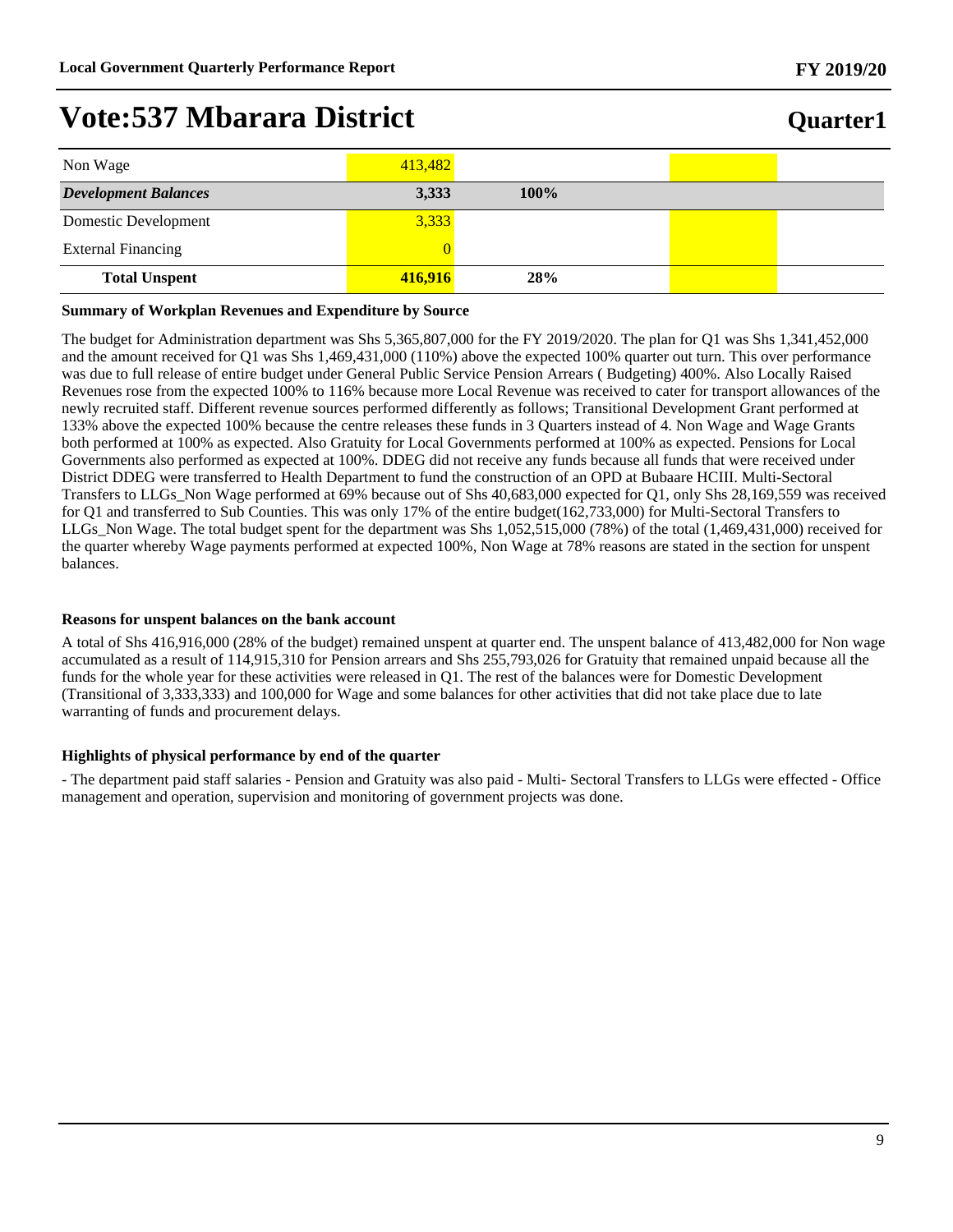# **Vote:537 Mbarara District**

## *Workplan: Finance*

| <b>Ushs Thousands</b>                             | <b>Approved</b><br><b>Budget</b> | <b>Cumulative</b><br>Outturn | % Budget<br><b>Spent</b> | <b>Plan for the</b><br>quarter | Quarter<br>outturn      | %Quarter<br><b>Plan</b> |
|---------------------------------------------------|----------------------------------|------------------------------|--------------------------|--------------------------------|-------------------------|-------------------------|
| A: Breakdown of Workplan Revenues                 |                                  |                              |                          |                                |                         |                         |
| <b>Recurrent Revenues</b>                         | 292,404                          | 62,166                       | 21%                      | 73,101                         | 62,166                  | 85%                     |
| <b>District Unconditional</b><br>Grant (Non-Wage) | 25,218                           | 6,305                        | 25%                      | 6,305                          | 6,305                   | 100%                    |
| <b>District Unconditional</b><br>Grant (Wage)     | 121,425                          | 30,356                       | 25%                      | 30,356                         | 30,356                  | 100%                    |
| <b>Locally Raised Revenues</b>                    | 54,883                           | 25,505                       | 46%                      | 13,721                         | 25,505                  | 186%                    |
| Multi-Sectoral Transfers to<br>LLGs_NonWage       | 90,878                           | $\overline{0}$               | 0%                       | 22,719                         | $\overline{0}$          | 0%                      |
| <b>Development Revenues</b>                       | $\bf{0}$                         | $\overline{\mathbf{0}}$      | 0%                       | $\bf{0}$                       | $\overline{\mathbf{0}}$ | $0\%$                   |
|                                                   |                                  |                              |                          |                                |                         |                         |
| <b>Total Revenues shares</b>                      | 292,404                          | 62,166                       | 21%                      | 73,101                         | 62,166                  | 85%                     |
| <b>B: Breakdown of Workplan Expenditures</b>      |                                  |                              |                          |                                |                         |                         |
| <b>Recurrent Expenditure</b>                      |                                  |                              |                          |                                |                         |                         |
| Wage                                              | 121,425                          | 27,096                       | 22%                      | 30,356                         | 27,096                  | 89%                     |
| Non Wage                                          | 170,979                          | 17,514                       | 10%                      | 42,745                         | 17,514                  | 41%                     |
| Development Expenditure                           |                                  |                              |                          |                                |                         |                         |
| <b>Domestic Development</b>                       | $\boldsymbol{0}$                 | $\overline{0}$               | 0%                       | $\boldsymbol{0}$               | $\overline{0}$          | 0%                      |
| <b>External Financing</b>                         | $\boldsymbol{0}$                 | $\Omega$                     | 0%                       | $\boldsymbol{0}$               | $\overline{0}$          | 0%                      |
| <b>Total Expenditure</b>                          | 292,404                          | 44,611                       | 15%                      | 73,101                         | 44,611                  | 61%                     |
| <b>C: Unspent Balances</b>                        |                                  |                              |                          |                                |                         |                         |
| <b>Recurrent Balances</b>                         |                                  | 17,555                       | 28%                      |                                |                         |                         |
| Wage                                              |                                  | 3,260                        |                          |                                |                         |                         |
| Non Wage                                          |                                  | 14,295                       |                          |                                |                         |                         |
| <b>Development Balances</b>                       |                                  | $\boldsymbol{0}$             | $0\%$                    |                                |                         |                         |
| <b>Domestic Development</b>                       |                                  | $\overline{0}$               |                          |                                |                         |                         |
| <b>External Financing</b>                         |                                  | $\overline{0}$               |                          |                                |                         |                         |
| <b>Total Unspent</b>                              |                                  | 17,555                       | 28%                      |                                |                         |                         |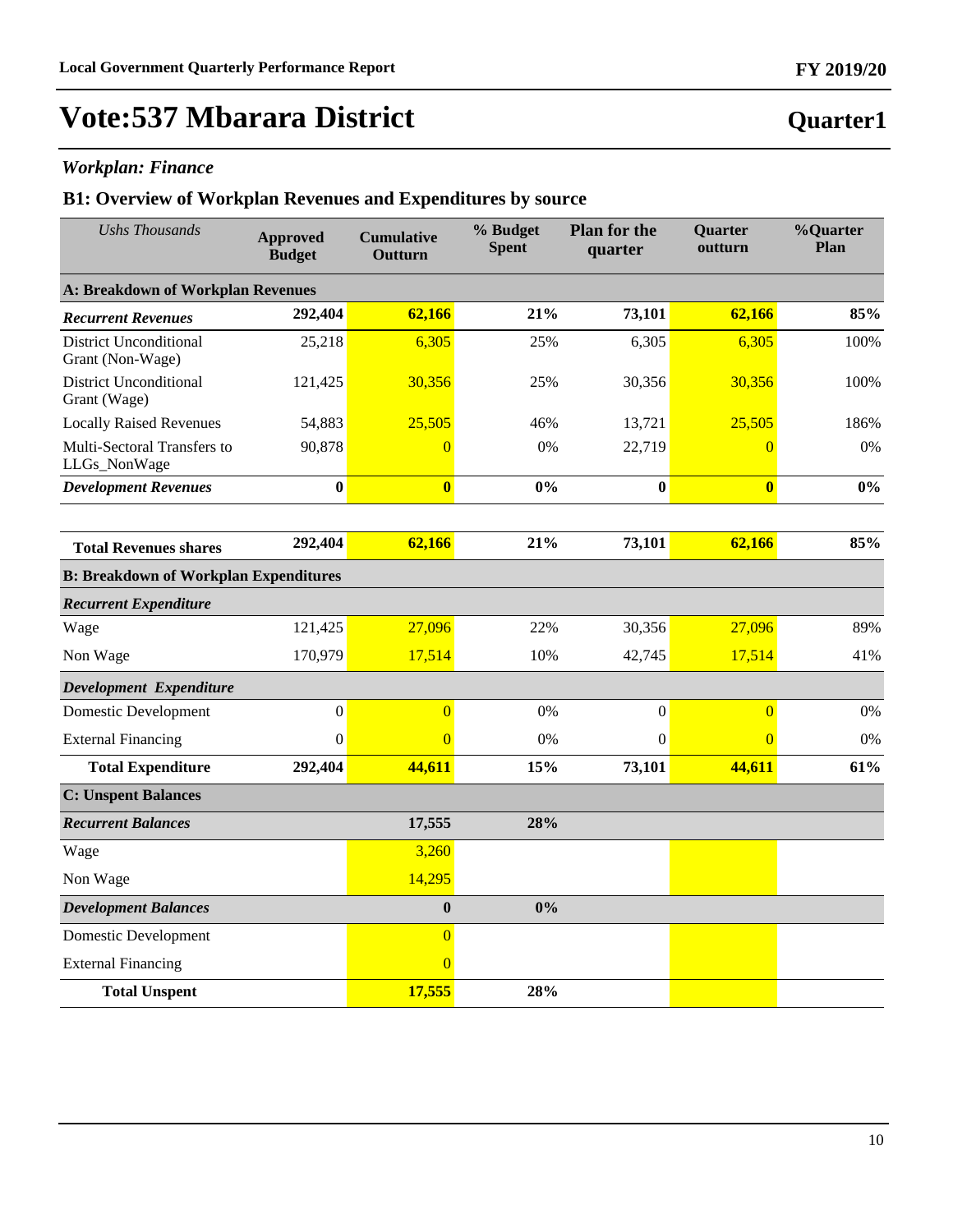#### **Summary of Workplan Revenues and Expenditure by Source**

The budget for Finance department was Shs 292,404,000. The plan for the quarter was Shs 73,101,000 and amount received for the quarter was Shs 62,166,000 (85%) of the the quarter plan. Both District UCG (Non Wage and Wage) performed at expected 100%. Locally Raised Revenues performed at 186% more than expected because more funds were released to cater for revenue enhancement exercises and procurement of laptops for Principal Finance Officer and Accountant. Multi Sectoral Transfers to LLGs did not get any funds for the quarter. The department did not have a development budget for the FY 2019/2020. The department expenditure was Shs 44,611,000 (61%) of the total receipts for the quarter and 21% of the entire budget for department. Wage performed at 89%, Non Wage performed at 41% and the reasons are given in the unspent balances section.

#### **Reasons for unspent balances on the bank account**

A total of Shs 17,555,000(28% of the budget) remained unspent at quarter end. Of the total, Shs 3,260,000 remained unpaid for salaries because the Senior Accountant retired at Financial start and had not been replaced. Shs 14,295,000 remained unpaid for Non Wage because of late warranting issues, procurement delays and late submission of accountabilities by activity responsible officers to enable them access more funds.

#### **Highlights of physical performance by end of the quarter**

- The department paid staff salaries - Transfers for Non Wage were made to various departments - Revenue enhancement and collection exercises were carried out - Books of accounts for sub counties were inspected - Business Licence assessment was carried out - Audit responses and other financial reports were prepared and submitted to relevant offices. - General Office operations were done.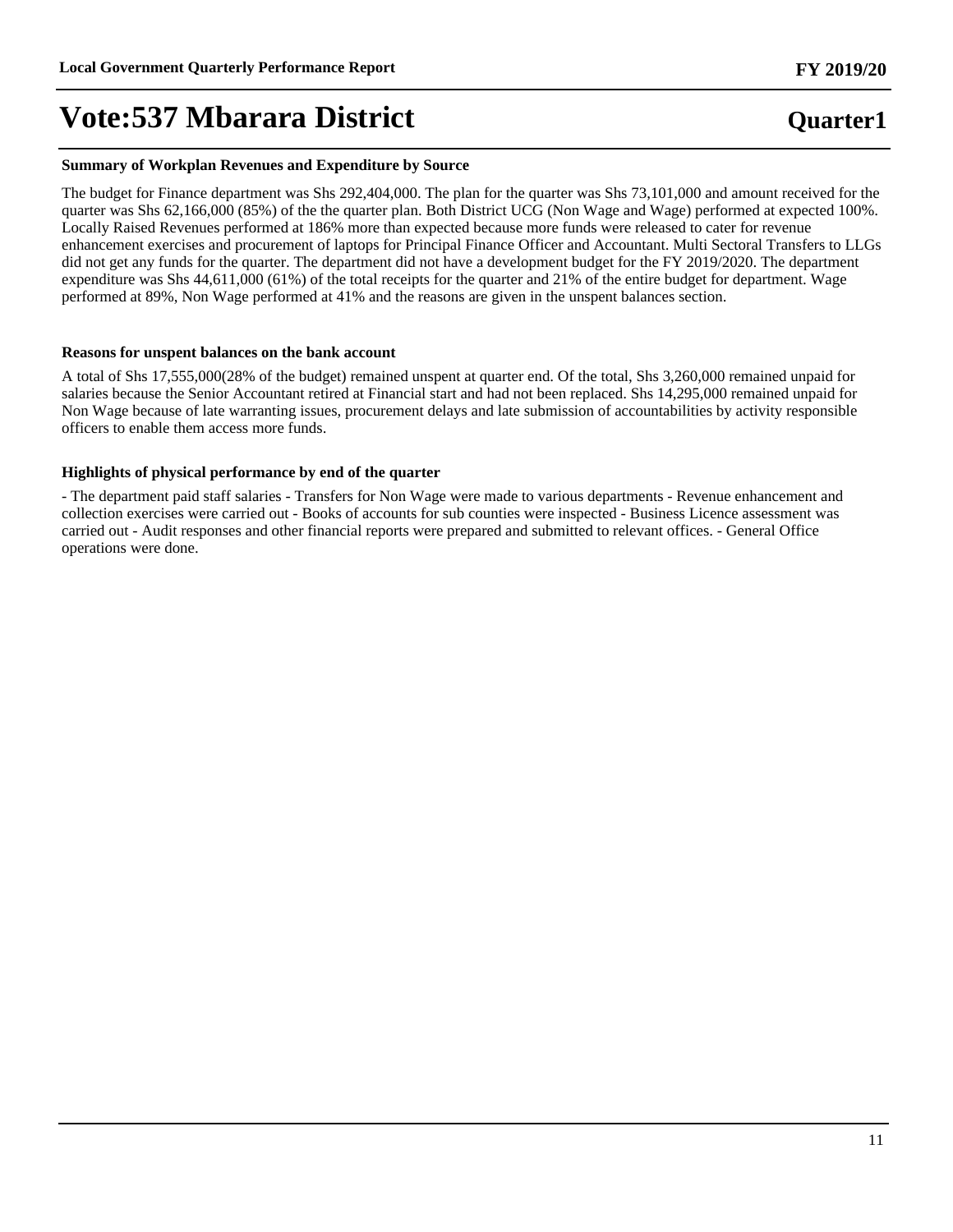# **Vote:537 Mbarara District**

## *Workplan: Statutory Bodies*

| <b>Ushs Thousands</b>                             | <b>Approved</b><br><b>Budget</b> | <b>Cumulative</b><br>Outturn | % Budget<br><b>Spent</b> | <b>Plan for the</b><br>quarter | Quarter<br>outturn | %Quarter<br>Plan |
|---------------------------------------------------|----------------------------------|------------------------------|--------------------------|--------------------------------|--------------------|------------------|
| <b>A: Breakdown of Workplan Revenues</b>          |                                  |                              |                          |                                |                    |                  |
| <b>Recurrent Revenues</b>                         | 726,694                          | 203,699                      | 28%                      | 181,673                        | 203,699            | 112%             |
| <b>District Unconditional</b><br>Grant (Non-Wage) | 288,832                          | 72,208                       | 25%                      | 72,208                         | 72,208             | 100%             |
| <b>District Unconditional</b><br>Grant (Wage)     | 178,961                          | 44,740                       | 25%                      | 44,740                         | 44,740             | 100%             |
| <b>Locally Raised Revenues</b>                    | 232,980                          | 86,751                       | 37%                      | 58,245                         | 86,751             | 149%             |
| Multi-Sectoral Transfers to<br>LLGs_NonWage       | 25,920                           | $\overline{0}$               | 0%                       | 6,480                          | $\overline{0}$     | 0%               |
| <b>Development Revenues</b>                       | $\bf{0}$                         | $\overline{\mathbf{0}}$      | 0%                       | $\bf{0}$                       | $\bf{0}$           | 0%               |
|                                                   |                                  |                              |                          |                                |                    |                  |
| <b>Total Revenues shares</b>                      | 726,694                          | 203,699                      | 28%                      | 181,673                        | 203,699            | 112%             |
| <b>B: Breakdown of Workplan Expenditures</b>      |                                  |                              |                          |                                |                    |                  |
| <b>Recurrent Expenditure</b>                      |                                  |                              |                          |                                |                    |                  |
| Wage                                              | 178,961                          | 44,666                       | 25%                      | 44,740                         | 44,666             | 100%             |
| Non Wage                                          | 547,732                          | 69,340                       | 13%                      | 136,933                        | 69,340             | 51%              |
| Development Expenditure                           |                                  |                              |                          |                                |                    |                  |
| <b>Domestic Development</b>                       | $\boldsymbol{0}$                 | $\overline{0}$               | 0%                       | $\boldsymbol{0}$               | $\overline{0}$     | 0%               |
| <b>External Financing</b>                         | $\mathbf{0}$                     | $\Omega$                     | 0%                       | $\mathbf{0}$                   | $\overline{0}$     | 0%               |
| <b>Total Expenditure</b>                          | 726,694                          | 114,005                      | 16%                      | 181,673                        | 114,005            | 63%              |
| <b>C: Unspent Balances</b>                        |                                  |                              |                          |                                |                    |                  |
| <b>Recurrent Balances</b>                         |                                  | 89,694                       | 44%                      |                                |                    |                  |
| Wage                                              |                                  | 75                           |                          |                                |                    |                  |
| Non Wage                                          |                                  | 89,619                       |                          |                                |                    |                  |
| <b>Development Balances</b>                       |                                  | $\boldsymbol{0}$             | 0%                       |                                |                    |                  |
| Domestic Development                              |                                  | $\overline{0}$               |                          |                                |                    |                  |
| <b>External Financing</b>                         |                                  | $\overline{0}$               |                          |                                |                    |                  |
| <b>Total Unspent</b>                              |                                  | 89,694                       | 44%                      |                                |                    |                  |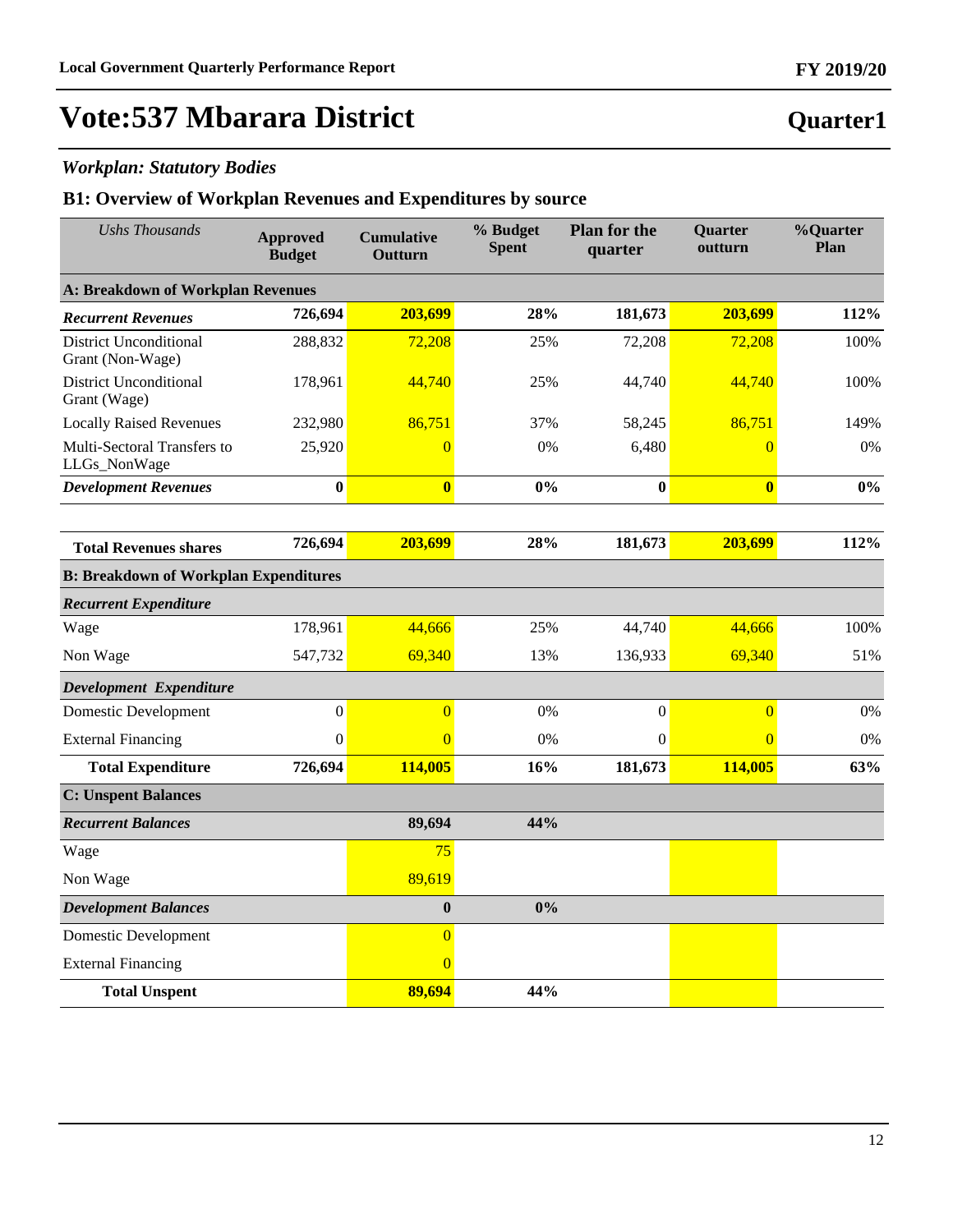### **Summary of Workplan Revenues and Expenditure by Source**

The department budget for the FY 2019/2020 was Shs 726,694,000. The plan for the quarter was Shs 181,673,000. The amount received for the quarter was Shs 203,699,000 (112%) of the quarter plan. Both District UCG (Non Wage and Wage) performed at expected 100%. Locally Raised Revenues performed at 149% way higher than expected because more money was allocated to facilitate political monitoring of government projects and for a bench marking tour to Bundibugyo by District Councilors. Multi-Sectoral Transfers to LLG\_Non Wage (meant for transfer of ex gratia for LCI & II) did not receive any funds for the quarter. The department had no Development Budget for 2019/2020. The Total Expenditure for the quarter was Shs 114,005,000 (63%) of the quarter plan. Wage expenditure performed as expected 100% and Non Wage at 51%. The reasons are given in the unspent section.

### **Reasons for unspent balances on the bank account**

Shs 89,694,000 (44% of the budget) remained unspent at quarter end. Shs 75,000 was for Wage and Shs 89,619,000 for Non Wage. This balance was because of late scheduling of Council meetings, Board sittings and late warranting issues.

### **Highlights of physical performance by end of the quarter**

- Council Staff Salaries paid - Councillors allowances paid - Political monitoring of govt projects done - Boards and Commission allowances and salaries paid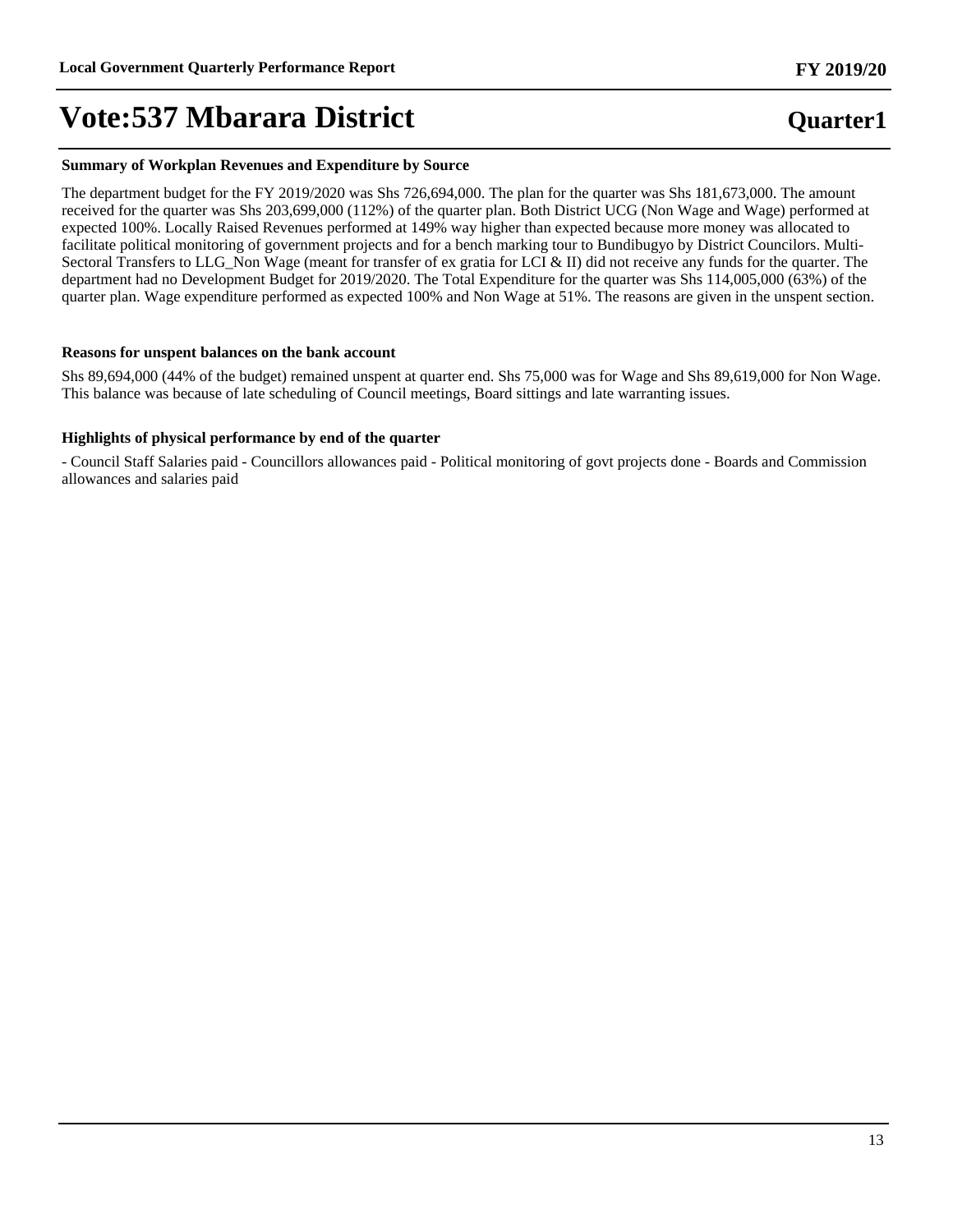# **Vote:537 Mbarara District**

## *Workplan: Production and Marketing*

| <b>Ushs Thousands</b>                             | <b>Approved</b><br><b>Budget</b> | <b>Cumulative</b><br>Outturn | % Budget<br><b>Spent</b> | <b>Plan for the</b><br>quarter | <b>Quarter</b><br>outturn | %Quarter<br>Plan |  |  |
|---------------------------------------------------|----------------------------------|------------------------------|--------------------------|--------------------------------|---------------------------|------------------|--|--|
| <b>A: Breakdown of Workplan Revenues</b>          |                                  |                              |                          |                                |                           |                  |  |  |
| <b>Recurrent Revenues</b>                         | 729,000                          | 181,056                      | 25%                      | 182,250                        | 181,056                   | 99%              |  |  |
| <b>District Unconditional</b><br>Grant (Non-Wage) | 3,000                            | 750                          | 25%                      | 750                            | 750                       | 100%             |  |  |
| <b>District Unconditional</b><br>Grant (Wage)     | 71,068                           | 17,767                       | 25%                      | 17,767                         | 17,767                    | 100%             |  |  |
| <b>Locally Raised Revenues</b>                    | 16,630                           | 4,158                        | 25%                      | 4,158                          | 4,158                     | 100%             |  |  |
| Multi-Sectoral Transfers to<br>LLGs_NonWage       | 4,778                            | $\overline{0}$               | 0%                       | 1,194                          | $\overline{0}$            | 0%               |  |  |
| <b>Sector Conditional Grant</b><br>(Non-Wage)     | 152,140                          | 38,035                       | 25%                      | 38,035                         | 38,035                    | 100%             |  |  |
| <b>Sector Conditional Grant</b><br>(Wage)         | 481,384                          | 120,346                      | 25%                      | 120,346                        | 120,346                   | 100%             |  |  |
| <b>Development Revenues</b>                       | 69,578                           | 23,193                       | 33%                      | 17,394                         | 23,193                    | 133%             |  |  |
| Sector Development Grant                          | 69,578                           | 23,193                       | 33%                      | 17,394                         | 23,193                    | 133%             |  |  |
| <b>Total Revenues shares</b>                      | 798,578                          | 204,248                      | 26%                      | 199,644                        | 204,248                   | 102%             |  |  |
| <b>B: Breakdown of Workplan Expenditures</b>      |                                  |                              |                          |                                |                           |                  |  |  |
| <b>Recurrent Expenditure</b>                      |                                  |                              |                          |                                |                           |                  |  |  |
| Wage                                              | 552,453                          | 137,923                      | 25%                      | 138,113                        | 137,923                   | 100%             |  |  |
| Non Wage                                          | 176,547                          | 1,682                        | 1%                       | 44,137                         | 1,682                     | 4%               |  |  |
| Development Expenditure                           |                                  |                              |                          |                                |                           |                  |  |  |
| Domestic Development                              | 69,578                           | $\overline{0}$               | 0%                       | 17,394                         | $\overline{0}$            | 0%               |  |  |
| <b>External Financing</b>                         | $\boldsymbol{0}$                 | $\overline{0}$               | 0%                       | $\theta$                       | $\overline{0}$            | 0%               |  |  |
| <b>Total Expenditure</b>                          | 798,578                          | 139,605                      | 17%                      | 199,644                        | 139,605                   | 70%              |  |  |
| <b>C: Unspent Balances</b>                        |                                  |                              |                          |                                |                           |                  |  |  |
| <b>Recurrent Balances</b>                         |                                  | 41,450                       | 23%                      |                                |                           |                  |  |  |
| Wage                                              |                                  | 190                          |                          |                                |                           |                  |  |  |
| Non Wage                                          |                                  | 41,260                       |                          |                                |                           |                  |  |  |
| <b>Development Balances</b>                       |                                  | 23,193                       | 100%                     |                                |                           |                  |  |  |
| Domestic Development                              |                                  | 23,193                       |                          |                                |                           |                  |  |  |
| <b>External Financing</b>                         |                                  | $\overline{0}$               |                          |                                |                           |                  |  |  |
| <b>Total Unspent</b>                              |                                  | 64,643                       | 32%                      |                                |                           |                  |  |  |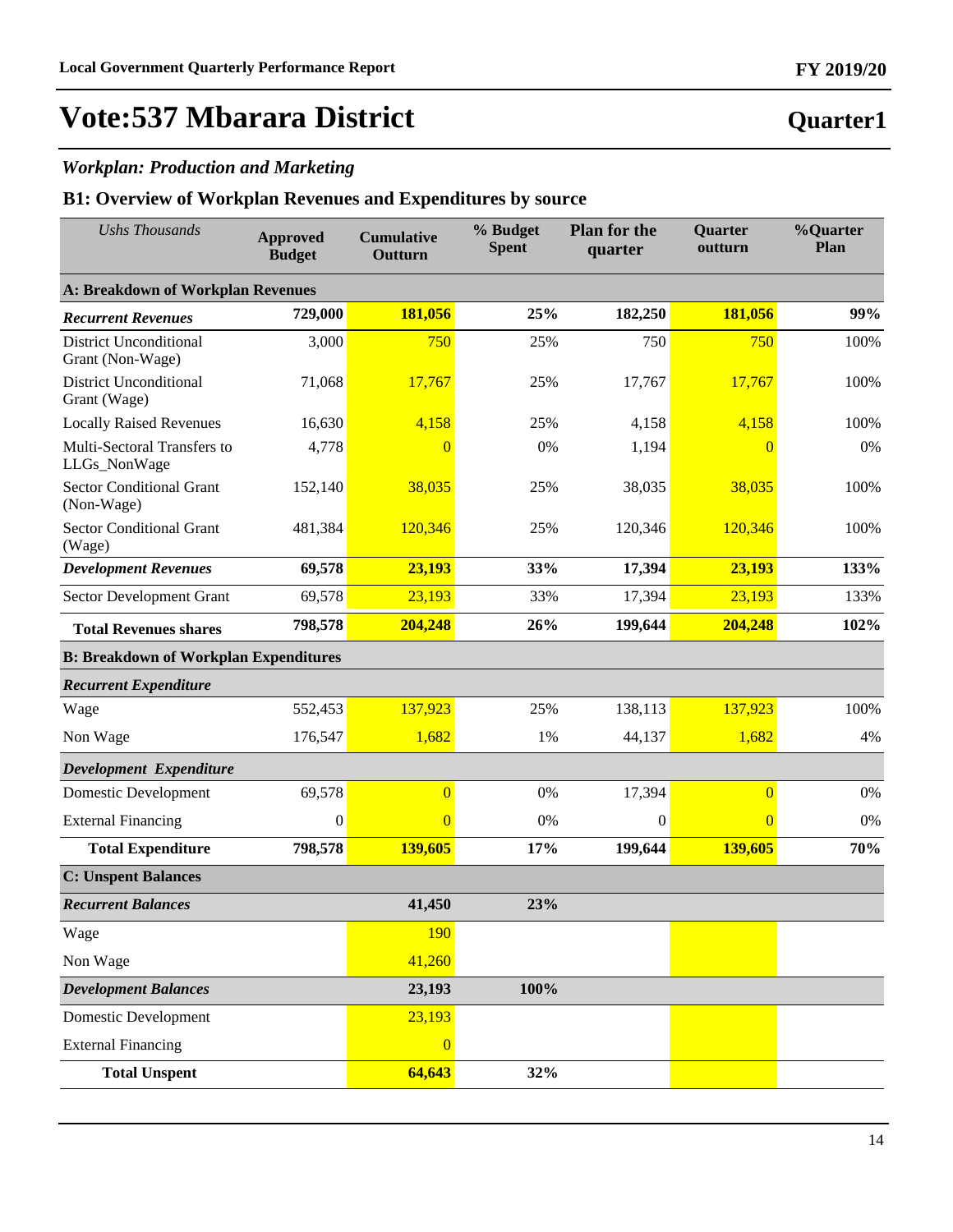#### **Summary of Workplan Revenues and Expenditure by Source**

The Department budgeted to receive Shs 798,578,000 for the FY 2019/2020. The planned quarter plan was 199,644,000 and the department actually received Shs 204,248,000 (102%) of the quarter plan. Both District UCG (Non Wage and Wage) performed at expected 100%. All other sources of revenue performed at expected 100% except for Sector Development Grant which performed slightly above the expected at 133% because the centre released more money than the expected 17,394,000 for the quarter. Multi - Sectoral Transfers to LLGs\_Non Wage did not receive any funds for the quarter. Total department expenditure amounted to 139,605,000 (70%) of the quarter release. Wage spent 100% of the plan. Non Wage spent a paltry 4% way below the expected 100%. The reasons are given in the unspent balances section.

### **Reasons for unspent balances on the bank account**

A total of Shs 64,643,000 (32% of the budget) remained unspent. Out of this figure, Wage had 190,000 that remained unspent, Non Wage had 41,260,000, Domestic Development had 23,193,000 that remained unspent. This was due to late warranting of funds and delays in Procurement of fuel and Service providers, funds for procurement of motorcycles remained unspent in this quater.

### **Highlights of physical performance by end of the quarter**

- Agricultural Extension Salaries paid - agricultural extension activities monitored - Animal disease samples collected and analyzed

- Agricultural production data collected and analyzed - Agricultural advisory services provided at sub county level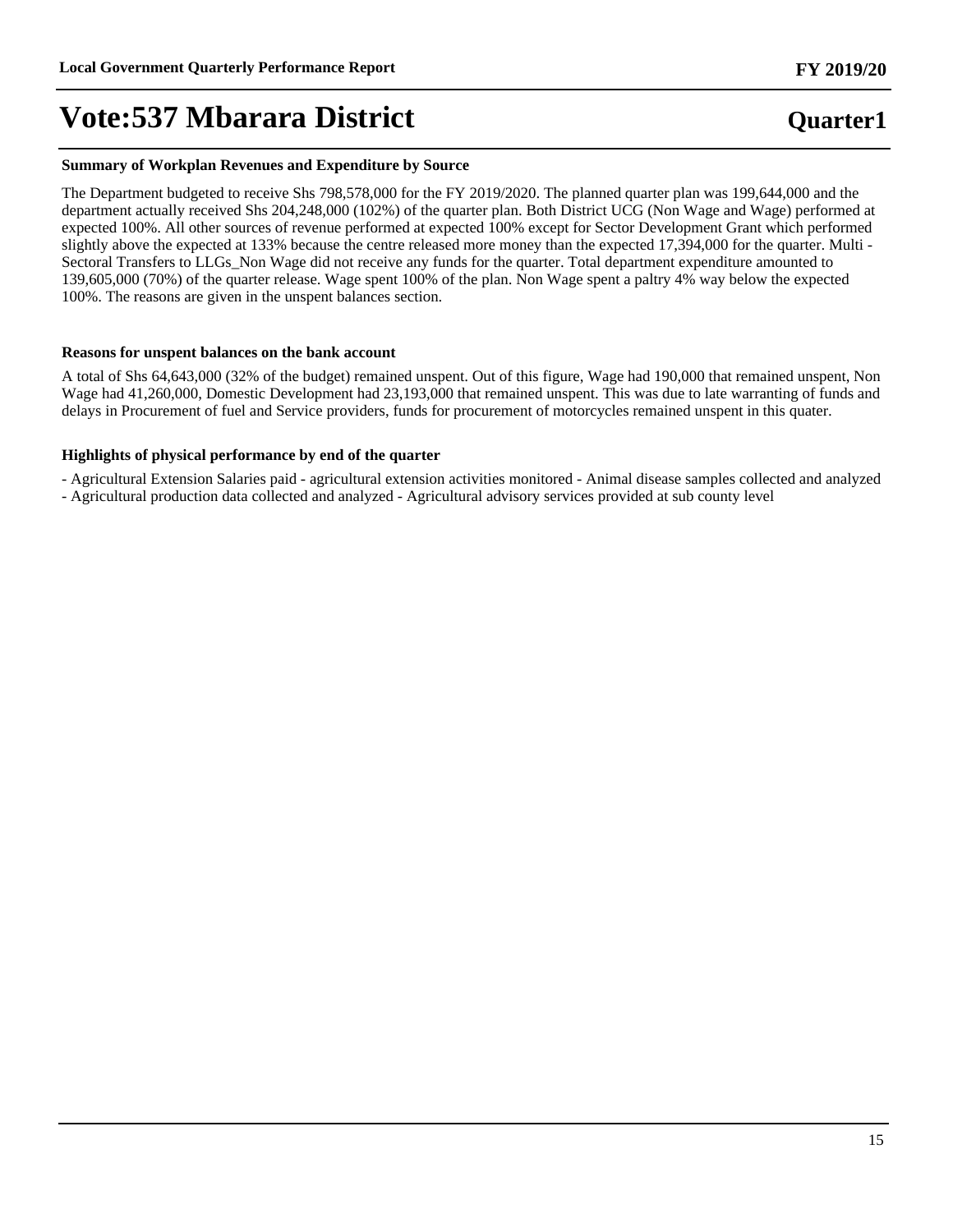## *Workplan: Health*

## **B1: Overview of Workplan Revenues and Expenditures by source**

| <b>Ushs Thousands</b>                                                     | <b>Approved</b><br><b>Budget</b> | <b>Cumulative</b><br>Outturn | % Budget<br><b>Spent</b> | <b>Plan for the</b><br>quarter | <b>Quarter</b><br>outturn | %Quarter<br>Plan |  |  |
|---------------------------------------------------------------------------|----------------------------------|------------------------------|--------------------------|--------------------------------|---------------------------|------------------|--|--|
| <b>A: Breakdown of Workplan Revenues</b>                                  |                                  |                              |                          |                                |                           |                  |  |  |
| <b>Recurrent Revenues</b>                                                 | 2,067,550                        | 516,143                      | 25%                      | 516,888                        | 516,143                   | 100%             |  |  |
| <b>District Unconditional</b><br>Grant (Non-Wage)                         | 2,000                            | 500                          | 25%                      | 500                            | 500                       | 100%             |  |  |
| <b>Locally Raised Revenues</b>                                            | 2,500                            | 625                          | 25%                      | 625                            | 625                       | 100%             |  |  |
| Multi-Sectoral Transfers to<br>LLGs_NonWage                               | 2,980                            | $\overline{0}$               | 0%                       | 745                            | $\overline{0}$            | 0%               |  |  |
| <b>Sector Conditional Grant</b><br>(Non-Wage)                             | 420,744                          | 105,186                      | 25%                      | 105,186                        | 105,186                   | 100%             |  |  |
| <b>Sector Conditional Grant</b><br>(Wage)                                 | 1,639,326                        | 409,832                      | 25%                      | 409,832                        | 409,832                   | 100%             |  |  |
| <b>Development Revenues</b>                                               | 864,562                          | 342,089                      | 40%                      | 216,140                        | 342,089                   | 158%             |  |  |
| <b>District Discretionary</b><br><b>Development Equalization</b><br>Grant | 61,653                           | 26,701                       | 43%                      | 15,413                         | 26,701                    | 173%             |  |  |
| <b>External Financing</b>                                                 | 610,000                          | 270,190                      | 44%                      | 152,500                        | 270,190                   | 177%             |  |  |
| Sector Development Grant                                                  | 35,593                           | 11,864                       | 33%                      | 8,898                          | 11,864                    | 133%             |  |  |
| <b>Transitional Development</b><br>Grant                                  | 157,315                          | 33,333                       | 21%                      | 39,329                         | 33,333                    | 85%              |  |  |
| <b>Total Revenues shares</b>                                              | 2,932,112                        | 858,232                      | 29%                      | 733,028                        | 858,232                   | 117%             |  |  |
| <b>B: Breakdown of Workplan Expenditures</b>                              |                                  |                              |                          |                                |                           |                  |  |  |
| <b>Recurrent Expenditure</b>                                              |                                  |                              |                          |                                |                           |                  |  |  |
| Wage                                                                      | 1,639,326                        | 409,731                      | 25%                      | 409,832                        | 409,731                   | 100%             |  |  |
| Non Wage                                                                  | 428,224                          | 103,300                      | 24%                      | 107,056                        | 103,300                   | 96%              |  |  |
| Development Expenditure                                                   |                                  |                              |                          |                                |                           |                  |  |  |
| <b>Domestic Development</b>                                               | 254,562                          | $\overline{0}$               | 0%                       | 63,640                         | $\overline{0}$            | 0%               |  |  |
| <b>External Financing</b>                                                 | 610,000                          | 143,706                      | 24%                      | 152,500                        | 143,706                   | 94%              |  |  |
| <b>Total Expenditure</b>                                                  | 2,932,112                        | 656,737                      | 22%                      | 733,028                        | 656,737                   | 90%              |  |  |
| <b>C: Unspent Balances</b>                                                |                                  |                              |                          |                                |                           |                  |  |  |
| <b>Recurrent Balances</b>                                                 |                                  | 3,111                        | $1\%$                    |                                |                           |                  |  |  |
| Wage                                                                      |                                  | 100                          |                          |                                |                           |                  |  |  |
| Non Wage                                                                  |                                  | 3,011                        |                          |                                |                           |                  |  |  |
| <b>Development Balances</b>                                               |                                  | 198,383                      | 58%                      |                                |                           |                  |  |  |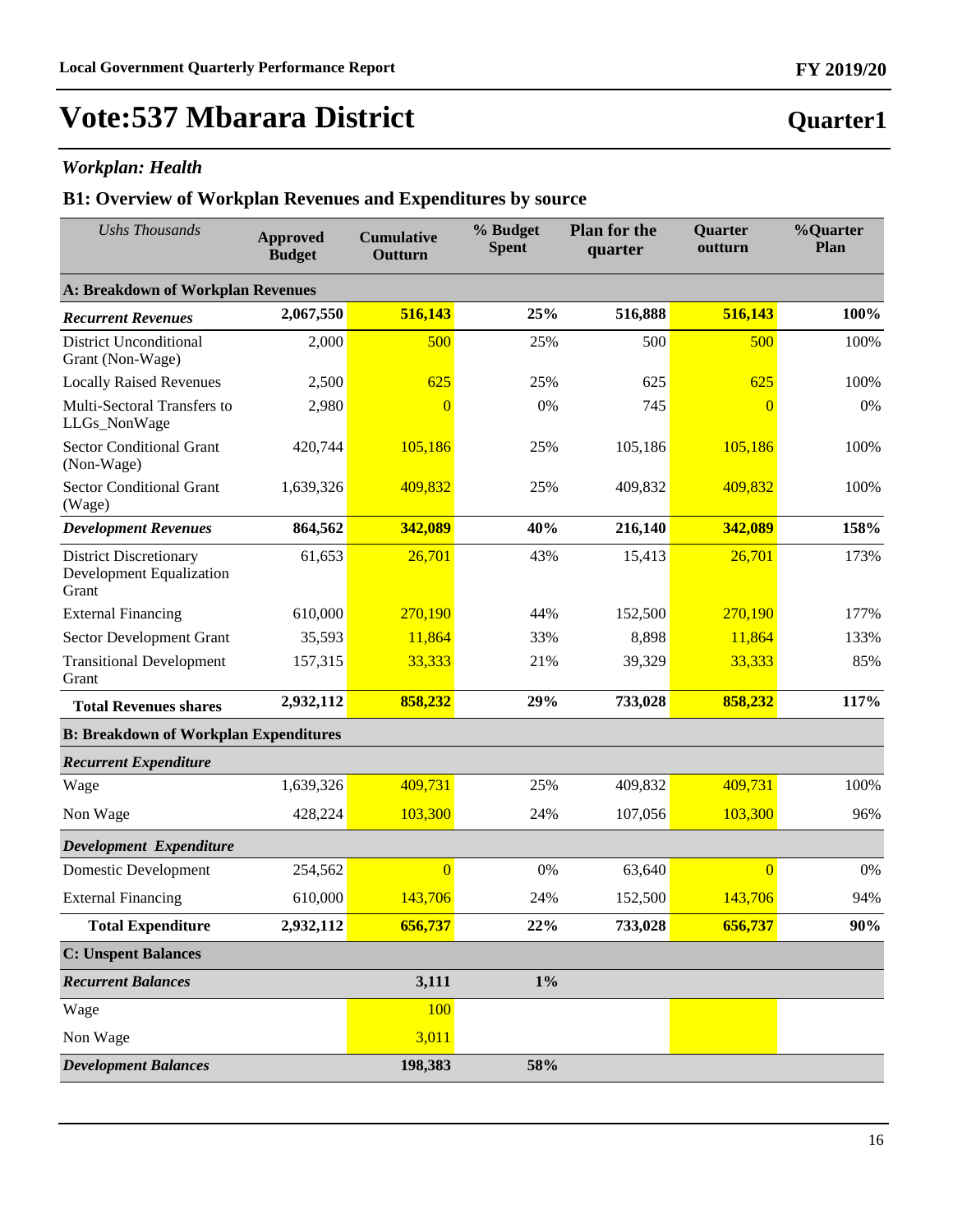## **Quarter1**

| Domestic Development      | 71,899  |     |  |
|---------------------------|---------|-----|--|
| <b>External Financing</b> | 126.484 |     |  |
| <b>Total Unspent</b>      | 201.495 | 23% |  |

#### **Summary of Workplan Revenues and Expenditure by Source**

Health department planned to receive Shs 2,932,112,000 for the FY 2019/2020. The plan for the Quarter was Shs 733,028,000. The department actually received Shs 858,232,000 (117%) of the quarter plan at the end of the quarter. District UCG (Non Wage), Locally Raised Revenue, Sector Conditional Grant(Non Wage), Sector Conditional Grant(Wage) all performed at expected 100%. DDEG performed slightly higher than expected at 173% because all the district DDEG received was transferred to the department for urgent construction of an OPD at Bubaare HCIII. External Financing performed at 177% because all year budgeted funds for GAVI were leased in QI. Sector Development Grant performed at 133% because the centre released more funds than what was budgeted for. Transitional Development Grant performed at 85% because the centre released 33,333,333 for the quarter instead of 39,329,000 expected. The expenditure for the quarter was 656,737,000(90%) of the total receipts and 22% of the total year budget. Wage expenditure performed at 100%, Non Wage at 96%, External Financing at 94% and the reasons are stated in the unspent balances section. The Department budgeted for Shs 174,629,649 (Sector Conditional Grant Non Wage) for NGO Hospital Services (LLS) and Shs 43,657,412 was actually spent in Q1. The money was transferred to Holly Innocents Hospital (=16,371,475) and Ruharo Mission Hospital (=27,285,937). The department also had budgeted for Shs 196,069,736 for Basic Health Care Services (HCIV-HCII - LLS) and Shs 49,027,263 was actually spent for Q1 transferred in 21 Health Centres. Also, Shs 13,389,222 was budgeted for under NGO Basic Health Care Services (LLS) and Shs 3,347,306 was actually spent in Q1 transferred to 4 Health Centres.

#### **Reasons for unspent balances on the bank account**

Total unspent balance was 201,495,000 (23% 0f the budget). Wage remained with 100,000 unspent, Non wage with 3,011,000. Domestic Development had 71,899,000 while External Financing had 126,484,000 unspent for the Quarter. Development funds were not spent due to delays in the procurement process and money will be spent in the 2nd quarter. Donor funding 94% of the funds received was spent and what was due to delayed vouchers and these will be paid in the 2nd quarter.

#### **Highlights of physical performance by end of the quarter**

Supportive supervision and monitoring of Health services delivery in the District. Payment of health staff salaries in the District. co-ordination of the departmental activities through meetings. carrying out preventive activities like immunisation, sanitation programmes,TB and HIV control measures, Payment of staff welfare at the head office, Monitoring and supportive supervision of MNCH activities in the District Introduction and rollout campaign of measles-Rubella vaccine in the District.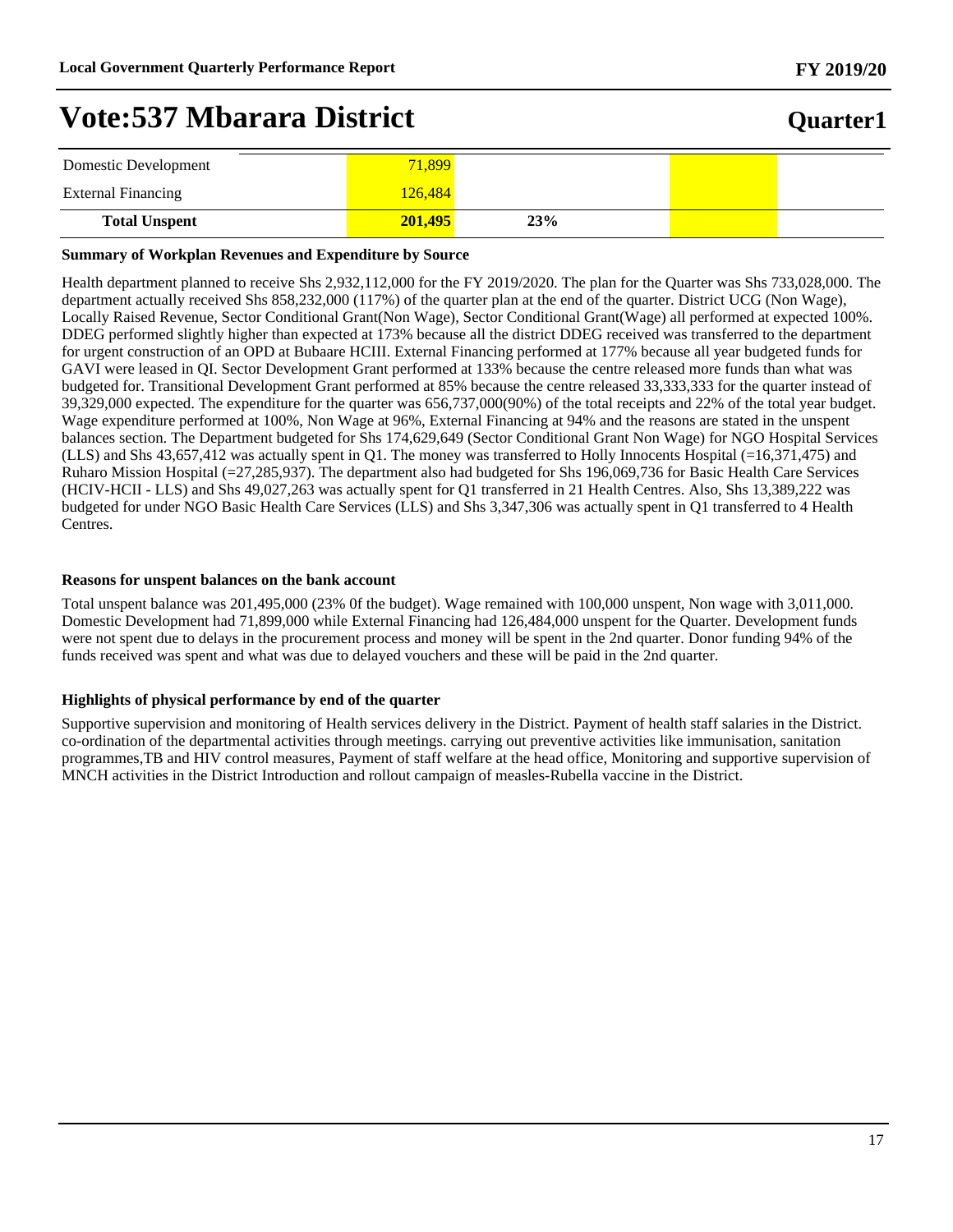# **Vote:537 Mbarara District**

## *Workplan: Education*

| <b>Ushs Thousands</b>                             | <b>Approved</b><br><b>Budget</b> | <b>Cumulative</b><br>Outturn | % Budget<br><b>Spent</b> | <b>Plan for the</b><br>quarter | <b>Quarter</b><br>outturn | %Quarter<br>Plan |
|---------------------------------------------------|----------------------------------|------------------------------|--------------------------|--------------------------------|---------------------------|------------------|
| <b>A: Breakdown of Workplan Revenues</b>          |                                  |                              |                          |                                |                           |                  |
| <b>Recurrent Revenues</b>                         | 11,176,604                       | 2,906,228                    | 26%                      | 2,794,151                      | 2,906,228                 | 104%             |
| <b>District Unconditional</b><br>Grant (Non-Wage) | 2,500                            | 625                          | 25%                      | 625                            | 625                       | 100%             |
| <b>District Unconditional</b><br>Grant (Wage)     | 94,023                           | 23,506                       | 25%                      | 23,506                         | 23,506                    | 100%             |
| <b>Locally Raised Revenues</b>                    | 76,000                           | 19,000                       | 25%                      | 19,000                         | 19,000                    | 100%             |
| Multi-Sectoral Transfers to<br>LLGs_NonWage       | 3,627                            | $\Omega$                     | 0%                       | 907                            | $\theta$                  | 0%               |
| Other Transfers from<br><b>Central Government</b> | 13,000                           | $\overline{0}$               | 0%                       | 3,250                          | $\overline{0}$            | 0%               |
| <b>Sector Conditional Grant</b><br>(Non-Wage)     | 1,394,809                        | 464,936                      | 33%                      | 348,702                        | 464,936                   | 133%             |
| <b>Sector Conditional Grant</b><br>(Wage)         | 9,592,645                        | 2,398,161                    | 25%                      | 2,398,161                      | 2,398,161                 | 100%             |
| <b>Development Revenues</b>                       | 1,231,282                        | 410,427                      | 33%                      | 307,820                        | 410,427                   | 133%             |
| Sector Development Grant                          | 1,031,282                        | 343,761                      | 33%                      | 257,820                        | 343,761                   | 133%             |
| <b>Transitional Development</b><br>Grant          | 200,000                          | 66,667                       | 33%                      | 50,000                         | 66,667                    | 133%             |
| <b>Total Revenues shares</b>                      | 12,407,886                       | 3,316,656                    | 27%                      | 3,101,971                      | 3,316,656                 | 107%             |
| <b>B: Breakdown of Workplan Expenditures</b>      |                                  |                              |                          |                                |                           |                  |
| <b>Recurrent Expenditure</b>                      |                                  |                              |                          |                                |                           |                  |
| Wage                                              | 9,686,668                        | 2,177,450                    | 22%                      | 2,421,667                      | 2,177,450                 | 90%              |
| Non Wage                                          | 1,489,936                        | 475,934                      | 32%                      | 372,484                        | 475,934                   | 128%             |
| Development Expenditure                           |                                  |                              |                          |                                |                           |                  |
| <b>Domestic Development</b>                       | 1,231,282                        | 18,365                       | 1%                       | 307,820                        | 18,365                    | 6%               |
| <b>External Financing</b>                         | $\boldsymbol{0}$                 | $\overline{0}$               | 0%                       | $\boldsymbol{0}$               | $\overline{0}$            | 0%               |
| <b>Total Expenditure</b>                          | 12,407,886                       | 2,671,749                    | 22%                      | 3,101,971                      | 2,671,749                 | 86%              |
| <b>C: Unspent Balances</b>                        |                                  |                              |                          |                                |                           |                  |
| <b>Recurrent Balances</b>                         |                                  | 252,844                      | 9%                       |                                |                           |                  |
| Wage                                              |                                  | 244,217                      |                          |                                |                           |                  |
| Non Wage                                          |                                  | 8,627                        |                          |                                |                           |                  |
| <b>Development Balances</b>                       |                                  | 392,063                      | 96%                      |                                |                           |                  |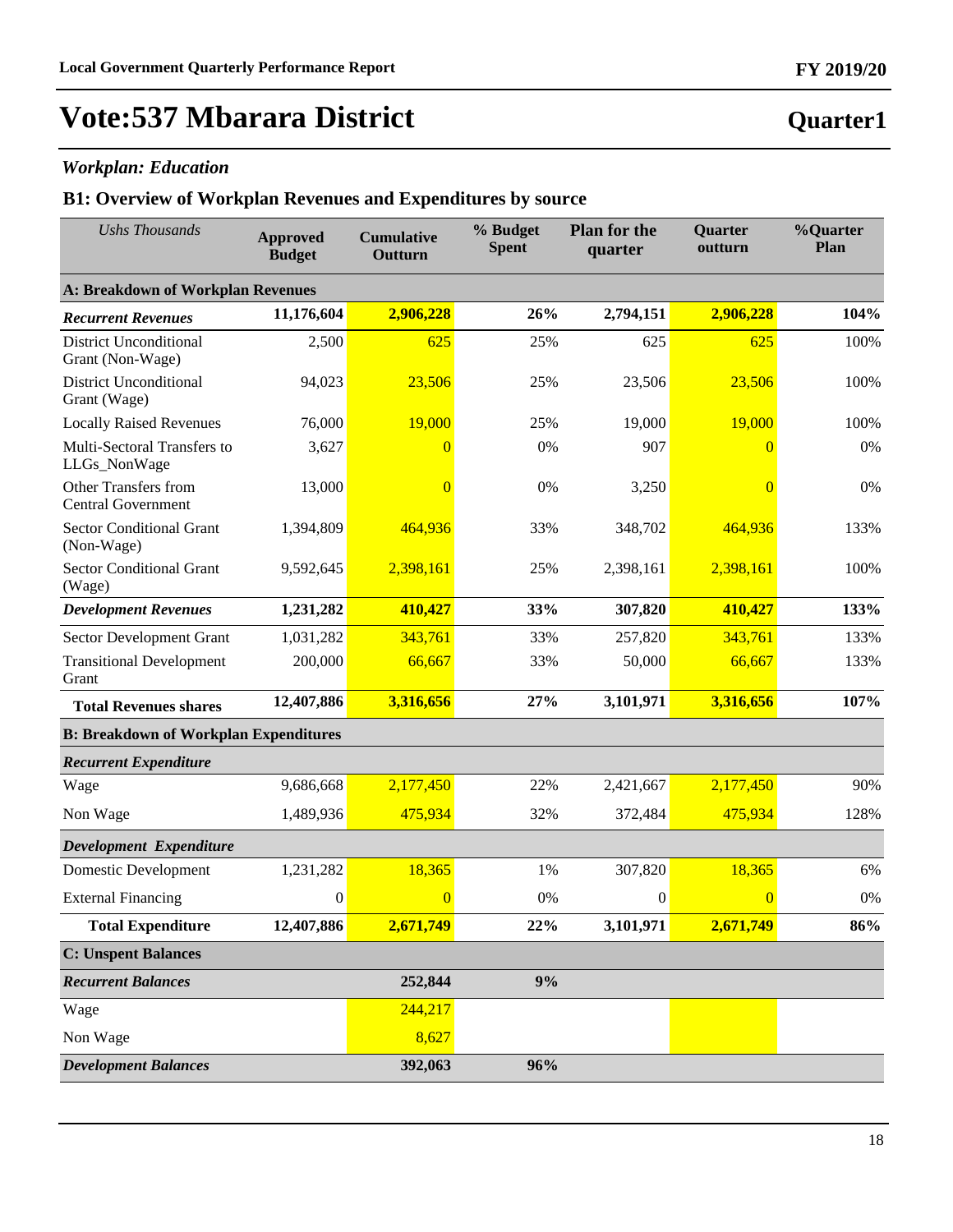## **Quarter1**

| Domestic Development      | 392,063 |     |  |
|---------------------------|---------|-----|--|
| <b>External Financing</b> |         |     |  |
| <b>Total Unspent</b>      | 644,906 | 19% |  |

#### **Summary of Workplan Revenues and Expenditure by Source**

The department budgeted for Shs 12,407,886,000 for the FY 2019/2020. Shs 3,101,971,000 was expected to be released every quarter of the FY. Out of the expected, Shs 3,316,656,000(107% of the quarter plan) was actually received. Both District UCG (Non Wage and Wage) performed at expected 100%. Locally Raised Revenues also performed at 100% as expected. Sector Conditional Grant (Non Wage) performed slightly higher than expected at 133% because the funds are released termly instead of quarterly. Sector Conditional Grant (Wage) performed at at expected 100%. Both Sector and Transitional Development Grants performed at 133% each because these funds are released in 3 quarters instead of 4. The department expenditure was 2,671,749,000 (86%) of the quarter receipts and just 22% of the entire department budget. Wage expenditure was at 90%, Non Wage at 128, Domestic development at 6% as the reasons stated in the unspent balances section. The department had budgeted for Shs 463,236,000 under Primary Schools Services UPE (LLS) and the Actual spent for Quarter 1 was Shs 154,412,000 transferred to different Primary Schools in the district. Shs 635,793,000 was also budgeted for Secondary Capitation (USE)(LLS) and the actual spent for Q1 was Shs 211,931,000 transferred to different secondary schools.

#### **Reasons for unspent balances on the bank account**

Shs 644,906,000 remained unspent (19% of the budget). Wage had a balance of Shs 244,217,000, Non Wage had a balance of Shs 8,627,000 while Domestic Development remained with 392,063,000 unspent because Sector Conditional Grant (Non Wage), Sector Development Grant and Transitional Development Grant received more funds than planned for the quarter. Even procurement delays led to unimplemented projects planned for the quarter.

#### **Highlights of physical performance by end of the quarter**

- Staff and teachers' salaries paid - Schools Inspected - Support to UNEB done - District team facilitated in national games - Office operation and management activities done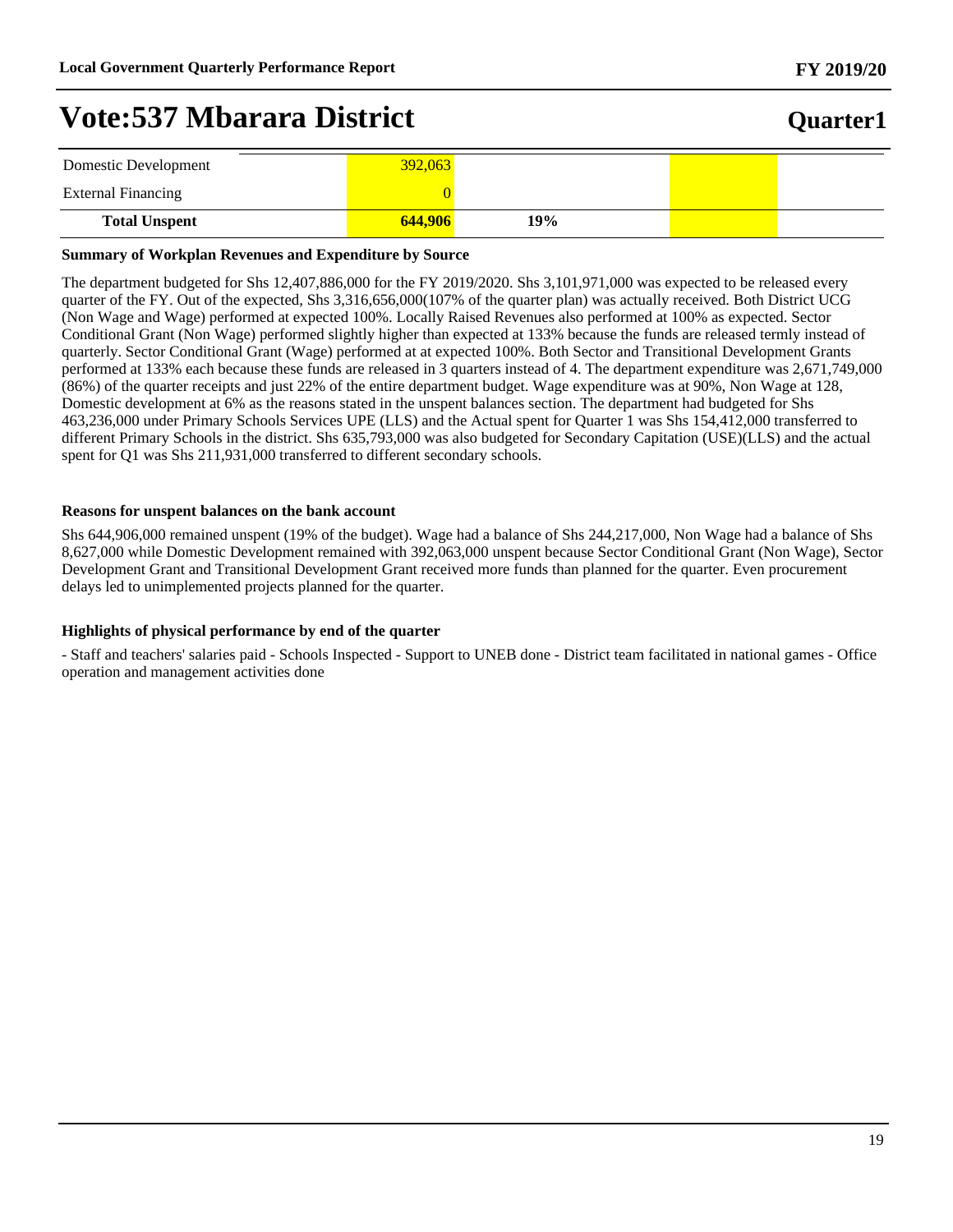## *Workplan: Roads and Engineering*

| <b>Ushs Thousands</b>                             | <b>Approved</b><br><b>Budget</b> | <b>Cumulative</b><br>Outturn | % Budget<br><b>Spent</b> | <b>Plan for the</b><br>quarter | Quarter<br>outturn | %Quarter<br>Plan |
|---------------------------------------------------|----------------------------------|------------------------------|--------------------------|--------------------------------|--------------------|------------------|
| <b>A: Breakdown of Workplan Revenues</b>          |                                  |                              |                          |                                |                    |                  |
| <b>Recurrent Revenues</b>                         | 768,765                          | 166,992                      | 22%                      | 192,191                        | 166,992            | 87%              |
| <b>District Unconditional</b><br>Grant (Non-Wage) | 2,000                            | 500                          | 25%                      | 500                            | 500                | 100%             |
| <b>District Unconditional</b><br>Grant (Wage)     | 100,363                          | 25,091                       | 25%                      | 25,091                         | 25,091             | 100%             |
| <b>Locally Raised Revenues</b>                    | 100,370                          | 22,893                       | 23%                      | 25,093                         | 22,893             | 91%              |
| Multi-Sectoral Transfers to<br>LLGs_NonWage       | 2,728                            | $\overline{0}$               | 0%                       | 682                            | $\overline{0}$     | 0%               |
| Other Transfers from<br><b>Central Government</b> | 563,303                          | 118,509                      | 21%                      | 140,826                        | 118,509            | 84%              |
| <b>Development Revenues</b>                       | $\boldsymbol{0}$                 | $\bf{0}$                     | 0%                       | $\boldsymbol{0}$               | $\bf{0}$           | $0\%$            |
| <b>Locally Raised Revenues</b>                    | $\boldsymbol{0}$                 | $\overline{0}$               | 0%                       | $\mathbf{0}$                   | $\overline{0}$     | 0%               |
| <b>Total Revenues shares</b>                      | 768,765                          | 166,992                      | 22%                      | 192,191                        | 166,992            | 87%              |
| <b>B: Breakdown of Workplan Expenditures</b>      |                                  |                              |                          |                                |                    |                  |
| <b>Recurrent Expenditure</b>                      |                                  |                              |                          |                                |                    |                  |
| Wage                                              | 100,363                          | 24,706                       | 25%                      | 25,091                         | 24,706             | 98%              |
| Non Wage                                          | 668,402                          | 75,103                       | 11%                      | 167,100                        | 75,103             | 45%              |
| Development Expenditure                           |                                  |                              |                          |                                |                    |                  |
| Domestic Development                              | $\boldsymbol{0}$                 | $\overline{0}$               | 0%                       | $\boldsymbol{0}$               | $\overline{0}$     | 0%               |
| <b>External Financing</b>                         | $\mathbf{0}$                     | $\overline{0}$               | 0%                       | $\mathbf{0}$                   | $\overline{0}$     | 0%               |
| <b>Total Expenditure</b>                          | 768,765                          | 99,809                       | 13%                      | 192,191                        | 99,809             | 52%              |
| <b>C: Unspent Balances</b>                        |                                  |                              |                          |                                |                    |                  |
| <b>Recurrent Balances</b>                         |                                  | 67,183                       | 40%                      |                                |                    |                  |
| Wage                                              |                                  | 384                          |                          |                                |                    |                  |
| Non Wage                                          |                                  | 66,799                       |                          |                                |                    |                  |
| <b>Development Balances</b>                       |                                  | $\bf{0}$                     | $0\%$                    |                                |                    |                  |
| <b>Domestic Development</b>                       |                                  | $\overline{0}$               |                          |                                |                    |                  |
| <b>External Financing</b>                         |                                  | $\overline{0}$               |                          |                                |                    |                  |
| <b>Total Unspent</b>                              |                                  | 67,183                       | 40%                      |                                |                    |                  |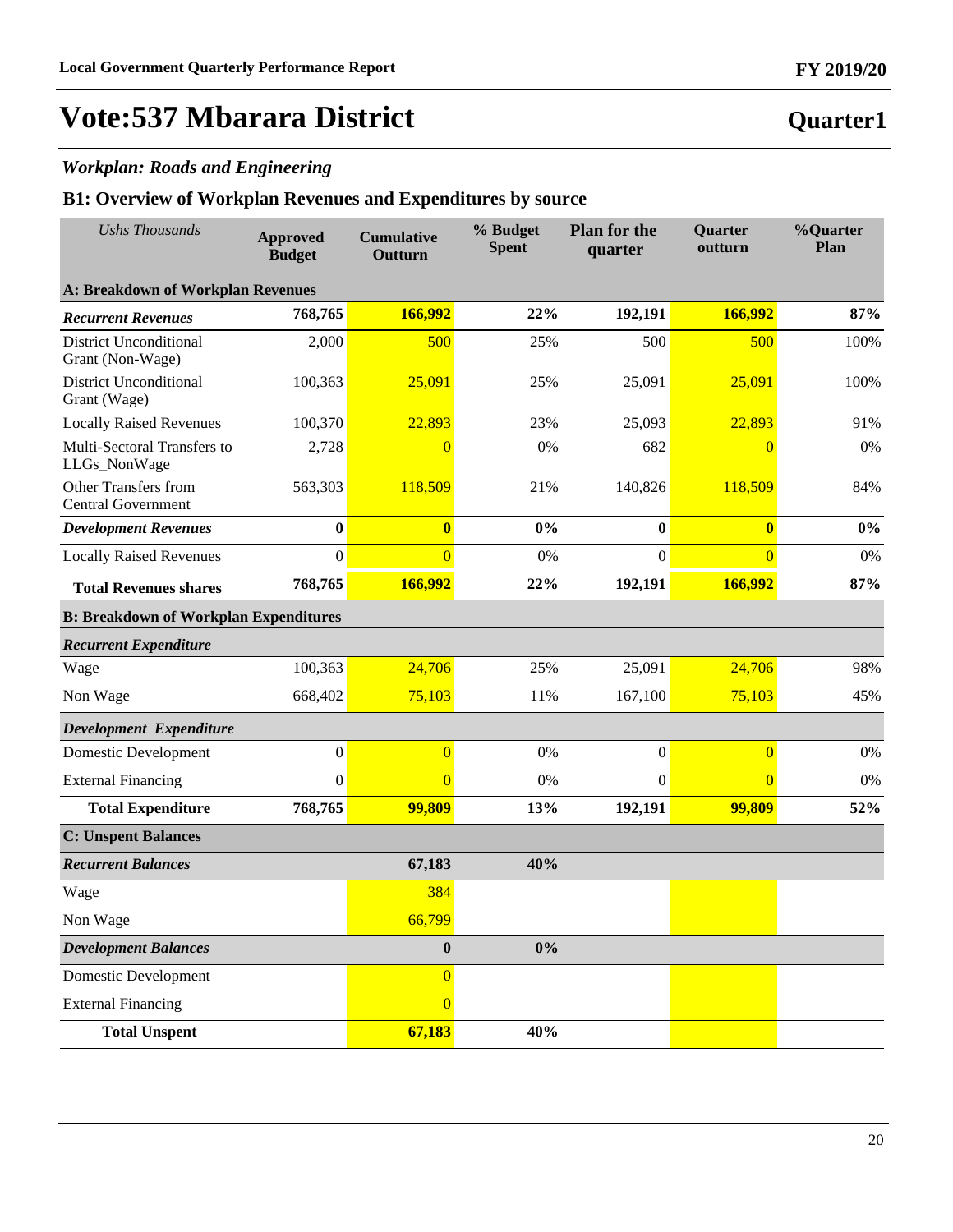#### **Summary of Workplan Revenues and Expenditure by Source**

The department's budget for FY 2019/2020 was Shs768,765,000. The plan for the quarter was Shs 192,191,000. Shs 166,992,000 (87% of the quarter plan) was actually received for the quarter. Both District UCG (Non Wage and Wage) performed at expected 100%. Locally Raised Revenues performed at 91%. OGTs perfomed at 84% because the centre released less money (118,509,000) than the expected 140,826,000. Multi- Sectoral Transfers to LLGs\_Non Wage did not receive funds. The department did not budget for Development revenues. The department expenditure was 99,809,000 (52%) of the quarter receipts and 13% of the total budget for the year. Wage expenditure performed at 98%, Non Wage expenditure performed at 45% because of the reasons stated in the unspent section.

#### **Reasons for unspent balances on the bank account**

Shs 67,183, 000 (40% of the budget) remained unspent. Out of the above total, Shs 384,000 remained unspent for Wages, Shs 66,799,000 also remained unspent because payments for Routine manual and periodic maintenance of feeder roads and compound maintenance were being processed by end of quarter. Planned culvert installation was under procurement by end of Q1.

#### **Highlights of physical performance by end of the quarter**

1. Manual routine maintenance of feeder roads was carried out for month of September. 2. Buildings and compounds were maintained for three months. 3. One feeder road was periodically maintained 4. Staff salaries were paid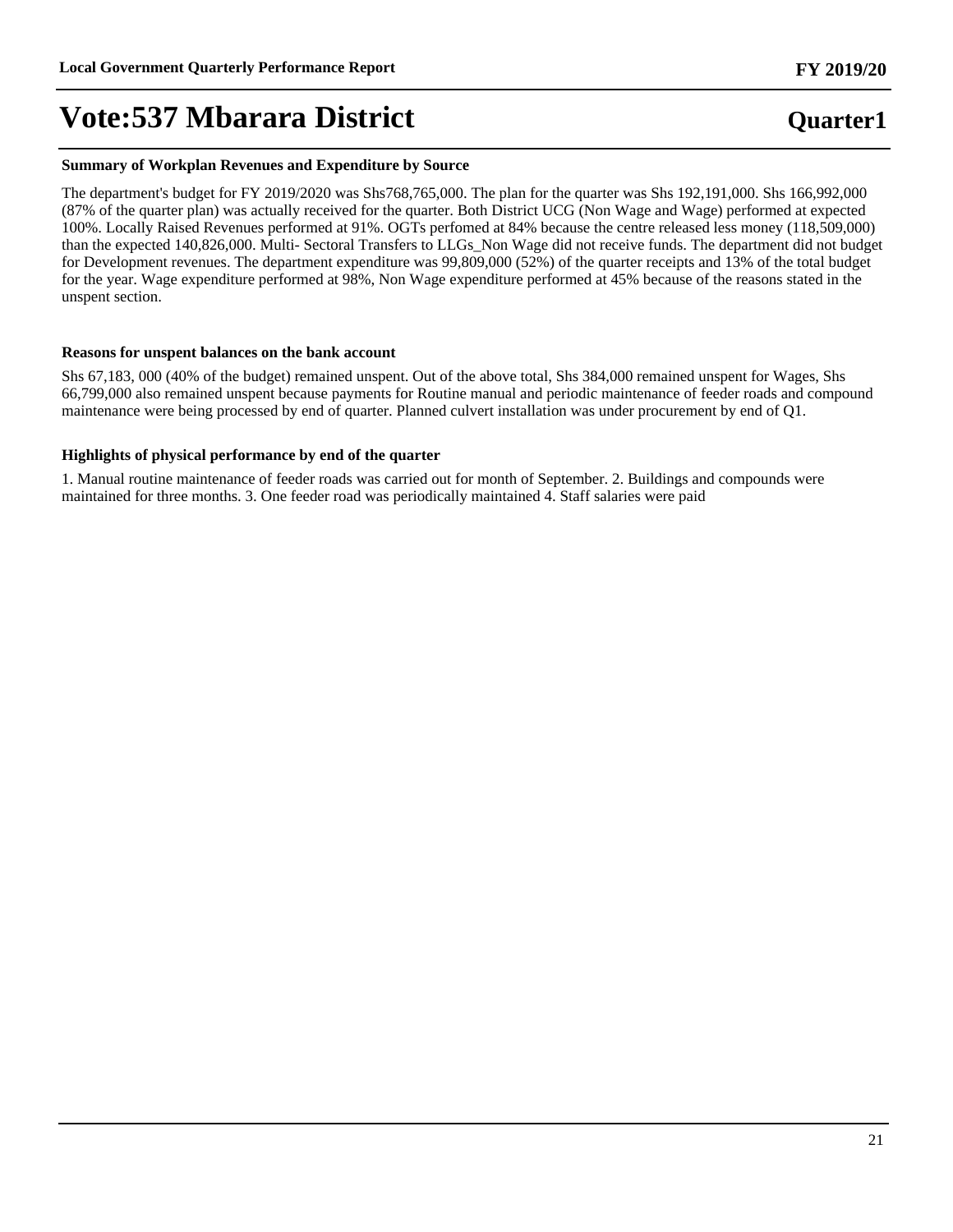# **Vote:537 Mbarara District**

### *Workplan: Water*

### **B1: Overview of Workplan Revenues and Expenditures by source**

| <b>Ushs Thousands</b>                         | <b>Approved</b><br><b>Budget</b> | <b>Cumulative</b><br>Outturn | % Budget<br><b>Spent</b> | <b>Plan for the</b><br>quarter | <b>Quarter</b><br>outturn | %Quarter<br>Plan |
|-----------------------------------------------|----------------------------------|------------------------------|--------------------------|--------------------------------|---------------------------|------------------|
| A: Breakdown of Workplan Revenues             |                                  |                              |                          |                                |                           |                  |
| <b>Recurrent Revenues</b>                     | 111,937                          | 27,984                       | 25%                      | 27,984                         | 27,984                    | 100%             |
| <b>District Unconditional</b><br>Grant (Wage) | 81,337                           | 20,334                       | 25%                      | 20,334                         | 20,334                    | 100%             |
| <b>Sector Conditional Grant</b><br>(Non-Wage) | 30,599                           | 7,650                        | 25%                      | 7,650                          | 7,650                     | 100%             |
| <b>Development Revenues</b>                   | 439,099                          | 146,366                      | 33%                      | 109,775                        | 146,366                   | 133%             |
| Sector Development Grant                      | 439,099                          | 146,366                      | 33%                      | 109,775                        | 146,366                   | 133%             |
| <b>Total Revenues shares</b>                  | 551,035                          | 174,350                      | 32%                      | 137,759                        | 174,350                   | 127%             |
| <b>B: Breakdown of Workplan Expenditures</b>  |                                  |                              |                          |                                |                           |                  |
| <b>Recurrent Expenditure</b>                  |                                  |                              |                          |                                |                           |                  |
| Wage                                          | 81,337                           | 18,442                       | 23%                      | 20,334                         | 18,442                    | 91%              |
| Non Wage                                      | 30,599                           | 6,655                        | 22%                      | 7,650                          | 6,655                     | 87%              |
| Development Expenditure                       |                                  |                              |                          |                                |                           |                  |
| <b>Domestic Development</b>                   | 439,099                          | 4,700                        | 1%                       | 109,775                        | 4,700                     | 4%               |
| <b>External Financing</b>                     | $\Omega$                         | $\overline{0}$               | 0%                       | $\Omega$                       | $\overline{0}$            | 0%               |
| <b>Total Expenditure</b>                      | 551,035                          | 29,796                       | 5%                       | 137,759                        | 29,796                    | 22%              |
| <b>C: Unspent Balances</b>                    |                                  |                              |                          |                                |                           |                  |
| <b>Recurrent Balances</b>                     |                                  | 2,888                        | 10%                      |                                |                           |                  |
| Wage                                          |                                  | 1,893                        |                          |                                |                           |                  |
| Non Wage                                      |                                  | 995                          |                          |                                |                           |                  |
| <b>Development Balances</b>                   |                                  | 141,666                      | 97%                      |                                |                           |                  |
| <b>Domestic Development</b>                   |                                  | 141,666                      |                          |                                |                           |                  |
| <b>External Financing</b>                     |                                  | $\overline{0}$               |                          |                                |                           |                  |
| <b>Total Unspent</b>                          |                                  | 144,554                      | 83%                      |                                |                           |                  |

#### **Summary of Workplan Revenues and Expenditure by Source**

The budget for Water Sector was 551,035,000. The quarter plan was 137,759,000. The department actual receipts for the quarter were 174,350,000 (127%) of the plan for the quarter because Sector Development Grant received more money than what was budgeted for. District UCG(Wage) performed at expected 100%. Sector Development Grant performed at 133% because of the reasons given above. The expenditure for the department was 29,796,000 (22%) of the quarter plan of which wage performed at 91%, Non Wage at 87% and Domestic Development at 4%. The reasons are given in the unspent balances section.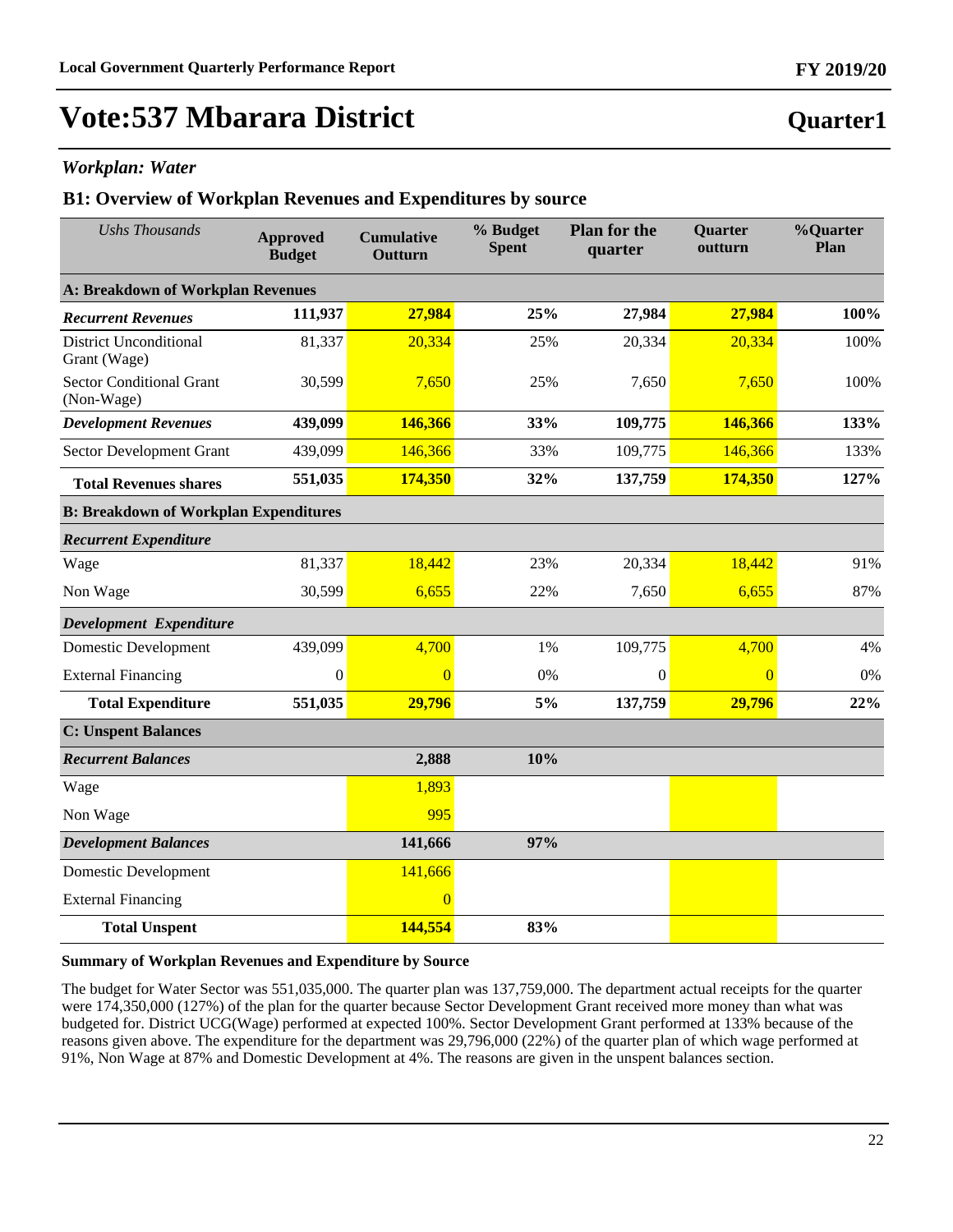# **Vote:537 Mbarara District**

#### **Reasons for unspent balances on the bank account**

Shs 144,554,000(83% 0f the budget) remained unspent. Shs 1,893,000 remained unspent on Wage because one staff transferred services to Rwampara. Shs 995,000 remained unspent for Non Wage and Shs 141,666,000 for Domestic Development also remained unspent because development projects works are still under procurement process ,no payments were effected.

### **Highlights of physical performance by end of the quarter**

Stake holders coordination meetings, sensitization on critical requirements, advocacy meeting at the District level were all conducted. Staff salaries were paid.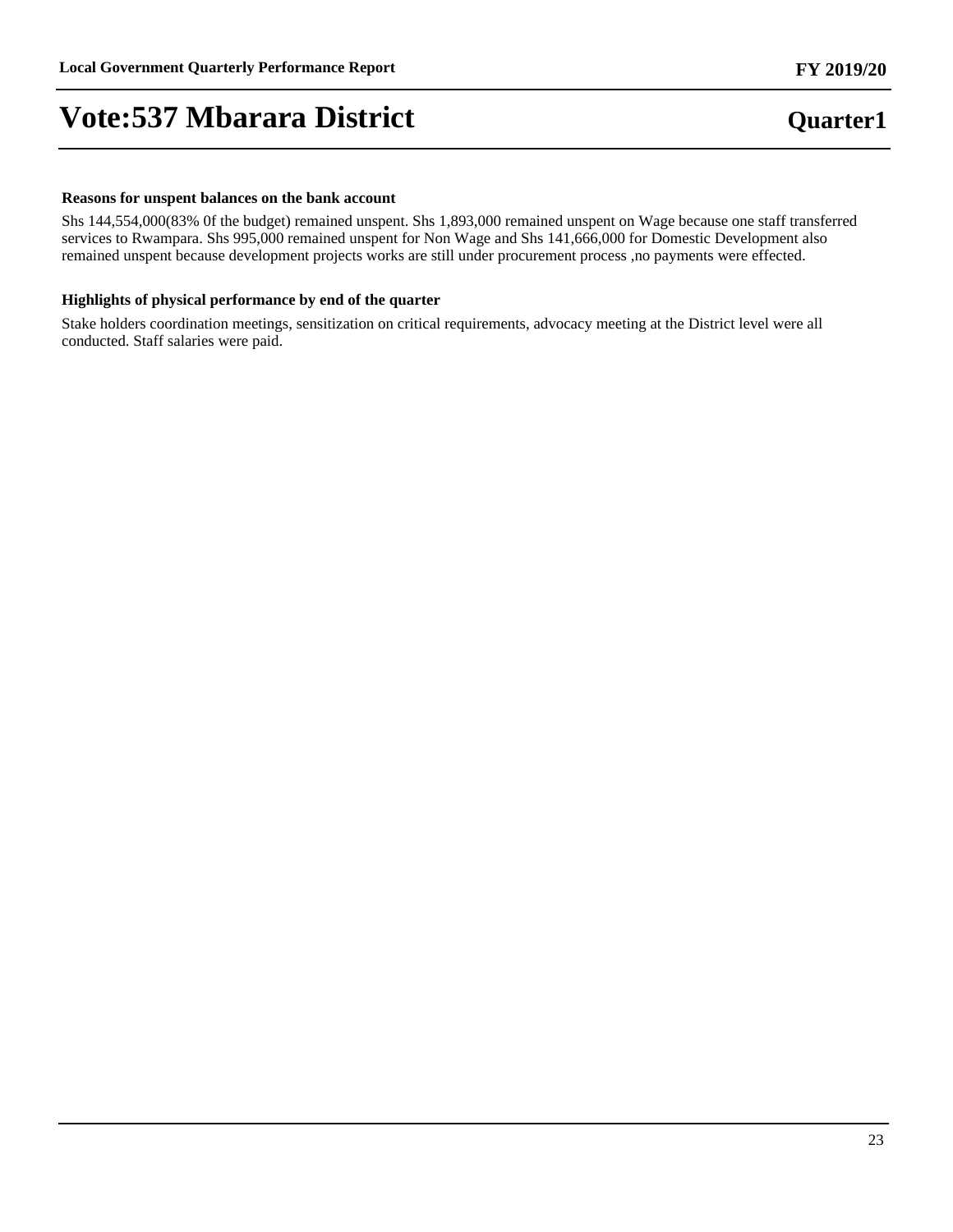## *Workplan: Natural Resources*

| <b>Ushs Thousands</b>                             | <b>Approved</b><br><b>Budget</b> | <b>Cumulative</b><br>Outturn | % Budget<br><b>Spent</b> | <b>Plan for the</b><br>quarter | Quarter<br>outturn | %Quarter<br>Plan |
|---------------------------------------------------|----------------------------------|------------------------------|--------------------------|--------------------------------|--------------------|------------------|
| <b>A: Breakdown of Workplan Revenues</b>          |                                  |                              |                          |                                |                    |                  |
| <b>Recurrent Revenues</b>                         | 167,360                          | 41,299                       | 25%                      | 41,840                         | 41,299             | 99%              |
| <b>District Unconditional</b><br>Grant (Non-Wage) | 2,900                            | 725                          | 25%                      | 725                            | 725                | 100%             |
| <b>District Unconditional</b><br>Grant (Wage)     | 121,935                          | 30,484                       | 25%                      | 30,484                         | 30,484             | 100%             |
| <b>Locally Raised Revenues</b>                    | 36,560                           | 9,140                        | 25%                      | 9,140                          | 9,140              | 100%             |
| Multi-Sectoral Transfers to<br>LLGs_NonWage       | 2,162                            | $\overline{0}$               | 0%                       | 541                            | $\overline{0}$     | 0%               |
| <b>Sector Conditional Grant</b><br>(Non-Wage)     | 3,803                            | 951                          | 25%                      | 951                            | 951                | 100%             |
| <b>Development Revenues</b>                       | $\boldsymbol{0}$                 | $\overline{\mathbf{0}}$      | $0\%$                    | $\boldsymbol{0}$               | $\mathbf{0}$       | $0\%$            |
|                                                   |                                  |                              |                          |                                |                    |                  |
| <b>Total Revenues shares</b>                      | 167,360                          | 41,299                       | 25%                      | 41,840                         | 41,299             | 99%              |
| <b>B: Breakdown of Workplan Expenditures</b>      |                                  |                              |                          |                                |                    |                  |
| <b>Recurrent Expenditure</b>                      |                                  |                              |                          |                                |                    |                  |
| Wage                                              | 121,935                          | 29,368                       | 24%                      | 30,484                         | 29,368             | 96%              |
| Non Wage                                          | 45,425                           | 5,005                        | 11%                      | 11,356                         | 5,005              | 44%              |
| Development Expenditure                           |                                  |                              |                          |                                |                    |                  |
| Domestic Development                              | $\boldsymbol{0}$                 | $\overline{0}$               | 0%                       | $\boldsymbol{0}$               | $\overline{0}$     | 0%               |
| <b>External Financing</b>                         | $\mathbf{0}$                     | $\overline{0}$               | $0\%$                    | $\mathbf{0}$                   | $\overline{0}$     | 0%               |
| <b>Total Expenditure</b>                          | 167,360                          | 34,374                       | 21%                      | 41,840                         | 34,374             | 82%              |
| <b>C: Unspent Balances</b>                        |                                  |                              |                          |                                |                    |                  |
| <b>Recurrent Balances</b>                         |                                  | 6,926                        | 17%                      |                                |                    |                  |
| Wage                                              |                                  | 1,115                        |                          |                                |                    |                  |
| Non Wage                                          |                                  | 5,810                        |                          |                                |                    |                  |
| <b>Development Balances</b>                       |                                  | $\bf{0}$                     | $0\%$                    |                                |                    |                  |
| <b>Domestic Development</b>                       |                                  | $\overline{0}$               |                          |                                |                    |                  |
| <b>External Financing</b>                         |                                  | $\overline{0}$               |                          |                                |                    |                  |
| <b>Total Unspent</b>                              |                                  | 6,926                        | 17%                      |                                |                    |                  |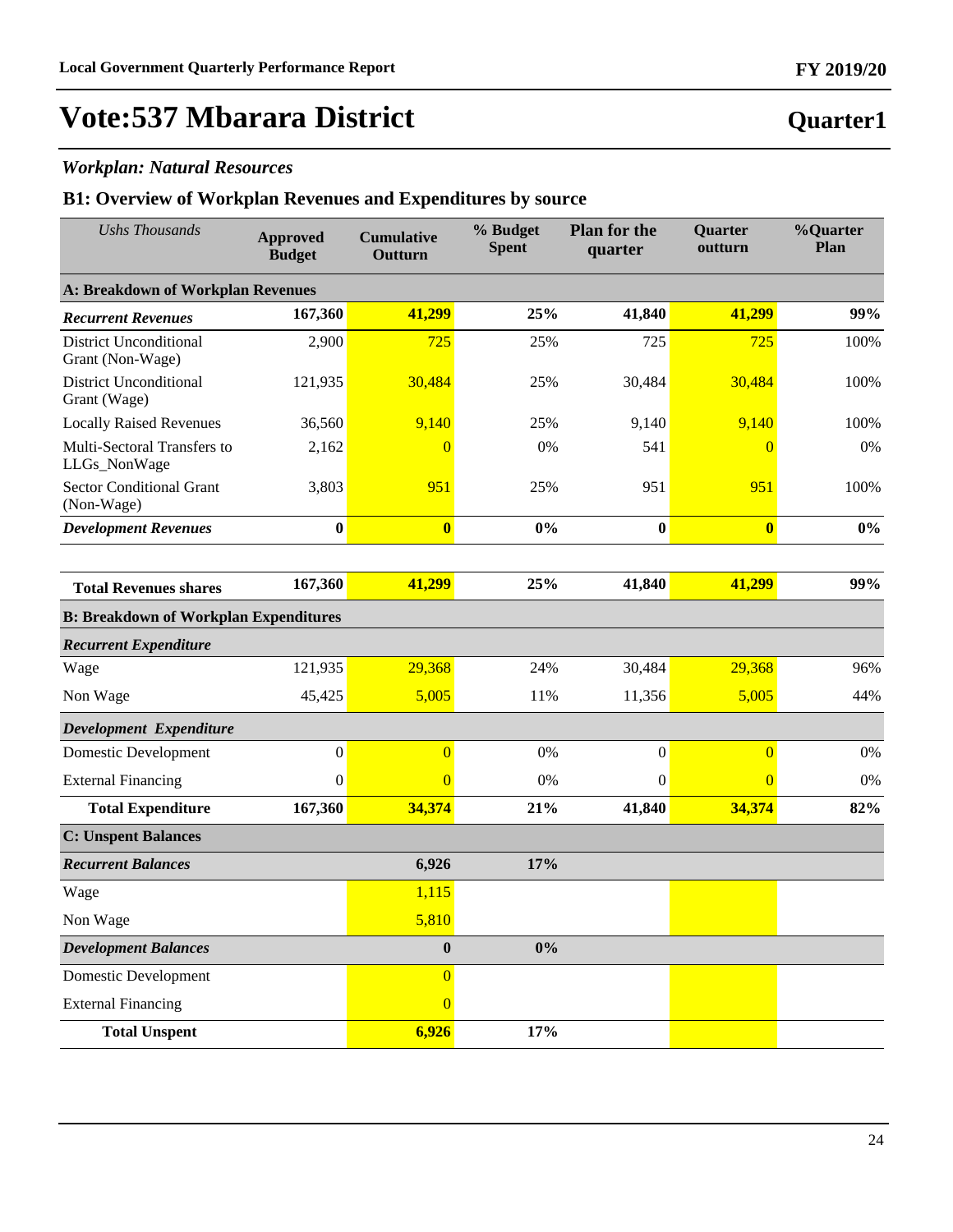### **Summary of Workplan Revenues and Expenditure by Source**

The budget for sector was 167,360,000. The Quarter plan was 41,840,000. The department actually received 41,299,000 (99%) of the quarterly plan. All revenue sources performed at expected 100%. The Sector had no Development and Donor budgets for the FY 2019/2020. The Sector expenditure was 34,374,000 (82%) of the quarter receipts. Wage expenditure was 96%. Non Wage expenditure was 44% because of the reasons given in the unspent balances section.

### **Reasons for unspent balances on the bank account**

The total unspent funds amounted to Shs 6,926,000 (17% of the budget). The unspent balance of Shs 1,115,451 as wage is as a result of staff who are still on interdiction and can not get full payment. The unspent balance of Shs 5,810,200 Non Wage is as a result of staff gaps in lands office where the staff in acting positions submitted requisitions for approval that were approved after the end of the quarter.

### **Highlights of physical performance by end of the quarter**

The funds were spent on payment of staff salaries and allowances, wetland restoration, establishment of tree nursery, site inspections for tree planting and staff welfare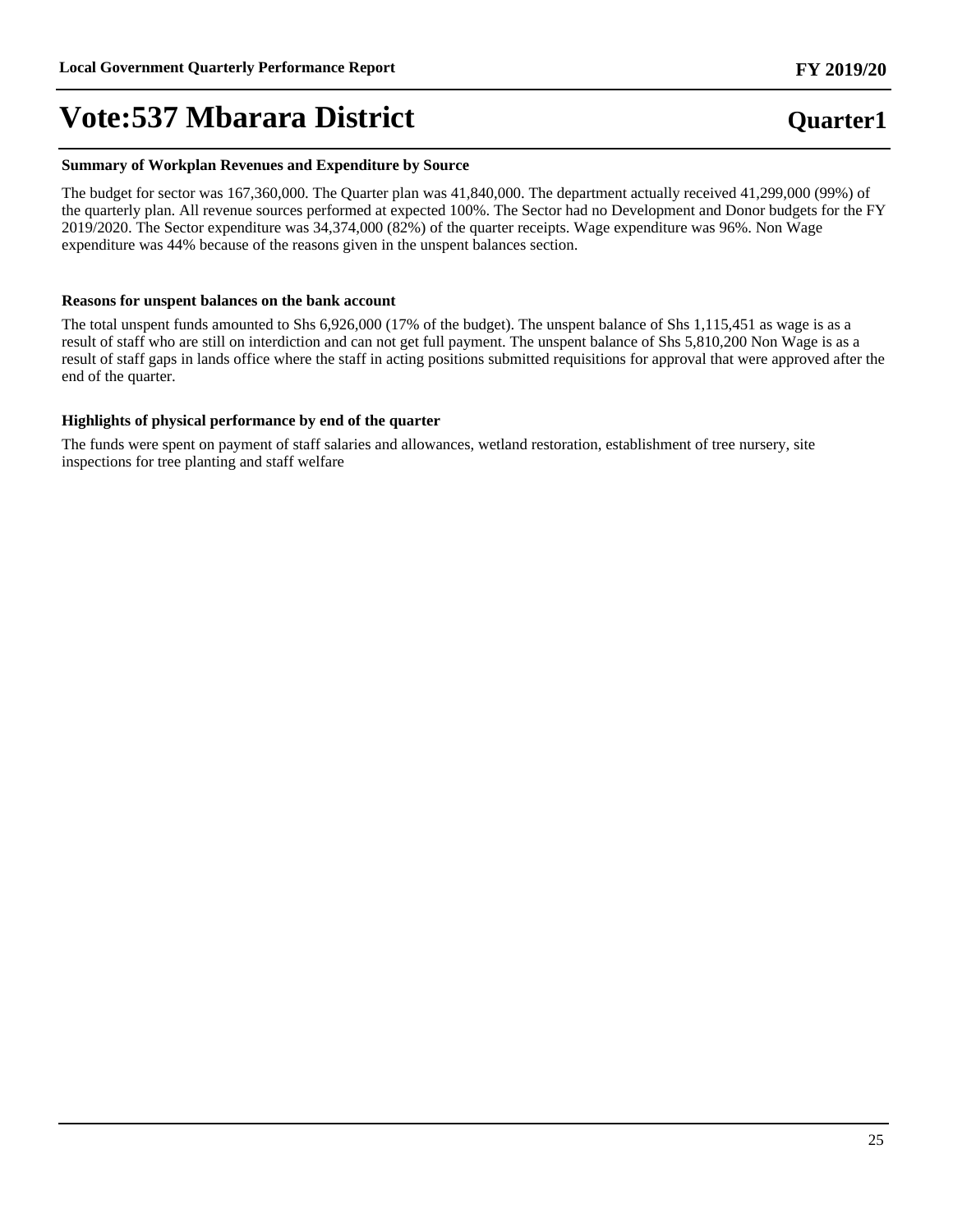# **Vote:537 Mbarara District**

## *Workplan: Community Based Services*

| <b>Ushs Thousands</b>                             | <b>Approved</b><br><b>Budget</b> | <b>Cumulative</b><br>Outturn | % Budget<br><b>Spent</b> | <b>Plan for the</b><br>quarter | Quarter<br>outturn | %Quarter<br>Plan |
|---------------------------------------------------|----------------------------------|------------------------------|--------------------------|--------------------------------|--------------------|------------------|
| <b>A: Breakdown of Workplan Revenues</b>          |                                  |                              |                          |                                |                    |                  |
| <b>Recurrent Revenues</b>                         | 537,899                          | 47,486                       | 9%                       | 134,475                        | 47,486             | 35%              |
| <b>District Unconditional</b><br>Grant (Non-Wage) | 5,000                            | 1,250                        | 25%                      | 1,250                          | 1,250              | 100%             |
| <b>District Unconditional</b><br>Grant (Wage)     | 123,874                          | 30,969                       | 25%                      | 30,969                         | 30,969             | 100%             |
| <b>Locally Raised Revenues</b>                    | 31,664                           | 7,916                        | 25%                      | 7,916                          | 7,916              | 100%             |
| Multi-Sectoral Transfers to<br>LLGs_NonWage       | 6,694                            | $\overline{0}$               | 0%                       | 1,673                          | $\theta$           | 0%               |
| Other Transfers from<br><b>Central Government</b> | 341,262                          | $\overline{0}$               | 0%                       | 85,315                         | $\overline{0}$     | 0%               |
| <b>Sector Conditional Grant</b><br>(Non-Wage)     | 29,406                           | 7,351                        | 25%                      | 7,351                          | 7,351              | 100%             |
| <b>Development Revenues</b>                       | $\bf{0}$                         | $\bf{0}$                     | 0%                       | $\bf{0}$                       | $\bf{0}$           | $0\%$            |
|                                                   |                                  |                              |                          |                                |                    |                  |
| <b>Total Revenues shares</b>                      | 537,899                          | 47,486                       | 9%                       | 134,475                        | 47,486             | 35%              |
| <b>B: Breakdown of Workplan Expenditures</b>      |                                  |                              |                          |                                |                    |                  |
| <b>Recurrent Expenditure</b>                      |                                  |                              |                          |                                |                    |                  |
| Wage                                              | 123,874                          | 30,536                       | 25%                      | 30,969                         | 30,536             | 99%              |
| Non Wage                                          | 414,025                          | 13,137                       | 3%                       | 103,506                        | 13,137             | 13%              |
| Development Expenditure                           |                                  |                              |                          |                                |                    |                  |
| <b>Domestic Development</b>                       | $\boldsymbol{0}$                 | $\overline{0}$               | 0%                       | $\boldsymbol{0}$               | $\overline{0}$     | 0%               |
| <b>External Financing</b>                         | $\boldsymbol{0}$                 | $\overline{0}$               | 0%                       | $\mathbf{0}$                   | $\overline{0}$     | 0%               |
| <b>Total Expenditure</b>                          | 537,899                          | 43,673                       | 8%                       | 134,475                        | 43,673             | 32%              |
| <b>C: Unspent Balances</b>                        |                                  |                              |                          |                                |                    |                  |
| <b>Recurrent Balances</b>                         |                                  | 3,813                        | 8%                       |                                |                    |                  |
| Wage                                              |                                  | 432                          |                          |                                |                    |                  |
| Non Wage                                          |                                  | 3,381                        |                          |                                |                    |                  |
| <b>Development Balances</b>                       |                                  | $\boldsymbol{0}$             | $0\%$                    |                                |                    |                  |
| Domestic Development                              |                                  | $\overline{0}$               |                          |                                |                    |                  |
| <b>External Financing</b>                         |                                  | $\overline{0}$               |                          |                                |                    |                  |
| <b>Total Unspent</b>                              |                                  | 3,813                        | 8%                       |                                |                    |                  |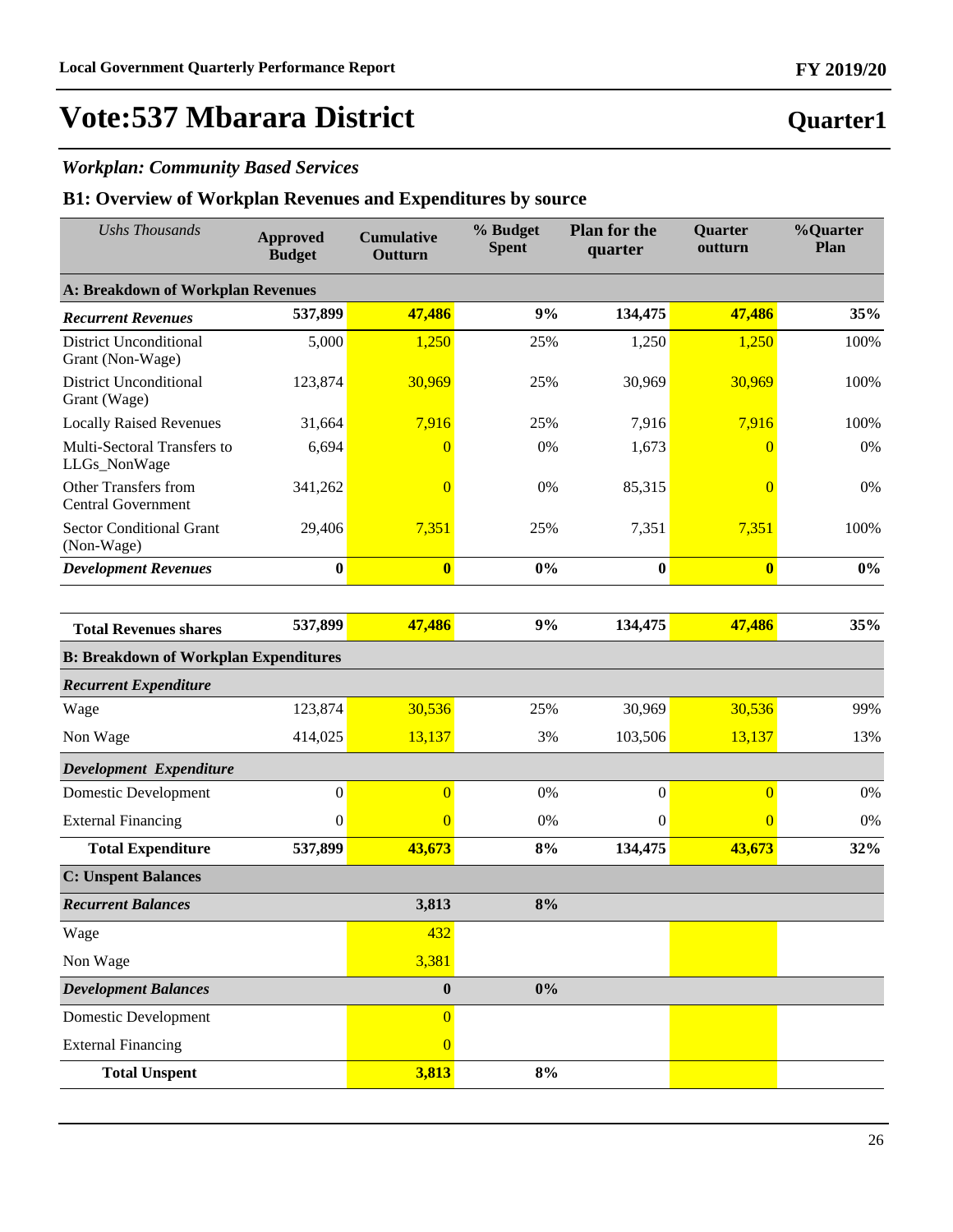#### **Summary of Workplan Revenues and Expenditure by Source**

The department planned to receive Shs 537,899,000 for the FY 2019/2020. Shs 134,475,000 was budgeted to be received on a quarterly basis. Shs 47,486,000 (35% of the quarter plan) was actually received. All the budgeted revenue sources performed at 100% except for OGTs (YLP) which did not receive funds at the end of the quarter. The total expenditure for the department was 43,673,000 (32%) of the quarter receipts. Wage performed at 99%, Non Wage at 13% because funds for YLP were not released for the quarter.

### **Reasons for unspent balances on the bank account**

A total of 3,813,000 (8% of the budget) was unspent of which Shs 432,485 was for wage and Shs 3,381,000 was for non wage. The unspent balance on wage bill was due to underpayment of staff salaries. A total of Shs 3,381,000 of non wage was unspent. This was as a result of late processing of funds. The money was still in the process of payment by the end of the quarter.

### **Highlights of physical performance by end of the quarter**

During the first quarter, staff salaries were paid, 18 CSOs registered, staff lunch and transport , 3 cases of juveniles handled 12 children resettled and 50 cases of child maintenance handled, 5 visits for counseling carried out. In the same period 3 monitoring and supervision visits of departmental field activities 1 training of FAL instructors conducted and 1 District Youth Council Executive meeting held. In the same quarter under review, 3 gender mainstreaming meetings were conducted, 31 labour disputes settled and 17 inspection of work places carried out. Also in Q1, 3 sensitization meetings of parents of children with disability were held, District Elderly Council Executive meeting conducted, 1 monitoring of UWEP by District Women Executive Conducted and electricity paid for.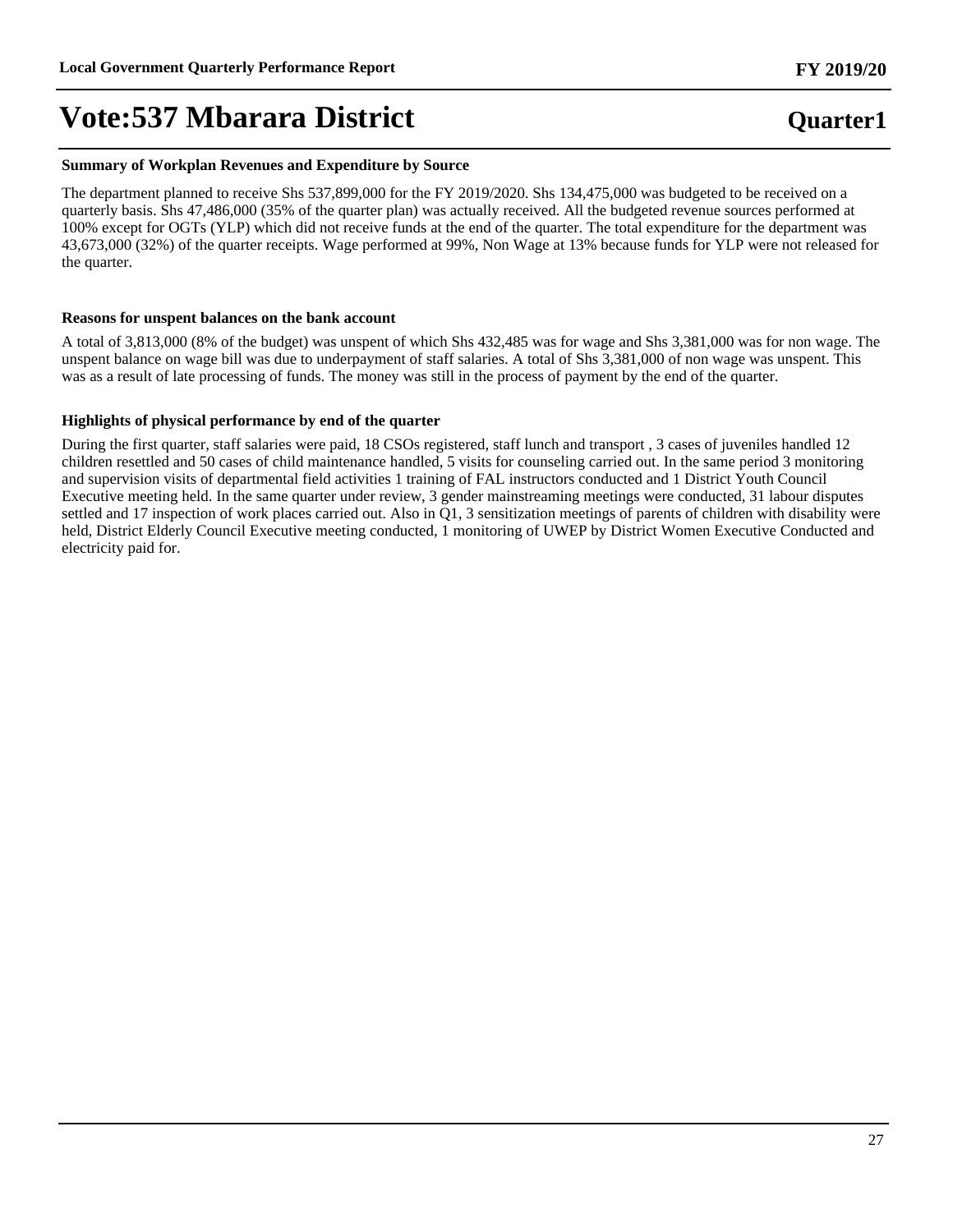## *Workplan: Planning*

| <b>Ushs Thousands</b>                                              | <b>Approved</b><br><b>Budget</b> | <b>Cumulative</b><br>Outturn | % Budget<br><b>Spent</b> | <b>Plan for the</b><br>quarter | <b>Quarter</b><br>outturn | %Quarter<br>Plan |
|--------------------------------------------------------------------|----------------------------------|------------------------------|--------------------------|--------------------------------|---------------------------|------------------|
| <b>A: Breakdown of Workplan Revenues</b>                           |                                  |                              |                          |                                |                           |                  |
| <b>Recurrent Revenues</b>                                          | 130,874                          | 35,607                       | 27%                      | 32,719                         | 35,607                    | 109%             |
| <b>District Unconditional</b><br>Grant (Non-Wage)                  | 18,973                           | 4,668                        | 25%                      | 4,743                          | 4,668                     | 98%              |
| <b>District Unconditional</b><br>Grant (Wage)                      | 68,335                           | 17,084                       | 25%                      | 17,084                         | 17,084                    | 100%             |
| <b>Locally Raised Revenues</b>                                     | 42,027                           | 13,855                       | 33%                      | 10,507                         | 13,855                    | 132%             |
| Multi-Sectoral Transfers to<br>LLGs_NonWage                        | 1,539                            | $\overline{0}$               | 0%                       | 385                            | $\overline{0}$            | 0%               |
| <b>Development Revenues</b>                                        | 173,961                          | 54,577                       | 31%                      | 43,490                         | 54,577                    | 125%             |
| <b>District Discretionary</b><br>Development Equalization<br>Grant | 12,331                           | 700                          | 6%                       | 3,083                          | 700                       | 23%              |
| Multi-Sectoral Transfers to<br>LLGs_Gou                            | 161,631                          | 53,877                       | 33%                      | 40,408                         | 53,877                    | 133%             |
| <b>Total Revenues shares</b>                                       | 304,836                          | 90,184                       | 30%                      | 76,209                         | 90,184                    | 118%             |
| <b>B: Breakdown of Workplan Expenditures</b>                       |                                  |                              |                          |                                |                           |                  |
| <b>Recurrent Expenditure</b>                                       |                                  |                              |                          |                                |                           |                  |
| Wage                                                               | 68,335                           | 13,033                       | 19%                      | 17,084                         | 13,033                    | 76%              |
| Non Wage                                                           | 62,539                           | 11,238                       | 18%                      | 15,635                         | 11,238                    | 72%              |
| <b>Development Expenditure</b>                                     |                                  |                              |                          |                                |                           |                  |
| <b>Domestic Development</b>                                        | 173,961                          | 53,877                       | 31%                      | 43,490                         | 53,877                    | 124%             |
| <b>External Financing</b>                                          | $\boldsymbol{0}$                 | $\overline{0}$               | 0%                       | $\theta$                       | $\overline{0}$            | 0%               |
| <b>Total Expenditure</b>                                           | 304,836                          | 78,147                       | 26%                      | 76,209                         | 78,147                    | 103%             |
| <b>C: Unspent Balances</b>                                         |                                  |                              |                          |                                |                           |                  |
| <b>Recurrent Balances</b>                                          |                                  | 11,337                       | 32%                      |                                |                           |                  |
| Wage                                                               |                                  | 4,051                        |                          |                                |                           |                  |
| Non Wage                                                           |                                  | 7,286                        |                          |                                |                           |                  |
| <b>Development Balances</b>                                        |                                  | 700                          | $1\%$                    |                                |                           |                  |
| <b>Domestic Development</b>                                        |                                  | 700                          |                          |                                |                           |                  |
| <b>External Financing</b>                                          |                                  | $\overline{0}$               |                          |                                |                           |                  |
| <b>Total Unspent</b>                                               |                                  | 12,037                       | 13%                      |                                |                           |                  |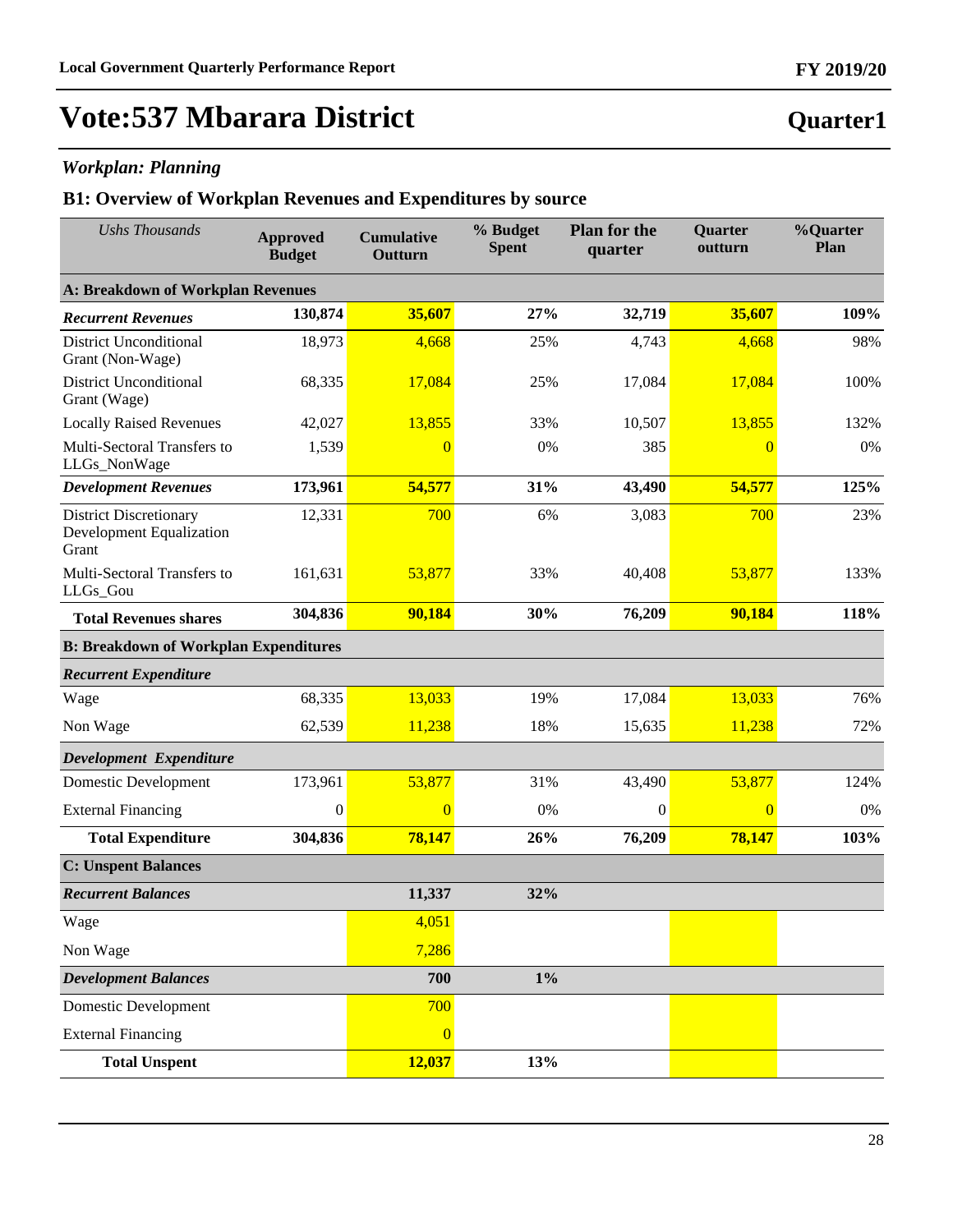#### **Summary of Workplan Revenues and Expenditure by Source**

The department planned for Shs 304,836,000 for the FY. Shs 76,209,000 was planned to be received each quarter. Of this, Shs 90,184,000 (118%) was actually received for Q1. District UCG ( Non Wage) performed at 98%. District UCG (Wage) performed at expected 100%. Locally Raised Revenues performed at 132% to cater for monitoring of projects as the department did not receive DDEG funds to carry out monitoring. DDEG performed at a paltry 23% because all the funds under District DDEG were allocated to Health department for OPD construction at Bubaare HCIII. Multi-Sectoral Transfers to LLGs\_GoU performed at 133% because these funds are released in 3 quarters instead of 4. Shs 161,631,000 was budgeted for LLGs\_GoU for the FY 2019/2020. Quarter Plan was 40,408,000 and the actual quarter receipts were 53,876,955 which was all transferred to the 7 Sub Counties. The expenditure for the department was 78,147,000 (103%) of the quarter receipts. Wage performed at 76%, Non Wage at 72% and Domestic Development at 124%. The department had no Donor budget for 2019/2020. The reasons for over/under performance are given in the unspent balances section.

### **Reasons for unspent balances on the bank account**

Shs 12,037,000 (13% of the budget) remained unspent at quarter end. Shs 4,051,000 was for wages of Population Officer who transferred services to Rwampara District. Shs 7,286,000 remained unspent for Non Wage due to late warranting and procurement delays. Shs 700,000 meant for submission of project designs remained unspent under Domestic Development because the activity did not take place as were not completed in time.

### **Highlights of physical performance by end of the quarter**

- Staff salaries paid - TPC Meetings held - Statistical data collected - Monthly internet subscription made - Quarterly monitoring of govt projects done - PBS report prepared and submitted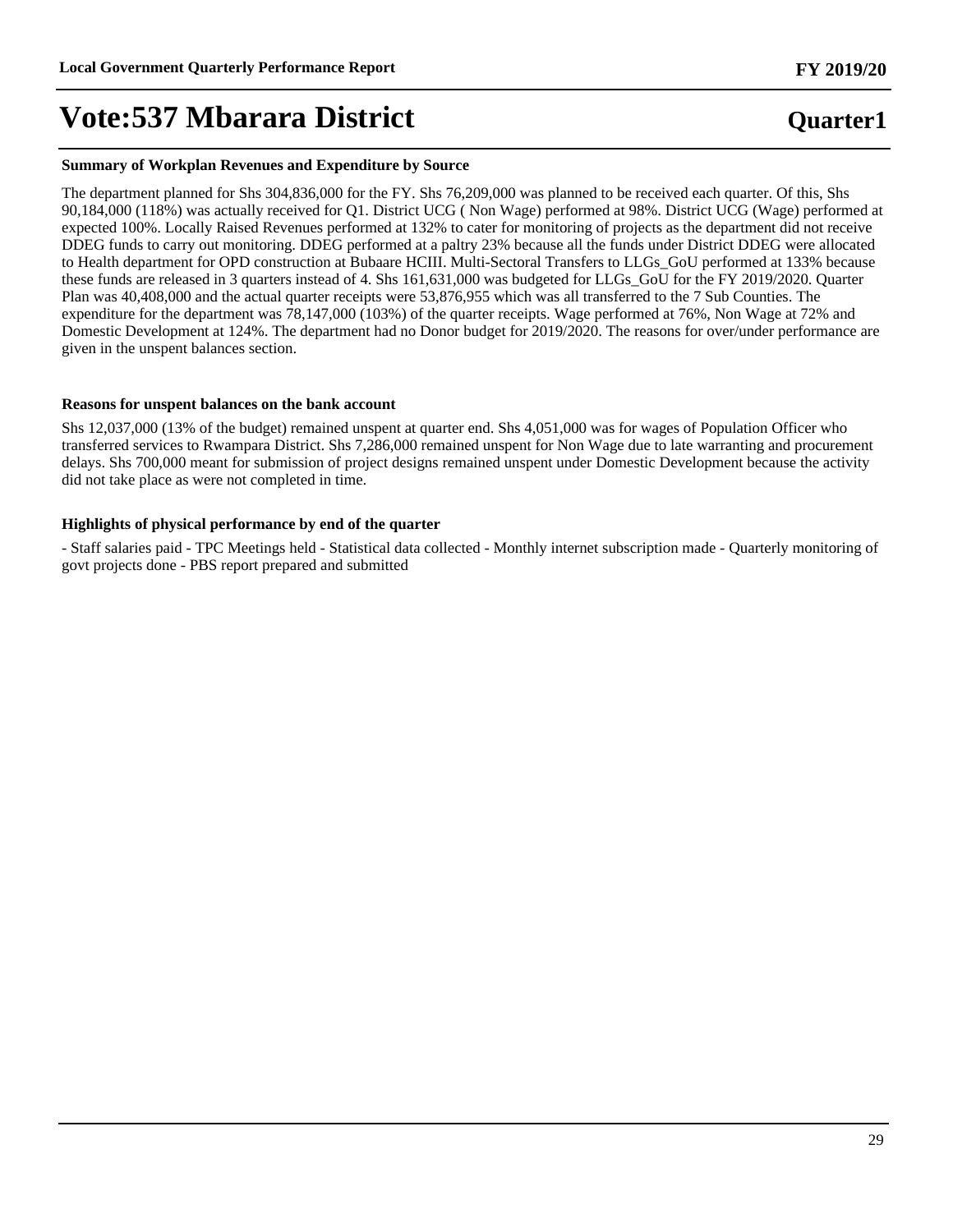### *Workplan: Internal Audit*

### **B1: Overview of Workplan Revenues and Expenditures by source**

| <b>Ushs Thousands</b>                             | <b>Approved</b><br><b>Budget</b> | <b>Cumulative</b><br>Outturn | % Budget<br><b>Spent</b> | <b>Plan for the</b><br>quarter | Quarter<br>outturn      | %Quarter<br>Plan |
|---------------------------------------------------|----------------------------------|------------------------------|--------------------------|--------------------------------|-------------------------|------------------|
| A: Breakdown of Workplan Revenues                 |                                  |                              |                          |                                |                         |                  |
| <b>Recurrent Revenues</b>                         | 54,349                           | 13,587                       | 25%                      | 13,587                         | 13,587                  | 100%             |
| <b>District Unconditional</b><br>Grant (Non-Wage) | 3,298                            | 824                          | 25%                      | 825                            | 824                     | 100%             |
| <b>District Unconditional</b><br>Grant (Wage)     | 33,571                           | 8,393                        | 25%                      | 8,393                          | 8,393                   | 100%             |
| <b>Locally Raised Revenues</b>                    | 17,480                           | 4,370                        | 25%                      | 4,370                          | 4,370                   | 100%             |
| <b>Development Revenues</b>                       | $\bf{0}$                         | $\bf{0}$                     | 0%                       | $\bf{0}$                       | $\overline{\mathbf{0}}$ | $0\%$            |
|                                                   |                                  |                              |                          |                                |                         |                  |
| <b>Total Revenues shares</b>                      | 54,349                           | 13,587                       | 25%                      | 13,587                         | 13,587                  | 100%             |
| <b>B: Breakdown of Workplan Expenditures</b>      |                                  |                              |                          |                                |                         |                  |
| <b>Recurrent Expenditure</b>                      |                                  |                              |                          |                                |                         |                  |
| Wage                                              | 33,571                           | 7,261                        | 22%                      | 8,393                          | 7,261                   | 87%              |
| Non Wage                                          | 20,778                           | 4,085                        | 20%                      | 5,195                          | 4,085                   | 79%              |
| Development Expenditure                           |                                  |                              |                          |                                |                         |                  |
| <b>Domestic Development</b>                       | $\boldsymbol{0}$                 | $\overline{0}$               | 0%                       | $\boldsymbol{0}$               | $\overline{0}$          | 0%               |
| <b>External Financing</b>                         | $\mathbf{0}$                     | $\Omega$                     | 0%                       | $\boldsymbol{0}$               | $\overline{0}$          | 0%               |
| <b>Total Expenditure</b>                          | 54,349                           | 11,345                       | 21%                      | 13,587                         | 11,345                  | 84%              |
| <b>C: Unspent Balances</b>                        |                                  |                              |                          |                                |                         |                  |
| <b>Recurrent Balances</b>                         |                                  | 2,242                        | 16%                      |                                |                         |                  |
| Wage                                              |                                  | 1,132                        |                          |                                |                         |                  |
| Non Wage                                          |                                  | 1,110                        |                          |                                |                         |                  |
| <b>Development Balances</b>                       |                                  | $\boldsymbol{0}$             | 0%                       |                                |                         |                  |
| <b>Domestic Development</b>                       |                                  | $\overline{0}$               |                          |                                |                         |                  |
| <b>External Financing</b>                         |                                  | $\overline{0}$               |                          |                                |                         |                  |
| <b>Total Unspent</b>                              |                                  | 2,242                        | 16%                      |                                |                         |                  |

### **Summary of Workplan Revenues and Expenditure by Source**

The department budgeted for Shs 54,349,000 for FY 2019/2020. The Quarter plan was Shs 13,587,000. The department actually received 100% of its quarter plan. All the budgeted revenue sources performed at expected 100%. The department expenditure was 11,345,000 (84%) of the quarterly receipts whereby wage performed at 87% and Non Wage performed at 79% due to the reasons given in the unspent balances section.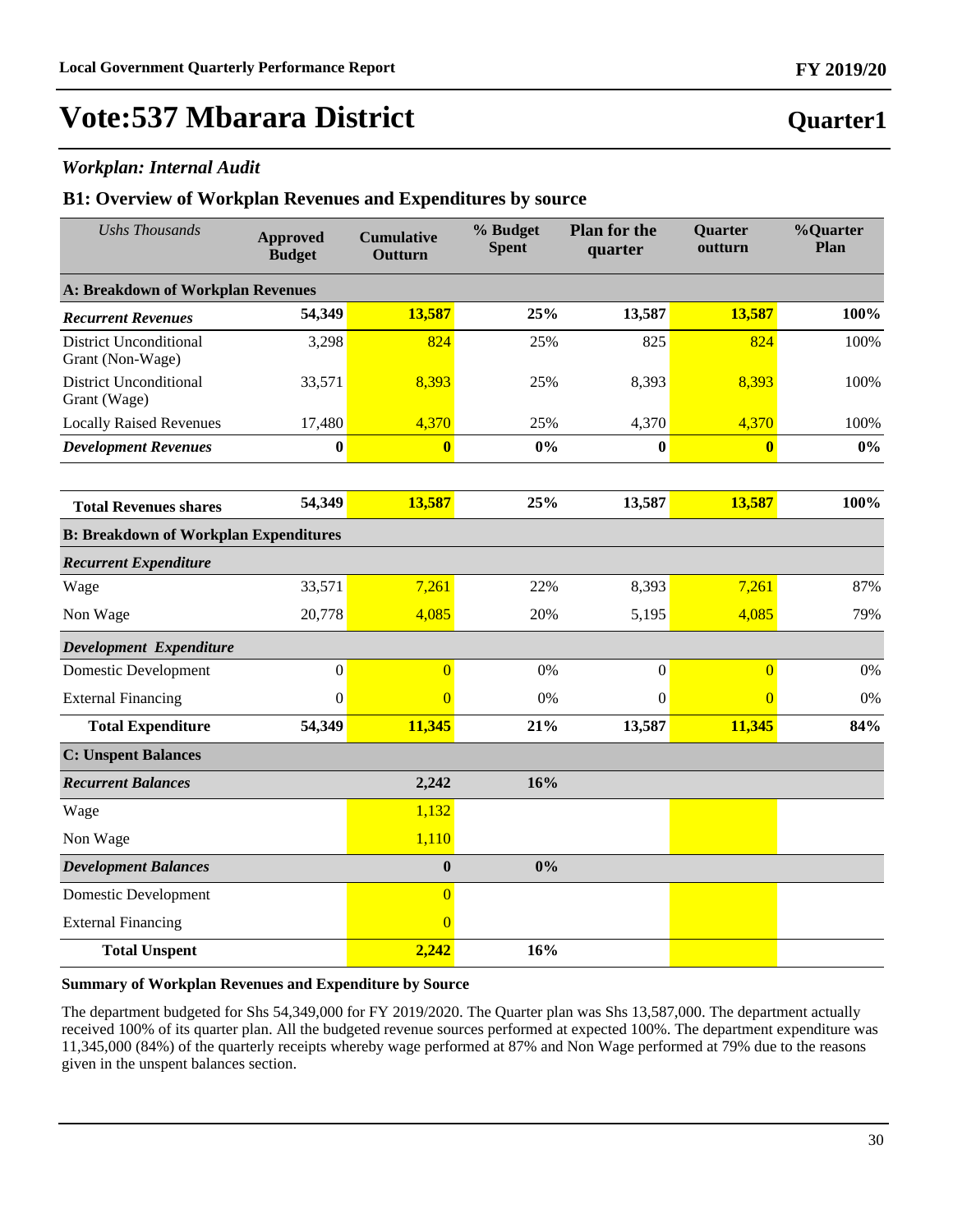#### **Reasons for unspent balances on the bank account**

Shs 2,242,000 (16% of the budget) remained unspent at the end of quarter. Shs 1,132,024 was unspent wage for staff one staff who transferred to Rwampara District. Balance of Shs 1,109,800 Non Wage was for payments for various supplies that were still being processed - tea and stationary ,and transport allowances for staff .

### **Highlights of physical performance by end of the quarter**

- Staff Salaries paid - 5 Departments audited - 5 Sub Counties audited - 5 Health Centres audited - 5 Schools audited - 2 Projects Monitored - 1 report submitted to Council and MoLG - Staff allowances paid - Office operation expenses paid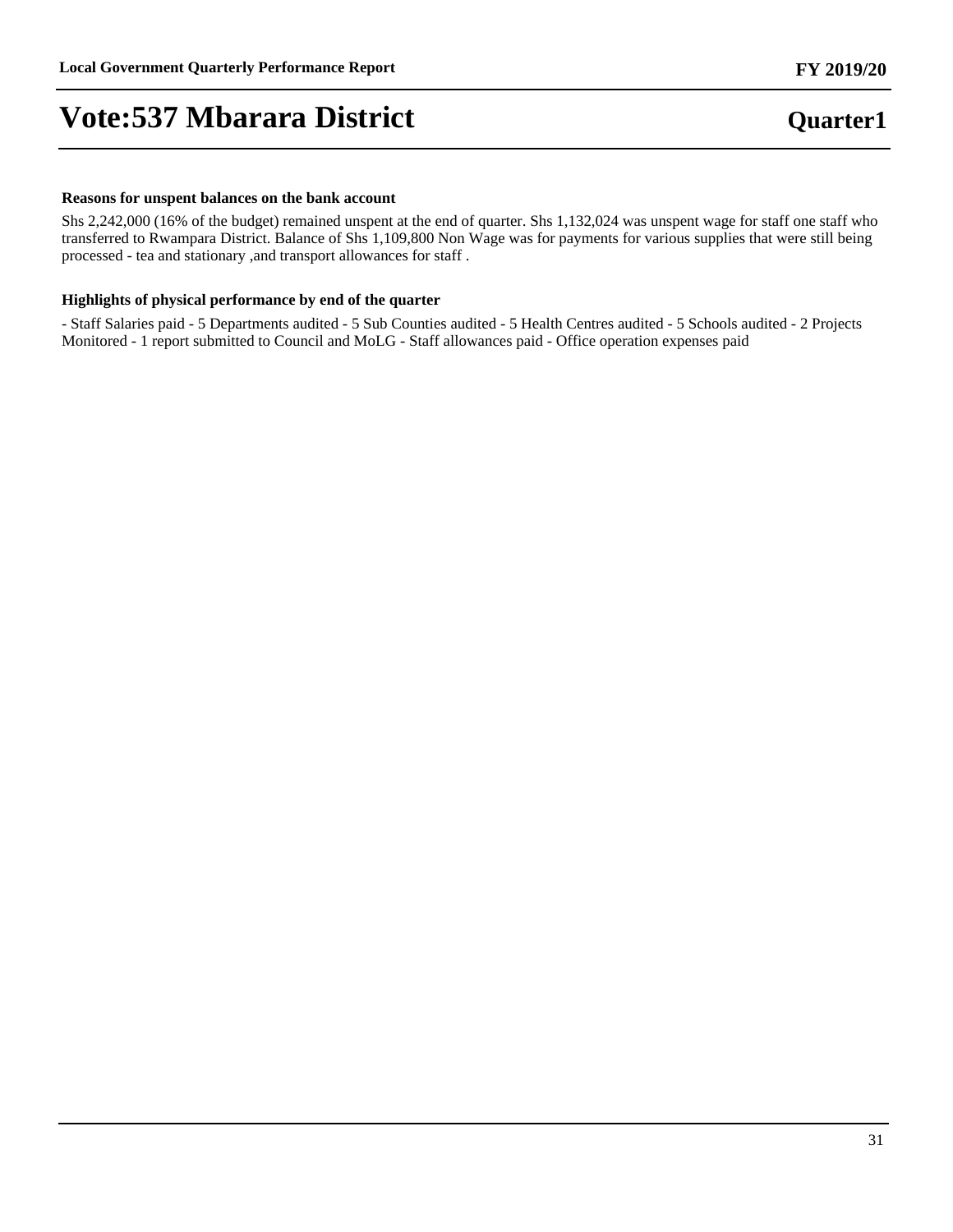# **Vote:537 Mbarara District**

### *Workplan: Trade, Industry and Local Development*

| <b>Ushs Thousands</b>                             | <b>Approved</b><br><b>Budget</b> | <b>Cumulative</b><br>Outturn | % Budget<br><b>Spent</b> | <b>Plan for the</b><br>quarter | Quarter<br>outturn | %Quarter<br>Plan |
|---------------------------------------------------|----------------------------------|------------------------------|--------------------------|--------------------------------|--------------------|------------------|
| <b>A: Breakdown of Workplan Revenues</b>          |                                  |                              |                          |                                |                    |                  |
| <b>Recurrent Revenues</b>                         | 53,364                           | 13,341                       | 25%                      | 13,341                         | 13,341             | 100%             |
| <b>District Unconditional</b><br>Grant (Non-Wage) | 7,000                            | 1,750                        | 25%                      | 1,750                          | 1,750              | 100%             |
| <b>District Unconditional</b><br>Grant (Wage)     | 30,458                           | 7,614                        | 25%                      | 7,614                          | 7,614              | 100%             |
| <b>Locally Raised Revenues</b>                    | 6,000                            | 1,500                        | 25%                      | 1,500                          | 1,500              | 100%             |
| <b>Sector Conditional Grant</b><br>(Non-Wage)     | 9,906                            | 2,477                        | 25%                      | 2,477                          | 2,477              | 100%             |
| <b>Development Revenues</b>                       | $\bf{0}$                         | $\overline{\mathbf{0}}$      | 0%                       | $\bf{0}$                       | $\bf{0}$           | $0\%$            |
|                                                   |                                  |                              |                          |                                |                    |                  |
| <b>Total Revenues shares</b>                      | 53,364                           | 13,341                       | 25%                      | 13,341                         | 13,341             | 100%             |
| <b>B: Breakdown of Workplan Expenditures</b>      |                                  |                              |                          |                                |                    |                  |
| <b>Recurrent Expenditure</b>                      |                                  |                              |                          |                                |                    |                  |
| Wage                                              | 30,458                           | 7,165                        | 24%                      | 7,614                          | 7,165              | 94%              |
| Non Wage                                          | 22,906                           | 4,486                        | 20%                      | 5,727                          | 4,486              | 78%              |
| Development Expenditure                           |                                  |                              |                          |                                |                    |                  |
| <b>Domestic Development</b>                       | $\boldsymbol{0}$                 | $\overline{0}$               | 0%                       | $\boldsymbol{0}$               | $\overline{0}$     | 0%               |
| <b>External Financing</b>                         | $\boldsymbol{0}$                 | $\overline{0}$               | 0%                       | $\boldsymbol{0}$               | $\overline{0}$     | 0%               |
| <b>Total Expenditure</b>                          | 53,364                           | 11,651                       | 22%                      | 13,341                         | 11,651             | 87%              |
| <b>C: Unspent Balances</b>                        |                                  |                              |                          |                                |                    |                  |
| <b>Recurrent Balances</b>                         |                                  | 1,690                        | 13%                      |                                |                    |                  |
| Wage                                              |                                  | 450                          |                          |                                |                    |                  |
| Non Wage                                          |                                  | 1,241                        |                          |                                |                    |                  |
| <b>Development Balances</b>                       |                                  | $\boldsymbol{0}$             | 0%                       |                                |                    |                  |
| <b>Domestic Development</b>                       |                                  | $\overline{0}$               |                          |                                |                    |                  |
| <b>External Financing</b>                         |                                  | $\overline{0}$               |                          |                                |                    |                  |
| <b>Total Unspent</b>                              |                                  | 1,690                        | 13%                      |                                |                    |                  |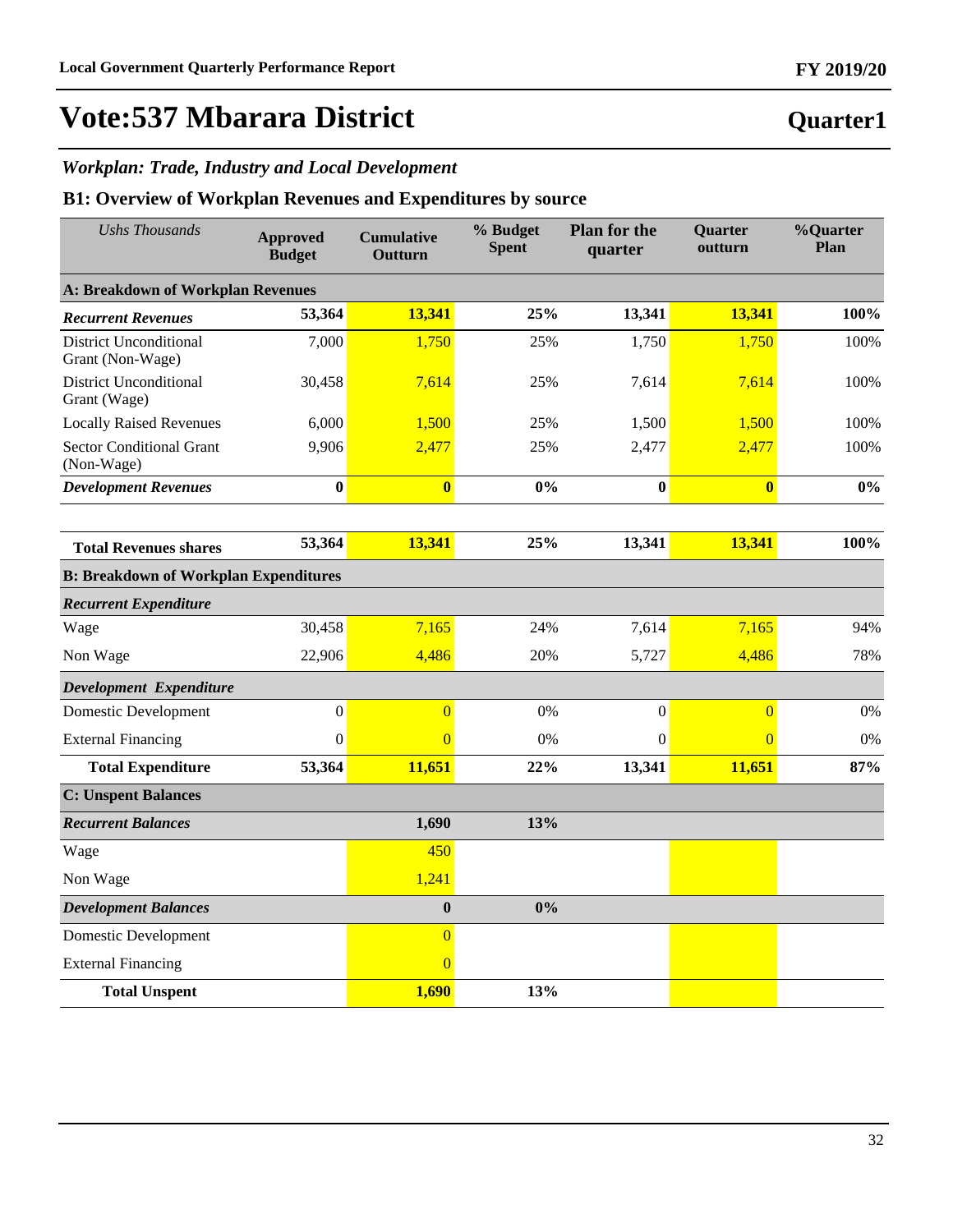#### **Summary of Workplan Revenues and Expenditure by Source**

The department budgeted for Shs 53,364,000 for the FY 2019/2020. Out of this, Shs 13,341,000 was planned for each of the 4 Quarters. The department received 100% of the planned funds for the quarter. All budgeted revenue sources performed at expected 100%. The expenditure for the department was 11,651,000 (87%) of the quarter receipts. Wage performed at 94% and Non Wage at 78%. Reasons are given in the unspent balances section.

#### **Reasons for unspent balances on the bank account**

Shs 1,690,000 (13% of the budget)remained unspent at quarter end. Shs 450,000 remained unspent for Wage and Shs 1,241,000 remained for Non Wage. This was due to some delays in procurement of office supplies and welfare services.

### **Highlights of physical performance by end of the quarter**

- Staff salaries paid - Reports on tourism activities produced - Businesses issued with trade licences - Trade sensitization meetings organized - Businesses inspected for compliance - Office operation and management activities done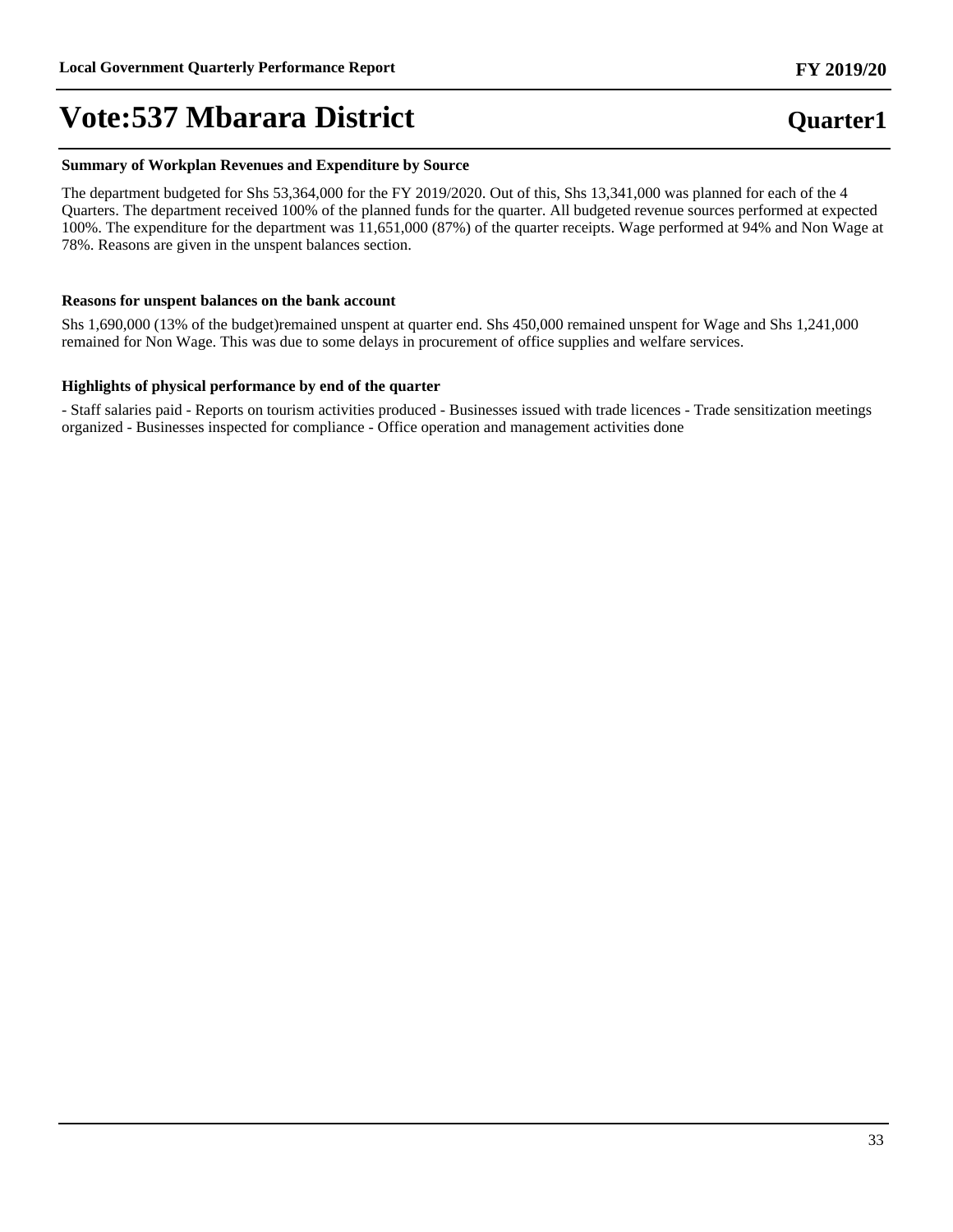### **B2: Workplan Outputs and Performance indicators**

## **Workplan : 1a Administration**

| <b>Outputs and Performance Indicators</b><br>(Ushs Thousands) | <b>Annual</b><br><b>Planned</b><br><b>Outputs</b>                                                                                                                                                         | <b>Cumulative</b><br>Output<br><b>Performance</b> | % Peformance | Quarterly<br><b>Planned</b><br><b>Outputs</b>                                                                                                             | Quarterly<br>Output<br><b>Performance</b> |
|---------------------------------------------------------------|-----------------------------------------------------------------------------------------------------------------------------------------------------------------------------------------------------------|---------------------------------------------------|--------------|-----------------------------------------------------------------------------------------------------------------------------------------------------------|-------------------------------------------|
| <b>Programme: 1381 District and Urban Administration</b>      |                                                                                                                                                                                                           |                                                   |              |                                                                                                                                                           |                                           |
| <b>Higher LG Services</b>                                     |                                                                                                                                                                                                           |                                                   |              |                                                                                                                                                           |                                           |
| Output: 138101 Operation of the Administration Department     |                                                                                                                                                                                                           |                                                   |              |                                                                                                                                                           |                                           |
| N/A                                                           |                                                                                                                                                                                                           |                                                   |              |                                                                                                                                                           |                                           |
| Non Standard Outputs:                                         | 1. Staff Salaries Paid<br>for 12 Months                                                                                                                                                                   |                                                   |              | 1. Staff Salaries Paid<br>for 12 Months<br>2. Pension Paid for<br>12 Months<br>3. Gratuity paid for<br>12 months<br>4. Workshops and<br>Seminars attended |                                           |
|                                                               | 2. Pension Paid for<br>12 Months                                                                                                                                                                          |                                                   |              |                                                                                                                                                           |                                           |
|                                                               | 3. Gratuity paid                                                                                                                                                                                          |                                                   |              |                                                                                                                                                           |                                           |
|                                                               | 4. Workshops and<br>Seminars attended                                                                                                                                                                     |                                                   |              | 5. Consultations<br>made to various                                                                                                                       |                                           |
|                                                               | 5. Consultations<br>made to various<br>offices                                                                                                                                                            |                                                   |              | offices<br>6. Staff overtime for<br>staff paid for 12<br>months<br>7. Monitoring and                                                                      |                                           |
|                                                               | 6. Staff overtime for<br>staff paid for 12<br>months                                                                                                                                                      |                                                   |              | Supervision done<br>Quarterly                                                                                                                             |                                           |
|                                                               | 7. Monitoring and<br>Supervision done<br>Quarterly<br>8. Provision of<br>security especially in<br>festive seasons.<br>9. Rehabilitation of<br>head quarter offices<br>and supply of office<br>equipment. |                                                   |              |                                                                                                                                                           |                                           |
| 211101 General Staff Salaries                                 | 114,602                                                                                                                                                                                                   | 28,550                                            | 25 %         |                                                                                                                                                           | 28,550                                    |
| 211103 Allowances (Incl. Casuals, Temporary)                  | 19,160                                                                                                                                                                                                    | 2,940                                             | 15 %         |                                                                                                                                                           | 2,940                                     |
| 212105 Pension for Local Governments                          | 3,238,594                                                                                                                                                                                                 | 694,733                                           | 21 %         |                                                                                                                                                           | 694,733                                   |
| 212107 Gratuity for Local Governments                         | 1,338,520                                                                                                                                                                                                 | 78,837                                            | 6 %          |                                                                                                                                                           | 78,837                                    |
| 221007 Books, Periodicals & Newspapers                        | 1,800                                                                                                                                                                                                     | 364                                               | 20 %         |                                                                                                                                                           | 364                                       |
| 221008 Computer supplies and Information<br>Technology (IT)   | 4,200                                                                                                                                                                                                     | $\mathbf{0}$                                      | $0\%$        |                                                                                                                                                           | $\boldsymbol{0}$                          |
| 221009 Welfare and Entertainment                              | 4,740                                                                                                                                                                                                     | 1,329                                             | 28 %         |                                                                                                                                                           | 1,329                                     |
| 221016 IFMS Recurrent costs                                   | 47,143                                                                                                                                                                                                    | 10,750                                            | 23 %         |                                                                                                                                                           | 10,750                                    |
| 221017 Subscriptions                                          | 7,000                                                                                                                                                                                                     | $\boldsymbol{0}$                                  | $0\%$        |                                                                                                                                                           | $\mathbf{0}$                              |
| 222001 Telecommunications                                     | 2,760                                                                                                                                                                                                     | 480                                               | 17 %         |                                                                                                                                                           | 480                                       |
| 223005 Electricity                                            | 2,000                                                                                                                                                                                                     | $\mathbf{0}$                                      | $0\%$        |                                                                                                                                                           | $\mathbf{0}$                              |
| 223006 Water                                                  | 2,000                                                                                                                                                                                                     | 750                                               | 38 %         |                                                                                                                                                           | 750                                       |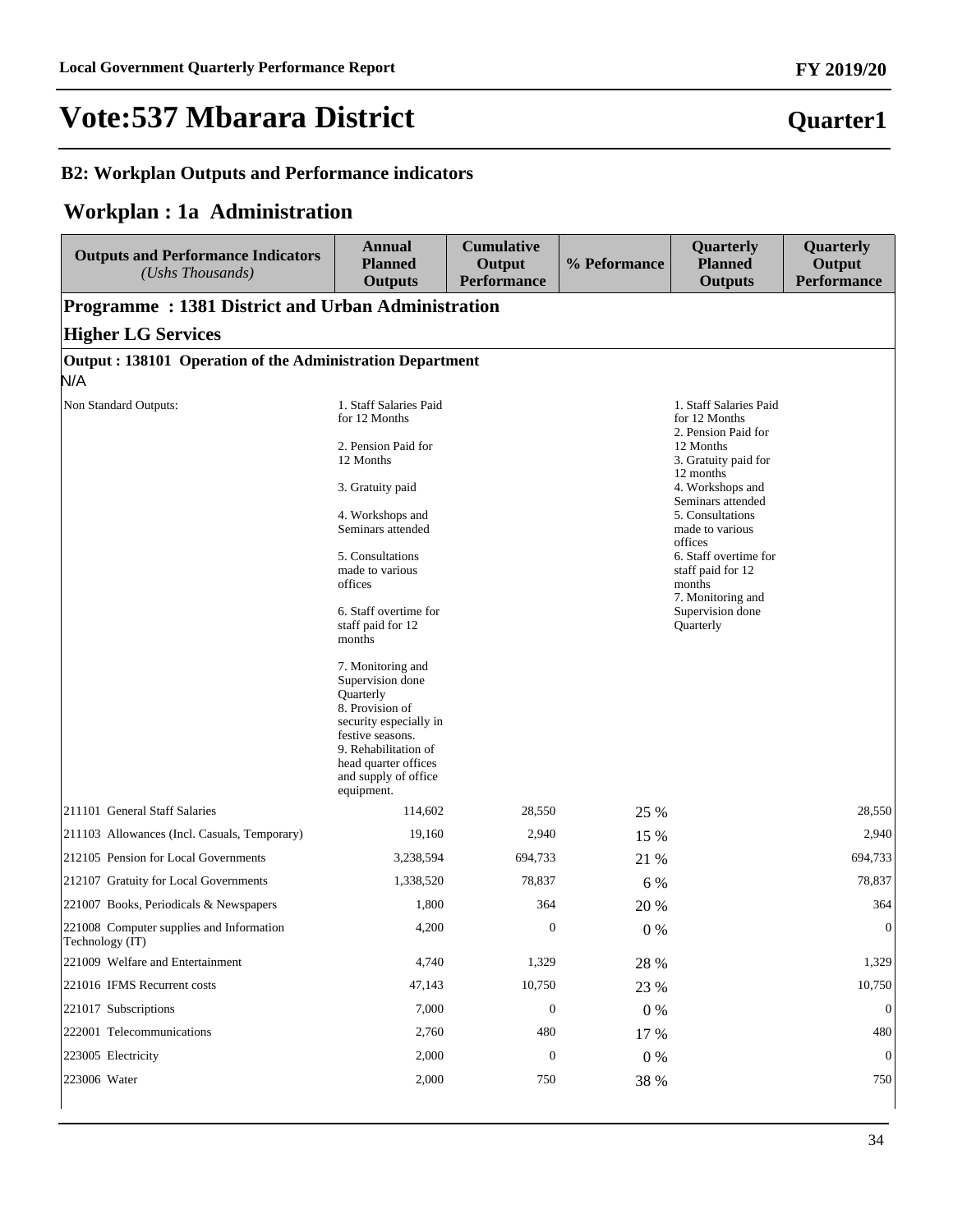| 225001 Consultancy Services- Short term                                    | 3,456                                                   | 1,000            | 29 %    |                            | 1,000          |
|----------------------------------------------------------------------------|---------------------------------------------------------|------------------|---------|----------------------------|----------------|
| 227001 Travel inland                                                       | 41.148                                                  | 10,180           | 25 %    |                            | 10,180         |
| 227002 Travel abroad                                                       | 1,000                                                   | $\boldsymbol{0}$ | 0%      |                            | $\theta$       |
| 227004 Fuel, Lubricants and Oils                                           | 25,380                                                  | 5,000            | 20 %    |                            | 5,000          |
| 228001 Maintenance - Civil                                                 | 6,000                                                   | $\boldsymbol{0}$ | 0%      |                            | $\theta$       |
| 228002 Maintenance - Vehicles                                              | 32,372                                                  | 1,543            | 5 %     |                            | 1,543          |
| 321608 General Public Service Pension arrears<br>(Budgeting)               | 180,319                                                 | 180,319          | 100 %   |                            | 180,319        |
| Wage Rect:                                                                 | 114,602                                                 | 28,550           | 25 %    |                            | 28,550         |
| Non Wage Rect:                                                             | 4,957,592                                               | 988,225          | 20 %    |                            | 988,225        |
| Gou Dev:                                                                   | $\boldsymbol{0}$                                        | $\boldsymbol{0}$ | 0%      |                            | $\theta$       |
| <b>External Financing:</b>                                                 | $\overline{0}$                                          | $\mathbf{0}$     | 0%      |                            | $\Omega$       |
| Total:                                                                     | 5,072,194                                               | 1,016,775        | 20 %    |                            | 1,016,775      |
| Reasons for over/under performance:                                        |                                                         |                  |         |                            |                |
| <b>Output: 138102 Human Resource Management Services</b>                   |                                                         |                  |         |                            |                |
| %age of staff appraised                                                    | $(100\%)$ All staff to<br>be appraised                  | $\theta$         |         | $\overline{O}$<br>$\theta$ |                |
| %age of staff whose salaries are paid by 28th of<br>every month            | (99%) All staff paid<br>salaries                        | $\theta$         |         | $\Omega$<br>$\theta$       |                |
| %age of pensioners paid by 28th of every month                             | $(99\%)$ All<br>Pensioners paid                         | $\theta$         |         | $\theta$<br>$\Omega$       |                |
| Non Standard Outputs:                                                      |                                                         |                  |         |                            |                |
| 211103 Allowances (Incl. Casuals, Temporary)                               | 6,300                                                   | 710              | 11 %    |                            | 710            |
| 213002 Incapacity, death benefits and funeral<br>expenses                  | 5,000                                                   | $\boldsymbol{0}$ | 0%      |                            | $\overline{0}$ |
| 221002 Workshops and Seminars                                              | 3,000                                                   | $\mathbf{0}$     | 0%      |                            | $\Omega$       |
| 221003 Staff Training                                                      | 2,000                                                   | 500              | 25 %    |                            | 500            |
| 221009 Welfare and Entertainment                                           | 10,600                                                  | 192              | 2 %     |                            | 192            |
| 222001 Telecommunications                                                  | 1,019                                                   | 150              | 15 %    |                            | 150            |
| 223005 Electricity                                                         | 1,000                                                   | 954              | 95 %    |                            | 954            |
| 223006 Water                                                               | 375                                                     | $\boldsymbol{0}$ | 0%      |                            | $\overline{0}$ |
| 227001 Travel inland                                                       | 11,806                                                  | 2,401            | 20 %    |                            | 2,401          |
| Wage Rect:                                                                 | $\mathbf{0}$                                            | $\mathbf{0}$     | 0%      |                            | $\mathbf{0}$   |
| Non Wage Rect:                                                             | 41,100                                                  | 4,907            | 12 %    |                            | 4,907          |
| Gou Dev:                                                                   | 0                                                       | $\mathbf{0}$     | 0%      |                            | $\theta$       |
| <b>External Financing:</b>                                                 | 0                                                       | $\boldsymbol{0}$ | $0\ \%$ |                            | $\mathbf{0}$   |
| Total:                                                                     | 41,100                                                  | 4,907            | 12 %    |                            | 4,907          |
| Reasons for over/under performance:                                        |                                                         |                  |         |                            |                |
| Output: 138103 Capacity Building for HLG                                   |                                                         |                  |         |                            |                |
| No. (and type) of capacity building sessions<br>undertaken                 | (1) Capacity<br>building training<br>workshop conducted | $\theta$         |         | $\overline{O}$<br>$\Omega$ |                |
| Availability and implementation of LG capacity<br>building policy and plan | (1) Policy and Plan<br>implemented                      | $\Omega$         |         | $\theta$<br>$\theta$       |                |
|                                                                            |                                                         |                  |         |                            |                |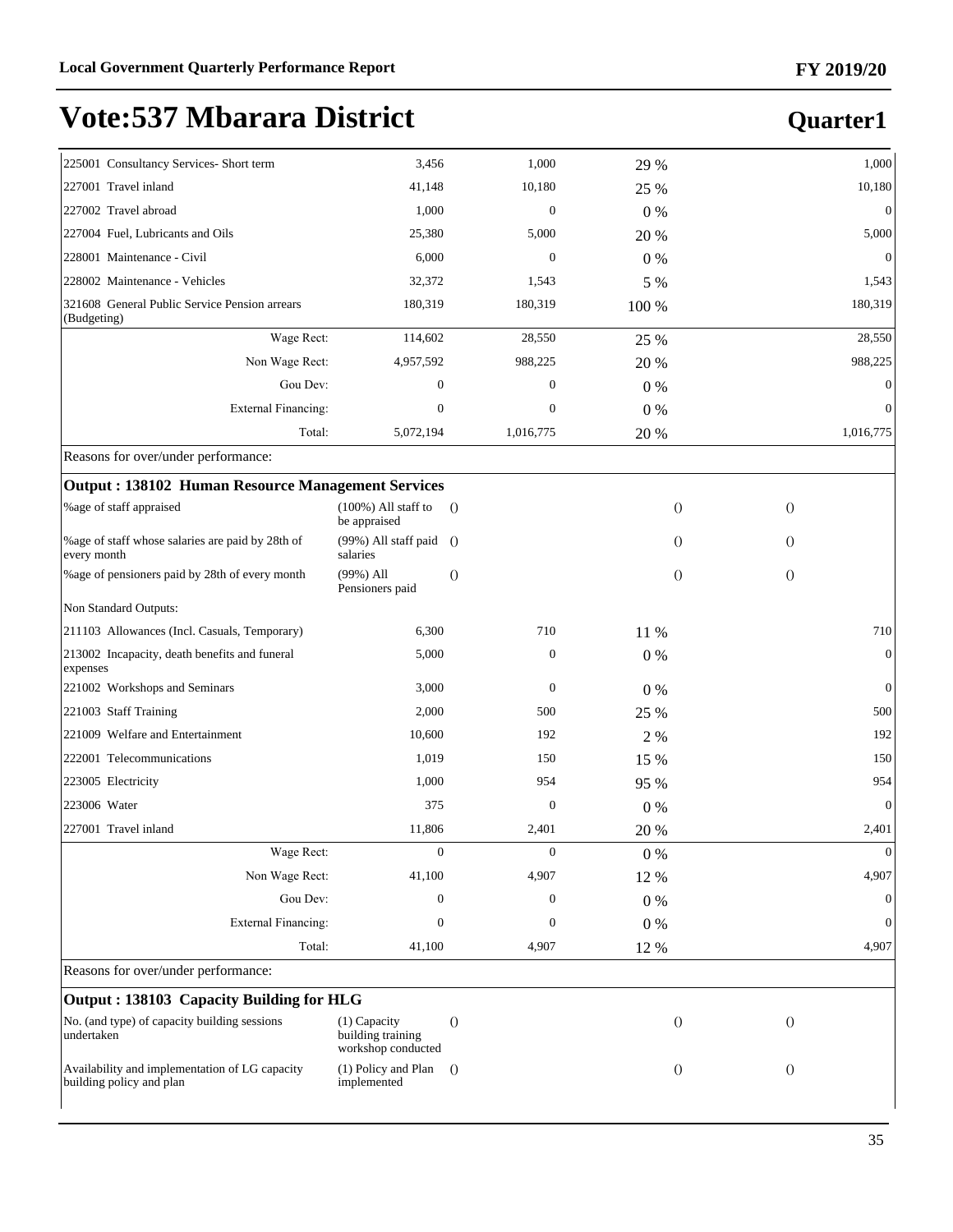### **FY 2019/20**

# **Vote:537 Mbarara District**

## **Quarter1**

| Non Standard Outputs:         | 2 Staff trained under<br>Capacity building |                  |       | 2 staff trained |
|-------------------------------|--------------------------------------------|------------------|-------|-----------------|
| 221002 Workshops and Seminars | 2,032                                      | $\boldsymbol{0}$ | $0\%$ | $\mathbf{0}$    |
| 221003 Staff Training         | 5,589                                      | $\boldsymbol{0}$ | $0\%$ | $\theta$        |
| 227001 Travel inland          | 600                                        | $\boldsymbol{0}$ | $0\%$ | $\theta$        |
| Wage Rect:                    | $\mathbf{0}$                               | $\boldsymbol{0}$ | $0\%$ | $\theta$        |
| Non Wage Rect:                | $\mathbf{0}$                               | $\boldsymbol{0}$ | $0\%$ | $\theta$        |
| Gou Dev:                      | 8,220                                      | $\boldsymbol{0}$ | $0\%$ | $\theta$        |
| External Financing:           | $\boldsymbol{0}$                           | $\boldsymbol{0}$ | $0\%$ | $\theta$        |
| Total:                        | 8,220                                      | $\boldsymbol{0}$ | $0\%$ | $\theta$        |

Reasons for over/under performance:

### **Output : 138105 Public Information Dissemination**  N/A

| Non Standard Outputs:                                    | 1. Information<br>collected and<br>disseminated<br>2. Public notices<br>Made<br>3. Radio and TV<br>Talk shows<br>organized<br>4. Government<br>functions covered |              |       | 1. Information<br>collected and<br>disseminated<br>2. Public notices<br>Made<br>3. Radio & and TV<br>Talk shows<br>organized<br>4. Government<br>functions covered |
|----------------------------------------------------------|------------------------------------------------------------------------------------------------------------------------------------------------------------------|--------------|-------|--------------------------------------------------------------------------------------------------------------------------------------------------------------------|
| 211103 Allowances (Incl. Casuals, Temporary)             | 1,460                                                                                                                                                            | $\mathbf{0}$ | 0%    | $\mathbf{0}$                                                                                                                                                       |
| 221011 Printing, Stationery, Photocopying and<br>Binding | 240                                                                                                                                                              | $\mathbf{0}$ | $0\%$ | $\Omega$                                                                                                                                                           |
| 222001 Telecommunications                                | 500                                                                                                                                                              | $\mathbf{0}$ | $0\%$ | $\mathbf{0}$                                                                                                                                                       |
| 227001 Travel inland                                     | 1,628                                                                                                                                                            | 147          | 9 %   | 147                                                                                                                                                                |
| Wage Rect:                                               | $\theta$                                                                                                                                                         | $\mathbf{0}$ | 0%    | $\theta$                                                                                                                                                           |
| Non Wage Rect:                                           | 3,828                                                                                                                                                            | 147          | 4 %   | 147                                                                                                                                                                |
| Gou Dev:                                                 | $\mathbf{0}$                                                                                                                                                     | $\mathbf{0}$ | $0\%$ | $\Omega$                                                                                                                                                           |
| <b>External Financing:</b>                               | $\Omega$                                                                                                                                                         | $\mathbf{0}$ | $0\%$ | $\theta$                                                                                                                                                           |
| Total:                                                   | 3,828                                                                                                                                                            | 147          | 4 %   | 147                                                                                                                                                                |

Reasons for over/under performance:

### **Output : 138109 Payroll and Human Resource Management Systems** N/A

| Non Standard Outputs:                                    | 1. Payroll prepared,<br>printed and<br>distributed<br>2. Stationery<br>Procured |  |              | 1. Payroll prepared,<br>printed and<br>distributed<br>2. Stationery |   |
|----------------------------------------------------------|---------------------------------------------------------------------------------|--|--------------|---------------------------------------------------------------------|---|
|                                                          |                                                                                 |  |              | Procured<br>3. Consultations<br>made to line                        |   |
|                                                          | 3. Consultations<br>made to line<br>ministry                                    |  |              | ministry                                                            |   |
| 221011 Printing, Stationery, Photocopying and<br>Binding | 4,000                                                                           |  | $\mathbf{0}$ | $0\%$                                                               | 0 |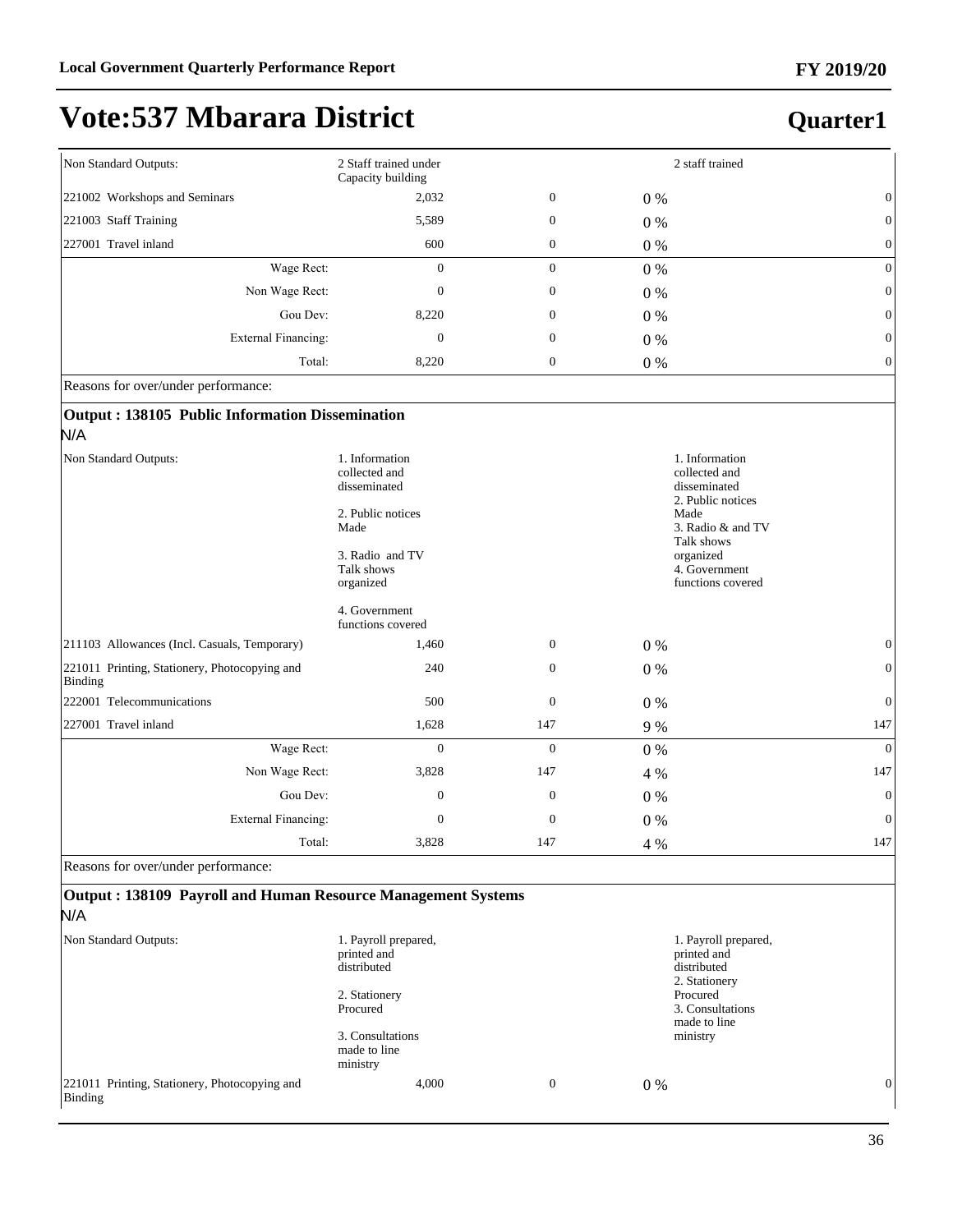**Quarter1**

# **Vote:537 Mbarara District**

| 227001 Travel inland                                     | 6,800                                      | $\boldsymbol{0}$                           | 0%    | $\mathbf{0}$                                           |  |
|----------------------------------------------------------|--------------------------------------------|--------------------------------------------|-------|--------------------------------------------------------|--|
| Wage Rect:                                               | $\Omega$                                   | $\boldsymbol{0}$                           | 0%    | $\mathbf{0}$                                           |  |
| Non Wage Rect:                                           | 10,800                                     | $\boldsymbol{0}$                           | $0\%$ | $\boldsymbol{0}$                                       |  |
| Gou Dev:                                                 | $\Omega$                                   | $\mathbf{0}$                               | $0\%$ | $\mathbf{0}$                                           |  |
| External Financing:                                      | $\mathbf{0}$                               | $\boldsymbol{0}$                           | $0\%$ | $\mathbf{0}$                                           |  |
| Total:                                                   | 10,800                                     | $\boldsymbol{0}$                           | $0\%$ | $\mathbf{0}$                                           |  |
| Reasons for over/under performance:                      |                                            |                                            |       |                                                        |  |
| <b>Output: 138111 Records Management Services</b>        |                                            |                                            |       |                                                        |  |
| %age of staff trained in Records Management              | $(0)$ No Funds                             | $\theta$                                   |       | $(0\%)$ No Funds<br>$\Omega$                           |  |
| Non Standard Outputs:                                    | 1. Postage and<br>courier expenses<br>paid | 1. Postage and<br>courier expenses<br>paid |       | 2. Office Stationery                                   |  |
|                                                          | 2. Office Stationery<br>Procured           |                                            |       | Procured<br>3. Staff welfare paid<br>4. Staff overtime |  |
|                                                          | 3. Staff welfare paid<br>paid              |                                            |       |                                                        |  |
|                                                          | 4. Staff overtime<br>paid                  |                                            |       |                                                        |  |
| 211103 Allowances (Incl. Casuals, Temporary)             | 5,100                                      | 1,142                                      | 22 %  | 1,142                                                  |  |
| 221009 Welfare and Entertainment                         | 3,435                                      | 400                                        | 12 %  | 400                                                    |  |
| 221011 Printing, Stationery, Photocopying and<br>Binding | 3,000                                      | 675                                        | 23 %  | 675                                                    |  |
| 222002 Postage and Courier                               | 1,200                                      | 300                                        | 25 %  | 300                                                    |  |
| 223005 Electricity                                       | 2,000                                      | $\boldsymbol{0}$                           | $0\%$ | $\mathbf{0}$                                           |  |
| Wage Rect:                                               | $\mathbf{0}$                               | $\theta$                                   | $0\%$ | $\overline{0}$                                         |  |
| Non Wage Rect:                                           | 14,735                                     | 2,517                                      | 17 %  | 2,517                                                  |  |
| Gou Dev:                                                 | $\mathbf{0}$                               | $\mathbf{0}$                               | $0\%$ | $\mathbf{0}$                                           |  |
| <b>External Financing:</b>                               | $\mathbf{0}$                               | $\overline{0}$                             | $0\%$ | $\mathbf{0}$                                           |  |
| Total:                                                   | 14,735                                     | 2,517                                      | 17 %  | 2,517                                                  |  |

Reasons for over/under performance:

#### **Lower Local Services**

#### **Output : 138151 Lower Local Government Administration** N/A

| Non Standard Outputs:                           | Transfer made |       |                |
|-------------------------------------------------|---------------|-------|----------------|
| 263104 Transfers to other govt. units (Current) | 42,197        | $0\%$ | $\overline{0}$ |
| Wage Rect:                                      |               | $0\%$ | 0              |
| Non Wage Rect:                                  | 42,197        | $0\%$ | 0              |
| Gou Dev:                                        | $\Omega$      | $0\%$ | 0              |
| External Financing:                             |               | $0\%$ | 0              |
| Total:                                          | 42,197        | $0\%$ | 0              |

Reasons for over/under performance:

#### **Capital Purchases**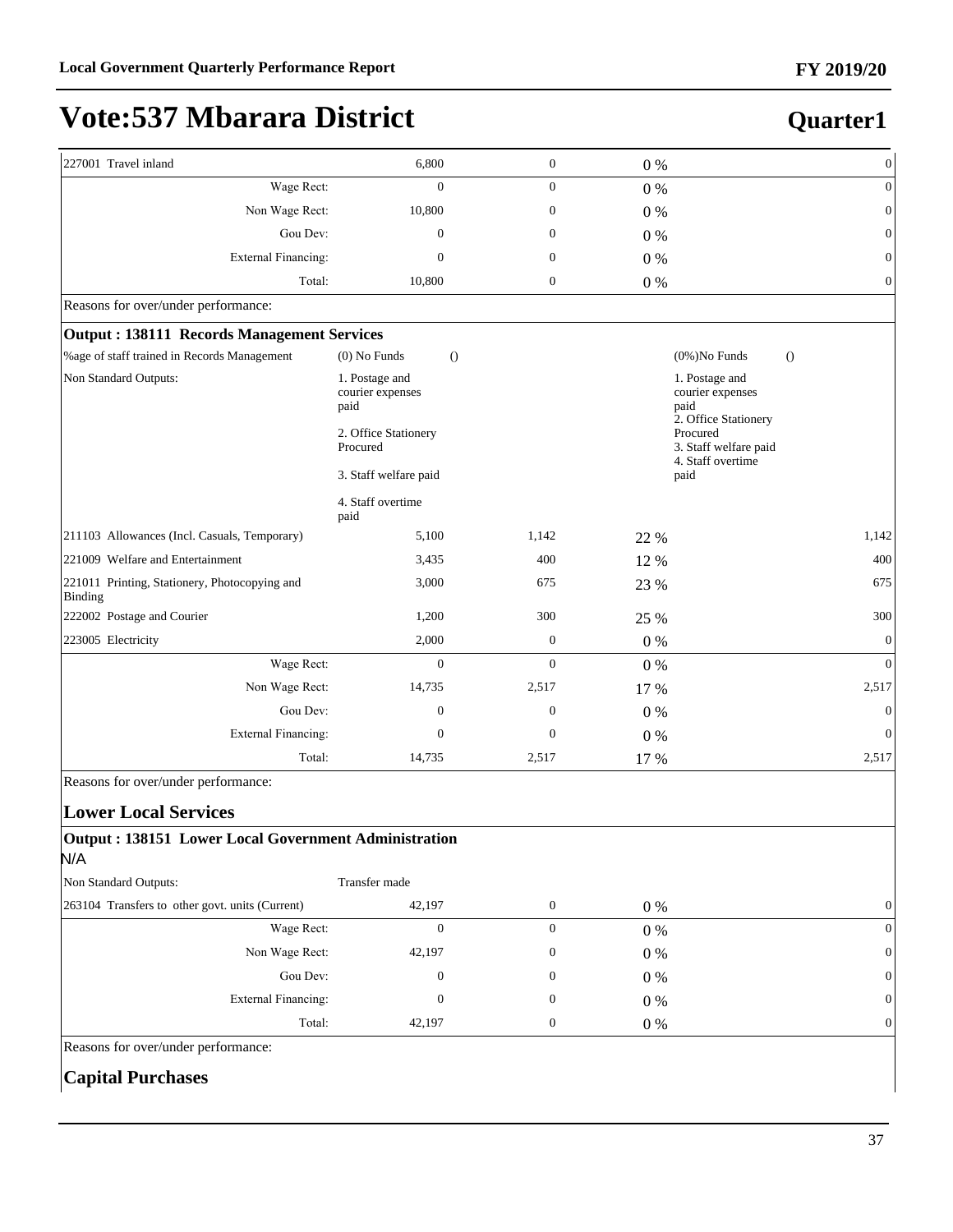### **Quarter1**

### **Workplan : 1a Administration**

| <b>Outputs and Performance Indicators</b><br>(Ushs Thousands)                | <b>Annual</b><br><b>Planned</b><br><b>Outputs</b> | <b>Cumulative</b><br>Output<br><b>Performance</b> | % Peformance | Quarterly<br><b>Planned</b><br><b>Outputs</b> | Quarterly<br>Output<br><b>Performance</b> |
|------------------------------------------------------------------------------|---------------------------------------------------|---------------------------------------------------|--------------|-----------------------------------------------|-------------------------------------------|
| Output : 138172 Administrative Capital                                       |                                                   |                                                   |              |                                               |                                           |
| No. of computers, printers and sets of office furniture (0) N/A<br>purchased |                                                   | $\Omega$                                          |              | $\Omega$                                      | $\Omega$                                  |
| No. of existing administrative buildings rehabilitated (0) N/A               |                                                   | $\Omega$                                          |              | $\Omega$                                      | $\Omega$                                  |
| No. of solar panels purchased and installed                                  | $(0)$ N/A                                         | $\Omega$                                          |              | $\Omega$                                      | $\Omega$                                  |
| No. of administrative buildings constructed                                  | $(0)$ N/A                                         | $\Omega$                                          |              | $\Omega$                                      | $\Omega$                                  |
| No. of vehicles purchased                                                    | $(0)$ N/A                                         | $\Omega$                                          |              | $\Omega$                                      | $\Omega$                                  |
| No. of motorcycles purchased                                                 | (1) Motor Cycle<br>Procured                       | $\Omega$                                          |              | $\Omega$                                      | $\Omega$                                  |
| Non Standard Outputs:                                                        | N/A                                               |                                                   |              |                                               |                                           |
| 312201 Transport Equipment                                                   | 10,000                                            | $\mathbf{0}$                                      | $0\%$        |                                               | $\mathbf{0}$                              |
| Wage Rect:                                                                   | $\mathbf{0}$                                      | $\mathbf{0}$                                      | 0%           |                                               | $\Omega$                                  |
| Non Wage Rect:                                                               | $\Omega$                                          | 0                                                 | 0%           |                                               |                                           |
| Gou Dev:                                                                     | 10,000                                            | 0                                                 | $0\%$        |                                               | $\Omega$                                  |
| External Financing:                                                          | 0                                                 | $\mathbf{0}$                                      | 0%           |                                               | $\Omega$                                  |
| Total:                                                                       | 10,000                                            | $\mathbf{0}$                                      | 0%           |                                               | $\mathbf{0}$                              |
| Reasons for over/under performance:                                          |                                                   |                                                   |              |                                               |                                           |
| Total For Administration : Wage Rect:                                        | 114,602                                           | 28,550                                            | 25 %         |                                               | 28,550                                    |
| Non-Wage Reccurent:                                                          | 5,070,252                                         | 995,796                                           | 20%          |                                               | 995,796                                   |
| GoU Dev:                                                                     | 18,220                                            | 0                                                 | $0\%$        |                                               |                                           |
| Donor Dev:                                                                   | 0                                                 | 0                                                 | $0\%$        |                                               | 0                                         |
| Grand Total:                                                                 | 5,203,074                                         | 1,024,346                                         | 19.7%        |                                               | 1,024,346                                 |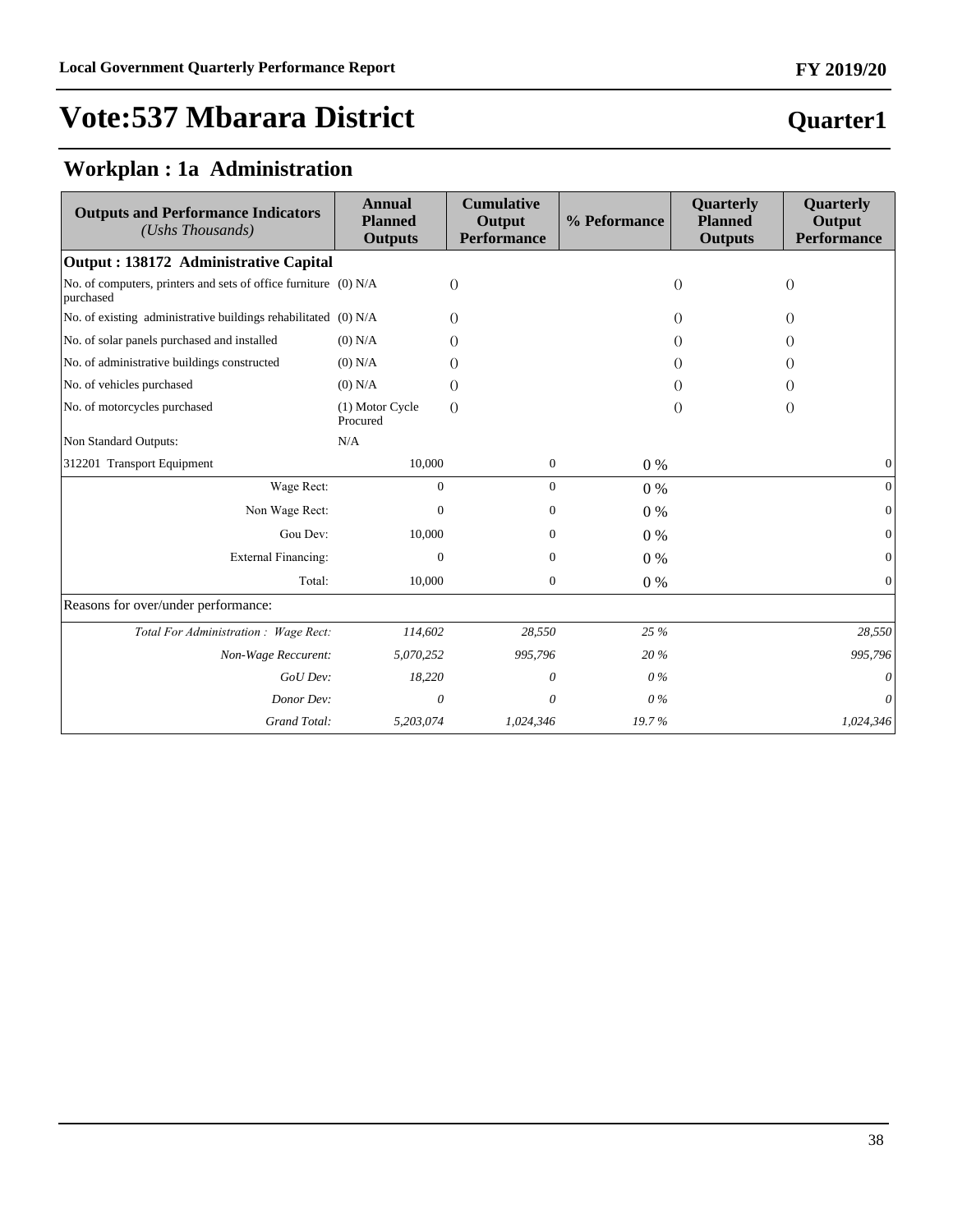#### **Workplan : 2 Finance**

| <b>Outputs and Performance Indicators</b><br>(Ushs Thousands) | <b>Annual</b><br><b>Planned</b><br><b>Outputs</b>                                                                                                                                  | <b>Cumulative</b><br>Output<br><b>Performance</b> | % Peformance | Quarterly<br><b>Planned</b><br><b>Outputs</b>                                                                                                                                      | Quarterly<br>Output<br><b>Performance</b> |
|---------------------------------------------------------------|------------------------------------------------------------------------------------------------------------------------------------------------------------------------------------|---------------------------------------------------|--------------|------------------------------------------------------------------------------------------------------------------------------------------------------------------------------------|-------------------------------------------|
| Programme: 1481 Financial Management and Accountability(LG)   |                                                                                                                                                                                    |                                                   |              |                                                                                                                                                                                    |                                           |
| <b>Higher LG Services</b>                                     |                                                                                                                                                                                    |                                                   |              |                                                                                                                                                                                    |                                           |
| <b>Output: 148101 LG Financial Management services</b>        |                                                                                                                                                                                    |                                                   |              |                                                                                                                                                                                    |                                           |
| Date for submitting the Annual Performance Report             | $(2019-05-31)$<br>Submission of<br>annual performance<br>contract report to<br>MoFPED                                                                                              | $\theta$                                          |              | $(2019-05-$<br>31)Submission of<br>annual performance<br>contract report to<br><b>MoFPED</b>                                                                                       | $\Omega$                                  |
| Non Standard Outputs:                                         | District coordinated<br>with the centre<br>(Ministries)<br>- staff welfare<br>provided<br>workshops and<br>seminars attended                                                       |                                                   |              | District coordinated<br>with the center<br>(Ministries)<br>- staff welfare<br>provided<br>workshops and<br>seminars attended                                                       |                                           |
|                                                               | VAT remitted to<br><b>URA</b><br>Bank Charges paid<br>- LST transferred to<br>sub counties<br>General office<br>supervision and<br>operations<br>performed<br>Staff salaries paid. |                                                   |              | VAT remitted to<br><b>URA</b><br>Bank Charges paid<br>- LST transferred to<br>sub counties<br>General office<br>supervision and<br>operations<br>performed<br>Staff salaries paid. |                                           |
| 211101 General Staff Salaries                                 | 121,425                                                                                                                                                                            | 27,096                                            | 22 %         |                                                                                                                                                                                    | 27,096                                    |
| 211103 Allowances (Incl. Casuals, Temporary)                  | 8,440                                                                                                                                                                              | 1,480                                             | 18 %         |                                                                                                                                                                                    | 1,480                                     |
| 221002 Workshops and Seminars                                 | 2,000                                                                                                                                                                              | $\mathbf{0}$                                      | $0\%$        |                                                                                                                                                                                    | $\overline{0}$                            |
| 221007 Books, Periodicals & Newspapers                        | 1,800                                                                                                                                                                              | 180                                               | 10 %         |                                                                                                                                                                                    | 180                                       |
| 221008 Computer supplies and Information<br>Technology (IT)   | 2,800                                                                                                                                                                              | $\boldsymbol{0}$                                  | $0\%$        |                                                                                                                                                                                    | $\mathbf{0}$                              |
| 221009 Welfare and Entertainment                              | 10,400                                                                                                                                                                             | 2,600                                             | 25 %         |                                                                                                                                                                                    | 2,600                                     |
| 221011 Printing, Stationery, Photocopying and<br>Binding      | 5,018                                                                                                                                                                              | 1,242                                             | 25 %         |                                                                                                                                                                                    | 1,242                                     |
| 221014 Bank Charges and other Bank related costs              | 1,000                                                                                                                                                                              | $\boldsymbol{0}$                                  | $0\%$        |                                                                                                                                                                                    | $\mathbf{0}$                              |
| 222001 Telecommunications                                     | 2,640                                                                                                                                                                              | 200                                               | $8\ \%$      |                                                                                                                                                                                    | 200                                       |
| 227001 Travel inland                                          | 11,000                                                                                                                                                                             | 4,775                                             | 43 %         |                                                                                                                                                                                    | 4,775                                     |
| 227004 Fuel, Lubricants and Oils                              | 8,400                                                                                                                                                                              | 2,100                                             | 25 %         |                                                                                                                                                                                    | 2,100                                     |
| Wage Rect:                                                    | 121,425                                                                                                                                                                            | 27,096                                            | 22 %         |                                                                                                                                                                                    | 27,096                                    |
| Non Wage Rect:                                                | 53,498                                                                                                                                                                             | 12,577                                            | 24 %         |                                                                                                                                                                                    | 12,577                                    |
| Gou Dev:                                                      | $\boldsymbol{0}$                                                                                                                                                                   | $\boldsymbol{0}$                                  | 0%           |                                                                                                                                                                                    | $\boldsymbol{0}$                          |
| <b>External Financing:</b>                                    | $\boldsymbol{0}$                                                                                                                                                                   | $\boldsymbol{0}$                                  | $0\ \%$      |                                                                                                                                                                                    | $\boldsymbol{0}$                          |
| Total:                                                        | 174,923                                                                                                                                                                            | 39,674                                            | 23 %         |                                                                                                                                                                                    | 39,674                                    |

Reasons for over/under performance:

**Output : 148102 Revenue Management and Collection Services**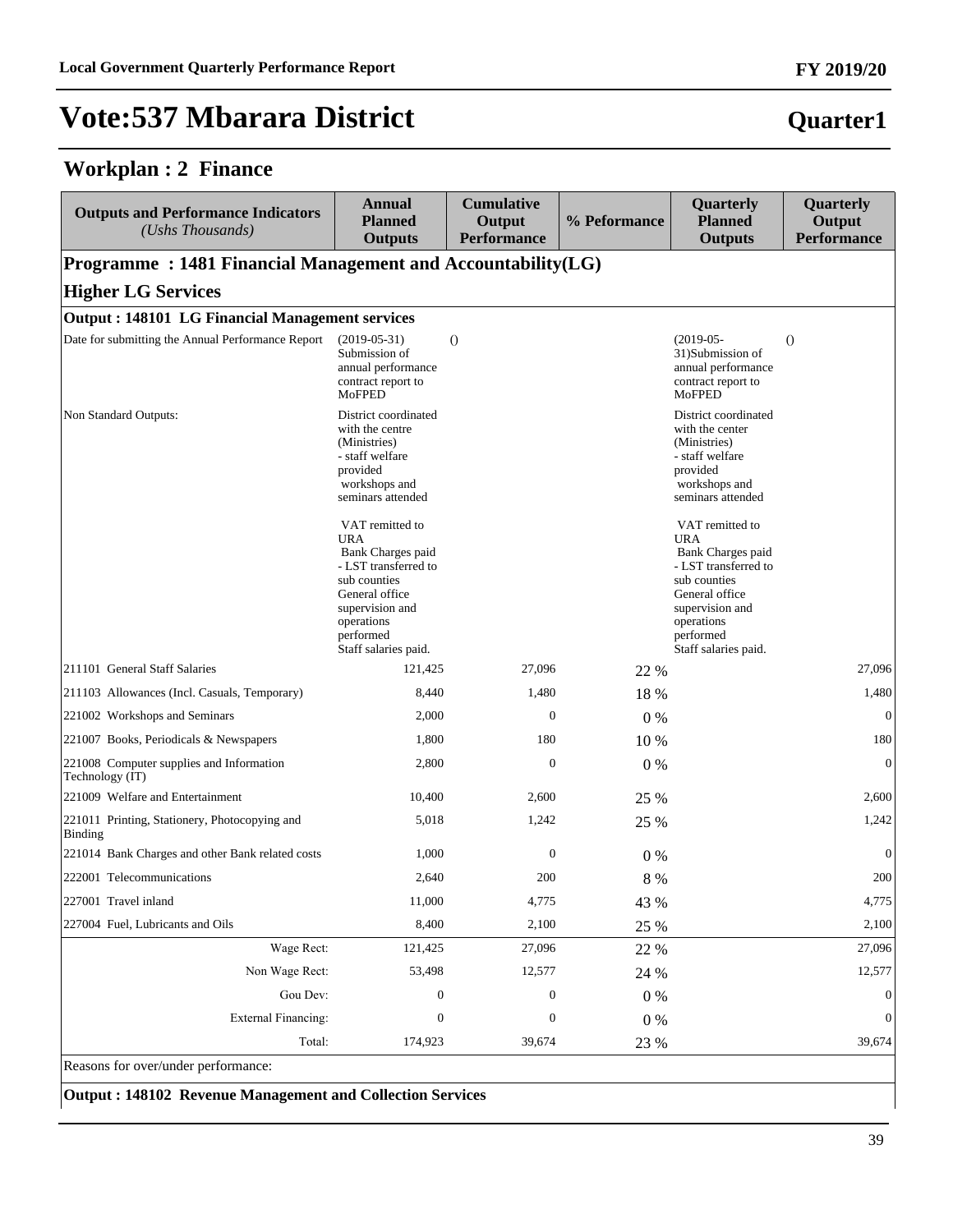#### **FY 2019/20**

# **Vote:537 Mbarara District**

| Value of LG service tax collection                                     | $(50000000)$ -traders, $()$<br>service providers<br>and institutions<br>sensitized on<br>payment of Local<br>Service Tax                                 |                  |         | $(64368900)$ Traders, $()$<br>service providers<br>and institutions<br>sensitized on<br>payment of Local<br>Service Tax                                  |                  |
|------------------------------------------------------------------------|----------------------------------------------------------------------------------------------------------------------------------------------------------|------------------|---------|----------------------------------------------------------------------------------------------------------------------------------------------------------|------------------|
| Value of Hotel Tax Collected                                           | () N/A                                                                                                                                                   | $\theta$         |         | $\Omega$                                                                                                                                                 | $\Omega$         |
| Value of Other Local Revenue Collections                               | (663719000)<br>Technical staff,<br>political leaders,<br>traders and the<br>general public<br>sensitized on local<br>revenue generation                  | $\left( \right)$ |         | (777484395)Technic ()<br>al staff, political<br>leaders, traders and<br>the general public<br>sensitized on local<br>revenue generation                  |                  |
| Non Standard Outputs:                                                  | Technical staff,<br>political leadership<br>and general public<br>sensitized on local<br>revenue generation                                              |                  |         | Technical staff,<br>political leadership<br>and general public<br>sensitized on local<br>revenue generation                                              |                  |
| 227001 Travel inland                                                   | 8,672                                                                                                                                                    | 1,800            | 21 %    |                                                                                                                                                          | 1,800            |
| Wage Rect:                                                             | $\theta$                                                                                                                                                 | $\theta$         | $0\%$   |                                                                                                                                                          | $\Omega$         |
| Non Wage Rect:                                                         | 8,672                                                                                                                                                    | 1,800            | 21 %    |                                                                                                                                                          | 1,800            |
| Gou Dev:                                                               | $\boldsymbol{0}$                                                                                                                                         | $\mathbf{0}$     | $0\%$   |                                                                                                                                                          | $\mathbf{0}$     |
| External Financing:                                                    | $\mathbf{0}$                                                                                                                                             | $\mathbf{0}$     | $0\%$   |                                                                                                                                                          | $\mathbf{0}$     |
| Total:                                                                 | 8,672                                                                                                                                                    | 1,800            | 21 %    |                                                                                                                                                          | 1,800            |
| Reasons for over/under performance:                                    |                                                                                                                                                          |                  |         |                                                                                                                                                          |                  |
| <b>Output: 148103 Budgeting and Planning Services</b>                  |                                                                                                                                                          |                  |         |                                                                                                                                                          |                  |
| Date of Approval of the Annual Workplan to the<br>Council              | $(2019-05-31)$<br><b>Approved Annual</b><br><b>Budget estimates</b><br>and work plan by<br>Council                                                       | $\theta$         |         | $(2019-05-$<br>31) Approved<br><b>Annual Budget</b><br>estimates and work<br>plan by Council                                                             | $\Omega$         |
| Date for presenting draft Budget and Annual<br>workplan to the Council | (2019-03-25) Draft<br>budgets and Annual<br>work plans<br>presented to council                                                                           | $\theta$         |         | (2019-03-29)Draft<br>budgets and Annual<br>work plans<br>presented to council                                                                            | $\Omega$         |
| Non Standard Outputs:                                                  | Draft Budget<br>estimates presented<br>to Council for<br>scrutiny.<br><b>Budget estimates</b><br>and work plans<br>presented to council<br>for approval. |                  |         | Draft Budget<br>estimates presented<br>to Council for<br>scrutiny.<br><b>Budget estimates</b><br>and work plans<br>presented to council<br>for approval. |                  |
| 221011 Printing, Stationery, Photocopying and<br><b>Binding</b>        | 1,259                                                                                                                                                    | $\mathbf{0}$     | $0\%$   |                                                                                                                                                          | $\mathbf{0}$     |
| 227001 Travel inland                                                   | 2,000                                                                                                                                                    | $\boldsymbol{0}$ | $0\ \%$ |                                                                                                                                                          | $\boldsymbol{0}$ |
| Wage Rect:                                                             | $\mathbf{0}$                                                                                                                                             | $\mathbf{0}$     | $0\ \%$ |                                                                                                                                                          | $\overline{0}$   |
| Non Wage Rect:                                                         | 3,259                                                                                                                                                    | $\boldsymbol{0}$ | $0\ \%$ |                                                                                                                                                          | $\theta$         |
| Gou Dev:                                                               | $\mathbf{0}$                                                                                                                                             | $\boldsymbol{0}$ | $0\ \%$ |                                                                                                                                                          | $\theta$         |
| <b>External Financing:</b>                                             | $\boldsymbol{0}$                                                                                                                                         | $\boldsymbol{0}$ | $0\%$   |                                                                                                                                                          | $\theta$         |
| Total:                                                                 | 3,259                                                                                                                                                    | $\boldsymbol{0}$ | $0\ \%$ |                                                                                                                                                          | $\boldsymbol{0}$ |

Reasons for over/under performance: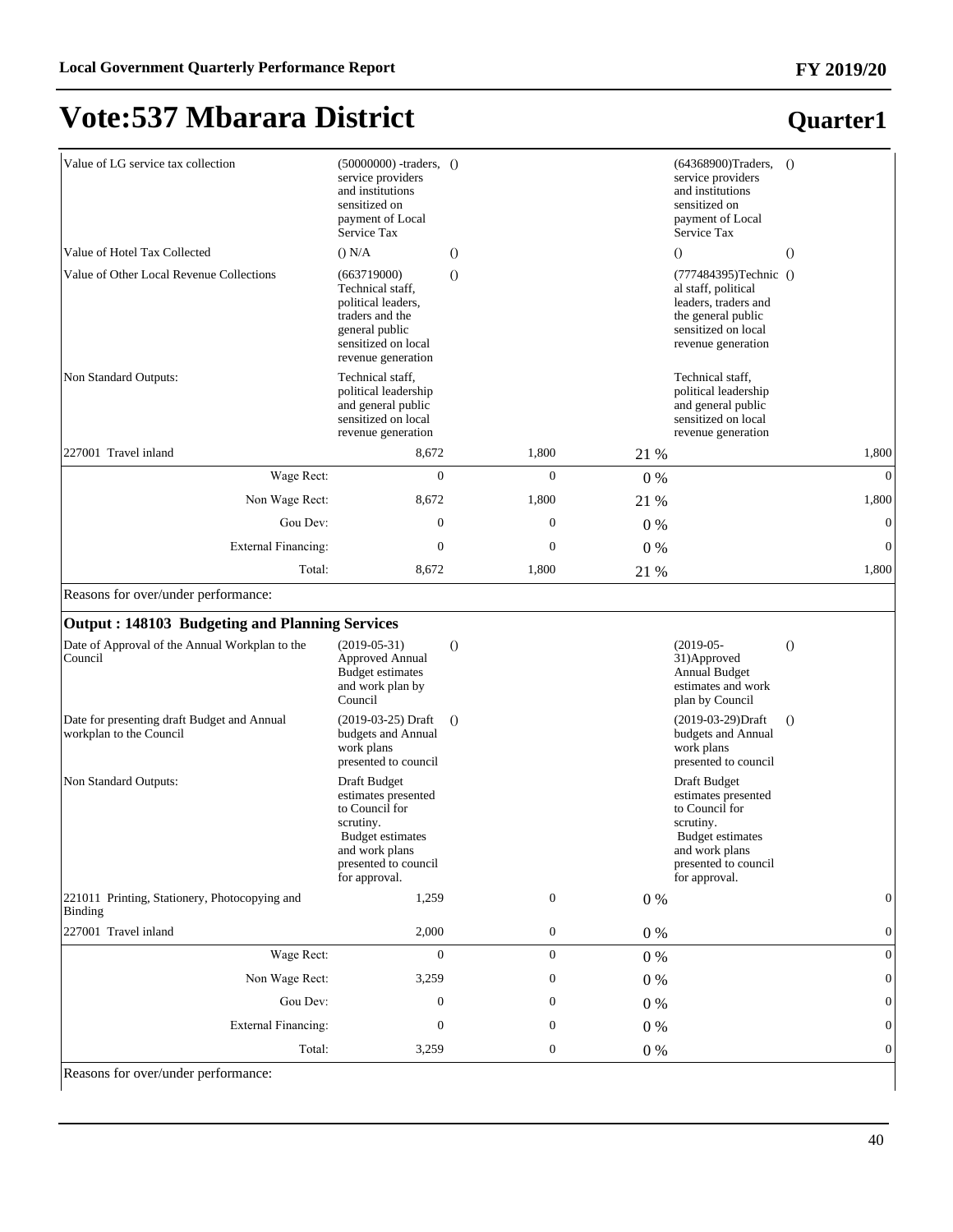**Quarter1**

# **Vote:537 Mbarara District**

#### **Workplan : 2 Finance**

| <b>Outputs and Performance Indicators</b><br>(Ushs Thousands)             | <b>Annual</b><br><b>Planned</b><br><b>Outputs</b>                                                                                                                               | <b>Cumulative</b><br>Output<br><b>Performance</b> | % Peformance | Quarterly<br><b>Planned</b><br><b>Outputs</b>                                                                                                                                   | Quarterly<br>Output<br><b>Performance</b> |
|---------------------------------------------------------------------------|---------------------------------------------------------------------------------------------------------------------------------------------------------------------------------|---------------------------------------------------|--------------|---------------------------------------------------------------------------------------------------------------------------------------------------------------------------------|-------------------------------------------|
| Output: 148104 LG Expenditure management Services                         |                                                                                                                                                                                 |                                                   |              |                                                                                                                                                                                 |                                           |
| N/A                                                                       |                                                                                                                                                                                 |                                                   |              |                                                                                                                                                                                 |                                           |
| Non Standard Outputs:                                                     | Books of accounts<br>inspected and Sub<br>Accountants<br>mentored in all 7 sub<br>counties of Bubaare,<br>Bukiro, Kagongi,<br>Kashare, Rubaya,<br>Rubindi, and<br>Rwanyamahembe |                                                   |              | Books of accounts<br>inspected and Sub<br>Accountants<br>mentored in all 7 sub<br>counties of Bubaare.<br>Bukiro, Kagongi,<br>Kashare, Rubaya,<br>Rubindi, and<br>Rwanyamahembe |                                           |
| 227001 Travel inland                                                      | 6,672                                                                                                                                                                           | 1,926                                             | 29 %         |                                                                                                                                                                                 | 1,926                                     |
| Wage Rect:                                                                | $\mathbf{0}$                                                                                                                                                                    | $\mathbf{0}$                                      | $0\%$        |                                                                                                                                                                                 | $\overline{0}$                            |
| Non Wage Rect:                                                            | 6,672                                                                                                                                                                           | 1,926                                             | 29 %         |                                                                                                                                                                                 | 1,926                                     |
| Gou Dev:                                                                  | $\boldsymbol{0}$                                                                                                                                                                | $\boldsymbol{0}$                                  | $0\%$        |                                                                                                                                                                                 | $\mathbf{0}$                              |
| External Financing:                                                       | $\boldsymbol{0}$                                                                                                                                                                | $\mathbf{0}$                                      | 0%           |                                                                                                                                                                                 | $\mathbf{0}$                              |
| Total:                                                                    | 6,672                                                                                                                                                                           | 1,926                                             | 29 %         |                                                                                                                                                                                 | 1,926                                     |
| Reasons for over/under performance:                                       |                                                                                                                                                                                 |                                                   |              |                                                                                                                                                                                 |                                           |
| Output: 148105 LG Accounting Services                                     |                                                                                                                                                                                 |                                                   |              |                                                                                                                                                                                 |                                           |
| Date for submitting annual LG final accounts to<br><b>Auditor General</b> | $(2019-08-31)$ 1 Final ()<br>accounts produced<br>and submitted to<br>Auditor general.                                                                                          |                                                   |              | (2019-08-31) Final<br>accounts produced<br>and submitted to<br>Auditor general.                                                                                                 | $\Omega$                                  |
| Non Standard Outputs:                                                     | Final Accounts for<br>FY 2019/2020<br>produced and<br>submitted to Auditor<br>general in prescribed<br>time.                                                                    |                                                   |              | Final Accounts for<br>FY 2019/2020<br>produced and<br>submitted to Auditor<br>general in prescribed<br>time.                                                                    |                                           |
| 221011 Printing, Stationery, Photocopying and<br>Binding                  | 700                                                                                                                                                                             | $\mathbf{0}$                                      | $0\%$        |                                                                                                                                                                                 | $\mathbf{0}$                              |
| 227001 Travel inland                                                      | 7,300                                                                                                                                                                           | 1,211                                             | 17 %         |                                                                                                                                                                                 | 1,211                                     |
| Wage Rect:                                                                | $\overline{0}$                                                                                                                                                                  | $\boldsymbol{0}$                                  | $0\%$        |                                                                                                                                                                                 | $\mathbf{0}$                              |
| Non Wage Rect:                                                            | 8,000                                                                                                                                                                           | 1,211                                             | 15 %         |                                                                                                                                                                                 | 1,211                                     |
| Gou Dev:                                                                  | $\Omega$                                                                                                                                                                        | $\mathbf{0}$                                      | $0\%$        |                                                                                                                                                                                 | $\Omega$                                  |
| <b>External Financing:</b>                                                | $\boldsymbol{0}$                                                                                                                                                                | $\boldsymbol{0}$                                  | $0\%$        |                                                                                                                                                                                 | $\boldsymbol{0}$                          |
| Total:                                                                    | 8,000                                                                                                                                                                           | 1,211                                             | 15 %         |                                                                                                                                                                                 | 1,211                                     |
| Reasons for over/under performance:                                       |                                                                                                                                                                                 |                                                   |              |                                                                                                                                                                                 |                                           |
| Total For Finance: Wage Rect:                                             | 121,425                                                                                                                                                                         | 27,096                                            | 22 %         |                                                                                                                                                                                 | 27,096                                    |
| Non-Wage Reccurent:                                                       | 80,101                                                                                                                                                                          | 17,514                                            | 22 %         |                                                                                                                                                                                 | 17,514                                    |
| GoU Dev:                                                                  | 0                                                                                                                                                                               | $\boldsymbol{\theta}$                             | $0\,\%$      |                                                                                                                                                                                 | $\theta$                                  |
| Donor Dev:                                                                | 0                                                                                                                                                                               | 0                                                 | $0\,\%$      |                                                                                                                                                                                 | 0                                         |
| Grand Total:                                                              | 201,526                                                                                                                                                                         | 44,611                                            | 22.1%        |                                                                                                                                                                                 | 44,611                                    |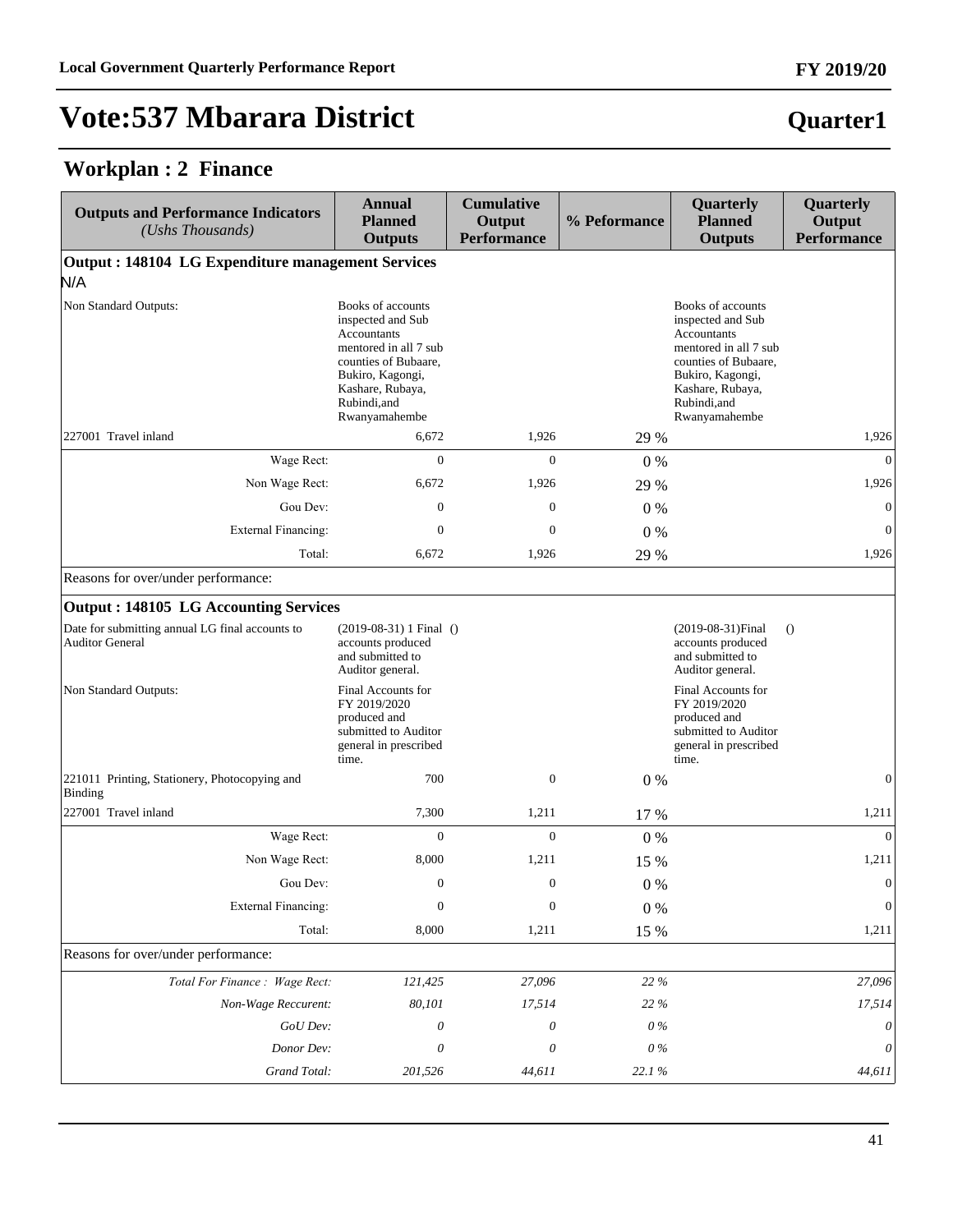#### **Workplan : 3 Statutory Bodies**

| <b>Outputs and Performance Indicators</b><br>(Ushs Thousands) | Annual<br><b>Planned</b><br><b>Outputs</b>                                                                                                                 | <b>Cumulative</b><br>Output<br><b>Performance</b> | % Peformance | Quarterly<br><b>Planned</b><br><b>Outputs</b>                                                                                                              | Quarterly<br>Output<br><b>Performance</b> |
|---------------------------------------------------------------|------------------------------------------------------------------------------------------------------------------------------------------------------------|---------------------------------------------------|--------------|------------------------------------------------------------------------------------------------------------------------------------------------------------|-------------------------------------------|
| <b>Programme: 1382 Local Statutory Bodies</b>                 |                                                                                                                                                            |                                                   |              |                                                                                                                                                            |                                           |
| <b>Higher LG Services</b>                                     |                                                                                                                                                            |                                                   |              |                                                                                                                                                            |                                           |
| Output: 138201 LG Council Administration Services             |                                                                                                                                                            |                                                   |              |                                                                                                                                                            |                                           |
| N/A                                                           |                                                                                                                                                            |                                                   |              |                                                                                                                                                            |                                           |
| Non Standard Outputs:                                         | Clerk to council<br>office managed<br>Government projects<br>monitored,<br>implemented $&$<br>supervised<br><b>Facilitation</b> for<br>council study tour. |                                                   |              | Clerk to council<br>office managed<br>Government projects<br>monitored,<br>implemented $&$<br>supervised<br><b>Facilitation</b> for<br>council study tour. |                                           |
| 211101 General Staff Salaries                                 | 178,961                                                                                                                                                    | 44.666                                            | 25 %         |                                                                                                                                                            | 44,666                                    |
| 211103 Allowances (Incl. Casuals, Temporary)                  | 6,000                                                                                                                                                      | 1,350                                             | 23 %         |                                                                                                                                                            | 1,350                                     |
| 221007 Books, Periodicals & Newspapers                        | 1.800                                                                                                                                                      | 248                                               | 14 %         |                                                                                                                                                            | 248                                       |
| 221009 Welfare and Entertainment                              | 7,680                                                                                                                                                      | 2,549                                             | 33 %         |                                                                                                                                                            | 2,549                                     |
| 221011 Printing, Stationery, Photocopying and<br>Binding      | 3,000                                                                                                                                                      | 750                                               | 25 %         |                                                                                                                                                            | 750                                       |
| 227001 Travel inland                                          | 12,108                                                                                                                                                     | 1,690                                             | 14 %         |                                                                                                                                                            | 1,690                                     |
| 227004 Fuel, Lubricants and Oils                              | 2,200                                                                                                                                                      | $\overline{0}$                                    | $0\%$        |                                                                                                                                                            | $\mathbf{0}$                              |
| Wage Rect:                                                    | 178,961                                                                                                                                                    | 44,666                                            | 25 %         |                                                                                                                                                            | 44,666                                    |
| Non Wage Rect:                                                | 32,788                                                                                                                                                     | 6,587                                             | 20 %         |                                                                                                                                                            | 6,587                                     |
| Gou Dev:                                                      | $\Omega$                                                                                                                                                   | $\Omega$                                          | $0\%$        |                                                                                                                                                            | $\mathbf{0}$                              |
| <b>External Financing:</b>                                    | $\mathbf{0}$                                                                                                                                               | $\mathbf{0}$                                      | $0\%$        |                                                                                                                                                            | $\mathbf{0}$                              |
| Total:                                                        | 211.749                                                                                                                                                    | 51.253                                            | 24 %         |                                                                                                                                                            | 51,253                                    |

Reasons for over/under performance:

#### **Output : 138202 LG Procurement Management Services** N/A

| Non Standard Outputs:                                       | Office of the unit<br>managed.<br>Contacts committee<br>meetings managed.<br>Advertisements and<br>general operations<br>facilitated.<br>Photocopier<br>purchased. |                  |       | Office of the unit<br>managed.<br>Contacts committee<br>meetings managed.<br>Advertisements and<br>general operations<br>facilitated.<br>Photocopier<br>purchased. |                |
|-------------------------------------------------------------|--------------------------------------------------------------------------------------------------------------------------------------------------------------------|------------------|-------|--------------------------------------------------------------------------------------------------------------------------------------------------------------------|----------------|
| [211103 Allowances (Incl. Casuals, Temporary)               | 9,457                                                                                                                                                              | 1,470            | 16 %  |                                                                                                                                                                    | 1,470          |
| 221001 Advertising and Public Relations                     | 6,000                                                                                                                                                              | $\mathbf{0}$     | $0\%$ |                                                                                                                                                                    | $\overline{0}$ |
| 221008 Computer supplies and Information<br>Technology (IT) | 6,000                                                                                                                                                              | $\boldsymbol{0}$ | $0\%$ |                                                                                                                                                                    | $\overline{0}$ |
| 221009 Welfare and Entertainment                            | 1,480                                                                                                                                                              | 242              | 16 %  |                                                                                                                                                                    | 242            |
| 221011 Printing, Stationery, Photocopying and<br>Binding    | 4,000                                                                                                                                                              | 1,965            | 49 %  |                                                                                                                                                                    | 1,965          |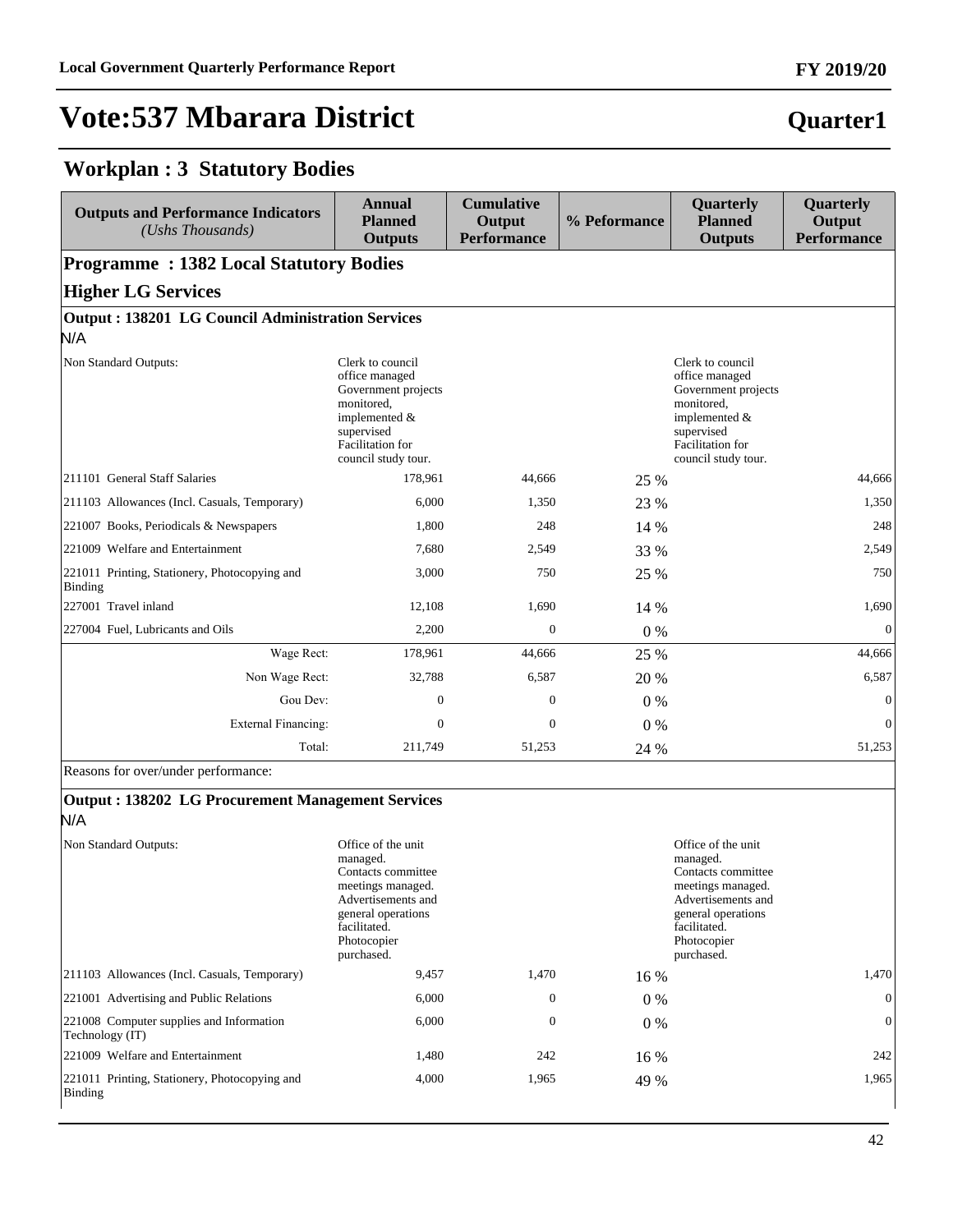**Quarter1**

# **Vote:537 Mbarara District**

| 223005 Electricity   |                     | 2,000            | 500              | 25 %  | 500            |
|----------------------|---------------------|------------------|------------------|-------|----------------|
| 227001 Travel inland |                     | 3,000            | 550              | 18 %  | 550            |
|                      | Wage Rect:          | $\mathbf{0}$     | $\boldsymbol{0}$ | $0\%$ | $\mathbf{0}$   |
|                      | Non Wage Rect:      | 31,937           | 4,727            | 15 %  | 4,727          |
|                      | Gou Dev:            | $\boldsymbol{0}$ | $\boldsymbol{0}$ | $0\%$ | $\overline{0}$ |
|                      | External Financing: | $\boldsymbol{0}$ | $\boldsymbol{0}$ | $0\%$ | $\mathbf{0}$   |
|                      | Total:              | 31,937           | 4,727            | 15 %  | 4,727          |
|                      |                     |                  |                  |       |                |

Reasons for over/under performance:

| Output: 138203 LG Staff Recruitment Services                                                                      |                |       |                                                                                                                                                                                                 |
|-------------------------------------------------------------------------------------------------------------------|----------------|-------|-------------------------------------------------------------------------------------------------------------------------------------------------------------------------------------------------|
|                                                                                                                   |                |       |                                                                                                                                                                                                 |
| Office of the Service<br>managed.<br><b>Board members</b><br>retainer fees paid<br>Board members<br>meetings paid |                |       | Office of the Service<br>Commission<br>managed.<br><b>Board</b> members<br>retainer fees paid<br><b>Board members</b><br>meetings paid<br>Advertisements<br>made for the service<br>commission. |
| 28,810                                                                                                            | 5,570          | 19 %  | 5,570                                                                                                                                                                                           |
| 2,200                                                                                                             | $\mathbf{0}$   | $0\%$ | $\mathbf{0}$                                                                                                                                                                                    |
| 1,200                                                                                                             | 312            | 26 %  | 312                                                                                                                                                                                             |
| 440                                                                                                               | 140            | 32 %  | 140                                                                                                                                                                                             |
| 4,800                                                                                                             | 1,177          | 25 %  | 1,177                                                                                                                                                                                           |
| 4,200                                                                                                             | 704            | 17 %  | 704                                                                                                                                                                                             |
| 2,100                                                                                                             | 330            | 16 %  | 330                                                                                                                                                                                             |
| 200                                                                                                               | $\mathbf{0}$   | $0\%$ | $\mathbf{0}$                                                                                                                                                                                    |
| 50                                                                                                                | $\Omega$       | $0\%$ | $\theta$                                                                                                                                                                                        |
| 11,500                                                                                                            | 3,491          | 30 %  | 3,491                                                                                                                                                                                           |
| 2,000                                                                                                             | 1,000          | 50 %  | 1,000                                                                                                                                                                                           |
| Wage Rect:<br>$\overline{0}$                                                                                      | $\overline{0}$ | $0\%$ | $\theta$                                                                                                                                                                                        |
| Non Wage Rect:<br>57,500                                                                                          | 12,724         | 22 %  | 12,724                                                                                                                                                                                          |
| Gou Dev:<br>$\overline{0}$                                                                                        | $\mathbf{0}$   | $0\%$ | $\mathbf{0}$                                                                                                                                                                                    |
| <b>External Financing:</b><br>$\theta$                                                                            | $\Omega$       | $0\%$ | $\mathbf{0}$                                                                                                                                                                                    |
| Total:<br>57,500                                                                                                  | 12,724         | 22 %  | 12,724                                                                                                                                                                                          |
|                                                                                                                   |                |       |                                                                                                                                                                                                 |

Reasons for over/under performance:

#### **Output : 138204 LG Land Management Services**

| No. of land applications (registration, renewal, lease | $(400)$ nd    |
|--------------------------------------------------------|---------------|
| extensions) cleared                                    | applications  |
|                                                        | expected from |

 $11\,$ sub-counties and 6 divisions of Mbarara Municiplaity

() (100)100 Land applications made in 11 sub-counties and 6 ()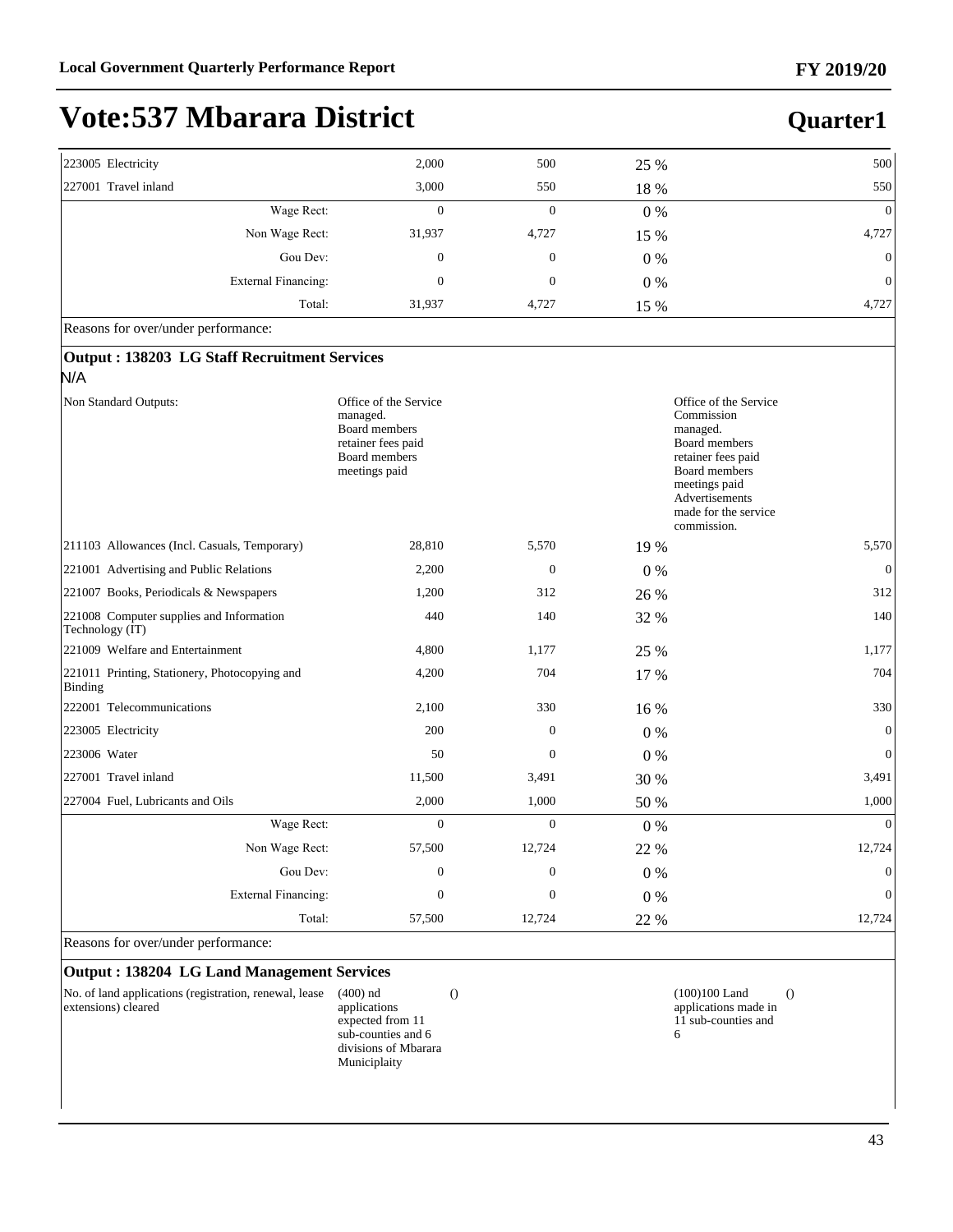### **Quarter1**

| No. of Land board meetings                               | (6) District Land<br><b>Board Meetings</b><br>Conducted.                                                             | $\Omega$         |       | (1) District Land<br><b>Board Meetings</b><br>Conducted.                                                             | $\Omega$         |
|----------------------------------------------------------|----------------------------------------------------------------------------------------------------------------------|------------------|-------|----------------------------------------------------------------------------------------------------------------------|------------------|
| Non Standard Outputs:                                    | Office activities<br>managed.<br>Land board<br>members retainer<br>fees paid.<br>Land board meetings<br>facilitated. |                  |       | Office activities<br>managed.<br>Land board<br>members retainer<br>fees paid.<br>Land board meetings<br>facilitated. |                  |
| [211103 Allowances (Incl. Casuals, Temporary)            | 11,100                                                                                                               | 500              | 5 %   |                                                                                                                      | 500              |
| 221009 Welfare and Entertainment                         | 1,000                                                                                                                | $\boldsymbol{0}$ | $0\%$ |                                                                                                                      | $\theta$         |
| 221011 Printing, Stationery, Photocopying and<br>Binding | 500                                                                                                                  | $\overline{0}$   | $0\%$ |                                                                                                                      | $\Omega$         |
| 222001 Telecommunications                                | 320                                                                                                                  | $\overline{0}$   | $0\%$ |                                                                                                                      | $\theta$         |
| 227001 Travel inland                                     | 4,609                                                                                                                | $\overline{0}$   | $0\%$ |                                                                                                                      | $\Omega$         |
| 227004 Fuel, Lubricants and Oils                         | 1,000                                                                                                                | 0                | $0\%$ |                                                                                                                      | $\mathbf{0}$     |
| Wage Rect:                                               | $\mathbf{0}$                                                                                                         | $\overline{0}$   | $0\%$ |                                                                                                                      | $\mathbf{0}$     |
| Non Wage Rect:                                           | 18,529                                                                                                               | 500              | 3 %   |                                                                                                                      | 500              |
| Gou Dev:                                                 | $\overline{0}$                                                                                                       | $\overline{0}$   | $0\%$ |                                                                                                                      | $\mathbf{0}$     |
| <b>External Financing:</b>                               | $\boldsymbol{0}$                                                                                                     | $\boldsymbol{0}$ | $0\%$ |                                                                                                                      | $\boldsymbol{0}$ |
| Total:                                                   | 18,529                                                                                                               | 500              | 3 %   |                                                                                                                      | 500              |

Reasons for over/under performance:

| Output: 138205 LG Financial Accountability               |                                                                                                          |              |       |                                                                                                    |                  |
|----------------------------------------------------------|----------------------------------------------------------------------------------------------------------|--------------|-------|----------------------------------------------------------------------------------------------------|------------------|
| No. of Auditor Generals queries reviewed per LG          | $(4)$ 4 quarterly PAC $()$<br>reports submitted to<br>local governments<br>public accounts<br>committee. |              |       | $(1)1$ quarterly PAC<br>reports submitted to<br>local governments<br>public accounts<br>committee. | $\Omega$         |
| No. of LG PAC reports discussed by Council               | $(4)$ 4 quarterly PAC $()$<br>reports discussed by<br>council                                            |              |       | ()1quarterly PAC<br>reports discussed by<br>council                                                | $\left( \right)$ |
| Non Standard Outputs:                                    | Office activities<br>managed.<br>District public<br>accounts committee<br>facilitated                    |              |       | Office activities<br>managed.<br>District public<br>accounts committee<br>facilitated              |                  |
| [211103 Allowances (Incl. Casuals, Temporary)            | 9,550                                                                                                    | $\mathbf{0}$ | $0\%$ |                                                                                                    | $\theta$         |
| 221009 Welfare and Entertainment                         | 800                                                                                                      | 100          | 13 %  |                                                                                                    | 100              |
| 221011 Printing, Stationery, Photocopying and<br>Binding | 1,000                                                                                                    | $\mathbf{0}$ | $0\%$ |                                                                                                    | $\overline{0}$   |
| 222001 Telecommunications                                | 200                                                                                                      | $\mathbf{0}$ | $0\%$ |                                                                                                    | $\overline{0}$   |
| 227001 Travel inland                                     | 3,357                                                                                                    | $\mathbf{0}$ | $0\%$ |                                                                                                    | $\overline{0}$   |
| Wage Rect:                                               | $\Omega$                                                                                                 | $\Omega$     | $0\%$ |                                                                                                    | $\Omega$         |
| Non Wage Rect:                                           | 14,907                                                                                                   | 100          | 1 %   |                                                                                                    | $100\,$          |
| Gou Dev:                                                 | $\mathbf{0}$                                                                                             | $\mathbf{0}$ | $0\%$ |                                                                                                    | $\overline{0}$   |
| <b>External Financing:</b>                               | $\Omega$                                                                                                 | $\mathbf{0}$ | $0\%$ |                                                                                                    | $\overline{0}$   |
| Total:                                                   | 14,907                                                                                                   | 100          | $1\%$ |                                                                                                    | 100              |

Reasons for over/under performance: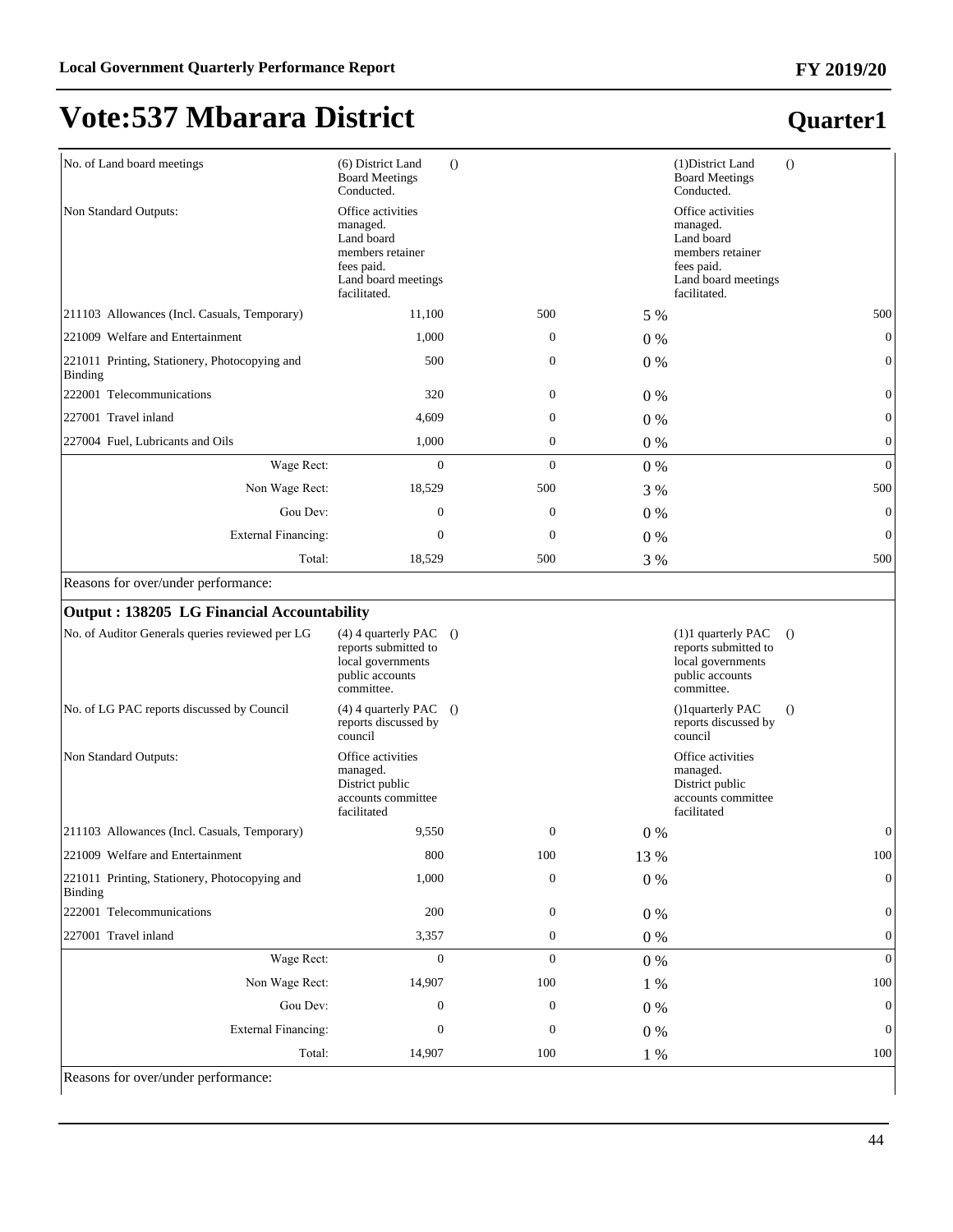### **Quarter1**

#### **Workplan : 3 Statutory Bodies**

| <b>Outputs and Performance Indicators</b><br>(Ushs Thousands)  | <b>Annual</b><br><b>Planned</b><br><b>Outputs</b>                                                                                                                                                                     | <b>Cumulative</b><br>Output<br><b>Performance</b> | % Peformance | Quarterly<br><b>Planned</b><br><b>Outputs</b>                                                                                                                                                                        | Quarterly<br>Output<br><b>Performance</b> |
|----------------------------------------------------------------|-----------------------------------------------------------------------------------------------------------------------------------------------------------------------------------------------------------------------|---------------------------------------------------|--------------|----------------------------------------------------------------------------------------------------------------------------------------------------------------------------------------------------------------------|-------------------------------------------|
| Output: 138206 LG Political and executive oversight            |                                                                                                                                                                                                                       |                                                   |              |                                                                                                                                                                                                                      |                                           |
| No of minutes of Council meetings with relevant<br>resolutions | $(12)$ 12 meetings<br>held in year for<br>executive members                                                                                                                                                           | $\Omega$                                          |              | $(3)$ 3 meetings held<br>in year for executive<br>members                                                                                                                                                            | $\Omega$                                  |
| Non Standard Outputs:                                          | Nights for executive<br>members paid.<br>Fuel for facilitating<br>executive members<br>paid.<br>Chairmans pledges<br>paid.<br>Chairmans M/V<br>Reapaired<br>Airtime for<br>executive members<br>speakers office. paid |                                                   |              | Nights for executive<br>members paid.<br>Fuel for facilitating<br>executive members<br>paid.<br>Chairmans pledges<br>paid.<br>Chairmans M/V<br>Repaired<br>Airtime for<br>executive members<br>speakers office. paid |                                           |
| 222001 Telecommunications                                      | 6,000                                                                                                                                                                                                                 | 1,146                                             | 19 %         |                                                                                                                                                                                                                      | 1,146                                     |
| 227001 Travel inland                                           | 25,540                                                                                                                                                                                                                | 1,124                                             | 4 %          |                                                                                                                                                                                                                      | 1,124                                     |
| 227004 Fuel, Lubricants and Oils                               | 65,580                                                                                                                                                                                                                | 9,600                                             | 15 %         |                                                                                                                                                                                                                      | 9,600                                     |
| 282101 Donations                                               | 5,600                                                                                                                                                                                                                 | 1,500                                             | 27 %         |                                                                                                                                                                                                                      | 1,500                                     |
| Wage Rect:                                                     | $\overline{0}$                                                                                                                                                                                                        | $\mathbf{0}$                                      | $0\%$        |                                                                                                                                                                                                                      | $\mathbf{0}$                              |
| Non Wage Rect:                                                 | 102,720                                                                                                                                                                                                               | 13,370                                            | 13 %         |                                                                                                                                                                                                                      | 13,370                                    |
| Gou Dev:                                                       | $\boldsymbol{0}$                                                                                                                                                                                                      | $\boldsymbol{0}$                                  | $0\%$        |                                                                                                                                                                                                                      | $\boldsymbol{0}$                          |
| <b>External Financing:</b>                                     | $\mathbf{0}$                                                                                                                                                                                                          | $\boldsymbol{0}$                                  | $0\%$        |                                                                                                                                                                                                                      | $\mathbf{0}$                              |
| Total:                                                         | 102,720                                                                                                                                                                                                               | 13,370                                            | 13 %         |                                                                                                                                                                                                                      | 13,370                                    |
| Reasons for over/under performance:                            |                                                                                                                                                                                                                       |                                                   |              |                                                                                                                                                                                                                      |                                           |
| <b>Output: 138207 Standing Committees Services</b><br>N/A      |                                                                                                                                                                                                                       |                                                   |              |                                                                                                                                                                                                                      |                                           |
| Non Standard Outputs:                                          | Council, sectoral<br>committee &<br>business committee<br>meetings facilitated.<br>PWDs helpers and<br>Chief whip<br>allowances paid.                                                                                 |                                                   |              | Council, Sectoral<br>committee; business<br>committe meetings<br>facilitated.<br>PWDs helpers and<br>Chief whip<br>allowances paid.                                                                                  |                                           |
| 211103 Allowances (Incl. Casuals, Temporary)                   | 261,452                                                                                                                                                                                                               | 31,332                                            | 12 %         |                                                                                                                                                                                                                      | 31,332                                    |
| 227001 Travel inland                                           | 1,979                                                                                                                                                                                                                 | $\boldsymbol{0}$                                  | $0\ \%$      |                                                                                                                                                                                                                      | $\mathbf{0}$                              |
| Wage Rect:                                                     | $\boldsymbol{0}$                                                                                                                                                                                                      | $\boldsymbol{0}$                                  | $0\ \%$      |                                                                                                                                                                                                                      | $\mathbf{0}$                              |
| Non Wage Rect:                                                 | 263,431                                                                                                                                                                                                               | 31,332                                            | 12 %         |                                                                                                                                                                                                                      | 31,332                                    |
| Gou Dev:                                                       | $\boldsymbol{0}$                                                                                                                                                                                                      | $\boldsymbol{0}$                                  | $0\ \%$      |                                                                                                                                                                                                                      | $\boldsymbol{0}$                          |
| <b>External Financing:</b>                                     | $\boldsymbol{0}$                                                                                                                                                                                                      | $\boldsymbol{0}$                                  | $0\ \%$      |                                                                                                                                                                                                                      | $\boldsymbol{0}$                          |
| Total:                                                         | 263,431                                                                                                                                                                                                               | 31,332                                            | $12~\%$      |                                                                                                                                                                                                                      | 31,332                                    |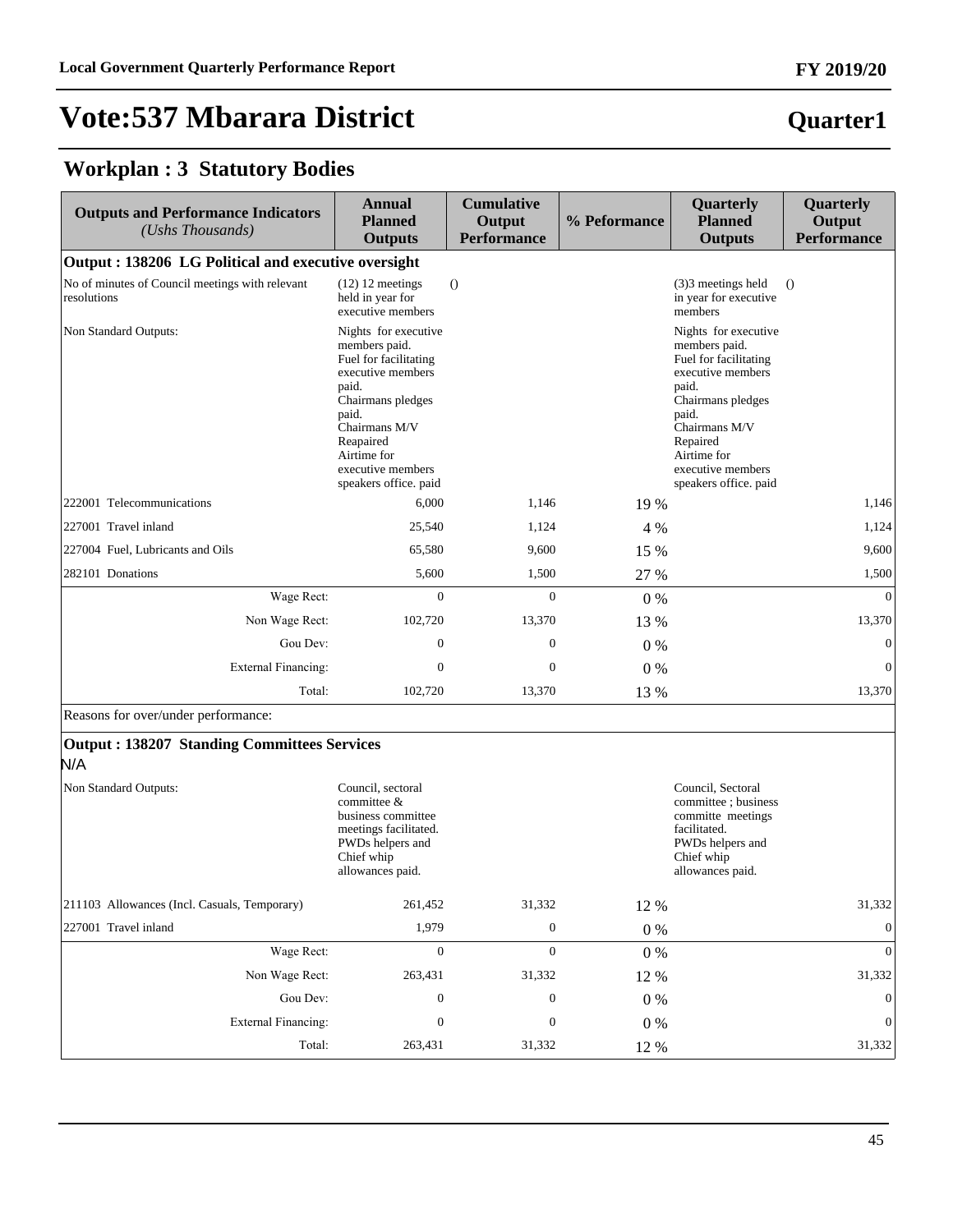#### **FY 2019/20**

# **Vote:537 Mbarara District**

### **Workplan : 3 Statutory Bodies**

| <b>Outputs and Performance Indicators</b><br>$(Ushs$ Thousands) | Annual<br><b>Planned</b><br><b>Outputs</b> | <b>Cumulative</b><br>Output<br><b>Performance</b> | % Peformance | <b>Ouarterly</b><br><b>Planned</b><br><b>Outputs</b> | Quarterly<br>Output<br><b>Performance</b> |
|-----------------------------------------------------------------|--------------------------------------------|---------------------------------------------------|--------------|------------------------------------------------------|-------------------------------------------|
| Reasons for over/under performance:                             |                                            |                                                   |              |                                                      |                                           |
| Total For Statutory Bodies: Wage Rect:                          | 178.961                                    | 44.666                                            | 25%          |                                                      | 44.666                                    |
| Non-Wage Reccurent:                                             | 521,812                                    | 69.340                                            | $13\%$       |                                                      | 69,340                                    |
| GoU Dev:                                                        | 0                                          | 0                                                 | $0\%$        |                                                      | 0                                         |
| Donor Dev:                                                      | 0                                          | 0                                                 | $0\%$        |                                                      | 0                                         |
| Grand Total:                                                    | 700,773                                    | 114,005                                           | 16.3%        |                                                      | 114.005                                   |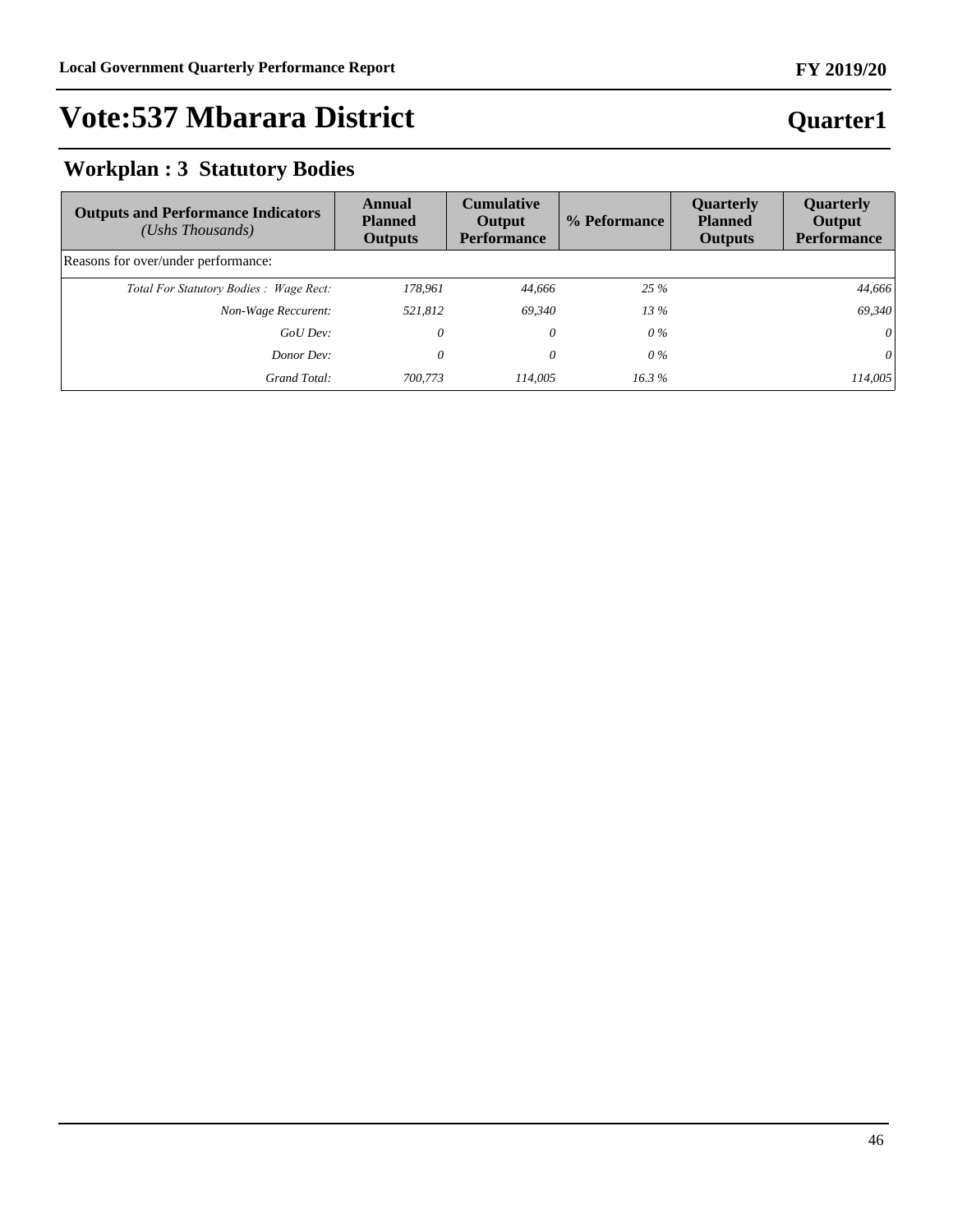### **Quarter1**

### **Workplan : 4 Production and Marketing**

| <b>Outputs and Performance Indicators</b><br>(Ushs Thousands) | <b>Annual</b><br><b>Planned</b><br><b>Outputs</b>                                                                                                                                                                                                                                                                                                                                                                                                                                                                                                                                                                                                                                            | <b>Cumulative</b><br>Output<br><b>Performance</b>                                                                                                                                                                                                     | % Peformance | Quarterly<br><b>Planned</b><br><b>Outputs</b>                                                                                                                                                                                                                                                                                                                                                                                                                 | Quarterly<br>Output<br><b>Performance</b>                                                                                                                                                                                                   |
|---------------------------------------------------------------|----------------------------------------------------------------------------------------------------------------------------------------------------------------------------------------------------------------------------------------------------------------------------------------------------------------------------------------------------------------------------------------------------------------------------------------------------------------------------------------------------------------------------------------------------------------------------------------------------------------------------------------------------------------------------------------------|-------------------------------------------------------------------------------------------------------------------------------------------------------------------------------------------------------------------------------------------------------|--------------|---------------------------------------------------------------------------------------------------------------------------------------------------------------------------------------------------------------------------------------------------------------------------------------------------------------------------------------------------------------------------------------------------------------------------------------------------------------|---------------------------------------------------------------------------------------------------------------------------------------------------------------------------------------------------------------------------------------------|
| <b>Programme: 0181 Agricultural Extension Services</b>        |                                                                                                                                                                                                                                                                                                                                                                                                                                                                                                                                                                                                                                                                                              |                                                                                                                                                                                                                                                       |              |                                                                                                                                                                                                                                                                                                                                                                                                                                                               |                                                                                                                                                                                                                                             |
| <b>Higher LG Services</b>                                     |                                                                                                                                                                                                                                                                                                                                                                                                                                                                                                                                                                                                                                                                                              |                                                                                                                                                                                                                                                       |              |                                                                                                                                                                                                                                                                                                                                                                                                                                                               |                                                                                                                                                                                                                                             |
| <b>Output: 018101 Extension Worker Services</b>               |                                                                                                                                                                                                                                                                                                                                                                                                                                                                                                                                                                                                                                                                                              |                                                                                                                                                                                                                                                       |              |                                                                                                                                                                                                                                                                                                                                                                                                                                                               |                                                                                                                                                                                                                                             |
| N/A                                                           |                                                                                                                                                                                                                                                                                                                                                                                                                                                                                                                                                                                                                                                                                              |                                                                                                                                                                                                                                                       |              |                                                                                                                                                                                                                                                                                                                                                                                                                                                               |                                                                                                                                                                                                                                             |
| Non Standard Outputs:                                         | Salaries for<br>agricultural<br>extension workers<br>paid for all 12<br>months<br>Agricultural<br>extension activities<br>monitored by district<br>Administration<br>Agricultural<br>extension activities<br>monitored by<br>DPMO and Sub<br>sector Heads<br>Animal disease<br>samples collected<br>and analyzed in the<br>lab.<br>Agricultural<br>production data<br>collected and<br>analyzed<br>national Workshops<br>and factions<br>attended by<br>extension workers,<br>DPMO and sub<br>sector heads<br>National agricultural<br>show attended by<br>farmers and<br>technical staff.<br>Vehicles and<br>motorcycles<br>maintained and<br>serviced<br>Agricultural<br>advisory services | paid salaries for<br>extension staff for 3<br>months<br>DPMO and sub<br>sector heads<br>monitoterd extension<br>activities of first<br>quarter in all seven<br>sub counties<br>234 samples<br>collected from the<br>field and analyzed in<br>the lab. |              | paying salaries for<br>Agricultural<br>extension staff for 3 months<br>moths<br>DPMO and Sub<br>sector heads<br>monitoring<br>Agricultural<br>extension activities<br>in 4 sub counties<br>collecting animal<br>Disease sample and<br>analyzed in the Lab<br>as cases happen<br>collecting and<br>analyzing<br>Agricultural data in<br>major enterprises<br>attending National<br>Workshops and<br>functions by DPMO<br>and Technical staff<br>as they happen | paid salaries for<br>extension staff for 3<br>DPMO and sub<br>sector heads<br>monitoterd extension<br>activities of first<br>quarter in all seven<br>sub counties<br>234 samples<br>collected from the<br>field and analyzed in<br>the lab. |
|                                                               | provided at sub<br>county level<br>Priority commodities<br>and breeds promoted<br>and commercialised<br>along the value<br>chain                                                                                                                                                                                                                                                                                                                                                                                                                                                                                                                                                             |                                                                                                                                                                                                                                                       |              |                                                                                                                                                                                                                                                                                                                                                                                                                                                               |                                                                                                                                                                                                                                             |

#### **FY 2019/20**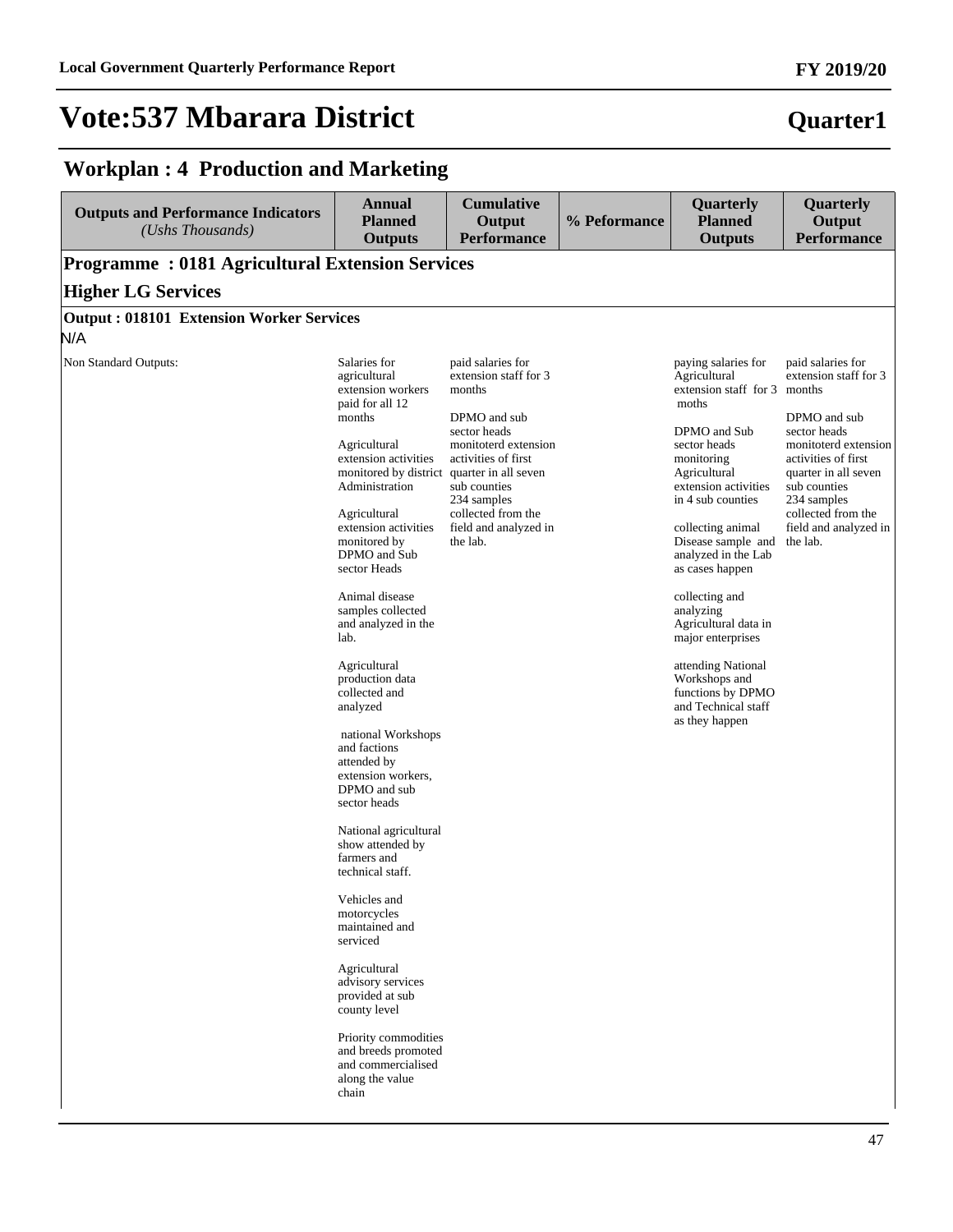|                                                          | Farmer households<br>and farmer<br>organizations<br>profiled<br>quarterly planing<br>and review meetings<br>conducted<br>Exchange visits,<br>field days and study<br>visits conducted<br>field demonstration<br>kits and materials<br>procured<br>stationery for<br>extension workers<br>procured |                  |       |                  |
|----------------------------------------------------------|---------------------------------------------------------------------------------------------------------------------------------------------------------------------------------------------------------------------------------------------------------------------------------------------------|------------------|-------|------------------|
| 211101 General Staff Salaries                            | 481,384                                                                                                                                                                                                                                                                                           | 120,324          | 25 %  | 120,324          |
| 221002 Workshops and Seminars                            | 24,130                                                                                                                                                                                                                                                                                            | $\theta$         | $0\%$ | $\overline{0}$   |
| 221009 Welfare and Entertainment                         | 2,120                                                                                                                                                                                                                                                                                             | 528              | 25 %  | 528              |
| 221011 Printing, Stationery, Photocopying and<br>Binding | 2,600                                                                                                                                                                                                                                                                                             | $\boldsymbol{0}$ | 0%    | $\boldsymbol{0}$ |
| 221012 Small Office Equipment                            | 1,800                                                                                                                                                                                                                                                                                             | $\mathbf{0}$     | 0%    | $\mathbf{0}$     |
| 222001 Telecommunications                                | 2,280                                                                                                                                                                                                                                                                                             | $\mathbf{0}$     | $0\%$ | $\boldsymbol{0}$ |
| 224006 Agricultural Supplies                             | 7,000                                                                                                                                                                                                                                                                                             | $\mathbf{0}$     | $0\%$ | $\mathbf{0}$     |
| 227001 Travel inland                                     | 46,751                                                                                                                                                                                                                                                                                            | 364              | 1 %   | 364              |
| 227004 Fuel, Lubricants and Oils                         | 37,186                                                                                                                                                                                                                                                                                            | $\mathbf{0}$     | 0%    | $\boldsymbol{0}$ |
| 228002 Maintenance - Vehicles                            | 10,600                                                                                                                                                                                                                                                                                            | $\mathbf{0}$     | 0%    | $\boldsymbol{0}$ |
| Wage Rect:                                               | 481,384                                                                                                                                                                                                                                                                                           | 120,324          | 25 %  | 120,324          |
| Non Wage Rect:                                           | 134,467                                                                                                                                                                                                                                                                                           | 892              | 1 %   | 892              |
| Gou Dev:                                                 | $\mathbf{0}$                                                                                                                                                                                                                                                                                      | $\mathbf{0}$     | 0%    | $\boldsymbol{0}$ |
| <b>External Financing:</b>                               | $\mathbf{0}$                                                                                                                                                                                                                                                                                      | $\theta$         | $0\%$ | $\mathbf{0}$     |
| Total:                                                   | 615,852                                                                                                                                                                                                                                                                                           | 121,216          | 20 %  | 121,216          |

Reasons for over/under performance: no National workshop attended because none was organized

#### **Capital Purchases**

**Output : 018175 Non Standard Service Delivery Capital** N/A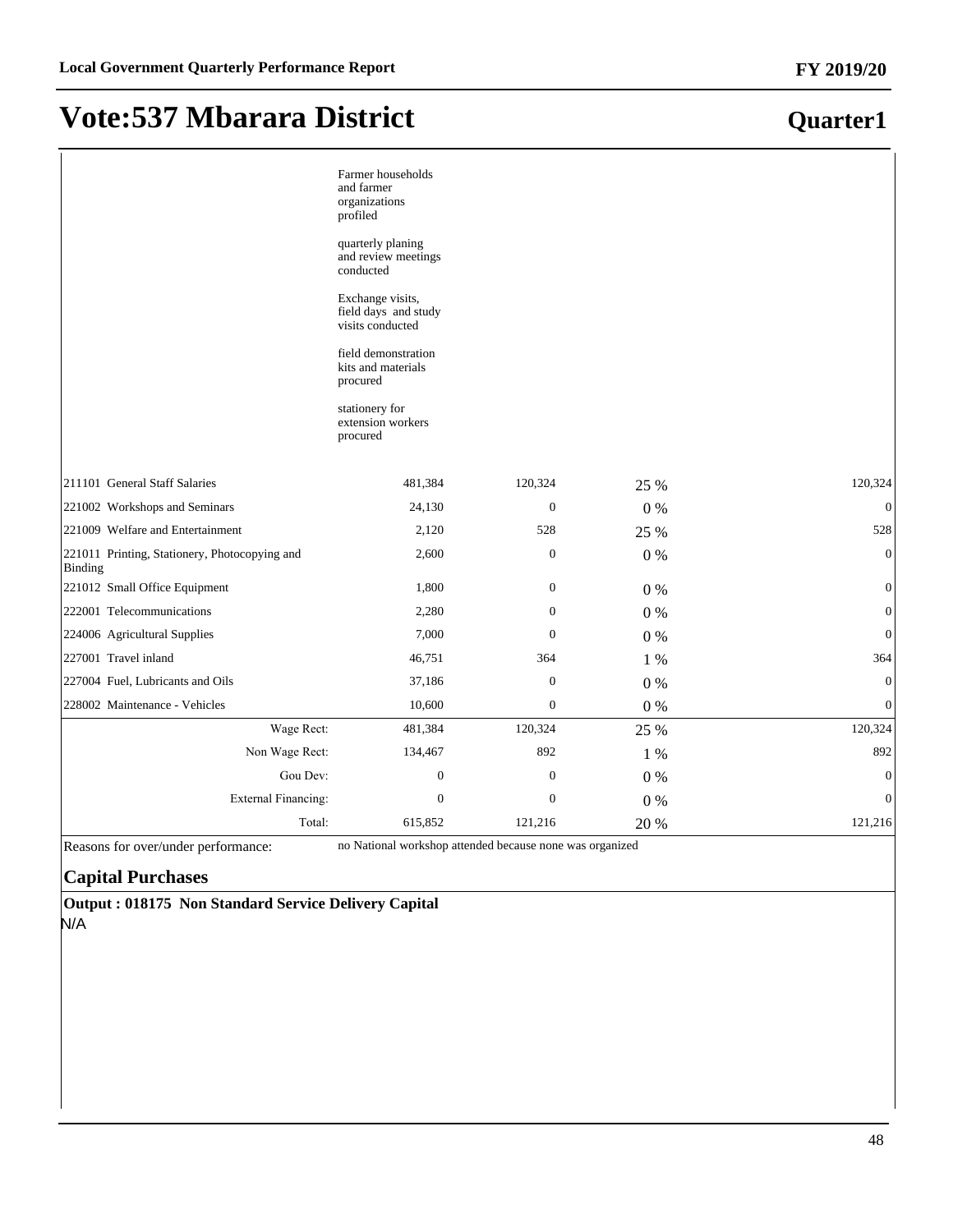### **Quarter1**

| Non Standard Outputs:                                          | Two motorcycles<br>procured                            | no activity planned<br>in first quarter |                  | N/A   | no activity planned<br>in first quarter |
|----------------------------------------------------------------|--------------------------------------------------------|-----------------------------------------|------------------|-------|-----------------------------------------|
|                                                                | one aquaculture<br>demonstration center<br>established |                                         |                  |       |                                         |
|                                                                | Water tank procured<br>and Installed                   |                                         |                  |       |                                         |
|                                                                | Filling cabinet and a<br>table procured                |                                         |                  |       |                                         |
| 281504 Monitoring, Supervision & Appraisal of<br>capital works | 1,820                                                  |                                         | $\mathbf{0}$     | $0\%$ | $\mathbf{0}$                            |
| 312104 Other Structures                                        | 18,930                                                 |                                         | $\mathbf{0}$     | $0\%$ | $\mathbf{0}$                            |
| 312201 Transport Equipment                                     | 22,749                                                 |                                         | $\mathbf{0}$     | $0\%$ | $\mathbf{0}$                            |
| 312203 Furniture & Fixtures                                    | 1,500                                                  |                                         | $\mathbf{0}$     | $0\%$ | $\mathbf{0}$                            |
| Wage Rect:                                                     | $\mathbf{0}$                                           |                                         | $\mathbf{0}$     | $0\%$ | $\mathbf{0}$                            |
| Non Wage Rect:                                                 | $\boldsymbol{0}$                                       |                                         | $\mathbf{0}$     | $0\%$ | $\mathbf{0}$                            |
| Gou Dev:                                                       | 44,999                                                 |                                         | $\mathbf{0}$     | $0\%$ | $\mathbf{0}$                            |
| <b>External Financing:</b>                                     | $\boldsymbol{0}$                                       |                                         | $\mathbf{0}$     | $0\%$ | $\mathbf{0}$                            |
| Total:                                                         | 44,999                                                 |                                         | $\boldsymbol{0}$ | $0\%$ | $\mathbf{0}$                            |

Reasons for over/under performance: no activity planned in first quarter

#### **Programme : 0182 District Production Services**

#### **Higher LG Services**

#### **Output : 018201 Cattle Based Supervision (Slaughter slabs, cattle dips, holding grounds)**

N/A

| Non Standard Outputs:        | Supervising and<br>backstopping<br>Veterinary extension<br>workers in sub<br>counties<br>laboratory<br>consumables<br>procured<br>Vaccines, reagents<br>and permits<br>collected from<br>Entebbe. | supervised activities<br>of Veterinary<br>extension staff in<br>Bubaare, Rubaya,<br>Kashare and<br>Rwanyamahembe<br>paid electricity and<br>water bills<br>all required lab.<br>consumables<br>procured<br>collected Vaccines<br>from Entebbe |       | supervising and<br>backstopping<br>Veterinary<br><b>Extension workers</b><br>in Sub counties<br>Procuring Lab.<br>consumables<br>collecting Vaccines,<br>Reagents and<br>Permits from<br>Entebbe<br>Paying Electricity<br>and Water bills. | supervised activities<br>of Veterinary<br>extension staff in<br>Bubaare, Rubaya,<br>Kashare and<br>Rwanyamahembe<br>paid electricity and<br>water bills<br>all required lab.<br>consumables<br>procured<br>collected Vaccines<br>from Entebbe |
|------------------------------|---------------------------------------------------------------------------------------------------------------------------------------------------------------------------------------------------|-----------------------------------------------------------------------------------------------------------------------------------------------------------------------------------------------------------------------------------------------|-------|--------------------------------------------------------------------------------------------------------------------------------------------------------------------------------------------------------------------------------------------|-----------------------------------------------------------------------------------------------------------------------------------------------------------------------------------------------------------------------------------------------|
| 223005 Electricity           | 4,665                                                                                                                                                                                             | $\mathbf{0}$                                                                                                                                                                                                                                  | 0 %   |                                                                                                                                                                                                                                            | $\mathbf{0}$                                                                                                                                                                                                                                  |
| 223006 Water                 | 1,000                                                                                                                                                                                             | $\Omega$                                                                                                                                                                                                                                      | $0\%$ |                                                                                                                                                                                                                                            | $\overline{0}$                                                                                                                                                                                                                                |
| 224006 Agricultural Supplies | 3,000                                                                                                                                                                                             | 250                                                                                                                                                                                                                                           | 8 %   |                                                                                                                                                                                                                                            | 250                                                                                                                                                                                                                                           |
| 227001 Travel inland         | 460                                                                                                                                                                                               | $\theta$                                                                                                                                                                                                                                      | $0\%$ |                                                                                                                                                                                                                                            | $\mathbf{0}$                                                                                                                                                                                                                                  |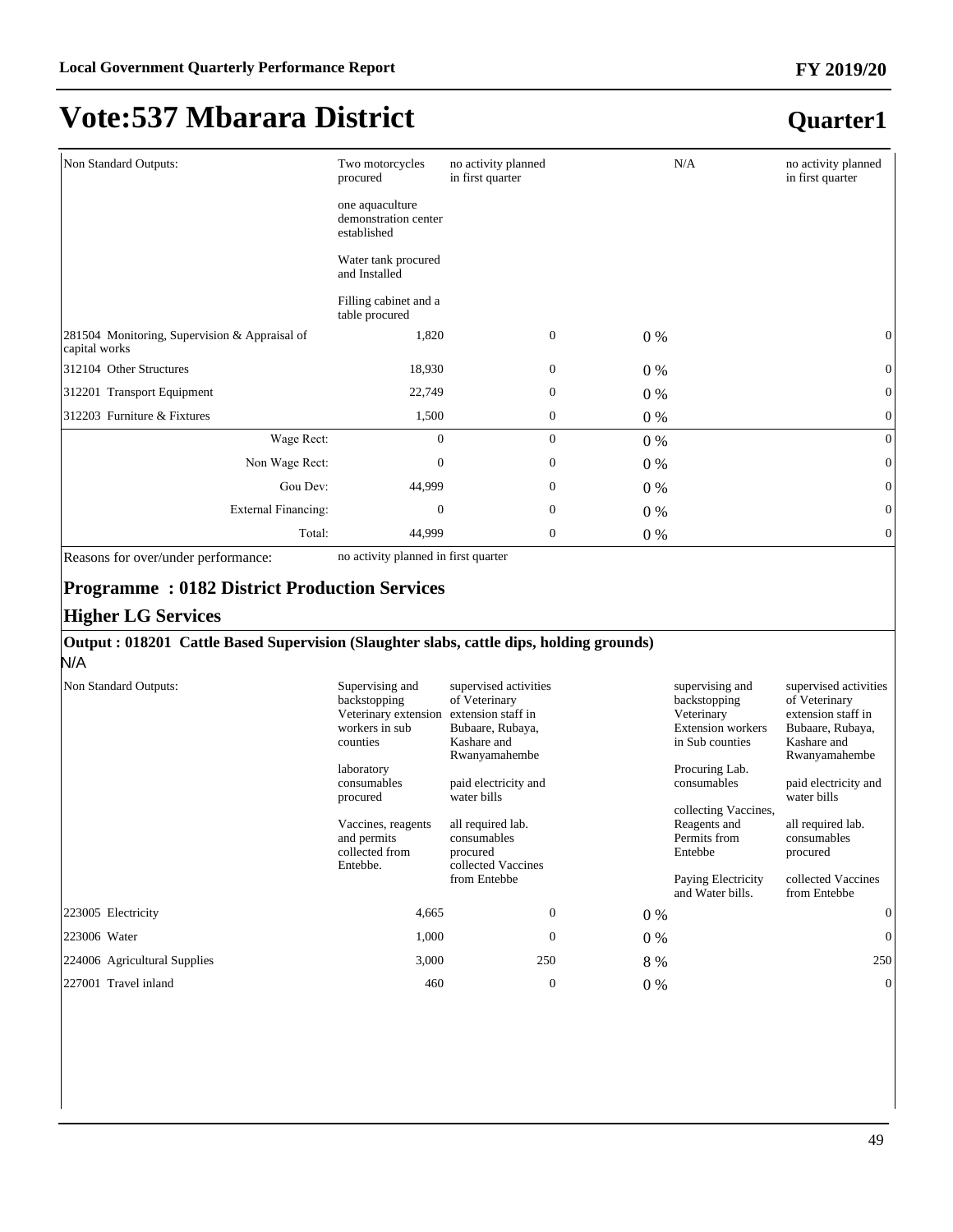**Quarter1**

# **Vote:537 Mbarara District**

| 227004 Fuel, Lubricants and Oils                          | 540                                                                                                       | $\boldsymbol{0}$                                                                        | 0%      |                                                                                        | $\boldsymbol{0}$                                                                               |
|-----------------------------------------------------------|-----------------------------------------------------------------------------------------------------------|-----------------------------------------------------------------------------------------|---------|----------------------------------------------------------------------------------------|------------------------------------------------------------------------------------------------|
| Wage Rect:                                                | $\overline{0}$                                                                                            | $\overline{0}$                                                                          | 0%      |                                                                                        | $\mathbf{0}$                                                                                   |
| Non Wage Rect:                                            | 9,665                                                                                                     | 250                                                                                     | 3 %     |                                                                                        | 250                                                                                            |
| Gou Dev:                                                  | $\boldsymbol{0}$                                                                                          | $\boldsymbol{0}$                                                                        | $0\%$   |                                                                                        | $\boldsymbol{0}$                                                                               |
| <b>External Financing:</b>                                | $\boldsymbol{0}$                                                                                          | $\boldsymbol{0}$                                                                        | 0%      |                                                                                        | $\mathbf{0}$                                                                                   |
| Total:                                                    | 9,665                                                                                                     | 250                                                                                     | 3 %     |                                                                                        | 250                                                                                            |
| Reasons for over/under performance:                       | activity done as planned                                                                                  |                                                                                         |         |                                                                                        |                                                                                                |
| Output : 018204 Fisheries regulation<br>N/A               |                                                                                                           |                                                                                         |         |                                                                                        |                                                                                                |
| Non Standard Outputs:                                     | Farmers are advised<br>in modern farming<br>practices<br>Fisheries regulations and Rubindi<br>adhered to, | carried out 8 farmer<br>advisory visits in<br>Nyamitanga,<br>Nyakayojo, Biharwe         |         | carrying out 7<br>farmer advisory<br>visits in nyamitanga,<br>Nyakayojo and<br>Kakiika | carried out 8 farmer<br>advisory visits in<br>Nyamitanga,<br>Nyakayojo, Biharwe<br>and Rubindi |
|                                                           |                                                                                                           |                                                                                         |         | carring out 3<br>rgulatory visits in<br>fish markets                                   |                                                                                                |
| 227001 Travel inland                                      | 460                                                                                                       | $\boldsymbol{0}$                                                                        | $0\%$   |                                                                                        | $\mathbf{0}$                                                                                   |
| 227004 Fuel, Lubricants and Oils                          | 876                                                                                                       | $\boldsymbol{0}$                                                                        | 0%      |                                                                                        | $\boldsymbol{0}$                                                                               |
| Wage Rect:                                                | $\overline{0}$                                                                                            | $\boldsymbol{0}$                                                                        | $0\%$   |                                                                                        | $\mathbf{0}$                                                                                   |
| Non Wage Rect:                                            | 1,336                                                                                                     | $\boldsymbol{0}$                                                                        | $0\%$   |                                                                                        | $\theta$                                                                                       |
| Gou Dev:                                                  | $\boldsymbol{0}$                                                                                          | $\boldsymbol{0}$                                                                        | $0\%$   |                                                                                        | $\mathbf{0}$                                                                                   |
| <b>External Financing:</b>                                | $\mathbf{0}$                                                                                              | $\boldsymbol{0}$                                                                        | 0%      |                                                                                        | $\boldsymbol{0}$                                                                               |
| Total:                                                    | 1,336                                                                                                     | $\boldsymbol{0}$                                                                        | 0%      |                                                                                        | $\theta$                                                                                       |
| Reasons for over/under performance:                       | Done as planned                                                                                           |                                                                                         |         |                                                                                        |                                                                                                |
| Output: 018205 Crop disease control and regulation<br>N/A |                                                                                                           |                                                                                         |         |                                                                                        |                                                                                                |
| Non Standard Outputs:                                     | Crop extension<br>workers supervised<br>and backstopped                                                   | Crop extension staff<br>activities supervised<br>in Rwanyamahembe,<br>Kashare, Rubindi, |         | supervising<br><b>Extension</b> workers<br>in sub counties                             | Crop extension staff<br>activities supervised<br>in Rwanyamahembe,<br>Kashare, Rubindi,        |
|                                                           | Crop diseases<br>controlled                                                                               | and Kagongi sub<br>counties                                                             |         | controlling crop<br>diseases through<br>farm visits and plant<br>clinic operations     | and Kagongi sub<br>counties                                                                    |
| 227001 Travel inland                                      | 460                                                                                                       | $\boldsymbol{0}$                                                                        | 0%      |                                                                                        | $\boldsymbol{0}$                                                                               |
| 227004 Fuel, Lubricants and Oils                          | 540                                                                                                       | $\boldsymbol{0}$                                                                        | $0\%$   |                                                                                        | $\boldsymbol{0}$                                                                               |
| Wage Rect:                                                | $\boldsymbol{0}$                                                                                          | $\boldsymbol{0}$                                                                        | $0\ \%$ |                                                                                        | $\mathbf{0}$                                                                                   |
| Non Wage Rect:                                            | 1,000                                                                                                     | 0                                                                                       | $0\ \%$ |                                                                                        | $\mathbf{0}$                                                                                   |
| Gou Dev:                                                  | $\boldsymbol{0}$                                                                                          | 0                                                                                       | $0\%$   |                                                                                        | 0                                                                                              |
| <b>External Financing:</b>                                | $\boldsymbol{0}$                                                                                          | 0                                                                                       | 0%      |                                                                                        | $\mathbf{0}$                                                                                   |
| Total:                                                    | 1,000                                                                                                     | $\boldsymbol{0}$                                                                        | $0\ \%$ |                                                                                        | 0                                                                                              |
| Reasons for over/under performance:                       | activity done as planned                                                                                  |                                                                                         |         |                                                                                        |                                                                                                |

**Output : 018207 Tsetse vector control and commercial insects farm promotion**  N/A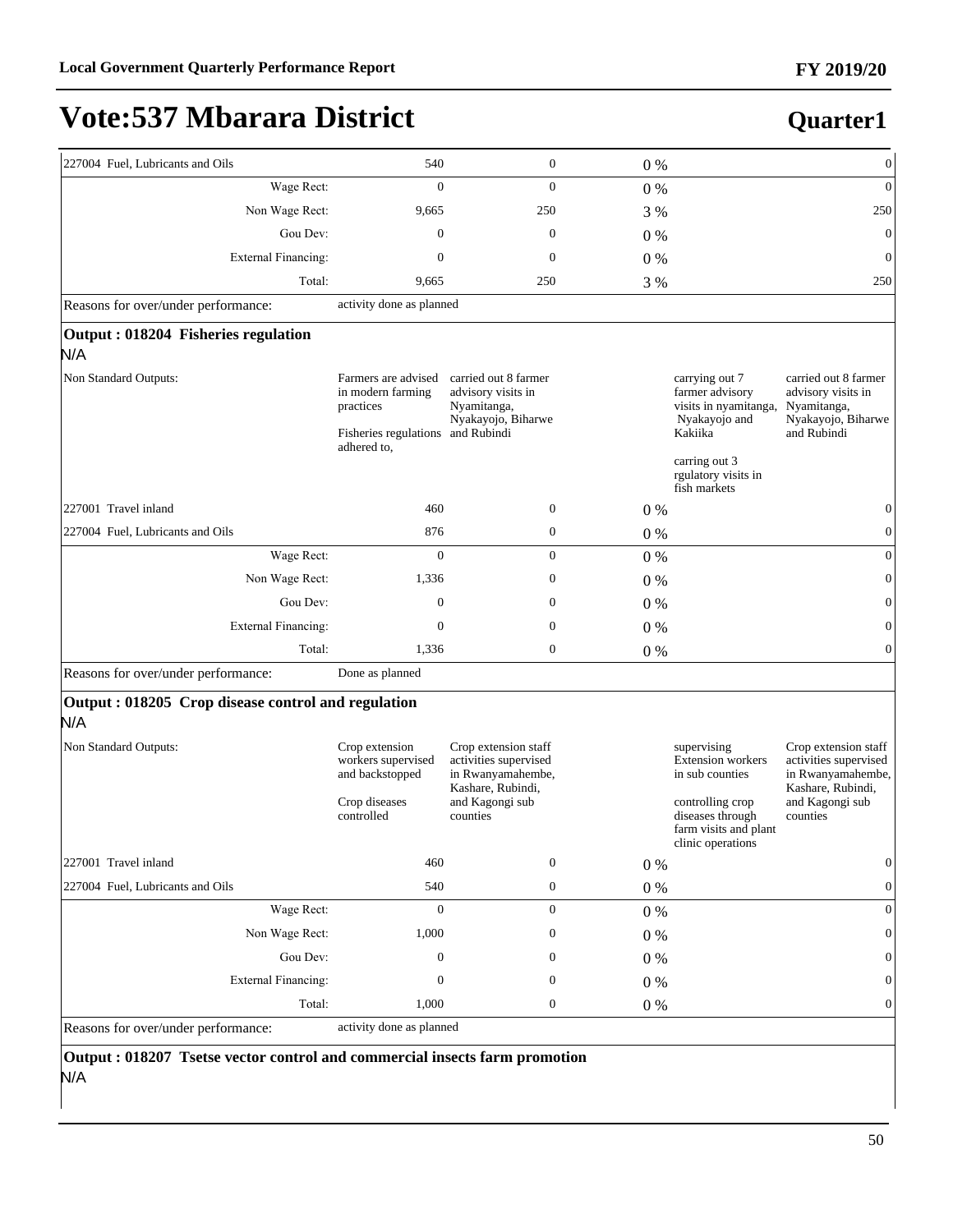### **Quarter1**

| Non Standard Outputs:            | farmers advised in<br>modern Apiary<br>management<br>practices | carried 11 farmer<br>advisory visits and<br>distributed bee<br>foliage trees district<br>wide |       | carrying out 7<br>advisory visits to bee advisory visits and<br>keeping<br>communities | carried 11 farmer<br>distributed bee<br>foliage trees district<br>wide |
|----------------------------------|----------------------------------------------------------------|-----------------------------------------------------------------------------------------------|-------|----------------------------------------------------------------------------------------|------------------------------------------------------------------------|
| 227001 Travel inland             | 460                                                            | $\mathbf{0}$                                                                                  | $0\%$ |                                                                                        | $\mathbf{0}$                                                           |
| 227004 Fuel, Lubricants and Oils | 876                                                            | $\boldsymbol{0}$                                                                              | $0\%$ |                                                                                        | $\mathbf{0}$                                                           |
| Wage Rect:                       | 0                                                              | $\mathbf{0}$                                                                                  | $0\%$ |                                                                                        | $\overline{0}$                                                         |
| Non Wage Rect:                   | 1,336                                                          | $\boldsymbol{0}$                                                                              | $0\%$ |                                                                                        | $\overline{0}$                                                         |
| Gou Dev:                         | $\mathbf{0}$                                                   | $\mathbf{0}$                                                                                  | $0\%$ |                                                                                        | $\overline{0}$                                                         |
| External Financing:              | 0                                                              | $\boldsymbol{0}$                                                                              | $0\%$ |                                                                                        | $\mathbf{0}$                                                           |
| Total:                           | 1,336                                                          | $\mathbf{0}$                                                                                  | $0\%$ |                                                                                        | $\mathbf{0}$                                                           |

Reasons for over/under performance: activity implemented as planned

#### **Output : 018212 District Production Management Services**

| N/A                                                      |                                                                       |                                                           |         |                                                                     |                                                           |
|----------------------------------------------------------|-----------------------------------------------------------------------|-----------------------------------------------------------|---------|---------------------------------------------------------------------|-----------------------------------------------------------|
| Non Standard Outputs:                                    | Stationary for<br>Production<br>department procured                   | all required<br>stationery was<br>procured                |         | procuring stationery<br>for production<br>department as<br>required | all required<br>stationery was<br>procured                |
|                                                          | Documents and<br>correspondences<br>delivered and<br>collected to and | the vehicle was<br>serviced and 4 tires<br>bought         |         | collecting and<br>delivering<br>documents and                       | the vehicle was<br>serviced and 4 tires<br>bought         |
|                                                          | from sub counties                                                     | all documents and<br>correspondences                      |         | correspondences to<br>sub counties                                  | all documents and<br>correspondences                      |
|                                                          | Planning and review<br>workshop held                                  | collected and<br>delivered<br>fuel for                    |         | procuring fuel<br>Production                                        | collected and<br>delivered<br>fuel for                    |
|                                                          | office equipment<br>maintained                                        | coordination office<br>procured                           |         | coordination offices                                                | coordination office<br>procured                           |
|                                                          | fuel for coordination<br>office activities<br>availed                 | first quarter reports<br>delivered to MAAIF<br>Entebbe    |         | Carrying out timely<br>reporting to the<br>ministry in Entebbe      | first quarter reports<br>delivered to MAAIF<br>Entebbe    |
|                                                          | timely reporting to<br>line ministry                                  | Transport<br>allowances paid for<br>all Headquarter staff |         | Paying Transport<br>allowances for<br>headquarter staff.            | Transport<br>allowances paid for<br>all Headquarter staff |
| 211101 General Staff Salaries                            | 71,068                                                                | 17,600                                                    | 25 %    |                                                                     | 17,600                                                    |
| [211103 Allowances (Incl. Casuals, Temporary)            | 4,500                                                                 | 360                                                       | $8\ \%$ |                                                                     | 360                                                       |
| 221002 Workshops and Seminars                            | 4,800                                                                 | $\theta$                                                  | $0\%$   |                                                                     | $\theta$                                                  |
| 221009 Welfare and Entertainment                         | 6,465                                                                 | 180                                                       | 3 %     |                                                                     | 180                                                       |
| 221011 Printing, Stationery, Photocopying and<br>Binding | 3,000                                                                 | $\theta$                                                  | $0\%$   |                                                                     | $\mathbf{0}$                                              |
| 221012 Small Office Equipment                            | 1,000                                                                 | $\theta$                                                  | $0\%$   |                                                                     | $\mathbf{0}$                                              |
| 227001 Travel inland                                     | 3,200                                                                 | $\theta$                                                  | $0\%$   |                                                                     | $\boldsymbol{0}$                                          |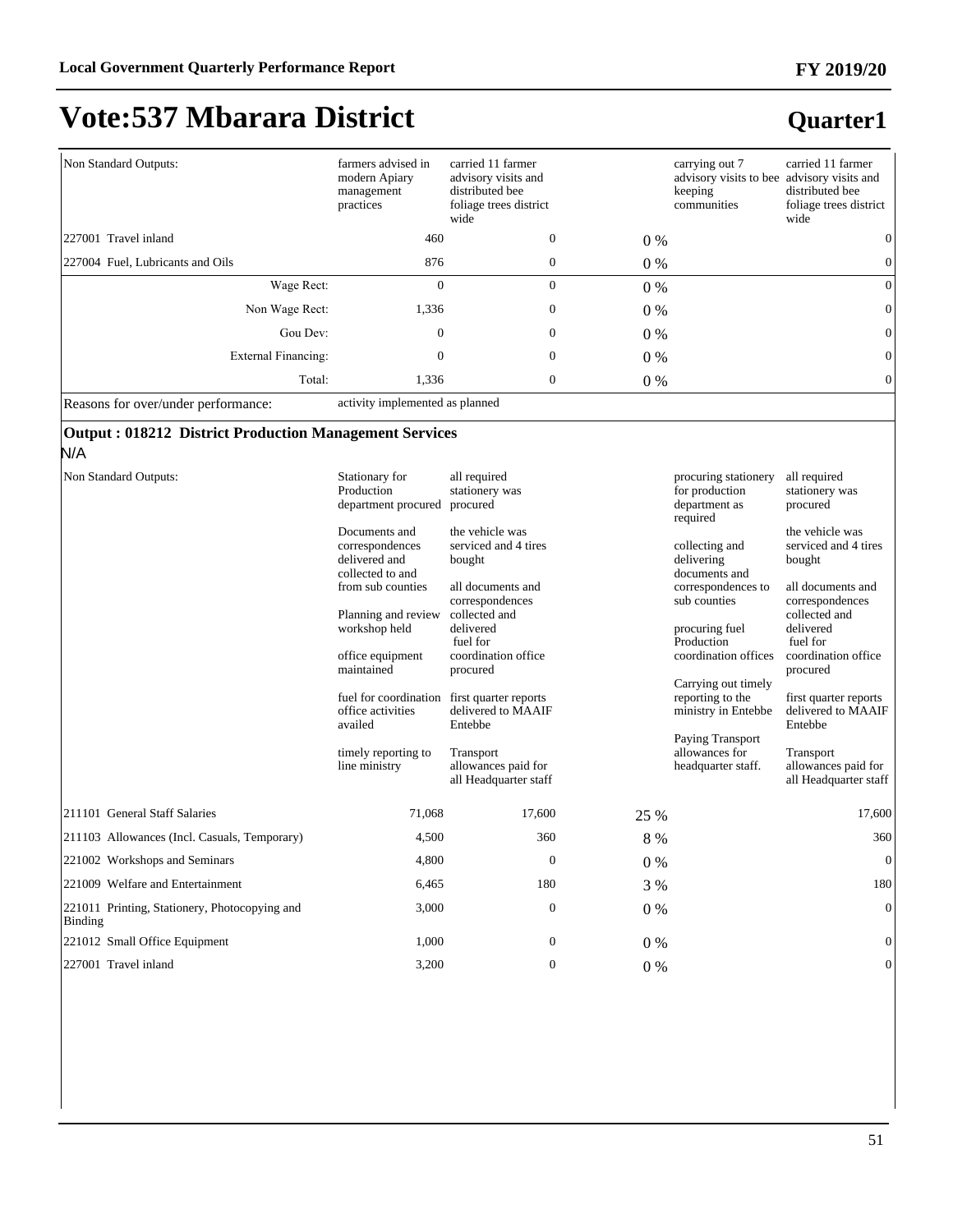**Quarter1**

# **Vote:537 Mbarara District**

| 227004 Fuel, Lubricants and Oils | 1,000  | 0      | $0\%$ | $\Omega$       |
|----------------------------------|--------|--------|-------|----------------|
| Wage Rect:                       | 71,068 | 17,600 | 25 %  | 17,600         |
| Non Wage Rect:                   | 23,965 | 540    | 2 %   | 540            |
| Gou Dev:                         | 0      | 0      | $0\%$ | $\overline{0}$ |
| External Financing:              | 0      | 0      | $0\%$ | $\overline{0}$ |
| Total:                           | 95,033 | 18,140 | 19 %  | 18,140         |

Reasons for over/under performance: all activities done as planned

#### **Capital Purchases**

#### **Output : 018275 Non Standard Service Delivery Capital** N/A

| Non Standard Outputs:                                          | climate change<br>Mitigated                     | To be implemented<br>in 2nd quarter |         | To be implemented<br>in 2nd quarter | To be implemented<br>in 2nd quarter |
|----------------------------------------------------------------|-------------------------------------------------|-------------------------------------|---------|-------------------------------------|-------------------------------------|
|                                                                | Retention for<br>Building animal<br>clinic Paid |                                     |         |                                     |                                     |
|                                                                | Capital projects<br>Monitored                   |                                     |         |                                     |                                     |
| 281504 Monitoring, Supervision & Appraisal of<br>capital works | 1,659                                           | $\boldsymbol{0}$                    | $0\%$   |                                     | 0                                   |
| 312101 Non-Residential Buildings                               | 2,920                                           | $\boldsymbol{0}$                    | $0\%$   |                                     | 0                                   |
| 312104 Other Structures                                        | 20,000                                          | $\mathbf{0}$                        | $0\%$   |                                     | $\overline{0}$                      |
| Wage Rect:                                                     | $\mathbf{0}$                                    | $\boldsymbol{0}$                    | $0\%$   |                                     | $\overline{0}$                      |
| Non Wage Rect:                                                 | $\mathbf{0}$                                    | $\boldsymbol{0}$                    | $0\%$   |                                     | $\boldsymbol{0}$                    |
| Gou Dev:                                                       | 24,579                                          | $\mathbf{0}$                        | $0\%$   |                                     | 0                                   |
| <b>External Financing:</b>                                     | $\mathbf{0}$                                    | $\mathbf{0}$                        | $0\ \%$ |                                     | $\mathbf{0}$                        |
| Total:                                                         | 24,579                                          | $\mathbf{0}$                        | $0\%$   |                                     | $\boldsymbol{0}$                    |
| Reasons for over/under performance:                            | To be implemented in 2nd quarter                |                                     |         |                                     |                                     |
| Total For Production and Marketing: Wage Rect:                 | 552,453                                         | 137,923                             | 25 %    |                                     | 137,923                             |
| Non-Wage Reccurent:                                            | 171,770                                         | 1,682                               | 1%      |                                     | 1,682                               |
| GoU Dev:                                                       | 69,578                                          | 0                                   | $0\%$   |                                     | 0                                   |
| Donor Dev:                                                     | 0                                               | 0                                   | $0\%$   |                                     | 0                                   |
| Grand Total:                                                   | 793,800                                         | 139,605                             | 17.6%   |                                     | 139,605                             |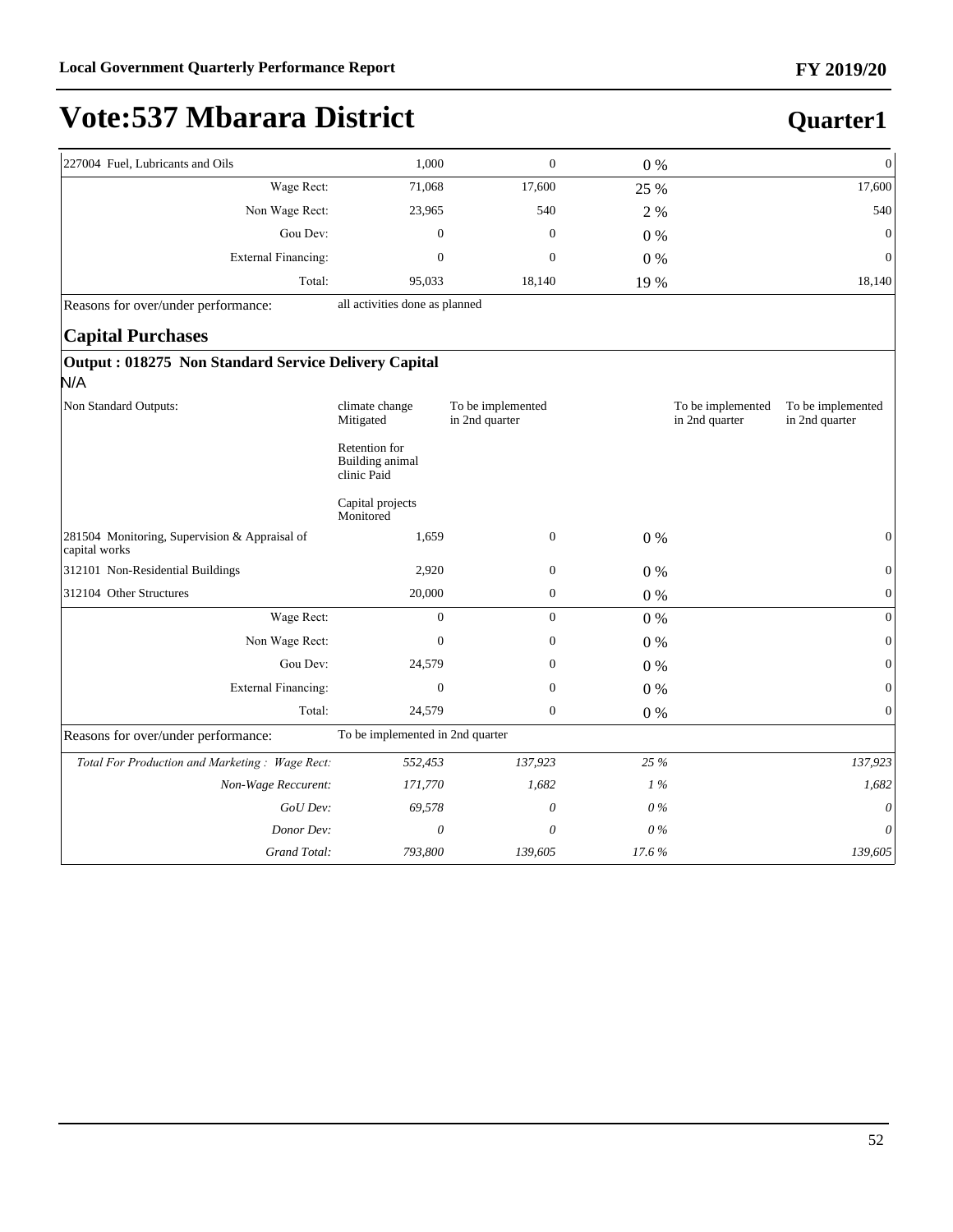#### **Workplan : 5 Health**

| <b>Outputs and Performance Indicators</b><br>(Ushs Thousands) | <b>Annual</b><br><b>Planned</b><br><b>Outputs</b>                                                                                                                                                             | <b>Cumulative</b><br>Output<br><b>Performance</b>                                                                                                                                                                                                                                                                                                                                                       | % Peformance | Quarterly<br><b>Planned</b><br><b>Outputs</b>                                                                                                                                                                                                              | Quarterly<br>Output<br><b>Performance</b>                                                                                                                                                                                                                                                                                                                                                                                          |
|---------------------------------------------------------------|---------------------------------------------------------------------------------------------------------------------------------------------------------------------------------------------------------------|---------------------------------------------------------------------------------------------------------------------------------------------------------------------------------------------------------------------------------------------------------------------------------------------------------------------------------------------------------------------------------------------------------|--------------|------------------------------------------------------------------------------------------------------------------------------------------------------------------------------------------------------------------------------------------------------------|------------------------------------------------------------------------------------------------------------------------------------------------------------------------------------------------------------------------------------------------------------------------------------------------------------------------------------------------------------------------------------------------------------------------------------|
| <b>Programme: 0881 Primary Healthcare</b>                     |                                                                                                                                                                                                               |                                                                                                                                                                                                                                                                                                                                                                                                         |              |                                                                                                                                                                                                                                                            |                                                                                                                                                                                                                                                                                                                                                                                                                                    |
| <b>Higher LG Services</b>                                     |                                                                                                                                                                                                               |                                                                                                                                                                                                                                                                                                                                                                                                         |              |                                                                                                                                                                                                                                                            |                                                                                                                                                                                                                                                                                                                                                                                                                                    |
| Output: 088101 Public Health Promotion<br>N/A                 |                                                                                                                                                                                                               |                                                                                                                                                                                                                                                                                                                                                                                                         |              |                                                                                                                                                                                                                                                            |                                                                                                                                                                                                                                                                                                                                                                                                                                    |
| Non Standard Outputs:                                         | Improve on MNCH<br>services in the<br>District<br>improve on<br>identified new TB<br>cases<br>Improve on<br>immunisation<br>services in the<br>District<br>Malaria, IPT and<br>improve on the use<br>of ILLNs | Improve on MNCH<br>services in the<br>District $br>$<br>improve on<br>identified new TB<br>cases $\text{chr}$ /><br>Improve on<br>immunisation<br>services in the<br>District $br>$<br>Malaria, IPT and<br>improve on the use<br>of ILLNs<br>Introduction of<br>measles Rubella in<br>to routine<br>immunisation<br>Mobilisation and<br>senstization of<br>communities on<br>health service<br>delivery |              | Improve on MNCH<br>services in the<br>District $br>$<br>improve on<br>identified new TB<br>cases $\text{chr}$ /><br>Improve on<br>immunisation<br>services in the<br>District $\langle$ br $\rangle$<br>Malaria, IPT and<br>improve on the use<br>of ILLNs | Improve on MNCH<br>services in the<br>District $\langle$ br $\rangle$<br>improve on<br>identified new TB<br>cases $\text{chr}$ / $\text{S}$<br>Improve on<br>immunisation<br>services in the<br>District $br>$<br>Malaria, IPT and<br>improve on the use<br>of ILLNs<br>Introduction of<br>measles Rubella in<br>to routine<br>immunisation<br>Mobilisation and<br>senstization of<br>communities on<br>health service<br>delivery |
| 211103 Allowances (Incl. Casuals, Temporary)                  | 4.500                                                                                                                                                                                                         | 603                                                                                                                                                                                                                                                                                                                                                                                                     | 13 %         |                                                                                                                                                                                                                                                            | 603                                                                                                                                                                                                                                                                                                                                                                                                                                |
| 221001 Advertising and Public Relations                       | 1,000                                                                                                                                                                                                         | $\Omega$                                                                                                                                                                                                                                                                                                                                                                                                | $0\%$        |                                                                                                                                                                                                                                                            | $\Omega$                                                                                                                                                                                                                                                                                                                                                                                                                           |
| 221002 Workshops and Seminars                                 | 200,000                                                                                                                                                                                                       | 90,190                                                                                                                                                                                                                                                                                                                                                                                                  | 45 %         |                                                                                                                                                                                                                                                            | 90,190                                                                                                                                                                                                                                                                                                                                                                                                                             |
| 221012 Small Office Equipment                                 | 20,000                                                                                                                                                                                                        | $\Omega$                                                                                                                                                                                                                                                                                                                                                                                                | 0%           |                                                                                                                                                                                                                                                            | $\mathbf{0}$                                                                                                                                                                                                                                                                                                                                                                                                                       |
| 227001 Travel inland                                          | 380,000                                                                                                                                                                                                       | 53,516                                                                                                                                                                                                                                                                                                                                                                                                  | 14 %         |                                                                                                                                                                                                                                                            | 53,516                                                                                                                                                                                                                                                                                                                                                                                                                             |
| 227004 Fuel, Lubricants and Oils                              | 9,000                                                                                                                                                                                                         | $\mathbf{0}$                                                                                                                                                                                                                                                                                                                                                                                            | $0\%$        |                                                                                                                                                                                                                                                            | $\mathbf{0}$                                                                                                                                                                                                                                                                                                                                                                                                                       |
| Wage Rect:                                                    | $\overline{0}$                                                                                                                                                                                                | $\Omega$                                                                                                                                                                                                                                                                                                                                                                                                | $0\%$        |                                                                                                                                                                                                                                                            | $\mathbf{0}$                                                                                                                                                                                                                                                                                                                                                                                                                       |
| Non Wage Rect:                                                | 4,500                                                                                                                                                                                                         | 603                                                                                                                                                                                                                                                                                                                                                                                                     | 13 %         |                                                                                                                                                                                                                                                            | 603                                                                                                                                                                                                                                                                                                                                                                                                                                |
| Gou Dev:                                                      | $\mathbf{0}$                                                                                                                                                                                                  | $\mathbf{0}$                                                                                                                                                                                                                                                                                                                                                                                            | 0%           |                                                                                                                                                                                                                                                            | $\overline{0}$                                                                                                                                                                                                                                                                                                                                                                                                                     |
| <b>External Financing:</b>                                    | 610,000                                                                                                                                                                                                       | 143,706                                                                                                                                                                                                                                                                                                                                                                                                 | 24 %         |                                                                                                                                                                                                                                                            | 143,706                                                                                                                                                                                                                                                                                                                                                                                                                            |
| Total:                                                        | 614,500                                                                                                                                                                                                       | 144,309                                                                                                                                                                                                                                                                                                                                                                                                 | 23 %         |                                                                                                                                                                                                                                                            | 144,309                                                                                                                                                                                                                                                                                                                                                                                                                            |

Reasons for over/under performance: There were over performance due Measles Rubella campaign which had many activities some which were not in the budget

#### **Lower Local Services**

#### **Output : 088153 NGO Basic Healthcare Services (LLS)**

Number of outpatients that visited the NGO Basic health facilities

(50000) Number of OPD patients who visited the NGO health units for basic health units for health services.

(16356) Number of OPD patients who visited the NGO basic health services. (5000)Number of OPD patients who visited the NGO health units for basic health services. basic health services. (16356)Number of OPD patients who visited the NGO health units for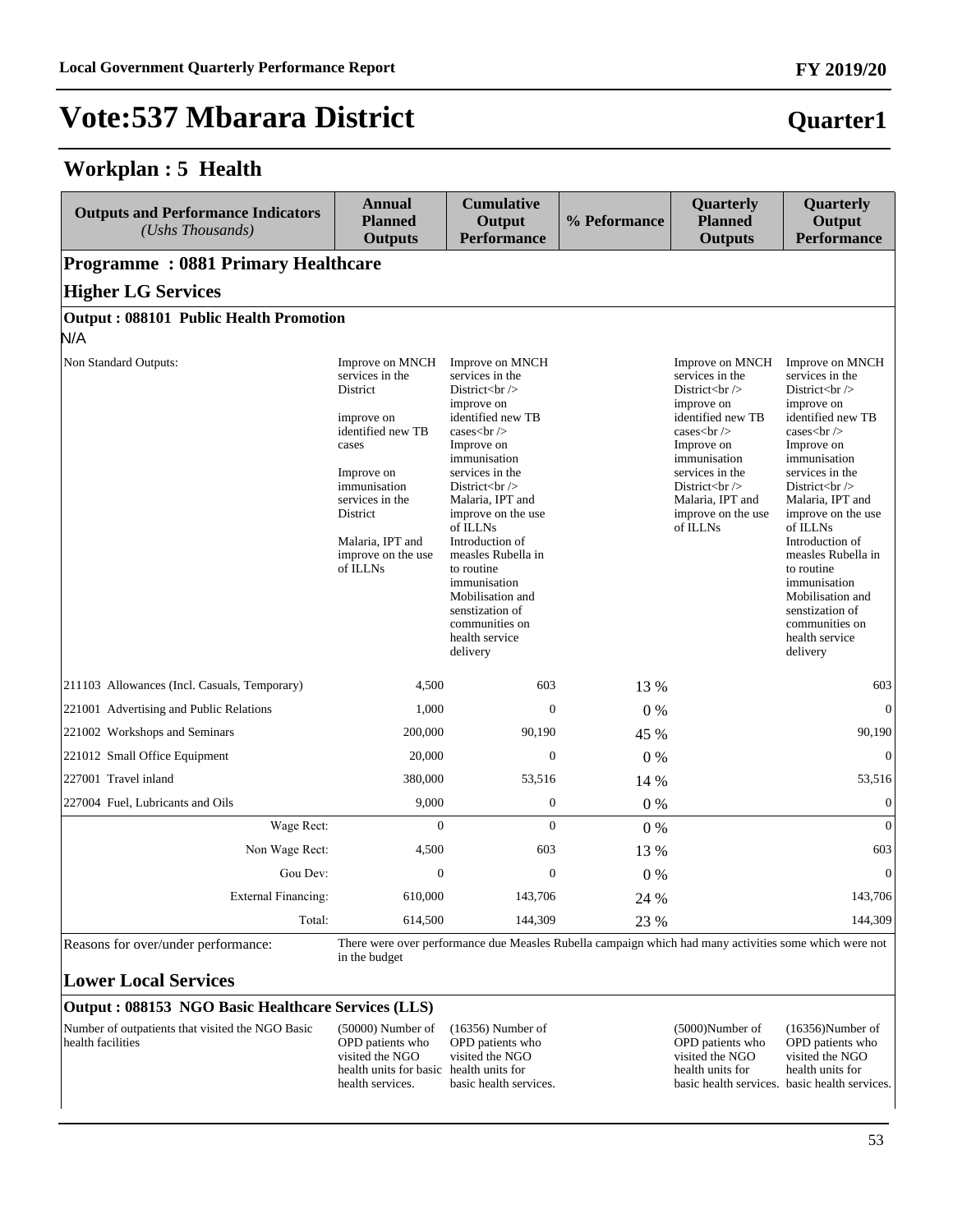**Quarter1**

# **Vote:537 Mbarara District**

| Number of inpatients that visited the NGO Basic<br>health facilities                        | $(2000)$ Number of<br>patients admitted in<br>the IPD for services<br>in the NGO Basic<br>health facilities                                                                                                                                                                                                                                                                                                                                                                                              | $(2301)$ Number of<br>patients admitted in<br>the IPD for services<br>in the NGO Basic<br>health facilities                                                                                                                                                                                                                                                                                                                                                                                              |       | $(1200)$ Number of<br>patients admitted in<br>the IPD for services<br>in the NGO Basic<br>health facilities                                                                                                                                                                                                                                                                                                                                                                                              | $(2301)$ Number of<br>patients admitted in<br>the IPD for services<br>in the NGO Basic<br>health facilities                                                                                                                                                                                                                                                                                                                                                                                              |
|---------------------------------------------------------------------------------------------|----------------------------------------------------------------------------------------------------------------------------------------------------------------------------------------------------------------------------------------------------------------------------------------------------------------------------------------------------------------------------------------------------------------------------------------------------------------------------------------------------------|----------------------------------------------------------------------------------------------------------------------------------------------------------------------------------------------------------------------------------------------------------------------------------------------------------------------------------------------------------------------------------------------------------------------------------------------------------------------------------------------------------|-------|----------------------------------------------------------------------------------------------------------------------------------------------------------------------------------------------------------------------------------------------------------------------------------------------------------------------------------------------------------------------------------------------------------------------------------------------------------------------------------------------------------|----------------------------------------------------------------------------------------------------------------------------------------------------------------------------------------------------------------------------------------------------------------------------------------------------------------------------------------------------------------------------------------------------------------------------------------------------------------------------------------------------------|
| No. and proportion of deliveries conducted in the<br>NGO Basic health facilities            | (20000) Number and (115) Number and<br>propotion of<br>deliveries conducted<br>in the NGO basic<br>health facilites<br>Number and<br>propotion of<br>deliveries conducted<br>in the NGO basic<br>health facilites                                                                                                                                                                                                                                                                                        | propotion of<br>deliveries conducted<br>in the NGO basic<br>health facilites<br>Number and<br>propotion of<br>deliveries conducted<br>in the NGO basic<br>health facilites                                                                                                                                                                                                                                                                                                                               |       | $(1750)$ Number and<br>propotion of<br>deliveries conducted<br>in the NGO basic<br>health facilites<br>Number and<br>propotion of<br>deliveries conducted<br>in the NGO basic<br>health facilites                                                                                                                                                                                                                                                                                                        | $(115)$ Number and<br>propotion of<br>deliveries conducted<br>in the NGO basic<br>health facilites<br>Number and<br>propotion of<br>deliveries conducted<br>in the NGO basic<br>health facilites                                                                                                                                                                                                                                                                                                         |
| Number of children immunized with Pentavalent<br>vaccine in the NGO Basic health facilities | $(4000)$ Number of<br>children immunized<br>with pentavalent<br>vaccine in the NGO<br>Basic health<br>facilities                                                                                                                                                                                                                                                                                                                                                                                         | $(468)$ Number of<br>children immunized<br>with pentavalent<br>vaccine in the NGO<br>Basic health<br>facilities                                                                                                                                                                                                                                                                                                                                                                                          |       | $(2000)$ Number of<br>children immunized<br>with pentavalent<br>vaccine in the NGO<br>Basic health<br>facilities                                                                                                                                                                                                                                                                                                                                                                                         | $(468)$ Number of<br>children immunized<br>with pentavalent<br>vaccine in the NGO<br>Basic health<br>facilities                                                                                                                                                                                                                                                                                                                                                                                          |
| Non Standard Outputs:                                                                       | Number of OPD<br>patients who visited<br>the NGO health<br>units for basic<br>health services.<br>Number of children<br>immunized with<br>pentavalent vaccine<br>in the NGO Basic<br>health facilities<br>Number and<br>propotion of<br>deliveries conducted<br>in the NGO basic<br>health facilites<br>Number and<br>propotion of<br>deliveries conducted<br>in the NGO basic<br>health facilites<br>Number of patients<br>admitted in the IPD<br>for services in the<br>NGO Basic health<br>facilities | Number of OPD<br>patients who visited<br>the NGO health<br>units for basic<br>health services.<br>Number of children<br>immunized with<br>pentavalent vaccine<br>in the NGO Basic<br>health facilities<br>Number and<br>propotion of<br>deliveries conducted<br>in the NGO basic<br>health facilites<br>Number and<br>propotion of<br>deliveries conducted<br>in the NGO basic<br>health facilites<br>Number of patients<br>admitted in the IPD<br>for services in the<br>NGO Basic health<br>facilities |       | Number of OPD<br>patients who visited<br>the NGO health<br>units for basic<br>health services.<br>Number of children<br>immunized with<br>pentavalent vaccine<br>in the NGO Basic<br>health facilities<br>Number and<br>propotion of<br>deliveries conducted<br>in the NGO basic<br>health facilites<br>Number and<br>propotion of<br>deliveries conducted<br>in the NGO basic<br>health facilites<br>Number of patients<br>admitted in the IPD<br>for services in the<br>NGO Basic health<br>facilities | Number of OPD<br>patients who visited<br>the NGO health<br>units for basic<br>health services.<br>Number of children<br>immunized with<br>pentavalent vaccine<br>in the NGO Basic<br>health facilities<br>Number and<br>propotion of<br>deliveries conducted<br>in the NGO basic<br>health facilites<br>Number and<br>propotion of<br>deliveries conducted<br>in the NGO basic<br>health facilites<br>Number of patients<br>admitted in the IPD<br>for services in the<br>NGO Basic health<br>facilities |
| 263367 Sector Conditional Grant (Non-Wage)                                                  | 13,389                                                                                                                                                                                                                                                                                                                                                                                                                                                                                                   | 2,031                                                                                                                                                                                                                                                                                                                                                                                                                                                                                                    | 15 %  |                                                                                                                                                                                                                                                                                                                                                                                                                                                                                                          | 2,031                                                                                                                                                                                                                                                                                                                                                                                                                                                                                                    |
| Wage Rect:                                                                                  | $\mathbf{0}$                                                                                                                                                                                                                                                                                                                                                                                                                                                                                             | $\mathbf{0}$                                                                                                                                                                                                                                                                                                                                                                                                                                                                                             | $0\%$ |                                                                                                                                                                                                                                                                                                                                                                                                                                                                                                          | $\Omega$                                                                                                                                                                                                                                                                                                                                                                                                                                                                                                 |
| Non Wage Rect:                                                                              | 13,389                                                                                                                                                                                                                                                                                                                                                                                                                                                                                                   | 2,031                                                                                                                                                                                                                                                                                                                                                                                                                                                                                                    | 15 %  |                                                                                                                                                                                                                                                                                                                                                                                                                                                                                                          | 2,031                                                                                                                                                                                                                                                                                                                                                                                                                                                                                                    |
| Gou Dev:                                                                                    | $\mathbf{0}$                                                                                                                                                                                                                                                                                                                                                                                                                                                                                             | $\mathbf{0}$                                                                                                                                                                                                                                                                                                                                                                                                                                                                                             | 0%    |                                                                                                                                                                                                                                                                                                                                                                                                                                                                                                          | $\mathbf{0}$                                                                                                                                                                                                                                                                                                                                                                                                                                                                                             |
| <b>External Financing:</b>                                                                  | $\mathbf{0}$                                                                                                                                                                                                                                                                                                                                                                                                                                                                                             | $\mathbf{0}$                                                                                                                                                                                                                                                                                                                                                                                                                                                                                             | $0\%$ |                                                                                                                                                                                                                                                                                                                                                                                                                                                                                                          | $\mathbf{0}$                                                                                                                                                                                                                                                                                                                                                                                                                                                                                             |
| Total:                                                                                      | 13,389                                                                                                                                                                                                                                                                                                                                                                                                                                                                                                   | 2,031                                                                                                                                                                                                                                                                                                                                                                                                                                                                                                    | 15 %  |                                                                                                                                                                                                                                                                                                                                                                                                                                                                                                          | 2,031                                                                                                                                                                                                                                                                                                                                                                                                                                                                                                    |

Reasons for over/under performance: noted under performance on deliveries due many NGO facilities not conducting delivery

**Output : 088154 Basic Healthcare Services (HCIV-HCII-LLS)**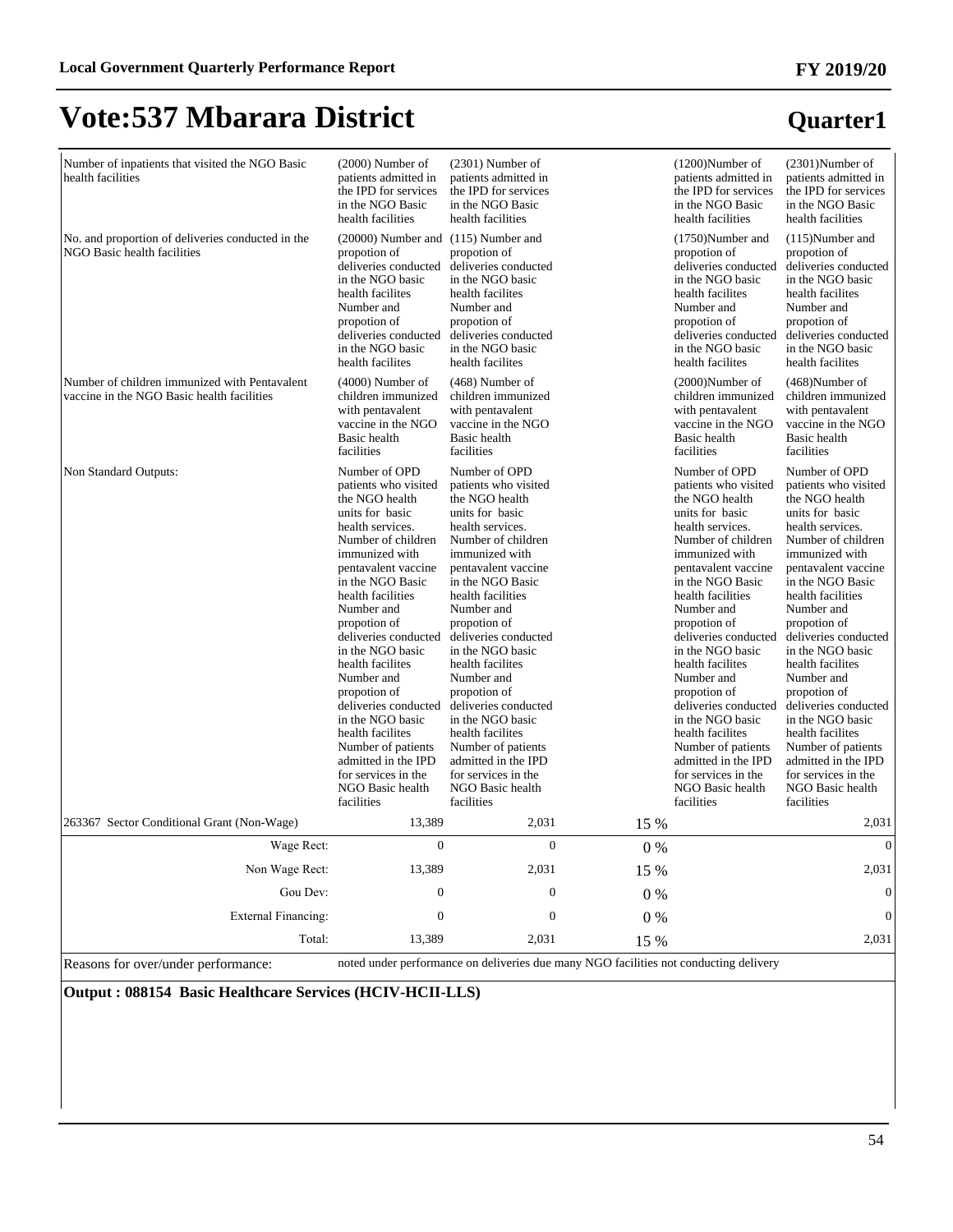| Number of trained health workers in health centers                                      | $(134)$ staffs who are<br>located in the health<br>facilities are 134<br>Recruitment plan of<br>staffs to work in<br>health facilities are<br>70                                                | $(210)$ staffs who are<br>located in the health<br>facilities are 210<br>Recruitment plan of<br>staffs to work in<br>health facilities is to<br>increase staffing<br>norm up to 100%                          | $(134)$ staffs who are<br>located in the health<br>facilities are 134<br>Recruitment plan of<br>staffs to work in<br>health facilities are<br>34                                              | $(210)$ staffs who are<br>located in the health<br>facilities are 210<br>Recruitment plan of<br>staffs to work in<br>health facilities is to<br>increase staffing<br>norm up to 100%                         |
|-----------------------------------------------------------------------------------------|-------------------------------------------------------------------------------------------------------------------------------------------------------------------------------------------------|---------------------------------------------------------------------------------------------------------------------------------------------------------------------------------------------------------------|-----------------------------------------------------------------------------------------------------------------------------------------------------------------------------------------------|--------------------------------------------------------------------------------------------------------------------------------------------------------------------------------------------------------------|
| No of trained health related training sessions held.                                    | $(134)$ training in<br>basic health delivery<br>conduct training of<br>staffs in malaria<br>control and<br>prevention,<br>Immunisation<br>services, HIV/AIDS<br>\$TB management.                | $(170)$ 170 health<br>workers were trained<br>in basic health<br>delivery<br>conduct training of<br>staffs in malaria<br>control and<br>prevention,<br>Immunisation<br>services, HIV/AIDS<br>\$TB management. | (34) training in basic<br>health delivery<br>conduct training of<br>staffs in malaria<br>control and<br>prevention,<br>Immunisation<br>services, HIV/AIDS<br>\$TB management.                 | $(170)170$ health<br>workers were trained<br>in basic health<br>delivery<br>conduct training of<br>staffs in malaria<br>control and<br>prevention,<br>Immunisation<br>services, HIV/AIDS<br>\$TB management. |
| Number of outpatients that visited the Govt. health<br>facilities.                      | (378398) Number of<br>patient that visited<br>ODP of the the<br>health facility in a<br>year conduct<br>outpatient services,<br>treatment of<br>communicable<br>diseases & non-<br>communicable | $(93918)$ Number of<br>patient that visited<br>ODP of the the<br>health facility in a<br>year<br>conduct outpatient<br>services, treatment<br>of communicable<br>diseases & non-<br>communicable              | (94599)Number of<br>patient that visited<br>ODP of the the<br>health facility in a<br>year<br>conduct outpatient<br>services, treatment<br>of communicable<br>diseases & non-<br>communicable | (93918)Number of<br>patient that visited<br>ODP of the the<br>health facility in a<br>year<br>conduct outpatient<br>services, treatment<br>of communicable<br>diseases & non-<br>communicable                |
| Number of inpatients that visited the Govt. health<br>facilities.                       | $(10000)$ Number of<br>patients admitted in<br><b>IPD</b> within Public<br>health facilities                                                                                                    | $(13416)$ Number of<br>patients admitted in<br><b>IPD</b> within Public<br>health facilities                                                                                                                  | $(2500)$ Number of<br>patients admitted in<br><b>IPD</b> within Public<br>health facilities                                                                                                   | $(13416)$ Number of<br>patients admitted in<br><b>IPD</b> within Public<br>health facilities                                                                                                                 |
| No and proportion of deliveries conducted in the<br>Govt. health facilities             | $(18352)$ deliveries of $(5115)$ deliveries of<br>pregnant mothers<br>conducted                                                                                                                 | pregnant mothers<br>conducted                                                                                                                                                                                 | (4588) deliveries of<br>pregnant mothers<br>conducted                                                                                                                                         | $(5115)$ deliveries of<br>pregnant mothers<br>conducted                                                                                                                                                      |
| % age of approved posts filled with qualified health<br>workers                         | (75%) staffing norm<br>is still stuck at 64%<br>FY 2019/2020 34<br>health workers will<br>be recruited to make<br>180 raise the staffing raise the staffing<br>norm to 65%                      | (74%) staffing norm<br>is still stuck at 74%<br>and hopefully during and hopefully during<br>FY 2019/2020 34<br>health workers will<br>be recruited to make<br>norm to 100%                                   | (75%) staffing norm<br>is still stuck at 64%<br>FY 2019/2020 34<br>health workers will<br>be recruited to make<br>180 raise the staffing raise the staffing<br>norm to 65%                    | (74%) staffing norm<br>is still stuck at 74%<br>and hopefully during and hopefully during<br>FY 2019/2020 34<br>health workers will<br>be recruited to make<br>norm to 100%                                  |
| % age of Villages with functional (existing, trained,<br>and reporting quarterly) VHTs. | (89%) district has<br>525 VHTs                                                                                                                                                                  | $(6\%)$ 30 VHTs only<br>have been able to<br>report especially<br>those who are<br>facilitated by IPs                                                                                                         | (22%)131 VHT<br>reported in a quarter                                                                                                                                                         | $(6\%)$ 30 VHTs only<br>have been able to<br>report especially<br>those who are<br>facilitated by IPs                                                                                                        |
| No of children immunized with Pentavalent vaccine                                       | $(16271)$ number of<br>children below one<br>year immunized<br>with DPT                                                                                                                         | $(3145)$ number of<br>children below one<br>year immunized<br>with DPT                                                                                                                                        | $(4068)$ number of<br>children below one<br>year immunized<br>with DPT                                                                                                                        | $(3145)$ number of<br>children below one<br>year immunized<br>with DPT                                                                                                                                       |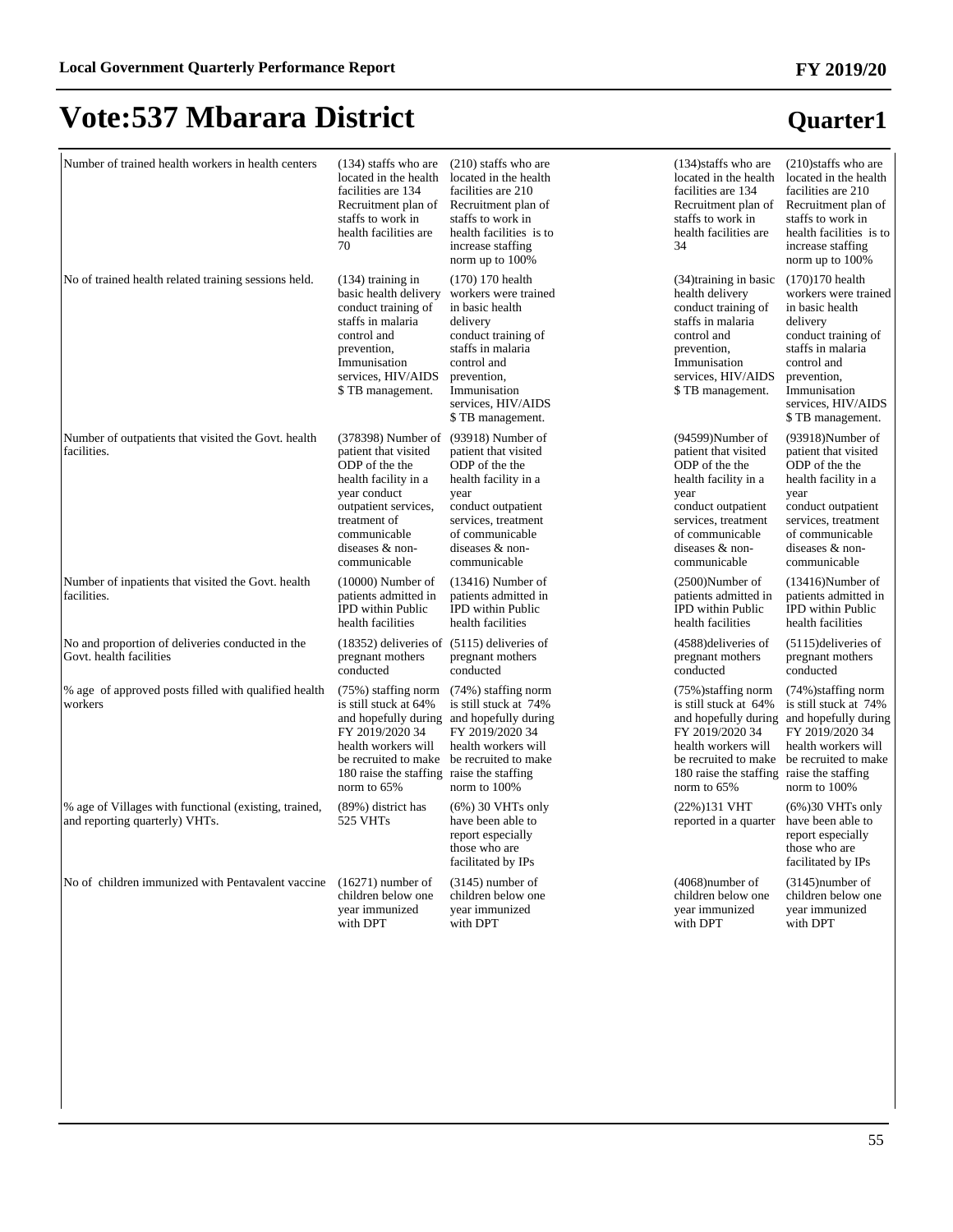#### **FY 2019/20**

**Quarter1**

### **Vote:537 Mbarara District**

| Non Standard Outputs:                      | Recruitment of staffs conduct<br>to work in health<br>facilities<br>training in basic<br>health delvery<br>conduct training of<br>staffs in malaria<br>control and<br>prevention,<br>Immunisation<br>services, HIV/AIDS<br>\$TB management.<br>Number of patient<br>that visited ODP of<br>the the health facility<br>in a year<br>Number of patients | Training of staff on<br>basic health<br>deliveries in malaria,<br>TB Immunisation<br>and HIV<br>Number of patients<br>attended OPD<br>Number of patients<br>received IPD<br>services<br>Chlidren immunised<br>with DPT<br>Number of<br>Deliveries conducted |       | Recruitment of staffs conduct<br>conduct<br>Training of staff on<br>basic health<br>deliveries in malaria. TB Immunisation<br>TB Immunisation<br>and HIV<br>Number of patients<br>attended OPD<br>Number of patients<br>received IPD<br>services<br>Chlidren immunised<br>with DPT<br>Number of<br>Deliveries conducted | Training of staff on<br>basic health<br>deliveries in malaria,<br>and HIV<br>Number of patients<br>attended OPD<br>Number of patients<br>received IPD<br>services<br>Chlidren immunised<br>with DPT<br>Number of<br>Deliveries conducted |
|--------------------------------------------|-------------------------------------------------------------------------------------------------------------------------------------------------------------------------------------------------------------------------------------------------------------------------------------------------------------------------------------------------------|-------------------------------------------------------------------------------------------------------------------------------------------------------------------------------------------------------------------------------------------------------------|-------|-------------------------------------------------------------------------------------------------------------------------------------------------------------------------------------------------------------------------------------------------------------------------------------------------------------------------|------------------------------------------------------------------------------------------------------------------------------------------------------------------------------------------------------------------------------------------|
|                                            |                                                                                                                                                                                                                                                                                                                                                       |                                                                                                                                                                                                                                                             |       |                                                                                                                                                                                                                                                                                                                         |                                                                                                                                                                                                                                          |
|                                            |                                                                                                                                                                                                                                                                                                                                                       |                                                                                                                                                                                                                                                             |       |                                                                                                                                                                                                                                                                                                                         |                                                                                                                                                                                                                                          |
|                                            |                                                                                                                                                                                                                                                                                                                                                       |                                                                                                                                                                                                                                                             |       |                                                                                                                                                                                                                                                                                                                         |                                                                                                                                                                                                                                          |
|                                            | admitted in IPD<br>within Public health<br>facilities                                                                                                                                                                                                                                                                                                 |                                                                                                                                                                                                                                                             |       |                                                                                                                                                                                                                                                                                                                         |                                                                                                                                                                                                                                          |
|                                            | deliveries of<br>pregnant mothers<br>conducted                                                                                                                                                                                                                                                                                                        |                                                                                                                                                                                                                                                             |       |                                                                                                                                                                                                                                                                                                                         |                                                                                                                                                                                                                                          |
|                                            | recruited to raise the<br>staffing norm to<br>75%                                                                                                                                                                                                                                                                                                     |                                                                                                                                                                                                                                                             |       |                                                                                                                                                                                                                                                                                                                         |                                                                                                                                                                                                                                          |
|                                            | number of children<br>below one year<br>immunized with<br><b>DPT</b>                                                                                                                                                                                                                                                                                  |                                                                                                                                                                                                                                                             |       |                                                                                                                                                                                                                                                                                                                         |                                                                                                                                                                                                                                          |
| 263367 Sector Conditional Grant (Non-Wage) | 196,070                                                                                                                                                                                                                                                                                                                                               | 49,027                                                                                                                                                                                                                                                      | 25 %  |                                                                                                                                                                                                                                                                                                                         | 49,027                                                                                                                                                                                                                                   |
| Wage Rect:                                 | $\Omega$                                                                                                                                                                                                                                                                                                                                              | $\theta$                                                                                                                                                                                                                                                    | $0\%$ |                                                                                                                                                                                                                                                                                                                         | $\Omega$                                                                                                                                                                                                                                 |
| Non Wage Rect:                             | 196,070                                                                                                                                                                                                                                                                                                                                               | 49,027                                                                                                                                                                                                                                                      | 25 %  |                                                                                                                                                                                                                                                                                                                         | 49,027                                                                                                                                                                                                                                   |
| Gou Dev:                                   | $\mathbf{0}$                                                                                                                                                                                                                                                                                                                                          | $\overline{0}$                                                                                                                                                                                                                                              | $0\%$ |                                                                                                                                                                                                                                                                                                                         | $\mathbf{0}$                                                                                                                                                                                                                             |
| <b>External Financing:</b>                 | $\mathbf{0}$                                                                                                                                                                                                                                                                                                                                          | $\overline{0}$                                                                                                                                                                                                                                              | 0%    |                                                                                                                                                                                                                                                                                                                         | $\overline{0}$                                                                                                                                                                                                                           |
| Total:                                     | 196,070                                                                                                                                                                                                                                                                                                                                               | 49,027                                                                                                                                                                                                                                                      | 25 %  |                                                                                                                                                                                                                                                                                                                         | 49,027                                                                                                                                                                                                                                   |

Reasons for over/under performance: Noted under performance in immunisation this was due stock outs of some ant-genes in the District

#### **Capital Purchases**

#### **Output : 088183 OPD and other ward Construction and Rehabilitation**

No of OPD and other wards constructed (1) Construction of an OPD at bubaare health center II phase 1 using both PHC Devt and DDEG (0) Construction of an OPD at bubaare health center III in Bubaare sub county was not done in the 1st quarter due to procurement process (0.5)Construction of (0)Construction of an OPD at bubaare health center III in Bubaare sub county Bubaare sub county and Renovation of OPD at Kagongi HCIII in Kagongi sub-county and staff house an OPD at bubaare health center III in was not done in the 1st quarter due to procurement process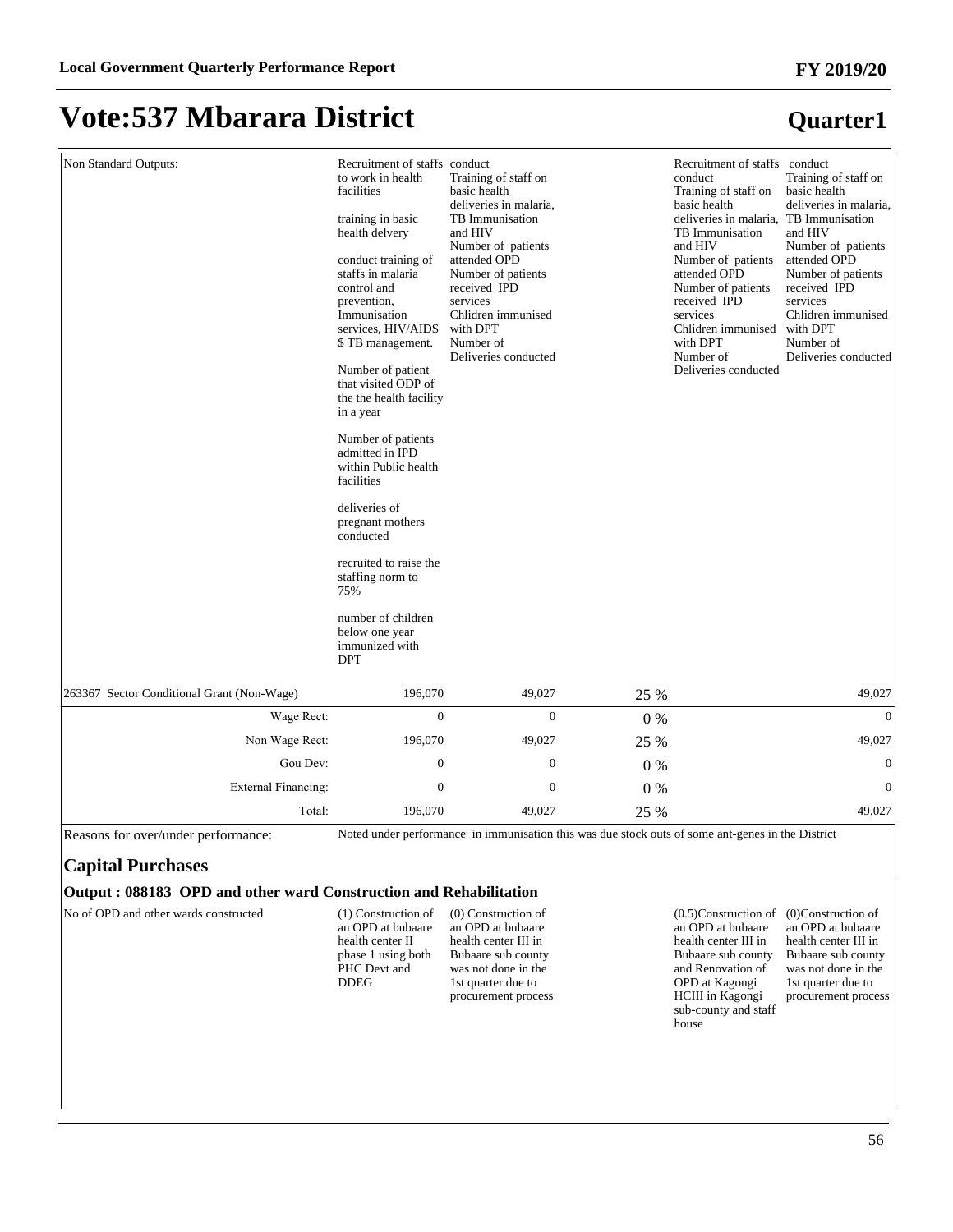### **Quarter1**

| No of OPD and other wards rehabilitated | $(1)$ Construction of<br>an OPD at bubaare<br>health center II<br>phase 1 using both<br>PHC Devt and<br><b>DDEG</b> | $(0)$ N/A |                  | ()No funds for<br>rehabilitation.                                                                                                                                                  | (0)N/A         |
|-----------------------------------------|---------------------------------------------------------------------------------------------------------------------|-----------|------------------|------------------------------------------------------------------------------------------------------------------------------------------------------------------------------------|----------------|
| Non Standard Outputs:                   | Construction of an<br>OPD at bubaare<br>health center II<br>phase 1 using both<br>PHC Devt and<br><b>DDEG</b>       |           |                  | Construction of an<br>OPD at<br>bubaare<br>health center III<br>in  Bubaare<br>sub county and<br>Renovation of OPD<br>at Kagongi HCIII in<br>Kagongi sub-county<br>and staff house |                |
| 312101 Non-Residential Buildings        | 97,246                                                                                                              |           | $\boldsymbol{0}$ | 0 %                                                                                                                                                                                | $\mathbf{0}$   |
| Wage Rect:                              | $\mathbf{0}$                                                                                                        |           | $\boldsymbol{0}$ | $0\%$                                                                                                                                                                              | $\overline{0}$ |
| Non Wage Rect:                          | $\mathbf{0}$                                                                                                        |           | $\mathbf{0}$     | $0\%$                                                                                                                                                                              | $\mathbf{0}$   |
| Gou Dev:                                | 97,246                                                                                                              |           | $\mathbf{0}$     | $0\%$                                                                                                                                                                              | $\mathbf{0}$   |
| External Financing:                     | $\mathbf{0}$                                                                                                        |           | $\mathbf{0}$     | $0\%$                                                                                                                                                                              | $\mathbf{0}$   |
| Total:                                  | 97,246                                                                                                              |           | $\mathbf{0}$     | $0\%$                                                                                                                                                                              | $\mathbf{0}$   |

Reasons for over/under performance:

#### **Programme : 0882 District Hospital Services**

#### **Lower Local Services**

| Output: 088252 NGO Hospital Services (LLS.)                                |                                                                                                                                                                                                            |                                                                                                                                                                                                                                                                                                     |          |                                                                                                                                                                                                                                                           |
|----------------------------------------------------------------------------|------------------------------------------------------------------------------------------------------------------------------------------------------------------------------------------------------------|-----------------------------------------------------------------------------------------------------------------------------------------------------------------------------------------------------------------------------------------------------------------------------------------------------|----------|-----------------------------------------------------------------------------------------------------------------------------------------------------------------------------------------------------------------------------------------------------------|
| Number of inpatients that visited the NGO hospital<br>facility             | $(2800)$ Number of<br><b>IPD</b> patients<br>visitedNGO Hospital<br>for basic health<br>facilities                                                                                                         | $(1865)$ Number of<br><b>IPD</b> patients<br>visitedNGO Hospital<br>for basic health<br>facilities                                                                                                                                                                                                  | $\Omega$ | $(1865)$ Number of<br><b>IPD</b> patients<br>visitedNGO Hospital<br>for basic health<br>facilities                                                                                                                                                        |
| No. and proportion of deliveries conducted in NGO<br>hospitals facilities. | $(50000)$ Number of<br>proportion of                                                                                                                                                                       | $(73)$ Number of<br>proportion of<br>Deliveries conducted Deliveries conducted<br>in the NGO Hospital in the NGO Hospital                                                                                                                                                                           | $\Omega$ | $(73)$ Number of<br>proportion of<br>Deliveries conducted<br>in the NGO Hospital                                                                                                                                                                          |
| Number of outpatients that visited the NGO hospital<br>  facility          | $(100000)$ Number of $(13955)$ Number of<br><b>OPD</b> patients<br>visitedNGO Hospital<br>for basic health<br>facilities                                                                                   | <b>OPD</b> patients<br>visitedNGO Hospital<br>for basic health<br>facilities                                                                                                                                                                                                                        | $\Omega$ | $(13955)$ Number of<br><b>OPD</b> patients<br>visitedNGO Hospital<br>for basic health<br>facilities                                                                                                                                                       |
| Non Standard Outputs:                                                      | Number of<br><b>IPD</b> patients<br>visitedNGO Hospital<br>for basic health<br>facilities<br>Number of<br>proportion of<br>Number of OPD<br>patients visitedNGO<br>Hospital for basic<br>health facilities | Number of<br><b>IPD</b> patients<br>visitedNGO Hospital<br>for basic health<br>facilities<br>Number of<br>proportion of<br>Deliveries conducted Deliveries conducted<br>in the NGO Hospital in the NGO Hospital<br>Number of OPD<br>patients visited NGO<br>Hospital for basic<br>health facilities |          | Number of<br><b>IPD</b> patients<br>visitedNGO Hospital<br>for basic health<br>facilities<br>Number of<br>proportion of<br>Deliveries conducted<br>in the NGO Hospital<br>Number of OPD<br>patients visitedNGO<br>Hospital for basic<br>health facilities |
| 263367 Sector Conditional Grant (Non-Wage)                                 | 174,630                                                                                                                                                                                                    | 43,657                                                                                                                                                                                                                                                                                              | 25 %     | 43,657                                                                                                                                                                                                                                                    |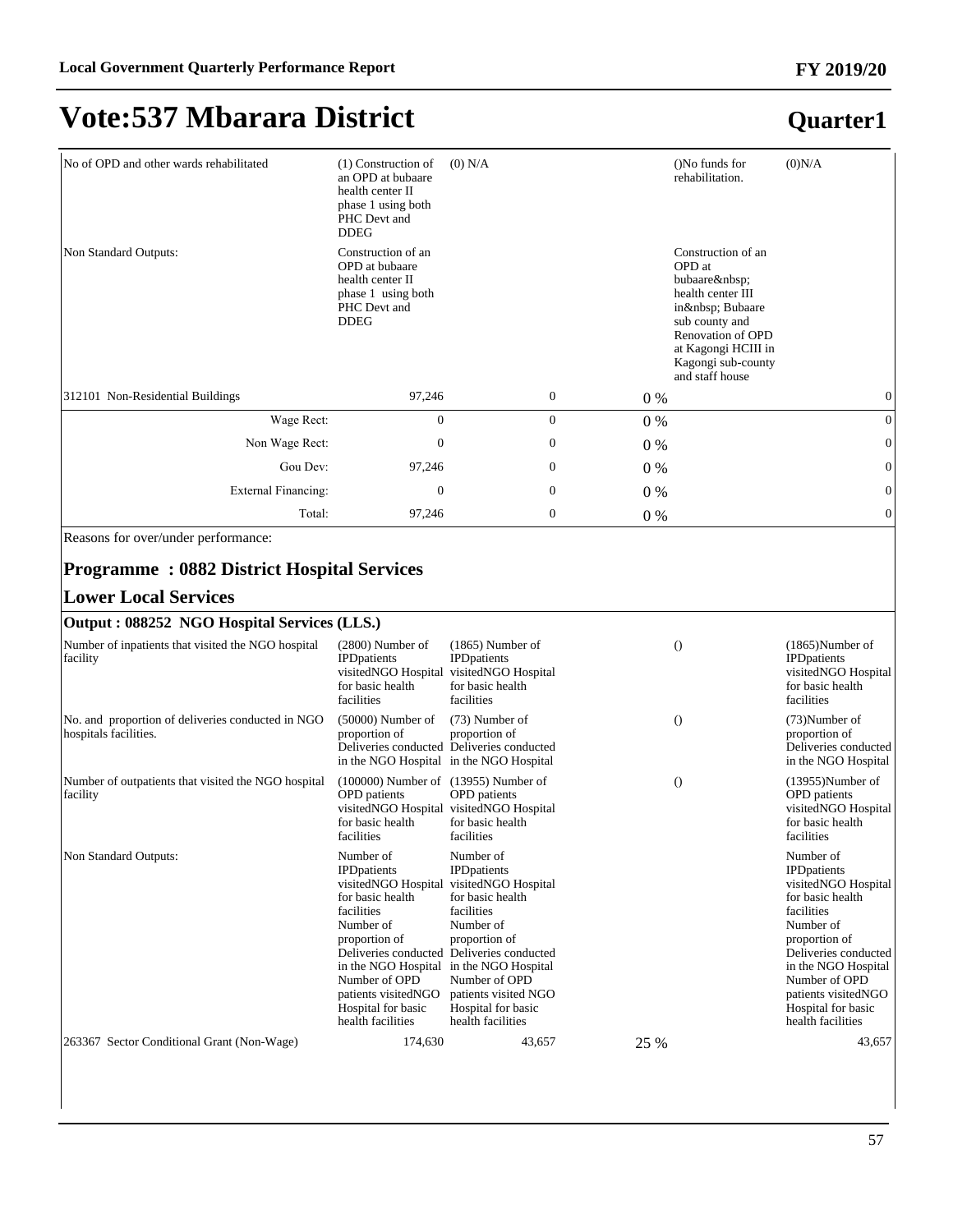**Quarter1**

# **Vote:537 Mbarara District**

| $\theta$       | $0\%$ |        |         | Wage Rect:          |
|----------------|-------|--------|---------|---------------------|
| 43,657         | 25 %  | 43,657 | 174,630 | Non Wage Rect:      |
| $\overline{0}$ | $0\%$ | 0      |         | Gou Dev:            |
| $\theta$       | $0\%$ | 0      |         | External Financing: |
| 43,657         | 25 %  | 43,657 | 174,630 | Total:              |

Reasons for over/under performance: This widow was created at budgeting process that is why it has no planned outputs

#### **Programme : 0883 Health Management and Supervision Higher LG Services**

| Output: 088301 Healthcare Management Services<br>N/A |                                                     |                                                                           |       |                                                            |                                                            |
|------------------------------------------------------|-----------------------------------------------------|---------------------------------------------------------------------------|-------|------------------------------------------------------------|------------------------------------------------------------|
| Non Standard Outputs:                                | Payment health staff<br>salaries in the<br>District | Payment of health<br>worker staff salaries<br>in the District was<br>done |       | Payment health<br>worker staff salaries<br>in the District | Payment health<br>worker staff salaries<br>in the District |
| Non Standard Outputs:                                | payment of staff<br>salaries                        |                                                                           |       |                                                            |                                                            |
| 211101 General Staff Salaries                        | 1,639,326                                           | 409,731                                                                   | 25 %  |                                                            | 409,731                                                    |
| Wage Rect:                                           | 1,639,326                                           | 409,731                                                                   | 25 %  |                                                            | 409,731                                                    |
| Non Wage Rect:                                       | $\mathbf{0}$                                        | $\mathbf{0}$                                                              | $0\%$ |                                                            | $\mathbf{0}$                                               |
| Gou Dev:                                             | $\mathbf{0}$                                        | $\mathbf{0}$                                                              | $0\%$ |                                                            | $\overline{0}$                                             |
| External Financing:                                  | $\mathbf{0}$                                        | $\mathbf{0}$                                                              | $0\%$ |                                                            | $\overline{0}$                                             |
| Total:                                               | 1,639,326                                           | 409,731                                                                   | 25 %  |                                                            | 409,731                                                    |

#### Reasons for over/under performance: none

#### **Output : 088302 Healthcare Services Monitoring and Inspection**

#### N/A

| Non Standard Outputs:                                    | Facilitation the<br>operations of office<br>payment of utility<br>bills for water and<br>electricity<br>Co-ordination by<br>the DHO in the<br>District<br>Maintenance of the<br>office car<br>payment of staff<br>welfare<br><b>Facilitation of DHTs</b><br>in supportive<br>supervision in the<br>District | supportive<br>supervision and<br>monitoring of health<br>services in the<br>District<br>Co-ordination of<br>District health<br>department activities<br>staff Welfare at the<br>head office |       | supportive<br>supervision and<br>monitoring of health<br>services in the<br>District<br>Co-ordination of<br>District health<br>department activities<br>staff Welfare at the<br>head office |
|----------------------------------------------------------|-------------------------------------------------------------------------------------------------------------------------------------------------------------------------------------------------------------------------------------------------------------------------------------------------------------|---------------------------------------------------------------------------------------------------------------------------------------------------------------------------------------------|-------|---------------------------------------------------------------------------------------------------------------------------------------------------------------------------------------------|
| [211103 Allowances (Incl. Casuals, Temporary)            | 2,000                                                                                                                                                                                                                                                                                                       | 372                                                                                                                                                                                         | 19 %  | 372                                                                                                                                                                                         |
| 221001 Advertising and Public Relations                  | 1,000                                                                                                                                                                                                                                                                                                       | $\Omega$                                                                                                                                                                                    | $0\%$ | $\Omega$                                                                                                                                                                                    |
| 221002 Workshops and Seminars                            | 1,000                                                                                                                                                                                                                                                                                                       | $\mathbf{0}$                                                                                                                                                                                | $0\%$ | $\Omega$                                                                                                                                                                                    |
| 221007 Books, Periodicals & Newspapers                   | 1,800                                                                                                                                                                                                                                                                                                       | $\mathbf{0}$                                                                                                                                                                                | $0\%$ | $\overline{0}$                                                                                                                                                                              |
| 221009 Welfare and Entertainment                         | 8,426                                                                                                                                                                                                                                                                                                       | 2,080                                                                                                                                                                                       | 25 %  | 2,080                                                                                                                                                                                       |
| 221011 Printing, Stationery, Photocopying and<br>Binding | 4,600                                                                                                                                                                                                                                                                                                       | 991                                                                                                                                                                                         | 22 %  | 991                                                                                                                                                                                         |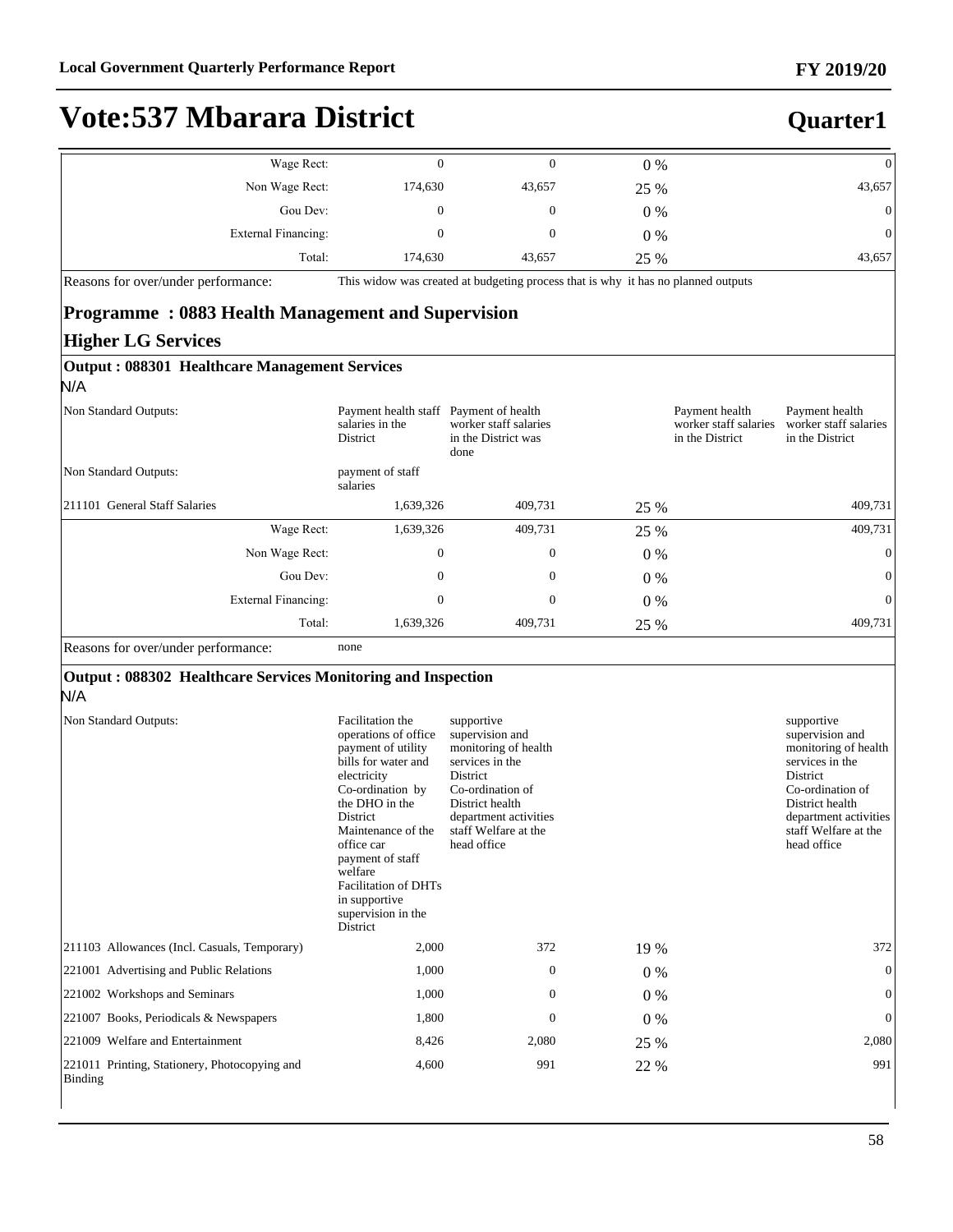### **Quarter1**

| 223005 Electricity               | 2,400        | 1,000            | 42 %  | 1,000           |
|----------------------------------|--------------|------------------|-------|-----------------|
| 227001 Travel inland             | 12,222       | 3,539            | 29 %  | 3,539           |
| 227004 Fuel, Lubricants and Oils | 3,207        | $\boldsymbol{0}$ | $0\%$ | $\overline{0}$  |
| Wage Rect:                       | 0            | 0                | $0\%$ | $\overline{0}$  |
| Non Wage Rect:                   | 36,655       | 7,982            | 22 %  | 7,982           |
| Gou Dev:                         | $\mathbf{0}$ | $\boldsymbol{0}$ | $0\%$ | $\vert 0 \vert$ |
| External Financing:              | 0            | $\mathbf{0}$     | $0\%$ | $\vert 0 \vert$ |
| Total:                           | 36,655       | 7,982            | 22 %  | 7,982           |
|                                  |              |                  |       |                 |

Reasons for over/under performance: none

#### **Capital Purchases**

#### **Output : 088372 Administrative Capital**

N/A

| Non Standard Outputs:               | Constraction of staff<br>house at Rubaya<br><b>HCIII</b> Using<br>(100,000,000)<br>Sanitation program<br>me monitoring that<br>is ODF in the<br>community, school<br>inspection and<br>hygiene (using<br>57315309) | construction a staff<br>house at Rubaya<br><b>HCIII</b> was not done<br>still in procurement<br>support sanitation<br>activities in the<br>District was not<br>due to change of<br>codes where the<br>money were<br>budgeted for. |       | To constract a staff<br>house at Rubaya<br><b>HCIII</b><br>support sanitation<br>activities in the<br>District |
|-------------------------------------|--------------------------------------------------------------------------------------------------------------------------------------------------------------------------------------------------------------------|-----------------------------------------------------------------------------------------------------------------------------------------------------------------------------------------------------------------------------------|-------|----------------------------------------------------------------------------------------------------------------|
| 312101 Non-Residential Buildings    | 157,315                                                                                                                                                                                                            | $\boldsymbol{0}$                                                                                                                                                                                                                  | $0\%$ | $\mathbf{0}$                                                                                                   |
| Wage Rect:                          | 0                                                                                                                                                                                                                  | $\mathbf{0}$                                                                                                                                                                                                                      | $0\%$ | $\mathbf{0}$                                                                                                   |
| Non Wage Rect:                      | $\mathbf{0}$                                                                                                                                                                                                       | $\mathbf{0}$                                                                                                                                                                                                                      | $0\%$ | $\mathbf{0}$                                                                                                   |
| Gou Dev:                            | 157,315                                                                                                                                                                                                            | $\mathbf{0}$                                                                                                                                                                                                                      | $0\%$ | $\mathbf{0}$                                                                                                   |
| <b>External Financing:</b>          | $\mathbf{0}$                                                                                                                                                                                                       | $\mathbf{0}$                                                                                                                                                                                                                      | $0\%$ | $\mathbf{0}$                                                                                                   |
| Total:                              | 157,315                                                                                                                                                                                                            | $\mathbf{0}$                                                                                                                                                                                                                      | 0%    | $\mathbf{0}$                                                                                                   |
| Reasons for over/under performance: |                                                                                                                                                                                                                    |                                                                                                                                                                                                                                   |       | The money was not spent at all due to delay in procurement and change of code for sanitation money             |
| Total For Health : Wage Rect:       | 1,639,326                                                                                                                                                                                                          | 409,731                                                                                                                                                                                                                           | 25 %  | 409,731                                                                                                        |
| Non-Wage Reccurent:                 | 425,244                                                                                                                                                                                                            | 103,300                                                                                                                                                                                                                           | 24 %  | 103,300                                                                                                        |
| GoU Dev:                            | 254,562                                                                                                                                                                                                            | 0                                                                                                                                                                                                                                 | $0\%$ | 0                                                                                                              |
| Donor Dev:                          | 610,000                                                                                                                                                                                                            | 143,706                                                                                                                                                                                                                           | 24 %  | 143,706                                                                                                        |
| Grand Total:                        | 2,929,132                                                                                                                                                                                                          | 656,737                                                                                                                                                                                                                           | 22.4% | 656,737                                                                                                        |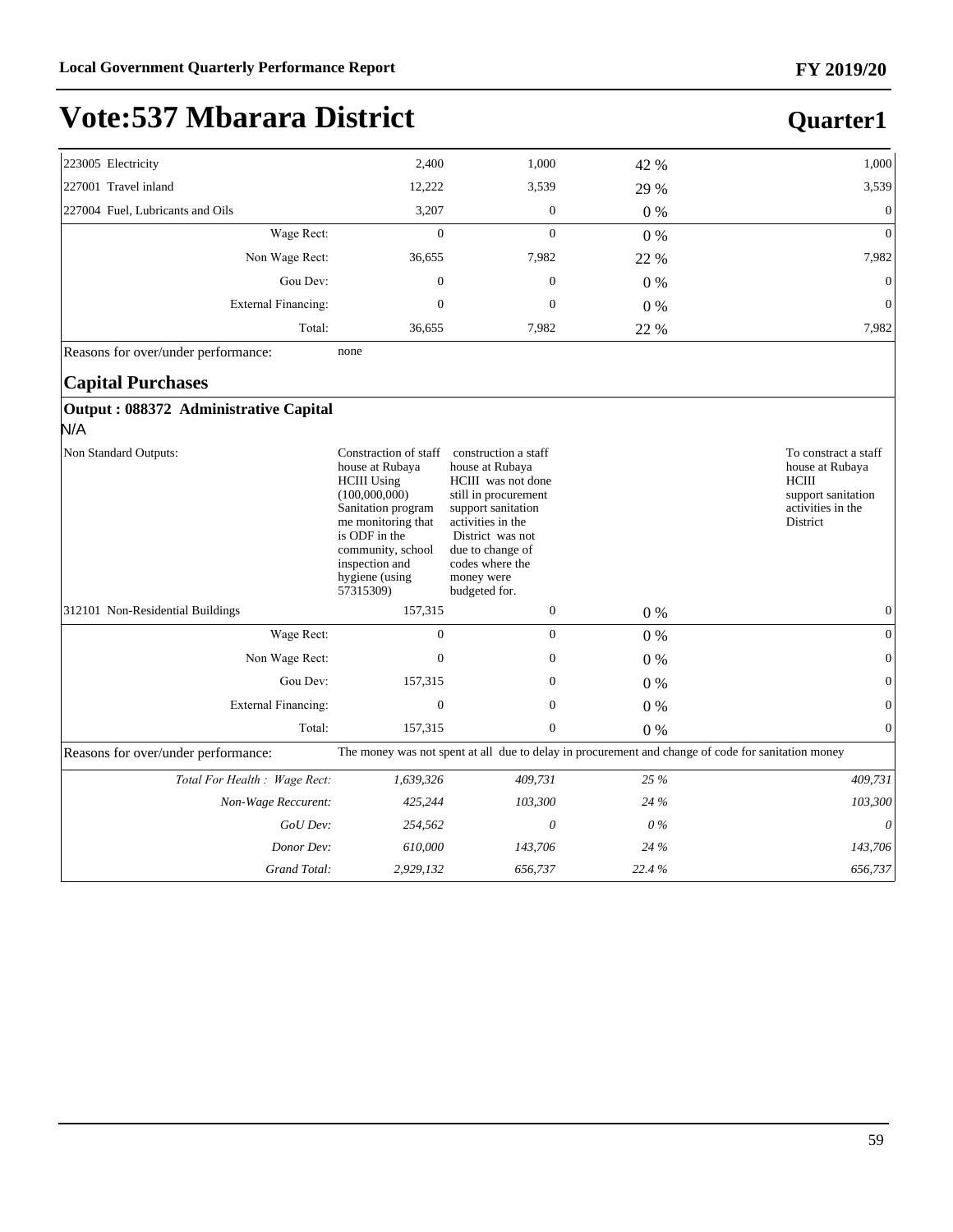### **Workplan : 6 Education**

| <b>Outputs and Performance Indicators</b><br>(Ushs Thousands)                                  | <b>Annual</b><br><b>Planned</b><br><b>Outputs</b>                                                                                                                                    | <b>Cumulative</b><br>Output<br><b>Performance</b> | % Peformance | Quarterly<br><b>Planned</b><br><b>Outputs</b>                                                                             | Quarterly<br>Output<br><b>Performance</b> |
|------------------------------------------------------------------------------------------------|--------------------------------------------------------------------------------------------------------------------------------------------------------------------------------------|---------------------------------------------------|--------------|---------------------------------------------------------------------------------------------------------------------------|-------------------------------------------|
| <b>Programme: 0781 Pre-Primary and Primary Education</b>                                       |                                                                                                                                                                                      |                                                   |              |                                                                                                                           |                                           |
| <b>Higher LG Services</b>                                                                      |                                                                                                                                                                                      |                                                   |              |                                                                                                                           |                                           |
| <b>Output: 078102 Primary Teaching Services</b><br>N/A                                         |                                                                                                                                                                                      |                                                   |              |                                                                                                                           |                                           |
| Non Standard Outputs:                                                                          | Salaries paid for all<br>primary school<br>teachers. Support to<br><b>UNEB</b> for all<br>primary schools.                                                                           |                                                   |              | Payment of staff<br>salaries for all<br>primary school<br>teachers. Support to<br><b>UNEB</b> for all<br>primary schools. |                                           |
| 211101 General Staff Salaries                                                                  | 6,409,581                                                                                                                                                                            | 1,579,964                                         | 25 %         |                                                                                                                           | 1,579,964                                 |
| 211103 Allowances (Incl. Casuals, Temporary)                                                   | 13,000                                                                                                                                                                               | $\boldsymbol{0}$                                  | $0\%$        |                                                                                                                           | $\mathbf{0}$                              |
| 227001 Travel inland                                                                           | 4,563                                                                                                                                                                                | $\boldsymbol{0}$                                  | $0\%$        |                                                                                                                           | $\mathbf{0}$                              |
| Wage Rect:                                                                                     | 6,409,581                                                                                                                                                                            | 1,579,964                                         | 25 %         |                                                                                                                           | 1,579,964                                 |
| Non Wage Rect:                                                                                 | 17,563                                                                                                                                                                               | $\boldsymbol{0}$                                  | $0\%$        |                                                                                                                           | $\boldsymbol{0}$                          |
| Gou Dev:                                                                                       | $\boldsymbol{0}$                                                                                                                                                                     | $\boldsymbol{0}$                                  | $0\%$        |                                                                                                                           | $\mathbf{0}$                              |
| <b>External Financing:</b>                                                                     | $\boldsymbol{0}$                                                                                                                                                                     | $\boldsymbol{0}$                                  | $0\%$        |                                                                                                                           | $\mathbf{0}$                              |
| Total:                                                                                         | 6,427,144                                                                                                                                                                            | 1,579,964                                         | 25 %         |                                                                                                                           | 1,579,964                                 |
| <b>Lower Local Services</b><br>Output: 078151 Primary Schools Services UPE (LLS)<br>N/A<br>N/A |                                                                                                                                                                                      |                                                   |              |                                                                                                                           |                                           |
| 263367 Sector Conditional Grant (Non-Wage)                                                     | 463,236                                                                                                                                                                              | 154,412                                           | 33 %         |                                                                                                                           | 154,412                                   |
| Wage Rect:                                                                                     | $\mathbf{0}$                                                                                                                                                                         | $\mathbf{0}$                                      | $0\%$        |                                                                                                                           | $\mathbf{0}$                              |
| Non Wage Rect:                                                                                 | 463,236                                                                                                                                                                              | 154,412                                           | 33 %         |                                                                                                                           | 154,412                                   |
| Gou Dev:                                                                                       | $\mathbf{0}$                                                                                                                                                                         | $\boldsymbol{0}$                                  | $0\%$        |                                                                                                                           | $\boldsymbol{0}$                          |
| <b>External Financing:</b>                                                                     | $\boldsymbol{0}$                                                                                                                                                                     | $\boldsymbol{0}$                                  | 0%           |                                                                                                                           | $\mathbf{0}$                              |
| Total:                                                                                         | 463,236                                                                                                                                                                              | 154,412                                           | 33 %         |                                                                                                                           | 154,412                                   |
| Reasons for over/under performance:                                                            |                                                                                                                                                                                      |                                                   |              |                                                                                                                           |                                           |
| <b>Capital Purchases</b>                                                                       |                                                                                                                                                                                      |                                                   |              |                                                                                                                           |                                           |
| Output: 078180 Classroom construction and rehabilitation                                       |                                                                                                                                                                                      |                                                   |              |                                                                                                                           |                                           |
| No. of classrooms constructed in UPE                                                           | $(10)$ Construction of $()$<br>10 classroom blocks<br>in five primary<br>schools: Rwengwe I<br>P/s, Bwizibwera<br>Moslem P/s,<br>Ruburara P/s.<br>Katsikizi P/s,<br>Rugarama II P/s. |                                                   |              | $\left( \right)$                                                                                                          | $\theta$                                  |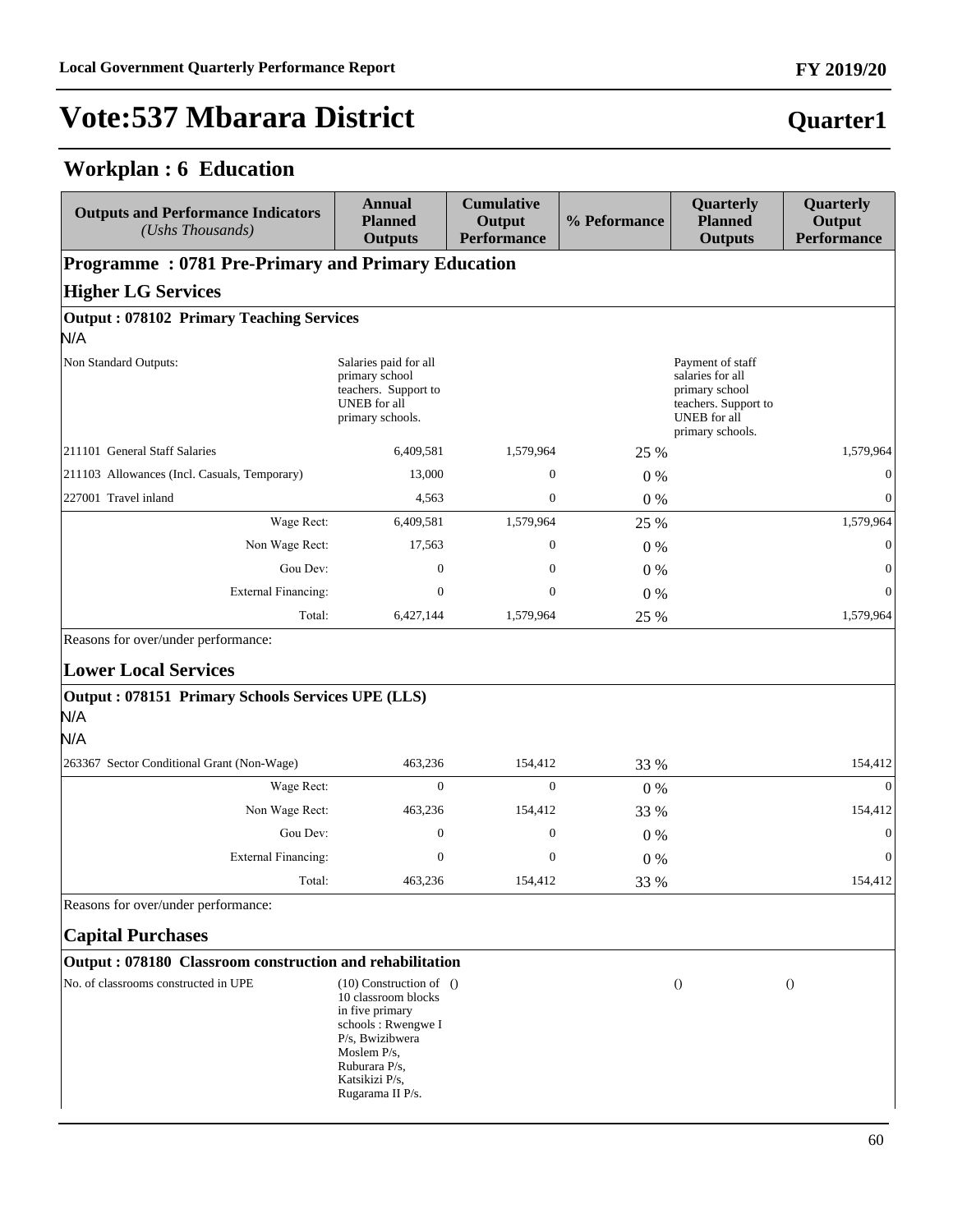#### **FY 2019/20**

# **Vote:537 Mbarara District**

| No. of classrooms rehabilitated in UPE                                                     | $(0)$ N/A                                                                                                                                                                  | $\theta$           | $\Omega$      | $\theta$       |
|--------------------------------------------------------------------------------------------|----------------------------------------------------------------------------------------------------------------------------------------------------------------------------|--------------------|---------------|----------------|
| Non Standard Outputs:                                                                      | Construction of 10<br>classroom blocks in<br>five primary schools<br>of: Rwengwe I,<br>Bwizibwera<br>Moslem, Ruburara,<br>Katsikizi and<br>Rugarama II primary<br>Schools. |                    |               |                |
| 281504 Monitoring, Supervision & Appraisal of<br>capital works                             | 15,000                                                                                                                                                                     | 1,964              | 13 %          | 1,964          |
| 312101 Non-Residential Buildings                                                           | 345,000                                                                                                                                                                    | $\boldsymbol{0}$   | $0\%$         |                |
| 312203 Furniture & Fixtures                                                                | 28,431                                                                                                                                                                     | $\mathbf{0}$       | $0\%$         | $\mathbf{0}$   |
| Wage Rect:                                                                                 | $\overline{0}$                                                                                                                                                             | $\mathbf{0}$       | $0\%$         | $\mathbf{0}$   |
| Non Wage Rect:                                                                             | $\boldsymbol{0}$                                                                                                                                                           | $\mathbf{0}$       | $0\%$         | $\overline{0}$ |
| Gou Dev:                                                                                   | 388,431                                                                                                                                                                    | 1,964              | 1 %           | 1,964          |
| <b>External Financing:</b>                                                                 | $\mathbf{0}$                                                                                                                                                               | $\mathbf{0}$       | $0\%$         | $\theta$       |
| Total:                                                                                     | 388,431                                                                                                                                                                    | 1,964              | 1 %           | 1,964          |
| <b>Programme: 0782 Secondary Education</b><br><b>Higher LG Services</b>                    |                                                                                                                                                                            |                    |               |                |
| <b>Output: 078201 Secondary Teaching Services</b><br>N/A                                   |                                                                                                                                                                            |                    |               |                |
| N/A                                                                                        |                                                                                                                                                                            |                    |               |                |
| 211101 General Staff Salaries                                                              | 2,282,014<br>2,282,014                                                                                                                                                     | 493,791<br>493,791 | 22 %          | 493,791        |
| Wage Rect:                                                                                 | 0                                                                                                                                                                          | $\boldsymbol{0}$   | 22 %          | 493,791        |
| Non Wage Rect:<br>Gou Dev:                                                                 | $\boldsymbol{0}$                                                                                                                                                           | $\boldsymbol{0}$   | $0\%$         | $\Omega$       |
| <b>External Financing:</b>                                                                 | $\mathbf{0}$                                                                                                                                                               | $\mathbf{0}$       | $0\%$         | $\Omega$       |
| Total:                                                                                     | 2,282,014                                                                                                                                                                  | 493,791            | $0\%$<br>22 % | 493,791        |
| Reasons for over/under performance:                                                        |                                                                                                                                                                            |                    |               |                |
|                                                                                            |                                                                                                                                                                            |                    |               |                |
| <b>Lower Local Services</b><br>Output: 078251 Secondary Capitation(USE)(LLS)<br>N/A<br>N/A |                                                                                                                                                                            |                    |               |                |
| 263367 Sector Conditional Grant (Non-Wage)                                                 | 635,793                                                                                                                                                                    | 211,931            | 33 %          | 211,931        |
| Wage Rect:                                                                                 | $\boldsymbol{0}$                                                                                                                                                           | $\boldsymbol{0}$   | $0\%$         | $\Omega$       |
| Non Wage Rect:                                                                             | 635,793                                                                                                                                                                    | 211,931            | 33 %          | 211,931        |
| Gou Dev:                                                                                   | $\boldsymbol{0}$                                                                                                                                                           | $\boldsymbol{0}$   | $0\%$         |                |
| <b>External Financing:</b>                                                                 | $\boldsymbol{0}$                                                                                                                                                           | $\boldsymbol{0}$   | $0\%$         | $\Omega$       |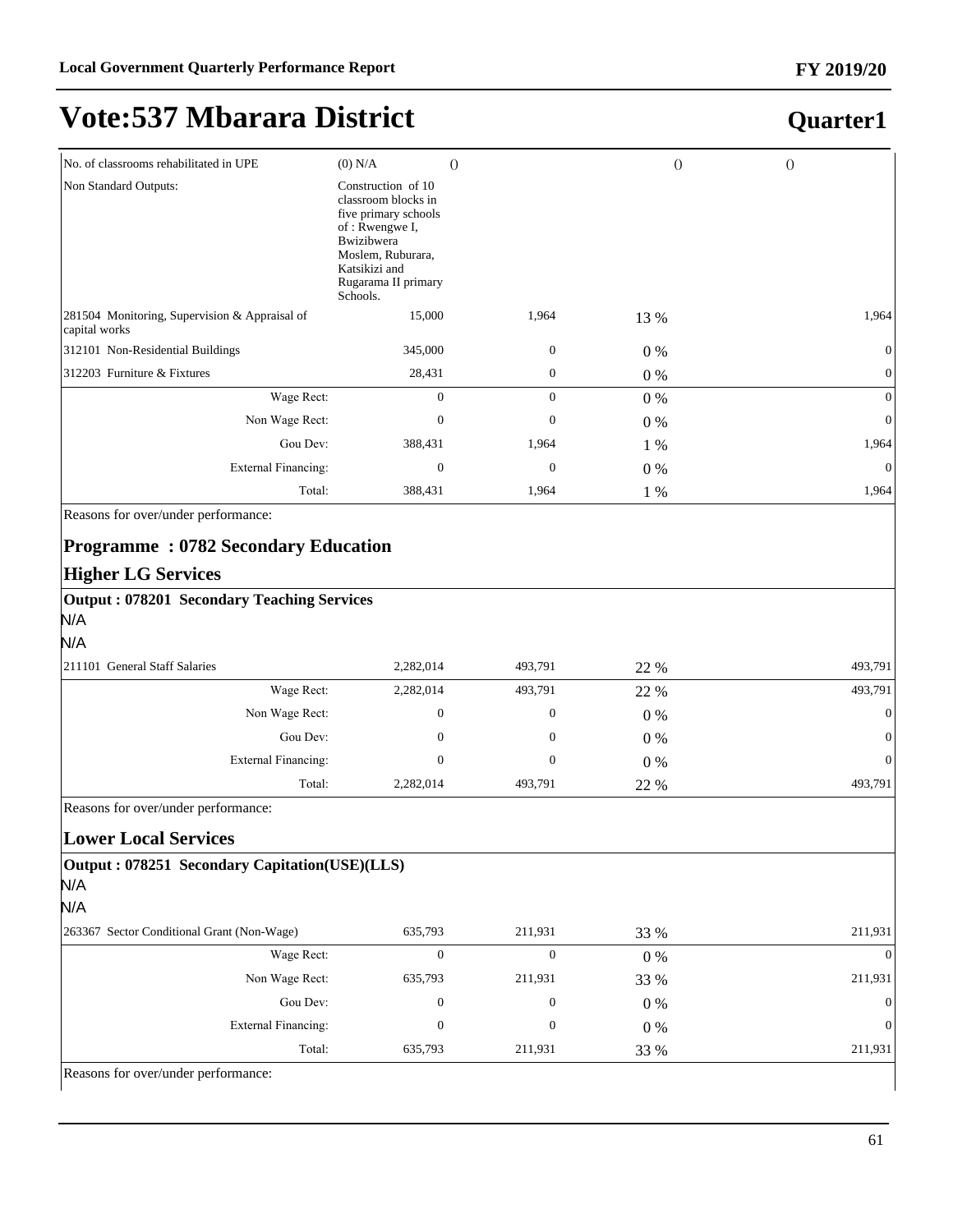### **Workplan : 6 Education**

 $\overline{\phantom{a}}$ 

| <b>Outputs and Performance Indicators</b><br>(Ushs Thousands)   | <b>Annual</b><br><b>Planned</b><br><b>Outputs</b>               | <b>Cumulative</b><br>Output<br><b>Performance</b> | % Peformance | Quarterly<br><b>Planned</b><br><b>Outputs</b>                | Quarterly<br>Output<br><b>Performance</b> |
|-----------------------------------------------------------------|-----------------------------------------------------------------|---------------------------------------------------|--------------|--------------------------------------------------------------|-------------------------------------------|
| <b>Capital Purchases</b>                                        |                                                                 |                                                   |              |                                                              |                                           |
| Output: 078280 Secondary School Construction and Rehabilitation |                                                                 |                                                   |              |                                                              |                                           |
| N/A                                                             |                                                                 |                                                   |              |                                                              |                                           |
| Non Standard Outputs:                                           | Construction of<br><b>Bukiro</b> Seed<br>Secondary School.      |                                                   |              |                                                              |                                           |
| 312101 Non-Residential Buildings                                | 842,851                                                         | 16,401                                            | 2 %          |                                                              | 16,401                                    |
| Wage Rect:                                                      | $\mathbf{0}$                                                    | $\mathbf{0}$                                      | 0%           |                                                              | $\mathbf{0}$                              |
| Non Wage Rect:                                                  | $\mathbf{0}$                                                    | $\mathbf{0}$                                      | $0\%$        |                                                              | $\boldsymbol{0}$                          |
| Gou Dev:                                                        | 842,851                                                         | 16,401                                            | 2 %          |                                                              | 16,401                                    |
| <b>External Financing:</b>                                      | $\mathbf{0}$                                                    | $\mathbf{0}$                                      | $0\%$        |                                                              | $\mathbf{0}$                              |
| Total:                                                          | 842,851                                                         | 16,401                                            | 2 %          |                                                              | 16,401                                    |
| Reasons for over/under performance:                             |                                                                 |                                                   |              |                                                              |                                           |
| <b>Programme: 0783 Skills Development</b>                       |                                                                 |                                                   |              |                                                              |                                           |
| <b>Higher LG Services</b>                                       |                                                                 |                                                   |              |                                                              |                                           |
| <b>Output: 078301 Tertiary Education Services</b>               |                                                                 |                                                   |              |                                                              |                                           |
| No. Of tertiary education Instructors paid salaries             | $(101)$ 101 tertiary<br>education instructors<br>paid salaries. | $\theta$                                          |              | $(25)25$ tertiary<br>education instructors<br>paid salaries. | $\Omega$                                  |
| No. of students in tertiary education                           | (1300) 1300<br>Students in tertiary<br>education.               | $\theta$                                          |              | $(325)325$ Students<br>in tertiary education.                | $\Omega$                                  |
| Non Standard Outputs:                                           | Payment of salaries<br>to tertiary education<br>instructors.    |                                                   |              | Payment of salaries<br>to tertiary education<br>instructors. |                                           |
| 211101 General Staff Salaries                                   | 901,051                                                         | 81,670                                            | 9 %          |                                                              | 81,670                                    |
| Wage Rect:                                                      | 901,051                                                         | 81,670                                            | 9 %          |                                                              | 81,670                                    |
| Non Wage Rect:                                                  | $\boldsymbol{0}$                                                | $\boldsymbol{0}$                                  | $0\%$        |                                                              | $\boldsymbol{0}$                          |
| Gou Dev:                                                        | $\boldsymbol{0}$                                                | $\boldsymbol{0}$                                  | $0\%$        |                                                              | $\boldsymbol{0}$                          |
| <b>External Financing:</b>                                      | $\mathbf{0}$                                                    | $\mathbf{0}$                                      | $0\%$        |                                                              | $\boldsymbol{0}$                          |
| Total:                                                          | 901,051                                                         | 81,670                                            | 9 %          |                                                              | 81,670                                    |
| Reasons for over/under performance:                             |                                                                 |                                                   |              |                                                              |                                           |
| <b>Lower Local Services</b>                                     |                                                                 |                                                   |              |                                                              |                                           |
| <b>Output: 078351 Skills Development Services</b>               |                                                                 |                                                   |              |                                                              |                                           |
| N/A                                                             |                                                                 |                                                   |              |                                                              |                                           |
| N/A                                                             |                                                                 |                                                   |              |                                                              |                                           |
| 263367 Sector Conditional Grant (Non-Wage)                      | 244,988                                                         | 81,663                                            | 33 %         |                                                              | 81,663                                    |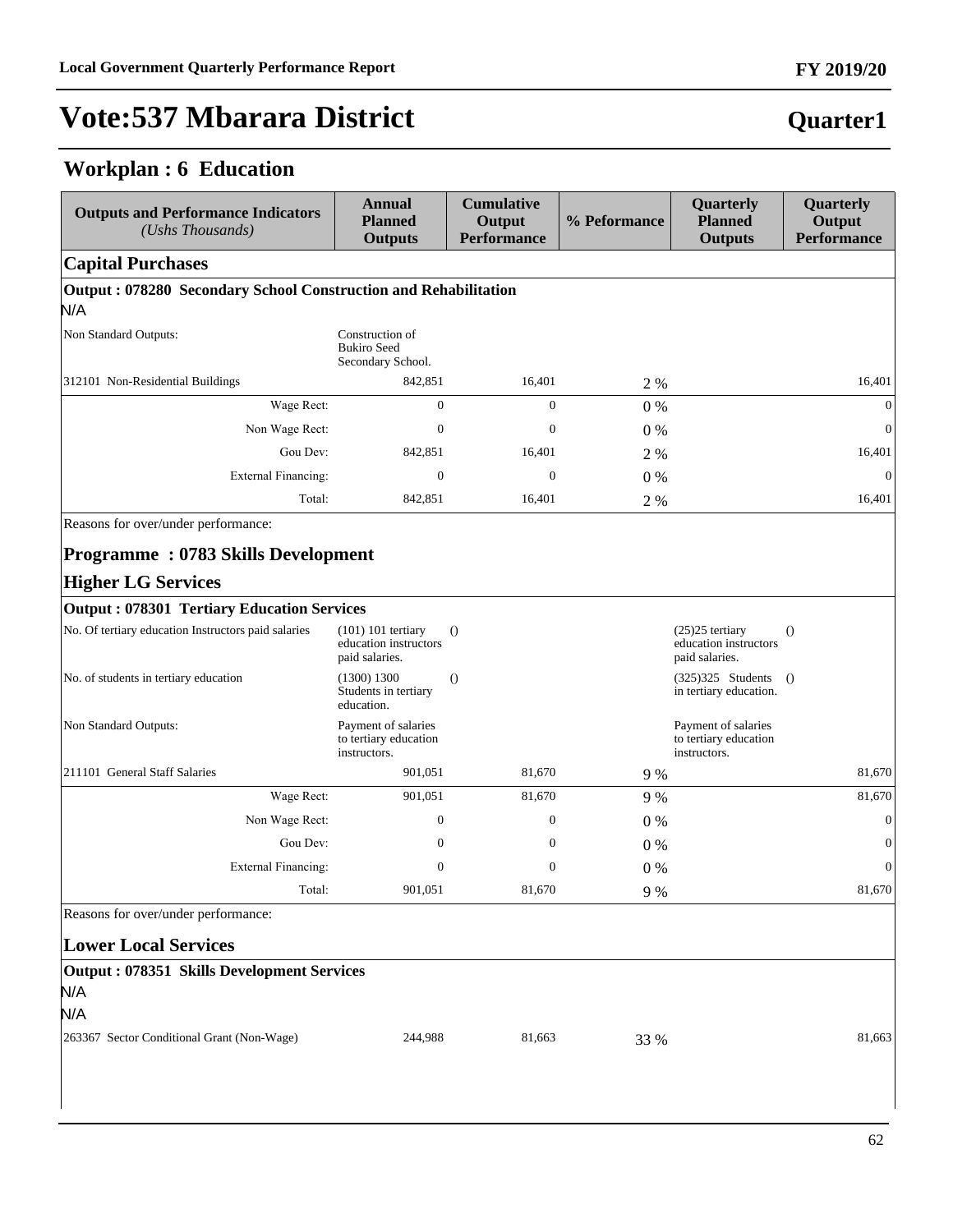### **Quarter1**

| Wage Rect:                 |         |        | $0\%$ | 0                |
|----------------------------|---------|--------|-------|------------------|
| Non Wage Rect:             | 244,988 | 81,663 | 33 %  | 81,663           |
| Gou Dev:                   |         |        | $0\%$ | 0                |
| <b>External Financing:</b> |         |        | $0\%$ | $\boldsymbol{0}$ |
| Total:                     | 244,988 | 81,663 | 33 %  | 81,663           |

Reasons for over/under performance:

#### **Programme : 0784 Education & Sports Management and Inspection**

#### **Higher LG Services**

| Output: 078401 Monitoring and Supervision of Primary and Secondary Education<br>N/A |                                                                                                             |                |       |              |
|-------------------------------------------------------------------------------------|-------------------------------------------------------------------------------------------------------------|----------------|-------|--------------|
| N/A                                                                                 |                                                                                                             |                |       |              |
| 211103 Allowances (Incl. Casuals, Temporary)                                        | 13,500                                                                                                      | 2,438          | 18 %  | 2,438        |
| 221008 Computer supplies and Information<br>Technology (IT)                         | 7,622                                                                                                       | $\overline{0}$ | 0%    | $\Omega$     |
| 221011 Printing, Stationery, Photocopying and<br><b>Binding</b>                     | 3,200                                                                                                       | 1,729          | 54 %  | 1,729        |
| 227001 Travel inland                                                                | 26,906                                                                                                      | 8,000          | 30 %  | 8,000        |
| Wage Rect:                                                                          | $\Omega$                                                                                                    | $\Omega$       | $0\%$ |              |
| Non Wage Rect:                                                                      | 51,228                                                                                                      | 12,167         | 24 %  | 12,167       |
| Gou Dev:                                                                            | $\mathbf{0}$                                                                                                | $\theta$       | $0\%$ |              |
| <b>External Financing:</b>                                                          | $\mathbf{0}$                                                                                                | $\overline{0}$ | $0\%$ | $\mathbf{0}$ |
| Total:                                                                              | 51,228                                                                                                      | 12,167         | 24 %  | 12,167       |
| Reasons for over/under performance:                                                 |                                                                                                             |                |       |              |
| Output: 078403 Sports Development services                                          |                                                                                                             |                |       |              |
| N/A                                                                                 |                                                                                                             |                |       |              |
| Non Standard Outputs:                                                               | Fielding of district<br>team at National<br>level in ball games,<br>athletics and music<br>dance and drama. |                |       |              |

|                                               | auncues and music<br>dance and drama. |          |       |                |
|-----------------------------------------------|---------------------------------------|----------|-------|----------------|
| 211103 Allowances (Incl. Casuals, Temporary)  | 8,000                                 | 1,000    | 13 %  | 1,000          |
| 221001 Advertising and Public Relations       | 100                                   | $\theta$ | $0\%$ | $\theta$       |
| 221002 Workshops and Seminars                 | 6,000                                 | $\theta$ | $0\%$ | $\mathbf{0}$   |
| 221005 Hire of Venue (chairs, projector, etc) | 5,500                                 | 3,079    | 56 %  | 3,079          |
| 221009 Welfare and Entertainment              | 19,400                                | 5,321    | 27 %  | 5,321          |
| 221017 Subscriptions                          | 1,500                                 | $\theta$ | $0\%$ | $\overline{0}$ |
| 227001 Travel inland                          | 19,250                                | 4,875    | 25 %  | 4,875          |
| Wage Rect:                                    | $\overline{0}$                        | $\theta$ | 0 %   | $\theta$       |
| Non Wage Rect:                                | 59,750                                | 14,275   | 24 %  | 14,275         |
| Gou Dev:                                      | $\theta$                              | $\theta$ | $0\%$ | $\theta$       |
| External Financing:                           | $\Omega$                              | $\theta$ | $0\%$ | $\theta$       |
| Total:                                        | 59,750                                | 14,275   | 24 %  | 14,275         |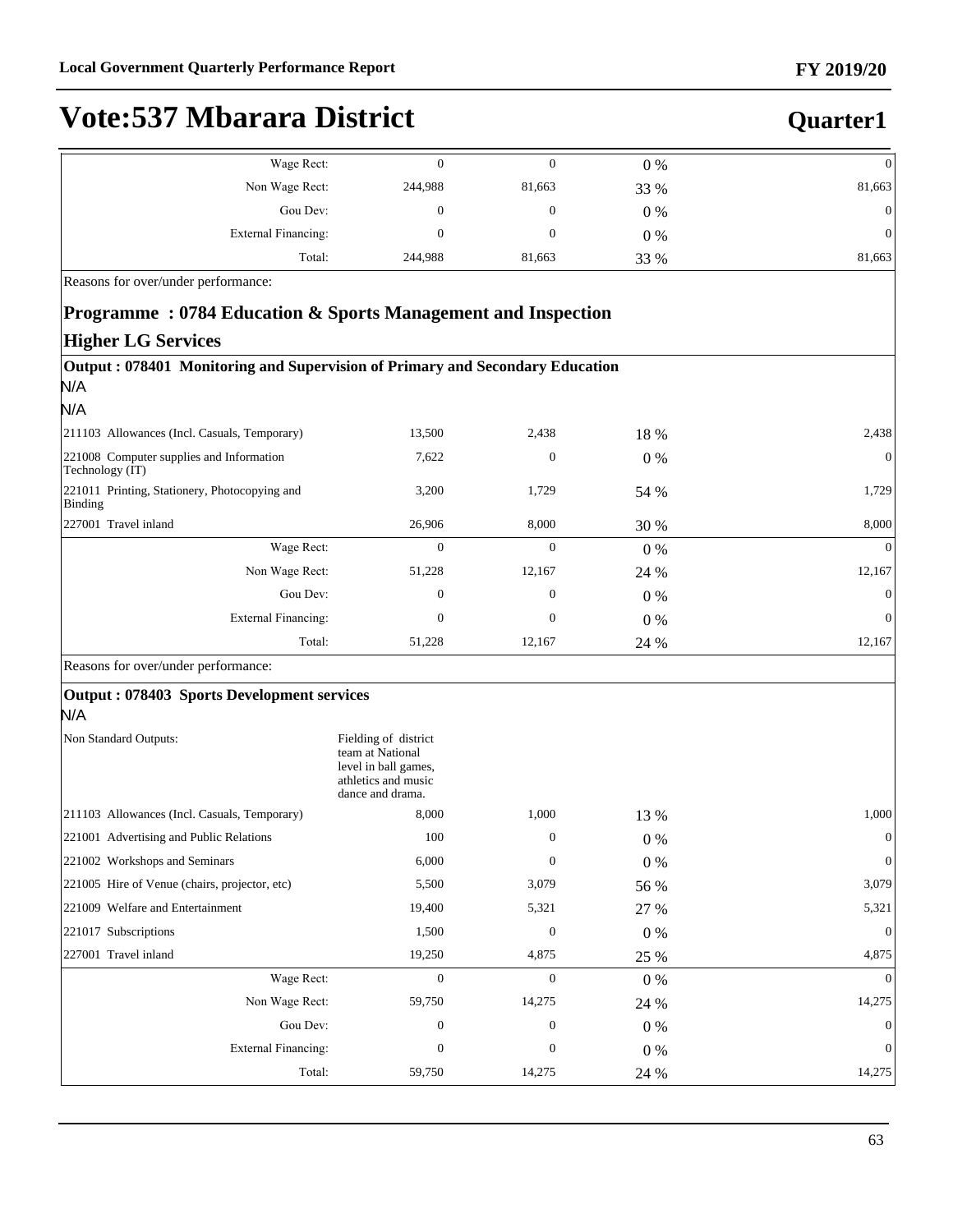### **Workplan : 6 Education**

| <b>Outputs and Performance Indicators</b><br>(Ushs Thousands) | <b>Annual</b><br><b>Planned</b><br><b>Outputs</b>                                                                                                                                 | <b>Cumulative</b><br>Output<br><b>Performance</b> | % Peformance | Quarterly<br><b>Planned</b><br><b>Outputs</b>                                                                                                                                     | Quarterly<br>Output<br><b>Performance</b> |
|---------------------------------------------------------------|-----------------------------------------------------------------------------------------------------------------------------------------------------------------------------------|---------------------------------------------------|--------------|-----------------------------------------------------------------------------------------------------------------------------------------------------------------------------------|-------------------------------------------|
| Reasons for over/under performance:                           |                                                                                                                                                                                   |                                                   |              |                                                                                                                                                                                   |                                           |
| <b>Output: 078405 Education Management Services</b><br>N/A    |                                                                                                                                                                                   |                                                   |              |                                                                                                                                                                                   |                                           |
| Non Standard Outputs:                                         | Payment of staff<br>allowances<br>Payment of<br>departmental staff<br>salaries.<br>Payment of office<br>utilities<br>General office<br>coordinated<br>Payment of staff<br>welfare |                                                   |              | Payment of staff<br>allowances<br>Payment of<br>departmental staff<br>salaries.<br>Payment of office<br>utilities<br>General office<br>coordinated<br>Payment of staff<br>welfare |                                           |
| 211101 General Staff Salaries                                 | 94.023                                                                                                                                                                            | 22,026                                            | 23 %         |                                                                                                                                                                                   | 22,026                                    |
| 211103 Allowances (Incl. Casuals, Temporary)                  | 2,000                                                                                                                                                                             | 153                                               | 8 %          |                                                                                                                                                                                   | 153                                       |
| 221009 Welfare and Entertainment                              | 5,250                                                                                                                                                                             | 484                                               | 9 %          |                                                                                                                                                                                   | 484                                       |
| 223005 Electricity                                            | 2,000                                                                                                                                                                             | 300                                               | 15 %         |                                                                                                                                                                                   | 300                                       |
| 223006 Water                                                  | 1,000                                                                                                                                                                             | $\mathbf{0}$                                      | $0\%$        |                                                                                                                                                                                   | $\overline{0}$                            |
| 227001 Travel inland                                          | 3,501                                                                                                                                                                             | 550                                               | 16 %         |                                                                                                                                                                                   | 550                                       |
| Wage Rect:                                                    | 94,023                                                                                                                                                                            | 22,026                                            | 23 %         |                                                                                                                                                                                   | 22,026                                    |
| Non Wage Rect:                                                | 13,751                                                                                                                                                                            | 1,487                                             | 11 %         |                                                                                                                                                                                   | 1,487                                     |
| Gou Dev:                                                      | $\mathbf{0}$                                                                                                                                                                      | $\mathbf{0}$                                      | $0\%$        |                                                                                                                                                                                   | $\mathbf{0}$                              |
| <b>External Financing:</b>                                    | $\Omega$                                                                                                                                                                          | $\Omega$                                          | $0\%$        |                                                                                                                                                                                   | $\mathbf{0}$                              |
| Total:                                                        | 107,773                                                                                                                                                                           | 23,513                                            | 22 %         |                                                                                                                                                                                   | 23,513                                    |
| Reasons for over/under performance:                           |                                                                                                                                                                                   |                                                   |              |                                                                                                                                                                                   |                                           |
| Total For Education : Wage Rect:                              | 9,686,668                                                                                                                                                                         | 2,177,450                                         | 22 %         |                                                                                                                                                                                   | 2,177,450                                 |
| Non-Wage Reccurent:                                           | 1,486,309                                                                                                                                                                         | 475,934                                           | 32 %         |                                                                                                                                                                                   | 475,934                                   |
| GoU Dev:                                                      | 1,231,282                                                                                                                                                                         | 18,365                                            | 1%           |                                                                                                                                                                                   | 18,365                                    |
| Donor Dev:                                                    | $\theta$                                                                                                                                                                          | 0                                                 | $0\%$        |                                                                                                                                                                                   | $\theta$                                  |
| Grand Total:                                                  | 12,404,259                                                                                                                                                                        | 2,671,749                                         | 21.5%        |                                                                                                                                                                                   | 2,671,749                                 |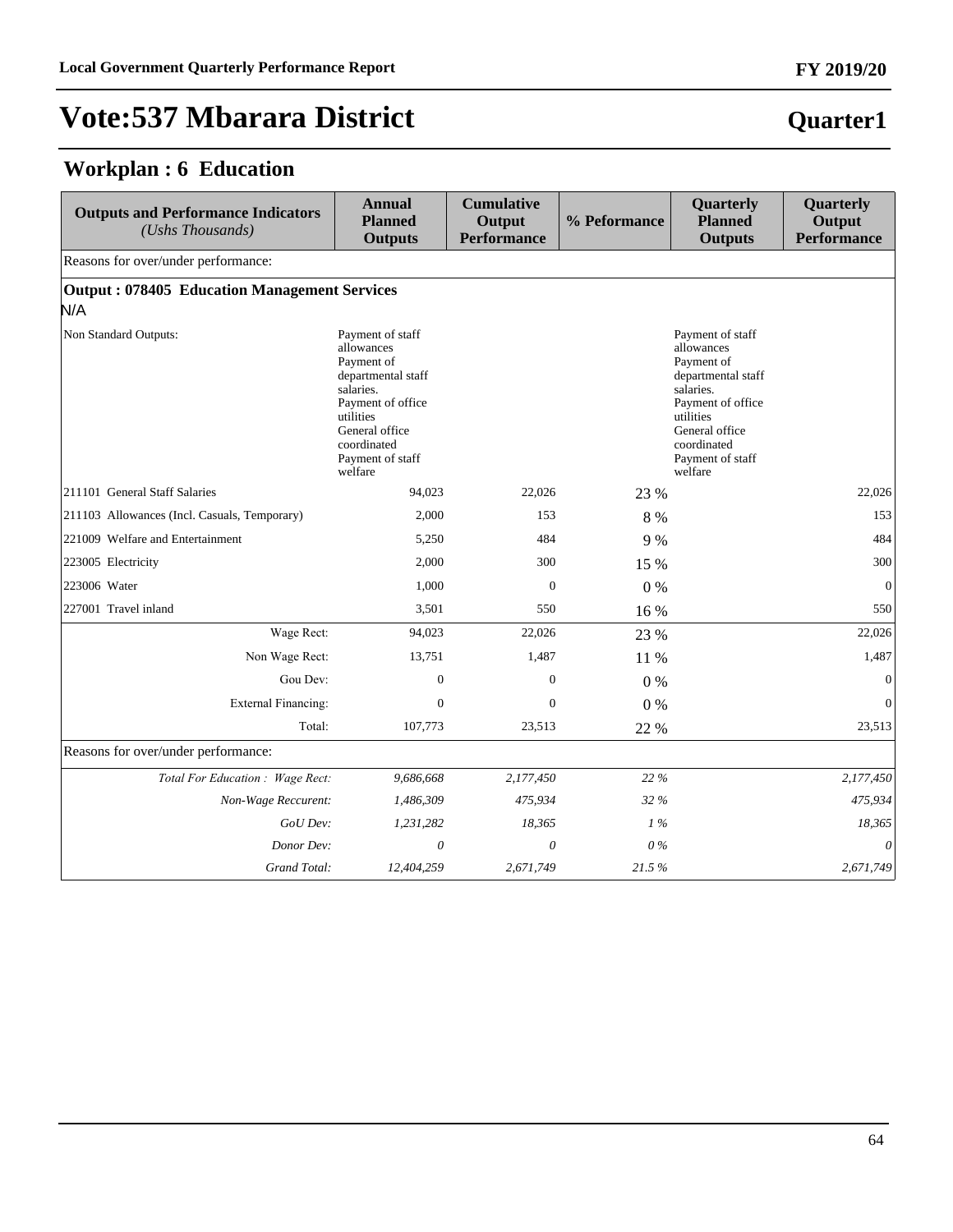#### **FY 2019/20**

### **Quarter1**

#### **Workplan : 7a Roads and Engineering**

| <b>Outputs and Performance Indicators</b><br>(Ushs Thousands)                                                                                | Annual<br><b>Planned</b><br><b>Outputs</b>                                                                                       | <b>Cumulative</b><br>Output<br><b>Performance</b>                                                                        | % Peformance | <b>Quarterly</b><br><b>Planned</b><br><b>Outputs</b>                                                                                                                     | Quarterly<br>Output<br><b>Performance</b>                                                                                |
|----------------------------------------------------------------------------------------------------------------------------------------------|----------------------------------------------------------------------------------------------------------------------------------|--------------------------------------------------------------------------------------------------------------------------|--------------|--------------------------------------------------------------------------------------------------------------------------------------------------------------------------|--------------------------------------------------------------------------------------------------------------------------|
| <b>Programme: 0481 District, Urban and Community Access Roads</b>                                                                            |                                                                                                                                  |                                                                                                                          |              |                                                                                                                                                                          |                                                                                                                          |
| <b>Higher LG Services</b>                                                                                                                    |                                                                                                                                  |                                                                                                                          |              |                                                                                                                                                                          |                                                                                                                          |
| <b>Output: 048108 Operation of District Roads Office</b>                                                                                     |                                                                                                                                  |                                                                                                                          |              |                                                                                                                                                                          |                                                                                                                          |
| N/A                                                                                                                                          |                                                                                                                                  |                                                                                                                          |              |                                                                                                                                                                          |                                                                                                                          |
| Non Standard Outputs:                                                                                                                        | 1. Payments of<br>general staff salaries<br>to works staff<br>2. Operation and<br>maintenance of<br>district engineers<br>office | 1. General staff<br>salaries paid for<br>three months<br>2. District Engineer's<br>office maintained for<br>three months |              | 1. Payments of<br>general staff salaries<br>to works staff for<br>three months<br>2. Operation and<br>maintenance of<br>district engineers<br>office for three<br>months | 1. General staff<br>salaries paid for<br>three months<br>2. District Engineer's<br>office maintained for<br>three months |
| 211101 General Staff Salaries                                                                                                                | 100,363                                                                                                                          | 24,706                                                                                                                   | 25 %         |                                                                                                                                                                          | 24,706                                                                                                                   |
| 211103 Allowances (Incl. Casuals, Temporary)                                                                                                 | 9,696                                                                                                                            | 151                                                                                                                      | 2 %          |                                                                                                                                                                          | 151                                                                                                                      |
| 221007 Books, Periodicals & Newspapers                                                                                                       | 720                                                                                                                              | 60                                                                                                                       | 8 %          |                                                                                                                                                                          | 60                                                                                                                       |
| 221009 Welfare and Entertainment                                                                                                             | 2,400                                                                                                                            | $\mathbf{0}$                                                                                                             | 0%           |                                                                                                                                                                          | $\overline{0}$                                                                                                           |
| 221011 Printing, Stationery, Photocopying and<br><b>Binding</b>                                                                              | 4,800                                                                                                                            | 1,564                                                                                                                    | 33 %         |                                                                                                                                                                          | 1,564                                                                                                                    |
| 221012 Small Office Equipment                                                                                                                | 480                                                                                                                              | $\overline{0}$                                                                                                           | $0\%$        |                                                                                                                                                                          | $\mathbf{0}$                                                                                                             |
| 222001 Telecommunications                                                                                                                    | 800                                                                                                                              | 130                                                                                                                      | 16 %         |                                                                                                                                                                          | 130                                                                                                                      |
| 223005 Electricity                                                                                                                           | 1,200                                                                                                                            | 300                                                                                                                      | 25 %         |                                                                                                                                                                          | 300                                                                                                                      |
| 223006 Water                                                                                                                                 | 600                                                                                                                              | 150                                                                                                                      | 25 %         |                                                                                                                                                                          | 150                                                                                                                      |
| 227001 Travel inland                                                                                                                         | 4,800                                                                                                                            | 1,085                                                                                                                    | 23 %         |                                                                                                                                                                          | 1,085                                                                                                                    |
| Wage Rect:                                                                                                                                   | 100,363                                                                                                                          | 24,706                                                                                                                   | 25 %         |                                                                                                                                                                          | 24,706                                                                                                                   |
| Non Wage Rect:                                                                                                                               | 25,496                                                                                                                           | 3,440                                                                                                                    | 13 %         |                                                                                                                                                                          | 3,440                                                                                                                    |
| Gou Dev:                                                                                                                                     | $\mathbf{0}$                                                                                                                     | $\mathbf{0}$                                                                                                             | 0%           |                                                                                                                                                                          | $\mathbf{0}$                                                                                                             |
| <b>External Financing:</b>                                                                                                                   | $\mathbf{0}$                                                                                                                     | $\mathbf{0}$                                                                                                             | $0\%$        |                                                                                                                                                                          | $\Omega$                                                                                                                 |
| Total:                                                                                                                                       | 125,859                                                                                                                          | 28,146                                                                                                                   | 22 %         |                                                                                                                                                                          | 28,146                                                                                                                   |
| Reasons for over/under performance:<br><b>Lower Local Services</b><br><b>Output: 048157 Bottle necks Clearance on Community Access Roads</b> | Nil                                                                                                                              |                                                                                                                          |              |                                                                                                                                                                          |                                                                                                                          |

| No. of bottlenecks cleared on community Access<br>Roads | (7) Grading of one<br>community access<br>road in each of the<br>seven sub counties |  |     | ()Grading of one<br>community access<br>road in each of two<br>sub counties | $(0)$ Funds to be<br>released in O <sub>2</sub> |  |
|---------------------------------------------------------|-------------------------------------------------------------------------------------|--|-----|-----------------------------------------------------------------------------|-------------------------------------------------|--|
| Non Standard Outputs:                                   | N/A                                                                                 |  |     | N/A                                                                         | N/A                                             |  |
| 263104 Transfers to other govt. units (Current)         | 101.712                                                                             |  | 0 % |                                                                             |                                                 |  |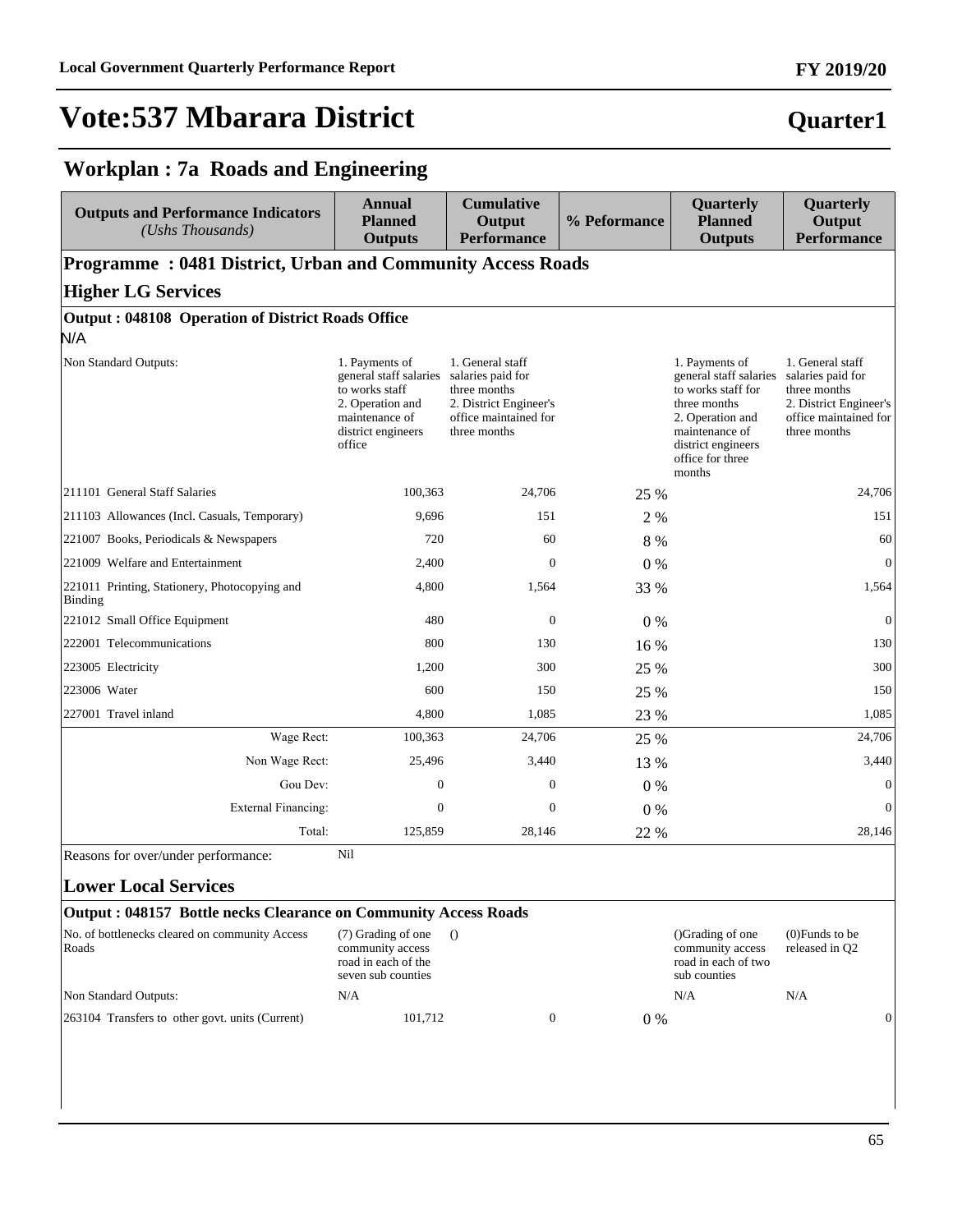| Wage Rect:                                                | $\overline{0}$                                                                                                                                                                                                                                                                                                                                                                                                                                                                                                            | $\boldsymbol{0}$                                                                                                                                    | 0%    |                                                                                                                                                                                          | $\boldsymbol{0}$                                                                                                                                    |
|-----------------------------------------------------------|---------------------------------------------------------------------------------------------------------------------------------------------------------------------------------------------------------------------------------------------------------------------------------------------------------------------------------------------------------------------------------------------------------------------------------------------------------------------------------------------------------------------------|-----------------------------------------------------------------------------------------------------------------------------------------------------|-------|------------------------------------------------------------------------------------------------------------------------------------------------------------------------------------------|-----------------------------------------------------------------------------------------------------------------------------------------------------|
| Non Wage Rect:                                            | 101,712                                                                                                                                                                                                                                                                                                                                                                                                                                                                                                                   | $\mathbf{0}$                                                                                                                                        | 0%    |                                                                                                                                                                                          | $\mathbf{0}$                                                                                                                                        |
| Gou Dev:                                                  | $\mathbf{0}$                                                                                                                                                                                                                                                                                                                                                                                                                                                                                                              | $\boldsymbol{0}$                                                                                                                                    | $0\%$ |                                                                                                                                                                                          | $\mathbf{0}$                                                                                                                                        |
| <b>External Financing:</b>                                | $\mathbf{0}$                                                                                                                                                                                                                                                                                                                                                                                                                                                                                                              | $\mathbf{0}$                                                                                                                                        | $0\%$ |                                                                                                                                                                                          | $\mathbf{0}$                                                                                                                                        |
| Total:                                                    | 101,712                                                                                                                                                                                                                                                                                                                                                                                                                                                                                                                   | $\boldsymbol{0}$                                                                                                                                    | $0\%$ |                                                                                                                                                                                          | $\boldsymbol{0}$                                                                                                                                    |
| Reasons for over/under performance:                       | Nil                                                                                                                                                                                                                                                                                                                                                                                                                                                                                                                       |                                                                                                                                                     |       |                                                                                                                                                                                          |                                                                                                                                                     |
| <b>Output: 048158 District Roads Maintainence (URF)</b>   |                                                                                                                                                                                                                                                                                                                                                                                                                                                                                                                           |                                                                                                                                                     |       |                                                                                                                                                                                          |                                                                                                                                                     |
| Length in Km of District roads routinely maintained       | (224) Maintainable<br>feeder roads in the<br>whole district<br>(manual routine)<br>Maintenance of<br>feeder roads)                                                                                                                                                                                                                                                                                                                                                                                                        | $(224)$ Routine<br>manual maintenance<br>of feeder roads<br>carried out for one<br>month                                                            |       | ()Maintainable<br>feeder roads in the<br>whole district<br>(manual routine)<br>Routine Manual<br>Maintenance of<br>feeder roads for<br>three months                                      | $(224)$ Routine<br>manual maintenance<br>of feeder roads<br>carried out for one<br>month                                                            |
| Length in Km of District roads periodically<br>maintained | (56) Grading and<br>spot graveling of<br>Selected feeder<br>roads in the whole<br>district carried out<br>thus: 1. Bwizibwera-<br>Mabira-Kitookye-<br>Rwenshanku 12km<br>2.Amabare-<br>Nyabisirira-Kiruhura<br>Border 9.5km 3.<br>Bunenero-<br>Kaguhanzya-<br>Kyamatambarire 4<br>out of 10km 4.<br>Orutaitsire-Kabare-<br>Mile26 5km 5.<br>Kibega-<br>Nyakatookye-<br>Nyakabirizi 4.9km<br>6. Kanyeganyegye-<br>Runengo 9km 7.<br>Bukiro-Rubare-<br>Rubindi 2 out of<br>16km 8. Kashaka-<br>Karuyenje 2 out of<br>21.5km | (4) Grading and spot<br>graveling of Bukiro-<br>Rubare-Rubindi road<br>carried out<br>Spot graveling of<br>Kashaka-Karuyenje<br>road partially done |       | $( )1.$ Grading and<br>spot gravelling of<br>Bukiro-Rubare-<br>Rubindi road-3km<br>out of 16km<br>2. Grading and spot<br>gravelling of<br>Kashaka-karuyenje<br>road-2km out of<br>21.5km | (4) Grading and spot<br>graveling of Bukiro-<br>Rubare-Rubindi road<br>carried out<br>Spot graveling of<br>Kashaka-Karuyenje<br>road partially done |
| No. of bridges maintained                                 | (10) Supply and<br>installation of<br>culverts along<br>selected Feeder<br>Roads thus: 1.<br>Bukiro-Rubare-<br>Rubindi 02Lines 2.<br>Rubindi-Kyandahi-<br>Kagongi 01Line 3.<br>Bwizibwera-Mabira-<br>Kitookye 02Lines 4.<br>Rubaya-kasusano<br>$01$ Line 5.<br>Kanyeganyegye-<br>Runengo 01Line 6.<br>Ntuura-<br>Nyaminyobwa-<br>Nkondo 02Lines 7.<br>Kashaka-Karuyenje<br>01Line                                                                                                                                         | $(0)$ Supply and<br>installation of<br>culverts under<br>procurement process                                                                        |       | ()Supply and<br>installation of<br>culverts along<br>selected Feeder<br>Roads thus:<br>1. Bukiro-Rubare-<br>Rubindi 02Lines<br>2. Rubindi-<br>Kyandahi-Kagongi<br>01Line                 | $(0)$ Supply and<br>installation of<br>culverts under<br>procurement process                                                                        |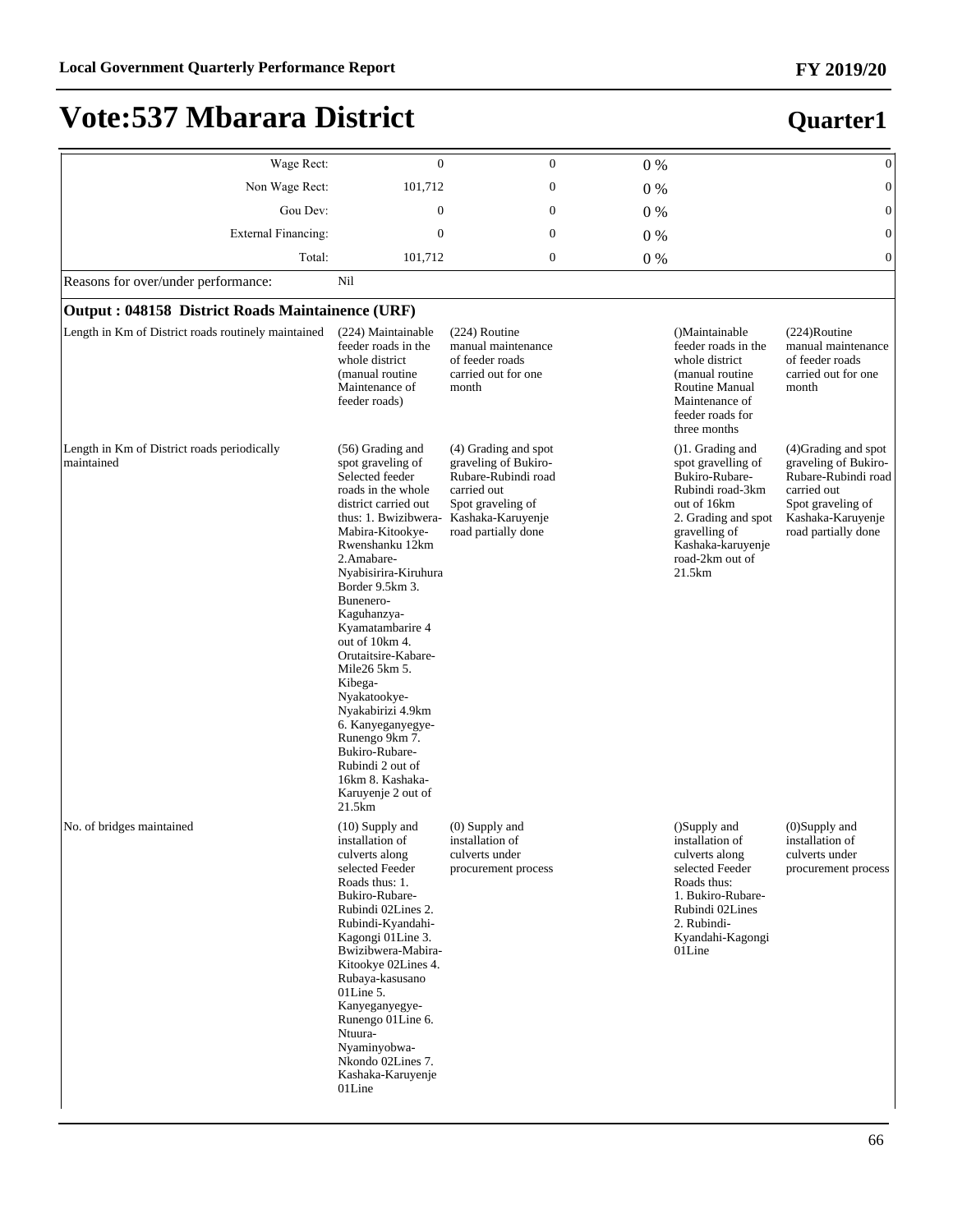#### **FY 2019/20**

# **Vote:537 Mbarara District**

#### **Quarter1**

| Non Standard Outputs:                           | N/A     | N/A    |       | N/A<br>N/A     |
|-------------------------------------------------|---------|--------|-------|----------------|
| 263104 Transfers to other govt. units (Current) | 369,495 | 65,286 | 18 %  | 65,286         |
| Wage Rect:                                      | 0       | 0      | $0\%$ | $\overline{0}$ |
| Non Wage Rect:                                  | 369,495 | 65,286 | 18 %  | 65,286         |
| Gou Dev:                                        | 0       | 0      | $0\%$ | $\overline{0}$ |
| External Financing:                             | 0       | 0      | $0\%$ | $\overline{0}$ |
| Total:                                          | 369,495 | 65,286 | 18 %  | 65,286         |

Reasons for over/under performance: Heavy rains caused delays in implementation of roadworks

#### **Programme : 0482 District Engineering Services**

#### **Higher LG Services**

| Output: 048201 Buildings Maintenance         |                                                                                                                                                                                                                                                                                                                                                                                                                                                                                                                    |              |       |              |
|----------------------------------------------|--------------------------------------------------------------------------------------------------------------------------------------------------------------------------------------------------------------------------------------------------------------------------------------------------------------------------------------------------------------------------------------------------------------------------------------------------------------------------------------------------------------------|--------------|-------|--------------|
| N/A                                          |                                                                                                                                                                                                                                                                                                                                                                                                                                                                                                                    |              |       |              |
| Non Standard Outputs:                        | 1. Maintenance of<br>1. Maintenance of<br>office building<br>office building<br>(cleaning) at District<br>(cleaning) at District<br>headquarters<br>headquarters for<br>2. Maintenance of<br>three months<br>2. Maintenance of<br>compounds at<br>headquarters<br>compounds at<br>3. Facilitation of<br>headquarters for<br>works staff at<br>three months<br>3. Facilitation of<br>headquarters<br>works staff at<br>(transport)<br>allowances)<br>headquarters<br>(transport)<br>allowances) for three<br>months |              |       |              |
| 211103 Allowances (Incl. Casuals, Temporary) | 6,000                                                                                                                                                                                                                                                                                                                                                                                                                                                                                                              | $\mathbf{0}$ | $0\%$ | $\mathbf{0}$ |
| 224004 Cleaning and Sanitation               | 12,840                                                                                                                                                                                                                                                                                                                                                                                                                                                                                                             | $\mathbf{0}$ | $0\%$ | $\mathbf{0}$ |
| 228001 Maintenance - Civil                   | 83,530                                                                                                                                                                                                                                                                                                                                                                                                                                                                                                             | $\mathbf{0}$ | $0\%$ | $\mathbf{0}$ |
| Wage Rect:                                   | $\overline{0}$                                                                                                                                                                                                                                                                                                                                                                                                                                                                                                     | $\mathbf{0}$ | $0\%$ | $\mathbf{0}$ |
| Non Wage Rect:                               | 102,370                                                                                                                                                                                                                                                                                                                                                                                                                                                                                                            | $\mathbf{0}$ | $0\%$ | $\mathbf{0}$ |
| Gou Dev:                                     | $\mathbf{0}$                                                                                                                                                                                                                                                                                                                                                                                                                                                                                                       | $\mathbf{0}$ | $0\%$ | $\mathbf{0}$ |
| <b>External Financing:</b>                   | $\mathbf{0}$                                                                                                                                                                                                                                                                                                                                                                                                                                                                                                       | $\mathbf{0}$ | $0\%$ | $\mathbf{0}$ |
| Total:                                       | 102,370                                                                                                                                                                                                                                                                                                                                                                                                                                                                                                            | $\mathbf{0}$ | $0\%$ | $\mathbf{0}$ |

Reasons for over/under performance:

#### **Output : 048202 Vehicle Maintenance**  N/A Non Standard Outputs: 1. Maintenance (service and repairs) of Works Service Vehicles at District Headquarters Maintenance (service and repairs) of Works Service Vehicles at District Headquarters for three months 228002 Maintenance - Vehicles 18,000 1,427 8 % 1,427 1,427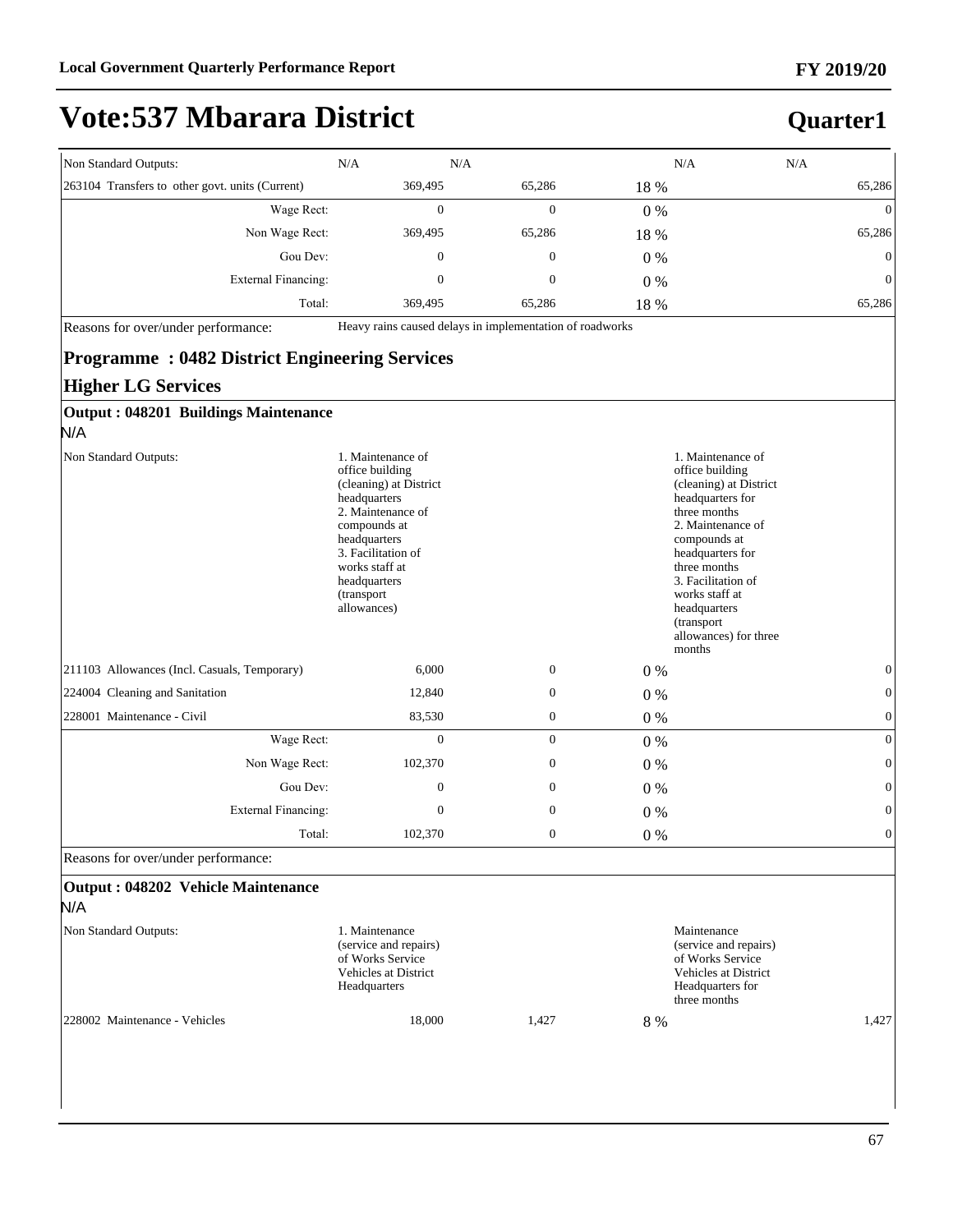| Wage Rect:                                               | $\mathbf{0}$   | $\overline{0}$ | $0\%$   | $\mathbf{0}$ |
|----------------------------------------------------------|----------------|----------------|---------|--------------|
| Non Wage Rect:                                           | 18,000         | 1,427          | $8\ \%$ | 1,427        |
| Gou Dev:                                                 | $\theta$       | $\mathbf{0}$   | $0\%$   | $\mathbf{0}$ |
| <b>External Financing:</b>                               | $\theta$       | $\mathbf{0}$   | $0\%$   | $\Omega$     |
| Total:                                                   | 18,000         | 1,427          | $8\ \%$ | 1,427        |
| Reasons for over/under performance:                      |                |                |         |              |
| Output: 048203 Plant Maintenance                         |                |                |         |              |
| N/A                                                      |                |                |         |              |
| N/A                                                      |                |                |         |              |
| 228003 Maintenance - Machinery, Equipment &<br>Furniture | 48,600         | 4,950          | 10 %    | 4,950        |
| Wage Rect:                                               | $\overline{0}$ | $\mathbf{0}$   | $0\%$   | $\Omega$     |
| Non Wage Rect:                                           | 48,600         | 4,950          | 10 %    | 4,950        |
| Gou Dev:                                                 | $\mathbf{0}$   | 0              | $0\%$   | $\Omega$     |
| <b>External Financing:</b>                               | $\theta$       | $\mathbf{0}$   | $0\%$   | $\theta$     |
| Total:                                                   | 48,600         | 4,950          | 10 %    | 4,950        |
| Reasons for over/under performance:                      |                |                |         |              |
| Total For Roads and Engineering: Wage Rect:              | 100,363        | 24,706         | 25 %    | 24,706       |
| Non-Wage Reccurent:                                      | 665,673        | 75,103         | $11\%$  | 75,103       |
| GoU Dev:                                                 | 0              | 0              | $0\%$   | 0            |
| Donor Dev:                                               | 0              | 0              | 0%      | 0            |
| Grand Total:                                             | 766,036        | 99,809         | 13.0%   | 99,809       |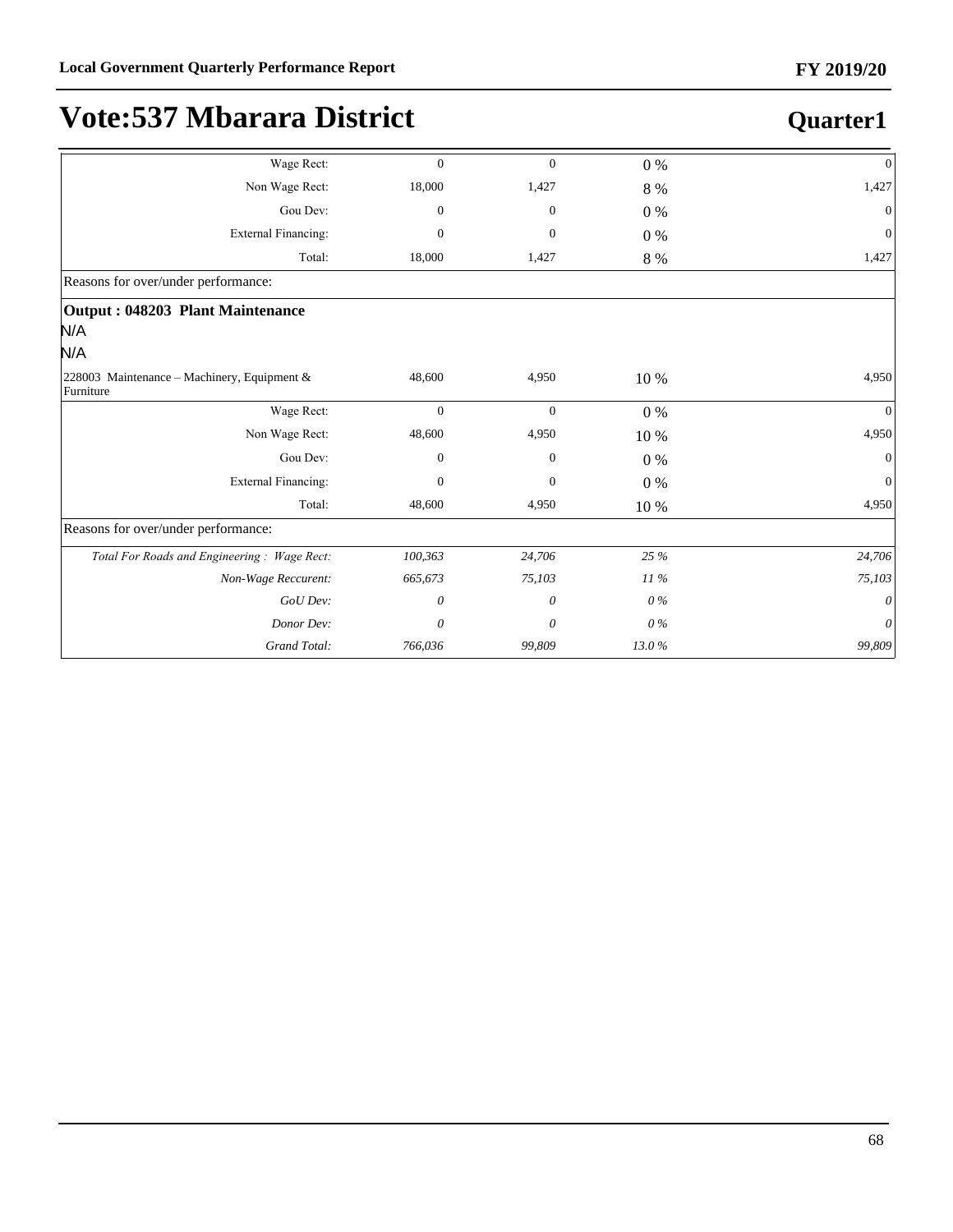#### **Workplan : 7b Water**

| <b>Outputs and Performance Indicators</b><br>(Ushs Thousands) | <b>Annual</b><br><b>Planned</b><br><b>Outputs</b>                                                                                                                            | <b>Cumulative</b><br>Output<br><b>Performance</b>                                         | % Peformance | <b>Quarterly</b><br><b>Planned</b><br><b>Outputs</b>                                                                                                                              | <b>Quarterly</b><br>Output<br><b>Performance</b>                                                                               |  |  |  |
|---------------------------------------------------------------|------------------------------------------------------------------------------------------------------------------------------------------------------------------------------|-------------------------------------------------------------------------------------------|--------------|-----------------------------------------------------------------------------------------------------------------------------------------------------------------------------------|--------------------------------------------------------------------------------------------------------------------------------|--|--|--|
| <b>Programme: 0981 Rural Water Supply and Sanitation</b>      |                                                                                                                                                                              |                                                                                           |              |                                                                                                                                                                                   |                                                                                                                                |  |  |  |
| <b>Higher LG Services</b>                                     |                                                                                                                                                                              |                                                                                           |              |                                                                                                                                                                                   |                                                                                                                                |  |  |  |
| Output: 098101 Operation of the District Water Office<br>N/A  |                                                                                                                                                                              |                                                                                           |              |                                                                                                                                                                                   |                                                                                                                                |  |  |  |
| Non Standard Outputs:                                         | Staff salaries paid<br>for $12$<br>months, motorcycles<br>and , work plans and<br>consultative<br>meetings done<br>utilities paid and<br>staff tea for twelve<br>moths paid. | Salaries for three<br>months paid one<br>quarterly Report<br>submitted to the<br>ministry |              | staff Staff salaries<br>paid for<br>3<br>months, motorcycles<br>and ,work plans and<br>consultative<br>meetings done<br>utilities paid and<br>staff tea for twelve<br>moths paid. | Staff salaries paid<br>for three months<br>Reports for quarter<br>one submitted to the<br>ministry of water<br>and environment |  |  |  |
| 211101 General Staff Salaries                                 | 81,337                                                                                                                                                                       | 18,442                                                                                    | 23 %         |                                                                                                                                                                                   | 18,442                                                                                                                         |  |  |  |
| 211103 Allowances (Incl. Casuals, Temporary)                  | 1,980                                                                                                                                                                        | 615                                                                                       | 31 %         |                                                                                                                                                                                   | 615                                                                                                                            |  |  |  |
| 221008 Computer supplies and Information<br>Technology (IT)   | 1,500                                                                                                                                                                        | $\mathbf{0}$                                                                              | $0\%$        |                                                                                                                                                                                   | $\mathbf{0}$                                                                                                                   |  |  |  |
| 221009 Welfare and Entertainment                              | 1,730                                                                                                                                                                        | 123                                                                                       | 7 %          |                                                                                                                                                                                   | 123                                                                                                                            |  |  |  |
| 221011 Printing, Stationery, Photocopying and<br>Binding      | 1,200                                                                                                                                                                        | $\mathbf{0}$                                                                              | $0\%$        |                                                                                                                                                                                   | $\boldsymbol{0}$                                                                                                               |  |  |  |
| 227004 Fuel, Lubricants and Oils                              | 2,326                                                                                                                                                                        | 885                                                                                       | 38 %         |                                                                                                                                                                                   | 885                                                                                                                            |  |  |  |
| Wage Rect:                                                    | 81,337                                                                                                                                                                       | 18,442                                                                                    | 23 %         |                                                                                                                                                                                   | 18,442                                                                                                                         |  |  |  |
| Non Wage Rect:                                                | 8,736                                                                                                                                                                        | 1,623                                                                                     | 19 %         |                                                                                                                                                                                   | 1,623                                                                                                                          |  |  |  |
| Gou Dev:                                                      | $\mathbf{0}$                                                                                                                                                                 | $\boldsymbol{0}$                                                                          | $0\%$        |                                                                                                                                                                                   | $\mathbf{0}$                                                                                                                   |  |  |  |
| <b>External Financing:</b>                                    | $\theta$                                                                                                                                                                     | $\mathbf{0}$                                                                              | $0\%$        |                                                                                                                                                                                   | $\mathbf{0}$                                                                                                                   |  |  |  |
| Total:                                                        | 90,073                                                                                                                                                                       | 20,064                                                                                    | 22 %         |                                                                                                                                                                                   | 20,064                                                                                                                         |  |  |  |

Reasons for over/under performance: There was over or under spending as all activities were implemented as planned

#### **Output : 098102 Supervision, monitoring and coordination**

| No. of supervision visits during and after<br>construction | (30) Supervision<br>visits carried out in<br>Bubaare, Bukiiro, Ru<br>bindi, Kagongi, kasha<br>reRubaya and<br>Rwanyamembe                                          | (10) 10<br>supervisional of of<br>water and sanitation<br>facilities under<br>retention were<br>carried out in<br>Bukiiro, Rubaya, Bub<br>aare, Kashare and<br>Rubindi | $(10)$ Supervision<br>visits carried out in<br>Bubaare, Bukiiro, Ru<br>bindi, Kagongi, kasha<br>reRubaya and<br>Rwanyamembe                                              | $(10)$ Supervision of<br>of water and<br>sanitation facilities<br>under retention were<br>carried out in<br>Bukiiro, Rubaya, Bub<br>aare, Kashare and<br>Rubindi |
|------------------------------------------------------------|--------------------------------------------------------------------------------------------------------------------------------------------------------------------|------------------------------------------------------------------------------------------------------------------------------------------------------------------------|--------------------------------------------------------------------------------------------------------------------------------------------------------------------------|------------------------------------------------------------------------------------------------------------------------------------------------------------------|
| No. of water points tested for quality                     | $(60)$ 60 water point<br>and water sources<br>shall be tested in<br>Rubaya, Kashare, Bu<br>kiiro, Kagongi, Rubin<br>di, Bubaareand<br>Rwanyamahembe<br>subcounties | $(0)$ The activity will<br>be conducted in<br>substituent quarters                                                                                                     | $(15)15$ new water<br>point and water<br>sources shall be<br>tested in<br>Rubaya, Kashare, Bu<br>kiiro, Kagongi, Rubin<br>di, Bubaareand<br>Rwanyamahembe<br>subcounties | $(0)$ The activity will<br>be conducted in<br>substituent quarters<br>in Bukiiro<br>Rwanaymahembe                                                                |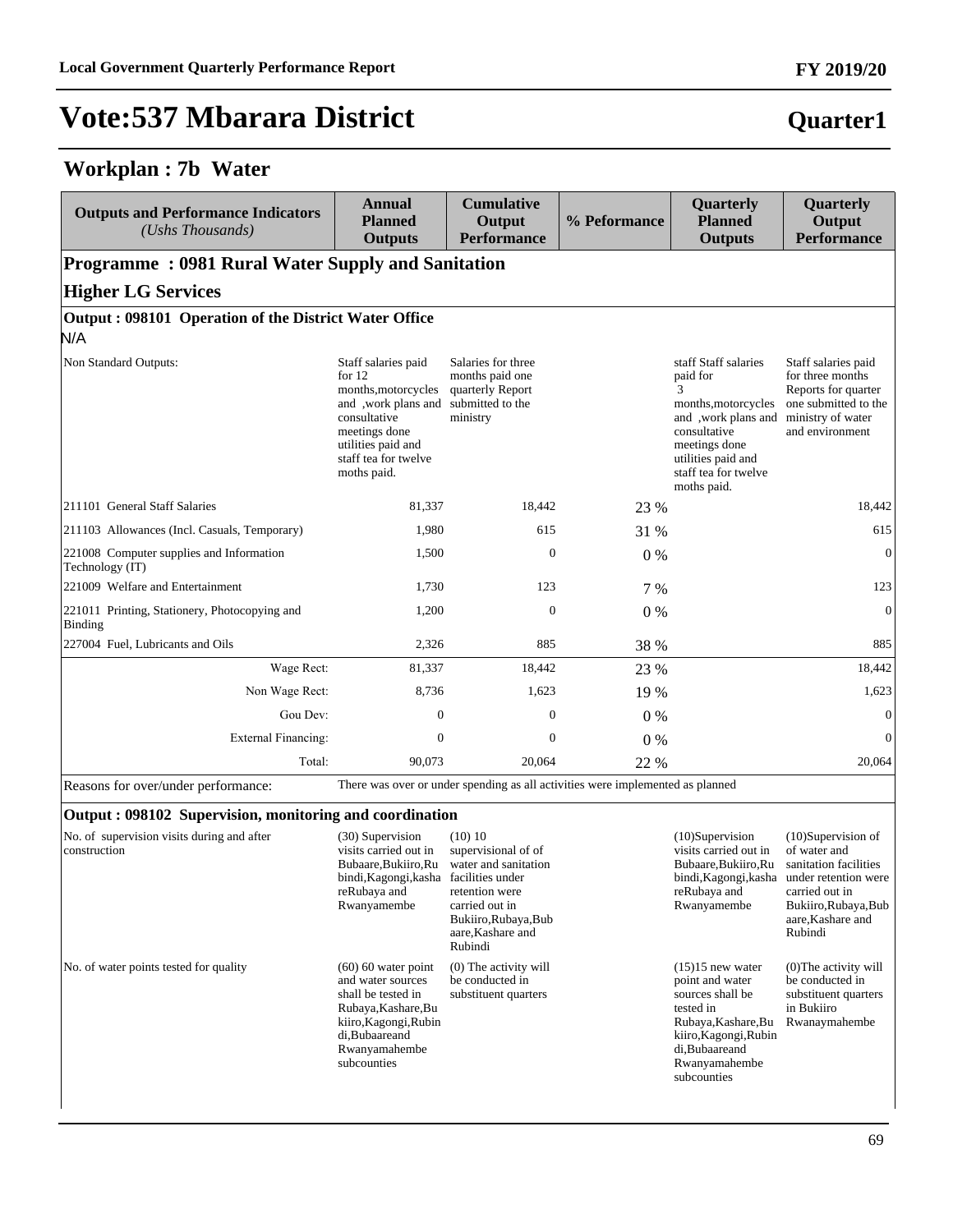| No. of District Water Supply and Sanitation<br><b>Coordination Meetings</b>                       | $(4)$ 4 quarterly<br>coordination and itra coordination and<br>district meetings<br>held at Water office<br>Kamukuzi                                                                | $(2)$ Two<br><b>Intra District</b><br>meentings were held                                                               |                |       | (2) Both coordination (2) Both coordination<br>and itra district<br>meetings held at<br>Water office<br>Kamukuzi                                                        | and intra District<br>were held on 18tha<br>nd 19th 2019 in<br>water office<br>respectively                       |
|---------------------------------------------------------------------------------------------------|-------------------------------------------------------------------------------------------------------------------------------------------------------------------------------------|-------------------------------------------------------------------------------------------------------------------------|----------------|-------|-------------------------------------------------------------------------------------------------------------------------------------------------------------------------|-------------------------------------------------------------------------------------------------------------------|
| No. of Mandatory Public notices displayed with<br>financial information (release and expenditure) | (4) public notice<br>board published at<br>public notice board<br>kamukuzi                                                                                                          | $(2)$ Two public<br>notice board were<br>published at public<br>note boards at the<br>District headquarters<br>Kamukuzi |                |       | (2) public notice<br>board published at<br>public notice board<br>kamukuz                                                                                               | (2) Public notice<br>board were<br>displayed at public<br>note boards at the<br>District headquarters<br>Kamukuzi |
| No. of sources tested for water quality                                                           | $(26)$ collection of 26<br>water samples for<br>testing of new water quarter two<br>sources from<br>Bukiiro.Bubaare.Ru<br>bindi, Kagongi, Kash<br>are, Rubaya, and<br>Rwanyamahembe | (0) The planned to<br>be conducted in                                                                                   |                |       | $(13)$ collection of 26<br>water samples for<br>testing of new water<br>sources from<br>Bukiiro.Bubaare.Ru<br>bindi, Kagongi, Kash<br>are, Rubaya, and<br>Rwanyamahembe | (0) The planned to be<br>conducted in quarter<br>two                                                              |
| Non Standard Outputs:                                                                             | Staff welfare, News<br>papers and<br>stationary Airtime<br>and allowances paid<br>quarterly at the<br>district headquarters                                                         | Staff welfare, New<br>papers<br>stationary, airtime<br>paid                                                             |                |       | Staff welfare, News<br>papers and<br>stationary Airtime<br>and allowances paid<br>quarterly at the<br>district headquarters                                             | Staff welfare, New<br>papers<br>stationary, airtime<br>paid                                                       |
| 211103 Allowances (Incl. Casuals, Temporary)                                                      | 4,860                                                                                                                                                                               |                                                                                                                         | $\overline{0}$ | 0%    |                                                                                                                                                                         | $\boldsymbol{0}$                                                                                                  |
| 221009 Welfare and Entertainment                                                                  | 560                                                                                                                                                                                 |                                                                                                                         | $\Omega$       | 0%    |                                                                                                                                                                         | $\mathbf{0}$                                                                                                      |
| 221011 Printing, Stationery, Photocopying and<br>Binding                                          | 600                                                                                                                                                                                 |                                                                                                                         | $\mathbf{0}$   | 0%    |                                                                                                                                                                         | $\boldsymbol{0}$                                                                                                  |
| 222001 Telecommunications                                                                         | 80                                                                                                                                                                                  |                                                                                                                         | $\mathbf{0}$   | $0\%$ |                                                                                                                                                                         | $\mathbf{0}$                                                                                                      |
| 227004 Fuel, Lubricants and Oils                                                                  | 800                                                                                                                                                                                 |                                                                                                                         | $\overline{0}$ | $0\%$ |                                                                                                                                                                         | $\boldsymbol{0}$                                                                                                  |
| Wage Rect:                                                                                        | $\mathbf{0}$                                                                                                                                                                        |                                                                                                                         | $\Omega$       | 0%    |                                                                                                                                                                         | $\boldsymbol{0}$                                                                                                  |
| Non Wage Rect:                                                                                    | 6,900                                                                                                                                                                               |                                                                                                                         | $\overline{0}$ | 0%    |                                                                                                                                                                         | $\boldsymbol{0}$                                                                                                  |
| Gou Dev:                                                                                          | $\mathbf{0}$                                                                                                                                                                        |                                                                                                                         | $\overline{0}$ | 0%    |                                                                                                                                                                         | $\boldsymbol{0}$                                                                                                  |
| <b>External Financing:</b>                                                                        | $\theta$                                                                                                                                                                            |                                                                                                                         | $\Omega$       | 0%    |                                                                                                                                                                         | $\mathbf{0}$                                                                                                      |
| Total:                                                                                            | 6.900                                                                                                                                                                               |                                                                                                                         | $\overline{0}$ | 0%    |                                                                                                                                                                         | $\mathbf{0}$                                                                                                      |

Reasons for over/under performance: The two meeting of Coordination and Intra District were held as planned and other activities that were suporsed to be done in this quarter was not done due to lack funding

#### **Output : 098104 Promotion of Community Based Management**

| No. of water and Sanitation promotional events<br>undertaken | (1) World water day<br>held in Kashare<br>world water to be<br>observed on 22nd<br>march $2019$                                                        | (0) Planned for<br>quarter thee                       | $(0)$ Planned for $O3$                                                                                                                | $(0)$ Planned for<br>quarter thee                           |
|--------------------------------------------------------------|--------------------------------------------------------------------------------------------------------------------------------------------------------|-------------------------------------------------------|---------------------------------------------------------------------------------------------------------------------------------------|-------------------------------------------------------------|
| No. of water user committees formed.                         | $(26)$ 26 new water<br>points and sources<br>formed in<br>Bubare, Kashare, Rub Bukiiro, Rubaya and<br>indi, Kagongi, Rwany Kashaer<br>amahembe, Bukiro | (4) Atoatl of Water<br>source committees<br>formed in | $(10)10$ new water<br>points and sources<br>formed in<br>Bubare, Kashare, Rub and Kashaer<br>indi, Kagongi, Rwany<br>amahembe, Bukiro | (4) Water source<br>committees formed<br>in Bukiiro, Rubaya |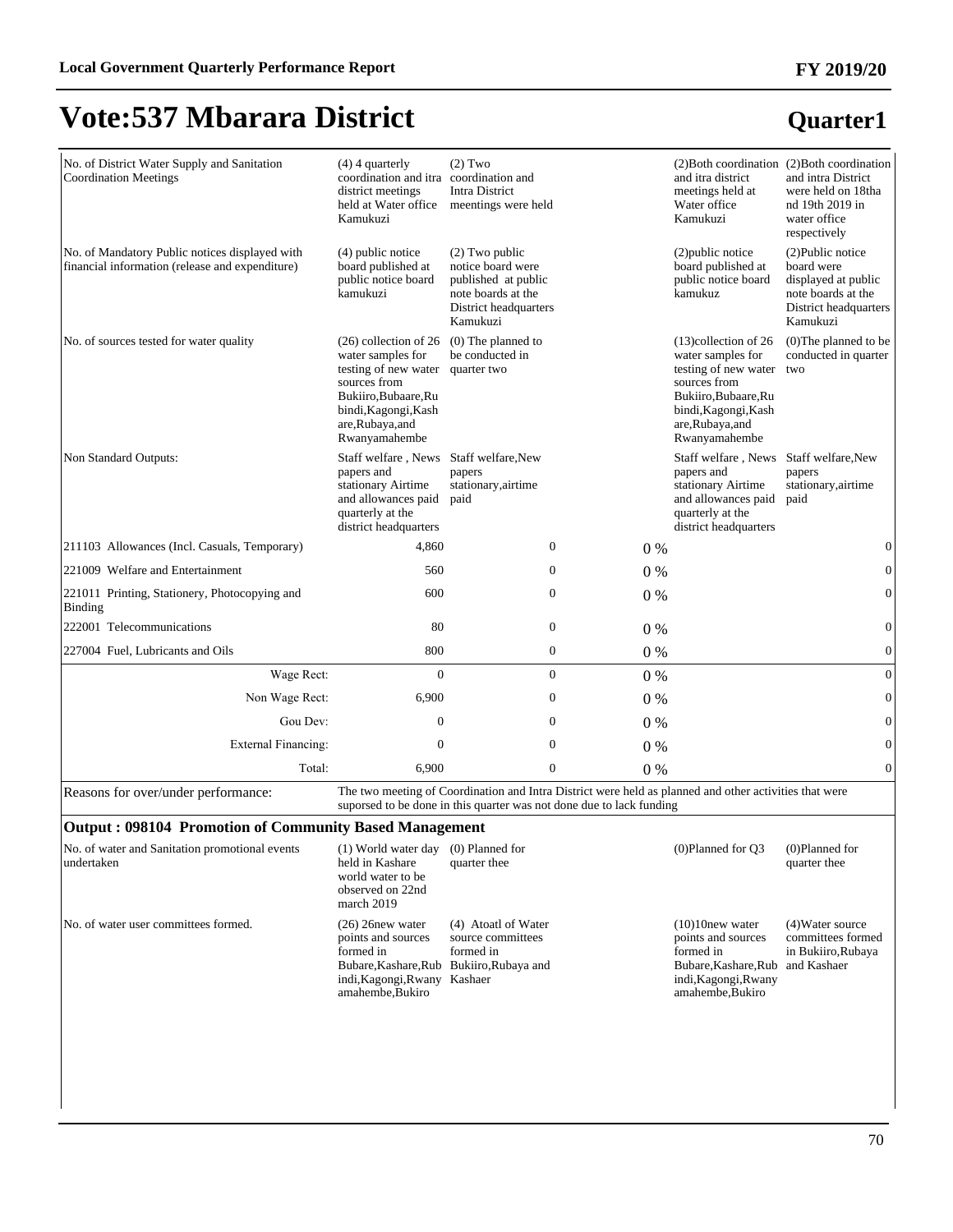#### No. of Water User Committee members trained (26) 26new water points and sources trained on their roles in Bukiiro,Rubaya and responsibilities in Bubare,Kashare,Rub indi,Kagongi,Rwany amahembe,Bukiro (4) Water source committees trained and Kashaer (10)new water points and sources trained on their roles and responsibilities in Bubare,Kashare,Rub indi,Kagongi,Rwany amahembe,Bukiro (4)Water source committees trained in Bukiiro,Rubaya and Kashaer No. of private sector Stakeholders trained in preventative maintenance, hygiene and sanitation (0) Not planned (1) (0) Not planned (1) N/AN/A No. of advocacy activities (drama shows, radio spots, (26) District level public campaigns) on promoting water, sanitation and good hygiene practices meetings conducted Bubare,Kashare,Rub level conducted at indi,Kagongi,Rwany the District council amahembe,Bukiro (1) One advocacy meeting at District hall (1)District level meetings conducted Targeting District Councillors from Bubare,Kashare,Rub indi,Kagongi,Rwany amahembe,Bukiro (1)Advocacy meeting at District level conducted at the District council hall Non Standard Outputs: lubricants stationary at the District paid and welfare for staff paid at District hea quartes Allowance fuels and Allowances for staff Allowance fuels and Allowances for staff lubricants stationary at the District paid and welfare for staff paid at District hea quartes 211103 Allowances (Incl. Casuals, Temporary) 7,637 4,000 52 % 4,000 221009 Welfare and Entertainment 23,350 282 8 % 282 8 % 282 221011 Printing, Stationery, Photocopying and Binding  $500$  0 0 0 % 0  $222001$  Telecommunications  $50$   $0$   $0\%$ 223005 Electricity 600  $\sqrt{0.00}$  0  $\sqrt{0.00}$  0  $\sqrt{0.00}$  0  $\sqrt{0.00}$  0  $\sqrt{0.00}$  0  $\sqrt{0.00}$  0  $\sqrt{0.00}$  0  $\sqrt{0.00}$  0  $\sqrt{0.00}$  0  $\sqrt{0.00}$  0  $\sqrt{0.00}$  0  $\sqrt{0.00}$  0  $\sqrt{0.00}$  0  $\sqrt{0.00}$  0  $\sqrt{0.00}$  0  $\sqrt$ 223006 Water 500 0 0 % 0 227004 Fuel, Lubricants and Oils 2,426 750 31 % 750 31 % 750 :DJH5HFW 0 0 0 % 0 Non Wage Rect: 14,963 5,032 34 % 5,032 5,032 Gou Dev:  $0 \t 0 \t 0 \t 0 \t 0$ External Financing:  $\begin{array}{ccc} 0 & 0 & 0 \\ 0 & 0 & 0 \end{array}$ 70tal: 14,963 5,032 34 % 5,032

Reasons for over/under performance: No under of over spending was observed as most of the activities were implemented as planned

#### **Lower Local Services**

#### **Output : 098151 Rehabilitation and Repairs to Rural Water Sources (LLS)** N/A

| Non Standard Outputs:                   | Bore hole<br>Rehabilitated in<br>Bubare<br>Kagongi, Rubaya, Ka<br>share, and<br>Rwanyamahembe<br>sub counties | rehabilitated are<br>under procurement<br>process of display | Bills prepared and<br>submitted to the<br>Procurement unity | All water points to<br>be rehabilitated are<br>under procurement<br>process of display |
|-----------------------------------------|---------------------------------------------------------------------------------------------------------------|--------------------------------------------------------------|-------------------------------------------------------------|----------------------------------------------------------------------------------------|
| [263201 LG Conditional grants (Capital) | 45,000                                                                                                        |                                                              | $0\%$                                                       |                                                                                        |

**FY 2019/20**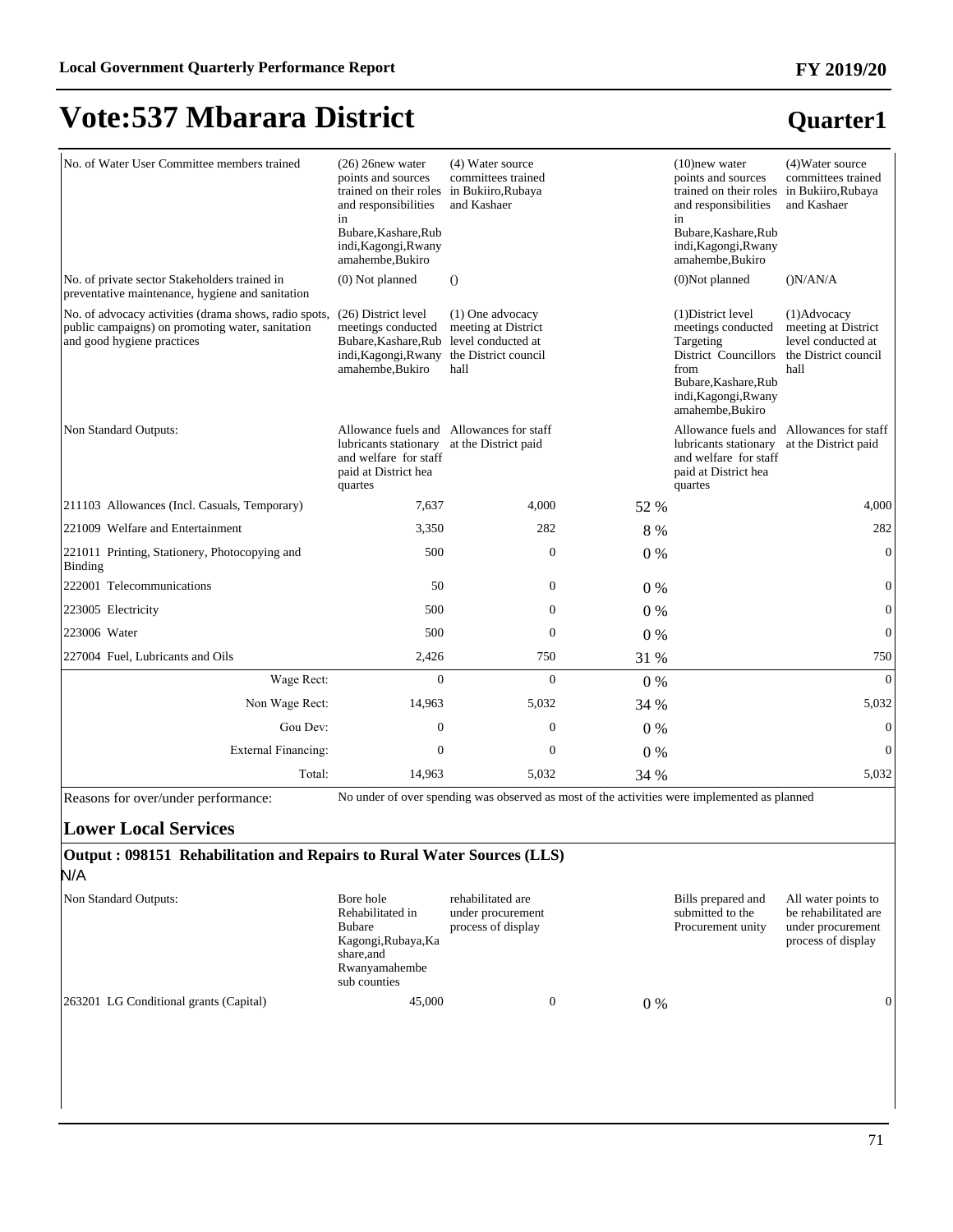| Wage Rect:                                                     | $\boldsymbol{0}$                                                                                                                    | $\overline{0}$                                                                           | $0\%$   |                                                                                                                                              | $\boldsymbol{0}$                                                                                              |
|----------------------------------------------------------------|-------------------------------------------------------------------------------------------------------------------------------------|------------------------------------------------------------------------------------------|---------|----------------------------------------------------------------------------------------------------------------------------------------------|---------------------------------------------------------------------------------------------------------------|
| Non Wage Rect:                                                 | $\mathbf{0}$                                                                                                                        | $\mathbf{0}$                                                                             | $0\%$   |                                                                                                                                              | $\boldsymbol{0}$                                                                                              |
| Gou Dev:                                                       | 45,000                                                                                                                              | $\mathbf{0}$                                                                             | $0\%$   |                                                                                                                                              | $\boldsymbol{0}$                                                                                              |
| <b>External Financing:</b>                                     | $\mathbf{0}$                                                                                                                        | $\mathbf{0}$                                                                             | 0%      |                                                                                                                                              | $\boldsymbol{0}$                                                                                              |
| Total:                                                         | 45,000                                                                                                                              | $\mathbf{0}$                                                                             | $0\%$   |                                                                                                                                              | $\boldsymbol{0}$                                                                                              |
| Reasons for over/under performance:                            |                                                                                                                                     | No payment was effected as most of the works are still under procure thus under spending |         |                                                                                                                                              |                                                                                                               |
| <b>Capital Purchases</b>                                       |                                                                                                                                     |                                                                                          |         |                                                                                                                                              |                                                                                                               |
| Output: 098172 Administrative Capital<br>N/A                   |                                                                                                                                     |                                                                                          |         |                                                                                                                                              |                                                                                                               |
| Non Standard Outputs:                                          | Water and sanitation<br>facilities supervised<br>and monitored for<br>efficiency and value<br>for money                             |                                                                                          |         | Water and sanitation<br>facilities supervised<br>and monitored for<br>efficiency and value<br>for money. During<br>and after<br>construction |                                                                                                               |
| 281504 Monitoring, Supervision & Appraisal of<br>capital works | 10,000                                                                                                                              | 2,500                                                                                    | 25 %    |                                                                                                                                              | 2,500                                                                                                         |
| Wage Rect:                                                     | $\boldsymbol{0}$                                                                                                                    | $\mathbf{0}$                                                                             | $0\%$   |                                                                                                                                              | $\theta$                                                                                                      |
| Non Wage Rect:                                                 | $\overline{0}$                                                                                                                      | $\mathbf{0}$                                                                             | $0\%$   |                                                                                                                                              | $\theta$                                                                                                      |
| Gou Dev:                                                       | 10,000                                                                                                                              | 2,500                                                                                    | 25 %    |                                                                                                                                              | 2,500                                                                                                         |
| <b>External Financing:</b>                                     | $\overline{0}$                                                                                                                      | $\mathbf{0}$                                                                             | $0\%$   |                                                                                                                                              | $\theta$                                                                                                      |
| Total:                                                         | 10,000                                                                                                                              | 2,500                                                                                    | 25 %    |                                                                                                                                              | 2,500                                                                                                         |
| Reasons for over/under performance:                            |                                                                                                                                     |                                                                                          |         |                                                                                                                                              |                                                                                                               |
| Output: 098180 Construction of public latrines in RGCs         |                                                                                                                                     |                                                                                          |         |                                                                                                                                              |                                                                                                               |
| No. of public latrines in RGCs and public places               | (2) Public latrine in<br>Bukiro at kitengure<br>p/school and Rubaya process of fourteen<br>-Rwatsinga primary<br>school constructed | (0) All work are still<br>under procurement<br>days display                              |         | $\theta$                                                                                                                                     | $(0)$ All work are still<br>under procurement<br>process of fourteen<br>days display                          |
| Non Standard Outputs:                                          | Water born toilets at Not planned<br>District head<br>quarters renovated                                                            |                                                                                          |         |                                                                                                                                              | Not planned                                                                                                   |
| 312104 Other Structures                                        | 59,099                                                                                                                              | $\boldsymbol{0}$                                                                         | $0\%$   |                                                                                                                                              | $\boldsymbol{0}$                                                                                              |
| Wage Rect:                                                     | $\overline{0}$                                                                                                                      | $\mathbf{0}$                                                                             | $0\ \%$ |                                                                                                                                              | $\overline{0}$                                                                                                |
| Non Wage Rect:                                                 | $\mathbf{0}$                                                                                                                        | $\mathbf{0}$                                                                             | 0 %     |                                                                                                                                              | $\boldsymbol{0}$                                                                                              |
| Gou Dev:                                                       | 59,099                                                                                                                              | $\mathbf{0}$                                                                             | $0\%$   |                                                                                                                                              | $\boldsymbol{0}$                                                                                              |
| <b>External Financing:</b>                                     | $\boldsymbol{0}$                                                                                                                    | $\mathbf{0}$                                                                             | 0%      |                                                                                                                                              | $\boldsymbol{0}$                                                                                              |
| Total:                                                         | 59,099                                                                                                                              | $\boldsymbol{0}$                                                                         | 0%      |                                                                                                                                              | $\boldsymbol{0}$                                                                                              |
| Reasons for over/under performance:                            |                                                                                                                                     | There was under spending as most of the works are still on procurement process           |         |                                                                                                                                              |                                                                                                               |
| Output: 098183 Borehole drilling and rehabilitation            |                                                                                                                                     |                                                                                          |         |                                                                                                                                              |                                                                                                               |
| No. of deep boreholes drilled (hand pump,<br>motorised)        | (9) Boreholes sited,<br>drilled and installed<br>in Bukiro<br>2, Rwanyamahembe<br>1,,Kashare 2,Rubaya<br>3                          | $(0)$ he works are still<br>under procurement<br>process of forteen<br>days display      |         | (3) Boreholes sited,<br>drilled and installed<br>1,                                                                                          | $(0)$ The works are<br>still under<br>in Bukiro 2,, Bubaare procurement process<br>of forteen days<br>display |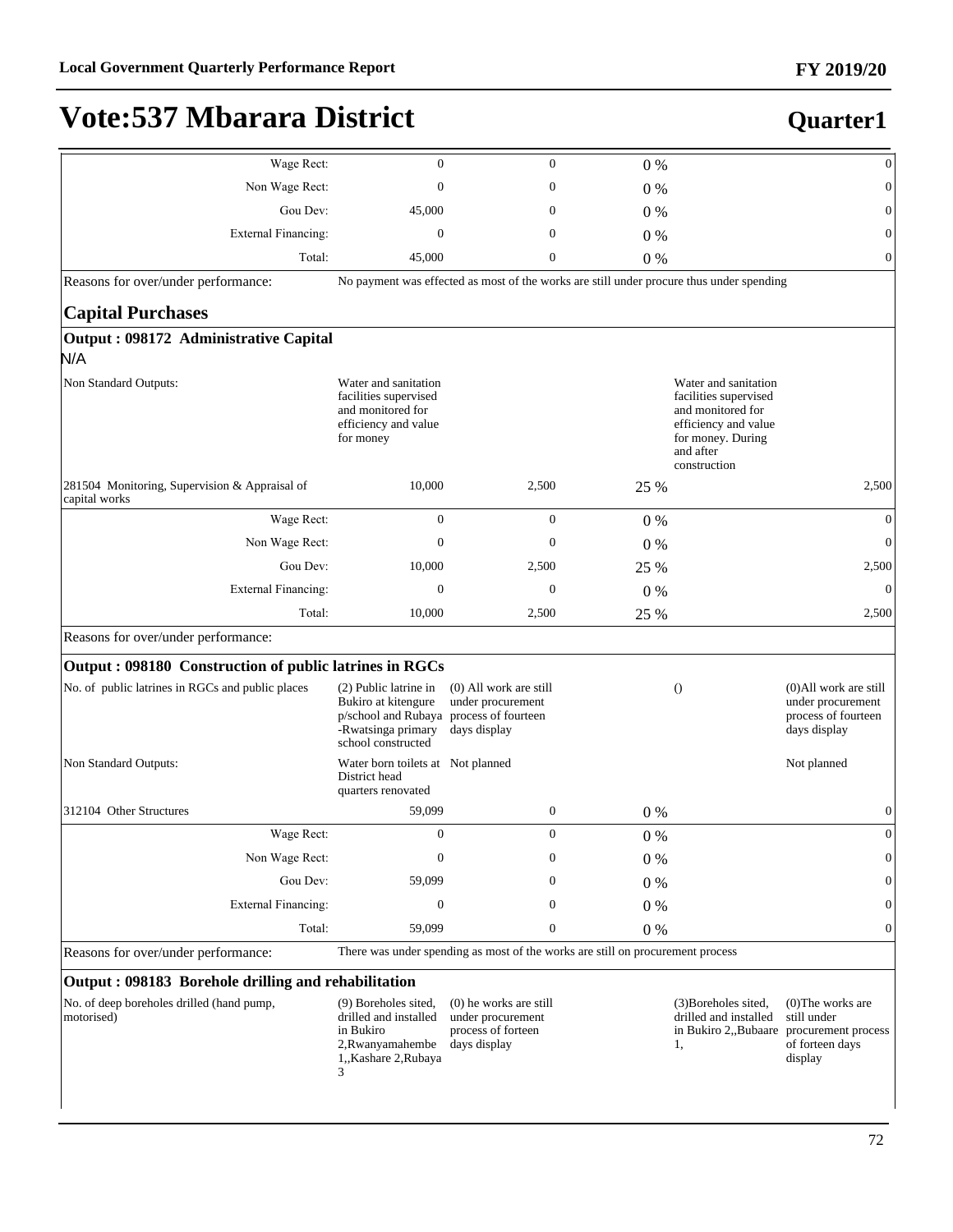### **Quarter1**

| No. of deep boreholes rehabilitated                                                                     | $(15)$ Bore holes shall $(0)$ The works are<br>be rehabilitated that<br>are beyond<br>community repair in of fourteen days<br>kashare,rubaya,Kago display<br>ngi, Rwanyamahemb<br>e.Bubare | still under<br>procurement process                                                |       | (3) Bore holes shall<br>be rehabilitated that<br>are beyond<br>community repair in<br>kashare<br>,Rubaya,Kagongi,R<br>wanyamahembe, Bub<br>are | $(0)$ The works are<br>still under<br>procurement process<br>of fourteen days<br>display |
|---------------------------------------------------------------------------------------------------------|--------------------------------------------------------------------------------------------------------------------------------------------------------------------------------------------|-----------------------------------------------------------------------------------|-------|------------------------------------------------------------------------------------------------------------------------------------------------|------------------------------------------------------------------------------------------|
| Non Standard Outputs:                                                                                   | N/A                                                                                                                                                                                        | N/A                                                                               |       | N/A                                                                                                                                            | N/A                                                                                      |
| 312104 Other Structures                                                                                 | 244,000                                                                                                                                                                                    | 2,200                                                                             | 1 %   |                                                                                                                                                | 2,200                                                                                    |
| Wage Rect:                                                                                              | $\Omega$                                                                                                                                                                                   | $\Omega$                                                                          | $0\%$ |                                                                                                                                                | $\mathbf{0}$                                                                             |
| Non Wage Rect:                                                                                          | $\Omega$                                                                                                                                                                                   | $\Omega$                                                                          | 0%    |                                                                                                                                                | $\mathbf{0}$                                                                             |
| Gou Dev:                                                                                                | 244,000                                                                                                                                                                                    | 2,200                                                                             | 1 %   |                                                                                                                                                | 2,200                                                                                    |
| <b>External Financing:</b>                                                                              | $\overline{0}$                                                                                                                                                                             | $\theta$                                                                          | 0%    |                                                                                                                                                | $\theta$                                                                                 |
| Total:                                                                                                  | 244,000                                                                                                                                                                                    | 2,200                                                                             | 1 %   |                                                                                                                                                | 2,200                                                                                    |
| Reasons for over/under performance:                                                                     |                                                                                                                                                                                            | There was under spending due to lengthy procurement process                       |       |                                                                                                                                                |                                                                                          |
| Output: 098184 Construction of piped water supply system                                                |                                                                                                                                                                                            |                                                                                   |       |                                                                                                                                                |                                                                                          |
| No. of piped water supply systems constructed (GFS, (1) extension of<br>borehole pumped, surface water) | solar piped water<br>constructed ik<br>kashare                                                                                                                                             | $(0)$ Works are still<br>under procurement<br>process of fourteen<br>days display |       | $(1)$ Bills prepared<br>and submitted                                                                                                          | $(0)$ Works are still<br>under procurement<br>process of fourteen<br>days display        |
| Non Standard Outputs:                                                                                   | N/AN/A                                                                                                                                                                                     | Not planned                                                                       |       | N/A                                                                                                                                            | Not planned                                                                              |
| 312104 Other Structures                                                                                 | 81,000                                                                                                                                                                                     | $\mathbf{0}$                                                                      | $0\%$ |                                                                                                                                                | $\mathbf{0}$                                                                             |
| Wage Rect:                                                                                              | $\Omega$                                                                                                                                                                                   | $\Omega$                                                                          | $0\%$ |                                                                                                                                                | $\mathbf{0}$                                                                             |
| Non Wage Rect:                                                                                          | $\theta$                                                                                                                                                                                   | $\overline{0}$                                                                    | 0%    |                                                                                                                                                | $\mathbf{0}$                                                                             |
| Gou Dev:                                                                                                | 81,000                                                                                                                                                                                     | $\overline{0}$                                                                    | 0%    |                                                                                                                                                | $\mathbf{0}$                                                                             |
| <b>External Financing:</b>                                                                              | $\Omega$                                                                                                                                                                                   | $\overline{0}$                                                                    | 0%    |                                                                                                                                                | $\mathbf{0}$                                                                             |
| Total:                                                                                                  | 81,000                                                                                                                                                                                     | $\overline{0}$                                                                    | 0%    |                                                                                                                                                | $\boldsymbol{0}$                                                                         |
| Reasons for over/under performance:                                                                     |                                                                                                                                                                                            | The was under spending as most of the works are still under procurement process   |       |                                                                                                                                                |                                                                                          |
| Total For Water: Wage Rect:                                                                             | 81,337                                                                                                                                                                                     | 18,442                                                                            | 23 %  |                                                                                                                                                | 18,442                                                                                   |

 *Non-Wage Reccurent: 30,599 6,655 22 % 6,655*

*GoU Dev: 439,099 4,700 1 % 4,700 Donor Dev: 0 0 0 % 0 Grand Total: 551,035 29,796 5.4 % 29,796*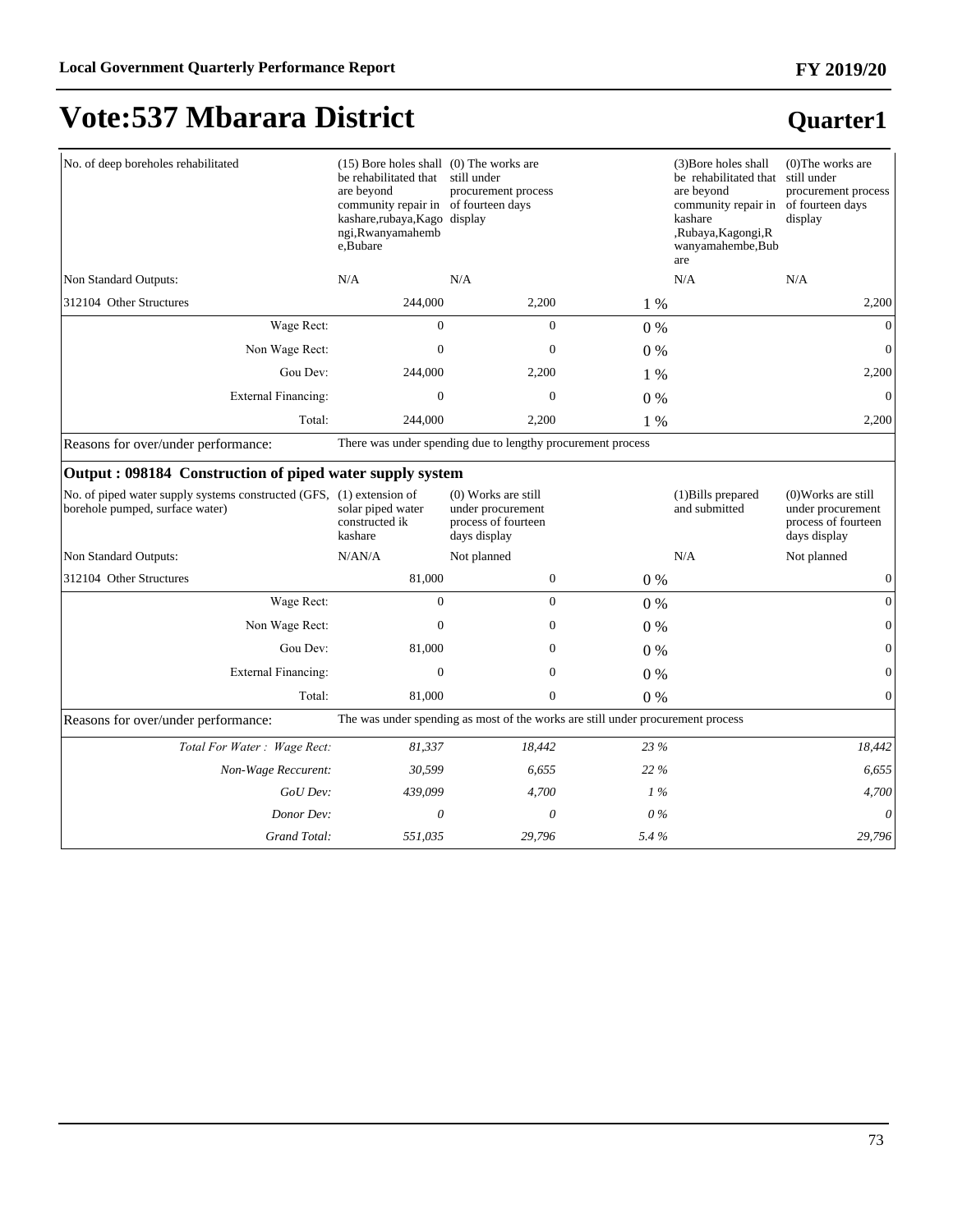# **Quarter1**

#### **Workplan : 8 Natural Resources**

| <b>Outputs and Performance Indicators</b><br>(Ushs Thousands)                         | Annual<br><b>Planned</b><br><b>Outputs</b> | <b>Cumulative</b><br>Output<br><b>Performance</b> | % Peformance | Quarterly<br><b>Planned</b><br><b>Outputs</b>                                                                                                                                                               | Quarterly<br>Output<br><b>Performance</b> |
|---------------------------------------------------------------------------------------|--------------------------------------------|---------------------------------------------------|--------------|-------------------------------------------------------------------------------------------------------------------------------------------------------------------------------------------------------------|-------------------------------------------|
| <b>Programme: 0983 Natural Resources Management</b>                                   |                                            |                                                   |              |                                                                                                                                                                                                             |                                           |
| <b>Higher LG Services</b>                                                             |                                            |                                                   |              |                                                                                                                                                                                                             |                                           |
| Output: 098301 Districts Wetland Planning, Regulation and Promotion<br>N/A            |                                            |                                                   |              |                                                                                                                                                                                                             |                                           |
| Non Standard Outputs:                                                                 | Staff paid<br>allowances                   |                                                   |              | Staff paid wages for<br>O1, footage and<br>Mileage. Utilities for<br>office coordination,<br>stationery, travel<br>inland allowances<br>paid, provision of<br>staff tea, airtime for<br>office coordination |                                           |
| 211101 General Staff Salaries                                                         | 121,935                                    | 29,368                                            | 24 %         |                                                                                                                                                                                                             | 29,368                                    |
| 211103 Allowances (Incl. Casuals, Temporary)                                          | 3,000                                      | 1,184                                             | 39 %         |                                                                                                                                                                                                             | 1,184                                     |
| 221009 Welfare and Entertainment                                                      | 1,485                                      | 185                                               | 12 %         |                                                                                                                                                                                                             | 185                                       |
| 222001 Telecommunications                                                             | 400                                        | 50                                                | 13 %         |                                                                                                                                                                                                             | 50                                        |
| 223005 Electricity                                                                    | 200                                        | $\boldsymbol{0}$                                  | $0\%$        |                                                                                                                                                                                                             | $\overline{0}$                            |
| 223006 Water                                                                          | 200                                        | $\Omega$                                          | $0\%$        |                                                                                                                                                                                                             | $\mathbf{0}$                              |
| 227001 Travel inland                                                                  | 400                                        | 152                                               | 38 %         |                                                                                                                                                                                                             | 152                                       |
| 227004 Fuel, Lubricants and Oils                                                      | 400                                        | $\mathbf{0}$                                      | 0%           |                                                                                                                                                                                                             | $\overline{0}$                            |
| Wage Rect:                                                                            | 121,935                                    | 29,368                                            | 24 %         |                                                                                                                                                                                                             | 29,368                                    |
| Non Wage Rect:                                                                        | 6,085                                      | 1,571                                             | 26 %         |                                                                                                                                                                                                             | 1,571                                     |
| Gou Dev:                                                                              | $\mathbf{0}$                               | $\mathbf{0}$                                      | $0\%$        |                                                                                                                                                                                                             | $\overline{0}$                            |
| <b>External Financing:</b>                                                            | $\mathbf{0}$                               | $\mathbf{0}$                                      | $0\%$        |                                                                                                                                                                                                             | $\Omega$                                  |
| Total:                                                                                | 128,020                                    | 30,939                                            | 24 %         |                                                                                                                                                                                                             | 30,939                                    |
| Reasons for over/under performance:<br>Output: 098303 Tree Planting and Afforestation |                                            |                                                   |              |                                                                                                                                                                                                             |                                           |

#### **Output : 098303 Tree Planting and Afforestation**

| $Area (Ha)$ of trees established (planted and surviving) (10000) Number of | tree seedlings raised<br>and distributed for<br>planting | $\bigcirc$ |       | $(2500)$ Tree seedlings ()<br>raised for planting at<br>district and sub<br>county land,<br>institutions |
|----------------------------------------------------------------------------|----------------------------------------------------------|------------|-------|----------------------------------------------------------------------------------------------------------|
| Non Standard Outputs:                                                      | N/A                                                      |            |       | N/A                                                                                                      |
| [211103 Allowances (Incl. Casuals, Temporary)                              | 2,400                                                    | 450        | 19 %  | 450                                                                                                      |
| [221011 Printing, Stationery, Photocopying and<br>Binding                  | 500                                                      | 125        | 25 %  | 125                                                                                                      |
| 224006 Agricultural Supplies                                               | 2.600                                                    | 584        | 22 %  | 584                                                                                                      |
| 227001 Travel inland                                                       | 1,000                                                    | 0          | $0\%$ | $\overline{0}$                                                                                           |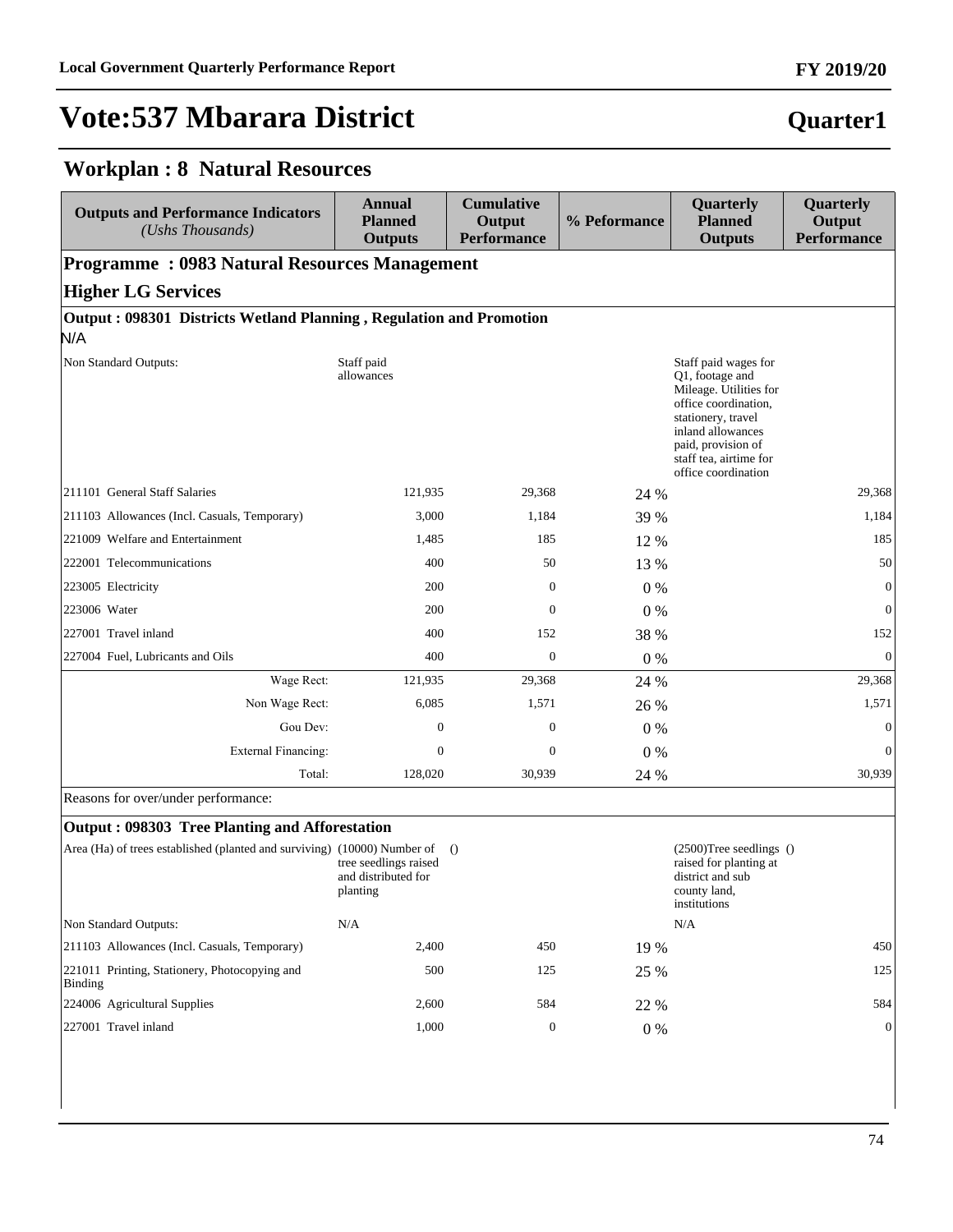**Quarter1**

## **Vote:537 Mbarara District**

| 227004 Fuel, Lubricants and Oils                         | 1,000                                                     | $\mathbf{0}$     | $0\%$ | $\Omega$                                                            |
|----------------------------------------------------------|-----------------------------------------------------------|------------------|-------|---------------------------------------------------------------------|
| Wage Rect:                                               | $\mathbf{0}$                                              | $\boldsymbol{0}$ | 0%    | $\overline{0}$                                                      |
| Non Wage Rect:                                           | 7,500                                                     | 1,159            | 15 %  | 1,159                                                               |
| Gou Dev:                                                 | $\mathbf{0}$                                              | $\theta$         | $0\%$ | $\boldsymbol{0}$                                                    |
| <b>External Financing:</b>                               | $\mathbf{0}$                                              | $\theta$         | $0\%$ | $\mathbf{0}$                                                        |
| Total:                                                   | 7,500                                                     | 1,159            | 15 %  | 1,159                                                               |
| Reasons for over/under performance:                      |                                                           |                  |       |                                                                     |
| Output: 098307 River Bank and Wetland Restoration        |                                                           |                  |       |                                                                     |
| No. of Wetland Action Plans and regulations<br>developed | $(100)$ acres of<br>degraded wetland<br>sections restored | $\Omega$         |       | $(25)$ acres of<br>$\circ$<br>degraded wetland<br>sections restored |
| Non Standard Outputs:                                    |                                                           |                  |       | N/A                                                                 |
| 211103 Allowances (Incl. Casuals, Temporary)             | 2,800                                                     | 1,175            | 42 %  | 1,175                                                               |
| 221011 Printing, Stationery, Photocopying and<br>Binding | 100                                                       | $\boldsymbol{0}$ | $0\%$ | $\mathbf{0}$                                                        |
| 227001 Travel inland                                     | 900                                                       | $\mathbf{0}$     | $0\%$ | $\mathbf{0}$                                                        |
| 227004 Fuel, Lubricants and Oils                         | 1,003                                                     | 501              | 50 %  | 501                                                                 |
| Wage Rect:                                               | $\mathbf{0}$                                              | $\mathbf{0}$     | 0%    | $\Omega$                                                            |
| Non Wage Rect:                                           | 4,803                                                     | 1,676            | 35 %  | 1,676                                                               |
| Gou Dev:                                                 | $\mathbf{0}$                                              | $\boldsymbol{0}$ | $0\%$ | $\overline{0}$                                                      |
| External Financing:                                      | $\Omega$                                                  | $\theta$         | $0\%$ | $\Omega$                                                            |
| Total:                                                   | 4,803                                                     | 1,676            | 35 %  | 1,676                                                               |
| Reasons for over/under performance:                      |                                                           |                  |       |                                                                     |

#### **Output : 098308 Stakeholder Environmental Training and Sensitisation**  N/A

| Non Standard Outputs:                         | 50 local<br>environment<br>committee members<br>trained in climate<br>change mitigation<br>and adaptation<br>mechanisms | 10 LEC members<br>trained in climate<br>change mitigation<br>and adaptation<br>mechanisms |       |                |
|-----------------------------------------------|-------------------------------------------------------------------------------------------------------------------------|-------------------------------------------------------------------------------------------|-------|----------------|
| [211103 Allowances (Incl. Casuals, Temporary) | 600                                                                                                                     | $\mathbf{0}$                                                                              | $0\%$ | $\overline{0}$ |
| 227004 Fuel, Lubricants and Oils              | 400                                                                                                                     | $\mathbf{0}$                                                                              | $0\%$ | $\mathbf{0}$   |
| Wage Rect:                                    | $\Omega$                                                                                                                | $\Omega$                                                                                  | 0 %   | $\mathbf{0}$   |
| Non Wage Rect:                                | 1,000                                                                                                                   | $\mathbf{0}$                                                                              | $0\%$ | $\overline{0}$ |
| Gou Dev:                                      | $\mathbf{0}$                                                                                                            | $\mathbf{0}$                                                                              | $0\%$ | $\overline{0}$ |
| External Financing:                           | $\mathbf{0}$                                                                                                            | $\mathbf{0}$                                                                              | $0\%$ | $\overline{0}$ |
| Total:                                        | 1,000                                                                                                                   | $\boldsymbol{0}$                                                                          | $0\%$ | $\mathbf{0}$   |

Reasons for over/under performance:

**Output : 098309 Monitoring and Evaluation of Environmental Compliance**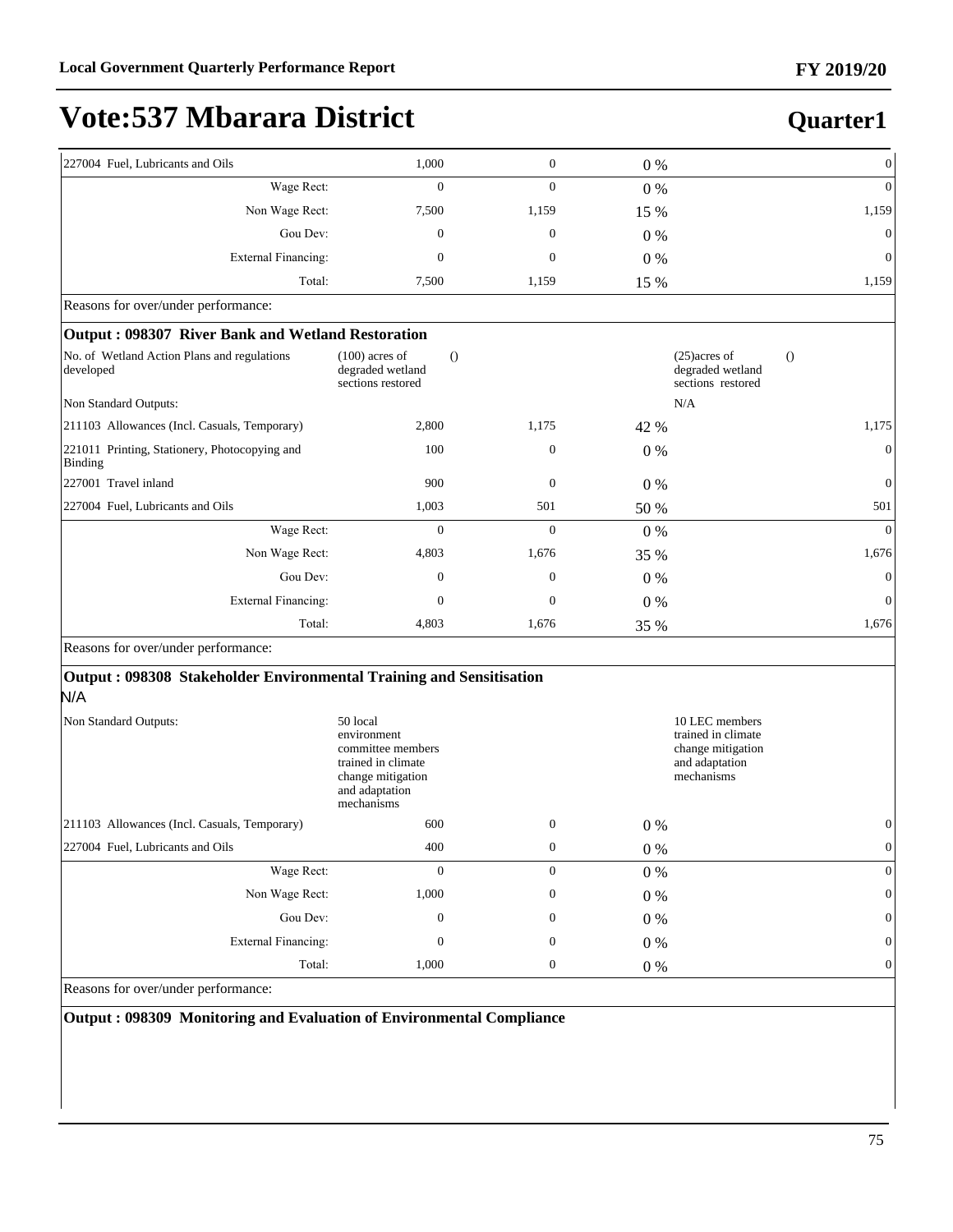## **Vote:537 Mbarara District**

| No. of monitoring and compliance surveys<br>undertaken | $(10)$ 10 environment ()<br>inspections<br>conducted for<br>monitoring<br>compliance to<br>environmental<br>legislation |                  |       | (2)environment<br>$\Omega$<br>inspections<br>conducted for<br>monitoring<br>compliance to<br>environmental<br>legislation |
|--------------------------------------------------------|-------------------------------------------------------------------------------------------------------------------------|------------------|-------|---------------------------------------------------------------------------------------------------------------------------|
| Non Standard Outputs:                                  | N/A                                                                                                                     |                  |       | N/A                                                                                                                       |
| [211103 Allowances (Incl. Casuals, Temporary)          | 2,900                                                                                                                   | $\mathbf{0}$     | $0\%$ |                                                                                                                           |
| Wage Rect:                                             | $\mathbf{0}$                                                                                                            | $\mathbf{0}$     | $0\%$ | $\Omega$                                                                                                                  |
| Non Wage Rect:                                         | 2,900                                                                                                                   | $\boldsymbol{0}$ | $0\%$ | $\Omega$                                                                                                                  |
| Gou Dev:                                               | $\mathbf{0}$                                                                                                            | $\boldsymbol{0}$ | $0\%$ | 0                                                                                                                         |
| <b>External Financing:</b>                             | 0                                                                                                                       | $\boldsymbol{0}$ | $0\%$ | $\Omega$                                                                                                                  |
| Total:                                                 | 2,900                                                                                                                   | $\boldsymbol{0}$ | $0\%$ | $\theta$                                                                                                                  |

Reasons for over/under performance:

#### **Output : 098310 Land Management Services (Surveying, Valuations, Tittling and lease management)**

| No. of new land disputes settled within FY               | $(300)$ 300 land titles $()$<br>issued district wide.<br>100 instructions to<br>survey issued. 50<br>land disputes settled<br>200 land offers<br>processed. 1 piece of<br>land per sub-county<br>surveyed and titled |                  |       | (75)land titles<br>$\Omega$<br>issued. 200<br>instructions to<br>survey issued. 10<br>land disputes settled<br>200 land offers<br>processed. |
|----------------------------------------------------------|----------------------------------------------------------------------------------------------------------------------------------------------------------------------------------------------------------------------|------------------|-------|----------------------------------------------------------------------------------------------------------------------------------------------|
| Non Standard Outputs:                                    | N/A                                                                                                                                                                                                                  |                  |       | N/A                                                                                                                                          |
| 211103 Allowances (Incl. Casuals, Temporary)             | 6,500                                                                                                                                                                                                                | $\mathbf{0}$     | $0\%$ | 0                                                                                                                                            |
| 221009 Welfare and Entertainment                         | 2,475                                                                                                                                                                                                                | $\Omega$         | $0\%$ | $\Omega$                                                                                                                                     |
| 221011 Printing, Stationery, Photocopying and<br>Binding | 1,000                                                                                                                                                                                                                | 350              | 35 %  | 350                                                                                                                                          |
| 223005 Electricity                                       | 1,000                                                                                                                                                                                                                | 250              | 25 %  | 250                                                                                                                                          |
| 223006 Water                                             | 1,000                                                                                                                                                                                                                | $\boldsymbol{0}$ | $0\%$ | $\overline{0}$                                                                                                                               |
| 227004 Fuel, Lubricants and Oils                         | 3,000                                                                                                                                                                                                                | $\mathbf{0}$     | $0\%$ | $\overline{0}$                                                                                                                               |
| Wage Rect:                                               | $\mathbf{0}$                                                                                                                                                                                                         | $\mathbf{0}$     | $0\%$ | $\overline{0}$                                                                                                                               |
| Non Wage Rect:                                           | 14,975                                                                                                                                                                                                               | 600              | 4 %   | 600                                                                                                                                          |
| Gou Dev:                                                 | $\Omega$                                                                                                                                                                                                             | $\mathbf{0}$     | $0\%$ | $\overline{0}$                                                                                                                               |
| <b>External Financing:</b>                               | $\Omega$                                                                                                                                                                                                             | $\mathbf{0}$     | $0\%$ | $\overline{0}$                                                                                                                               |
| Total:                                                   | 14,975                                                                                                                                                                                                               | 600              | 4 %   | 600                                                                                                                                          |
| $\mathbf{n}$ $\mathbf{c}$ $\mathbf{1}$ $\mathbf{1}$      |                                                                                                                                                                                                                      |                  |       |                                                                                                                                              |

Reasons for over/under performance:

**Output : 098311 Infrastruture Planning**  N/A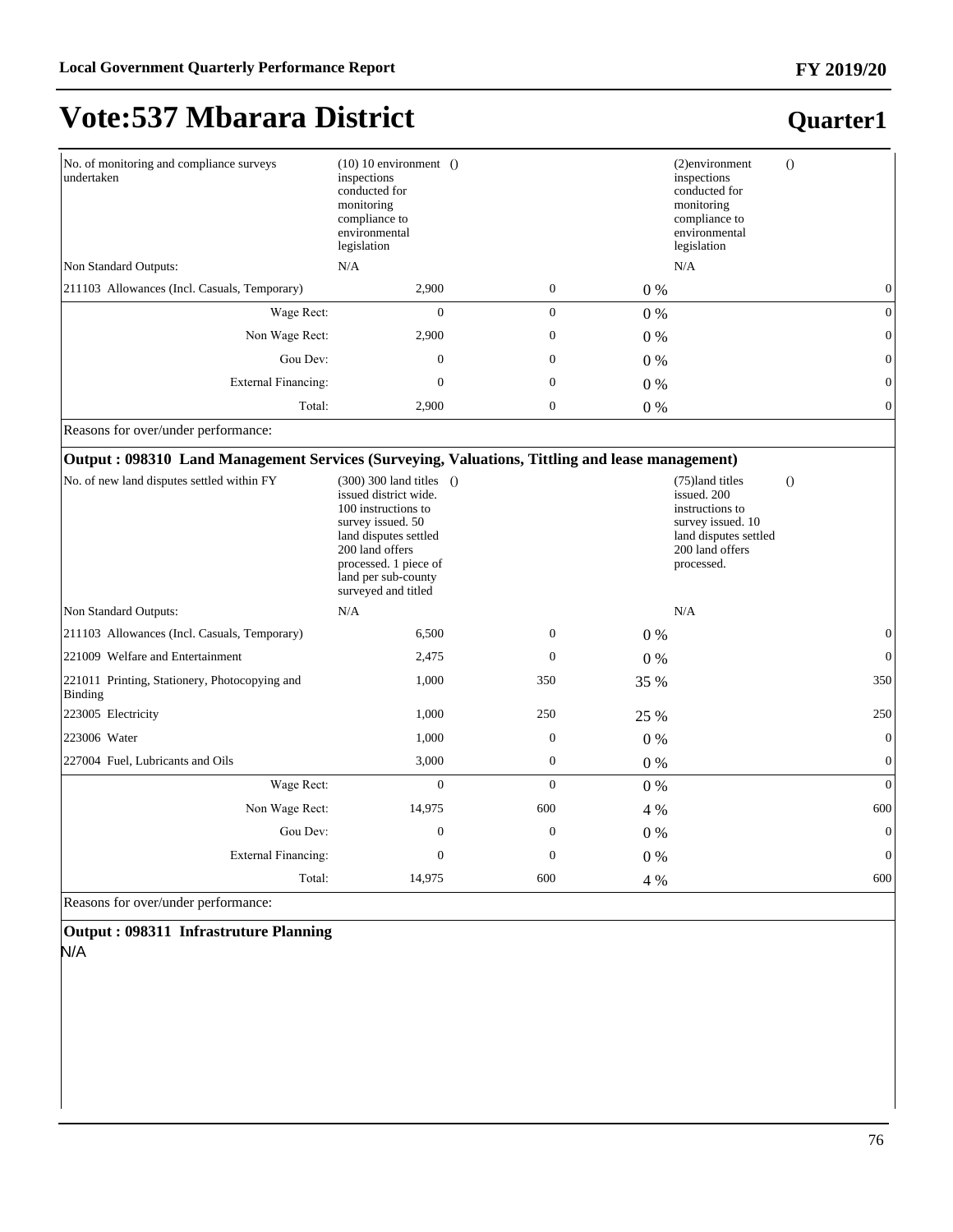## **Vote:537 Mbarara District**

| Non Standard Outputs:                                    | 3 physical<br>development plans<br>for rural trading<br>centers, awareness<br>creation on physical<br>planning,<br>Inspections on<br>compliance to<br>physical planning,<br>implementation of<br>physical plans,<br>demarcation of<br>boundaries between<br>urban and peri-<br>urban/rural areas,<br>physical planning<br>committee meetings |                  |        | 2 Physical Planning<br>committee meetings<br>held, 2 physical<br>planning inspections<br>conducted |
|----------------------------------------------------------|----------------------------------------------------------------------------------------------------------------------------------------------------------------------------------------------------------------------------------------------------------------------------------------------------------------------------------------------|------------------|--------|----------------------------------------------------------------------------------------------------|
| 211103 Allowances (Incl. Casuals, Temporary)             | 3,200                                                                                                                                                                                                                                                                                                                                        | $\mathbf{0}$     | $0\%$  | $\overline{0}$                                                                                     |
| 221011 Printing, Stationery, Photocopying and<br>Binding | 300                                                                                                                                                                                                                                                                                                                                          | $\boldsymbol{0}$ | 0%     | $\boldsymbol{0}$                                                                                   |
| 227001 Travel inland                                     | 1,000                                                                                                                                                                                                                                                                                                                                        | $\boldsymbol{0}$ | 0%     | $\boldsymbol{0}$                                                                                   |
| 227004 Fuel, Lubricants and Oils                         | 1,500                                                                                                                                                                                                                                                                                                                                        | $\boldsymbol{0}$ | 0%     | $\boldsymbol{0}$                                                                                   |
| Wage Rect:                                               | $\mathbf{0}$                                                                                                                                                                                                                                                                                                                                 | $\overline{0}$   | 0%     | $\overline{0}$                                                                                     |
| Non Wage Rect:                                           | 6,000                                                                                                                                                                                                                                                                                                                                        | $\boldsymbol{0}$ | 0%     | $\overline{0}$                                                                                     |
| Gou Dev:                                                 | $\boldsymbol{0}$                                                                                                                                                                                                                                                                                                                             | $\boldsymbol{0}$ | 0%     | $\boldsymbol{0}$                                                                                   |
| <b>External Financing:</b>                               | $\mathbf{0}$                                                                                                                                                                                                                                                                                                                                 | $\boldsymbol{0}$ | 0%     | $\overline{0}$                                                                                     |
| Total:                                                   | 6,000                                                                                                                                                                                                                                                                                                                                        | $\boldsymbol{0}$ | 0%     | $\boldsymbol{0}$                                                                                   |
| Reasons for over/under performance:                      |                                                                                                                                                                                                                                                                                                                                              |                  |        |                                                                                                    |
| Total For Natural Resources : Wage Rect:                 | 121,935                                                                                                                                                                                                                                                                                                                                      | 29,368           | 24 %   | 29,368                                                                                             |
| Non-Wage Reccurent:                                      | 43,263                                                                                                                                                                                                                                                                                                                                       | 5,005            | $12\%$ | 5,005                                                                                              |
| GoU Dev:                                                 | 0                                                                                                                                                                                                                                                                                                                                            | 0                | $0\%$  | 0                                                                                                  |
| Donor Dev:                                               | 0                                                                                                                                                                                                                                                                                                                                            | 0                | $0\%$  | 0                                                                                                  |
| Grand Total:                                             | 165,198                                                                                                                                                                                                                                                                                                                                      | 34,374           | 20.8%  | 34,374                                                                                             |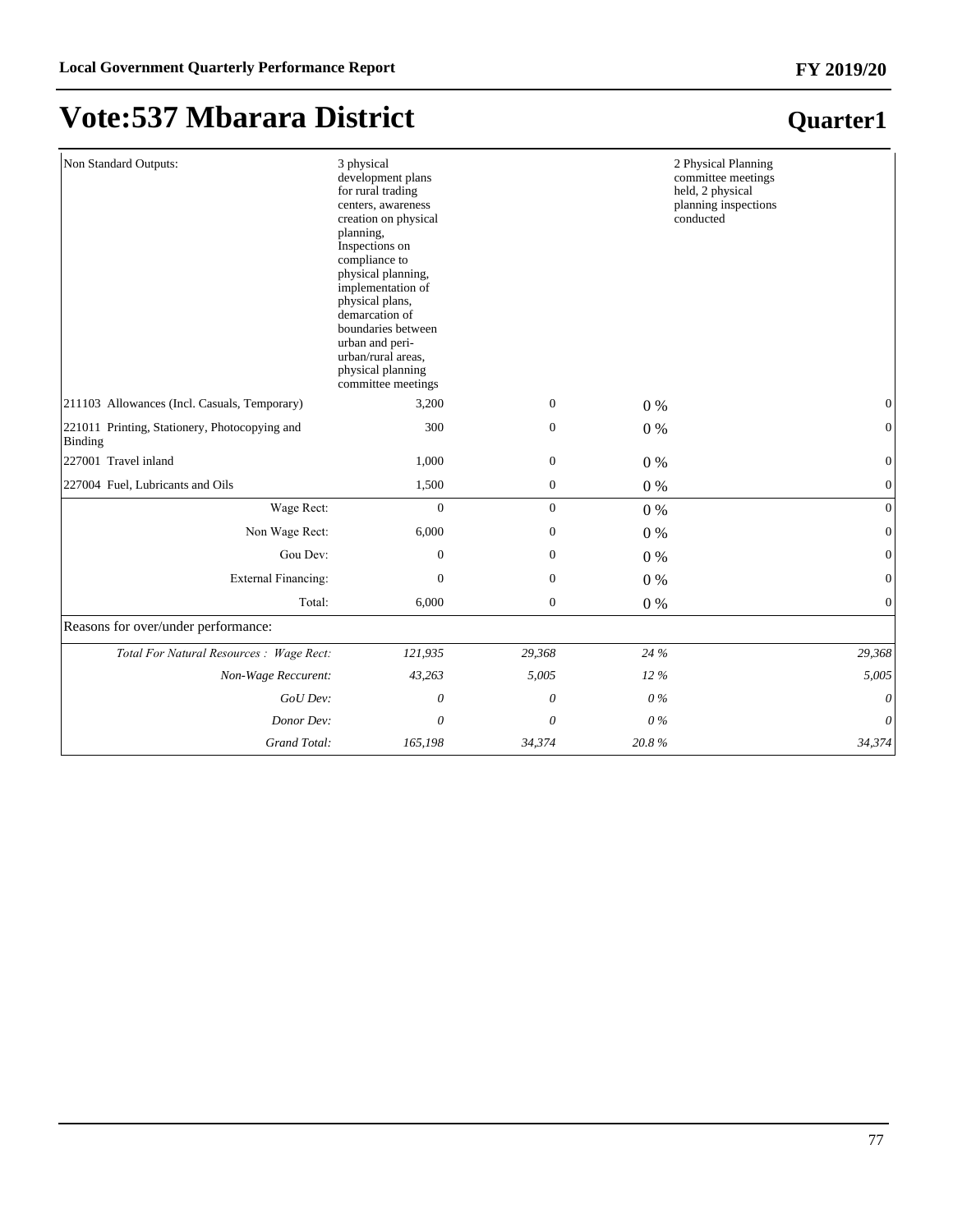#### **FY 2019/20**

## **Quarter1**

### **Workplan : 9 Community Based Services**

| <b>Outputs and Performance Indicators</b><br>$(Ushs$ Thousands)            | <b>Annual</b><br><b>Planned</b><br><b>Outputs</b>                                                                                                                                                                                                  | <b>Cumulative</b><br>Output<br><b>Performance</b>                                                                                                                                                                        | % Peformance | Quarterly<br><b>Planned</b><br><b>Outputs</b>                                                                                                                                                         | Quarterly<br>Output<br><b>Performance</b>                                                                                                                                                                                |
|----------------------------------------------------------------------------|----------------------------------------------------------------------------------------------------------------------------------------------------------------------------------------------------------------------------------------------------|--------------------------------------------------------------------------------------------------------------------------------------------------------------------------------------------------------------------------|--------------|-------------------------------------------------------------------------------------------------------------------------------------------------------------------------------------------------------|--------------------------------------------------------------------------------------------------------------------------------------------------------------------------------------------------------------------------|
| <b>Programme: 1081 Community Mobilisation and Empowerment</b>              |                                                                                                                                                                                                                                                    |                                                                                                                                                                                                                          |              |                                                                                                                                                                                                       |                                                                                                                                                                                                                          |
| <b>Higher LG Services</b>                                                  |                                                                                                                                                                                                                                                    |                                                                                                                                                                                                                          |              |                                                                                                                                                                                                       |                                                                                                                                                                                                                          |
| <b>Output: 108104 Facilitation of Community Development Workers</b><br>N/A |                                                                                                                                                                                                                                                    |                                                                                                                                                                                                                          |              |                                                                                                                                                                                                       |                                                                                                                                                                                                                          |
| Non Standard Outputs:                                                      | 5 Community<br>Groups / IGAs<br>trained<br>5 Community<br>Participatory<br>planning meeting<br>held<br>5 Monitoring and<br>supervision<br>conducted                                                                                                | 1 Community<br>Participatory<br>planning meeting<br>held<br>2 Monitoring and<br>supervision<br>conducted                                                                                                                 |              | 1 Community<br>Group/ IGAs trained<br>1 Community<br>Participatory<br>planning meeting<br>held<br>2 Monitoring and<br>supervision<br>conducted                                                        | 2 Community<br>Participatory<br>planning meetings<br>held in Kagongi and<br><b>Bukiro</b><br>2 Monitoring and<br>supervision<br>conducted Rubay<br>and<br>Rwanyamahembe                                                  |
| 221011 Printing, Stationery, Photocopying and<br>Binding                   | 100                                                                                                                                                                                                                                                | 100                                                                                                                                                                                                                      | 100 %        |                                                                                                                                                                                                       | 100                                                                                                                                                                                                                      |
| 222001 Telecommunications                                                  | 100                                                                                                                                                                                                                                                | 45                                                                                                                                                                                                                       | 45 %         |                                                                                                                                                                                                       | 45                                                                                                                                                                                                                       |
| 227001 Travel inland                                                       | 1,270                                                                                                                                                                                                                                              | 444                                                                                                                                                                                                                      | 35 %         |                                                                                                                                                                                                       | 444                                                                                                                                                                                                                      |
| Wage Rect:                                                                 | $\overline{0}$                                                                                                                                                                                                                                     | $\mathbf{0}$                                                                                                                                                                                                             | $0\%$        |                                                                                                                                                                                                       | $\overline{0}$                                                                                                                                                                                                           |
| Non Wage Rect:                                                             | 1,470                                                                                                                                                                                                                                              | 588                                                                                                                                                                                                                      | 40 %         |                                                                                                                                                                                                       | 588                                                                                                                                                                                                                      |
| Gou Dev:                                                                   | $\mathbf{0}$                                                                                                                                                                                                                                       | $\mathbf{0}$                                                                                                                                                                                                             | $0\%$        |                                                                                                                                                                                                       | $\mathbf{0}$                                                                                                                                                                                                             |
| <b>External Financing:</b>                                                 | $\mathbf{0}$                                                                                                                                                                                                                                       | $\mathbf{0}$                                                                                                                                                                                                             | $0\%$        |                                                                                                                                                                                                       | $\overline{0}$                                                                                                                                                                                                           |
| Total:                                                                     | 1,470                                                                                                                                                                                                                                              | 588                                                                                                                                                                                                                      | 40 %         |                                                                                                                                                                                                       | 588                                                                                                                                                                                                                      |
| Reasons for over/under performance:                                        | Implemented as planned                                                                                                                                                                                                                             |                                                                                                                                                                                                                          |              |                                                                                                                                                                                                       |                                                                                                                                                                                                                          |
| Output: 108105 Adult Learning                                              |                                                                                                                                                                                                                                                    |                                                                                                                                                                                                                          |              |                                                                                                                                                                                                       |                                                                                                                                                                                                                          |
| No. FAL Learners Trained                                                   | $(2225)$ A total of<br>2225 FAL learners<br>trained in the district                                                                                                                                                                                | () 22 FAL learners<br>trained in Bubaare                                                                                                                                                                                 |              | (2225)A total 2225<br>FAL learners will be trained in Bubaare<br>trained in the year                                                                                                                  | (22) 22 FAL learners                                                                                                                                                                                                     |
| Non Standard Outputs:                                                      | -2 FAL Instructors<br>trainings conducted<br>-6 FAL review and<br>planning meetings<br>held<br>FAL data updated<br>FAL activities<br>supervised $\&$<br>monitored<br>Submission of FAL<br>quarterly work-plans<br>and reports to<br>MGLSD, Kampala | -1 FAL review and<br>planning meetings<br>held<br>inRwenyamahembe<br>FAL data updated<br>1 visit for FAL<br>supervision &<br>monitoring<br>Submission of FAL<br>quarterly work-plans<br>and reports to<br>MGLSD, Kampala |              | -1 FAL review and<br>planning meetings<br>held<br>FAL data updated<br>1 visit for FAL<br>supervision &<br>monitoring<br>Submission of FAL<br>quarterly work-plans<br>and reports to<br>MGLSD, Kampala | -1 FAL review and<br>planning meetings<br>held<br>inRwenyamahembe<br>FAL data updated<br>1 visit for FAL<br>supervision &<br>monitoring<br>Submission of FAL<br>quarterly work-plans<br>and reports to<br>MGLSD, Kampala |
| 211103 Allowances (Incl. Casuals, Temporary)                               | 800                                                                                                                                                                                                                                                | 55                                                                                                                                                                                                                       | 7 %          |                                                                                                                                                                                                       | 55                                                                                                                                                                                                                       |
| 221002 Workshops and Seminars                                              | 1,200                                                                                                                                                                                                                                              | 923                                                                                                                                                                                                                      | 77 %         |                                                                                                                                                                                                       | 923                                                                                                                                                                                                                      |
| 221011 Printing, Stationery, Photocopying and<br><b>Binding</b>            | 101                                                                                                                                                                                                                                                | $\boldsymbol{0}$                                                                                                                                                                                                         | 0%           |                                                                                                                                                                                                       | $\theta$                                                                                                                                                                                                                 |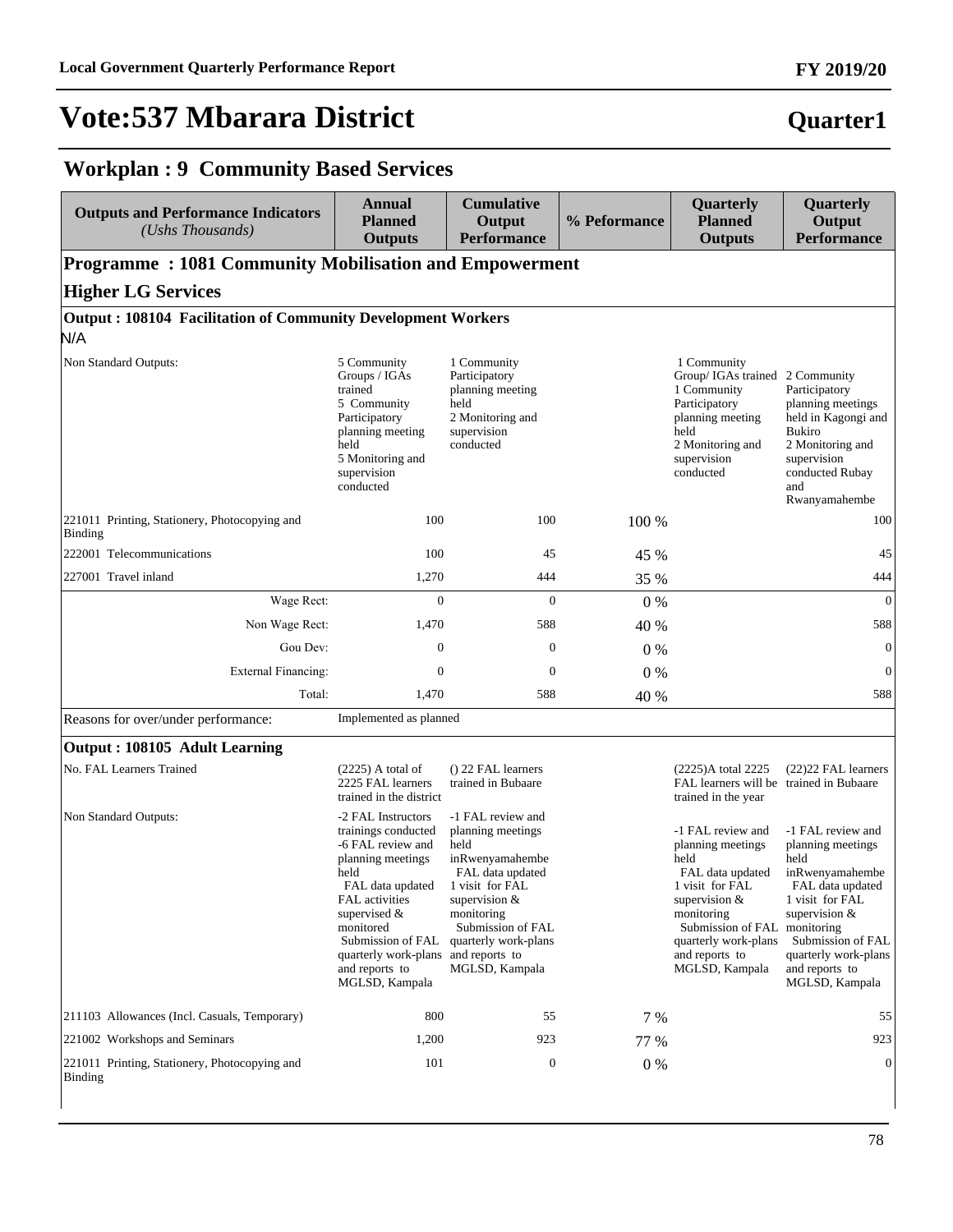**Quarter1**

## **Vote:537 Mbarara District**

| 227001 Travel inland                                     | 2,310                                                                                                                                          | 125                                                                                 | 5 %   |                                                                                                                                                | 125                                                                                 |
|----------------------------------------------------------|------------------------------------------------------------------------------------------------------------------------------------------------|-------------------------------------------------------------------------------------|-------|------------------------------------------------------------------------------------------------------------------------------------------------|-------------------------------------------------------------------------------------|
| Wage Rect:                                               | $\Omega$                                                                                                                                       | $\Omega$                                                                            | $0\%$ |                                                                                                                                                | $\overline{0}$                                                                      |
| Non Wage Rect:                                           | 4,411                                                                                                                                          | 1,103                                                                               | 25 %  |                                                                                                                                                | 1,103                                                                               |
| Gou Dev:                                                 | $\mathbf{0}$                                                                                                                                   | $\overline{0}$                                                                      | $0\%$ |                                                                                                                                                | $\overline{0}$                                                                      |
| <b>External Financing:</b>                               | $\mathbf{0}$                                                                                                                                   | $\mathbf{0}$                                                                        | $0\%$ |                                                                                                                                                | $\overline{0}$                                                                      |
| Total:                                                   | 4,411                                                                                                                                          | 1,103                                                                               | 25 %  |                                                                                                                                                | 1,103                                                                               |
| Reasons for over/under performance:                      | Done as planned                                                                                                                                |                                                                                     |       |                                                                                                                                                |                                                                                     |
| Output: 108107 Gender Mainstreaming                      |                                                                                                                                                |                                                                                     |       |                                                                                                                                                |                                                                                     |
| N/A                                                      |                                                                                                                                                |                                                                                     |       |                                                                                                                                                |                                                                                     |
| Non Standard Outputs:                                    | 5 Gender<br>mainstreaming<br>meetings held<br>5 Community<br>sensitization<br>meetings on<br>property Rights &<br>legal marriages<br>conducted | 3 Gender<br>mainstreaming held<br>in Kagongi, Bukiro<br>and Kashare Sub<br>Counties |       | 1 Gender<br>mainstreaming<br>meetings held<br>1 Community<br>sensitization<br>meetings on<br>property Rights &<br>legal marriages<br>conducted | 3 Gender<br>mainstreaming held<br>in Kagongi, Bukiro<br>and Kashare Sub<br>Counties |
| 221011 Printing, Stationery, Photocopying and<br>Binding | 200                                                                                                                                            | $\mathbf{0}$                                                                        | $0\%$ |                                                                                                                                                | $\overline{0}$                                                                      |
| 222001 Telecommunications                                | 100                                                                                                                                            | $\theta$                                                                            | $0\%$ |                                                                                                                                                | $\mathbf{0}$                                                                        |
| 227001 Travel inland                                     | 2,297                                                                                                                                          | 375                                                                                 | 16 %  |                                                                                                                                                | 375                                                                                 |
| Wage Rect:                                               | $\mathbf{0}$                                                                                                                                   | $\theta$                                                                            | $0\%$ |                                                                                                                                                | $\overline{0}$                                                                      |
| Non Wage Rect:                                           | 2,597                                                                                                                                          | 375                                                                                 | 14 %  |                                                                                                                                                | 375                                                                                 |
| Gou Dev:                                                 | $\mathbf{0}$                                                                                                                                   | $\mathbf{0}$                                                                        | $0\%$ |                                                                                                                                                | $\mathbf{0}$                                                                        |
| <b>External Financing:</b>                               | $\mathbf{0}$                                                                                                                                   | $\boldsymbol{0}$                                                                    | $0\%$ |                                                                                                                                                | $\overline{0}$                                                                      |
| Total:                                                   | 2,597                                                                                                                                          | 375                                                                                 | 14 %  |                                                                                                                                                | 375                                                                                 |
| Reasons for over/under performance:                      | Done as planned                                                                                                                                |                                                                                     |       |                                                                                                                                                |                                                                                     |

#### **Output : 108108 Children and Youth Services**

No. of children cases ( Juveniles) handled and settled (20) Mbarara Chief

Magistrates Court, Mbarara Police Station, Villages

() Mbarara Chief Magistrates Court, Police and Nyakayojo Division (5)Mbarara Chief Magistrates Court, Mbarara Police Station, Villages

(3)Mbarara Chief Magistrates Court, Police and Nyakayojo Division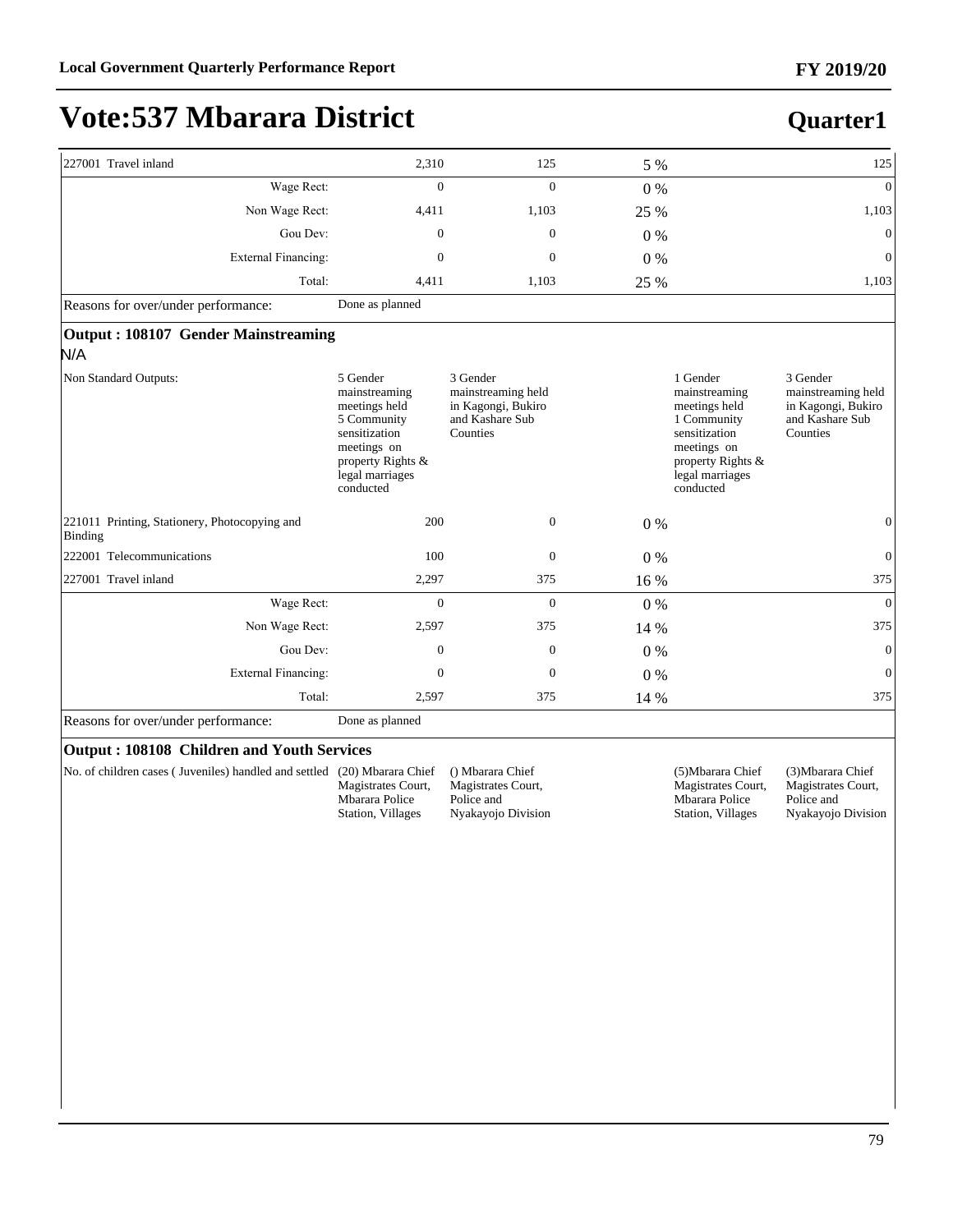## **Vote:537 Mbarara District**

| Non Standard Outputs:                                           | 30 children Settled<br>Alternative care<br>arrangements for 30<br>children in need of<br>care and protection<br>made<br>10 Family<br>counseling and<br>arbitration visits<br>conducted<br>200 Cases of<br>Maintenance and<br>custody of children<br>handled<br>10 Supervision visits Maintenance and<br>of Child care<br>institutions<br>conducted<br>Day of African<br>Child celebrated<br><b>Support for Divine</b><br>Marcy Babies Home<br>and Para Social<br>workers<br>Utilities (electricity<br>and water)paid for<br>Office<br>administration<br>(stationary and<br>airtime | 12 Children resettled<br>in Mbarara<br>Municipality (7),<br>Mwizi, ,Kakiika,<br>Rubaya, Biharwe,<br>(2),<br>6 Family counseling<br>and arbitration visits<br>conducted Kakoba<br>(2) Kakiika.<br>Kashare, Rubindi<br>and Nyamitanga<br>50 Cases of<br>custody of children<br>handled |       | 7 children Settled<br>and follow ups of<br>settled children<br>Alternative care<br>arrangements for 7<br>children in need of<br>care and protection<br>made<br>3 Family counseling<br>and arbitration visits<br>conducted<br>50 Cases of<br>Maintenance and<br>custody of children<br>handled<br>3 Supervision visits<br>of Child care<br>institutions<br>conducted<br>Utilities (electricity<br>and water)paid for<br>Office<br>administration<br>(stationary and<br>airtime | 12 Children resettled<br>in Mbarara<br>Municipality (7),<br>Mwizi, , Kakiika,<br>Rubaya, Biharwe,<br>(2),<br>6 Family counseling<br>and arbitration visits<br>conducted Kakoba<br>(2) Kakiika.<br>Kashare, Rubindi<br>and Nyamitanga<br>50 Cases of<br>Maintenance and<br>custody of children<br>handled |
|-----------------------------------------------------------------|------------------------------------------------------------------------------------------------------------------------------------------------------------------------------------------------------------------------------------------------------------------------------------------------------------------------------------------------------------------------------------------------------------------------------------------------------------------------------------------------------------------------------------------------------------------------------------|--------------------------------------------------------------------------------------------------------------------------------------------------------------------------------------------------------------------------------------------------------------------------------------|-------|-------------------------------------------------------------------------------------------------------------------------------------------------------------------------------------------------------------------------------------------------------------------------------------------------------------------------------------------------------------------------------------------------------------------------------------------------------------------------------|----------------------------------------------------------------------------------------------------------------------------------------------------------------------------------------------------------------------------------------------------------------------------------------------------------|
| 221009 Welfare and Entertainment                                | 500                                                                                                                                                                                                                                                                                                                                                                                                                                                                                                                                                                                | $\boldsymbol{0}$                                                                                                                                                                                                                                                                     | 0%    |                                                                                                                                                                                                                                                                                                                                                                                                                                                                               | $\mathbf{0}$                                                                                                                                                                                                                                                                                             |
| 221011 Printing, Stationery, Photocopying and<br><b>Binding</b> | 500                                                                                                                                                                                                                                                                                                                                                                                                                                                                                                                                                                                | $\mathbf{0}$                                                                                                                                                                                                                                                                         | 0%    |                                                                                                                                                                                                                                                                                                                                                                                                                                                                               | $\mathbf{0}$                                                                                                                                                                                                                                                                                             |
| 222001 Telecommunications                                       | 400                                                                                                                                                                                                                                                                                                                                                                                                                                                                                                                                                                                | $\boldsymbol{0}$                                                                                                                                                                                                                                                                     | $0\%$ |                                                                                                                                                                                                                                                                                                                                                                                                                                                                               | $\boldsymbol{0}$                                                                                                                                                                                                                                                                                         |
| 223005 Electricity                                              | 400                                                                                                                                                                                                                                                                                                                                                                                                                                                                                                                                                                                | $\boldsymbol{0}$                                                                                                                                                                                                                                                                     | 0%    |                                                                                                                                                                                                                                                                                                                                                                                                                                                                               | $\boldsymbol{0}$                                                                                                                                                                                                                                                                                         |
| 223006 Water                                                    | 400                                                                                                                                                                                                                                                                                                                                                                                                                                                                                                                                                                                | $\Omega$                                                                                                                                                                                                                                                                             | 0%    |                                                                                                                                                                                                                                                                                                                                                                                                                                                                               | $\mathbf{0}$                                                                                                                                                                                                                                                                                             |
| 227001 Travel inland                                            | 6,481                                                                                                                                                                                                                                                                                                                                                                                                                                                                                                                                                                              | 985                                                                                                                                                                                                                                                                                  | 15 %  |                                                                                                                                                                                                                                                                                                                                                                                                                                                                               | 985                                                                                                                                                                                                                                                                                                      |
| 282101 Donations                                                | 2,000                                                                                                                                                                                                                                                                                                                                                                                                                                                                                                                                                                              | 250                                                                                                                                                                                                                                                                                  | 13 %  |                                                                                                                                                                                                                                                                                                                                                                                                                                                                               | 250                                                                                                                                                                                                                                                                                                      |
| Wage Rect:                                                      | $\overline{0}$                                                                                                                                                                                                                                                                                                                                                                                                                                                                                                                                                                     | $\mathbf{0}$                                                                                                                                                                                                                                                                         | $0\%$ |                                                                                                                                                                                                                                                                                                                                                                                                                                                                               | $\Omega$                                                                                                                                                                                                                                                                                                 |
| Non Wage Rect:                                                  | 10,681                                                                                                                                                                                                                                                                                                                                                                                                                                                                                                                                                                             | 1,235                                                                                                                                                                                                                                                                                | 12 %  |                                                                                                                                                                                                                                                                                                                                                                                                                                                                               | 1,235                                                                                                                                                                                                                                                                                                    |
| Gou Dev:                                                        | $\boldsymbol{0}$                                                                                                                                                                                                                                                                                                                                                                                                                                                                                                                                                                   | $\boldsymbol{0}$                                                                                                                                                                                                                                                                     | 0%    |                                                                                                                                                                                                                                                                                                                                                                                                                                                                               | $\mathbf{0}$                                                                                                                                                                                                                                                                                             |
| External Financing:                                             | $\overline{0}$                                                                                                                                                                                                                                                                                                                                                                                                                                                                                                                                                                     | $\Omega$                                                                                                                                                                                                                                                                             | 0%    |                                                                                                                                                                                                                                                                                                                                                                                                                                                                               | $\Omega$                                                                                                                                                                                                                                                                                                 |
| Total:                                                          | 10,681                                                                                                                                                                                                                                                                                                                                                                                                                                                                                                                                                                             | 1,235                                                                                                                                                                                                                                                                                | 12 %  |                                                                                                                                                                                                                                                                                                                                                                                                                                                                               | 1,235                                                                                                                                                                                                                                                                                                    |
| Reasons for over/under performance:                             | Less funds released than anticipated                                                                                                                                                                                                                                                                                                                                                                                                                                                                                                                                               |                                                                                                                                                                                                                                                                                      |       |                                                                                                                                                                                                                                                                                                                                                                                                                                                                               |                                                                                                                                                                                                                                                                                                          |

#### **Output : 108109 Support to Youth Councils**

No. of Youth councils supported (4) District Youth

Council

() District Youth Council supported (1)District Youth Council

(1) District Youth Council supported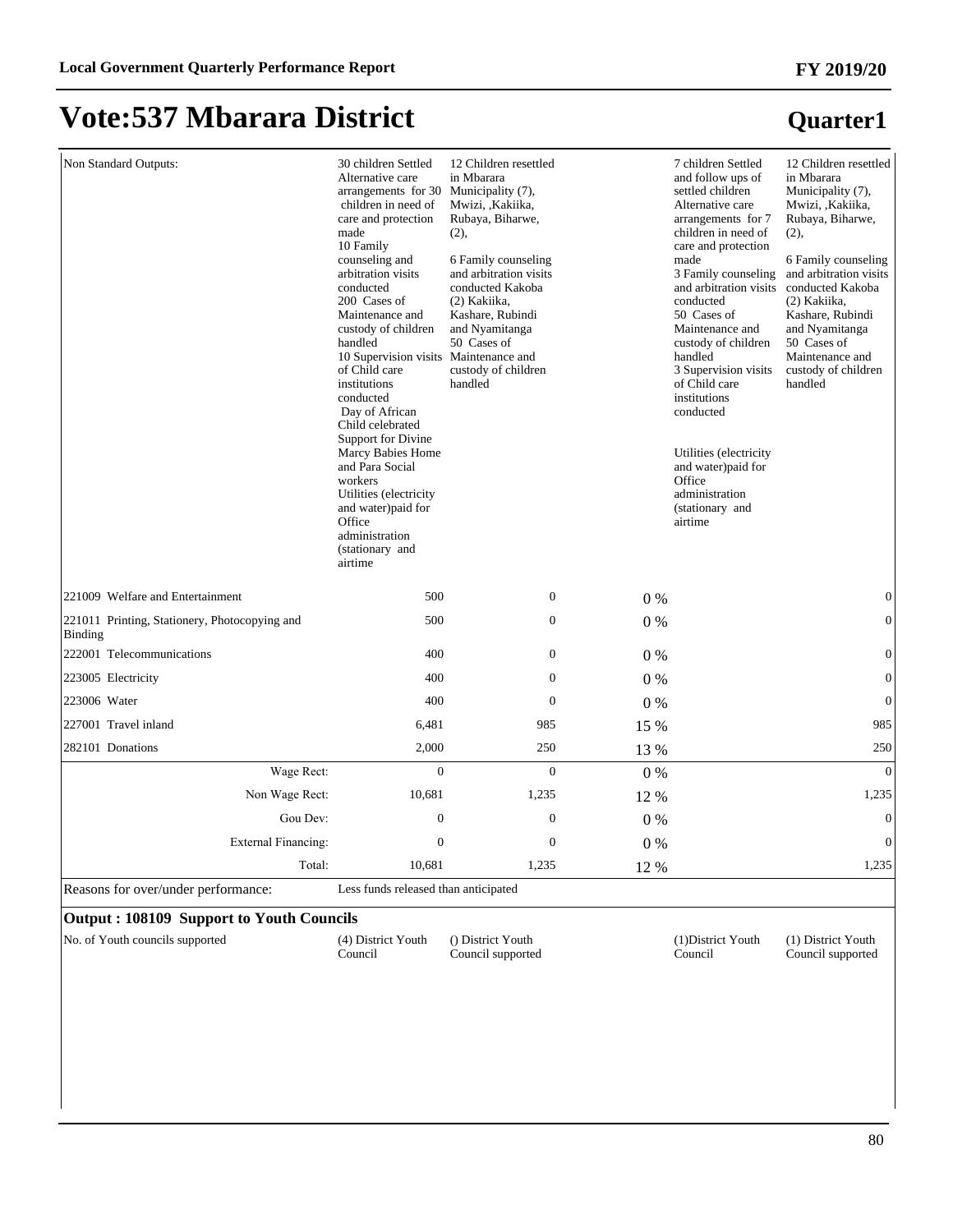| Non Standard Outputs:                                    | 2 District Youth<br>Executive<br>Committee meetings<br>held<br>1 District Youth<br>Council general<br>meeting held<br>Youth day<br>celebrated<br>40 Youth<br>development project<br>(YLP) funded<br>2 Sub county based<br>Sensitization<br>workshops on<br>developmental<br>issues conducted | District Youth<br>Council held |                  | Committee meetings District Youth<br>held<br>1 District Youth<br>Council general<br>meeting held<br>Youth day<br>celebrated<br>10 Youth<br>development project<br>(YLP) funded | Council held     |
|----------------------------------------------------------|----------------------------------------------------------------------------------------------------------------------------------------------------------------------------------------------------------------------------------------------------------------------------------------------|--------------------------------|------------------|--------------------------------------------------------------------------------------------------------------------------------------------------------------------------------|------------------|
| 211103 Allowances (Incl. Casuals, Temporary)             | 8,000                                                                                                                                                                                                                                                                                        |                                | $\overline{0}$   | $0\%$                                                                                                                                                                          | $\mathbf{0}$     |
| 221002 Workshops and Seminars                            | 12,000                                                                                                                                                                                                                                                                                       |                                | $\mathbf{0}$     | $0\%$                                                                                                                                                                          | $\boldsymbol{0}$ |
| 221009 Welfare and Entertainment                         | 100                                                                                                                                                                                                                                                                                          |                                | $\mathbf{0}$     | $0\%$                                                                                                                                                                          | $\boldsymbol{0}$ |
| 221011 Printing, Stationery, Photocopying and<br>Binding | 2,200                                                                                                                                                                                                                                                                                        | 32                             |                  | 1 %                                                                                                                                                                            | 32               |
| 222001 Telecommunications                                | 400                                                                                                                                                                                                                                                                                          |                                | $\boldsymbol{0}$ | $0\%$                                                                                                                                                                          | $\mathbf{0}$     |
| 227001 Travel inland                                     | 11,058                                                                                                                                                                                                                                                                                       | 850                            |                  | 8 %                                                                                                                                                                            | 850              |
| 227004 Fuel, Lubricants and Oils                         | 5,000                                                                                                                                                                                                                                                                                        |                                | $\mathbf{0}$     | $0\%$                                                                                                                                                                          | $\mathbf{0}$     |
| 282101 Donations                                         | 307,062                                                                                                                                                                                                                                                                                      |                                | $\mathbf{0}$     | 0%                                                                                                                                                                             | $\mathbf{0}$     |
| Wage Rect:                                               | $\Omega$                                                                                                                                                                                                                                                                                     |                                | $\overline{0}$   | 0%                                                                                                                                                                             | $\overline{0}$   |
| Non Wage Rect:                                           | 345,820                                                                                                                                                                                                                                                                                      | 882                            |                  | $0\%$                                                                                                                                                                          | 882              |
| Gou Dev:                                                 | $\boldsymbol{0}$                                                                                                                                                                                                                                                                             |                                | $\boldsymbol{0}$ | 0%                                                                                                                                                                             | $\boldsymbol{0}$ |
| <b>External Financing:</b>                               | $\mathbf{0}$                                                                                                                                                                                                                                                                                 |                                | $\mathbf{0}$     | $0\%$                                                                                                                                                                          | $\mathbf{0}$     |
| Total:                                                   | 345,820                                                                                                                                                                                                                                                                                      | 882                            |                  | $0\%$                                                                                                                                                                          | 882              |

Reasons for over/under performance: Funds for YLP not released

#### **Output : 108110 Support to Disabled and the Elderly**

No. of assisted aids supplied to disabled and elderly community

(2) 2 Selected / needy PWDs in the district supplied with appliances

(1)1 Selected / needy (0)None PWD in the district supplied with appliances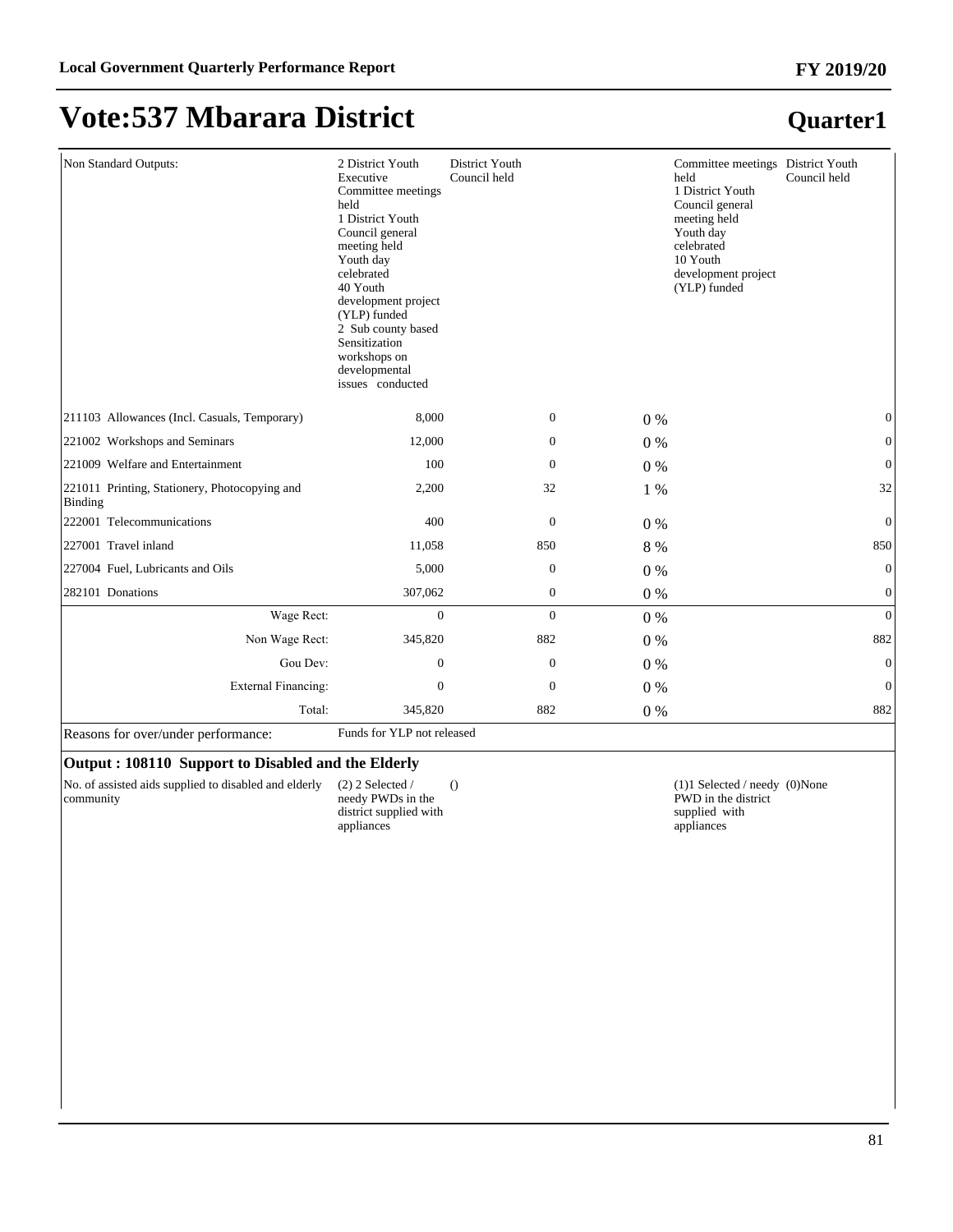## **Vote:537 Mbarara District**

N/A

#### **Quarter1**

| Non Standard Outputs:                                    | 2 PWD executive<br>committee meetings<br>held<br>1 PWD council<br>general meeting held Commitee for the<br>$2 \text{ days}$ (<br>PWDs/Elderly)Cele<br>brated<br>2 Sensitization<br>workshops for PWD<br>on development<br>issues conducted<br>4 Sensitization<br>workshops for the<br>Elderly on<br>development issues<br>held<br>10 PWDs groups<br>supported with<br>PWDs special grant | 1 Sensitization<br>workshops for PWD<br>on development<br>issues conducted<br>1 Executive<br>Elderly held at<br>District HQs<br>3 PWDs groups<br>supported with<br>PWDs special grant |       | 1 PWD executive<br>committee meetings<br>held<br>day<br>(Elderly)Celebrated<br>1 Sensitization<br>workshops for PWD<br>on development<br>issues conducted<br>1 Sensitization<br>workshops for the<br>Elderly on<br>development issues<br>held<br>3 PWDs groups<br>supported with<br>PWDs special grant | 1 Sensitization<br>workshops for PWD<br>on development<br>issues conducted<br>1 Executive<br>Commitee for the<br>Elderly held at<br>District HQs<br>3 PWDs groups<br>supported with<br>PWDs special grant |
|----------------------------------------------------------|------------------------------------------------------------------------------------------------------------------------------------------------------------------------------------------------------------------------------------------------------------------------------------------------------------------------------------------------------------------------------------------|---------------------------------------------------------------------------------------------------------------------------------------------------------------------------------------|-------|--------------------------------------------------------------------------------------------------------------------------------------------------------------------------------------------------------------------------------------------------------------------------------------------------------|-----------------------------------------------------------------------------------------------------------------------------------------------------------------------------------------------------------|
| 221009 Welfare and Entertainment                         | 300                                                                                                                                                                                                                                                                                                                                                                                      | 70                                                                                                                                                                                    | 23 %  |                                                                                                                                                                                                                                                                                                        | 70                                                                                                                                                                                                        |
| 221011 Printing, Stationery, Photocopying and<br>Binding | 200                                                                                                                                                                                                                                                                                                                                                                                      | 100                                                                                                                                                                                   | 50 %  |                                                                                                                                                                                                                                                                                                        | 100                                                                                                                                                                                                       |
| 222001 Telecommunications                                | 100                                                                                                                                                                                                                                                                                                                                                                                      | 18                                                                                                                                                                                    | 18 %  |                                                                                                                                                                                                                                                                                                        | 18                                                                                                                                                                                                        |
| 227001 Travel inland                                     | 4,341                                                                                                                                                                                                                                                                                                                                                                                    | 1,590                                                                                                                                                                                 | 37 %  |                                                                                                                                                                                                                                                                                                        | 1,590                                                                                                                                                                                                     |
| 282101 Donations                                         | 7,940                                                                                                                                                                                                                                                                                                                                                                                    | 825                                                                                                                                                                                   | 10 %  |                                                                                                                                                                                                                                                                                                        | 825                                                                                                                                                                                                       |
| Wage Rect:                                               | $\overline{0}$                                                                                                                                                                                                                                                                                                                                                                           | $\overline{0}$                                                                                                                                                                        | $0\%$ |                                                                                                                                                                                                                                                                                                        | $\mathbf{0}$                                                                                                                                                                                              |
| Non Wage Rect:                                           | 12,880                                                                                                                                                                                                                                                                                                                                                                                   | 2,602                                                                                                                                                                                 | 20 %  |                                                                                                                                                                                                                                                                                                        | 2,602                                                                                                                                                                                                     |
| Gou Dev:                                                 | $\mathbf{0}$                                                                                                                                                                                                                                                                                                                                                                             | $\mathbf{0}$                                                                                                                                                                          | $0\%$ |                                                                                                                                                                                                                                                                                                        | $\Omega$                                                                                                                                                                                                  |
| External Financing:                                      | $\mathbf{0}$                                                                                                                                                                                                                                                                                                                                                                             | $\mathbf{0}$                                                                                                                                                                          | $0\%$ |                                                                                                                                                                                                                                                                                                        | $\mathbf{0}$                                                                                                                                                                                              |
| Total:                                                   | 12,880                                                                                                                                                                                                                                                                                                                                                                                   | 2,602                                                                                                                                                                                 | 20 %  |                                                                                                                                                                                                                                                                                                        | 2,602                                                                                                                                                                                                     |
| Reasons for over/under performance:                      | Less funds released than expected                                                                                                                                                                                                                                                                                                                                                        |                                                                                                                                                                                       |       |                                                                                                                                                                                                                                                                                                        |                                                                                                                                                                                                           |
| Output: 108112 Work based inspections                    |                                                                                                                                                                                                                                                                                                                                                                                          |                                                                                                                                                                                       |       |                                                                                                                                                                                                                                                                                                        |                                                                                                                                                                                                           |

#### Non Standard Outputs: 20 work places Inspected 2 sensitization meetings of Workers and employers on their rights, responsibilities and other labour laws carried out 17 work places Inspected 5 work places Inspected 1 sensitization meetings of Workers and employers on their rights, responsibilities and other labour laws carried out 17 work places Inspected 221011 Printing, Stationery, Photocopying and Binding 100 100 100 % 100 222001 Telecommunications 100 60 60 % 60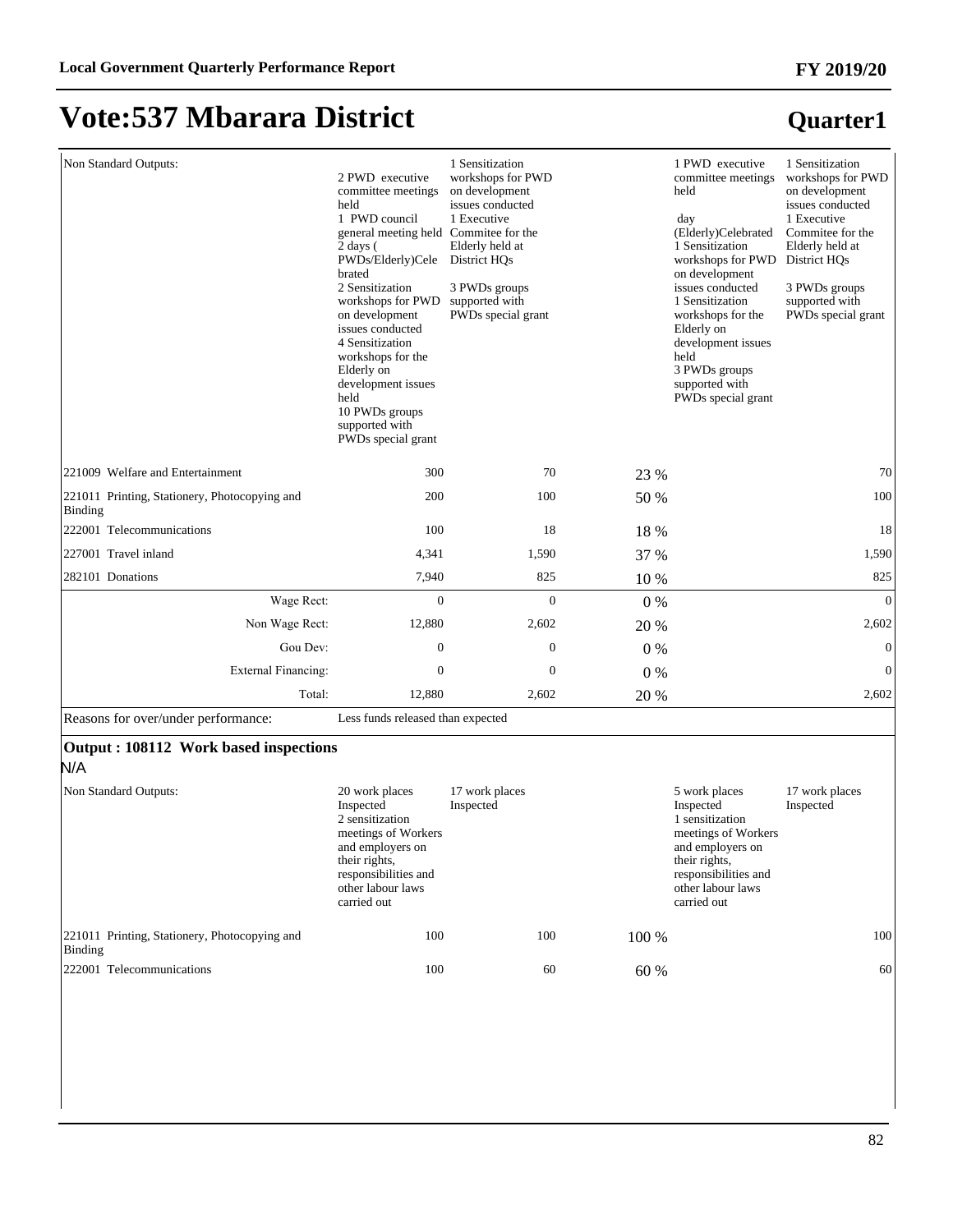| 227001 Travel inland                                     | 1,682                                                                                                                                                                                                                                                                                                                                                                          | 602                                                                     | 36 %  |                                                                                               | 602                                                                                           |
|----------------------------------------------------------|--------------------------------------------------------------------------------------------------------------------------------------------------------------------------------------------------------------------------------------------------------------------------------------------------------------------------------------------------------------------------------|-------------------------------------------------------------------------|-------|-----------------------------------------------------------------------------------------------|-----------------------------------------------------------------------------------------------|
| Wage Rect:                                               | $\overline{0}$                                                                                                                                                                                                                                                                                                                                                                 | $\mathbf{0}$                                                            | 0%    |                                                                                               | $\mathbf{0}$                                                                                  |
| Non Wage Rect:                                           | 1,882                                                                                                                                                                                                                                                                                                                                                                          | 762                                                                     | 40 %  |                                                                                               | 762                                                                                           |
| Gou Dev:                                                 | $\mathbf{0}$                                                                                                                                                                                                                                                                                                                                                                   | $\mathbf{0}$                                                            | $0\%$ |                                                                                               | $\mathbf{0}$                                                                                  |
| <b>External Financing:</b>                               | $\mathbf{0}$                                                                                                                                                                                                                                                                                                                                                                   | $\mathbf{0}$                                                            | 0%    |                                                                                               | $\mathbf{0}$                                                                                  |
| Total:                                                   | 1,882                                                                                                                                                                                                                                                                                                                                                                          | 762                                                                     | 40 %  |                                                                                               | 762                                                                                           |
| Reasons for over/under performance:                      | More complaints reported than expected                                                                                                                                                                                                                                                                                                                                         |                                                                         |       |                                                                                               |                                                                                               |
| Output: 108113 Labour dispute settlement<br>N/A          |                                                                                                                                                                                                                                                                                                                                                                                |                                                                         |       |                                                                                               |                                                                                               |
| Non Standard Outputs:                                    | 200 labour disputes 57 labour disputes<br>registered<br>60 labour disputes<br>settled<br>Office<br>administration                                                                                                                                                                                                                                                              | registered<br>31 labour disputes<br>settled<br>Office<br>administration |       | 50 labour disputes<br>registered<br>15 labour disputes<br>settled<br>Office<br>administration | 57 labour disputes<br>registered<br>31 labour disputes<br>settled<br>Office<br>administration |
| 221011 Printing, Stationery, Photocopying and<br>Binding | 100                                                                                                                                                                                                                                                                                                                                                                            | $\mathbf{0}$                                                            | 0%    |                                                                                               | $\boldsymbol{0}$                                                                              |
| 222001 Telecommunications                                | 100                                                                                                                                                                                                                                                                                                                                                                            | $\boldsymbol{0}$                                                        | $0\%$ |                                                                                               | $\boldsymbol{0}$                                                                              |
| 227001 Travel inland                                     | 800                                                                                                                                                                                                                                                                                                                                                                            | $\boldsymbol{0}$                                                        | 0%    |                                                                                               | $\mathbf{0}$                                                                                  |
| Wage Rect:                                               | $\overline{0}$                                                                                                                                                                                                                                                                                                                                                                 | $\boldsymbol{0}$                                                        | 0%    |                                                                                               | $\mathbf{0}$                                                                                  |
| Non Wage Rect:                                           | 1,000                                                                                                                                                                                                                                                                                                                                                                          | $\boldsymbol{0}$                                                        | $0\%$ |                                                                                               | $\boldsymbol{0}$                                                                              |
| Gou Dev:                                                 | $\boldsymbol{0}$                                                                                                                                                                                                                                                                                                                                                               | $\boldsymbol{0}$                                                        | $0\%$ |                                                                                               | $\boldsymbol{0}$                                                                              |
| <b>External Financing:</b>                               | $\boldsymbol{0}$                                                                                                                                                                                                                                                                                                                                                               | $\boldsymbol{0}$                                                        | $0\%$ |                                                                                               | $\boldsymbol{0}$                                                                              |
| Total:                                                   | 1,000                                                                                                                                                                                                                                                                                                                                                                          | $\boldsymbol{0}$                                                        | 0%    |                                                                                               | $\boldsymbol{0}$                                                                              |
| Reasons for over/under performance:                      |                                                                                                                                                                                                                                                                                                                                                                                | More labour complaint registered and needed follow up than anticipated  |       |                                                                                               |                                                                                               |
| <b>Output: 108114 Representation on Women's Councils</b> |                                                                                                                                                                                                                                                                                                                                                                                |                                                                         |       |                                                                                               |                                                                                               |
| No. of women councils supported                          | $(4)$ 1 Women<br>Council supported                                                                                                                                                                                                                                                                                                                                             | $\theta$                                                                |       | $(11)$ Women<br>Council supported                                                             | (1) District women<br>council supported                                                       |
| Non Standard Outputs:                                    | 2 District women<br>council executive<br>meetings held<br>1 District women<br>council general<br>meetings held<br>International<br>women's day<br>Celebrated<br>30 women groups<br>monitored and<br>Supported with<br><b>UWEP</b> funding<br>development<br>projects (WEP)<br>sub county based<br>sensitization<br>workshops on<br>women rights and<br>economic<br>empowerment | 4 UWEP projects<br>monitored in<br>Kagongi Sub County                   |       | 1 District women<br>council executive<br>meetings held                                        | 4 UWEP projects<br>monitored in<br>Kagongi Sub County                                         |
| 221009 Welfare and Entertainment                         | 200                                                                                                                                                                                                                                                                                                                                                                            | $\boldsymbol{0}$                                                        | 0%    |                                                                                               | $\mathbf{0}$                                                                                  |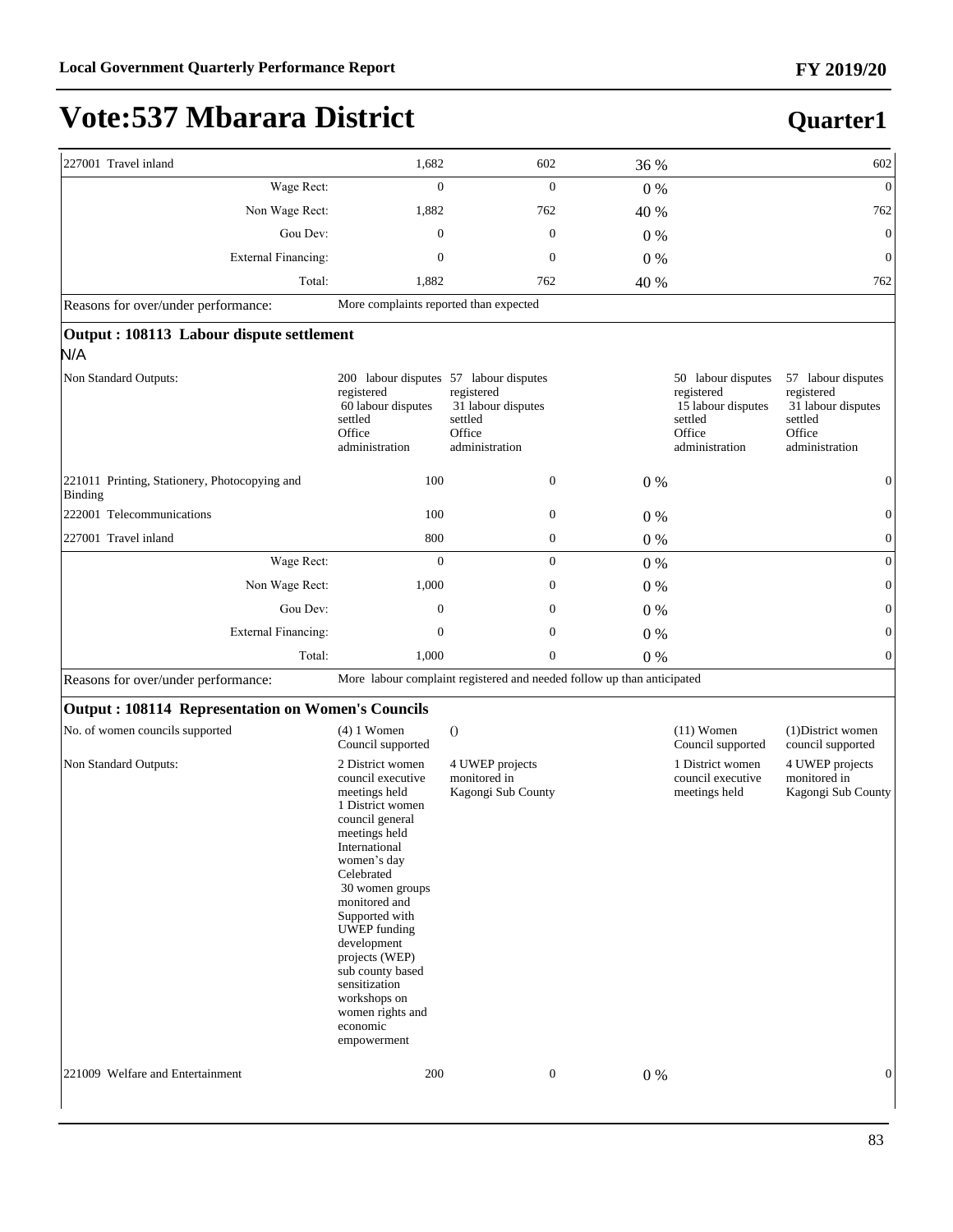### **Quarter1**

| 221011 Printing, Stationery, Photocopying and<br>Binding | 200                                                                                                           | $\mathbf{0}$ | $0\%$ | $\overline{0}$ |  |
|----------------------------------------------------------|---------------------------------------------------------------------------------------------------------------|--------------|-------|----------------|--|
| 222001 Telecommunications                                | 100                                                                                                           | $\mathbf{0}$ | $0\%$ | $\overline{0}$ |  |
| 227001 Travel inland                                     | 3,205                                                                                                         | 926          | 29 %  | 926            |  |
| Wage Rect:                                               | $\Omega$                                                                                                      | $\Omega$     | $0\%$ | $\overline{0}$ |  |
| Non Wage Rect:                                           | 3,705                                                                                                         | 926          | 25 %  | 926            |  |
| Gou Dev:                                                 | $\Omega$                                                                                                      | 0            | $0\%$ | $\overline{0}$ |  |
| External Financing:                                      | 0                                                                                                             | 0            | $0\%$ | $\overline{0}$ |  |
| Total:                                                   | 3.705                                                                                                         | 926          | 25 %  | 926            |  |
| Dessens for everlunder performance                       | There were a need for monitoring because the groups had internal conflicts which needed district intervention |              |       |                |  |

Reasons for over/under performance: There was a need for monitoring because the groups had internal conflicts which needed district intervention

#### **Output : 108116 Social Rehabilitation Services**

#### N/A

| Non Standard Outputs:                                    | 5 Poverty awareness<br>campaigns carried<br>out<br>5 HIV/AIDS<br>sensitization<br>meetings for PWDs<br>& Elderly conducted<br>5 CBR activities<br>carried out | 3 CBR (sensetisation)<br>of parents of<br>children wih<br>Disabilities)conduct<br>ed in Rubaya,<br>Bukiro and<br>Rwanyamahembe |             | 1 Poverty awareness<br>campaigns carried<br>out<br>1 HIV/AIDS<br>sensitization<br>meetings for PWDs<br>& Elderly conducted Rwanyamahembe<br>1CBR activities<br>carried out | 3 CBR (sensetisation)<br>of parents of<br>children wih<br>Disabilities)conduct<br>ed in Rubaya,<br>Bukiro and |
|----------------------------------------------------------|---------------------------------------------------------------------------------------------------------------------------------------------------------------|--------------------------------------------------------------------------------------------------------------------------------|-------------|----------------------------------------------------------------------------------------------------------------------------------------------------------------------------|---------------------------------------------------------------------------------------------------------------|
| 221011 Printing, Stationery, Photocopying and<br>Binding | 100                                                                                                                                                           | $\mathbf{0}$                                                                                                                   | $0\%$       |                                                                                                                                                                            | $\theta$                                                                                                      |
| 222001 Telecommunications                                | 100                                                                                                                                                           | $\mathbf{0}$                                                                                                                   | $0\%$       |                                                                                                                                                                            | $\theta$                                                                                                      |
| 227001 Travel inland                                     | 1,826                                                                                                                                                         | 618                                                                                                                            | 34 %        |                                                                                                                                                                            | 618                                                                                                           |
| Wage Rect:                                               | $\Omega$                                                                                                                                                      | $\Omega$                                                                                                                       | $0\%$       |                                                                                                                                                                            | $\overline{0}$                                                                                                |
| Non Wage Rect:                                           | 2,026                                                                                                                                                         | 618                                                                                                                            | 30 %        |                                                                                                                                                                            | 618                                                                                                           |
| Gou Dev:                                                 | $\Omega$                                                                                                                                                      | $\mathbf{0}$                                                                                                                   | $0\%$       |                                                                                                                                                                            | $\overline{0}$                                                                                                |
| External Financing:                                      | $\mathbf{0}$                                                                                                                                                  | $\mathbf{0}$                                                                                                                   | $0\%$       |                                                                                                                                                                            | $\mathbf{0}$                                                                                                  |
| Total:                                                   | 2,026                                                                                                                                                         | 618                                                                                                                            | <b>30 %</b> |                                                                                                                                                                            | 618                                                                                                           |
| Reasons for over/under performance:                      | Less funds received than budgeted                                                                                                                             |                                                                                                                                |             |                                                                                                                                                                            |                                                                                                               |

**Output : 108117 Operation of the Community Based Services Department**  N/A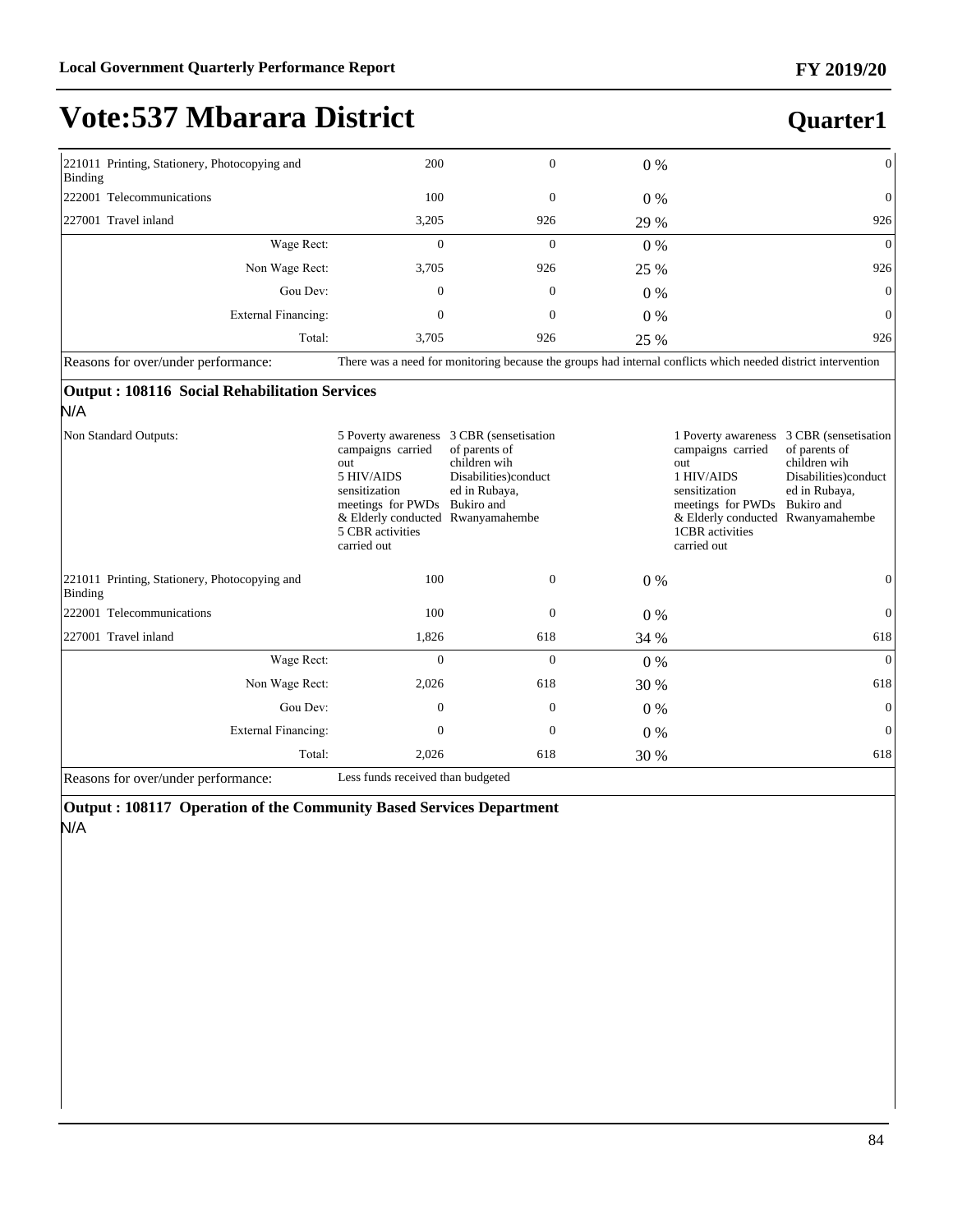## **Vote:537 Mbarara District**

| Non Standard Outputs:                                           | paid<br>20 support<br>supervision and<br>monitoring visits of<br>sector staff<br>conducted<br>200 CSOs<br>registered/renewed<br>their registration<br>Computers and<br>printers<br>Repaired/serviced<br>Staff provided tea<br>Transport<br>allowances for staff<br>paid<br>Campaign against<br><b>GBV(MIFUMI)</b><br>supported<br>Office<br>administration<br>Utilities (Electricity)<br>paid<br>Office<br>administration -<br>stationary purchased | Salaries for 22 staffs Salaries of 3 months<br>for 16 staffs paid<br>3 support<br>supervision and<br>monitoring visits of<br>sector activities in<br>Bubaare, Kagongi<br>and and Bukiro sub<br>counties conducted<br>36 CSOs registered/<br>renewed their<br>registration<br>Staff provided tea<br>Transport<br>allowances for staff<br>paid<br>1 Campaign against<br><b>GBV(MIFUMI)</b><br>supported<br>Office<br>administration<br>Utilities (Electricity)<br>paid<br>Office<br>administration |          | for 21 staffs paid<br>5 support<br>supervision and<br>monitoring visits of<br>sector staff<br>conducted<br>50 CSOs registered/<br>renewed their<br>registration<br>Computers and<br>printers<br>Repaired/serviced<br>Staff provided tea<br>Transport<br>allowances for staff<br>paid<br>1 Campaign against<br><b>GBV(MIFUMI)</b><br>supported<br>Office<br>administration<br>Utilities (Electricity)<br>paid<br>Office<br>administration -<br>stationary purchased | Salaries of 3 months Salaries of 3 months<br>for 16 staffs paid<br>3 support<br>supervision and<br>monitoring visits of<br>sector activities in<br>Bubaare, Kagongi<br>and and Bukiro sub<br>counties conducted<br>36 CSOs registered/<br>renewed their<br>registration<br>Staff provided tea<br>Transport<br>allowances for staff<br>paid<br>1 Campaign against<br><b>GBV(MIFUMI)</b><br>supported<br>Office<br>administration<br>Utilities (Electricity)<br>paid<br>Office<br>administration |
|-----------------------------------------------------------------|-----------------------------------------------------------------------------------------------------------------------------------------------------------------------------------------------------------------------------------------------------------------------------------------------------------------------------------------------------------------------------------------------------------------------------------------------------|--------------------------------------------------------------------------------------------------------------------------------------------------------------------------------------------------------------------------------------------------------------------------------------------------------------------------------------------------------------------------------------------------------------------------------------------------------------------------------------------------|----------|--------------------------------------------------------------------------------------------------------------------------------------------------------------------------------------------------------------------------------------------------------------------------------------------------------------------------------------------------------------------------------------------------------------------------------------------------------------------|------------------------------------------------------------------------------------------------------------------------------------------------------------------------------------------------------------------------------------------------------------------------------------------------------------------------------------------------------------------------------------------------------------------------------------------------------------------------------------------------|
| 211101 General Staff Salaries                                   | 123,874                                                                                                                                                                                                                                                                                                                                                                                                                                             | 30,536                                                                                                                                                                                                                                                                                                                                                                                                                                                                                           | 25 %     |                                                                                                                                                                                                                                                                                                                                                                                                                                                                    | 30,536                                                                                                                                                                                                                                                                                                                                                                                                                                                                                         |
| 211103 Allowances (Incl. Casuals, Temporary)                    | 4,000                                                                                                                                                                                                                                                                                                                                                                                                                                               | 720                                                                                                                                                                                                                                                                                                                                                                                                                                                                                              | 18 %     |                                                                                                                                                                                                                                                                                                                                                                                                                                                                    | 720                                                                                                                                                                                                                                                                                                                                                                                                                                                                                            |
| 221007 Books, Periodicals & Newspapers                          | 400                                                                                                                                                                                                                                                                                                                                                                                                                                                 | $\theta$                                                                                                                                                                                                                                                                                                                                                                                                                                                                                         | $0\%$    |                                                                                                                                                                                                                                                                                                                                                                                                                                                                    | $\mathbf{0}$                                                                                                                                                                                                                                                                                                                                                                                                                                                                                   |
| 221009 Welfare and Entertainment                                | 7,200                                                                                                                                                                                                                                                                                                                                                                                                                                               | 926                                                                                                                                                                                                                                                                                                                                                                                                                                                                                              | 13 %     |                                                                                                                                                                                                                                                                                                                                                                                                                                                                    | 926                                                                                                                                                                                                                                                                                                                                                                                                                                                                                            |
| 221011 Printing, Stationery, Photocopying and<br><b>Binding</b> | 800                                                                                                                                                                                                                                                                                                                                                                                                                                                 | 200                                                                                                                                                                                                                                                                                                                                                                                                                                                                                              | 25 %     |                                                                                                                                                                                                                                                                                                                                                                                                                                                                    | 200                                                                                                                                                                                                                                                                                                                                                                                                                                                                                            |
| 222001 Telecommunications                                       | 300                                                                                                                                                                                                                                                                                                                                                                                                                                                 | $\mathbf{0}$                                                                                                                                                                                                                                                                                                                                                                                                                                                                                     | $0\%$    |                                                                                                                                                                                                                                                                                                                                                                                                                                                                    | $\mathbf{0}$                                                                                                                                                                                                                                                                                                                                                                                                                                                                                   |
| 223005 Electricity                                              | 4,572                                                                                                                                                                                                                                                                                                                                                                                                                                               | 1,150                                                                                                                                                                                                                                                                                                                                                                                                                                                                                            | 25 %     |                                                                                                                                                                                                                                                                                                                                                                                                                                                                    | 1,150                                                                                                                                                                                                                                                                                                                                                                                                                                                                                          |
| 227001 Travel inland                                            | 2,588                                                                                                                                                                                                                                                                                                                                                                                                                                               | 800                                                                                                                                                                                                                                                                                                                                                                                                                                                                                              | 31 %     |                                                                                                                                                                                                                                                                                                                                                                                                                                                                    | 800                                                                                                                                                                                                                                                                                                                                                                                                                                                                                            |
| 282101 Donations                                                | 1,000                                                                                                                                                                                                                                                                                                                                                                                                                                               | 250                                                                                                                                                                                                                                                                                                                                                                                                                                                                                              | 25 %     |                                                                                                                                                                                                                                                                                                                                                                                                                                                                    | 250                                                                                                                                                                                                                                                                                                                                                                                                                                                                                            |
| Wage Rect:                                                      | 123,874                                                                                                                                                                                                                                                                                                                                                                                                                                             | 30,536                                                                                                                                                                                                                                                                                                                                                                                                                                                                                           | 25 %     |                                                                                                                                                                                                                                                                                                                                                                                                                                                                    | 30,536                                                                                                                                                                                                                                                                                                                                                                                                                                                                                         |
| Non Wage Rect:                                                  | 20,860                                                                                                                                                                                                                                                                                                                                                                                                                                              | 4,046                                                                                                                                                                                                                                                                                                                                                                                                                                                                                            | 19 %     |                                                                                                                                                                                                                                                                                                                                                                                                                                                                    | 4,046                                                                                                                                                                                                                                                                                                                                                                                                                                                                                          |
| Gou Dev:                                                        | $\mathbf{0}$                                                                                                                                                                                                                                                                                                                                                                                                                                        | $\boldsymbol{0}$                                                                                                                                                                                                                                                                                                                                                                                                                                                                                 | $0\%$    |                                                                                                                                                                                                                                                                                                                                                                                                                                                                    | $\mathbf{0}$                                                                                                                                                                                                                                                                                                                                                                                                                                                                                   |
| External Financing:                                             | $\Omega$                                                                                                                                                                                                                                                                                                                                                                                                                                            | $\overline{0}$                                                                                                                                                                                                                                                                                                                                                                                                                                                                                   | $0\ \%$  |                                                                                                                                                                                                                                                                                                                                                                                                                                                                    | $\boldsymbol{0}$                                                                                                                                                                                                                                                                                                                                                                                                                                                                               |
| Total:                                                          | 144,734                                                                                                                                                                                                                                                                                                                                                                                                                                             | 34,582                                                                                                                                                                                                                                                                                                                                                                                                                                                                                           | 24 %     |                                                                                                                                                                                                                                                                                                                                                                                                                                                                    | 34,582                                                                                                                                                                                                                                                                                                                                                                                                                                                                                         |
| Reasons for over/under performance:                             | Less funds released than expected                                                                                                                                                                                                                                                                                                                                                                                                                   |                                                                                                                                                                                                                                                                                                                                                                                                                                                                                                  |          |                                                                                                                                                                                                                                                                                                                                                                                                                                                                    |                                                                                                                                                                                                                                                                                                                                                                                                                                                                                                |
| Total For Community Based Services : Wage Rect:                 | 123,874                                                                                                                                                                                                                                                                                                                                                                                                                                             | 30,536                                                                                                                                                                                                                                                                                                                                                                                                                                                                                           | 25 %     |                                                                                                                                                                                                                                                                                                                                                                                                                                                                    | 30,536                                                                                                                                                                                                                                                                                                                                                                                                                                                                                         |
| Non-Wage Reccurent:                                             | 407,331                                                                                                                                                                                                                                                                                                                                                                                                                                             | 13,137                                                                                                                                                                                                                                                                                                                                                                                                                                                                                           | 3%       |                                                                                                                                                                                                                                                                                                                                                                                                                                                                    | 13,137                                                                                                                                                                                                                                                                                                                                                                                                                                                                                         |
| GoU Dev:                                                        | 0                                                                                                                                                                                                                                                                                                                                                                                                                                                   | 0                                                                                                                                                                                                                                                                                                                                                                                                                                                                                                | $0\%$    |                                                                                                                                                                                                                                                                                                                                                                                                                                                                    | $\boldsymbol{\mathit{0}}$                                                                                                                                                                                                                                                                                                                                                                                                                                                                      |
| Donor Dev:                                                      | 0                                                                                                                                                                                                                                                                                                                                                                                                                                                   | 0                                                                                                                                                                                                                                                                                                                                                                                                                                                                                                | $0\%$    |                                                                                                                                                                                                                                                                                                                                                                                                                                                                    | $\boldsymbol{\mathit{0}}$                                                                                                                                                                                                                                                                                                                                                                                                                                                                      |
| Grand Total:                                                    | 531,206                                                                                                                                                                                                                                                                                                                                                                                                                                             | 43,673                                                                                                                                                                                                                                                                                                                                                                                                                                                                                           | $8.2~\%$ |                                                                                                                                                                                                                                                                                                                                                                                                                                                                    | 43,673                                                                                                                                                                                                                                                                                                                                                                                                                                                                                         |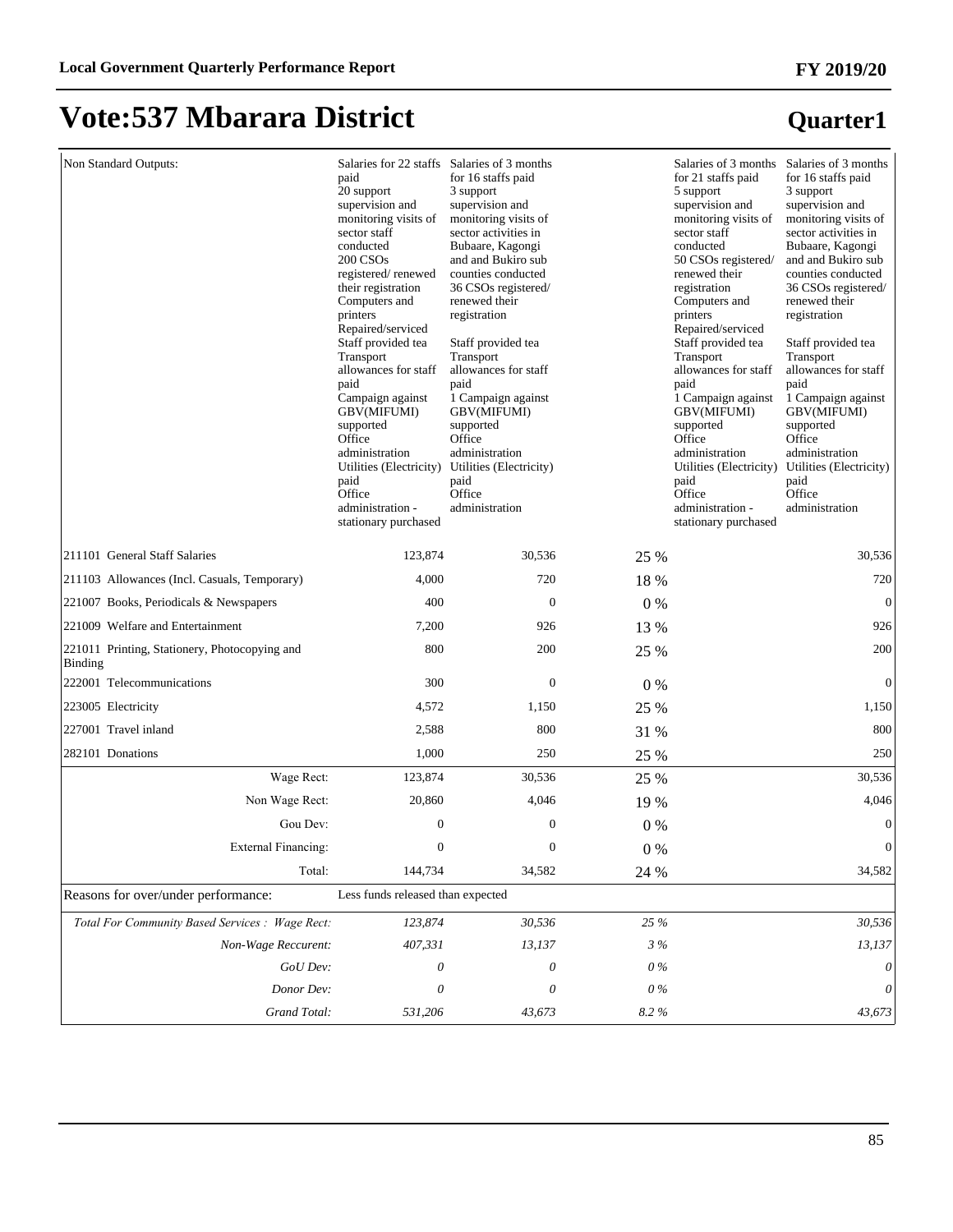#### **Workplan : 10 Planning**

| <b>Outputs and Performance Indicators</b><br>(Ushs Thousands) | <b>Annual</b><br><b>Planned</b><br><b>Outputs</b>                                                                      | <b>Cumulative</b><br>Output<br><b>Performance</b> | % Peformance | Quarterly<br><b>Planned</b><br><b>Outputs</b>                                                                                                          | Quarterly<br>Output<br><b>Performance</b> |  |  |  |  |
|---------------------------------------------------------------|------------------------------------------------------------------------------------------------------------------------|---------------------------------------------------|--------------|--------------------------------------------------------------------------------------------------------------------------------------------------------|-------------------------------------------|--|--|--|--|
|                                                               | <b>Programme: 1383 Local Government Planning Services</b>                                                              |                                                   |              |                                                                                                                                                        |                                           |  |  |  |  |
| <b>Higher LG Services</b>                                     |                                                                                                                        |                                                   |              |                                                                                                                                                        |                                           |  |  |  |  |
| Output: 138301 Management of the District Planning Office     |                                                                                                                        |                                                   |              |                                                                                                                                                        |                                           |  |  |  |  |
| N/A                                                           |                                                                                                                        |                                                   |              |                                                                                                                                                        |                                           |  |  |  |  |
| Non Standard Outputs:                                         | Staff salaries paid.<br>Office stationery<br>procured<br>Staff transport<br>allowance paid<br>Lunch allowances<br>paid |                                                   |              | Staff salaries paid.<br>Office stationery<br>procured.<br>Planning Office<br>Managed.<br>Staff transport<br>allowance paid<br>Lunch allowances<br>paid |                                           |  |  |  |  |
| 211101 General Staff Salaries                                 | 68,335                                                                                                                 | 13,033                                            | 19 %         |                                                                                                                                                        | 13,033                                    |  |  |  |  |
| [211103 Allowances (Incl. Casuals, Temporary)                 | 2,500                                                                                                                  | 625                                               | 25 %         |                                                                                                                                                        | 625                                       |  |  |  |  |
| 221007 Books, Periodicals & Newspapers                        | 1,000                                                                                                                  | $\Omega$                                          | $0\%$        |                                                                                                                                                        | $\mathbf{0}$                              |  |  |  |  |
| 221009 Welfare and Entertainment                              | 4,095                                                                                                                  | 303                                               | 7 %          |                                                                                                                                                        | 303                                       |  |  |  |  |
| 221011 Printing, Stationery, Photocopying and<br>Binding      | 3,147                                                                                                                  | 1,108                                             | 35 %         |                                                                                                                                                        | 1,108                                     |  |  |  |  |
| 222001 Telecommunications                                     | 1,000                                                                                                                  | $\boldsymbol{0}$                                  | $0\%$        |                                                                                                                                                        | $\mathbf{0}$                              |  |  |  |  |
| 223005 Electricity                                            | 1,000                                                                                                                  | $\boldsymbol{0}$                                  | $0\%$        |                                                                                                                                                        | $\boldsymbol{0}$                          |  |  |  |  |
| 227001 Travel inland                                          | 2,385                                                                                                                  | $\boldsymbol{0}$                                  | $0\%$        |                                                                                                                                                        | $\boldsymbol{0}$                          |  |  |  |  |
| Wage Rect:                                                    | 68,335                                                                                                                 | 13,033                                            | 19 %         |                                                                                                                                                        | 13,033                                    |  |  |  |  |
| Non Wage Rect:                                                | 15,127                                                                                                                 | 2,036                                             | 13 %         |                                                                                                                                                        | 2,036                                     |  |  |  |  |
| Gou Dev:                                                      | $\overline{0}$                                                                                                         | $\mathbf{0}$                                      | $0\%$        |                                                                                                                                                        | $\mathbf{0}$                              |  |  |  |  |
| <b>External Financing:</b>                                    | $\Omega$                                                                                                               | $\Omega$                                          | $0\%$        |                                                                                                                                                        | $\mathbf{0}$                              |  |  |  |  |
| Total:                                                        | 83,462                                                                                                                 | 15,069                                            | 18 %         |                                                                                                                                                        | 15,069                                    |  |  |  |  |

Reasons for over/under performance:

#### **Output : 138302 District Planning**

No of qualified staff in the Unit (5) District Planner (1) Senior Planner Population Officer Office typist Office Attendant () ()District Planner Senior Planner Population Officer Office typist Office Attendant () No of Minutes of TPC meetings (12) 12 monthly TPC meetings conducted in the whole Financial year 2019/2020. () ()3 monthly TPC meetings conducted in the quarter. ()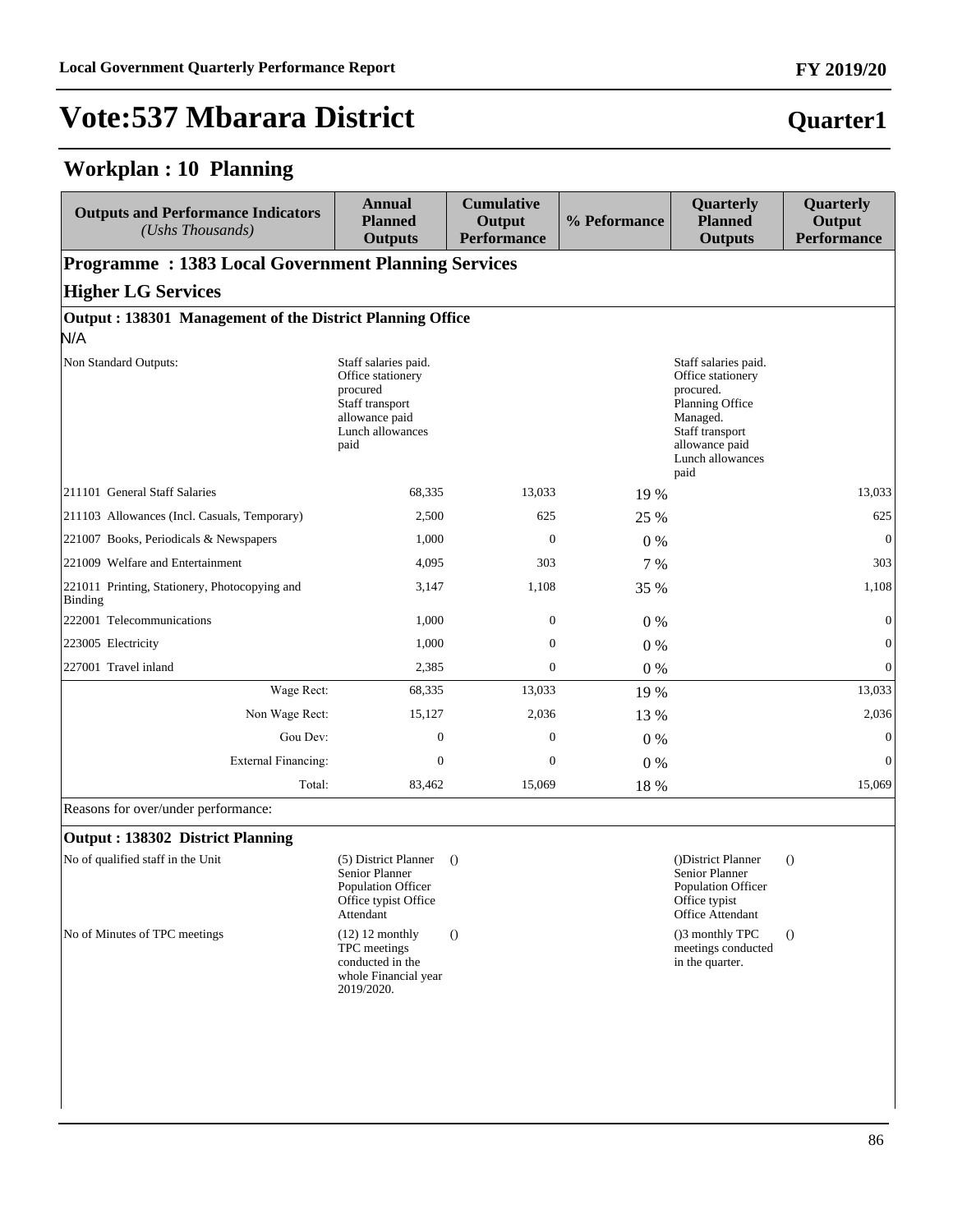#### **Quarter1**

| Non Standard Outputs:                        | Monthly TPC<br>meetings conducted<br><b>Budget Conference</b><br>conducted<br>Local government<br>assessment exercise<br>conducted. |              |       | Monthly TPC<br>Meetings conducted.<br>Budget conference<br>conducted.<br>Local government<br>assessment exercise<br>conducted. |
|----------------------------------------------|-------------------------------------------------------------------------------------------------------------------------------------|--------------|-------|--------------------------------------------------------------------------------------------------------------------------------|
| 211103 Allowances (Incl. Casuals, Temporary) | 1,653                                                                                                                               | $\theta$     | $0\%$ | $\mathbf{0}$                                                                                                                   |
| 221009 Welfare and Entertainment             | 6,000                                                                                                                               | 2,316        | 39 %  | 2,316                                                                                                                          |
| 227001 Travel inland                         | 8,132                                                                                                                               | 3,064        | 38 %  | 3,064                                                                                                                          |
| Wage Rect:                                   | $\mathbf{0}$                                                                                                                        | $\Omega$     | 0 %   | $\overline{0}$                                                                                                                 |
| Non Wage Rect:                               | 15,785                                                                                                                              | 5,380        | 34 %  | 5,380                                                                                                                          |
| Gou Dev:                                     | $\mathbf{0}$                                                                                                                        | $\theta$     | 0 %   | $\theta$                                                                                                                       |
| <b>External Financing:</b>                   | $\boldsymbol{0}$                                                                                                                    | $\mathbf{0}$ | $0\%$ | $\boldsymbol{0}$                                                                                                               |
| Total:                                       | 15,785                                                                                                                              | 5,380        | 34 %  | 5,380                                                                                                                          |
| Reasons for over/under performance:          |                                                                                                                                     |              |       |                                                                                                                                |
| Output : 138303 Statistical data collection  |                                                                                                                                     |              |       |                                                                                                                                |
| N/A                                          |                                                                                                                                     |              |       |                                                                                                                                |
| Non Standard Outputs:                        | One statistical<br>abstract produced.                                                                                               |              |       | One statistical<br>abstract produced.                                                                                          |
| 227001 Travel inland                         | 500                                                                                                                                 | $\mathbf{0}$ | $0\%$ | $\boldsymbol{0}$                                                                                                               |

| 22/001 Travel inland       | 500           |   | $0\%$ | U |
|----------------------------|---------------|---|-------|---|
| Wage Rect:                 | 0             |   | $0\%$ | U |
| Non Wage Rect:             | 500           |   | $0\%$ | 0 |
| Gou Dev:                   | 0             |   | $0\%$ | 0 |
| <b>External Financing:</b> | 0             |   | $0\%$ | 0 |
|                            | Total:<br>500 | U | $0\%$ | U |
| _<br>$\sim$                |               |   |       |   |

Reasons for over/under performance:

#### **Output : 138305 Project Formulation**

N/A

| Non Standard Outputs:<br>One detailed<br>planning model<br>produced. |       |                  | One detailed<br>planning model<br>produced. |          |
|----------------------------------------------------------------------|-------|------------------|---------------------------------------------|----------|
| 225001 Consultancy Services-Short term                               | 7,000 | $\boldsymbol{0}$ | $0\%$                                       |          |
| Wage Rect:                                                           | 0     | 0                | $0\%$                                       |          |
| Non Wage Rect:                                                       | 0     | 0                | $0\%$                                       | $\Omega$ |
| Gou Dev:                                                             | 7,000 | 0                | $0\%$                                       | $\Omega$ |
| External Financing:                                                  | 0     | 0                | $0\%$                                       | $\Omega$ |
| Total:                                                               | 7,000 | $\mathbf{0}$     | $0\%$                                       |          |

Reasons for over/under performance:

**Output : 138307 Management Information Systems** N/A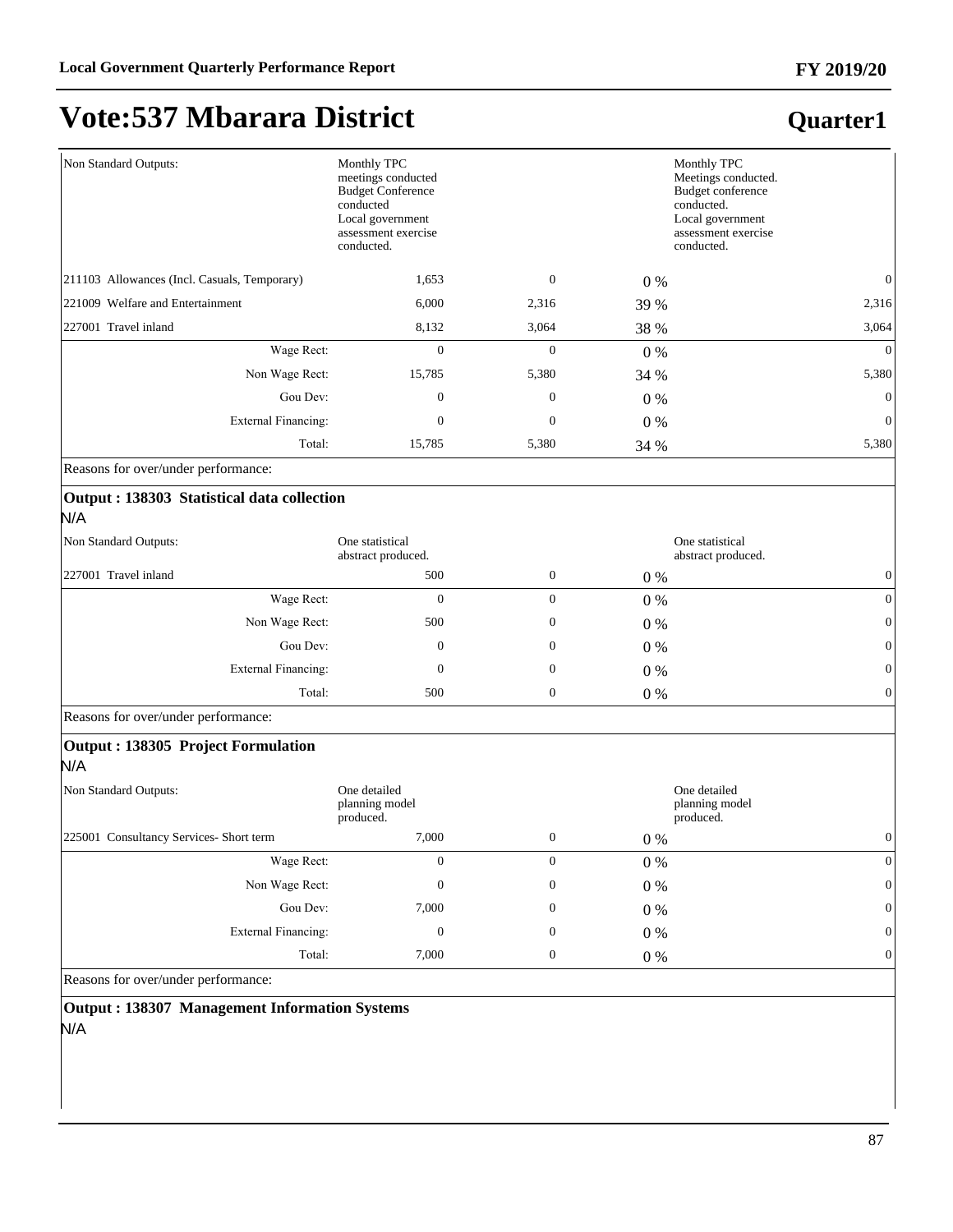## **Vote:537 Mbarara District**

#### **Quarter1**

| Non Standard Outputs:                             | Monthly internet<br>subscriptions paid.<br>Installation of anti-<br>virus and repairing<br>of air conditioners.                                                                                     |                  |       | Monthly internet<br>subscriptions paid.<br>Installation of anti-<br>virus and repairing<br>of air conditioners.                                                                                     |
|---------------------------------------------------|-----------------------------------------------------------------------------------------------------------------------------------------------------------------------------------------------------|------------------|-------|-----------------------------------------------------------------------------------------------------------------------------------------------------------------------------------------------------|
| 221017 Subscriptions                              | 9.300                                                                                                                                                                                               | $\mathbf{0}$     | $0\%$ | $\overline{0}$                                                                                                                                                                                      |
| 228004 Maintenance – Other                        | 2,000                                                                                                                                                                                               | $\boldsymbol{0}$ | $0\%$ | $\mathbf{0}$                                                                                                                                                                                        |
| Wage Rect:                                        | $\mathbf{0}$                                                                                                                                                                                        | $\mathbf{0}$     | $0\%$ | $\theta$                                                                                                                                                                                            |
| Non Wage Rect:                                    | 11,300                                                                                                                                                                                              | $\mathbf{0}$     | $0\%$ | $\mathbf{0}$                                                                                                                                                                                        |
| Gou Dev:                                          | $\mathbf{0}$                                                                                                                                                                                        | $\mathbf{0}$     | $0\%$ | $\mathbf{0}$                                                                                                                                                                                        |
| <b>External Financing:</b>                        | $\overline{0}$                                                                                                                                                                                      | $\boldsymbol{0}$ | $0\%$ | $\mathbf{0}$                                                                                                                                                                                        |
| Total:                                            | 11,300                                                                                                                                                                                              | $\boldsymbol{0}$ | $0\%$ | $\boldsymbol{0}$                                                                                                                                                                                    |
| Reasons for over/under performance:               |                                                                                                                                                                                                     |                  |       |                                                                                                                                                                                                     |
| <b>Output: 138308 Operational Planning</b><br>N/A |                                                                                                                                                                                                     |                  |       |                                                                                                                                                                                                     |
| Non Standard Outputs:                             | One draft<br>performance report<br>produced.<br>Four quarterly<br>budget performance<br>reports produced.<br>Training of heads of<br>departments and<br>sub-county staff of<br>the use of PBS done. |                  |       | One draft<br>performance report<br>produced.<br>Four quarterly<br>budget performance<br>reports produced.<br>Training of heads of<br>departments and<br>sub-county staff of<br>the use of PBS done. |
| 227001 Travel inland                              | 6,000                                                                                                                                                                                               | $\boldsymbol{0}$ | $0\%$ | $\boldsymbol{0}$                                                                                                                                                                                    |
| Wage Rect:                                        | $\mathbf{0}$                                                                                                                                                                                        | $\mathbf{0}$     | $0\%$ | $\mathbf{0}$                                                                                                                                                                                        |
| Non Wage Rect:                                    | 3,000                                                                                                                                                                                               | $\boldsymbol{0}$ | $0\%$ | $\Omega$                                                                                                                                                                                            |
| Gou Dev:                                          | 3,000                                                                                                                                                                                               | $\mathbf{0}$     | $0\%$ | $\Omega$                                                                                                                                                                                            |
| <b>External Financing:</b>                        | $\mathbf{0}$                                                                                                                                                                                        | $\mathbf{0}$     | $0\%$ | $\mathbf{0}$                                                                                                                                                                                        |
| Total:                                            | 6,000                                                                                                                                                                                               | $\mathbf{0}$     | $0\%$ | $\mathbf{0}$                                                                                                                                                                                        |
|                                                   |                                                                                                                                                                                                     |                  |       |                                                                                                                                                                                                     |

Reasons for over/under performance:

#### **Output : 138309 Monitoring and Evaluation of Sector plans** N/A

Non Standard Outputs: Quarterly monitoring of the district projects implemented. Mentoring of the district staff done. Quarterly monitoring of the district projects implemented. Mentoring of the district staff done. 221011 Printing, Stationery, Photocopying and Binding  $1,500$  0 0 0 % 0 227001 Travel inland 9,288 2,130 23 % 2,130 23 % 2,130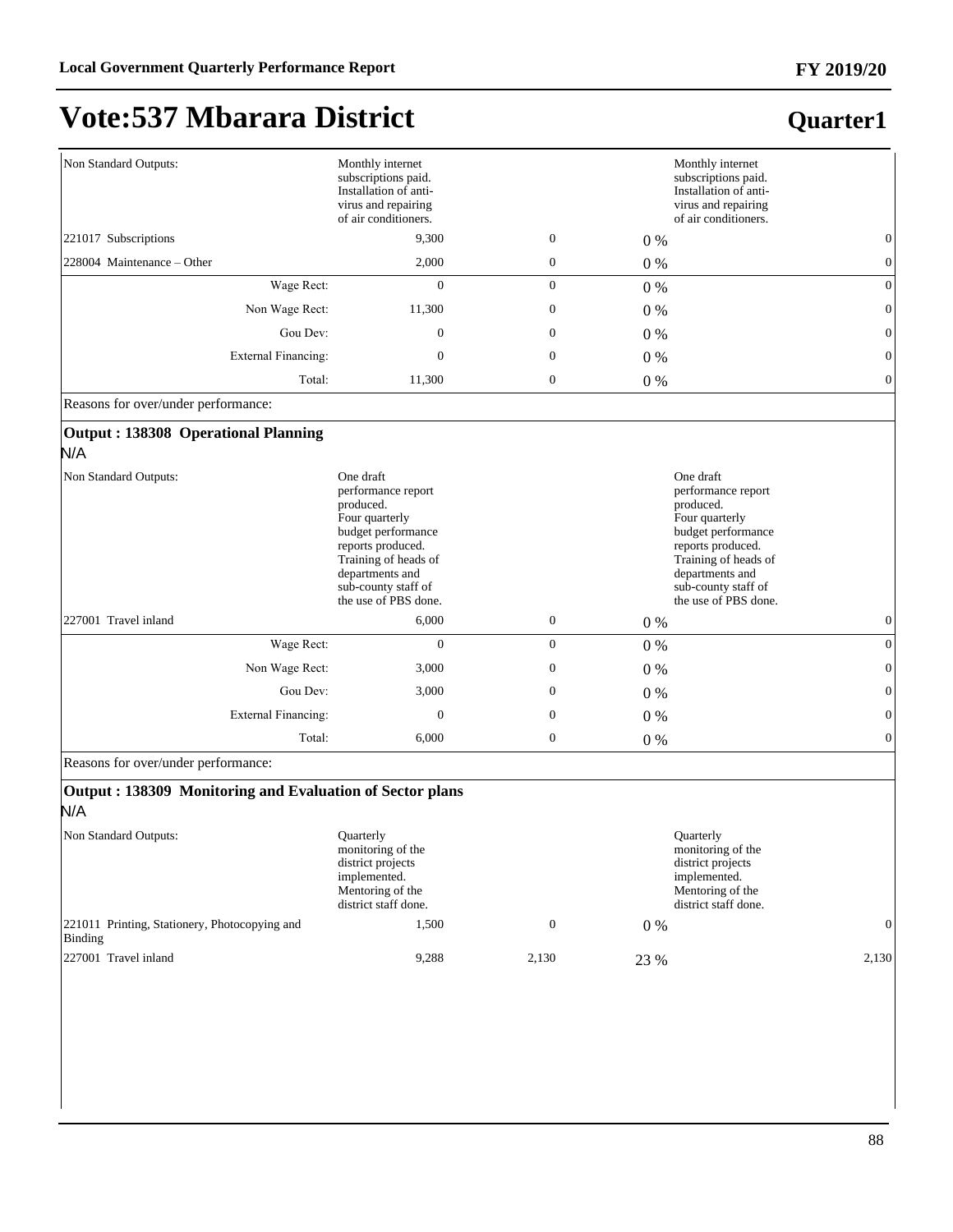| 227004 Fuel, Lubricants and Oils                     | 4,500            | 1,692            | 38 %    | 1,692            |
|------------------------------------------------------|------------------|------------------|---------|------------------|
| Wage Rect:                                           | $\boldsymbol{0}$ | $\boldsymbol{0}$ | $0\%$   | $\Omega$         |
| Non Wage Rect:                                       | 15,288           | 3,822            | 25 %    | 3,822            |
| Gou Dev:                                             | $\mathbf{0}$     | $\mathbf{0}$     | $0\ \%$ | $\Omega$         |
| <b>External Financing:</b>                           | $\mathbf{0}$     | $\mathbf{0}$     | $0\%$   | $\mathbf{0}$     |
| Total:                                               | 15,288           | 3,822            | 25 %    | 3,822            |
| Reasons for over/under performance:                  |                  |                  |         |                  |
| <b>Capital Purchases</b>                             |                  |                  |         |                  |
| Output : 138372 Administrative Capital<br>N/A<br>N/A |                  |                  |         |                  |
| 312213 ICT Equipment                                 | 2,331            | $\boldsymbol{0}$ | $0\%$   | $\boldsymbol{0}$ |
| Wage Rect:                                           | $\boldsymbol{0}$ | $\boldsymbol{0}$ | $0\ \%$ | $\Omega$         |
| Non Wage Rect:                                       | $\mathbf{0}$     | $\boldsymbol{0}$ | 0%      | $\Omega$         |
| Gou Dev:                                             | 2,331            | $\mathbf{0}$     | $0\%$   | $\mathbf{0}$     |
| <b>External Financing:</b>                           | $\mathbf{0}$     | $\mathbf{0}$     | $0\%$   | $\Omega$         |
| Total:                                               | 2,331            | $\boldsymbol{0}$ | $0\%$   | $\boldsymbol{0}$ |
| Reasons for over/under performance:                  |                  |                  |         |                  |
| Total For Planning: Wage Rect:                       | 68,335           | 13,033           | 19 %    | 13,033           |
| Non-Wage Reccurent:                                  | 61,000           | 11,238           | 18%     | 11,238           |
| GoU Dev:                                             | 12,331           | 0                | $0\%$   | $\theta$         |
| Donor Dev:                                           | 0                | 0                | $0\%$   | 0                |
| <b>Grand Total:</b>                                  | 141,666          | 24,271           | 17.1%   | 24,271           |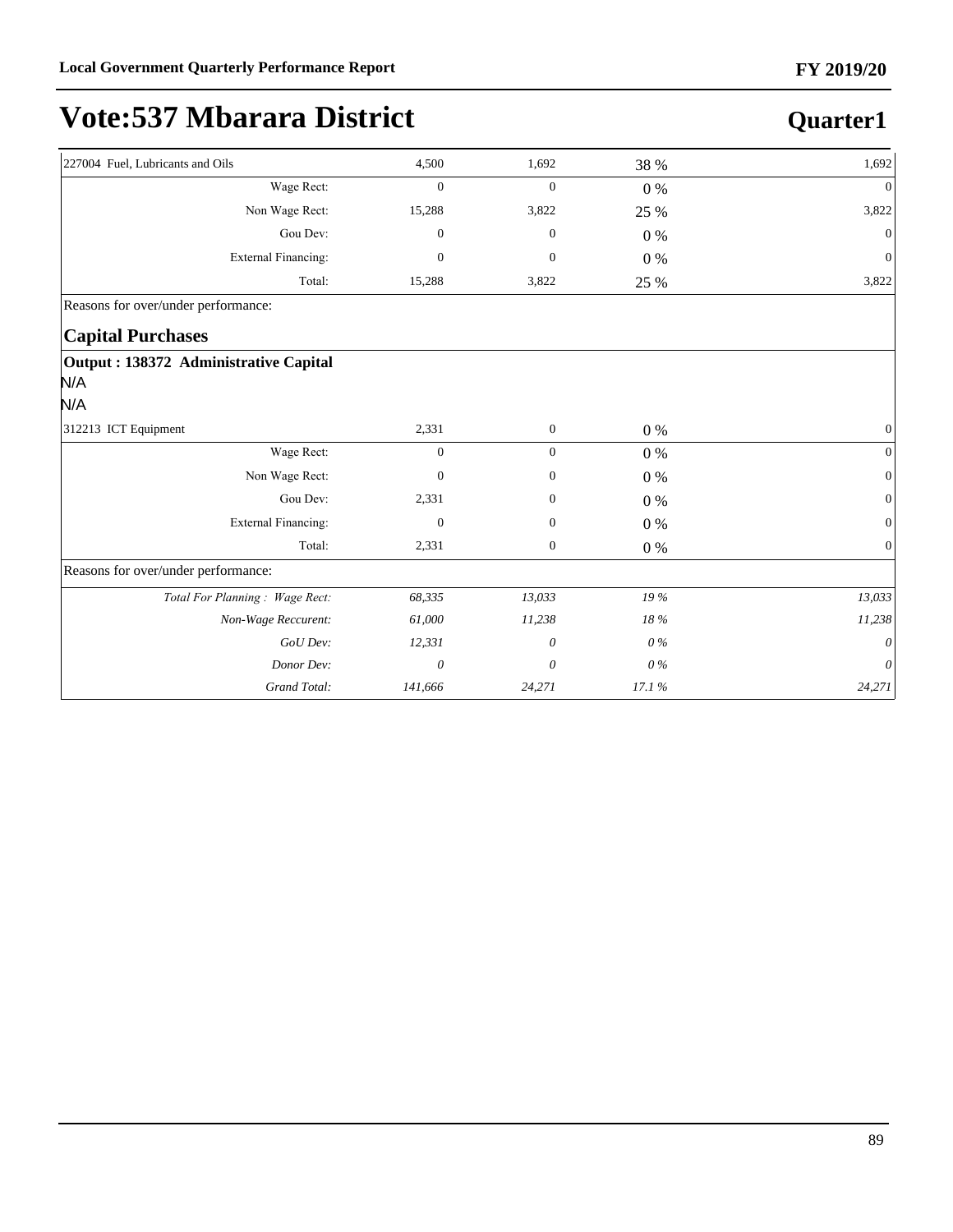## **Vote:537 Mbarara District**

## **Quarter1**

### **Workplan : 11 Internal Audit**

| <b>Outputs and Performance Indicators</b><br>(Ushs Thousands) | <b>Annual</b><br><b>Planned</b><br><b>Outputs</b>                                                                                                                                                                                                         | <b>Cumulative</b><br>Output<br><b>Performance</b>                                                                | % Peformance | Quarterly<br><b>Planned</b><br><b>Outputs</b>                                                                                                                                                                                                         | Quarterly<br>Output<br><b>Performance</b>                                                                        |  |  |  |  |
|---------------------------------------------------------------|-----------------------------------------------------------------------------------------------------------------------------------------------------------------------------------------------------------------------------------------------------------|------------------------------------------------------------------------------------------------------------------|--------------|-------------------------------------------------------------------------------------------------------------------------------------------------------------------------------------------------------------------------------------------------------|------------------------------------------------------------------------------------------------------------------|--|--|--|--|
|                                                               | <b>Programme: 1482 Internal Audit Services</b>                                                                                                                                                                                                            |                                                                                                                  |              |                                                                                                                                                                                                                                                       |                                                                                                                  |  |  |  |  |
| <b>Higher LG Services</b>                                     |                                                                                                                                                                                                                                                           |                                                                                                                  |              |                                                                                                                                                                                                                                                       |                                                                                                                  |  |  |  |  |
| Output: 148201 Management of Internal Audit Office<br>N/A     |                                                                                                                                                                                                                                                           |                                                                                                                  |              |                                                                                                                                                                                                                                                       |                                                                                                                  |  |  |  |  |
| Non Standard Outputs:                                         | Staff salaries for 12<br>months paid, Staff<br>tea supplied for 12<br>months, staff footage -Staff transport<br>and lunch allowance<br>for 12 months paid,<br>mileage for 12<br>months paid, office<br>stationery procured,<br>2 computers<br>maintained. | -Staff salaries for 3<br>months paid<br>-Office tea supplied<br>allowance paid<br>-Staff lunch<br>allowance paid |              | Staff salaries for 3<br>months paid, Staff<br>tea supplied for 3<br>months, staff footage -Staff transport<br>and lunch allowance<br>for 3 months paid,<br>mileage for 3<br>months paid, office<br>stationery procured,<br>2 computers<br>maintained. | -Staff salaries for 3<br>months paid<br>-Office tea supplied<br>allowance paid<br>-Staff lunch<br>allowance paid |  |  |  |  |
| 211101 General Staff Salaries                                 | 33,571                                                                                                                                                                                                                                                    | 7,261                                                                                                            | 22 %         |                                                                                                                                                                                                                                                       | 7,261                                                                                                            |  |  |  |  |
| 211103 Allowances (Incl. Casuals, Temporary)                  | 1,080                                                                                                                                                                                                                                                     | 260                                                                                                              | 24 %         |                                                                                                                                                                                                                                                       | 260                                                                                                              |  |  |  |  |
| 221009 Welfare and Entertainment                              | 1,000                                                                                                                                                                                                                                                     | 112                                                                                                              | 11 %         |                                                                                                                                                                                                                                                       | 112                                                                                                              |  |  |  |  |
| Wage Rect:                                                    | 33,571                                                                                                                                                                                                                                                    | 7,261                                                                                                            | 22 %         |                                                                                                                                                                                                                                                       | 7,261                                                                                                            |  |  |  |  |
| Non Wage Rect:                                                | 2,080                                                                                                                                                                                                                                                     | 372                                                                                                              | 18 %         |                                                                                                                                                                                                                                                       | 372                                                                                                              |  |  |  |  |
| Gou Dev:                                                      | $\boldsymbol{0}$                                                                                                                                                                                                                                          | $\boldsymbol{0}$                                                                                                 | $0\%$        |                                                                                                                                                                                                                                                       | $\mathbf{0}$                                                                                                     |  |  |  |  |
| <b>External Financing:</b>                                    | $\mathbf{0}$                                                                                                                                                                                                                                              | $\mathbf{0}$                                                                                                     | 0%           |                                                                                                                                                                                                                                                       | $\theta$                                                                                                         |  |  |  |  |
| Total:                                                        | 35,651                                                                                                                                                                                                                                                    | 7,633                                                                                                            | 21 %         |                                                                                                                                                                                                                                                       | 7,633                                                                                                            |  |  |  |  |
| Reasons for over/under performance:                           | activities.                                                                                                                                                                                                                                               |                                                                                                                  |              | Delayed release of funds in effect caused delays in timely implementation of planned quarterly audit                                                                                                                                                  |                                                                                                                  |  |  |  |  |
| Output: 148202 Internal Audit                                 |                                                                                                                                                                                                                                                           |                                                                                                                  |              |                                                                                                                                                                                                                                                       |                                                                                                                  |  |  |  |  |
| No. of Internal Department Audits                             | $(4)$ 5 Departments<br>audited per quarter 5<br>Sub-counties audited 5 sub counties<br>per quarter 5 Health<br>centres audited per<br>quarter 5 schools<br>audited per quarter 2 9 schools audited<br>projects monitored                                  | () 5 departments<br>audited<br>audited<br>5 Health units<br>audited                                              |              | $(1)$ 5Departments<br>audited per quarter<br>5Sub-counties<br>audited per quarter<br>5 Health centers<br>audited per quarter<br>5 schools audited per 9 schools audited<br>quarter<br>2 projects monitored                                            | $(1)5$ departments<br>audited<br>5 sub counties<br>audited<br>5 Health units<br>audited                          |  |  |  |  |
| Date of submitting Quarterly Internal Audit Reports           | $(2019-10-31)1$<br>report submitted to<br>council and MOLG                                                                                                                                                                                                | $\Omega$                                                                                                         |              | $(2019-08-30)1$<br>report submitted to<br>council and MOLG                                                                                                                                                                                            | $\theta$                                                                                                         |  |  |  |  |
|                                                               |                                                                                                                                                                                                                                                           |                                                                                                                  |              |                                                                                                                                                                                                                                                       |                                                                                                                  |  |  |  |  |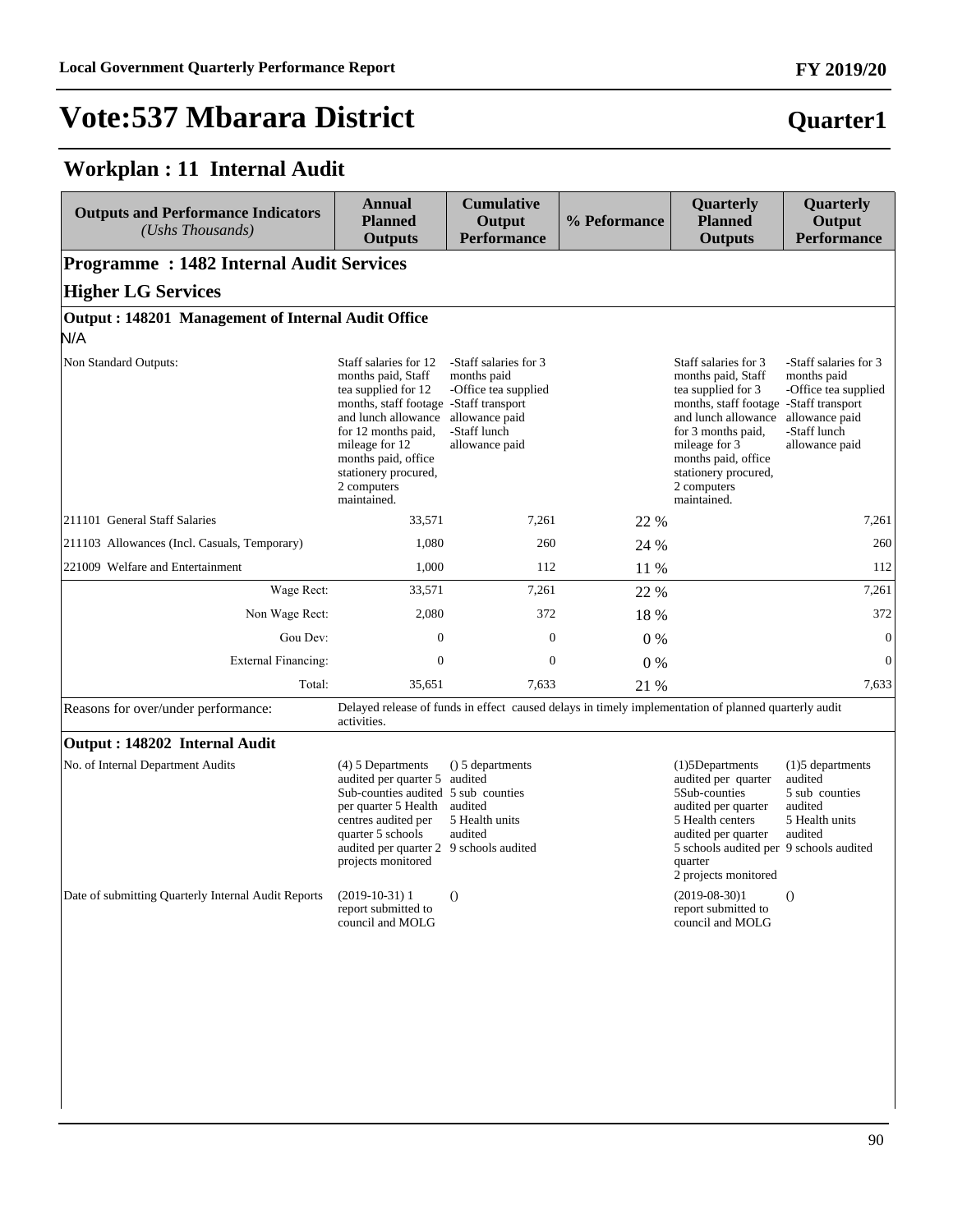## **Vote:537 Mbarara District**

| Non Standard Outputs:                                       | 5 Departments<br>audited per quarter<br>5 Sub-counties<br>audited per quarter<br>5 Health centres<br>audited per quarter<br>5 schools audited per<br>quarter<br>2 projects<br>monitored/verified<br>1 Quarterly Report<br>submitted to council<br>and MOLG |                  |       | 3 Departments<br>audited per quarter<br>2 Sub-counties<br>audited per quarter<br>5 Health centres<br>audited per quarter<br>5 schools audited per<br>quarter<br>2 projects<br>monitored/verified<br>1 Quarterly Report<br>submitted to council<br>and MOLG |
|-------------------------------------------------------------|------------------------------------------------------------------------------------------------------------------------------------------------------------------------------------------------------------------------------------------------------------|------------------|-------|------------------------------------------------------------------------------------------------------------------------------------------------------------------------------------------------------------------------------------------------------------|
| 211103 Allowances (Incl. Casuals, Temporary)                | 2,500                                                                                                                                                                                                                                                      | 415              | 17 %  | 415                                                                                                                                                                                                                                                        |
| 221008 Computer supplies and Information<br>Technology (IT) | 1,000                                                                                                                                                                                                                                                      | $\boldsymbol{0}$ | 0%    | $\mathbf{0}$                                                                                                                                                                                                                                               |
| 221009 Welfare and Entertainment                            | 980                                                                                                                                                                                                                                                        | 0                | 0%    | $\mathbf{0}$                                                                                                                                                                                                                                               |
| 221011 Printing, Stationery, Photocopying and<br>Binding    | 1,000                                                                                                                                                                                                                                                      | $\boldsymbol{0}$ | $0\%$ | $\boldsymbol{0}$                                                                                                                                                                                                                                           |
| 227001 Travel inland                                        | 13,218                                                                                                                                                                                                                                                     | 3,298            | 25 %  | 3,298                                                                                                                                                                                                                                                      |
| Wage Rect:                                                  | $\mathbf{0}$                                                                                                                                                                                                                                               | $\overline{0}$   | 0%    | $\mathbf{0}$                                                                                                                                                                                                                                               |
| Non Wage Rect:                                              | 18,698                                                                                                                                                                                                                                                     | 3,713            | 20 %  | 3,713                                                                                                                                                                                                                                                      |
| Gou Dev:                                                    | $\boldsymbol{0}$                                                                                                                                                                                                                                           | $\boldsymbol{0}$ | 0%    | $\boldsymbol{0}$                                                                                                                                                                                                                                           |
| <b>External Financing:</b>                                  | $\mathbf{0}$                                                                                                                                                                                                                                               | $\mathbf{0}$     | 0%    | $\mathbf{0}$                                                                                                                                                                                                                                               |
| Total:                                                      | 18,698                                                                                                                                                                                                                                                     | 3,713            | 20 %  | 3,713                                                                                                                                                                                                                                                      |
| Reasons for over/under performance:                         |                                                                                                                                                                                                                                                            |                  |       |                                                                                                                                                                                                                                                            |
| Total For Internal Audit: Wage Rect:                        | 33,571                                                                                                                                                                                                                                                     | 7,261            | 22 %  | 7,261                                                                                                                                                                                                                                                      |
| Non-Wage Reccurent:                                         | 20,778                                                                                                                                                                                                                                                     | 4,085            | 20%   | 4,085                                                                                                                                                                                                                                                      |
| GoU Dev:                                                    | 0                                                                                                                                                                                                                                                          | 0                | $0\%$ | 0                                                                                                                                                                                                                                                          |
| Donor Dev:                                                  | 0                                                                                                                                                                                                                                                          | 0                | $0\%$ | $\theta$                                                                                                                                                                                                                                                   |
| Grand Total:                                                | 54,349                                                                                                                                                                                                                                                     | 11,345           | 20.9% | 11,345                                                                                                                                                                                                                                                     |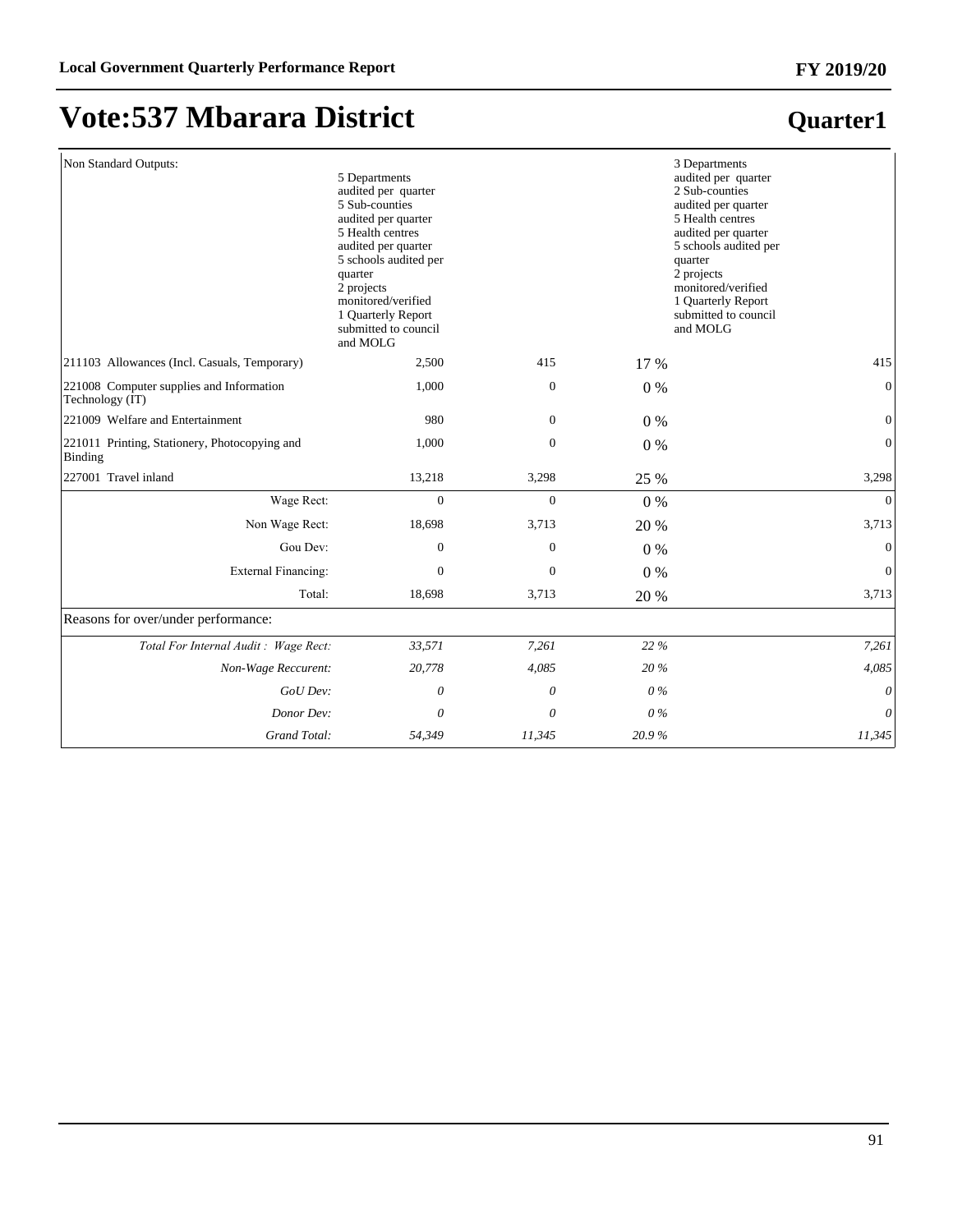## **Vote:537 Mbarara District**

### **Quarter1**

#### **Workplan : 12 Trade, Industry and Local Development**

| <b>Outputs and Performance Indicators</b><br>(Ushs Thousands)                                          | <b>Annual</b><br><b>Planned</b><br><b>Outputs</b>                                                                                              | <b>Cumulative</b><br>Output<br><b>Performance</b> | % Peformance | Quarterly<br><b>Planned</b><br><b>Outputs</b>                                  | Quarterly<br>Output<br><b>Performance</b> |  |  |  |  |
|--------------------------------------------------------------------------------------------------------|------------------------------------------------------------------------------------------------------------------------------------------------|---------------------------------------------------|--------------|--------------------------------------------------------------------------------|-------------------------------------------|--|--|--|--|
| <b>Programme: 0683 Commercial Services</b>                                                             |                                                                                                                                                |                                                   |              |                                                                                |                                           |  |  |  |  |
| <b>Higher LG Services</b>                                                                              |                                                                                                                                                |                                                   |              |                                                                                |                                           |  |  |  |  |
| <b>Output: 068301 Trade Development and Promotion Services</b>                                         |                                                                                                                                                |                                                   |              |                                                                                |                                           |  |  |  |  |
| No of awareness radio shows participated in                                                            | $(4)$ Radio<br>proggrammes and<br>talk show held to<br>create awareness in<br>the District                                                     | $\Omega$                                          |              | $\theta$                                                                       | $\theta$                                  |  |  |  |  |
| No. of trade sensitisation meetings organised at the<br>District/Municipal Council                     | () Trainings<br>conducted and<br>reported in sub<br>counties of<br>Rubindi, Rubaya, bub<br>aareKashare, kagongi<br>Bukiro and<br>Rwanyamahembe | $\Omega$                                          |              | $\theta$                                                                       | $\theta$                                  |  |  |  |  |
| No of businesses inspected for compliance to the law                                                   | $(12)$ Twelve<br>businesses inspected<br>for compliance to<br>the law in all seven<br>sub counties                                             | $\Omega$                                          |              | $\theta$                                                                       | $\Omega$                                  |  |  |  |  |
| No of businesses issued with trade licenses                                                            | $(60)$ SIXTY TRADE $()$<br><b>LICENSES ISSUED</b><br>TO BUSINESSES<br>OWNERS IN ALL<br><b>SEVEN SUB</b><br><b>COUNTIES</b>                     |                                                   |              | $\theta$                                                                       | $\theta$                                  |  |  |  |  |
| Non Standard Outputs:                                                                                  | 4 reports on trade<br>development and<br>business potential<br>prepared and<br>submitted to relevant<br>authorities                            |                                                   |              | 4 reports on trade<br>development and<br>business<br>development<br>potentials |                                           |  |  |  |  |
| 227001 Travel inland                                                                                   | 2,050                                                                                                                                          | $\boldsymbol{0}$                                  | $0\%$        |                                                                                | $\boldsymbol{0}$                          |  |  |  |  |
| Wage Rect:                                                                                             | $\mathbf{0}$                                                                                                                                   | $\overline{0}$                                    | $0\%$        |                                                                                | $\boldsymbol{0}$                          |  |  |  |  |
| Non Wage Rect:                                                                                         | 2,050                                                                                                                                          | $\boldsymbol{0}$                                  | $0\%$        |                                                                                | $\boldsymbol{0}$                          |  |  |  |  |
| Gou Dev:                                                                                               | $\mathbf{0}$                                                                                                                                   | $\boldsymbol{0}$                                  | 0%           |                                                                                | $\boldsymbol{0}$                          |  |  |  |  |
| External Financing:                                                                                    | $\boldsymbol{0}$                                                                                                                               | $\mathbf{0}$                                      | $0\%$        |                                                                                | $\overline{0}$                            |  |  |  |  |
| Total:                                                                                                 | 2,050                                                                                                                                          | $\boldsymbol{0}$                                  | 0%           |                                                                                | $\boldsymbol{0}$                          |  |  |  |  |
| Reasons for over/under performance:                                                                    |                                                                                                                                                |                                                   |              |                                                                                |                                           |  |  |  |  |
| <b>Output: 068302 Enterprise Development Services</b><br>No of awareneness radio shows participated in |                                                                                                                                                |                                                   |              |                                                                                |                                           |  |  |  |  |
|                                                                                                        | $(4)$ Awareness radio $()$<br>talk shows<br>conducted                                                                                          |                                                   |              | $\bigcirc$                                                                     | $\theta$                                  |  |  |  |  |
| No of businesses assited in business registration<br>process                                           | (12) Businesses<br>registered                                                                                                                  | $\theta$                                          |              | $\theta$                                                                       | $\theta$                                  |  |  |  |  |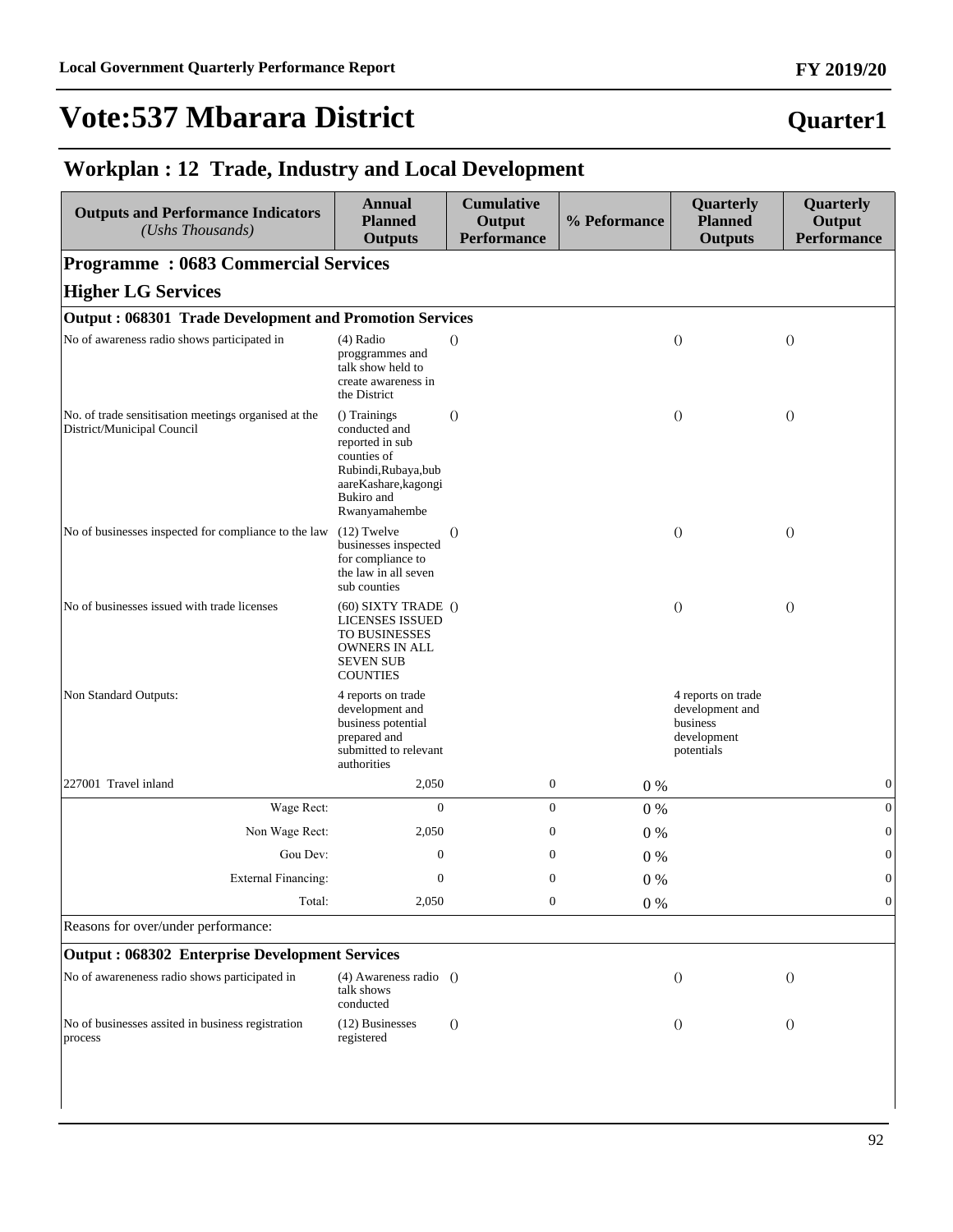## **Vote:537 Mbarara District**

| No. of enterprises linked to UNBS for product<br>quality and standards                       | (4) Enterprises<br>linked to UNBS for<br>quality and<br>standards                                       | $\theta$         |       | $\bigcirc$                                                                                              | $\overline{O}$   |
|----------------------------------------------------------------------------------------------|---------------------------------------------------------------------------------------------------------|------------------|-------|---------------------------------------------------------------------------------------------------------|------------------|
| Non Standard Outputs:                                                                        | 4 sensitization<br>meetings to identify<br>enterprises                                                  |                  |       | 4 sensitization<br>meetings to identify<br>enterprises                                                  |                  |
| 227001 Travel inland                                                                         | 2,279                                                                                                   | 216              | 9 %   |                                                                                                         | 216              |
| Wage Rect:                                                                                   | $\overline{0}$                                                                                          | $\overline{0}$   | $0\%$ |                                                                                                         | $\mathbf{0}$     |
| Non Wage Rect:                                                                               | 2,279                                                                                                   | 216              | 9 %   |                                                                                                         | 216              |
| Gou Dev:                                                                                     | $\mathbf{0}$                                                                                            | $\mathbf{0}$     | $0\%$ |                                                                                                         | $\boldsymbol{0}$ |
| <b>External Financing:</b>                                                                   | 0                                                                                                       | $\mathbf{0}$     | $0\%$ |                                                                                                         | $\boldsymbol{0}$ |
| Total:                                                                                       | 2,279                                                                                                   | 216              | 9 %   |                                                                                                         | 216              |
| Reasons for over/under performance:                                                          |                                                                                                         |                  |       |                                                                                                         |                  |
| <b>Output: 068303 Market Linkage Services</b>                                                |                                                                                                         |                  |       |                                                                                                         |                  |
| No. of producers or producer groups linked to market (0) N/A<br>internationally through UEPB |                                                                                                         | $\circ$          |       | $\theta$                                                                                                | $\theta$         |
| No. of market information reports desserminated                                              | (4) Information<br>shared with different<br>stake holders                                               | $\theta$         |       | $\overline{O}$                                                                                          | $\overline{O}$   |
| Non Standard Outputs:                                                                        | producers identified<br>and sensitized on<br>market linkages                                            |                  |       | producers identified<br>and sensitized on<br>market linkages                                            |                  |
| 227001 Travel inland                                                                         | 3,298                                                                                                   | $\boldsymbol{0}$ | $0\%$ |                                                                                                         | $\boldsymbol{0}$ |
| Wage Rect:                                                                                   | $\overline{0}$                                                                                          | $\overline{0}$   | $0\%$ |                                                                                                         | $\mathbf{0}$     |
| Non Wage Rect:                                                                               | 3,298                                                                                                   | 0                | $0\%$ |                                                                                                         | $\mathbf{0}$     |
| Gou Dev:                                                                                     | $\mathbf{0}$                                                                                            | $\boldsymbol{0}$ | $0\%$ |                                                                                                         | $\boldsymbol{0}$ |
| <b>External Financing:</b>                                                                   | $\boldsymbol{0}$                                                                                        | 0                | $0\%$ |                                                                                                         | $\mathbf{0}$     |
| Total:                                                                                       | 3,298                                                                                                   | $\boldsymbol{0}$ | $0\%$ |                                                                                                         | $\mathbf{0}$     |
| Reasons for over/under performance:                                                          |                                                                                                         |                  |       |                                                                                                         |                  |
| <b>Output: 068304 Cooperatives Mobilisation and Outreach Services</b>                        |                                                                                                         |                  |       |                                                                                                         |                  |
| No of cooperative groups supervised                                                          | (12) cooperatives<br>supervised                                                                         | $\theta$         |       | $\theta$                                                                                                | $\overline{O}$   |
| No. of cooperative groups mobilised for registration                                         | (6) Cooperative<br>groups mobilized<br>and registration                                                 | $\theta$         |       | $\Omega$                                                                                                | $\Omega$         |
| No. of cooperatives assisted in registration                                                 | (4) Cooperatives<br>assisted in<br>registration                                                         | $\theta$         |       | $\theta$                                                                                                | $\overline{O}$   |
| Non Standard Outputs:                                                                        | 4 Trainings of<br>cooperative<br>leaders, employees<br>and members on<br>compliance with<br>regulations |                  |       | 4 Trainings of<br>cooperative<br>leaders, employees<br>and members on<br>compliance with<br>regulations |                  |
| 227001 Travel inland                                                                         | 2,050                                                                                                   | 1,000            | 49 %  |                                                                                                         | 1,000            |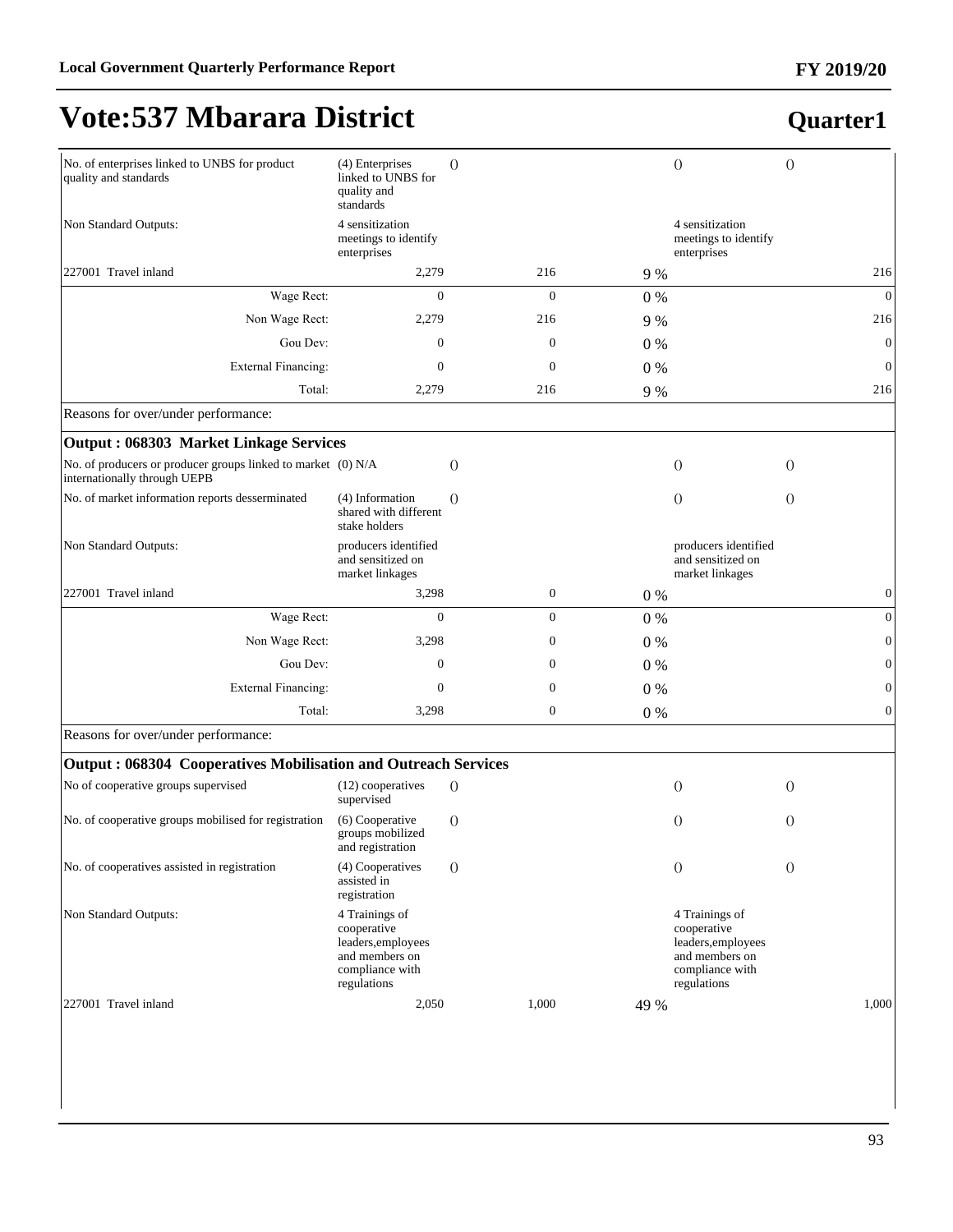## **Quarter1**

| Wage Rect:                                                                                        | $\theta$                                                               | $\theta$         | $0\%$ |                                                                   | $\boldsymbol{0}$ |
|---------------------------------------------------------------------------------------------------|------------------------------------------------------------------------|------------------|-------|-------------------------------------------------------------------|------------------|
| Non Wage Rect:                                                                                    | 2,050                                                                  | 1,000            | 49 %  |                                                                   | 1,000            |
| Gou Dev:                                                                                          | $\mathbf{0}$                                                           | $\theta$         | $0\%$ |                                                                   | $\mathbf{0}$     |
| <b>External Financing:</b>                                                                        | $\mathbf{0}$                                                           | $\theta$         | 0%    |                                                                   | $\boldsymbol{0}$ |
| Total:                                                                                            | 2,050                                                                  | 1,000            | 49 %  |                                                                   | 1,000            |
| Reasons for over/under performance:                                                               |                                                                        |                  |       |                                                                   |                  |
| <b>Output: 068305 Tourism Promotional Services</b>                                                |                                                                        |                  |       |                                                                   |                  |
| No. of tourism promotion activities meanstremed in<br>district development plans                  | $()$ N/A                                                               | $\theta$         |       | $\overline{O}$                                                    | $\overline{O}$   |
| No. and name of hospitality facilities (e.g. Lodges,<br>hotels and restaurants)                   | (30) hospitality<br>facilities identified                              | $\Omega$         |       | $\theta$                                                          | $\overline{O}$   |
| Non Standard Outputs:                                                                             | 4 reports on tourism<br>activities                                     |                  |       | a report on tourism<br>activities produced                        |                  |
| 221002 Workshops and Seminars                                                                     | 800                                                                    | $\mathbf{0}$     | $0\%$ |                                                                   | $\mathbf{0}$     |
| 221011 Printing, Stationery, Photocopying and<br><b>Binding</b>                                   | 300                                                                    | 38               | 13 %  |                                                                   | 38               |
| 222001 Telecommunications                                                                         | 300                                                                    | 30               | 10 %  |                                                                   | 30               |
| 227001 Travel inland                                                                              | 2,392                                                                  | 432              | 18 %  |                                                                   | 432              |
| Wage Rect:                                                                                        | $\theta$                                                               | $\theta$         | 0%    |                                                                   | $\theta$         |
| Non Wage Rect:                                                                                    | 3,792                                                                  | 500              | 13 %  |                                                                   | 500              |
| Gou Dev:                                                                                          | $\mathbf{0}$                                                           | $\theta$         | $0\%$ |                                                                   | $\mathbf{0}$     |
| <b>External Financing:</b>                                                                        | $\boldsymbol{0}$                                                       | $\mathbf{0}$     | 0%    |                                                                   | $\mathbf{0}$     |
| Total:                                                                                            | 3,792                                                                  | 500              | 13 %  |                                                                   | 500              |
| Reasons for over/under performance:                                                               |                                                                        |                  |       |                                                                   |                  |
| <b>Output: 068306 Industrial Development Services</b>                                             |                                                                        |                  |       |                                                                   |                  |
| No. of producer groups identified for collective value (6) Producer groups ()<br>addition support | identified for value<br>addition                                       |                  |       | $\overline{O}$                                                    | $\overline{O}$   |
| Non Standard Outputs:                                                                             | 4 trainings<br>conducted                                               |                  |       | 4 trainings<br>conducted                                          |                  |
| 227001 Travel inland                                                                              | 4,216                                                                  | 2,004            | 48 %  |                                                                   | 2,004            |
| Wage Rect:                                                                                        | $\mathbf{0}$                                                           | $\boldsymbol{0}$ | $0\%$ |                                                                   | $\mathbf{0}$     |
| Non Wage Rect:                                                                                    | 4,216                                                                  | 2,004            | 48 %  |                                                                   | 2,004            |
| Gou Dev:                                                                                          | $\mathbf{0}$                                                           | $\mathbf{0}$     | $0\%$ |                                                                   | $\boldsymbol{0}$ |
| <b>External Financing:</b>                                                                        | $\mathbf{0}$                                                           | $\mathbf{0}$     | $0\%$ |                                                                   | $\boldsymbol{0}$ |
| Total:                                                                                            | 4,216                                                                  | 2,004            | 48 %  |                                                                   | 2,004            |
| Reasons for over/under performance:                                                               |                                                                        |                  |       |                                                                   |                  |
| Output: 068308 Sector Management and Monitoring<br>N/A                                            |                                                                        |                  |       |                                                                   |                  |
| Non Standard Outputs:                                                                             | 4 staff<br>paid, stationary for<br>twelve months<br>purchased, welfare |                  |       | 4 staff<br>paid, stationary<br>purchased, welfare<br>procured, IT |                  |

procured,IT services,telecommun ication services

services,telecommun

ication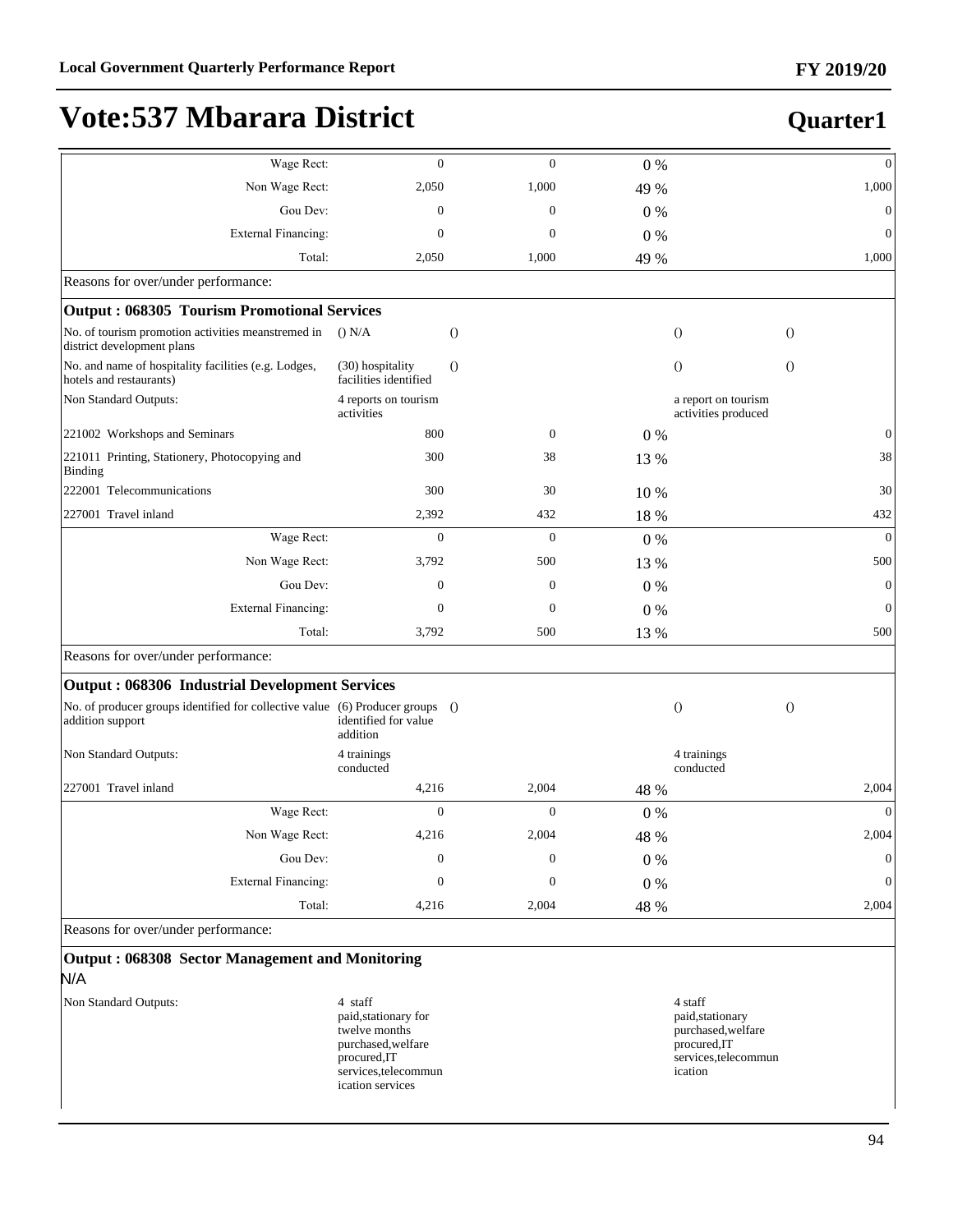| 30,458<br>1,485 | 7,165        | 24 %  | 7,165          |
|-----------------|--------------|-------|----------------|
|                 |              |       |                |
|                 | 405          | 27 %  | 405            |
| 1,936           | $\mathbf{0}$ | $0\%$ | $\mathbf{0}$   |
| 500             | 361          | 72 %  | 361            |
| 300             | $\mathbf{0}$ | $0\%$ | $\overline{0}$ |
| 1,000           | $\mathbf{0}$ | $0\%$ | $\mathbf{0}$   |
| 30,458          | 7,165        | 24 %  | 7,165          |
| 5,221           | 766          | 15 %  | 766            |
| $\mathbf{0}$    | $\mathbf{0}$ | $0\%$ | $\Omega$       |
| $\mathbf{0}$    | $\mathbf{0}$ | $0\%$ | $\overline{0}$ |
| 35,679          | 7,931        | 22 %  | 7,931          |
|                 |              |       |                |
| 30,458          | 7,165        |       | 7,165          |
| 22,906          | 4,486        | 20 %  | 4,486          |
| 0               | 0            |       | $\theta$       |
| 0               | 0            | 0%    | $\theta$       |
| 53,364          | 11,651       | 21.8% | 11,651         |
|                 |              |       | 24 %<br>0%     |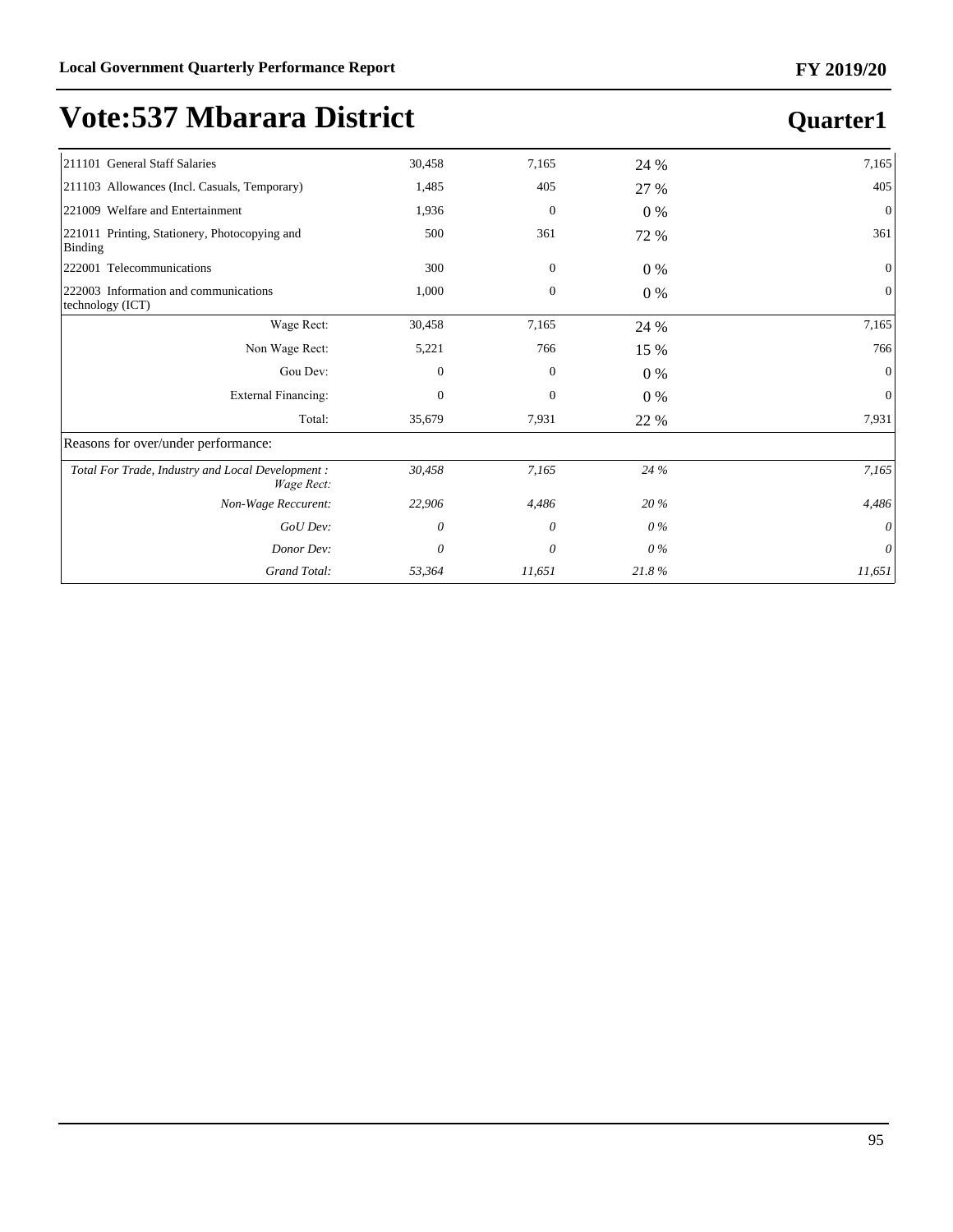#### **Quarter1**

#### **SECTION C: Details of Transfers to Lower Level Services and Capital Investments by LCIII**

| <b>Description</b>                                              | <b>Specific</b><br><b>Location</b>                      | Source of<br><b>Funding</b>               | <b>Status / Level</b> | <b>Budget</b>    | <b>Spent</b>     |
|-----------------------------------------------------------------|---------------------------------------------------------|-------------------------------------------|-----------------------|------------------|------------------|
| <b>LCIII : KAGONGI</b>                                          |                                                         |                                           |                       | 183,046          | 333,843          |
| <b>Sector: Works and Transport</b>                              |                                                         |                                           |                       | 13,353           | $\bf{0}$         |
| Programme: District, Urban and Community Access Roads           |                                                         |                                           |                       | 13,353           | $\boldsymbol{0}$ |
| <b>Lower Local Services</b>                                     |                                                         |                                           |                       |                  |                  |
| <b>Output: Bottle necks Clearance on Community Access Roads</b> |                                                         |                                           |                       | 13,353           | 0                |
| Item : 263104 Transfers to other govt. units (Current)          |                                                         |                                           |                       |                  |                  |
| Kagongi Sub County                                              | <b>NGANGO</b><br>Community Access from Central<br>Roads | <b>Other Transfers</b><br>Government      |                       | 13,353           | $\boldsymbol{0}$ |
| <b>Sector: Education</b>                                        |                                                         |                                           |                       | 161,466          | 332,537          |
| <b>Programme: Pre-Primary and Primary Education</b>             |                                                         |                                           |                       | 59,826           | 214,092          |
| <b>Higher LG Services</b>                                       |                                                         |                                           |                       |                  |                  |
| <b>Output: Primary Teaching Services</b>                        |                                                         |                                           |                       | $\bf{0}$         | 194,150          |
| Item: 211101 General Staff Salaries                             |                                                         |                                           |                       |                  |                  |
|                                                                 | <b>BWENGURE</b>                                         | <b>Sector Conditional</b><br>Grant (Wage) | ,,,,,,,,,,            | $\boldsymbol{0}$ | 194,150          |
|                                                                 | <b>BWENGURE</b><br><b>BWENGURE P/S</b>                  | <b>Sector Conditional</b><br>Grant (Wage) | ,,,,,,,,,,            | $\boldsymbol{0}$ | 194,150          |
|                                                                 | <b>NTUURA</b><br><b>KAGONGIIP/S</b>                     | Sector Conditional<br>Grant (Wage)        | ,,,,,,,,,,            | $\boldsymbol{0}$ | 194,150          |
|                                                                 | <b>BWENGURE</b><br>KATAGYENGYE<br>RA P/S                | <b>Sector Conditional</b><br>Grant (Wage) | ,,,,,,,,,,            | $\boldsymbol{0}$ | 194,150          |
|                                                                 | <b>NTUURA</b><br><b>KYARUSHANJE</b><br>P/S              | <b>Sector Conditional</b><br>Grant (Wage) | ,,,,,,,,,,            | $\boldsymbol{0}$ | 194,150          |
|                                                                 | <b>KYANDAHI</b><br>MUNYONYI P/S                         | <b>Sector Conditional</b><br>Grant (Wage) | ,,,,,,,,,,            | $\boldsymbol{0}$ | 194,150          |
|                                                                 | <b>NSIIKA</b><br><b>NSIIKA P/S</b>                      | <b>Sector Conditional</b><br>Grant (Wage) | ,,,,,,,,,,            | $\boldsymbol{0}$ | 194,150          |
|                                                                 | <b>KIBINGO</b><br><b>NYAKABWERA</b><br>P/S              | Sector Conditional<br>Grant (Wage)        | ,,,,,,,,,,            | $\boldsymbol{0}$ | 194,150          |
|                                                                 | <b>NTUURA</b><br>OMUKAGYERA<br>P/S                      | Sector Conditional<br>Grant (Wage)        | ,,,,,,,,,,            | $\boldsymbol{0}$ | 194,150          |
|                                                                 | <b>KYANDAHI</b><br><b>RWAMPANUMA</b><br>P/S             | <b>Sector Conditional</b><br>Grant (Wage) | ,,,,,,,,,,            | $\boldsymbol{0}$ | 194,150          |
|                                                                 | <b>NGANGO</b><br><b>RWESHE P/S</b>                      | <b>Sector Conditional</b><br>Grant (Wage) | ,,,,,,,,,,            | $\boldsymbol{0}$ | 194,150          |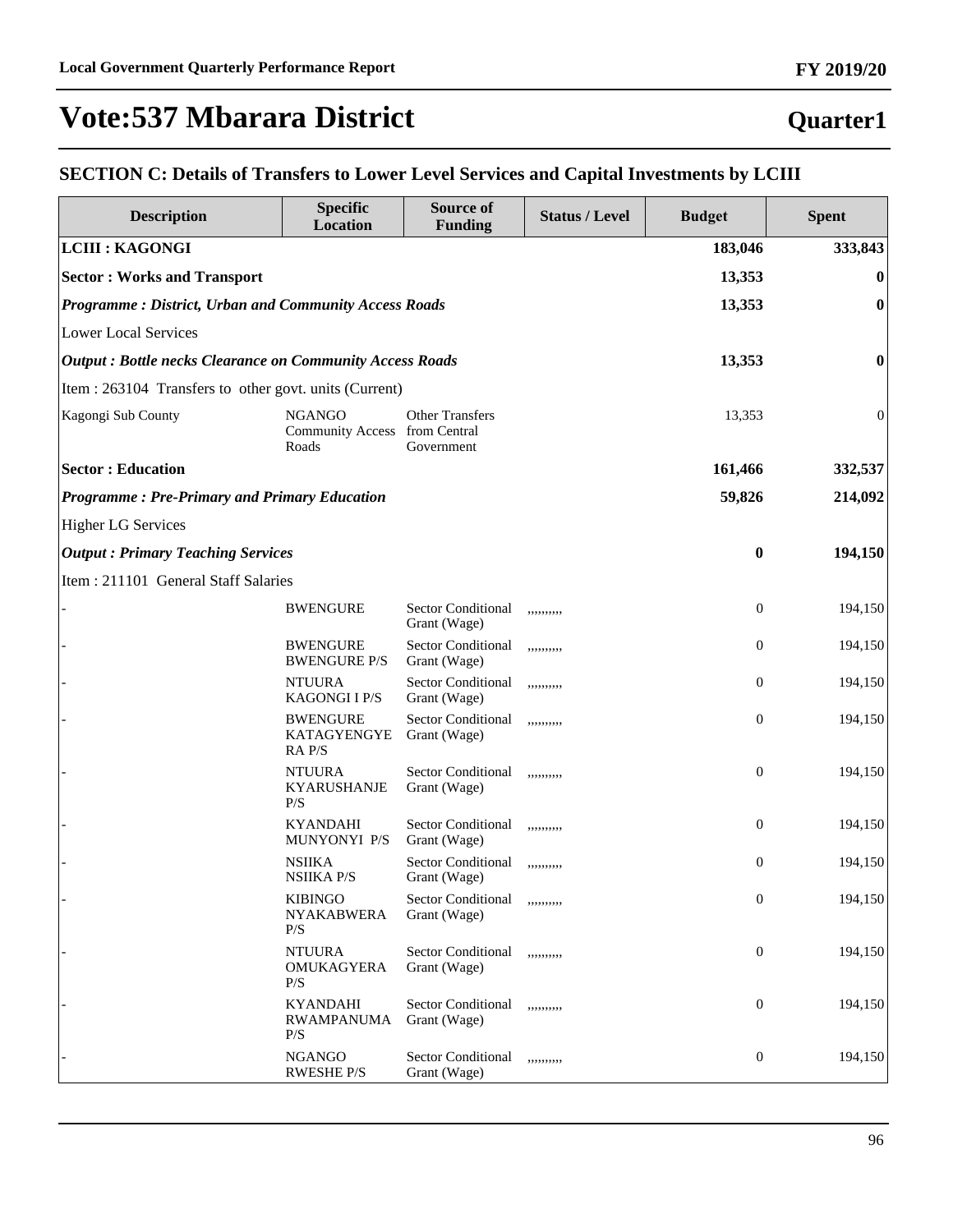| Lower Local Services |  |
|----------------------|--|

| <b>Lower Local Services</b>                               |                 |                                               |          |         |
|-----------------------------------------------------------|-----------------|-----------------------------------------------|----------|---------|
| <b>Output: Primary Schools Services UPE (LLS)</b>         |                 |                                               | 59,826   | 19,942  |
| Item : 263367 Sector Conditional Grant (Non-Wage)         |                 |                                               |          |         |
| <b>BWENGURE PS</b>                                        | <b>BWENGURE</b> | <b>Sector Conditional</b><br>Grant (Non-Wage) | 5,046    | 1,682   |
| <b>KAGONGI I PS</b>                                       | <b>NTUURA</b>   | Sector Conditional<br>Grant (Non-Wage)        | 7,614    | 2,538   |
| KATAGYENGYERA PS                                          | <b>BWENGURE</b> | Sector Conditional<br>Grant (Non-Wage)        | 3,774    | 1,258   |
| <b>KYARUSHANJE PS</b>                                     | <b>NTUURA</b>   | Sector Conditional<br>Grant (Non-Wage)        | 3,366    | 1,122   |
| <b>MUNYONYI PS</b>                                        | <b>KYANDAHI</b> | <b>Sector Conditional</b><br>Grant (Non-Wage) | 5,970    | 1,990   |
| <b>NSIIKA PS</b>                                          | <b>NSIIKA</b>   | Sector Conditional<br>Grant (Non-Wage)        | 6,294    | 2,098   |
| <b>NYAKABWERA PS</b>                                      | <b>KIBINGO</b>  | <b>Sector Conditional</b><br>Grant (Non-Wage) | 6,558    | 2,186   |
| NYAMINYOBWA COU PS                                        | <b>BWENGURE</b> | <b>Sector Conditional</b><br>Grant (Non-Wage) | 3,546    | 1,182   |
| <b>OMUKAGYERA PS</b>                                      | <b>NTUURA</b>   | <b>Sector Conditional</b><br>Grant (Non-Wage) | 4,554    | 1,518   |
| <b>RWAMANUMA PS</b>                                       | <b>KYANDAHI</b> | <b>Sector Conditional</b><br>Grant (Non-Wage) | 7,026    | 2,342   |
| <b>RWESHE PS</b>                                          | <b>NGANGO</b>   | <b>Sector Conditional</b><br>Grant (Non-Wage) | 6,078    | 2,026   |
| <b>Programme: Secondary Education</b>                     |                 |                                               | 101,640  | 118,445 |
| <b>Higher LG Services</b>                                 |                 |                                               |          |         |
| <b>Output: Secondary Teaching Services</b>                |                 |                                               | $\bf{0}$ | 84,565  |
| Item: 211101 General Staff Salaries                       |                 |                                               |          |         |
|                                                           | <b>KYANDAHI</b> | <b>Sector Conditional</b><br>Grant (Wage)     | $\theta$ | 84,565  |
| <b>Lower Local Services</b>                               |                 |                                               |          |         |
| <b>Output: Secondary Capitation(USE)(LLS)</b>             |                 |                                               | 101,640  | 33,880  |
| Item: 263367 Sector Conditional Grant (Non-Wage)          |                 |                                               |          |         |
| RWANTSINGA HIGH SCHOOL                                    | <b>KYANDAHI</b> | <b>Sector Conditional</b><br>Grant (Non-Wage) | 101,640  | 33,880  |
| <b>Sector: Health</b>                                     |                 |                                               | 5,226    | 1,307   |
| <b>Programme: Primary Healthcare</b>                      |                 |                                               | 5,226    | 1,307   |
| <b>Lower Local Services</b>                               |                 |                                               |          |         |
| <b>Output : Basic Healthcare Services (HCIV-HCII-LLS)</b> |                 |                                               | 5,226    | 1,307   |
| Item: 263367 Sector Conditional Grant (Non-Wage)          |                 |                                               |          |         |
| Nyabisirira Health centre 11                              | <b>BWENGURE</b> | <b>Sector Conditional</b><br>Grant (Non-Wage) | 5,226    | 1,307   |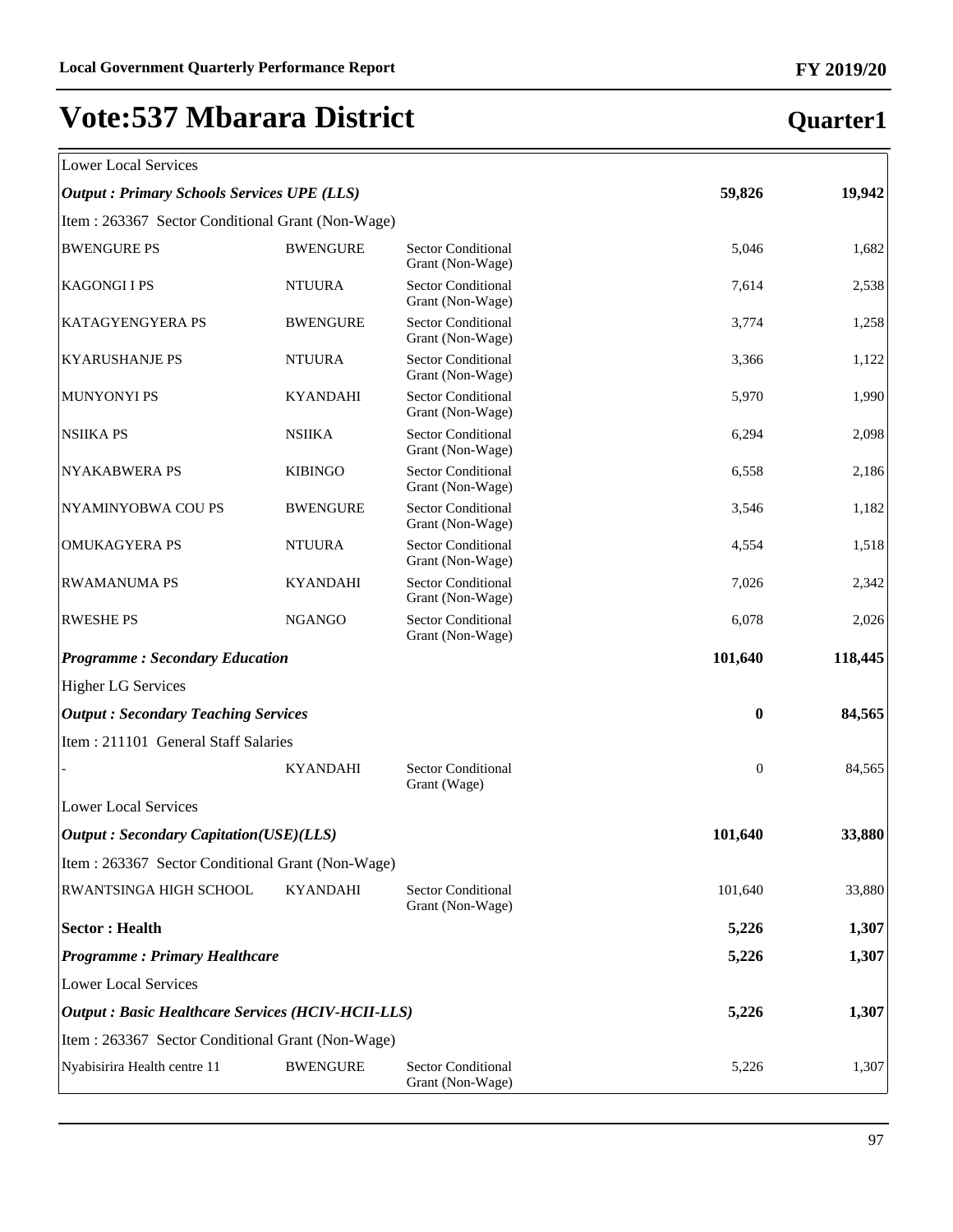| <b>Sector: Water and Environment</b>                            |                                                          |                                           |               | 3,000            | $\bf{0}$         |
|-----------------------------------------------------------------|----------------------------------------------------------|-------------------------------------------|---------------|------------------|------------------|
| Programme: Rural Water Supply and Sanitation                    |                                                          |                                           | 3,000         | $\boldsymbol{0}$ |                  |
| <b>Lower Local Services</b>                                     |                                                          |                                           |               |                  |                  |
| Output: Rehabilitation and Repairs to Rural Water Sources (LLS) |                                                          |                                           |               | 3,000            | $\boldsymbol{0}$ |
| Item : 263201 LG Conditional grants (Capital)                   |                                                          |                                           |               |                  |                  |
| kKagongi                                                        | <b>BWENGURE</b><br>Bwengure                              | Sector Development<br>Grant               |               | 3,000            | $\overline{0}$   |
| <b>LCIII : RWANYAMAHEMBE</b>                                    |                                                          |                                           |               | 204,861          | 300,753          |
| <b>Sector: Works and Transport</b>                              |                                                          |                                           |               | 18,010           | $\bf{0}$         |
| <b>Programme: District, Urban and Community Access Roads</b>    |                                                          |                                           |               | 18,010           | $\boldsymbol{0}$ |
| <b>Lower Local Services</b>                                     |                                                          |                                           |               |                  |                  |
| <b>Output: Bottle necks Clearance on Community Access Roads</b> |                                                          |                                           |               | 18,010           | 0                |
| Item : 263104 Transfers to other govt. units (Current)          |                                                          |                                           |               |                  |                  |
| Rwanyamahembe Sub County                                        | <b>RUTOOMA</b><br>Community Access from Central<br>Roads | <b>Other Transfers</b><br>Government      |               | 18,010           | 0                |
| <b>Sector: Education</b>                                        |                                                          |                                           |               | 147,834          | 300,245          |
| <b>Programme: Pre-Primary and Primary Education</b>             |                                                          |                                           |               | 147,834          | 300,245          |
| <b>Higher LG Services</b>                                       |                                                          |                                           |               |                  |                  |
| <b>Output: Primary Teaching Services</b>                        |                                                          |                                           |               | 0                | 275,977          |
| Item: 211101 General Staff Salaries                             |                                                          |                                           |               |                  |                  |
|                                                                 | <b>KAKYERERE</b>                                         | <b>Sector Conditional</b><br>Grant (Wage) | ,,,,,,,,,,,,, | 0                | 275,977          |
|                                                                 | <b>RWEBISHEKYE</b>                                       | <b>Sector Conditional</b><br>Grant (Wage) | ,,,,,,,,,,,,  | $\overline{0}$   | 275,977          |
|                                                                 | <b>MABIRA</b><br><b>KACWAMBA P/S</b>                     | <b>Sector Conditional</b><br>Grant (Wage) | ,,,,,,,,,,,,  | $\overline{0}$   | 275,977          |
|                                                                 | <b>KAKYERERE</b><br><b>KARUYENJE P/S</b>                 | <b>Sector Conditional</b><br>Grant (Wage) | ,,,,,,,,,,,,  | $\overline{0}$   | 275,977          |
|                                                                 | <b>MABIRA</b><br>Kitookye P/S                            | <b>Sector Conditional</b><br>Grant (Wage) | ,,,,,,,,,,,,  | 0                | 275,977          |
|                                                                 | <b>RWEBISHEKYE</b><br><b>MISHENYI P/S</b>                | <b>Sector Conditional</b><br>Grant (Wage) | ,,,,,,,,,,,,, | $\boldsymbol{0}$ | 275,977          |
|                                                                 | <b>RWEBISHEKYE</b><br><b>MUKO P/S</b>                    | <b>Sector Conditional</b><br>Grant (Wage) | ,,,,,,,,,,,,  | $\boldsymbol{0}$ | 275,977          |
|                                                                 | <b>KAKYERERE</b><br>Nyakayojo II P/S                     | <b>Sector Conditional</b><br>Grant (Wage) | ,,,,,,,,,,,,, | $\boldsymbol{0}$ | 275,977          |
|                                                                 | <b>MABIRA</b><br>NYAMPIKYE P/S                           | <b>Sector Conditional</b><br>Grant (Wage) | ,,,,,,,,,,,,, | $\mathbf{0}$     | 275,977          |
|                                                                 | <b>KATAZYO</b><br><b>RUNENGO P/S</b>                     | <b>Sector Conditional</b><br>Grant (Wage) | ,,,,,,,,,,,,  | $\mathbf{0}$     | 275,977          |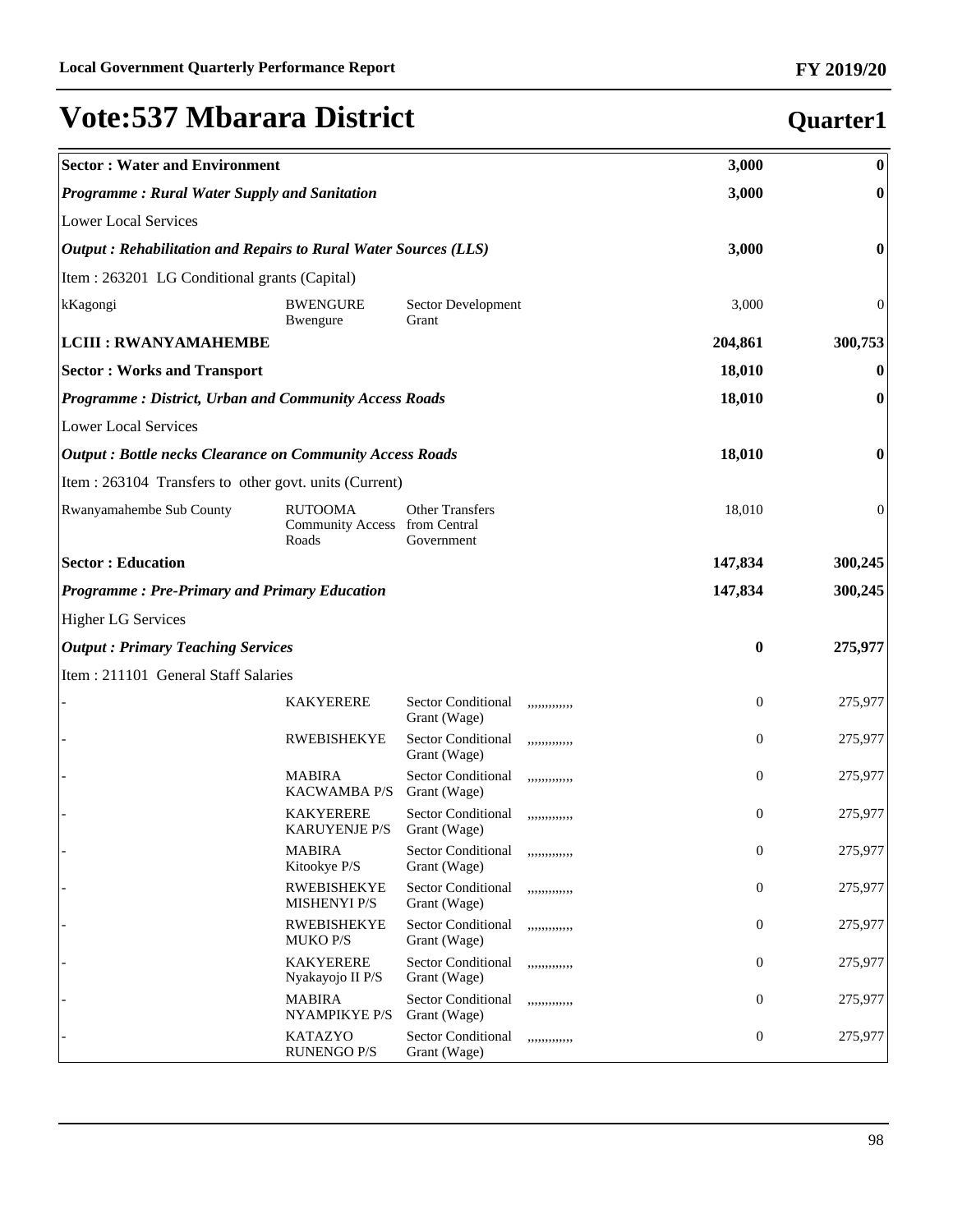|                                                          | <b>RUTOOMA</b><br><b>RUTOOMA</b><br><b>INTEGRATED P/S</b> | <b>Sector Conditional</b><br>Grant (Wage)     | ,,,,,,,,,,,,, | $\boldsymbol{0}$ | 275,977          |  |
|----------------------------------------------------------|-----------------------------------------------------------|-----------------------------------------------|---------------|------------------|------------------|--|
|                                                          | <b>KAKYERERE</b><br><b>RUTOOMA</b><br><b>MODERN P/S</b>   | <b>Sector Conditional</b><br>Grant (Wage)     | ,,,,,,,,,,,,  | $\boldsymbol{0}$ | 275,977          |  |
|                                                          | <b>KATAZYO</b><br>RWEISHAMIRO<br>P/S                      | <b>Sector Conditional</b><br>Grant (Wage)     | ,,,,,,,,,,,,, | $\mathbf{0}$     | 275,977          |  |
|                                                          | <b>KATAZYO</b><br><b>RWENTOJO P/S</b>                     | <b>Sector Conditional</b><br>Grant (Wage)     | ,,,,,,,,,,,,  | $\boldsymbol{0}$ | 275,977          |  |
| <b>Lower Local Services</b>                              |                                                           |                                               |               |                  |                  |  |
| <b>Output : Primary Schools Services UPE (LLS)</b>       |                                                           |                                               |               | 72,834           | 24,268           |  |
| Item: 263367 Sector Conditional Grant (Non-Wage)         |                                                           |                                               |               |                  |                  |  |
| <b>BUHUMURIRO PS</b>                                     | <b>KAKYERERE</b>                                          | <b>Sector Conditional</b><br>Grant (Non-Wage) |               | 4,950            | 1,650            |  |
| <b>BWEZIBWERA MOSLEM PS</b>                              | <b>RWEBISHEKYE</b>                                        | <b>Sector Conditional</b><br>Grant (Non-Wage) |               | 3,330            | 1,100            |  |
| <b>BWIZIBWERA TOWN PS</b>                                | <b>RWEBISHEKYE</b>                                        | <b>Sector Conditional</b><br>Grant (Non-Wage) |               | 5,790            | 1,930            |  |
| <b>KACWAMBA PS</b>                                       | <b>MABIRA</b>                                             | <b>Sector Conditional</b><br>Grant (Non-Wage) |               | 4,098            | 1,366            |  |
| KARUYENJE INTEGRATED PS                                  | <b>KAKYERERE</b>                                          | <b>Sector Conditional</b><br>Grant (Non-Wage) |               | 6,066            | 2,022            |  |
| <b>KITOOKYE PS</b>                                       | <b>MABIRA</b>                                             | <b>Sector Conditional</b><br>Grant (Non-Wage) |               | 4,206            | 1,402            |  |
| <b>MISHENYI PS</b>                                       | <b>RWEBISHEKYE</b>                                        | <b>Sector Conditional</b><br>Grant (Non-Wage) |               | 3,066            | 1,022            |  |
| <b>MUKO I PS</b>                                         | <b>RWEBISHEKYE</b>                                        | <b>Sector Conditional</b><br>Grant (Non-Wage) |               | 4,038            | 1,346            |  |
| NYAKAYOJO II PS                                          | <b>KAKYERERE</b>                                          | <b>Sector Conditional</b><br>Grant (Non-Wage) |               | 5,310            | 1,770            |  |
| NYAMPIKYE PS                                             | <b>MABIRA</b>                                             | <b>Sector Conditional</b><br>Grant (Non-Wage) |               | 3,654            | 1,218            |  |
| <b>RUNENGO PS</b>                                        | <b>KATAZYO</b>                                            | <b>Sector Conditional</b><br>Grant (Non-Wage) |               | 6,270            | 2,090            |  |
| RUTOOMA INTEGRATED PS                                    | <b>RUTOOMA</b>                                            | <b>Sector Conditional</b><br>Grant (Non-Wage) |               | 5,202            | 1,734            |  |
| RUTOOMA MODERN PS                                        | <b>KAKYERERE</b>                                          | <b>Sector Conditional</b><br>Grant (Non-Wage) |               | 5,658            | 1,886            |  |
| RWEISHAMIRO PS                                           | <b>KATAZYO</b>                                            | Sector Conditional<br>Grant (Non-Wage)        |               | 4,386            | 1,462            |  |
| <b>RWENTOJO PS</b>                                       | <b>KATAZYO</b>                                            | <b>Sector Conditional</b><br>Grant (Non-Wage) |               | 6,810            | 2,270            |  |
| <b>Capital Purchases</b>                                 |                                                           |                                               |               |                  |                  |  |
| <b>Output: Classroom construction and rehabilitation</b> |                                                           |                                               |               | 75,000           | $\boldsymbol{0}$ |  |
| Item: 312101 Non-Residential Buildings                   |                                                           |                                               |               |                  |                  |  |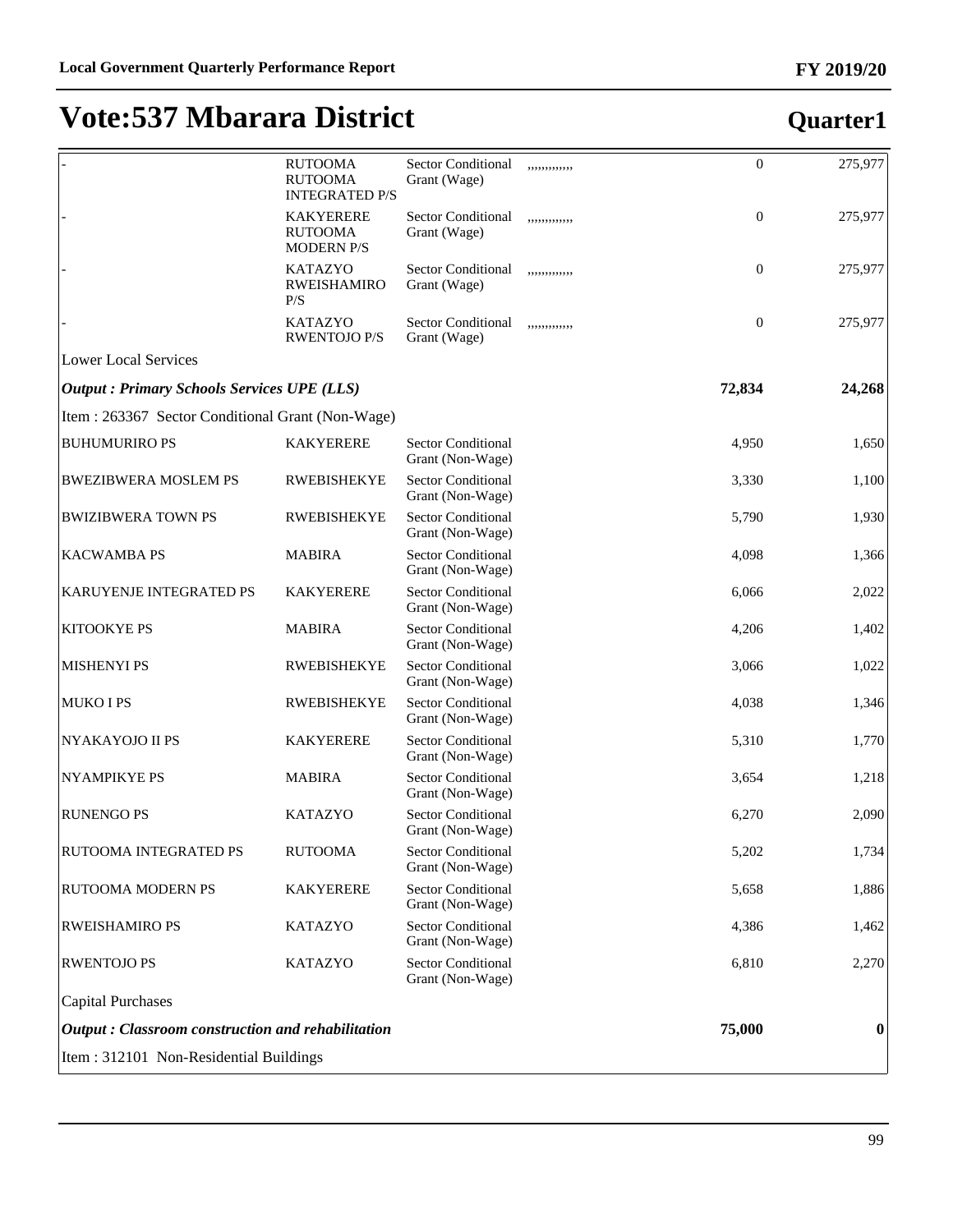#### Building Construction - Construction Expenses-213 RWEBISHEKYE Bwizibwera Moslem P/S Sector Development Grant 75,000 0 **Sector : Health 5,355 508** *Programme : Primary Healthcare* **5,355 508** Lower Local Services *Output : NGO Basic Healthcare Services (LLS)* **5,355 508** Item : 263367 Sector Conditional Grant (Non-Wage) St Johns Community Health centr RWEBISHEKYE Sector Conditional Grant (Non-Wage) 5,355 508 **Sector : Water and Environment 33,662 0** *Programme : Rural Water Supply and Sanitation* **33,662 0** Lower Local Services *Output : Rehabilitation and Repairs to Rural Water Sources (LLS)* **3,000 0** Item : 263201 LG Conditional grants (Capital) Rwanyamahembe RWEBISHEKYE Rwebishekye Sector Development Grant 3,000 0 Capital Purchases *Output : Construction of public latrines in RGCs* **3,551 0** Item : 312104 Other Structures Construction Services - Maintenance and Repair-400 KAKYERERE HQ Sector Development Grant 3,551 0 *Output : Borehole drilling and rehabilitation* **27,111 0** Item : 312104 Other Structures Construction Services - Projects-407 KATAZYO katazyo Sector Development Grant 27,111 0 **LCIII : RUBINDI 113,698 235,636 Sector : Works and Transport 15,138 0** *Programme : District, Urban and Community Access Roads* **15,138 0** Lower Local Services *Output : Bottle necks Clearance on Community Access Roads* **15,138 0** Item : 263104 Transfers to other govt. units (Current) Rubindi Sub County Rubindi Community Access from Central Roads Other Transfers Government 15,138 0 **Sector : Education 66,222 234,329** *Programme : Pre-Primary and Primary Education* **66,222 234,329** Higher LG Services *Output : Primary Teaching Services* **0 212,933**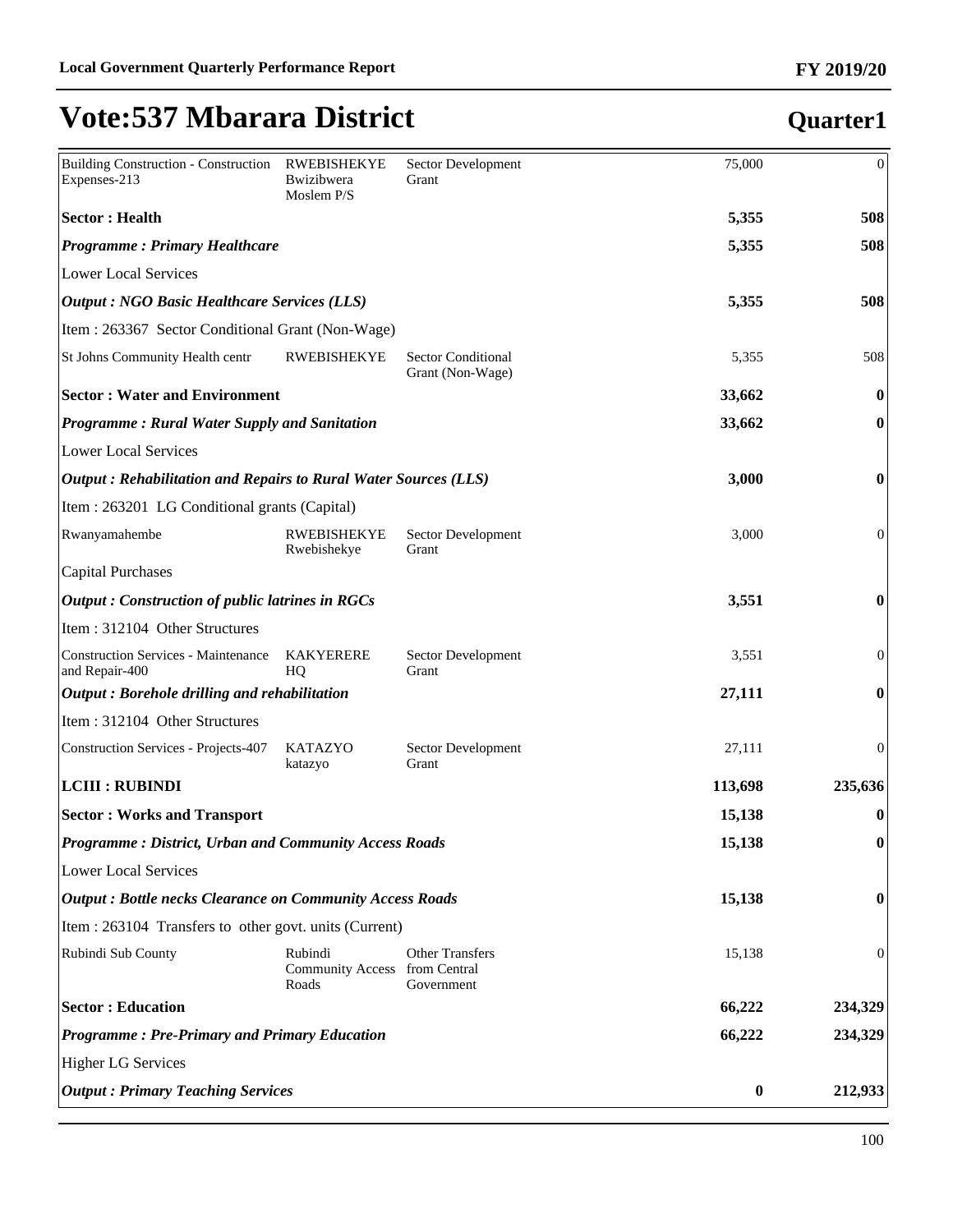#### Item : 211101 General Staff Salaries

|                                                   | KARWENSANGA Sector Conditional                      | Grant (Wage)                                  | ,,,,,,,,,, | $\mathbf{0}$     | 212,933 |
|---------------------------------------------------|-----------------------------------------------------|-----------------------------------------------|------------|------------------|---------|
|                                                   | <b>RWAMUHIIGI</b>                                   | <b>Sector Conditional</b><br>Grant (Wage)     | ,,,,,,,,,, | $\boldsymbol{0}$ | 212,933 |
|                                                   | KARWENSANGA<br><b>KAIHIRO P/S</b>                   | <b>Sector Conditional</b><br>Grant (Wage)     | ,,,,,,,,,, | $\boldsymbol{0}$ | 212,933 |
|                                                   | <b>KARIRO</b><br><b>KARIRO</b><br><b>MOSLEM P/S</b> | <b>Sector Conditional</b><br>Grant (Wage)     | ,,,,,,,,,, | $\boldsymbol{0}$ | 212,933 |
|                                                   | <b>RWAMUHIIGI</b><br>KYAKATARA P/S Grant (Wage)     | <b>Sector Conditional</b>                     | ,,,,,,,,,, | $\boldsymbol{0}$ | 212,933 |
|                                                   | <b>NYAMIRIRO</b><br>NYAMIRIRO P/S                   | <b>Sector Conditional</b><br>Grant (Wage)     | ,,,,,,,,,, | $\boldsymbol{0}$ | 212,933 |
|                                                   | <b>KABAARE</b><br><b>RUBINDI BOYS</b><br>P/S        | <b>Sector Conditional</b><br>Grant (Wage)     | ,,,,,,,,,, | $\boldsymbol{0}$ | 212,933 |
|                                                   | <b>KABAARE</b><br><b>RUBINDI GIRLS</b><br>P/S       | <b>Sector Conditional</b><br>Grant (Wage)     | ,,,,,,,,,, | $\boldsymbol{0}$ | 212,933 |
|                                                   | <b>NYAMIRIRO</b><br><b>RUKANJA P/S</b>              | <b>Sector Conditional</b><br>Grant (Wage)     | ,,,,,,,,,, | $\boldsymbol{0}$ | 212,933 |
|                                                   | <b>NYAMIRIRO</b><br><b>RWAMUHINGI</b><br>P/S        | <b>Sector Conditional</b><br>Grant (Wage)     | ,,,,,,,,,, | $\overline{0}$   | 212,933 |
|                                                   | <b>KARIRO</b><br><b>RWEMBIRIZI P/S</b>              | <b>Sector Conditional</b><br>Grant (Wage)     | ,,,,,,,,,, | $\boldsymbol{0}$ | 212,933 |
| <b>Lower Local Services</b>                       |                                                     |                                               |            |                  |         |
| <b>Output: Primary Schools Services UPE (LLS)</b> |                                                     |                                               |            | 66,222           | 21,396  |
| Item: 263367 Sector Conditional Grant (Non-Wage)  |                                                     |                                               |            |                  |         |
| <b>AKARUNGU PS</b>                                | KARWENSANGA Sector Conditional                      | Grant (Non-Wage)                              |            | 3,354            | 1,118   |
| <b>BUYENJE P.S.</b>                               | <b>RWAMUHIIGI</b>                                   | <b>Sector Conditional</b><br>Grant (Non-Wage) |            | 7,326            | 2,442   |
| <b>KAIHIRO</b>                                    | KARWENSANGA Sector Conditional                      | Grant (Non-Wage)                              |            | 7,482            | 2,494   |
| <b>KARIRO PS</b>                                  | <b>KARIRO</b>                                       | <b>Sector Conditional</b><br>Grant (Non-Wage) |            | 4,146            | 1,382   |
| <b>KYAKATAARA PS</b>                              | <b>RWAMUHIIGI</b>                                   | <b>Sector Conditional</b><br>Grant (Non-Wage) |            | 6,078            | 2,026   |
| <b>NYAMIRIRO PS</b>                               | <b>NYAMIRIRO</b>                                    | <b>Sector Conditional</b><br>Grant (Non-Wage) |            | 4,974            | 1,658   |
| Rubindi Boys                                      | <b>KABAARE</b>                                      | <b>Sector Conditional</b><br>Grant (Non-Wage) |            | 7,218            | 2,406   |
| <b>RUBINDI GIRLS P.S</b>                          | <b>KABAARE</b>                                      | <b>Sector Conditional</b><br>Grant (Non-Wage) |            | 8,058            | 2,008   |
| <b>RUKANJA PS</b>                                 | <b>NYAMIRIRO</b>                                    | <b>Sector Conditional</b><br>Grant (Non-Wage) |            | 6,774            | 2,258   |
| <b>RWAMUHIGI PS</b>                               | <b>NYAMIRIRO</b>                                    | <b>Sector Conditional</b><br>Grant (Non-Wage) |            | 3,906            | 1,302   |

## **Quarter1**

ī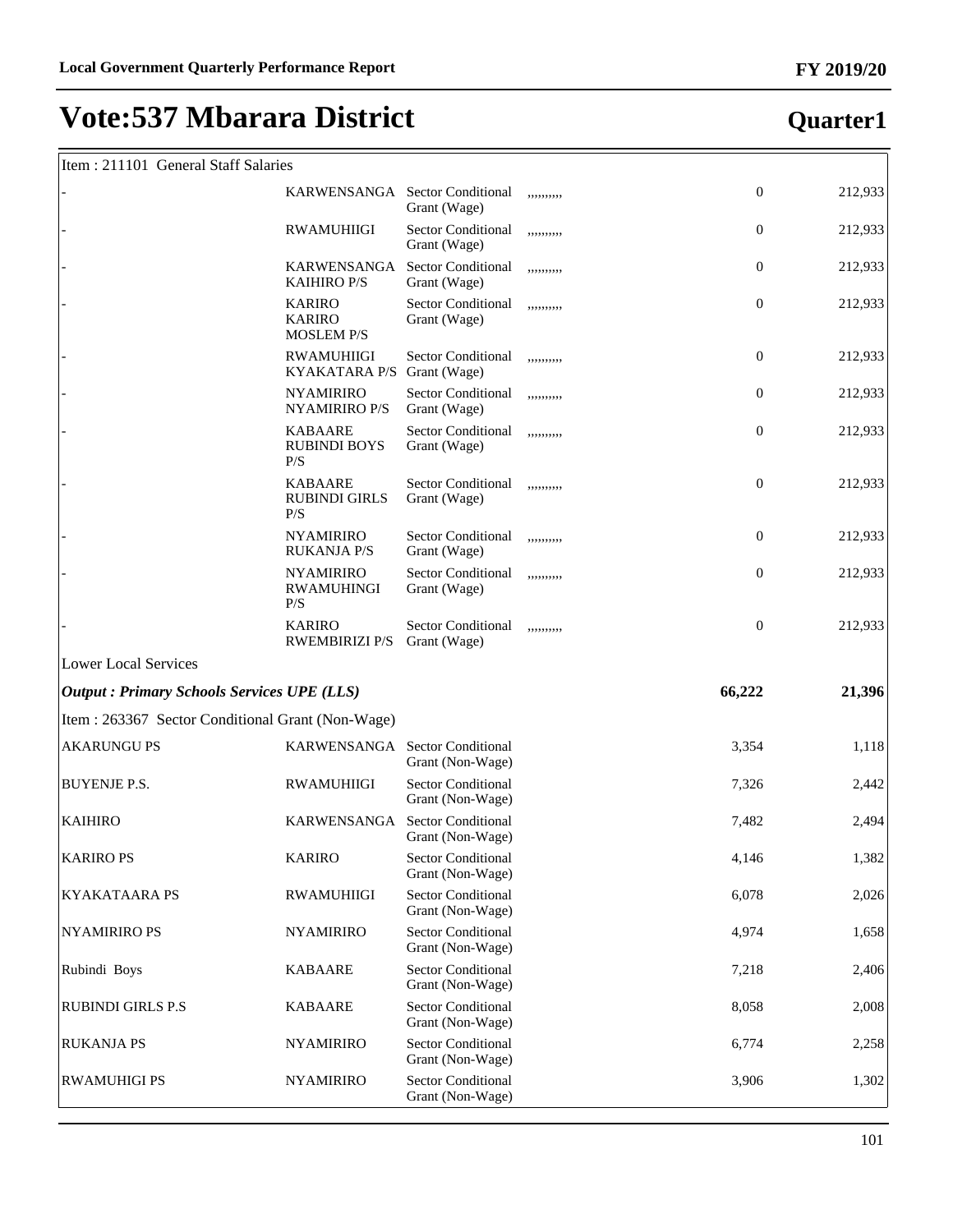| <b>RWEMBIRIZI PS</b>                                            | <b>KARIRO</b>                              | <b>Sector Conditional</b><br>Grant (Non-Wage)        | 6,906            | 2,302            |  |
|-----------------------------------------------------------------|--------------------------------------------|------------------------------------------------------|------------------|------------------|--|
| <b>Sector: Health</b>                                           |                                            |                                                      | 5,226            | 1,307            |  |
| <b>Programme: Primary Healthcare</b>                            |                                            |                                                      | 5,226            | 1,307            |  |
| Lower Local Services                                            |                                            |                                                      |                  |                  |  |
| <b>Output: Basic Healthcare Services (HCIV-HCII-LLS)</b>        |                                            |                                                      | 5,226            | 1,307            |  |
| Item : 263367 Sector Conditional Grant (Non-Wage)               |                                            |                                                      |                  |                  |  |
| Mabira Health Centre 11                                         | <b>KARIRO</b>                              | <b>Sector Conditional</b><br>Grant (Non-Wage)        | 5,226            | 1,307            |  |
| <b>Sector: Water and Environment</b>                            |                                            |                                                      | 27,111           | 0                |  |
| <b>Programme: Rural Water Supply and Sanitation</b>             |                                            |                                                      | 27,111           | $\bf{0}$         |  |
| Capital Purchases                                               |                                            |                                                      |                  |                  |  |
| $\vert$ Output : Borehole drilling and rehabilitation           |                                            |                                                      | 27,111           | $\bf{0}$         |  |
| Item: 312104 Other Structures                                   |                                            |                                                      |                  |                  |  |
| Construction Services - Projects-407                            | <b>BITSYA</b><br>bitsya                    | Sector Development,<br>Grant                         | $\boldsymbol{0}$ | $\boldsymbol{0}$ |  |
| Construction Services - Projects-407                            | Rubindi<br><b>ST JOSEPH</b>                | Sector Development,<br>Grant                         | 27,111           | $\boldsymbol{0}$ |  |
| <b>LCIII : BUBAARE</b>                                          |                                            |                                                      | 431,650          | 293,926          |  |
| <b>Sector: Works and Transport</b>                              | 16,806                                     | $\bf{0}$                                             |                  |                  |  |
| <b>Programme: District, Urban and Community Access Roads</b>    |                                            |                                                      | 16,806           | $\bf{0}$         |  |
| Lower Local Services                                            |                                            |                                                      |                  |                  |  |
| <b>Output: Bottle necks Clearance on Community Access Roads</b> |                                            |                                                      | 16,806           | $\boldsymbol{0}$ |  |
| Item : 263104 Transfers to other govt. units (Current)          |                                            |                                                      |                  |                  |  |
| <b>Bubaare Sub County</b>                                       | <b>KATOJO</b><br>Community access<br>Roads | <b>Other Transfers</b><br>from Central<br>Government | 16,806           | $\boldsymbol{0}$ |  |
| <b>Sector: Education</b>                                        |                                            |                                                      | 284,710          | 290,725          |  |
| <b>Programme: Pre-Primary and Primary Education</b>             |                                            |                                                      | 185,776          | 197,576          |  |
| <b>Higher LG Services</b>                                       |                                            |                                                      |                  |                  |  |
| <b>Output: Primary Teaching Services</b>                        |                                            |                                                      | $\bf{0}$         | 178,984          |  |
| Item: 211101 General Staff Salaries                             |                                            |                                                      |                  |                  |  |
|                                                                 | <b>KASHAKA</b>                             | Sector Conditional<br>,,,,,,,,,,<br>Grant (Wage)     | 0                | 178,984          |  |
|                                                                 | <b>KASHAKA</b><br><b>KASHAKA P/S</b>       | Sector Conditional<br>,,,,,,,,,,<br>Grant (Wage)     | 0                | 178,984          |  |
|                                                                 | KAMUSHOOKO<br>KATOOMA II P/S               | Sector Conditional<br>,,,,,,,,,,<br>Grant (Wage)     | 0                | 178,984          |  |
|                                                                 | KAMUSHOOKO<br>KATSIKIZI P/S                | Sector Conditional<br>,,,,,,,,,,<br>Grant (Wage)     | $\boldsymbol{0}$ | 178,984          |  |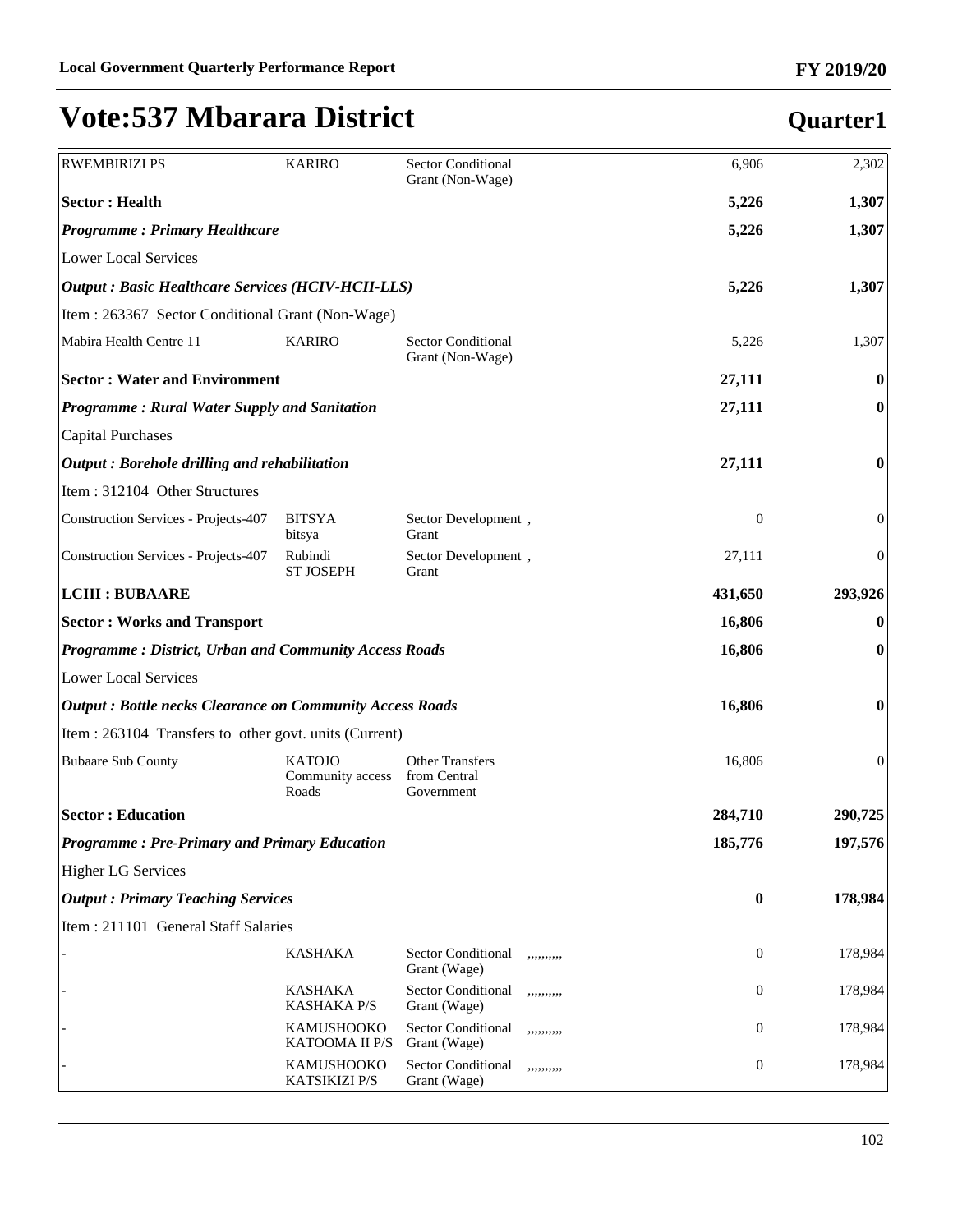|                                                             | KAMUSHOOKO<br><b>KOMUYAGA P/S</b>               | <b>Sector Conditional</b><br>Grant (Wage)     | ,,,,,,,,,, | $\mathbf{0}$   | 178,984          |
|-------------------------------------------------------------|-------------------------------------------------|-----------------------------------------------|------------|----------------|------------------|
|                                                             | MUGARUTSYA<br>MUGARUTSYA<br>P/S                 | <b>Sector Conditional</b><br>Grant (Wage)     | ,,,,,,,,,, | $\mathbf{0}$   | 178,984          |
|                                                             | <b>RWENSHANKU</b><br><b>MUKORA P/S</b>          | <b>Sector Conditional</b><br>Grant (Wage)     | ,,,,,,,,,, | $\overline{0}$ | 178,984          |
|                                                             | <b>KASHAKA</b><br><b>NSHOZI P/S</b>             | Sector Conditional<br>Grant (Wage)            | ,,,,,,,,,, | $\mathbf{0}$   | 178,984          |
|                                                             | <b>RUGARAMA</b><br><b>RUGARAMA II</b><br>P/S    | Sector Conditional<br>Grant (Wage)            | ,,,,,,,,,, | $\mathbf{0}$   | 178,984          |
|                                                             | <b>RWENSHANKU</b><br>RWENTANGA P/S Grant (Wage) | <b>Sector Conditional</b>                     | ,,,,,,,,,, | $\mathbf{0}$   | 178,984          |
|                                                             | <b>KASHAKA</b><br><b>ST.SIMON</b><br>KOOGA P/S  | Sector Conditional<br>Grant (Wage)            | ,,,,,,,,,, | $\overline{0}$ | 178,984          |
| <b>Lower Local Services</b>                                 |                                                 |                                               |            |                |                  |
| <b>Output: Primary Schools Services UPE (LLS)</b>           |                                                 |                                               |            | 55,776         | 18,592           |
| Item : 263367 Sector Conditional Grant (Non-Wage)           |                                                 |                                               |            |                |                  |
| <b>KASHAKA PS</b>                                           | <b>KASHAKA</b>                                  | <b>Sector Conditional</b><br>Grant (Non-Wage) |            | 4,806          | 1,602            |
| <b>KATOOMA II PS</b>                                        | <b>KAMUSHOOKO</b>                               | <b>Sector Conditional</b><br>Grant (Non-Wage) |            | 5,142          | 1,714            |
| <b>KATSIKIZI PS</b>                                         | <b>KAMUSHOOKO</b>                               | <b>Sector Conditional</b><br>Grant (Non-Wage) |            | 2,994          | 998              |
| <b>KOMUYAGA PS</b>                                          | <b>KAMUSHOOKO</b>                               | <b>Sector Conditional</b><br>Grant (Non-Wage) |            | 4,494          | 1,498            |
| MUGARUSTYA P.S                                              | MUGARUTSYA                                      | <b>Sector Conditional</b><br>Grant (Non-Wage) |            | 9,570          | 3,190            |
| <b>MUKORA PS</b>                                            | RWENSHANKU                                      | <b>Sector Conditional</b><br>Grant (Non-Wage) |            | 5,394          | 1,798            |
| <b>NSHOZIPS</b>                                             | <b>KASHAKA</b>                                  | <b>Sector Conditional</b><br>Grant (Non-Wage) |            | 3,810          | 1,270            |
| <b>RUGARAMA II PS</b>                                       | <b>RUGARAMA</b>                                 | <b>Sector Conditional</b><br>Grant (Non-Wage) |            | 5,766          | 1,922            |
| <b>RWENTANGA PS</b>                                         | <b>RWENSHANKU</b>                               | <b>Sector Conditional</b><br>Grant (Non-Wage) |            | 8,202          | 2,734            |
| <b>ST. SIMON KOOGA PS</b>                                   | <b>KASHAKA</b>                                  | <b>Sector Conditional</b><br>Grant (Non-Wage) |            | 5,598          | 1,866            |
| Capital Purchases                                           |                                                 |                                               |            |                |                  |
| $\vert$ Output : Classroom construction and rehabilitation  |                                                 |                                               |            | 130,000        | $\bf{0}$         |
| Item : 312101 Non-Residential Buildings                     |                                                 |                                               |            |                |                  |
| <b>Building Construction - Construction</b><br>Expenses-213 | <b>RWENSHANKU</b><br>Katsikizi P/s              | Transitional<br>Development Grant             |            | 65,000         | $\boldsymbol{0}$ |
| <b>Building Construction - Construction</b><br>Expenses-213 | <b>RUGARAMA</b><br>Rugarama II P/S              | Transitional<br>Development Grant             |            | 65,000         | $\mathbf{0}$     |
| <b>Programme: Secondary Education</b>                       |                                                 |                                               |            | 98,934         | 93,149           |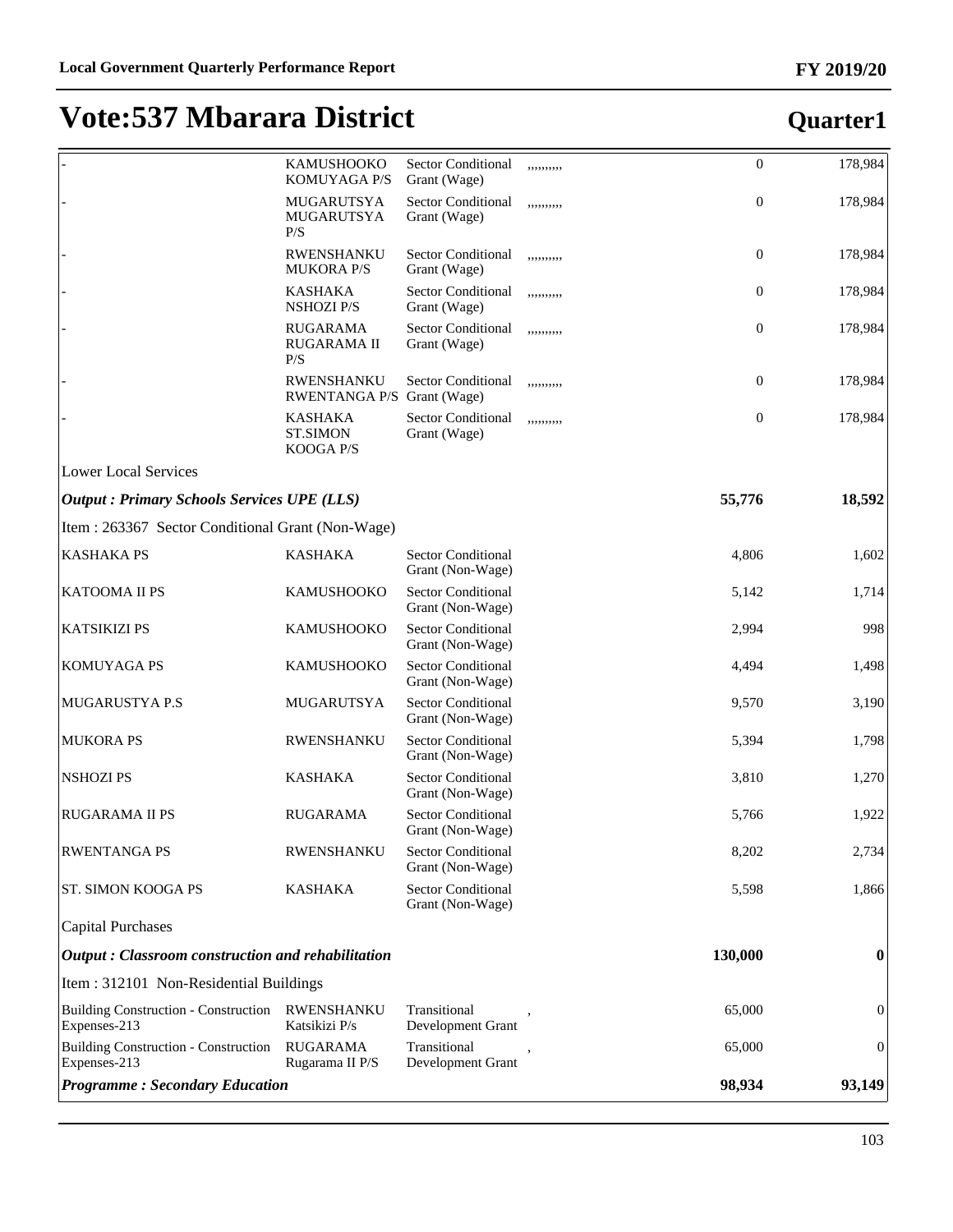#### Higher LG Services *Output : Secondary Teaching Services* **0 60,171** Item : 211101 General Staff Salaries KAMUSHOOKO Sector Conditional Grant (Wage) 0 60,171 Lower Local Services *Output : Secondary Capitation(USE)(LLS)* **98,934 32,978** Item : 263367 Sector Conditional Grant (Non-Wage) ST PAULS SS KAGONGI KAMUSHOOKO Sector Conditional Grant (Non-Wage) 98,934 32,978 **Sector : Health 75,938 3,201** *Programme : Primary Healthcare* **75,938 3,201** Lower Local Services *Output : Basic Healthcare Services (HCIV-HCII-LLS)* **14,284 3,201** Item : 263367 Sector Conditional Grant (Non-Wage) Kagongi Health centre 11 RWENSHANKU Sector Conditional Grant (Non-Wage) 14,284 3,201 Capital Purchases *Output : OPD and other ward Construction and Rehabilitation* **61,653 0** Item : 312101 Non-Residential Buildings Building Construction - Construction RWENSHANKU Expenses-213 Bubaare HC III District Discretionary Development Equalization Grant 61,653 0 **Sector : Water and Environment 12,000 0** *Programme : Rural Water Supply and Sanitation* **12,000 0** Lower Local Services *Output : Rehabilitation and Repairs to Rural Water Sources (LLS)* **12,000 0** Item : 263201 LG Conditional grants (Capital) Buabaare KAMUSHOOKO kamushoko Sector Development Grant 9,000 0 bubaare RWENSHANKU Rwenshanku Sector Development Grant 3,000 0 **Sector : Public Sector Management 42,197 0** *Programme : District and Urban Administration* **42,197 0** Lower Local Services *Output : Lower Local Government Administration* **42,197 0** Item : 263104 Transfers to other govt. units (Current)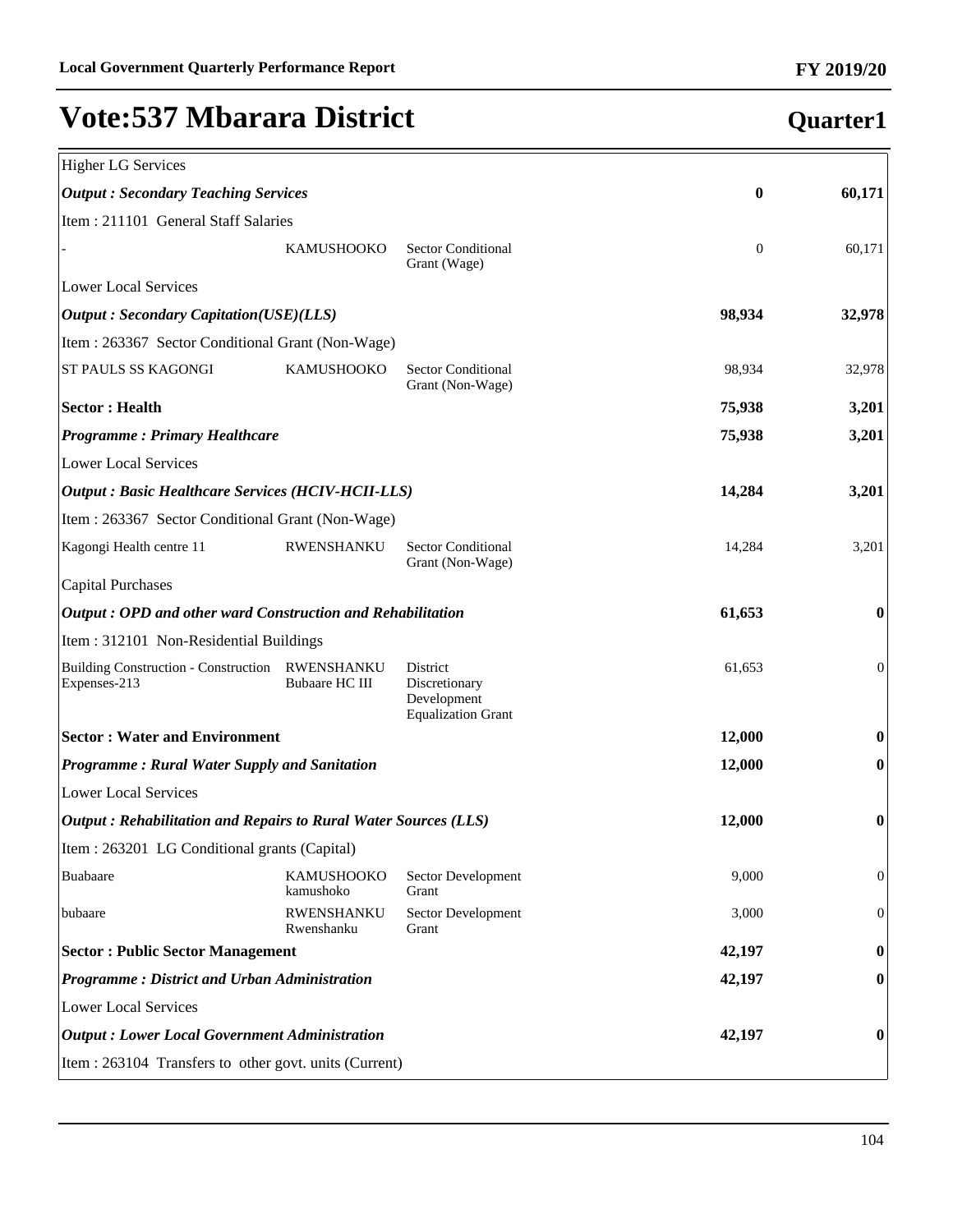#### Transfers to other government units KASHAKA Lower Local Governments Locally Raised Revenues 42,197 0 **LCIII : RUBAYA 430,827 314,110 Sector : Works and Transport 13,525 0** *Programme : District, Urban and Community Access Roads* **13,525 13,525 0** Lower Local Services *Output : Bottle necks Clearance on Community Access Roads* **13,525 0** Item : 263104 Transfers to other govt. units (Current) Rubaya Sub County RUHUNGA Community Access from Central Roads Other Transfers Government 13,525 0 **Sector : Education 190,721 311,610** *Programme : Pre-Primary and Primary Education* **116,306 215,723** Higher LG Services *Output : Primary Teaching Services* **0 198,621** Item : 211101 General Staff Salaries BUNENERO Sector Conditional Grant (Wage) ,,,,,,,,,, 0 198,621 - RUSHOZI Esteeri Kokundeka Memorial P/S Sector Conditional Grant (Wage) ,,,,,,,,,, 0 198,621 **ITARA** ITARA P/S Sector Conditional Grant (Wage) ,,,,,,,,,, 0 198,621 RUHUNGA KAGUHANZYA P/S Sector Conditional Grant (Wage) ,,,,,,,,,, 0 198,621 - RUSHOZI KYAMATAMBAR Grant (Wage) IRE P/S Sector Conditional ,,,,,,,,,, 0 198,621 **ITARA** OMUKIGANDO Sector Conditional Grant (Wage) ,,,,,,,,,, 0 198,621 **BUNENERO** RUBAYA P/S Sector Conditional Grant (Wage) ,,,,,,,,,, 0 198,621 **BUNENERO** RUBURARA P/S Sector Conditional Grant (Wage) ,,,,,,,,,, 0 198,621 - RUHUNGA RUHUNGA P/S Sector Conditional Grant (Wage) ,,,,,,,,,, 0 198,621 - RUSHOZI RUSHOZI P/S Sector Conditional Grant (Wage) ,,,,,,,,,, 0 198,621 **BUNENERO** RWATSINGA P/S Sector Conditional Grant (Wage) ,,,,,,,,,, 0 198,621 Lower Local Services *Output : Primary Schools Services UPE (LLS)* **51,306 17,102** Item : 263367 Sector Conditional Grant (Non-Wage)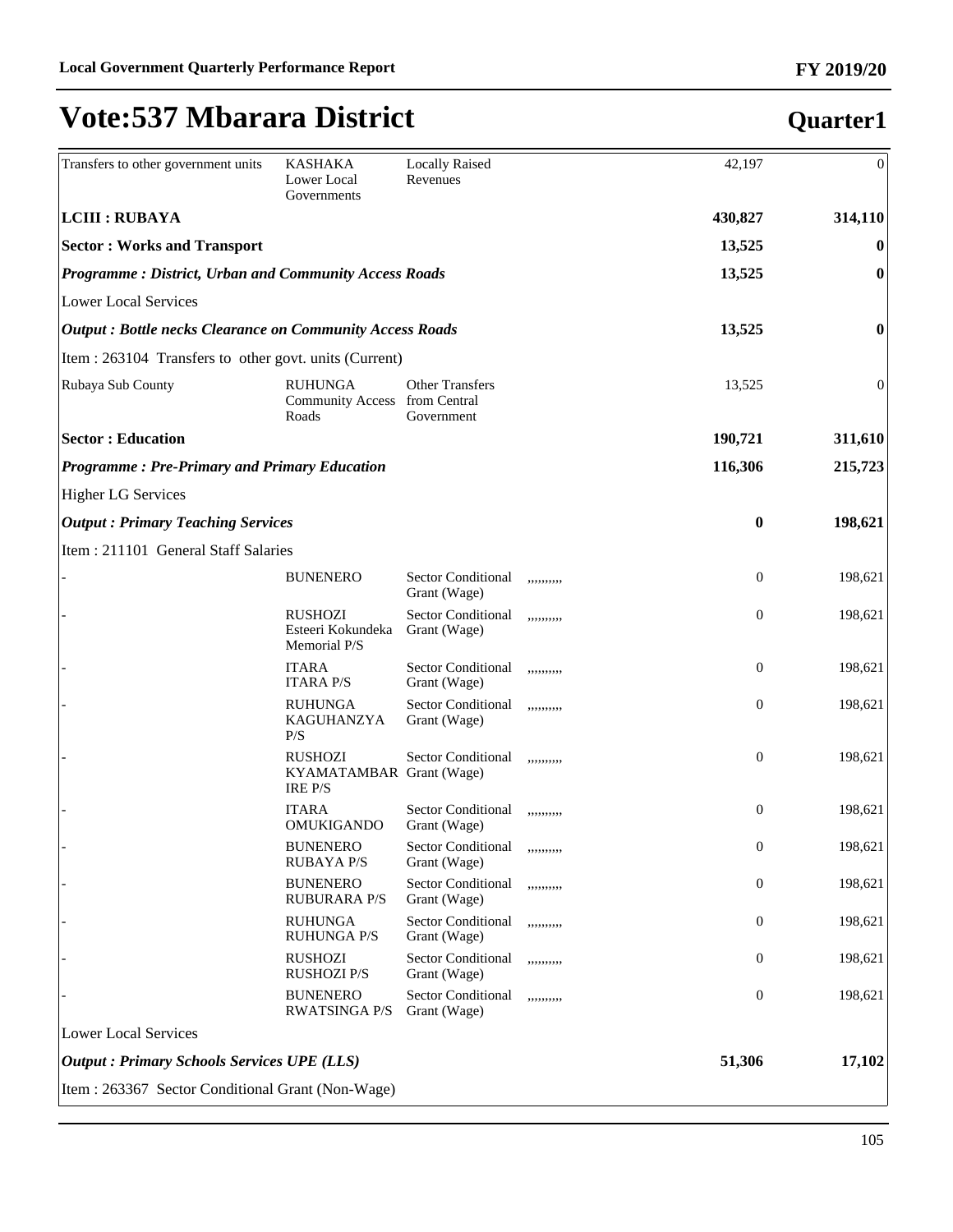| <b>BUNENERO PS</b>                                          | <b>BUNENERO</b>                 | <b>Sector Conditional</b><br>Grant (Non-Wage) | 6,270            | 2,090            |
|-------------------------------------------------------------|---------------------------------|-----------------------------------------------|------------------|------------------|
| ESTERI KOKUNDEKA MEM. PS                                    | <b>RUSHOZI</b>                  | <b>Sector Conditional</b><br>Grant (Non-Wage) | 5,106            | 1,702            |
| <b>ITARA PS</b>                                             | <b>ITARA</b>                    | <b>Sector Conditional</b><br>Grant (Non-Wage) | 4,686            | 1,562            |
| <b>KAGUHANZYA PS</b>                                        | <b>RUHUNGA</b>                  | <b>Sector Conditional</b><br>Grant (Non-Wage) | 8,814            | 2,938            |
| <b>KYAMATAMBARIRE PS</b>                                    | <b>RUSHOZI</b>                  | <b>Sector Conditional</b><br>Grant (Non-Wage) | 4,026            | 1,342            |
| <b>OMUKIGANDO PS</b>                                        | <b>ITARA</b>                    | <b>Sector Conditional</b><br>Grant (Non-Wage) | 3,990            | 1,330            |
| <b>RUBAYA PS</b>                                            | <b>BUNENERO</b>                 | <b>Sector Conditional</b><br>Grant (Non-Wage) | 3,282            | 1,094            |
| <b>RUBURARA PS</b>                                          | <b>BUNENERO</b>                 | <b>Sector Conditional</b><br>Grant (Non-Wage) | 3,762            | 1,254            |
| <b>RUHUNGA PS</b>                                           | <b>RUHUNGA</b>                  | <b>Sector Conditional</b><br>Grant (Non-Wage) | 3,474            | 1,158            |
| <b>RUSHOZI PS</b>                                           | <b>RUSHOZI</b>                  | <b>Sector Conditional</b><br>Grant (Non-Wage) | 3,522            | 1,174            |
| <b>RWANTSINGA PS</b>                                        | <b>BUNENERO</b>                 | <b>Sector Conditional</b><br>Grant (Non-Wage) | 4,374            | 1,458            |
| <b>Capital Purchases</b>                                    |                                 |                                               |                  |                  |
| Output: Classroom construction and rehabilitation           |                                 |                                               | 65,000           | $\bf{0}$         |
| Item: 312101 Non-Residential Buildings                      |                                 |                                               |                  |                  |
| <b>Building Construction - Construction</b><br>Expenses-213 | <b>RUBURARA</b><br>Ruburara P/S | Transitional<br>Development Grant             | 65,000           | $\boldsymbol{0}$ |
| <b>Programme: Secondary Education</b>                       |                                 |                                               | 74,415           | 95,887           |
| <b>Higher LG Services</b>                                   |                                 |                                               |                  |                  |
| <b>Output: Secondary Teaching Services</b>                  |                                 |                                               | $\boldsymbol{0}$ | 71,082           |
| Item: 211101 General Staff Salaries                         |                                 |                                               |                  |                  |
|                                                             | <b>BUNENERO</b>                 | <b>Sector Conditional</b><br>Grant (Wage)     | $\mathbf{0}$     | 71,082           |
| Lower Local Services                                        |                                 |                                               |                  |                  |
| <b>Output: Secondary Capitation(USE)(LLS)</b>               |                                 |                                               | 74,415           | 24,805           |
| Item : 263367 Sector Conditional Grant (Non-Wage)           |                                 |                                               |                  |                  |
| <b>RUTOOMA SS</b>                                           | <b>BUNENERO</b>                 | <b>Sector Conditional</b><br>Grant (Non-Wage) | 74,415           | 24,805           |
| <b>Sector: Health</b>                                       |                                 |                                               | 100,000          | $\bf{0}$         |
| <b>Programme: Health Management and Supervision</b>         |                                 |                                               | 100,000          | $\bf{0}$         |
| <b>Capital Purchases</b>                                    |                                 |                                               |                  |                  |
|                                                             |                                 |                                               |                  |                  |
| <b>Output</b> : Administrative Capital                      |                                 |                                               | 100,000          | 0                |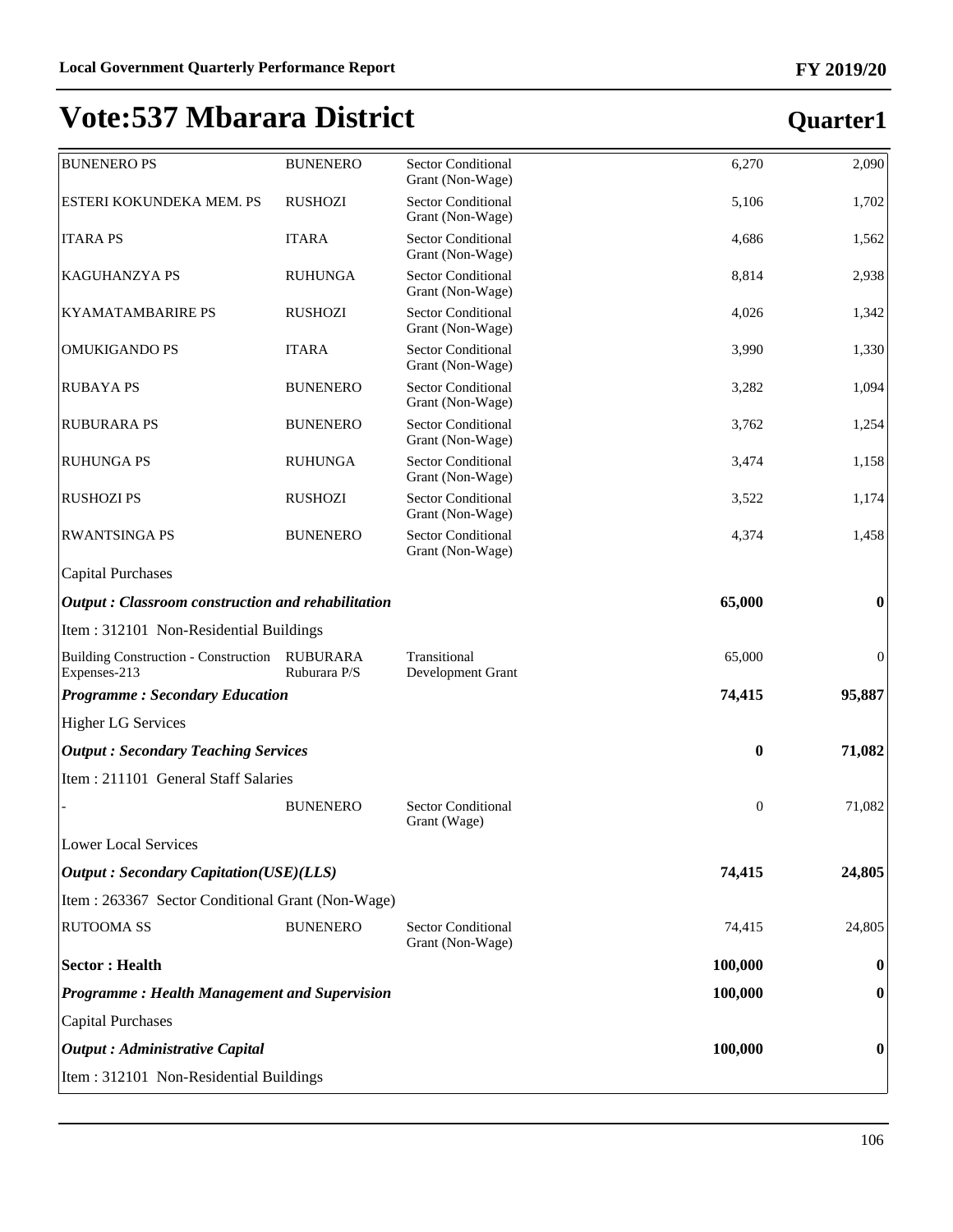| <b>Building Construction - Construction</b><br>Expenses-213              | <b>BUNENERO</b><br>Staff House at<br>Rubaaya HC III      | Transitional<br>Development Grant    | 100,000   | $\mathbf{0}$     |
|--------------------------------------------------------------------------|----------------------------------------------------------|--------------------------------------|-----------|------------------|
| <b>Sector: Water and Environment</b>                                     |                                                          |                                      | 126,581   | 2,500            |
| <b>Programme: Rural Water Supply and Sanitation</b>                      |                                                          |                                      | 126,581   | 2,500            |
| <b>Lower Local Services</b>                                              |                                                          |                                      |           |                  |
| Output: Rehabilitation and Repairs to Rural Water Sources (LLS)          |                                                          |                                      | 12,000    | $\bf{0}$         |
| Item : 263201 LG Conditional grants (Capital)                            |                                                          |                                      |           |                  |
| Rubaya                                                                   | <b>BUNENERO</b><br><b>Bunenero</b>                       | Sector Development<br>Grant          | 12,000    | $\boldsymbol{0}$ |
| <b>Capital Purchases</b>                                                 |                                                          |                                      |           |                  |
| <b>Output</b> : Administrative Capital                                   |                                                          |                                      | 10,000    | 2,500            |
| Item : 281504 Monitoring, Supervision & Appraisal of capital works       |                                                          |                                      |           |                  |
| Monitoring, Supervision and<br>Appraisal - Supervision of Works-<br>1265 | <b>BUNENERO</b><br><b>Bunenero</b>                       | Sector Development -<br>Grant        | 10,000    | 2,500            |
| <b>Output: Construction of public latrines in RGCs</b>                   |                                                          |                                      | 23,248    | $\bf{0}$         |
| Item: 312104 Other Structures                                            |                                                          |                                      |           |                  |
| <b>Construction Services - Sanitation</b><br>Facilities-409              | <b>BUNENERO</b><br>Rwatsinga primary<br>school           | Sector Development<br>Grant          | 23,248    | $\boldsymbol{0}$ |
| Output: Borehole drilling and rehabilitation                             |                                                          |                                      | 81,333    | $\bf{0}$         |
| Item: 312104 Other Structures                                            |                                                          |                                      |           |                  |
| <b>Construction Services - Projects-407</b>                              | <b>BUNENERO</b><br><b>Bunenenero</b>                     | Sector Development<br>Grant          | 81,333    | $\boldsymbol{0}$ |
| <b>LCIII : BUKIRO</b>                                                    |                                                          |                                      | 1,100,776 | 166,708          |
| <b>Sector: Works and Transport</b>                                       |                                                          |                                      | 9,640     | $\bf{0}$         |
| <b>Programme: District, Urban and Community Access Roads</b>             |                                                          |                                      | 9,640     | $\boldsymbol{0}$ |
| <b>Lower Local Services</b>                                              |                                                          |                                      |           |                  |
| <b>Output: Bottle necks Clearance on Community Access Roads</b>          |                                                          |                                      | 9,640     | $\bf{0}$         |
| Item : 263104 Transfers to other govt. units (Current)                   |                                                          |                                      |           |                  |
| <b>Bukiro Sub County</b>                                                 | <b>BUKIIRO</b><br>Community Access from Central<br>Roads | <b>Other Transfers</b><br>Government | 9,640     | $\mathbf{0}$     |
| <b>Sector: Education</b>                                                 |                                                          |                                      | 1,001,614 | 166,708          |
| <b>Programme: Pre-Primary and Primary Education</b>                      |                                                          |                                      | 114,912   | 135,691          |
| <b>Higher LG Services</b>                                                |                                                          |                                      |           |                  |
| <b>Output: Primary Teaching Services</b>                                 |                                                          |                                      | $\bf{0}$  | 122,387          |
| Item : 211101 General Staff Salaries                                     |                                                          |                                      |           |                  |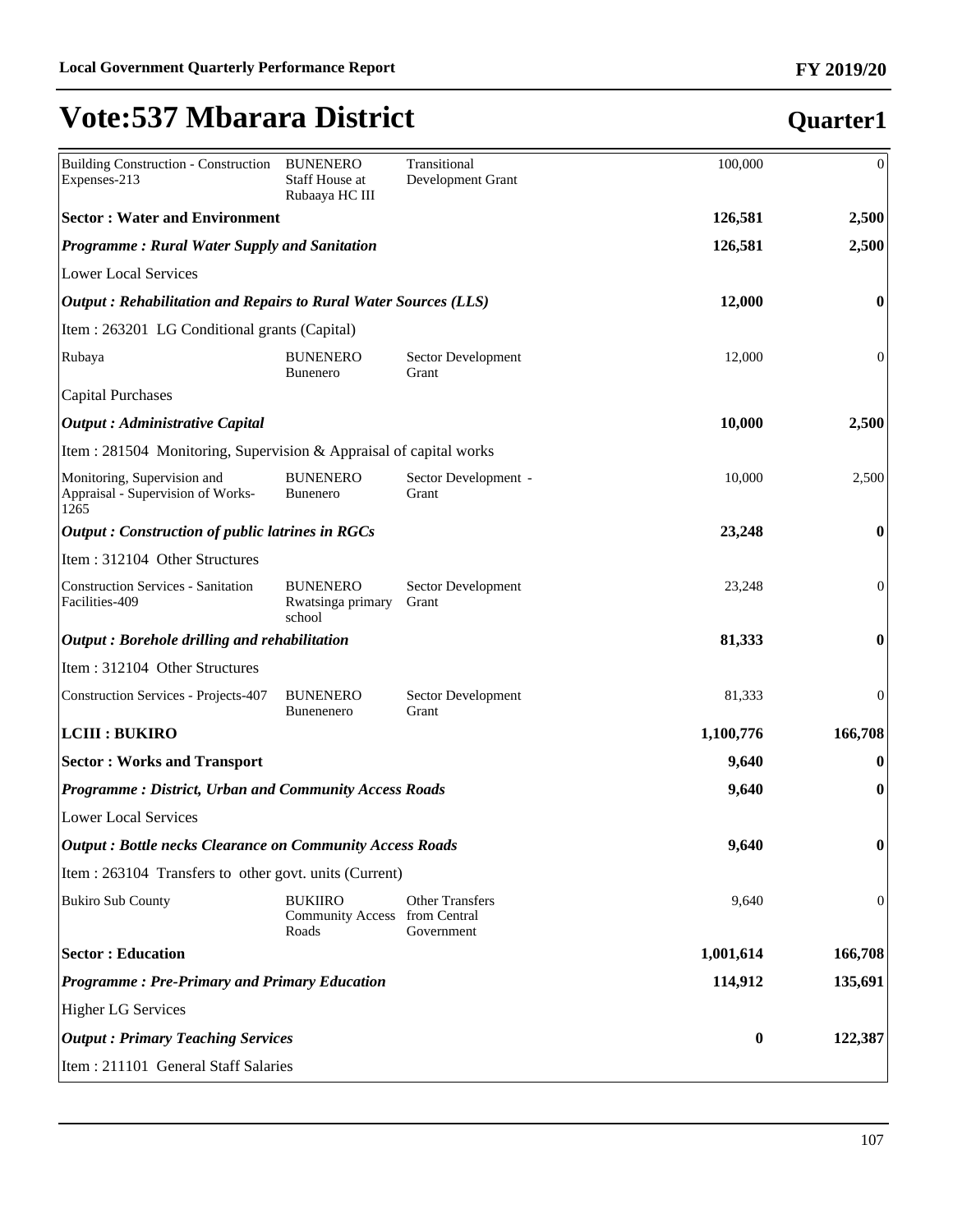|                                                                 | NYARUBUNGO                                   | Sector Conditional<br>Grant (Wage)            | ,,,,, | $\boldsymbol{0}$ | 122,387          |
|-----------------------------------------------------------------|----------------------------------------------|-----------------------------------------------|-------|------------------|------------------|
|                                                                 | <b>NYARUBUNGO</b><br>NYARUBUNGO<br>P/S       | Sector Conditional<br>Grant (Wage)            | ,,,,, | $\boldsymbol{0}$ | 122,387          |
|                                                                 | Rubingo<br><b>NYATUNGU P/S</b>               | Sector Conditional<br>Grant (Wage)            | ,,,,, | 0                | 122,387          |
|                                                                 | Rubingo<br><b>RBINGO I P/S</b>               | Sector Conditional<br>Grant (Wage)            | ,,,,, | 0                | 122,387          |
|                                                                 | Rubingo<br>RUBINGO-NYAJA Grant (Wage)<br>P/S | Sector Conditional                            | ,,,,, | $\boldsymbol{0}$ | 122,387          |
|                                                                 | Rubingo<br><b>RWENGWE I P/S</b>              | Sector Conditional<br>Grant (Wage)            | ,,,,, | $\boldsymbol{0}$ | 122,387          |
| <b>Lower Local Services</b>                                     |                                              |                                               |       |                  |                  |
| <b>Output: Primary Schools Services UPE (LLS)</b>               |                                              |                                               |       | 39,912           | 13,304           |
| Item: 263367 Sector Conditional Grant (Non-Wage)                |                                              |                                               |       |                  |                  |
| <b>AKASHANDA PS</b>                                             | NYARUBUNGO                                   | <b>Sector Conditional</b><br>Grant (Non-Wage) |       | 6,594            | 2,198            |
| NYANTUNGU PS                                                    | Rubingo                                      | <b>Sector Conditional</b><br>Grant (Non-Wage) |       | 8,958            | 2,986            |
| NYARUBUNGO PS                                                   | NYARUBUNGO                                   | <b>Sector Conditional</b><br>Grant (Non-Wage) |       | 5,154            | 1,718            |
| <b>RUBINGO I PS</b>                                             | Rubingo                                      | <b>Sector Conditional</b><br>Grant (Non-Wage) |       | 7,722            | 2,574            |
| RUBINGO NYANJA PS                                               | Rubingo                                      | <b>Sector Conditional</b><br>Grant (Non-Wage) |       | 5,250            | 1,750            |
| <b>RWENGWE I PS</b>                                             | Rubingo                                      | Sector Conditional<br>Grant (Non-Wage)        |       | 6,234            | 2,078            |
| <b>Capital Purchases</b>                                        |                                              |                                               |       |                  |                  |
| Output: Classroom construction and rehabilitation               |                                              |                                               |       | 75,000           | $\boldsymbol{0}$ |
| Item: 312101 Non-Residential Buildings                          |                                              |                                               |       |                  |                  |
| Building Construction - Construction Bukiro<br>Expenses-213     | Rwengwe I P/S                                | Sector Development<br>Grant                   |       | 75,000           | $\boldsymbol{0}$ |
| <b>Programme: Secondary Education</b>                           |                                              |                                               |       | 886,702          | 31,018           |
| Lower Local Services                                            |                                              |                                               |       |                  |                  |
| <b>Output</b> : Secondary Capitation(USE)(LLS)                  |                                              |                                               |       | 43,851           | 14,617           |
| Item: 263367 Sector Conditional Grant (Non-Wage)                |                                              |                                               |       |                  |                  |
| KASHAKA HIGH SCHOOL                                             | NYARUBUNGO                                   | <b>Sector Conditional</b><br>Grant (Non-Wage) |       | 16,497           | 5,499            |
| TROPICAL SS BWIZIBWERA                                          | <b>BUKIIRO</b>                               | <b>Sector Conditional</b><br>Grant (Non-Wage) |       | 27,354           | 9,118            |
| <b>Capital Purchases</b>                                        |                                              |                                               |       |                  |                  |
| <b>Output: Secondary School Construction and Rehabilitation</b> |                                              |                                               |       | 842,851          | 16,401           |
| Item : 312101 Non-Residential Buildings                         |                                              |                                               |       |                  |                  |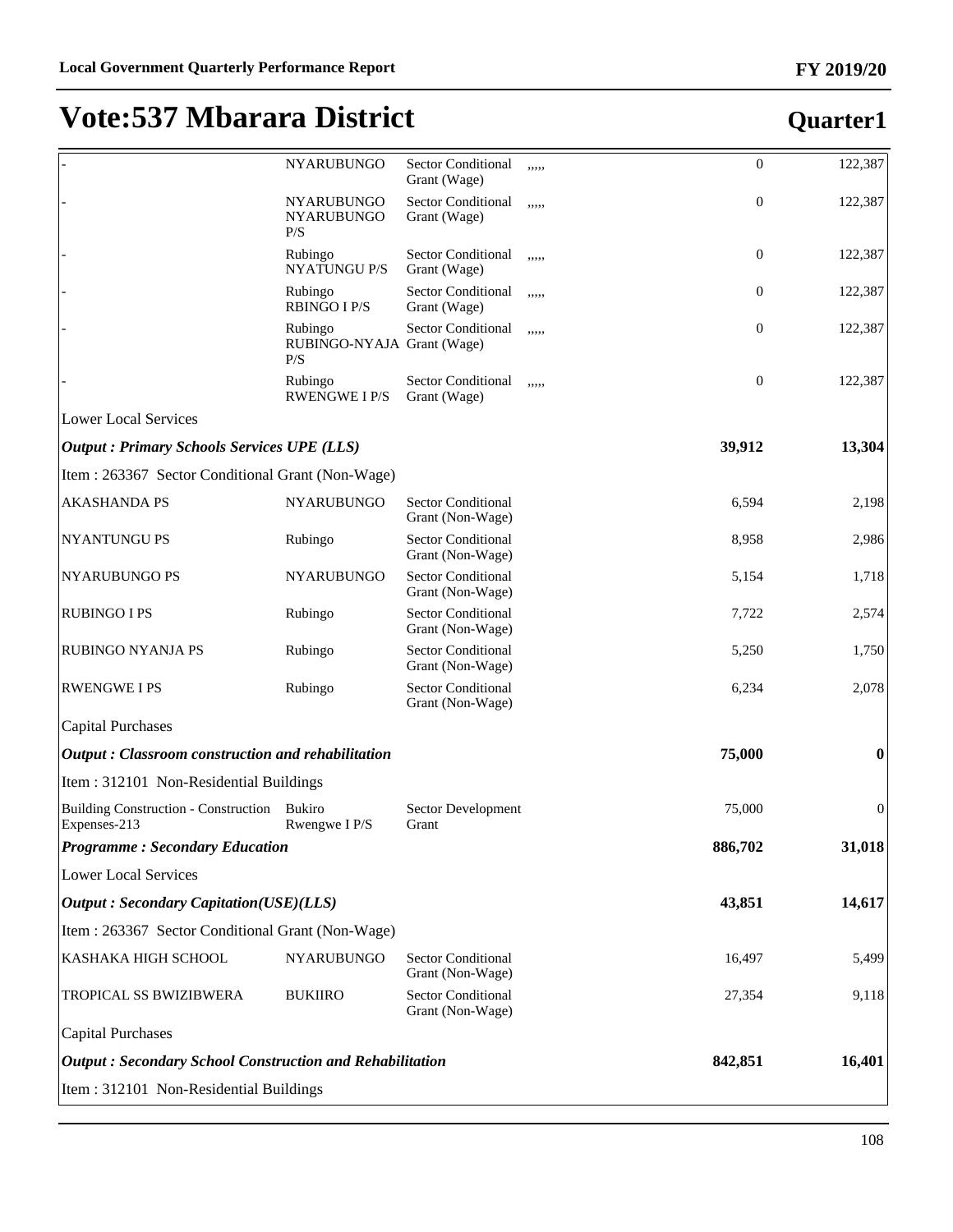| Building Construction - Construction NYANJA<br>Expenses-213             | Bukiro Seed School Grant                               | Sector Development -                      |                 | 842,851      | 16,401           |
|-------------------------------------------------------------------------|--------------------------------------------------------|-------------------------------------------|-----------------|--------------|------------------|
| <b>Sector: Water and Environment</b>                                    |                                                        |                                           |                 | 89,522       | $\bf{0}$         |
| <b>Programme: Rural Water Supply and Sanitation</b>                     |                                                        |                                           |                 | 89,522       | $\boldsymbol{0}$ |
| Lower Local Services                                                    |                                                        |                                           |                 |              |                  |
| $\vert$ Output: Rehabilitation and Repairs to Rural Water Sources (LLS) |                                                        |                                           |                 | 3,000        | $\bf{0}$         |
| Item : 263201 LG Conditional grants (Capital)                           |                                                        |                                           |                 |              |                  |
| Bukiro                                                                  | <b>BUKIIRO</b><br><b>Bukiro</b>                        | Sector Development<br>Grant               |                 | 3,000        | $\boldsymbol{0}$ |
| Capital Purchases                                                       |                                                        |                                           |                 |              |                  |
| $\alpha$ Dutput : Construction of public latrines in RGCs               |                                                        |                                           |                 | 32,300       | $\bf{0}$         |
| Item: 312104 Other Structures                                           |                                                        |                                           |                 |              |                  |
| Construction Services - Sewerage<br>$S$ ystem-410                       | <b>Bukiro</b><br>kitengure P/S                         | Sector Development<br>Grant               |                 | 32,300       | $\boldsymbol{0}$ |
| $\vert$ Output : Borehole drilling and rehabilitation                   |                                                        |                                           |                 | 54,222       | $\bf{0}$         |
| Item: 312104 Other Structures                                           |                                                        |                                           |                 |              |                  |
| Construction Services - Projects-407                                    | <b>NYARUBUNGO</b><br>akashanda                         | Sector Development<br>Grant               |                 | 54,222       | $\mathbf{0}$     |
| <b>LCIII : KASHARE</b>                                                  |                                                        |                                           |                 | 416,786      | 405,572          |
| <b>Sector: Works and Transport</b>                                      |                                                        |                                           |                 | 15,241       | $\bf{0}$         |
| <b>Programme: District, Urban and Community Access Roads</b>            |                                                        |                                           |                 | 15,241       | $\boldsymbol{0}$ |
| Lower Local Services                                                    |                                                        |                                           |                 |              |                  |
| <b>Output: Bottle necks Clearance on Community Access Roads</b>         |                                                        |                                           |                 | 15,241       | $\bf{0}$         |
| Item : 263104 Transfers to other govt. units (Current)                  |                                                        |                                           |                 |              |                  |
| Kashare Sub County                                                      | <b>NCUNE</b><br>Community Access from Central<br>Roads | <b>Other Transfers</b><br>Government      |                 | 15,241       | $\mathbf{0}$     |
| <b>Sector: Education</b>                                                |                                                        |                                           |                 | 218,730      | 405,572          |
| <b>Programme: Pre-Primary and Primary Education</b>                     |                                                        |                                           |                 | 79,932       | 290,884          |
| <b>Higher LG Services</b>                                               |                                                        |                                           |                 |              |                  |
| <b>Output: Primary Teaching Services</b>                                |                                                        |                                           |                 | $\bf{0}$     | 263,552          |
| Item: 211101 General Staff Salaries                                     |                                                        |                                           |                 |              |                  |
|                                                                         | <b>MIRONGO</b>                                         | <b>Sector Conditional</b><br>Grant (Wage) | ,,,,,,,,,,,,,,, | $\mathbf{0}$ | 263,552          |
|                                                                         | <b>MITOOZO</b><br>17381.831                            | Sector Conditional<br>Grant (Wage)        | ,,,,,,,,,,,,,,, | $\mathbf{0}$ | 263,552          |
|                                                                         | <b>MIRONGO</b><br><b>AMABAARE P/S</b>                  | Sector Conditional<br>Grant (Wage)        | ,,,,,,,,,,,,,,  | $\mathbf{0}$ | 263,552          |
|                                                                         | <b>MITOOZO</b><br>KITONGORE II<br>P/S                  | Sector Conditional<br>Grant (Wage)        | ,,,,,,,,,,,,,,  | $\mathbf{0}$ | 263,552          |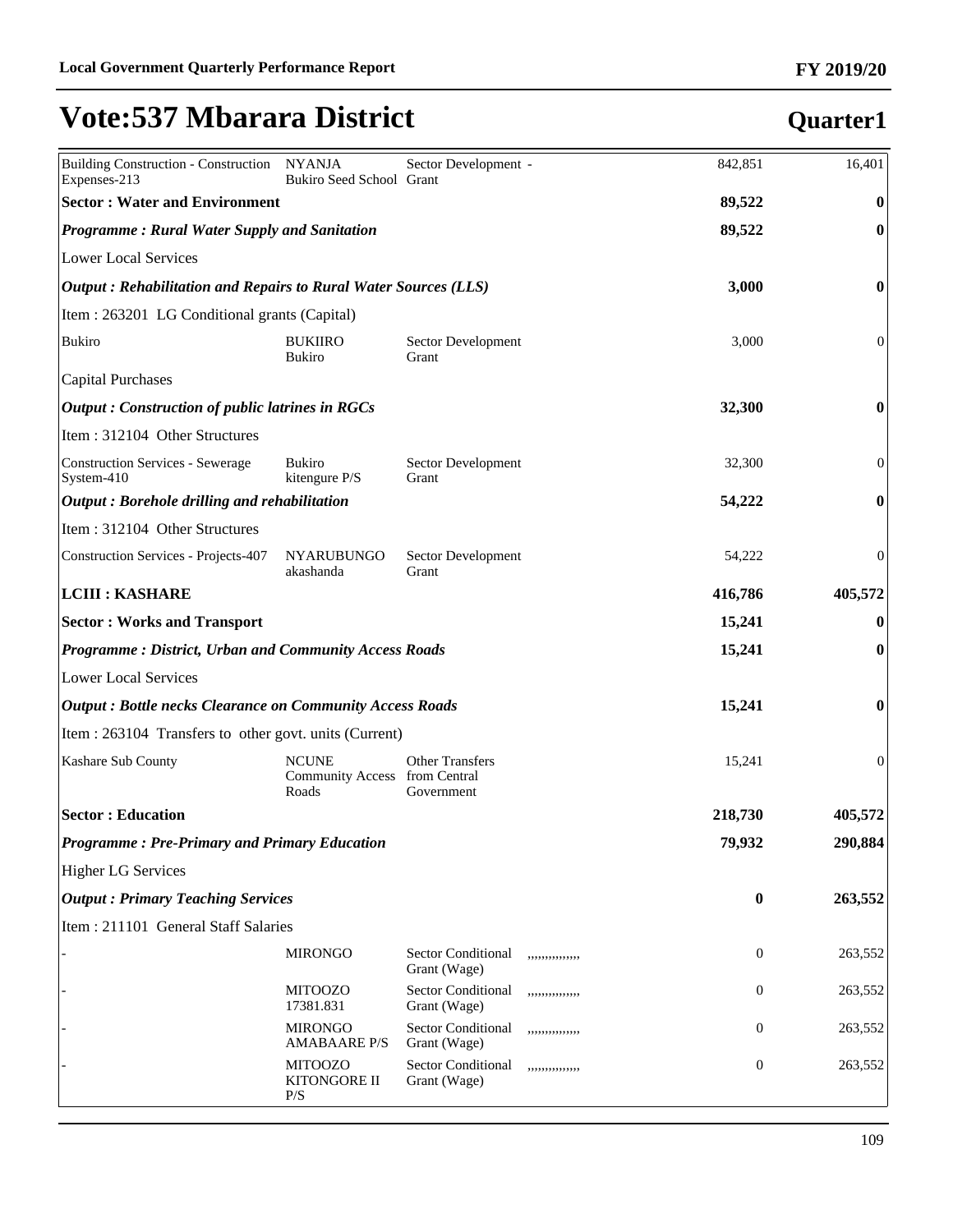|                                                   | <b>NYABISIRIRA</b><br><b>KYENSHAMA P/S</b>         | <b>Sector Conditional</b><br>Grant (Wage)     | ,,,,,,,,,,,,,,, | $\mathbf{0}$ | 263,552 |
|---------------------------------------------------|----------------------------------------------------|-----------------------------------------------|-----------------|--------------|---------|
|                                                   | <b>MIRONGO</b><br><b>MIRONGO P/S</b>               | <b>Sector Conditional</b><br>Grant (Wage)     | ,,,,,,,,,,,,,,  | $\mathbf{0}$ | 263,552 |
|                                                   | <b>NCUNE</b><br><b>NCHUNE P/S</b>                  | <b>Sector Conditional</b><br>Grant (Wage)     | ,,,,,,,,,,,,,,, | $\mathbf{0}$ | 263,552 |
|                                                   | <b>NCUNE</b><br><b>NOMBE P/S</b>                   | Sector Conditional<br>Grant (Wage)            | ,,,,,,,,,,,,,,, | $\mathbf{0}$ | 263,552 |
|                                                   | <b>MIRONGO</b><br><b>NYAMIRIMA P/S</b>             | <b>Sector Conditional</b><br>Grant (Wage)     | ,,,,,,,,,,,,,,  | $\mathbf{0}$ | 263,552 |
|                                                   | <b>NYABISIRIRA</b><br>OMUKABARE P/S Grant (Wage)   | <b>Sector Conditional</b>                     | ,,,,,,,,,,,,,,  | $\mathbf{0}$ | 263,552 |
|                                                   | <b>NYABISIRIRA</b><br><b>OMUMABAARE</b><br>P/S     | <b>Sector Conditional</b><br>Grant (Wage)     | ,,,,,,,,,,,,,,  | $\mathbf{0}$ | 263,552 |
|                                                   | <b>NYABISIRIRA</b><br>Rugarura p/s                 | <b>Sector Conditional</b><br>Grant (Wage)     | ,,,,,,,,,,,,,,, | $\mathbf{0}$ | 263,552 |
|                                                   | <b>MITOOZO</b><br><b>RWAMUKONDO</b><br>P/S         | Sector Conditional<br>Grant (Wage)            | ,,,,,,,,,,,,,,, | $\mathbf{0}$ | 263,552 |
|                                                   | <b>MIRONGO</b><br><b>RWEIBARE I P/S</b>            | <b>Sector Conditional</b><br>Grant (Wage)     | ,,,,,,,,,,,,,,  | $\mathbf{0}$ | 263,552 |
|                                                   | <b>NYABISIRIRA</b><br><b>RWEIBARE II P/S</b>       | Sector Conditional<br>Grant (Wage)            | ,,,,,,,,,,,,,,, | $\mathbf{0}$ | 263,552 |
|                                                   | <b>MIRONGO</b><br>ST. MARYS<br><b>RWEIBARE P/S</b> | <b>Sector Conditional</b><br>Grant (Wage)     | ,,,,,,,,,,,,,,, | $\mathbf{0}$ | 263,552 |
| Lower Local Services                              |                                                    |                                               |                 |              |         |
| <b>Output: Primary Schools Services UPE (LLS)</b> |                                                    |                                               |                 | 79,932       | 27,332  |
| Item : 263367 Sector Conditional Grant (Non-Wage) |                                                    |                                               |                 |              |         |
| Akabaare P/S                                      | <b>MIRONGO</b>                                     | <b>Sector Conditional</b><br>Grant (Non-Wage) |                 | 5,622        | 1,874   |
| <b>AMABAARE PS</b>                                | <b>NYABISIRIRA</b>                                 | <b>Sector Conditional</b><br>Grant (Non-Wage) |                 | 2,622        | 874     |
| <b>KITONGORE II PS</b>                            | <b>MITOOZO</b>                                     | <b>Sector Conditional</b><br>Grant (Non-Wage) |                 | 2,142        | 1,402   |
| KYENSHAMA PS                                      | <b>NYABISIRIRA</b>                                 | <b>Sector Conditional</b><br>Grant (Non-Wage) |                 | 4,014        | 1,338   |
| <b>MIRONGO PS</b>                                 | <b>MIRONGO</b>                                     | <b>Sector Conditional</b><br>Grant (Non-Wage) |                 | 5,022        | 1,674   |
| <b>NCHUNE PS</b>                                  | <b>NCUNE</b>                                       | <b>Sector Conditional</b><br>Grant (Non-Wage) |                 | 7,122        | 2,374   |
| <b>NOMBE PS</b>                                   | <b>NCUNE</b>                                       | <b>Sector Conditional</b><br>Grant (Non-Wage) |                 | 7,866        | 2,622   |
| NYAMIRIMA MUSLIM PS                               | <b>MIRONGO</b>                                     | <b>Sector Conditional</b><br>Grant (Non-Wage) |                 | 2,826        | 942     |
| <b>OMUKABARE PS</b>                               | <b>NYABISIRIRA</b>                                 | <b>Sector Conditional</b><br>Grant (Non-Wage) |                 | 4,254        | 1,418   |
| <b>OMUMABAARE PS</b>                              | <b>NYABISIRIRA</b>                                 | <b>Sector Conditional</b><br>Grant (Non-Wage) |                 | 1,998        | 666     |
|                                                   |                                                    |                                               |                 |              |         |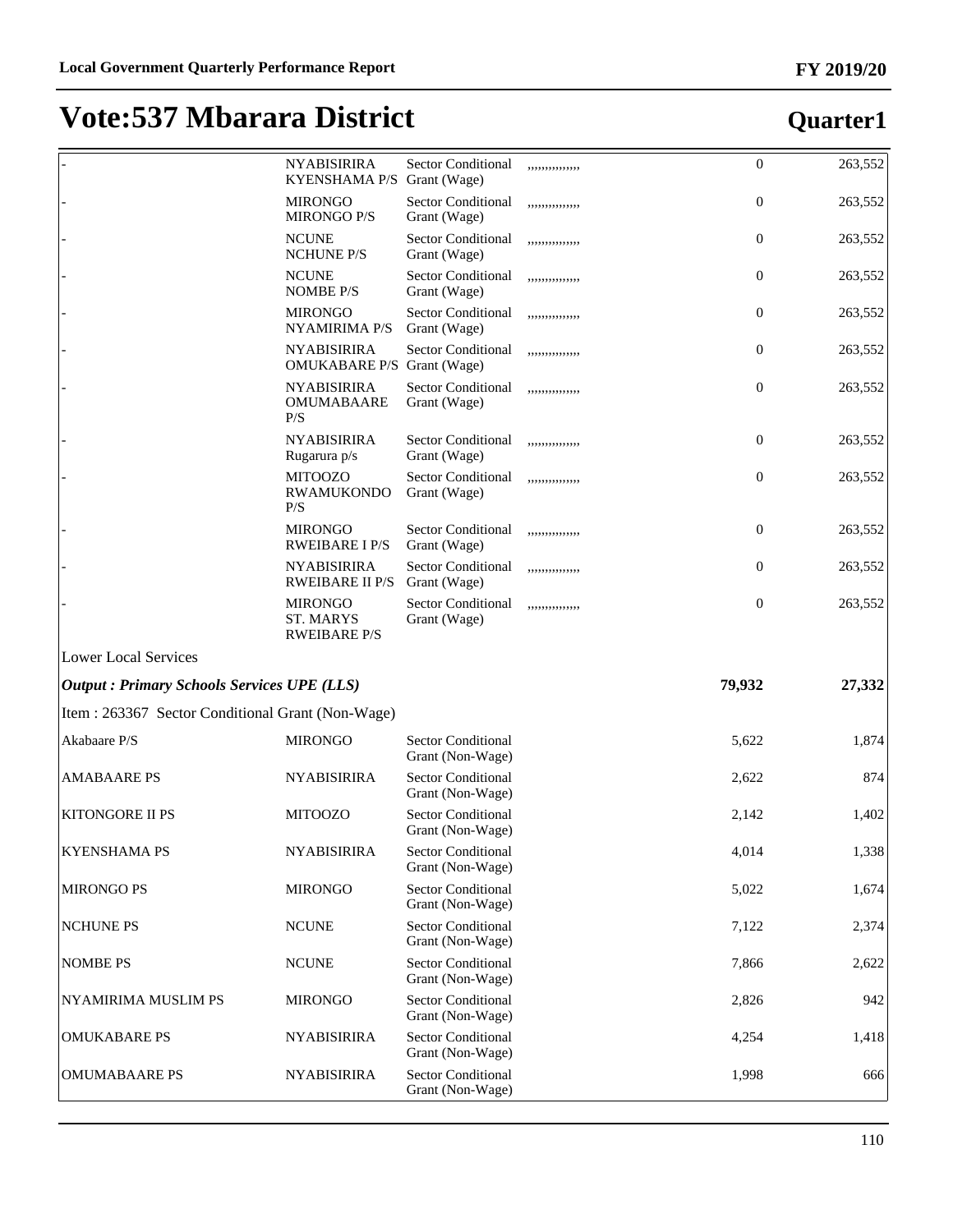#### **FY 2019/20**

| <b>RUGARURA PS</b>                                              | <b>NYABISIRIRA</b>             | <b>Sector Conditional</b><br>Grant (Non-Wage) | 5,838            | 1,946            |
|-----------------------------------------------------------------|--------------------------------|-----------------------------------------------|------------------|------------------|
| <b>RWAMUKONDO PS</b>                                            | <b>MITOOZO</b>                 | <b>Sector Conditional</b><br>Grant (Non-Wage) | 4,362            | 1,454            |
| <b>RWEIBAARE I PS</b>                                           | <b>MIRONGO</b>                 | <b>Sector Conditional</b><br>Grant (Non-Wage) | 4,110            | 1,370            |
| <b>RWEIBARE II PS</b>                                           | <b>NYABISIRIRA</b>             | <b>Sector Conditional</b><br>Grant (Non-Wage) | 10,410           | 3,470            |
| <b>RWOBUGOIGO PS</b>                                            | <b>MITOOZO</b>                 | <b>Sector Conditional</b><br>Grant (Non-Wage) | 5,298            | 1,766            |
| <b>ST. MARY S RWEIBAARE PS</b>                                  | <b>MIRONGO</b>                 | <b>Sector Conditional</b><br>Grant (Non-Wage) | 6,426            | 2,142            |
| <b>Programme: Secondary Education</b>                           |                                |                                               | 138,798          | 114,689          |
| <b>Higher LG Services</b>                                       |                                |                                               |                  |                  |
| <b>Output: Secondary Teaching Services</b>                      |                                |                                               | $\bf{0}$         | 68,423           |
| Item: 211101 General Staff Salaries                             |                                |                                               |                  |                  |
|                                                                 | <b>NCUNE</b>                   | <b>Sector Conditional</b><br>Grant (Wage)     | $\boldsymbol{0}$ | 68,423           |
| <b>Lower Local Services</b>                                     |                                |                                               |                  |                  |
| <b>Output: Secondary Capitation(USE)(LLS)</b>                   |                                |                                               | 138,798          | 46,266           |
| Item: 263367 Sector Conditional Grant (Non-Wage)                |                                |                                               |                  |                  |
| ST ANDREWS RUBINDI SS                                           | <b>NCUNE</b>                   | <b>Sector Conditional</b><br>Grant (Non-Wage) | 138,798          | 46,266           |
| <b>Sector: Health</b>                                           |                                |                                               | 35,593           | $\bf{0}$         |
| <b>Programme: Primary Healthcare</b>                            |                                |                                               | 35,593           | $\bf{0}$         |
| <b>Capital Purchases</b>                                        |                                |                                               |                  |                  |
| Output: OPD and other ward Construction and Rehabilitation      |                                |                                               | 35,593           | $\boldsymbol{0}$ |
| Item: 312101 Non-Residential Buildings                          |                                |                                               |                  |                  |
| <b>Building Construction - Construction</b><br>Expenses-213     | <b>NCUNE</b><br>Kashare HC III | Sector Development<br>Grant                   | 35,593           | $\boldsymbol{0}$ |
| <b>Sector: Water and Environment</b>                            |                                |                                               | 147,222          | $\boldsymbol{0}$ |
| Programme: Rural Water Supply and Sanitation                    |                                |                                               | 147,222          | $\boldsymbol{0}$ |
| <b>Lower Local Services</b>                                     |                                |                                               |                  |                  |
| Output: Rehabilitation and Repairs to Rural Water Sources (LLS) |                                |                                               | 12,000           | $\boldsymbol{0}$ |
| Item : 263201 LG Conditional grants (Capital)                   |                                |                                               |                  |                  |
| Kashare                                                         | <b>MIRONGO</b><br>Mirongo      | Sector Development<br>Grant                   | 12,000           | $\mathbf{0}$     |
| <b>Capital Purchases</b>                                        |                                |                                               |                  |                  |
| Output: Borehole drilling and rehabilitation                    |                                |                                               | 54,222           | $\bf{0}$         |
| Item: 312104 Other Structures                                   |                                |                                               |                  |                  |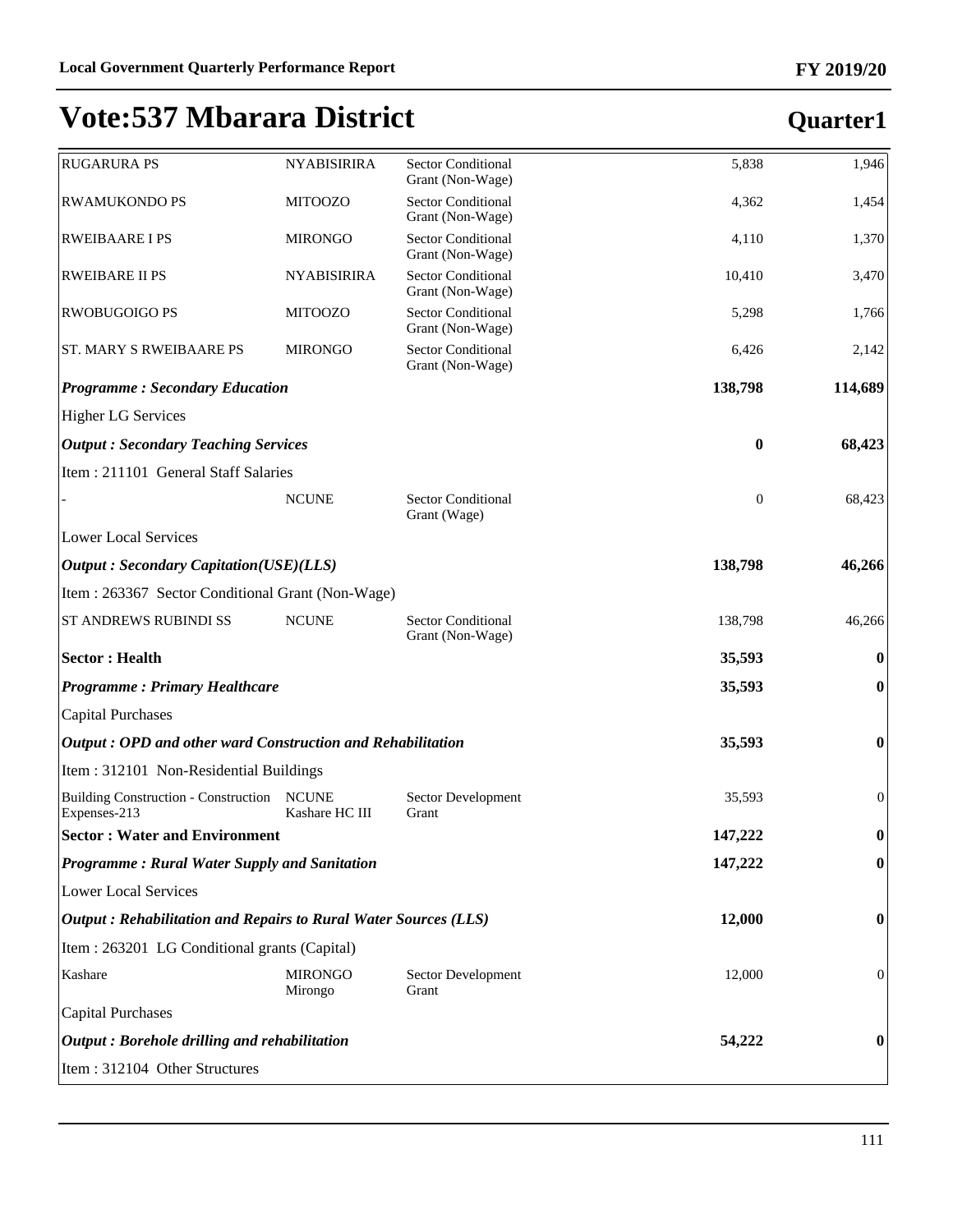| <b>Construction Services - Projects-407</b>                                    | <b>NCUNE</b><br>ncune kuryangye                     | Sector Development<br>Grant  | 54,222    | $\boldsymbol{0}$ |
|--------------------------------------------------------------------------------|-----------------------------------------------------|------------------------------|-----------|------------------|
| Output: Construction of piped water supply system                              |                                                     |                              | 81,000    | $\boldsymbol{0}$ |
| Item: 312104 Other Structures                                                  |                                                     |                              |           |                  |
| <b>Construction Services - Water</b><br>Schemes-418                            | <b>MIRONGO</b><br>milongo                           | Sector Development,<br>Grant | 3,000     | $\boldsymbol{0}$ |
| <b>Construction Services - Water</b><br>Schemes-418                            | <b>MIRONGO</b><br>Mirongo                           | Sector Development,<br>Grant | 78,000    | $\mathbf{0}$     |
| <b>LCIII : Missing Subcounty</b>                                               |                                                     |                              | 1,366,717 | 596,293          |
| <b>Sector: Agriculture</b>                                                     |                                                     |                              | 69,578    | $\boldsymbol{0}$ |
| <b>Programme: Agricultural Extension Services</b>                              |                                                     |                              | 44,999    | $\boldsymbol{0}$ |
| <b>Capital Purchases</b>                                                       |                                                     |                              |           |                  |
| <b>Output : Non Standard Service Delivery Capital</b>                          |                                                     |                              | 44,999    | $\boldsymbol{0}$ |
| Item : 281504 Monitoring, Supervision & Appraisal of capital works             |                                                     |                              |           |                  |
| Monitoring, Supervision and<br>Appraisal - Allowances and<br>Facilitation-1255 | <b>Missing Parish</b><br>District<br>Headquarters   | Sector Development<br>Grant  | 1,820     | $\mathbf{0}$     |
| Item: 312104 Other Structures                                                  |                                                     |                              |           |                  |
| <b>Construction Services - New</b><br>Structures-402                           | <b>Missing Parish</b><br>District<br>Headquaerters  | Sector Development<br>Grant  | 15,430    | $\boldsymbol{0}$ |
| <b>Construction Services - Water</b><br>Resevoirs-417                          | <b>Missing Parish</b><br>District<br>Headquarters   | Sector Development<br>Grant  | 3,500     | $\mathbf{0}$     |
| Item: 312201 Transport Equipment                                               |                                                     |                              |           |                  |
| Transport Equipment - Motorcycles-<br>1920                                     | <b>Missing Parish</b><br>District<br>Headquarters   | Sector Development<br>Grant  | 22,749    | $\mathbf{0}$     |
| Item: 312203 Furniture & Fixtures                                              |                                                     |                              |           |                  |
| Furniture and Fixtures - Assorted<br>Equipment-628                             | <b>Missing Parish</b><br>District Headquarter Grant | Sector Development           | 1,500     | $\mathbf{0}$     |
| <b>Programme: District Production Services</b>                                 |                                                     |                              | 24,579    | $\boldsymbol{0}$ |
| <b>Capital Purchases</b>                                                       |                                                     |                              |           |                  |
| <b>Output : Non Standard Service Delivery Capital</b>                          |                                                     |                              | 24,579    | $\boldsymbol{0}$ |
| Item : 281504 Monitoring, Supervision & Appraisal of capital works             |                                                     |                              |           |                  |
| Monitoring, Supervision and<br>Appraisal - Allowances and<br>Facilitation-1255 | <b>Missing Parish</b><br>District Headqurters Grant | Sector Development           | 1,659     | $\boldsymbol{0}$ |
| Item: 312101 Non-Residential Buildings                                         |                                                     |                              |           |                  |
| <b>Building Construction - Laboratories-</b><br>236                            | <b>Missing Parish</b><br>District<br>Headquarters   | Sector Development<br>Grant  | 2,920     | $\boldsymbol{0}$ |
| Item: 312104 Other Structures                                                  |                                                     |                              |           |                  |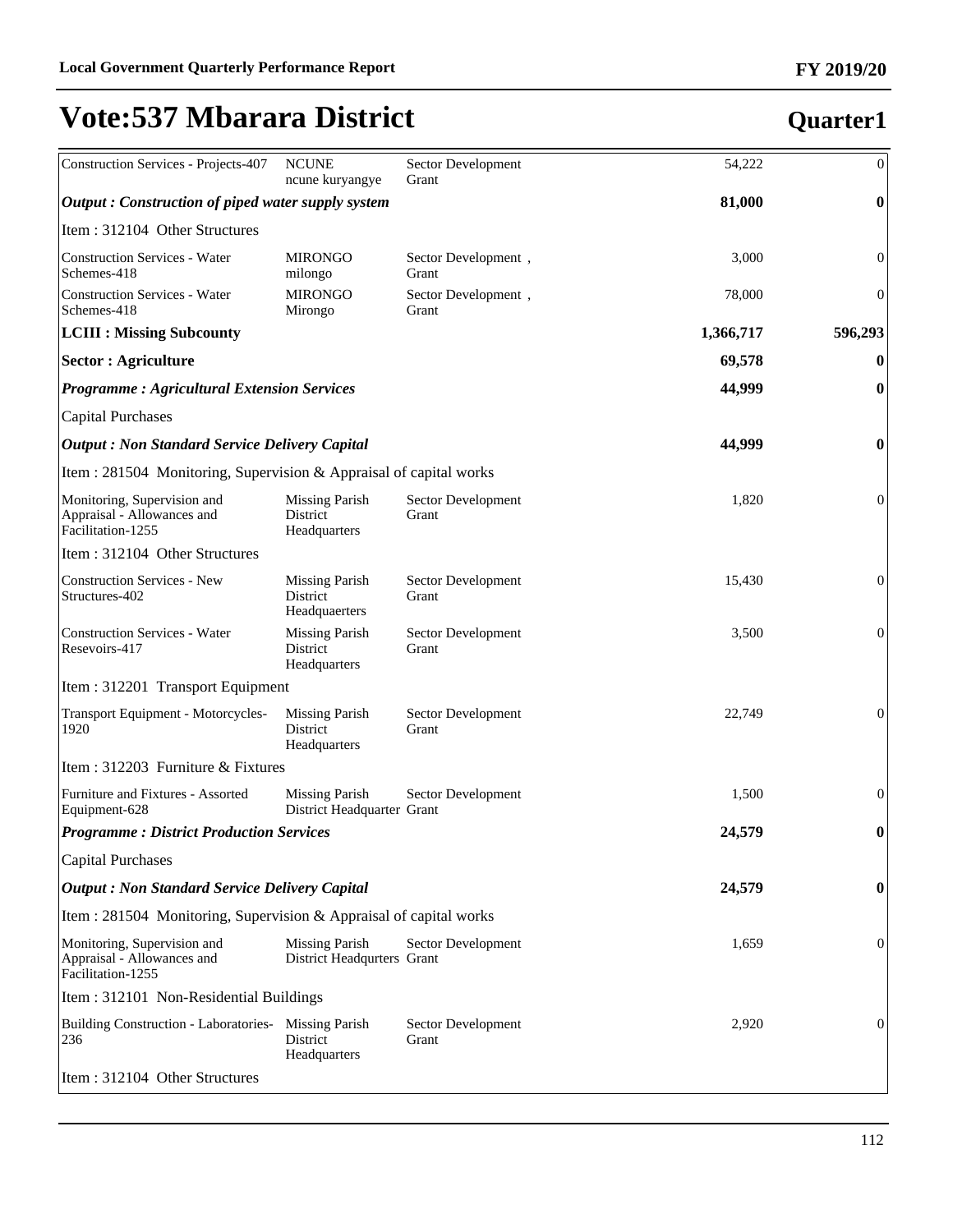| Construction Services - New<br>Structures-402                | <b>Missing Parish</b><br>district Headquarter Grant        | Sector Development                                   |      | 20,000           | $\boldsymbol{0}$ |
|--------------------------------------------------------------|------------------------------------------------------------|------------------------------------------------------|------|------------------|------------------|
| <b>Sector: Works and Transport</b>                           |                                                            |                                                      |      | 369,495          | 65,286           |
| <b>Programme: District, Urban and Community Access Roads</b> |                                                            |                                                      |      | 369,495          | 65,286           |
| Lower Local Services                                         |                                                            |                                                      |      |                  |                  |
| <b>Output : District Roads Maintainence (URF)</b>            |                                                            |                                                      |      | 369,495          | 65,286           |
| Item : 263104 Transfers to other govt. units (Current)       |                                                            |                                                      |      |                  |                  |
| Feeder Roads Routine Manual<br>maintenance                   | <b>Missing Parish</b><br>Feeder Roads-<br>District wide    | <b>Other Transfers</b><br>from Central<br>Government |      | 184,995          | 10,110           |
| Culvert installation on District roads                       | <b>Missing Parish</b><br><b>Selected District</b><br>Roads | <b>Other Transfers</b><br>from Central<br>Government |      | 32,000           | $\mathbf{0}$     |
| Periodic Maintenance of Feeder Roads Missing Parish          | <b>Selected Feeder</b><br>Roads                            | <b>Other Transfers</b><br>from Central<br>Government |      | 152,500          | 55,176           |
| <b>Sector: Education</b>                                     |                                                            |                                                      |      | 504,002          | 442,623          |
| <b>Programme: Pre-Primary and Primary Education</b>          |                                                            |                                                      |      | 80,859           | 97,076           |
| <b>Higher LG Services</b>                                    |                                                            |                                                      |      |                  |                  |
| <b>Output: Primary Teaching Services</b>                     |                                                            |                                                      |      | $\boldsymbol{0}$ | 82,636           |
| Item : 211101 General Staff Salaries                         |                                                            |                                                      |      |                  |                  |
|                                                              | <b>Missing Parish</b><br><b>KARUHITSI P/S</b>              | Sector Conditional<br>Grant (Wage)                   | ,,,, | $\boldsymbol{0}$ | 82,636           |
|                                                              | <b>Missing Parish</b><br><b>KIBAARE P/S</b>                | Sector Conditional<br>Grant (Wage)                   | ,,,, | $\boldsymbol{0}$ | 82,636           |
|                                                              | Missing Parish<br>KIBINGO III P/S                          | Sector Conditional<br>Grant (Wage)                   | ,,,, | $\boldsymbol{0}$ | 82,636           |
|                                                              | Missing Parish<br><b>KITENGURE P/S</b>                     | Sector Conditional<br>Grant (Wage)                   | ,,,, | $\boldsymbol{0}$ | 82,636           |
|                                                              | <b>Missing Parish</b><br><b>RUBAARE P/S</b>                | Sector Conditional<br>Grant (Wage)                   | ,,,, | $\boldsymbol{0}$ | 82,636           |
| Lower Local Services                                         |                                                            |                                                      |      |                  |                  |
| <b>Output: Primary Schools Services UPE (LLS)</b>            |                                                            |                                                      |      | 37,428           | 12,476           |
| Item : 263367 Sector Conditional Grant (Non-Wage)            |                                                            |                                                      |      |                  |                  |
| <b>KARUHITSI PS</b>                                          | <b>Missing Parish</b>                                      | Sector Conditional<br>Grant (Non-Wage)               |      | 7,470            | 2,490            |
| <b>KASHENYI PS</b>                                           | <b>Missing Parish</b>                                      | Sector Conditional<br>Grant (Non-Wage)               |      | 7,494            | 2,498            |
| <b>KIBAARE PS</b>                                            | <b>Missing Parish</b>                                      | Sector Conditional<br>Grant (Non-Wage)               |      | 5,682            | 1,894            |
| <b>KIBINGO 1 PS</b>                                          | <b>Missing Parish</b>                                      | Sector Conditional<br>Grant (Non-Wage)               |      | 6,042            | 2,014            |
| <b>KITENGURE PS</b>                                          | <b>Missing Parish</b>                                      | <b>Sector Conditional</b><br>Grant (Non-Wage)        |      | 6,942            | 2,314            |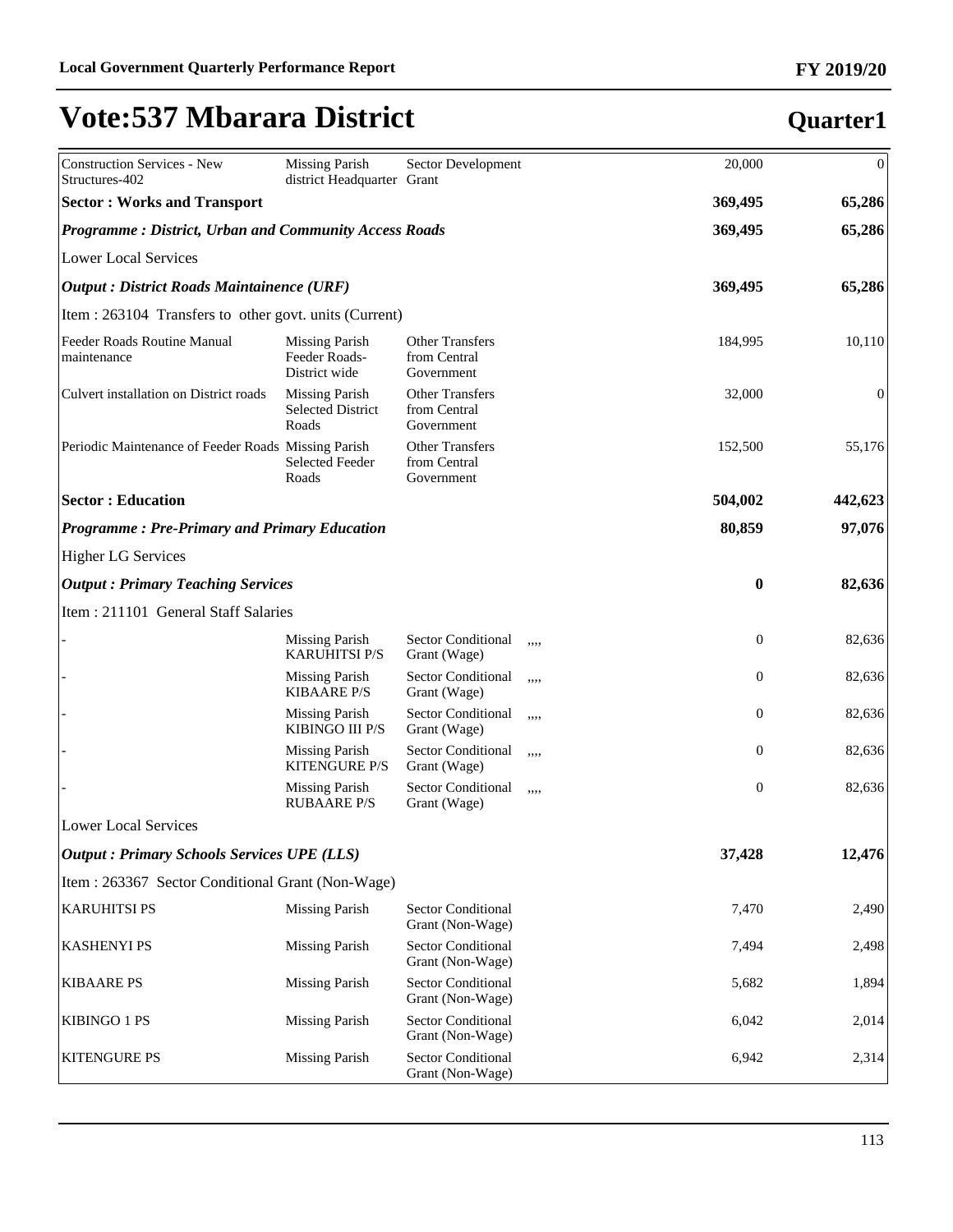#### **FY 2019/20**

## **Vote:537 Mbarara District**

| <b>RUBAARE PS</b>                                                              | <b>Missing Parish</b>                  | <b>Sector Conditional</b><br>Grant (Non-Wage) | 3,798            | 1,266            |
|--------------------------------------------------------------------------------|----------------------------------------|-----------------------------------------------|------------------|------------------|
| <b>Capital Purchases</b>                                                       |                                        |                                               |                  |                  |
| <b>Output: Classroom construction and rehabilitation</b>                       |                                        |                                               | 43,431           | 1,964            |
| Item: 281504 Monitoring, Supervision & Appraisal of capital works              |                                        |                                               |                  |                  |
| Monitoring, Supervision and<br>Appraisal - Allowances and<br>Facilitation-1255 | <b>Missing Parish</b><br>District Wide | Sector Development -,<br>Grant                | 10,000           | 1,964            |
| Monitoring, Supervision and<br>Appraisal - Allowances and<br>Facilitation-1255 | <b>Missing Parish</b><br>District Wide | Transitional<br>Development Grant             | 5,000            | 1,964            |
| Item : 312203 Furniture & Fixtures                                             |                                        |                                               |                  |                  |
| Furniture and Fixtures - Furniture<br>Expenses-640                             | Missing Parish<br>District Wide        | Sector Development<br>Grant                   | 28,431           | $\boldsymbol{0}$ |
| <b>Programme: Secondary Education</b>                                          |                                        |                                               | 178,155          | 182,215          |
| <b>Higher LG Services</b>                                                      |                                        |                                               |                  |                  |
| <b>Output: Secondary Teaching Services</b>                                     |                                        |                                               | $\bf{0}$         | 122,830          |
| Item: 211101 General Staff Salaries                                            |                                        |                                               |                  |                  |
|                                                                                | <b>Missing Parish</b>                  | <b>Sector Conditional</b><br>Grant (Wage)     | $\boldsymbol{0}$ | 122,830          |
| <b>Lower Local Services</b>                                                    |                                        |                                               |                  |                  |
| <b>Output: Secondary Capitation(USE)(LLS)</b>                                  |                                        |                                               | 178,155          | 59,385           |
| Item : 263367 Sector Conditional Grant (Non-Wage)                              |                                        |                                               |                  |                  |
| ESTEERI KOKUNDEKA MEM. SS                                                      | <b>Missing Parish</b>                  | <b>Sector Conditional</b><br>Grant (Non-Wage) | 31,350           | 10,450           |
| NEW HIGH SCHOOL                                                                | <b>Missing Parish</b>                  | <b>Sector Conditional</b><br>Grant (Non-Wage) | 15,651           | 5,217            |
| <b>NOMBE SS</b>                                                                | <b>Missing Parish</b>                  | <b>Sector Conditional</b><br>Grant (Non-Wage) | 122,694          | 40,898           |
| <b>ST CHARLES LWANGA SS</b><br><b>AKASHANDA</b>                                | <b>Missing Parish</b>                  | <b>Sector Conditional</b><br>Grant (Non-Wage) | 8,460            | 2,820            |
| <b>Programme: Skills Development</b>                                           |                                        |                                               | 244,988          | 163,332          |
| <b>Higher LG Services</b>                                                      |                                        |                                               |                  |                  |
| <b>Output : Tertiary Education Services</b>                                    |                                        |                                               | $\bf{0}$         | 81,670           |
| Item: 211101 General Staff Salaries                                            |                                        |                                               |                  |                  |
|                                                                                | <b>Missing Parish</b>                  | <b>Sector Conditional</b><br>Grant (Wage)     | $\mathbf{0}$     | 81,670           |
| <b>Lower Local Services</b>                                                    |                                        |                                               |                  |                  |
| <b>Output : Skills Development Services</b>                                    |                                        |                                               | 244,988          | 81,663           |
| Item : 263367 Sector Conditional Grant (Non-Wage)                              |                                        |                                               |                  |                  |
| KADOGO COMMUNITY<br><b>POLYTEC</b>                                             | <b>Missing Parish</b>                  | <b>Sector Conditional</b><br>Grant (Non-Wage) | 64,920           | 21,640           |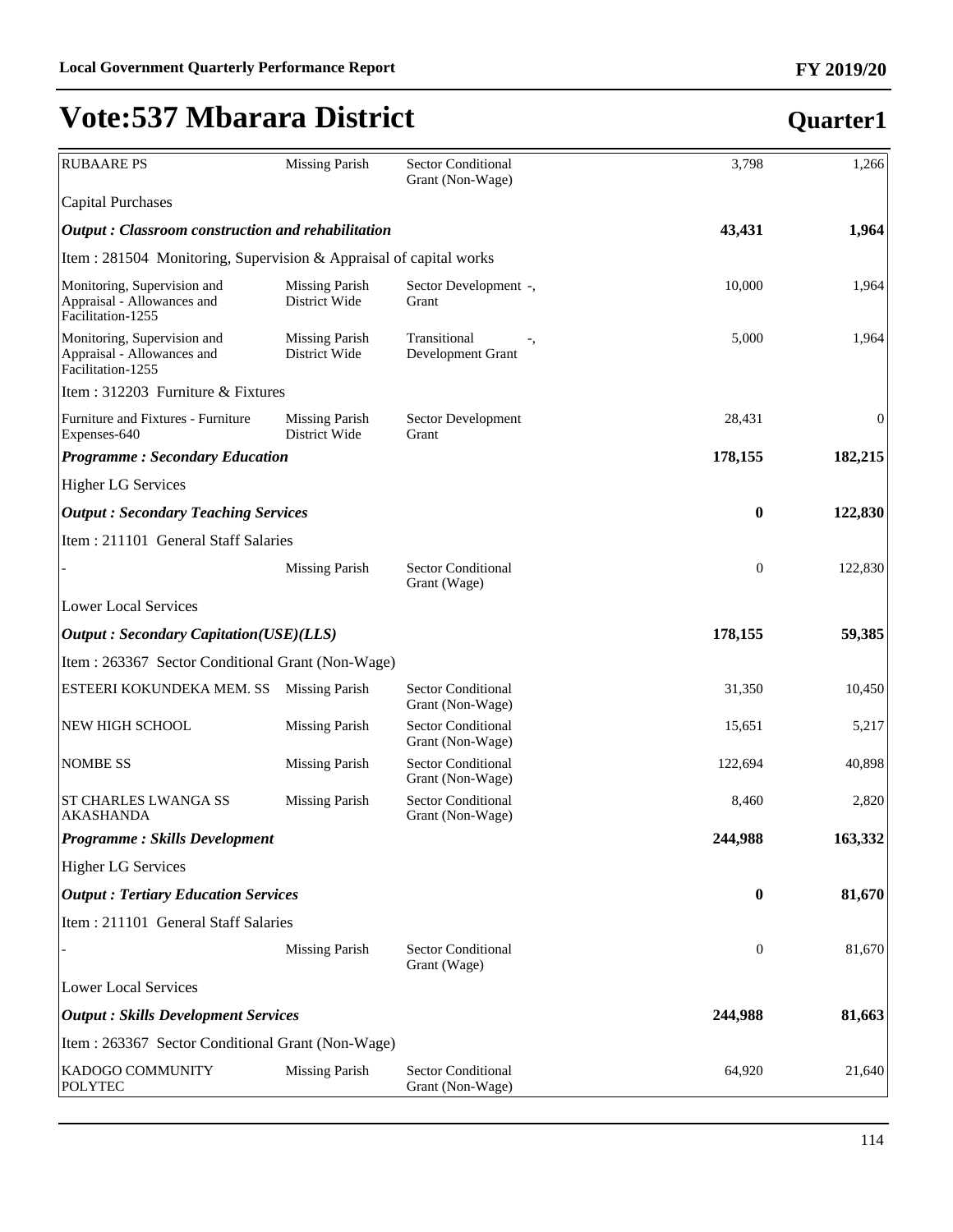| RWENTANGA TECHNICAL<br><b>INSTITUTE</b>                  | <b>Missing Parish</b> | Sector Conditional<br>Grant (Non-Wage)        | 180,069 | 60,023 |
|----------------------------------------------------------|-----------------------|-----------------------------------------------|---------|--------|
| <b>Sector: Health</b>                                    |                       |                                               | 411,311 | 88,384 |
| <b>Programme: Primary Healthcare</b>                     |                       |                                               | 179,366 | 44,727 |
| <b>Lower Local Services</b>                              |                       |                                               |         |        |
| <b>Output : NGO Basic Healthcare Services (LLS)</b>      |                       |                                               | 8,034   | 1,523  |
| Item: 263367 Sector Conditional Grant (Non-Wage)         |                       |                                               |         |        |
| Nyamitanga Health Unit                                   | <b>Missing Parish</b> | <b>Sector Conditional</b><br>Grant (Non-Wage) | 2,678   | 508    |
| StFranciskaMakonje Health ce                             | <b>Missing Parish</b> | <b>Sector Conditional</b><br>Grant (Non-Wage) | 2,678   | 508    |
| StJosephs rubindi health centr                           | <b>Missing Parish</b> | <b>Sector Conditional</b><br>Grant (Non-Wage) | 2,678   | 508    |
| <b>Output: Basic Healthcare Services (HCIV-HCII-LLS)</b> |                       |                                               | 171,332 | 43,204 |
| Item: 263367 Sector Conditional Grant (Non-Wage)         |                       |                                               |         |        |
| Biharwe Health centre 11                                 | <b>Missing Parish</b> | <b>Sector Conditional</b><br>Grant (Non-Wage) | 14,284  | 3,201  |
| Bubaare Health centre 111                                | <b>Missing Parish</b> | <b>Sector Conditional</b><br>Grant (Non-Wage) | 14,284  | 3,201  |
| <b>Bukiro Health Centre</b>                              | <b>Missing Parish</b> | Sector Conditional<br>Grant (Non-Wage)        | 14,284  | 3,201  |
| Bwengure Health centre 11                                | <b>Missing Parish</b> | <b>Sector Conditional</b><br>Grant (Non-Wage) | 5,226   | 1,307  |
| Bwizibwera Health Sub District                           | <b>Missing Parish</b> | Sector Conditional<br>Grant (Non-Wage)        | 30,932  | 7,733  |
| Itara Health centre 11                                   | <b>Missing Parish</b> | Sector Conditional<br>Grant (Non-Wage)        | 5,226   | 1,307  |
| Kariro Health centre 11                                  | <b>Missing Parish</b> | Sector Conditional<br>Grant (Non-Wage)        | 5,226   | 1,307  |
| Karwensanga Health centre 11                             | <b>Missing Parish</b> | Sector Conditional<br>Grant (Non-Wage)        | 5,226   | 1,307  |
| Kashare Health centre 111                                | <b>Missing Parish</b> | Sector Conditional<br>Grant (Non-Wage)        | 14,284  | 3,201  |
| Kicwamba Health centre 11                                | <b>Missing Parish</b> | <b>Sector Conditional</b><br>Grant (Non-Wage) | 5,226   | 1,307  |
| KYARWABUGANDA HC II                                      | <b>Missing Parish</b> | <b>Sector Conditional</b><br>Grant (Non-Wage) | 5,226   | 1,307  |
| Mugarutsya Health centre 11                              | <b>Missing Parish</b> | <b>Sector Conditional</b><br>Grant (Non-Wage) | 5,226   | 1,307  |
| Nyakayojo Health centre 111                              | <b>Missing Parish</b> | Sector Conditional<br>Grant (Non-Wage)        | 14,284  | 3,201  |
| NyarubungoHealth Centre 11                               | <b>Missing Parish</b> | Sector Conditional<br>Grant (Non-Wage)        | 5,226   | 1,307  |
| Rubaya Health centre 111                                 | <b>Missing Parish</b> | Sector Conditional<br>Grant (Non-Wage)        | 14,284  | 3,201  |
| Rubindi Health centre 11                                 | <b>Missing Parish</b> | <b>Sector Conditional</b><br>Grant (Non-Wage) | 2,428   | 3,201  |